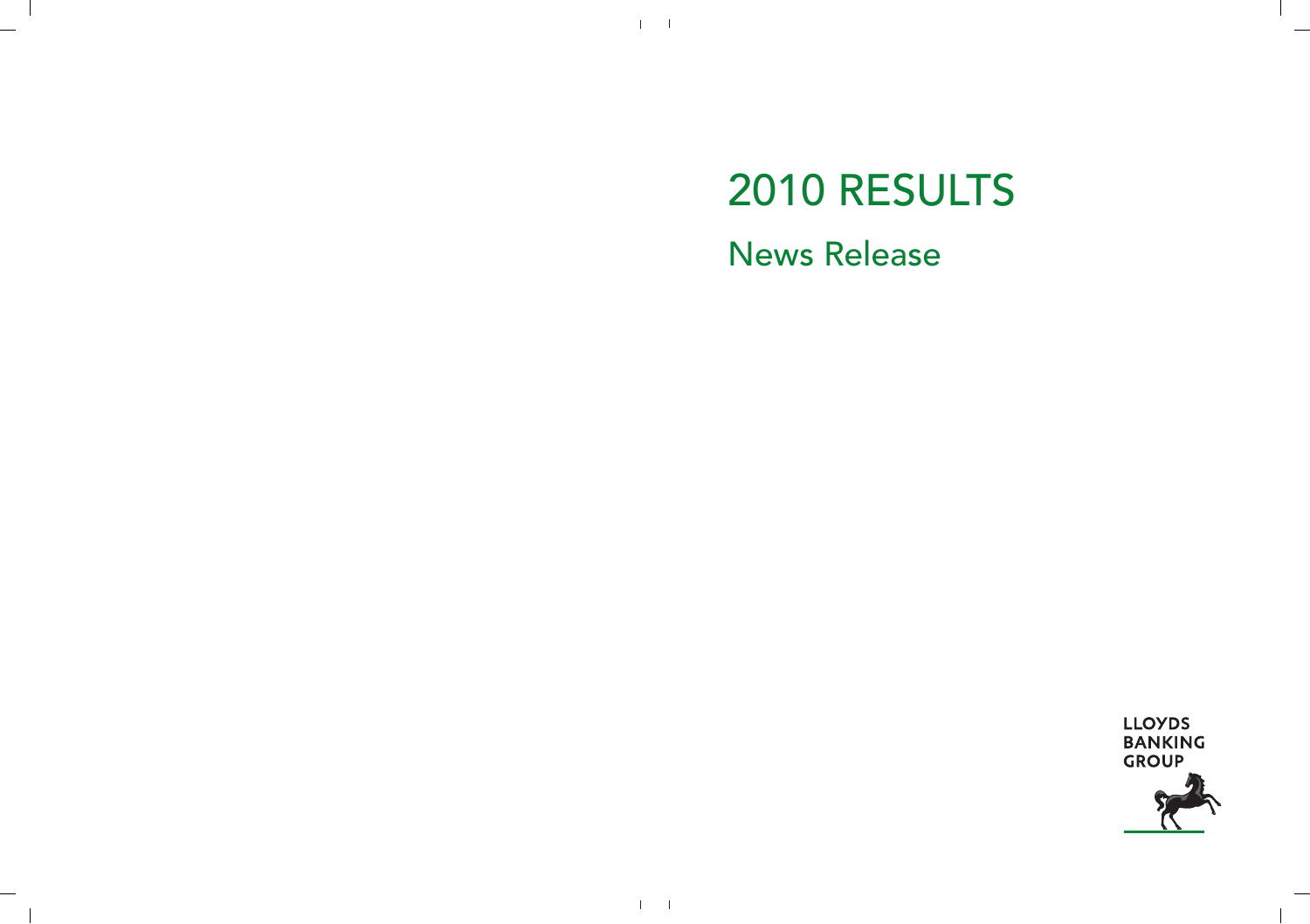## **BASIS OF PRESENTATION**

This report covers the results of Lloyds Banking Group plc (the Company) together with its subsidiaries (the Group) for the year ended 31 December 2010.

#### **Statutory basis**

Statutory results are set out on pages 106 to 144. However, a number of factors have had a significant effect on the comparability of the Group's financial position and results. As a result, comparison on a statutory basis of the 2010 results with 2009 is of limited benefit.

#### **Combined businesses basis**

In order to provide more meaningful and relevant comparatives, the results of the Group and divisions are presented on a 'combined businesses' basis. The key principles adopted in the preparation of the combined businesses basis of reporting are described below.

- In order to reflect the impact of the acquisition of HBOS, the following adjustments have been made:
	- the 2009 results assume HBOS had been owned throughout the year;
	- the gain on acquisition of HBOS (in 2009) and amortisation of purchased intangible assets have been excluded; and
	- the unwind of acquisition-related fair value adjustments is shown as one line in the combined businesses income statement.
- In order to better present the business performance the following items, not related to acquisition accounting, have also been excluded:
	- integration costs;
	- insurance and policyholder interests volatility;
	- the Government Asset Protection Scheme (GAPS) fee paid in 2009;
	- goodwill impairment;
	- the curtailment gain in respect of the Group's defined benefit pension schemes;
	- the customer goodwill payments provision; and
	- loss on disposal of businesses.

Further, to enable a better understanding of the Group's core business trends and outlook, certain income statement and balance sheet information is analysed between core and non-core portfolios. Non-core portfolios consist of non-relationship assets and liabilities, together with assets and liabilities which are outside the Group's current appetite. The EU mandated retail business disposal is not included in non-core portfolios.

Unless otherwise stated income statement commentaries throughout this document compare the year ended 31 December 2010 to the year ended 31 December 2009, and the balance sheet analysis compares the Group balance sheet as at 31 December 2010 to the Group balance sheet as at 31 December 2009.

#### **FORWARD LOOKING STATEMENTS**

This announcement contains forward looking statements with respect to the business, strategy and plans of the Lloyds Banking Group, its current goals and expectations relating to its future financial condition and performance. Statements that are not historical facts, including statements about the Group or the Group's management's beliefs and expectations, are forward looking statements. By their nature, forward looking statements involve risk and uncertainty because they relate to events and depend on circumstances that will occur in the future. The Group's actual future business, strategy, plans and/or results may differ materially from those expressed or implied in these forward looking statements as a result of a variety of risks, uncertainties and other factors, including, without limitation, UK domestic and global economic and business conditions; the ability to derive cost savings and other benefits, as well as the ability to integrate successfully the acquisition of HBOS; the ability to access sufficient funding to meet the Group's liquidity needs; changes to the Group's credit ratings; risks concerning borrower or counterparty credit quality; market related trends and developments; changing demographic trends; changes in customer preferences; changes to regulation, accounting standards or taxation, including changes to regulatory capital or liquidity requirements; the policies and actions of governmental or regulatory authorities in the UK, the European Union, or jurisdictions outside the UK, including other European countries and the US; the ability to attract and retain senior management and other employees; requirements or limitations imposed on the Group as a result of HM Treasury's investment in the Group; the ability to complete satisfactorily the disposal of certain assets as part of the Group's EU state aid obligations; the extent of any future impairment charges or write-downs caused by depressed asset valuations; exposure to regulatory scrutiny, legal proceedings or complaints, actions of competitors and other factors. Please refer to the latest Annual Report on Form 20-F filed with the US Securities and Exchange Commission for a discussion of such factors together with examples of forward looking statements. The forward looking statements contained in this announcement are made as at the date of this announcement, and the Group undertakes no obligation to update any of its forward looking statements.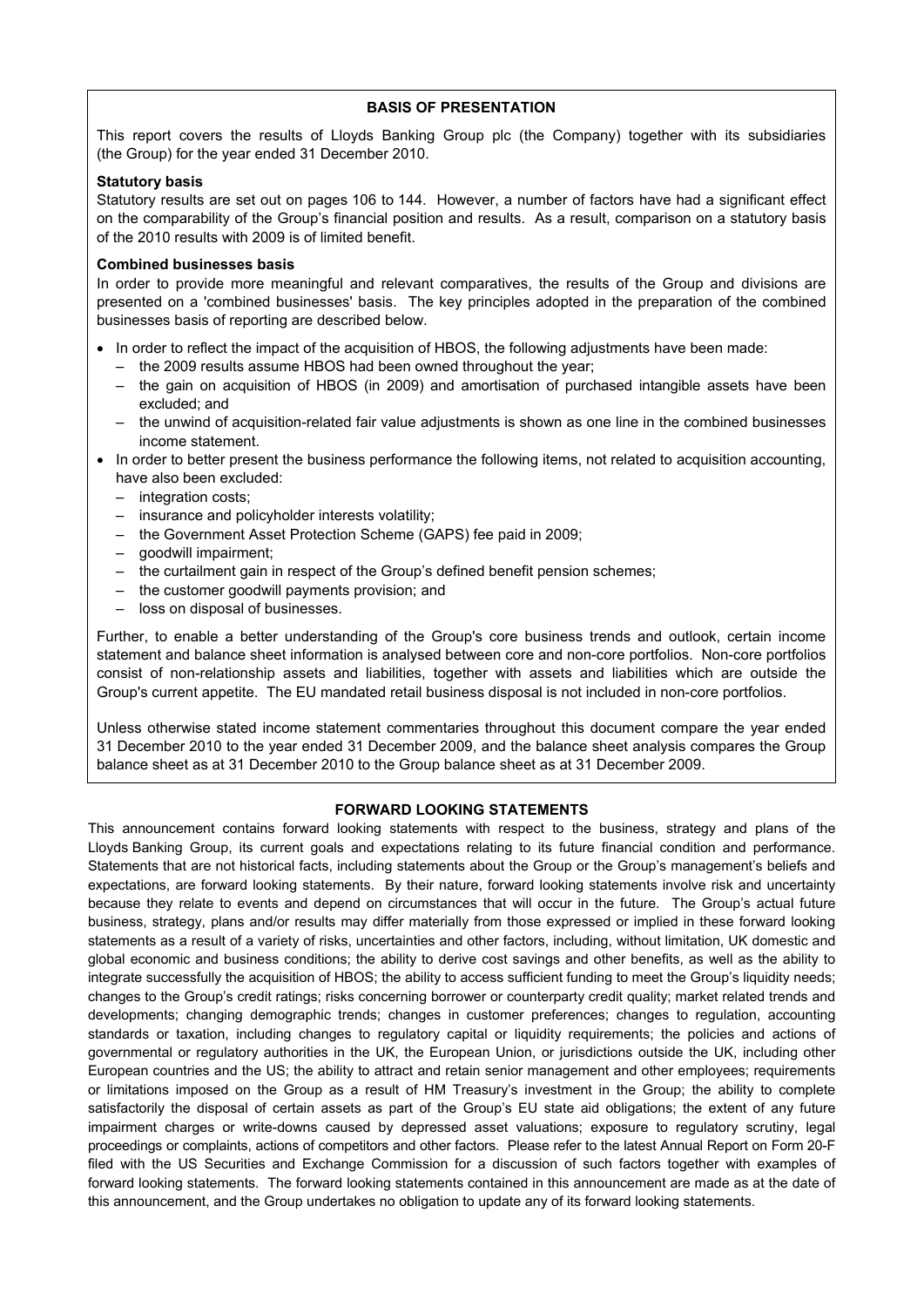## **CONTENTS**

|                                                                                                            | Page |
|------------------------------------------------------------------------------------------------------------|------|
| Key highlights                                                                                             | 1    |
| Summary of results                                                                                         | 2    |
| Group Chief Executive's statement                                                                          | 3    |
| <b>Combined businesses information</b>                                                                     | 8    |
| Combined businesses consolidated income statement                                                          | 9    |
| Reconciliation of combined businesses profit (loss) before tax to statutory profit before tax for the year | 9    |
| Combined businesses results by half-year                                                                   | 10   |
| Combined businesses profit (loss) analysis by division                                                     | 11   |
| Half-year profit (loss) analysis by division                                                               | 11   |
| Summary consolidated balance sheet                                                                         | 12   |
| Group Finance Director's review of financial performance and outlook                                       | 13   |
| Combined businesses segmental analysis                                                                     | 29   |
| Divisional performance                                                                                     |      |
| Retail                                                                                                     | 31   |
| Wholesale                                                                                                  | 37   |
| Wealth and International                                                                                   | 45   |
| Insurance                                                                                                  | 53   |
| <b>Group Operations</b>                                                                                    | 61   |
| Central items                                                                                              | 62   |
| Additional information on a combined businesses basis                                                      | 63   |
| Basis of preparation of combined businesses information                                                    | 63   |
| Banking net interest margin                                                                                | 66   |
| Integration costs and benefits                                                                             | 67   |
| Impairment charge                                                                                          | 68   |
| Core and non-core business                                                                                 | 69   |
| Volatility arising in insurance businesses                                                                 | 70   |
| Number of employees (full-time equivalent)                                                                 | 72   |
| <b>Risk management</b>                                                                                     | 73   |
| Risk management approach                                                                                   | 74   |
| Principal risks and uncertainties                                                                          | 75   |
| <b>Statutory information</b>                                                                               | 106  |
| Primary statements                                                                                         |      |
| Consolidated income statement                                                                              | 107  |
| Consolidated statement of comprehensive income                                                             | 108  |
| Consolidated balance sheet                                                                                 | 109  |
| Consolidated statement of changes in equity                                                                | 111  |
| Consolidated cash flow statement                                                                           | 113  |
| Notes                                                                                                      | 114  |
| <b>Supplementary information</b>                                                                           |      |
| Supplementary European Embedded Value (EEV) disclosures                                                    | 145  |
| Contacts                                                                                                   | 149  |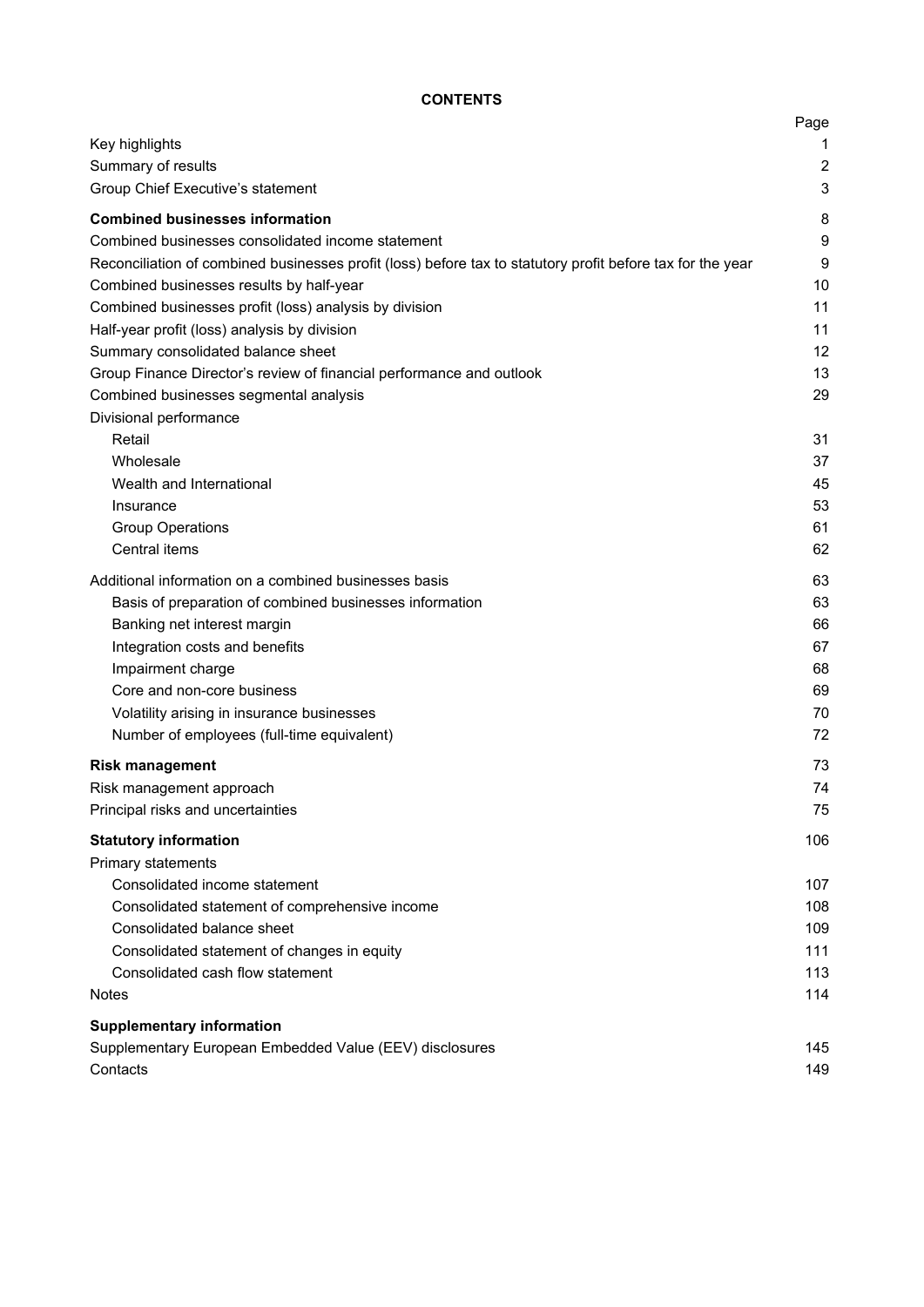## **KEY HIGHLIGHTS**

'2010 was an important year for Lloyds Banking Group, marking our return to profitability, and a further reduction in risk in our business. Our significant progress in the year has positioned the Group well to become the best bank in the UK for all our stakeholders, including our customers, shareholders and employees.'

> J Eric Daniels *Group Chief Executive*

#### **RETURN TO PROFITABILITY**

- **The Group returned to profitability on a combined businesses basis with profit before tax of £2,212 million** (2009: £6,300 million loss).
- **Statutory profit before tax was £281 million** (2009: £1,042 million, including an £11,173 million gain on the acquisition of HBOS); after charging integration costs of £1,653 million and other adjusting net charges of £278 million including a loss on disposal of businesses of £365 million.
- **Loss attributable to equity shareholders was £320 million (2009: profit of £2,827 million); equivalent to a loss per share of 0.5 pence (2009: earnings per share of 7.5 pence),** after a charge for taxation of £539 million (2009: credit of £1,911 million) and a charge for profit attributable to non-controlling interests of £62 million (2009: £126 million).

#### **GOOD FRANCHISE MOMENTUM**

- **Good trading performance** against the backdrop of modest growth in UK economy.
- **Continued active support for the UK's economic recovery** by providing £30 billion of gross mortgage lending (including remortgages) and £49 billion of committed gross lending to businesses, of which £11 billion for SMEs.
- **Underlying total income increased by 3 per cent** to £23,641 million, including core business income growth of 7 per cent.
- **Banking net interest margin improved to 2.10 per cent** (2009: 1.77 per cent) with the majority of the gain achieved in the first half of the year.
- **Significant reduction in the impairment charge**. Impairment charge was 45 per cent lower at £13,181 million (2009: £23,988 million).
- **Strong cost performance with a 6 per cent reduction in operating expenses** to £10,928 million. Further improvement in the underlying cost:income ratio to 46.2 per cent (2009: 50.7 per cent).
- **Continued strong progress with the integration programme** delivering annual run-rate savings of £1,379 million. Confident of delivering a run-rate of £2 billion per annum by the end of 2011.

#### **BALANCE SHEET STRENGTHENED; RISK REDUCED**

- **Good progress on balance sheet reduction** with cumulative non-core asset reduction of £105 billion. On track to meet target of £200 billion over the next three years.
- **Capital position significantly improved** with core tier 1 ratio increased to 10.2 per cent, primarily reflecting a reduction in risk weighted assets by 18 per cent to £406.4 billion.
- **Excellent progress against term funding objectives** with £50 billion of wholesale term issuance in the year.
- **Customer relationship deposits increased by 3 per cent** reflecting good growth in Retail and in Wealth and International.
- **Reduction in liquidity support from government and central bank facilities** of £61 billion to £97 billion.

#### **STRONG MEDIUM-TERM PROSPECTS**

 **Given the flexibility and capacity we have for core business growth, we continue to believe that the Group has strong medium-term prospects**, notwithstanding the economic and regulatory headwinds that we face in 2011.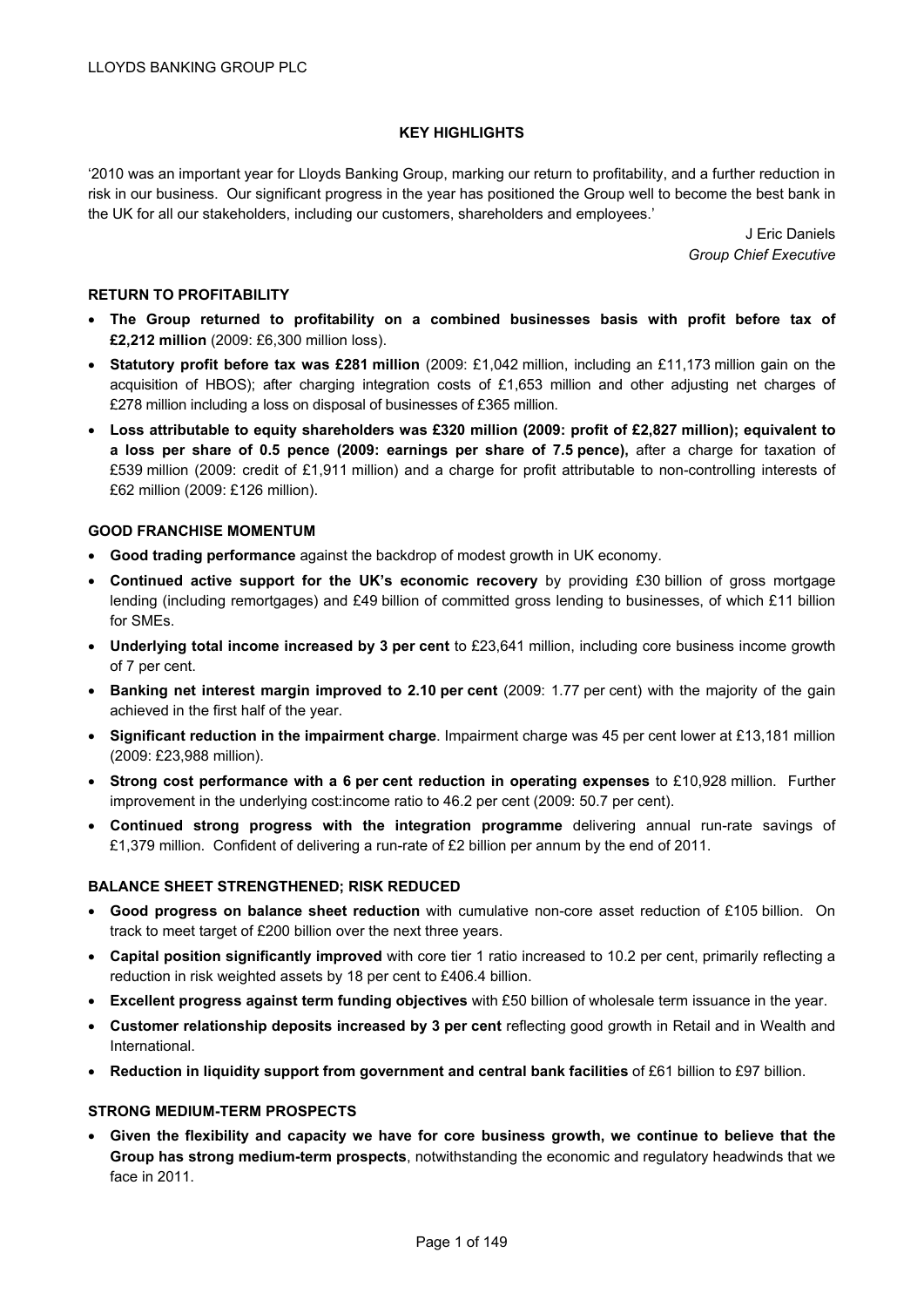#### **SUMMARY OF RESULTS**

| <b>Results</b><br>£m<br>£m<br>℅<br><b>Statutory</b><br>Total income, net of insurance claims<br>24,956<br>23,278<br>$\overline{7}$<br>Total operating expenses<br>(13, 270)<br>(15,984)<br>17<br>11,686<br>Trading surplus<br>7,294<br>60<br>Impairment<br>(10, 952)<br>(16, 673)<br>34<br>Gain on acquisition<br>11,173<br>Profit before tax<br>281<br>1,042<br>(73)<br>Profit (loss) attributable to equity shareholders<br>(320)<br>2,827<br>Earnings per share<br>(0.5)p<br>7.5p<br>Combined businesses basis (note 1, page 63)<br>Total income, net of insurance claims<br>23,444<br>23,964<br>(2)<br>Underlying total income, net of insurance claims <sup>1</sup><br>$\boldsymbol{3}$<br>23,641<br>22,893<br>Operating expenses <sup>2</sup><br>6<br>(10, 928)<br>(11,609)<br><b>Trading surplus</b><br>12,366<br>12,355<br>45<br>Impairment<br>(13, 181)<br>(23,988)<br>Profit (loss) before tax<br>2,212<br>(6,300)<br>2.10%<br>1.77%<br>Banking net interest margin<br>1.56%<br>1.11%<br>Banking asset margin<br>Banking liability margin<br>0.97%<br>1.28%<br>Cost:income ratio <sup>3</sup><br>46.6%<br>48.4%<br>Underlying cost: income ratio <sup>1, 2, 3</sup><br>46.2%<br>50.7%<br>Impairment as a % of average advances<br>2.01%<br>3.25%<br>As at<br>As at<br>31 Dec<br>31 Dec<br><b>Capital and balance sheet</b><br>2010<br>2009<br><b>Statutory</b><br>Loans and advances to customers <sup>4</sup><br>£592.6bn<br>£627.0bn<br>(5)<br>Customer deposits <sup>5</sup><br>£393.6bn<br>£406.7bn<br>$(3)$<br>Wholesale funding<br>£298.0bn<br>£325.5bn<br>(8)<br>Loan to deposit ratio <sup>6</sup><br>169%<br>154%<br>Net assets per ordinary share<br>68p<br>68p<br>Risk-weighted assets<br>£406.4bn<br>£493.3bn<br>(18)<br>Core tier 1 capital ratio<br>10.2%<br>8.1%<br>9.6%<br>Tier 1 capital ratio<br>11.6%<br>12.4%<br>Total capital ratio<br>15.2%<br>Leverage ratio<br>17 times<br>18 times | 2010 | 2009 | Change |
|-----------------------------------------------------------------------------------------------------------------------------------------------------------------------------------------------------------------------------------------------------------------------------------------------------------------------------------------------------------------------------------------------------------------------------------------------------------------------------------------------------------------------------------------------------------------------------------------------------------------------------------------------------------------------------------------------------------------------------------------------------------------------------------------------------------------------------------------------------------------------------------------------------------------------------------------------------------------------------------------------------------------------------------------------------------------------------------------------------------------------------------------------------------------------------------------------------------------------------------------------------------------------------------------------------------------------------------------------------------------------------------------------------------------------------------------------------------------------------------------------------------------------------------------------------------------------------------------------------------------------------------------------------------------------------------------------------------------------------------------------------------------------------------------------------------------------------------------------------------------------------------------------------------------------|------|------|--------|
|                                                                                                                                                                                                                                                                                                                                                                                                                                                                                                                                                                                                                                                                                                                                                                                                                                                                                                                                                                                                                                                                                                                                                                                                                                                                                                                                                                                                                                                                                                                                                                                                                                                                                                                                                                                                                                                                                                                       |      |      |        |
|                                                                                                                                                                                                                                                                                                                                                                                                                                                                                                                                                                                                                                                                                                                                                                                                                                                                                                                                                                                                                                                                                                                                                                                                                                                                                                                                                                                                                                                                                                                                                                                                                                                                                                                                                                                                                                                                                                                       |      |      |        |
|                                                                                                                                                                                                                                                                                                                                                                                                                                                                                                                                                                                                                                                                                                                                                                                                                                                                                                                                                                                                                                                                                                                                                                                                                                                                                                                                                                                                                                                                                                                                                                                                                                                                                                                                                                                                                                                                                                                       |      |      |        |
|                                                                                                                                                                                                                                                                                                                                                                                                                                                                                                                                                                                                                                                                                                                                                                                                                                                                                                                                                                                                                                                                                                                                                                                                                                                                                                                                                                                                                                                                                                                                                                                                                                                                                                                                                                                                                                                                                                                       |      |      |        |
|                                                                                                                                                                                                                                                                                                                                                                                                                                                                                                                                                                                                                                                                                                                                                                                                                                                                                                                                                                                                                                                                                                                                                                                                                                                                                                                                                                                                                                                                                                                                                                                                                                                                                                                                                                                                                                                                                                                       |      |      |        |
|                                                                                                                                                                                                                                                                                                                                                                                                                                                                                                                                                                                                                                                                                                                                                                                                                                                                                                                                                                                                                                                                                                                                                                                                                                                                                                                                                                                                                                                                                                                                                                                                                                                                                                                                                                                                                                                                                                                       |      |      |        |
|                                                                                                                                                                                                                                                                                                                                                                                                                                                                                                                                                                                                                                                                                                                                                                                                                                                                                                                                                                                                                                                                                                                                                                                                                                                                                                                                                                                                                                                                                                                                                                                                                                                                                                                                                                                                                                                                                                                       |      |      |        |
|                                                                                                                                                                                                                                                                                                                                                                                                                                                                                                                                                                                                                                                                                                                                                                                                                                                                                                                                                                                                                                                                                                                                                                                                                                                                                                                                                                                                                                                                                                                                                                                                                                                                                                                                                                                                                                                                                                                       |      |      |        |
|                                                                                                                                                                                                                                                                                                                                                                                                                                                                                                                                                                                                                                                                                                                                                                                                                                                                                                                                                                                                                                                                                                                                                                                                                                                                                                                                                                                                                                                                                                                                                                                                                                                                                                                                                                                                                                                                                                                       |      |      |        |
|                                                                                                                                                                                                                                                                                                                                                                                                                                                                                                                                                                                                                                                                                                                                                                                                                                                                                                                                                                                                                                                                                                                                                                                                                                                                                                                                                                                                                                                                                                                                                                                                                                                                                                                                                                                                                                                                                                                       |      |      |        |
|                                                                                                                                                                                                                                                                                                                                                                                                                                                                                                                                                                                                                                                                                                                                                                                                                                                                                                                                                                                                                                                                                                                                                                                                                                                                                                                                                                                                                                                                                                                                                                                                                                                                                                                                                                                                                                                                                                                       |      |      |        |
|                                                                                                                                                                                                                                                                                                                                                                                                                                                                                                                                                                                                                                                                                                                                                                                                                                                                                                                                                                                                                                                                                                                                                                                                                                                                                                                                                                                                                                                                                                                                                                                                                                                                                                                                                                                                                                                                                                                       |      |      |        |
|                                                                                                                                                                                                                                                                                                                                                                                                                                                                                                                                                                                                                                                                                                                                                                                                                                                                                                                                                                                                                                                                                                                                                                                                                                                                                                                                                                                                                                                                                                                                                                                                                                                                                                                                                                                                                                                                                                                       |      |      |        |
|                                                                                                                                                                                                                                                                                                                                                                                                                                                                                                                                                                                                                                                                                                                                                                                                                                                                                                                                                                                                                                                                                                                                                                                                                                                                                                                                                                                                                                                                                                                                                                                                                                                                                                                                                                                                                                                                                                                       |      |      |        |
|                                                                                                                                                                                                                                                                                                                                                                                                                                                                                                                                                                                                                                                                                                                                                                                                                                                                                                                                                                                                                                                                                                                                                                                                                                                                                                                                                                                                                                                                                                                                                                                                                                                                                                                                                                                                                                                                                                                       |      |      |        |
|                                                                                                                                                                                                                                                                                                                                                                                                                                                                                                                                                                                                                                                                                                                                                                                                                                                                                                                                                                                                                                                                                                                                                                                                                                                                                                                                                                                                                                                                                                                                                                                                                                                                                                                                                                                                                                                                                                                       |      |      |        |
|                                                                                                                                                                                                                                                                                                                                                                                                                                                                                                                                                                                                                                                                                                                                                                                                                                                                                                                                                                                                                                                                                                                                                                                                                                                                                                                                                                                                                                                                                                                                                                                                                                                                                                                                                                                                                                                                                                                       |      |      |        |
|                                                                                                                                                                                                                                                                                                                                                                                                                                                                                                                                                                                                                                                                                                                                                                                                                                                                                                                                                                                                                                                                                                                                                                                                                                                                                                                                                                                                                                                                                                                                                                                                                                                                                                                                                                                                                                                                                                                       |      |      |        |
|                                                                                                                                                                                                                                                                                                                                                                                                                                                                                                                                                                                                                                                                                                                                                                                                                                                                                                                                                                                                                                                                                                                                                                                                                                                                                                                                                                                                                                                                                                                                                                                                                                                                                                                                                                                                                                                                                                                       |      |      |        |
|                                                                                                                                                                                                                                                                                                                                                                                                                                                                                                                                                                                                                                                                                                                                                                                                                                                                                                                                                                                                                                                                                                                                                                                                                                                                                                                                                                                                                                                                                                                                                                                                                                                                                                                                                                                                                                                                                                                       |      |      |        |
|                                                                                                                                                                                                                                                                                                                                                                                                                                                                                                                                                                                                                                                                                                                                                                                                                                                                                                                                                                                                                                                                                                                                                                                                                                                                                                                                                                                                                                                                                                                                                                                                                                                                                                                                                                                                                                                                                                                       |      |      |        |
|                                                                                                                                                                                                                                                                                                                                                                                                                                                                                                                                                                                                                                                                                                                                                                                                                                                                                                                                                                                                                                                                                                                                                                                                                                                                                                                                                                                                                                                                                                                                                                                                                                                                                                                                                                                                                                                                                                                       |      |      |        |
|                                                                                                                                                                                                                                                                                                                                                                                                                                                                                                                                                                                                                                                                                                                                                                                                                                                                                                                                                                                                                                                                                                                                                                                                                                                                                                                                                                                                                                                                                                                                                                                                                                                                                                                                                                                                                                                                                                                       |      |      |        |
|                                                                                                                                                                                                                                                                                                                                                                                                                                                                                                                                                                                                                                                                                                                                                                                                                                                                                                                                                                                                                                                                                                                                                                                                                                                                                                                                                                                                                                                                                                                                                                                                                                                                                                                                                                                                                                                                                                                       |      |      |        |
|                                                                                                                                                                                                                                                                                                                                                                                                                                                                                                                                                                                                                                                                                                                                                                                                                                                                                                                                                                                                                                                                                                                                                                                                                                                                                                                                                                                                                                                                                                                                                                                                                                                                                                                                                                                                                                                                                                                       |      |      |        |
|                                                                                                                                                                                                                                                                                                                                                                                                                                                                                                                                                                                                                                                                                                                                                                                                                                                                                                                                                                                                                                                                                                                                                                                                                                                                                                                                                                                                                                                                                                                                                                                                                                                                                                                                                                                                                                                                                                                       |      |      |        |
|                                                                                                                                                                                                                                                                                                                                                                                                                                                                                                                                                                                                                                                                                                                                                                                                                                                                                                                                                                                                                                                                                                                                                                                                                                                                                                                                                                                                                                                                                                                                                                                                                                                                                                                                                                                                                                                                                                                       |      |      |        |
|                                                                                                                                                                                                                                                                                                                                                                                                                                                                                                                                                                                                                                                                                                                                                                                                                                                                                                                                                                                                                                                                                                                                                                                                                                                                                                                                                                                                                                                                                                                                                                                                                                                                                                                                                                                                                                                                                                                       |      |      |        |
|                                                                                                                                                                                                                                                                                                                                                                                                                                                                                                                                                                                                                                                                                                                                                                                                                                                                                                                                                                                                                                                                                                                                                                                                                                                                                                                                                                                                                                                                                                                                                                                                                                                                                                                                                                                                                                                                                                                       |      |      |        |
|                                                                                                                                                                                                                                                                                                                                                                                                                                                                                                                                                                                                                                                                                                                                                                                                                                                                                                                                                                                                                                                                                                                                                                                                                                                                                                                                                                                                                                                                                                                                                                                                                                                                                                                                                                                                                                                                                                                       |      |      |        |
|                                                                                                                                                                                                                                                                                                                                                                                                                                                                                                                                                                                                                                                                                                                                                                                                                                                                                                                                                                                                                                                                                                                                                                                                                                                                                                                                                                                                                                                                                                                                                                                                                                                                                                                                                                                                                                                                                                                       |      |      |        |
|                                                                                                                                                                                                                                                                                                                                                                                                                                                                                                                                                                                                                                                                                                                                                                                                                                                                                                                                                                                                                                                                                                                                                                                                                                                                                                                                                                                                                                                                                                                                                                                                                                                                                                                                                                                                                                                                                                                       |      |      |        |
|                                                                                                                                                                                                                                                                                                                                                                                                                                                                                                                                                                                                                                                                                                                                                                                                                                                                                                                                                                                                                                                                                                                                                                                                                                                                                                                                                                                                                                                                                                                                                                                                                                                                                                                                                                                                                                                                                                                       |      |      |        |
|                                                                                                                                                                                                                                                                                                                                                                                                                                                                                                                                                                                                                                                                                                                                                                                                                                                                                                                                                                                                                                                                                                                                                                                                                                                                                                                                                                                                                                                                                                                                                                                                                                                                                                                                                                                                                                                                                                                       |      |      |        |
|                                                                                                                                                                                                                                                                                                                                                                                                                                                                                                                                                                                                                                                                                                                                                                                                                                                                                                                                                                                                                                                                                                                                                                                                                                                                                                                                                                                                                                                                                                                                                                                                                                                                                                                                                                                                                                                                                                                       |      |      |        |
|                                                                                                                                                                                                                                                                                                                                                                                                                                                                                                                                                                                                                                                                                                                                                                                                                                                                                                                                                                                                                                                                                                                                                                                                                                                                                                                                                                                                                                                                                                                                                                                                                                                                                                                                                                                                                                                                                                                       |      |      |        |

<sup>1</sup> Excluding liability management gains of £423 million (2009: £1,498 million) and a £620 million (2009: £427 million) reduction in the fair value of the equity conversion feature of the Group's Enhanced Capital Notes.

<sup>2</sup> Excluding impairment of tangible fixed assets of £150 million (2009: Nil).

 $3$  Operating expenses divided by total income, net of insurance claims.

4 Includes reverse repurchase agreements of £3.1 billion (31 December 2009: £1.1 billion).

5 Includes repurchase agreements of £11.1 billion (31 December 2009: £35.5 billion).

 $6$  Excludes repurchase agreements of £11.1 billion (31 December 2009: £35.5 billion) and reverse repurchase agreements of £3.1 billion (31 December 2009: £1.1 billion).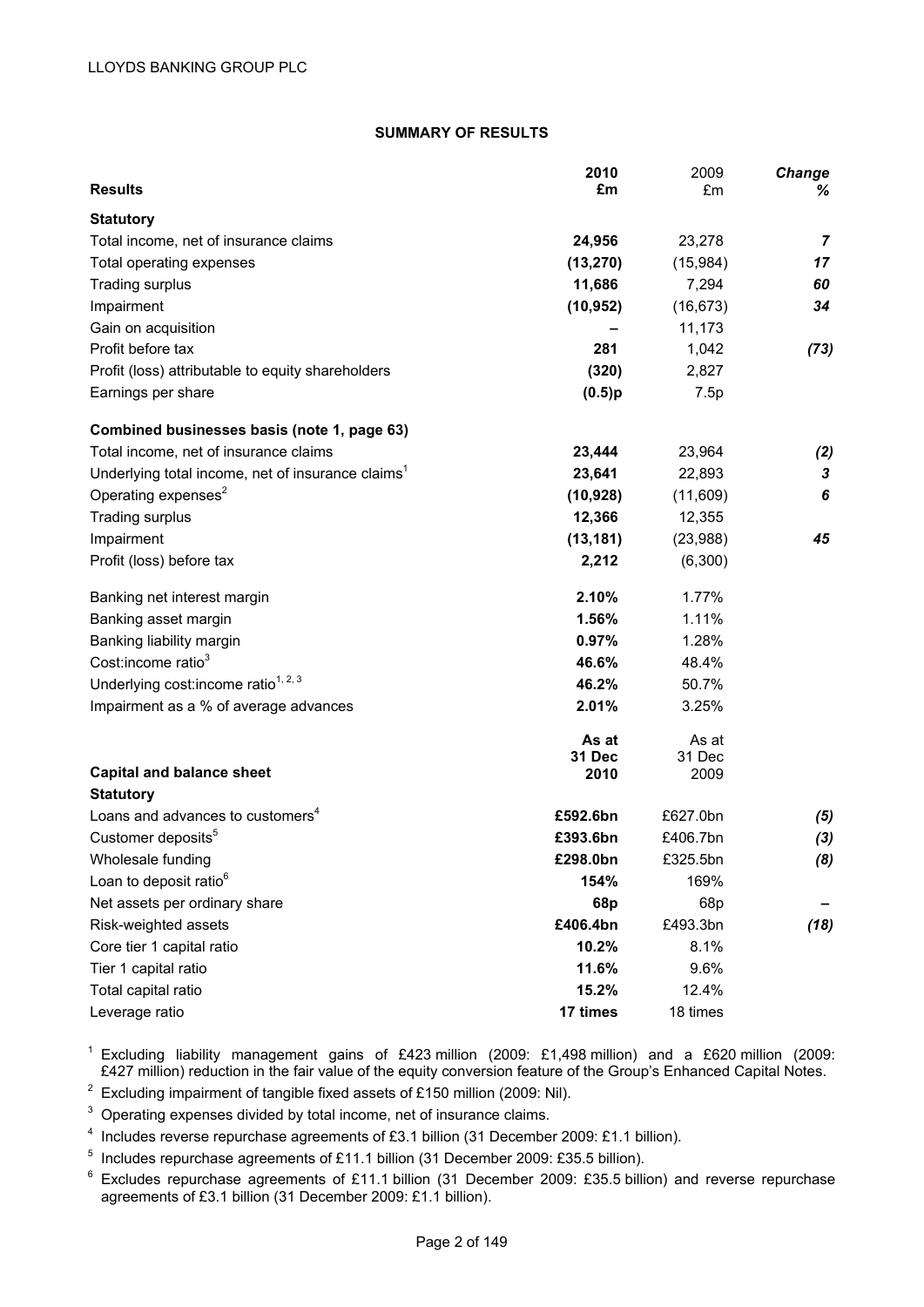#### **GROUP CHIEF EXECUTIVE'S STATEMENT**

#### **Summary**

2010 was a good year for the Group, in which we made significant progress, delivering a strong operating performance, while strengthening the business for the future.

We achieved a step change in our financial performance despite modest economic growth, returning the Group to profitability while absorbing the substantial costs of reducing risk in the business. While the significant decrease in impairments was a key driver in our return to profitability, we also saw a good performance in the core business where underlying income grew 7 per cent.

We delivered good momentum across our core businesses through the continued development of our customer relationship strategy, attracting new customers to the Group and broadening and deepening our relationships with existing customers.

We also realised substantial cost savings, and we are on track to deliver our target of £2 billion of run-rate cost synergies from the integration of HBOS by the end of 2011.

We made considerable progress during the year in reducing the Group's risk. The application of our prudent approach to restructuring of the existing book and our risk standards to all new business is being reflected in the more predictable performance of these portfolios. We also made good progress in reducing the size of our balance sheet and substantially strengthened both our capital and funding positions.

As a result of the significant progress we have made in 2010, Lloyds Banking Group is now a much stronger business and is well positioned to realise the potential within its franchise.

#### **Results overview**

On a combined businesses basis, the Group reported a £2.2 billion profit in 2010, compared to a £6.3 billion loss before tax in 2009. Underlying income grew by 3 per cent to £23.6 billion, reflecting good underlying income growth of 7 per cent in our core business, partially offset by a reduction of 9 per cent in our non-core business as a result of planned asset reductions. Operating expenses fell by 6 per cent, resulting in an improvement in our underlying cost:income ratio of 4.5 percentage points to 46.2 per cent.

On a statutory basis, the Group delivered a profit before tax of £0.3 billion in 2010. This compared to a profit of £1 billion in 2009, which benefited from an £11.2 billion negative goodwill gain associated with the purchase of HBOS.

#### **A significant reduction in the impairment charge**

We achieved a significant reduction in the impairment charge, which fell 45 per cent, with the deterioration in some of our International businesses more than offset by a substantial improvement in the rest of the Group, notably in the Wholesale division.

The considerable reductions in the Retail and Wholesale impairment charges reflect the benefit of the actions we have taken over the past two years and our ongoing effective risk management, as well as the slowly improving economic environment. While we were disappointed by the increases in the International portfolios, these reflect specific economic challenges facing Ireland, and to some degree Australia, which we are managing closely.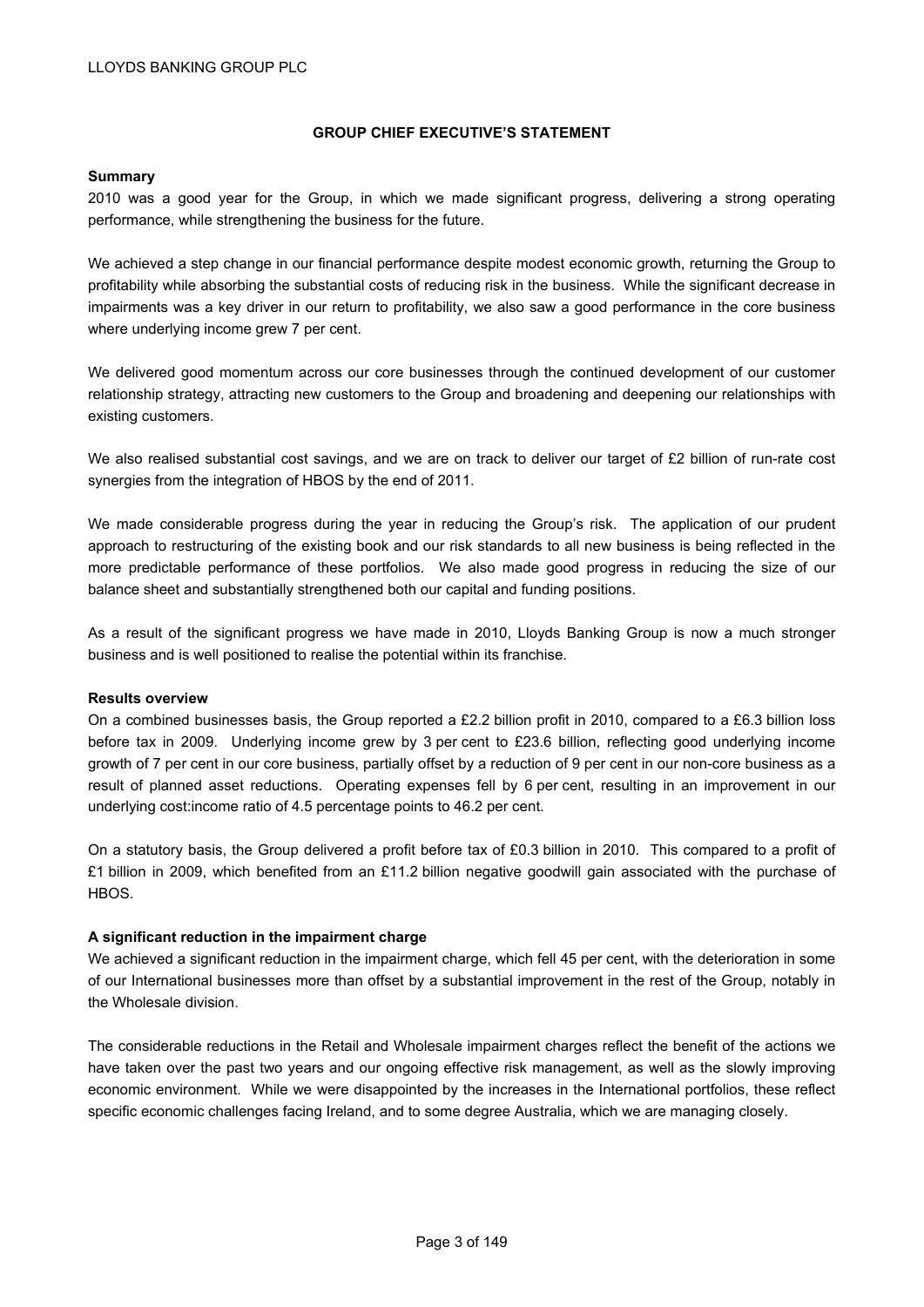#### **GROUP CHIEF EXECUTIVE'S STATEMENT** (continued)

#### **Good franchise momentum in 2010**

We have seen good momentum across our core business franchise in 2010, supported by the extension of our relationship strategy across the Group, in what remain highly competitive markets.

In Retail, our strategy is to develop deep and enduring customer relationships through offering a broad range of products addressing customers' needs, alongside superior service and advice. We opened 1.9 million current accounts, and over 5 million new savings accounts, and increased customer deposits by 5 per cent in the year.

In Wholesale, our commitment to supporting our customers through the cycle was equally successful, and we attracted over 100,000 new start-up customers. Our achievements were recognised in the marketplace by the receipt of a number of awards.

We see strong growth opportunities in Wealth, through deepening relationships with existing Group customers and through the targeted acquisition of new customers. In 2010, we saw encouraging early results from the development of our customer offerings, and we grew our UK relationship customer base by 12 per cent.

In Insurance our focus on sustainable and profitable growth led to a 13 per cent increase in profit before tax. While this strategy led to a reduction in overall sales volumes in our UK Life, Pensions and Investments business as we stopped selling a number of low return heritage HBOS products, this resulted in a substantial increase in new business margin.

#### **Supporting the UK's economic recovery**

During 2010 the Group continued to support the UK's economic recovery through new lending to our mortgage and business customers. The Group extended £30 billion of gross mortgage lending (including remortgages) to UK homeowners and supported over 50,000 first time buyers.

We also provided £49 billion of committed gross lending to UK businesses in 2010, of which £11 billion was for SMEs. As part of our SME Charter, the Group has committed to helping 300,000 new start-up businesses by the end of 2012, and has already helped in excess of 100,000 such enterprises during 2010. We continue to approve over 80 per cent of lending applications from SME customers. Despite the uncertain economic environment, the Group has successfully grown net lending to its core SME customers by 2.1 per cent, which compares favourably with the industry-wide reduction in SME lending reported in the latest available market statistics.

As a result of our focus, we will exceed the mortgage and business lending commitments made by the Group to the UK government for the year ended 28 February 2011.

We have recently announced, along with four other major UK banks and in the context of an agreement with the UK Government, our intent to help support the UK economic recovery by jointly providing the capacity to support gross new lending of £190 billion to creditworthy UK businesses (including £76 billion to small and medium sized businesses). We are determined to play a full role in supporting investment by UK businesses and households.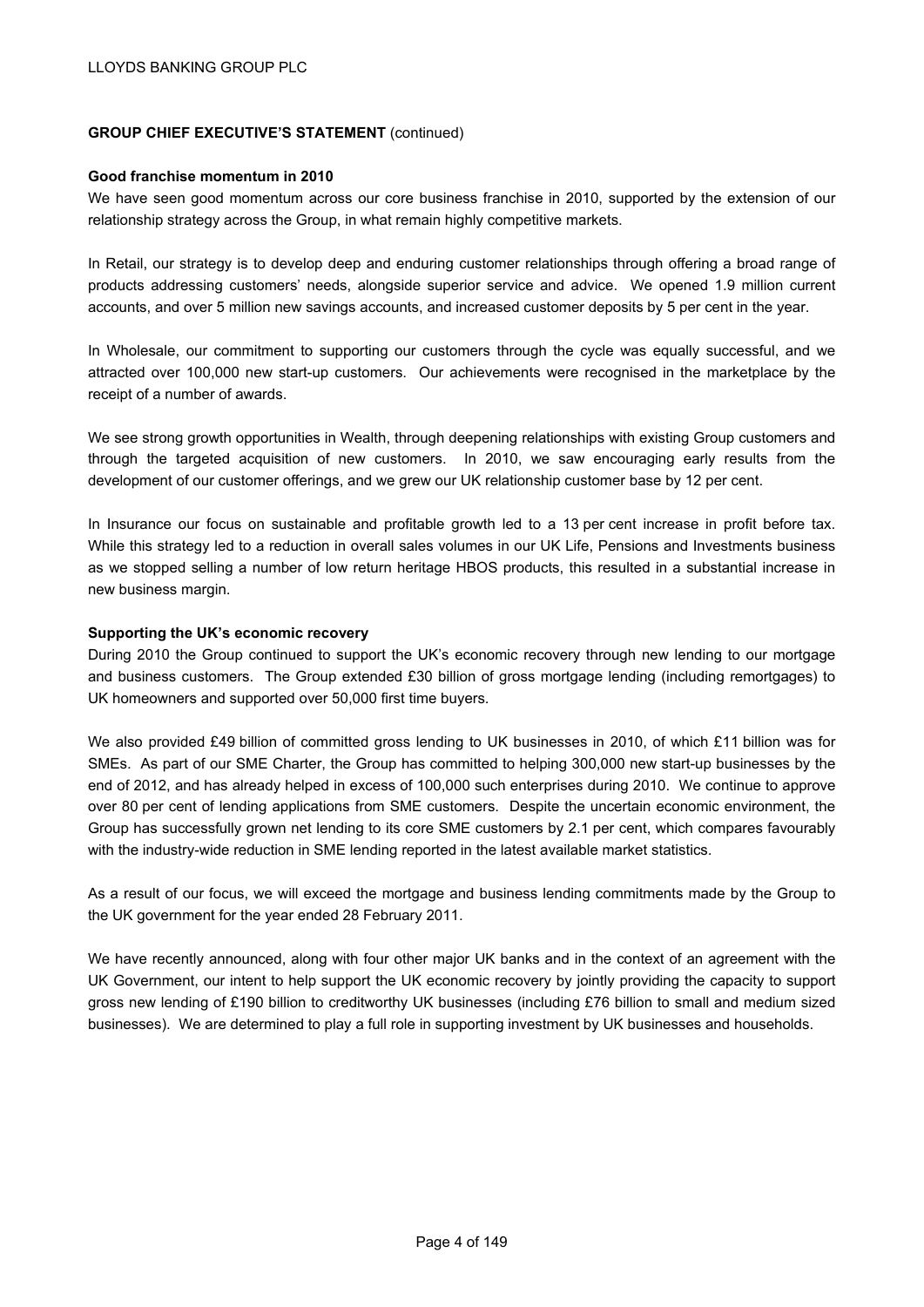#### **GROUP CHIEF EXECUTIVE'S STATEMENT** (continued)

#### **Integration programme on track**

We continued to make good progress on the integration of Lloyds TSB and HBOS, one of the largest and most complex programmes undertaken in the UK, exiting the year with run-rate cost synergies of £1.4 billion, as expected. We achieved savings across a wide range of Group activities, including implementing improved processes which are now being used on a harmonised basis across the Group, and driving savings in property and procurement. As part of the integration, we have also commenced the implementation of a number of major systems changes, which will complete in 2011.

Our progress in 2010 underpins our confidence that we will deliver our target of £2 billion of annual run-rate cost synergies by the end of 2011.

#### **Further progress in balance sheet reductions**

We are pleased with the progress we have made in reducing the size of the Group's balance sheet, with over half of our five year reduction plan achieved in the first two years. Although this has had an adverse effect on income, it has resulted in a material reduction in the Group's risk profile, and a smaller balance sheet which brings associated funding benefits.

We have now achieved asset reductions totalling £105 billion in the two years since the inception of the programme, against our target of a £200 billion reduction.

#### **Excellent progress on funding and liquidity**

We made excellent progress in enhancing our funding and liquidity position in 2010, thereby further reducing the Group's risk, albeit at some incremental cost.

We increased our deposit base by 3 per cent, which, together with the reduction in the size of our balance sheet, resulted in an improvement in our loan to deposit ratio to 154 per cent at the end of 2010 from 169 per cent at the 2009 year end.

In addition, we substantially exceeded our guidance for term wholesale funding issuance, achieving £50 billion of issuance in the year. We also continued to broaden the range of our funding sources, and maintained the proportion of our wholesale funding with a maturity of more than one year at 50 per cent.

Term issuance during the year enabled us to materially reduce the liquidity we receive from government and central bank sources, by £61 billion to £97 billion at the year end and we have made further progress since then.

#### **Capital position further strengthened**

We considerably strengthened our capital position in the year, positioning us well ahead of the implementation of the Basel Committee on Banking Supervision's so called 'Basel III' capital reforms, and changes expected to a number of accounting practices.

Our core tier 1 ratio increased to 10.2 per cent, from 8.1 per cent at the end of 2009, substantially in excess of regulatory requirements. We also restructured the capital within our insurance subsidiaries, which will deliver substantial benefits under the Basel III reforms. At the year end, our tier 1 ratio was 11.6 per cent, and our total capital ratio was 15.2 per cent.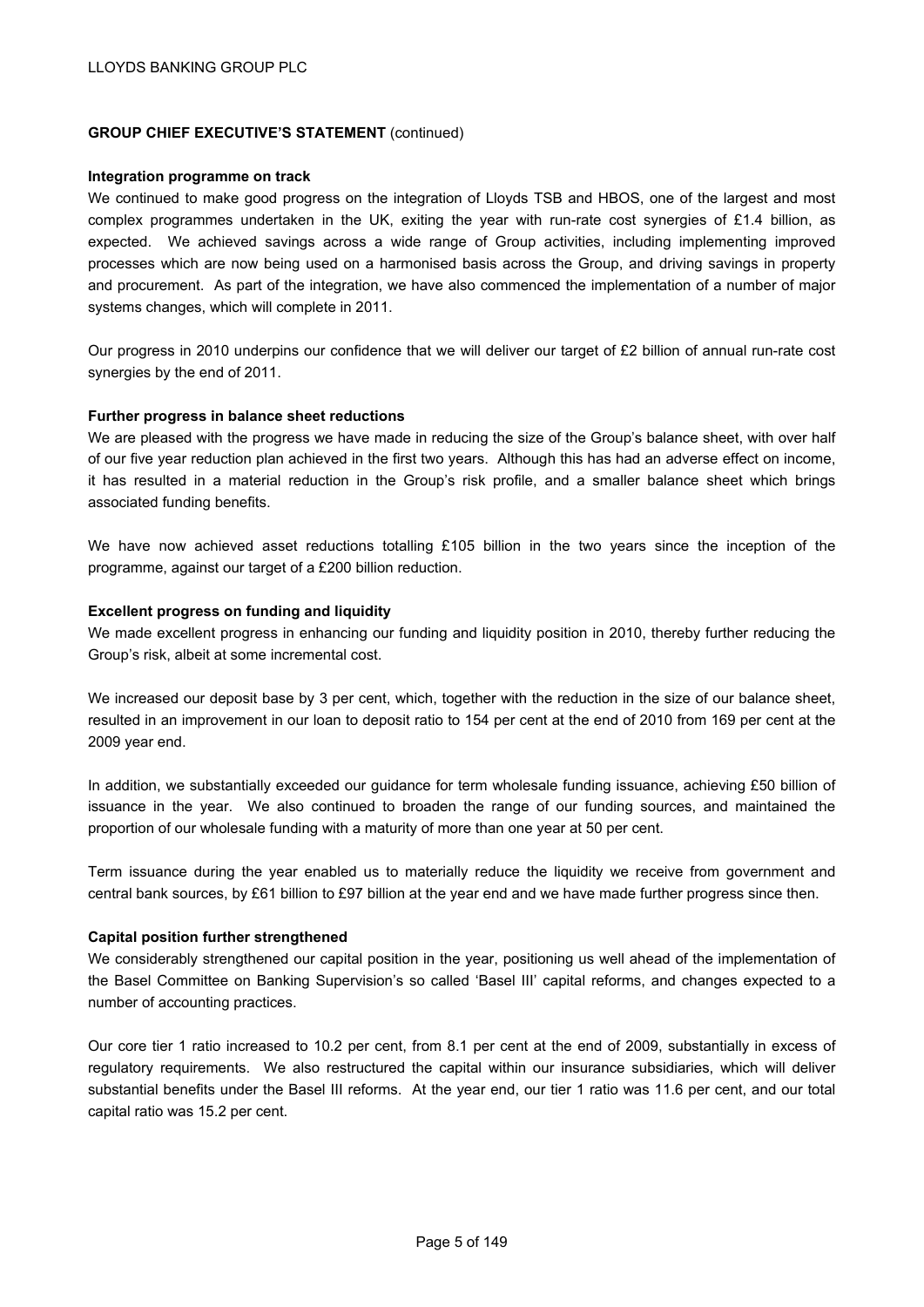#### **GROUP CHIEF EXECUTIVE'S STATEMENT** (continued)

#### **Regulatory environment**

We operate in a demanding and evolving regulatory environment, and have continued to engage actively with our regulators during the year on a number of proposed reforms, ensuring we have a strong and stable banking system, which will also be able to support and serve its customers and the wider economy.

Following extensive scrutiny of the Payment Protection Insurance (PPI) market in recent years, the Financial Services Authority issued its final policy statement on PPI complaints handling in August 2010. The application of this policy, which has been challenged by the British Bankers' Association in a judicial review, could in extremis have a material effect on the Group's financial position.

#### **Our people**

I am proud of the high levels of support and service our staff have continued to deliver to our customers over the past year, in what remains a challenging environment, and in the context of the considerable changes to the Group arising from the integration. Their dedication is reflected in our significant achievements in 2010, and the Board and I are very appreciative of their contribution.

#### **Well positioned for future success**

It has been a tremendous honour and a privilege to lead our many talented and dedicated people over the last eight years, and I would like to thank my colleagues and the Board for their support over this time. I am grateful to have been given the opportunity to create the new Group. The significant progress we have made in 2010 positions the Group well for the future to meet our objective of becoming the best bank for all our stakeholders, including our customers, shareholders and employees.

J Eric Daniels *Group Chief Executive*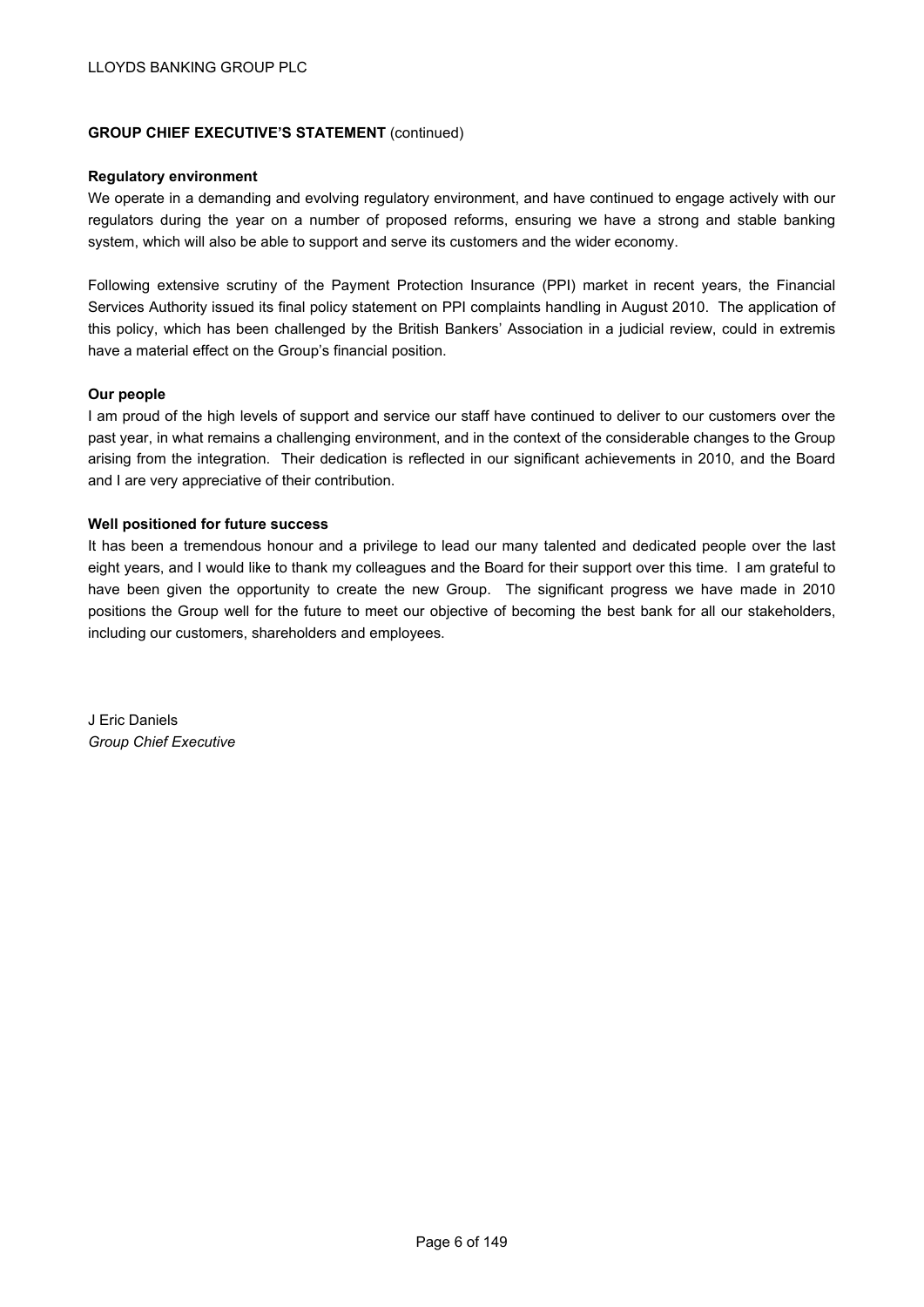## **THIS PAGE IS INTENTIONALLY LEFT BLANK**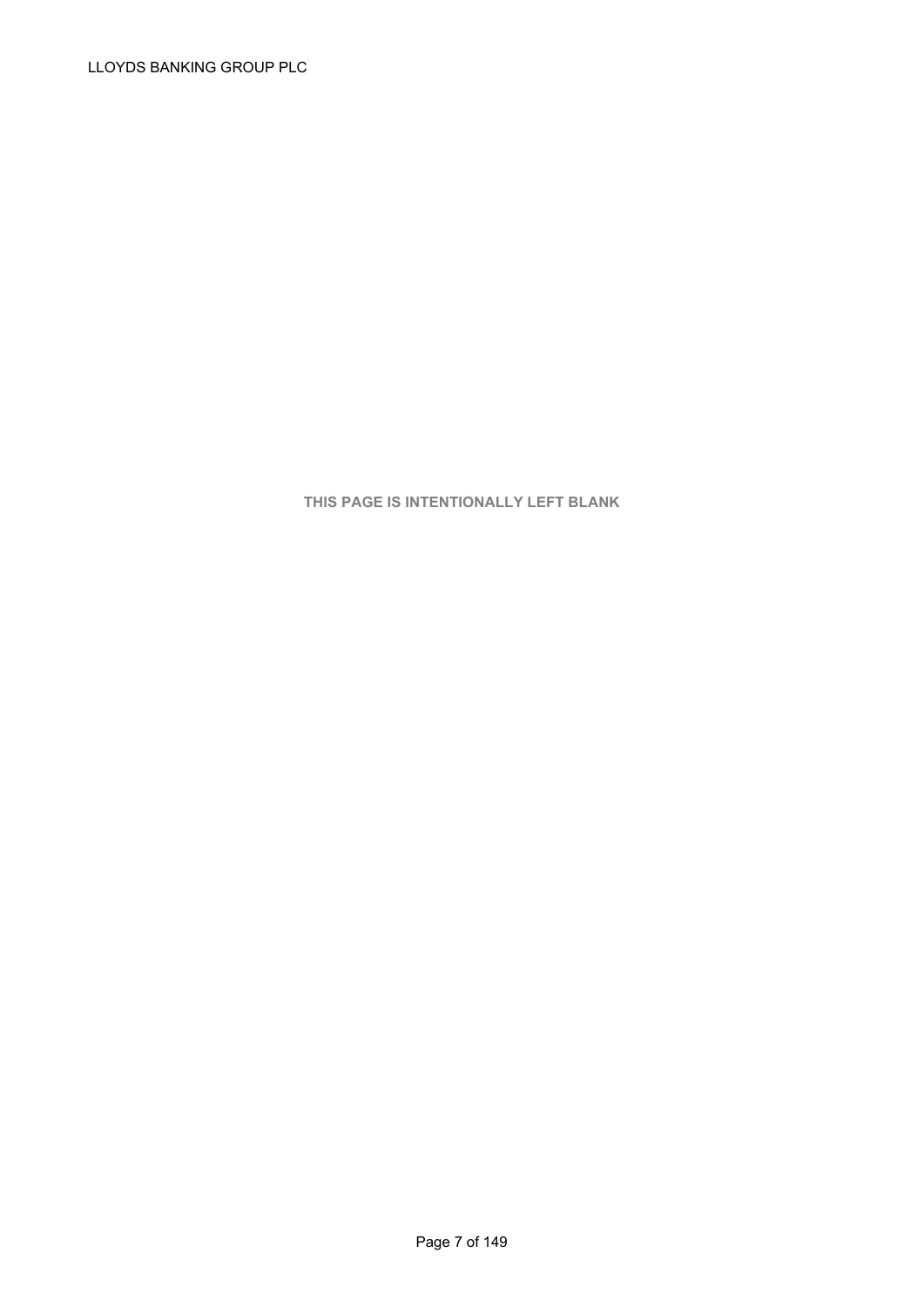## **COMBINED BUSINESSES INFORMATION**

The analysis and commentary that is set out on pages 8 to 72 is presented on a combined businesses basis. The basis of preparation of the combined businesses results is set out on page 63.

| Page |
|------|
| 9    |
| 9    |
| 10   |
| 11   |
| 11   |
| 12   |
| 13   |
| 29   |
|      |
| 31   |
| 37   |
| 45   |
| 53   |
| 61   |
| 62   |
| 63   |
| 63   |
| 66   |
| 67   |
| 68   |
| 69   |
| 70   |
| 72   |
|      |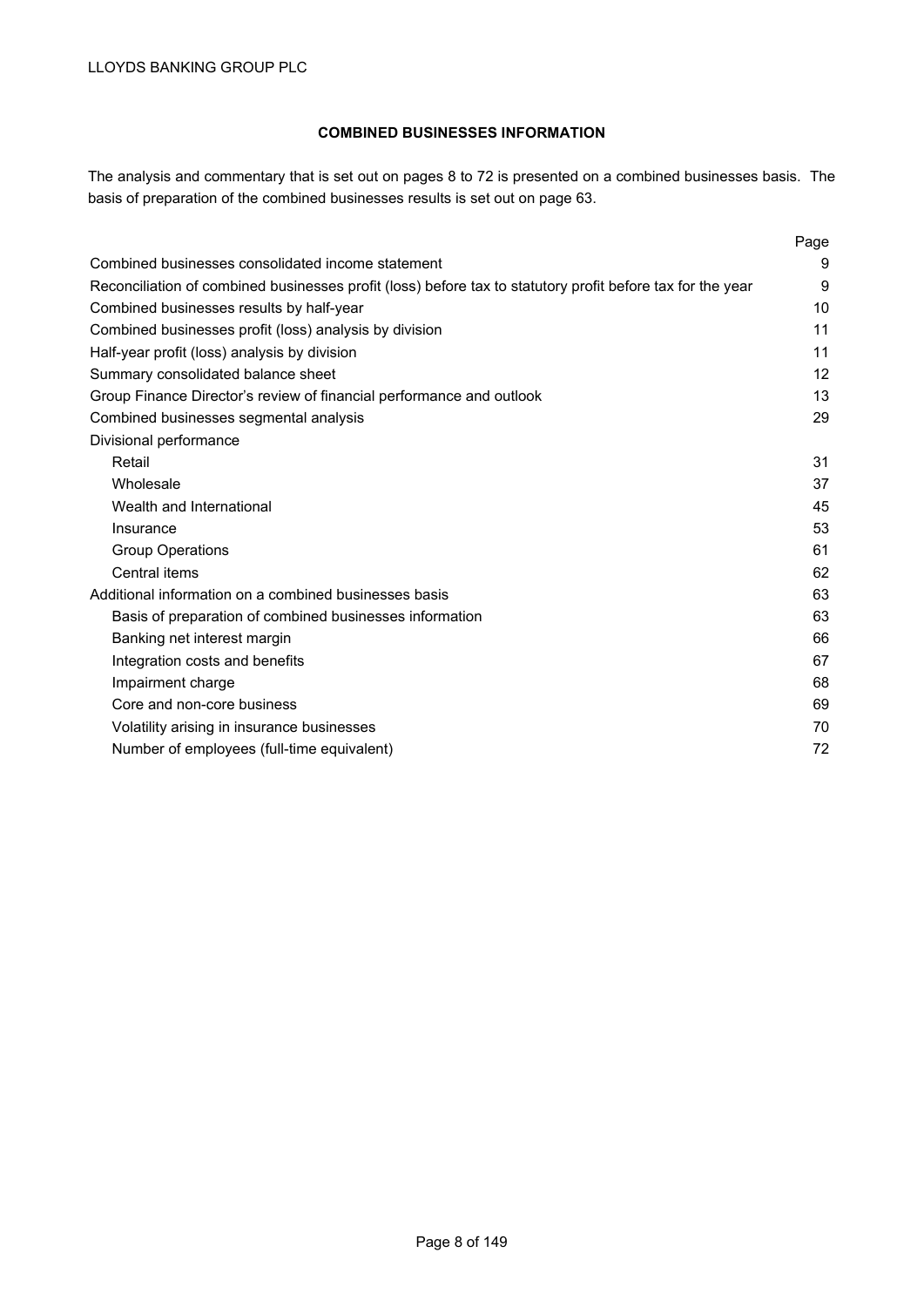| £ million<br>£ million<br>Net interest income<br>13,822<br>12,726<br>10,164<br>11,875<br>Other income<br><b>Total income</b><br>23,986<br>24,601<br>Insurance claims<br>(542)<br>23,444<br>23,964<br>Total income, net of insurance claims<br>Costs:<br>(10, 928)<br>Operating expenses<br>Impairment of tangible fixed assets<br>(150)<br>(11, 078)<br>(11,609)<br><b>Trading surplus</b><br>12,366<br>12,355<br>(23,988)<br>Impairment<br>(13, 181)<br>(91)<br>Share of results of joint ventures and associates<br>(767)<br>Loss before tax and fair value unwind<br>(906)<br>6,100<br>3,118<br>(6,300)<br>Profit (loss) before tax - combined businesses<br>2,212 |                   | 2010 | 2009      |
|-----------------------------------------------------------------------------------------------------------------------------------------------------------------------------------------------------------------------------------------------------------------------------------------------------------------------------------------------------------------------------------------------------------------------------------------------------------------------------------------------------------------------------------------------------------------------------------------------------------------------------------------------------------------------|-------------------|------|-----------|
|                                                                                                                                                                                                                                                                                                                                                                                                                                                                                                                                                                                                                                                                       |                   |      |           |
|                                                                                                                                                                                                                                                                                                                                                                                                                                                                                                                                                                                                                                                                       |                   |      |           |
|                                                                                                                                                                                                                                                                                                                                                                                                                                                                                                                                                                                                                                                                       |                   |      |           |
|                                                                                                                                                                                                                                                                                                                                                                                                                                                                                                                                                                                                                                                                       |                   |      |           |
|                                                                                                                                                                                                                                                                                                                                                                                                                                                                                                                                                                                                                                                                       |                   |      | (637)     |
|                                                                                                                                                                                                                                                                                                                                                                                                                                                                                                                                                                                                                                                                       |                   |      |           |
|                                                                                                                                                                                                                                                                                                                                                                                                                                                                                                                                                                                                                                                                       |                   |      |           |
|                                                                                                                                                                                                                                                                                                                                                                                                                                                                                                                                                                                                                                                                       |                   |      | (11,609)  |
|                                                                                                                                                                                                                                                                                                                                                                                                                                                                                                                                                                                                                                                                       |                   |      |           |
|                                                                                                                                                                                                                                                                                                                                                                                                                                                                                                                                                                                                                                                                       |                   |      |           |
|                                                                                                                                                                                                                                                                                                                                                                                                                                                                                                                                                                                                                                                                       |                   |      |           |
|                                                                                                                                                                                                                                                                                                                                                                                                                                                                                                                                                                                                                                                                       |                   |      |           |
|                                                                                                                                                                                                                                                                                                                                                                                                                                                                                                                                                                                                                                                                       |                   |      |           |
|                                                                                                                                                                                                                                                                                                                                                                                                                                                                                                                                                                                                                                                                       |                   |      | (12, 400) |
|                                                                                                                                                                                                                                                                                                                                                                                                                                                                                                                                                                                                                                                                       | Fair value unwind |      |           |
|                                                                                                                                                                                                                                                                                                                                                                                                                                                                                                                                                                                                                                                                       |                   |      |           |

The basis of preparation of the combined businesses income statement is set out on page 63.

## **RECONCILIATION OF COMBINED BUSINESSES PROFIT (LOSS) BEFORE TAX TO STATUTORY PROFIT BEFORE TAX FOR THE YEAR**

|                                                               | 2010<br>£ million | 2009<br>£ million |
|---------------------------------------------------------------|-------------------|-------------------|
| Profit (loss) before tax – combined businesses                | 2.212             | (6,300)           |
| Integration costs                                             | (1,653)           | (1,096)           |
| Volatility arising in insurance businesses (note 6, page 70)  | 306               | 478               |
| Amortisation of purchased intangibles and goodwill impairment | (629)             | (993)             |
| Pension curtailment gain (note 4, page 122)                   | 910               |                   |
| Customer goodwill payments provision                          | (500)             |                   |
| Loss on disposal of businesses                                | (365)             |                   |
| Government Asset Protection Scheme fee                        |                   | (2,500)           |
| Negative goodwill credit                                      |                   | 11.173            |
| Pre-acquisition results of HBOS plc                           |                   | 280               |
| Profit before tax - statutory                                 | 281               | 1.042             |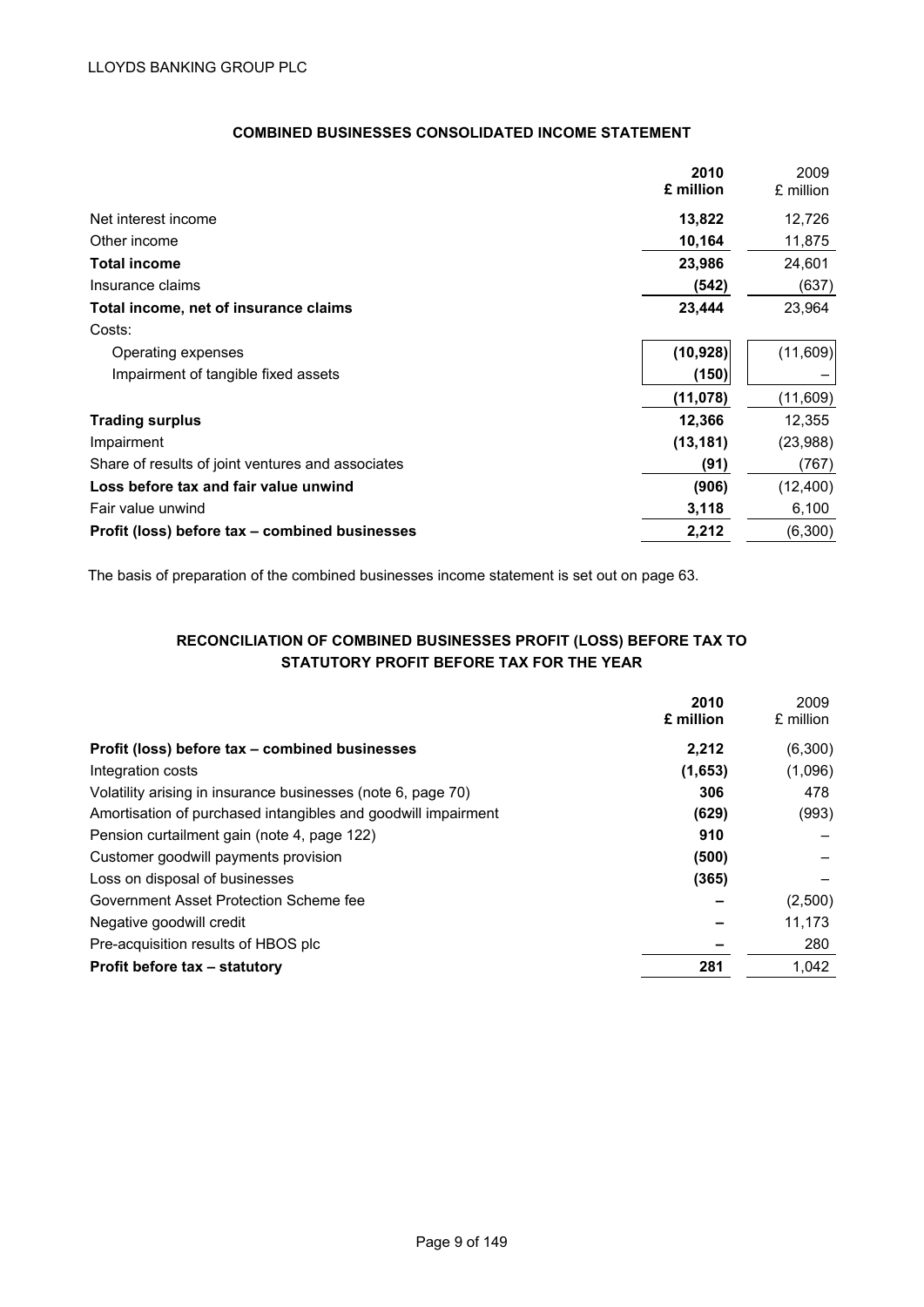## **COMBINED BUSINESSES RESULTS BY HALF-YEAR**

|                                                   | 2010         | 2010          |
|---------------------------------------------------|--------------|---------------|
|                                                   | <b>First</b> | <b>Second</b> |
|                                                   | half-year    | half-year     |
|                                                   | £ million    | £ million     |
| Net interest income                               | 6,911        | 6,911         |
| Other income                                      | 5,831        | 4,333         |
| <b>Total income</b>                               | 12,742       | 11,244        |
| Insurance claims                                  | (261)        | (281)         |
| Total income, net of insurance claims             | 12,481       | 10,963        |
| Costs:                                            |              |               |
| Operating expenses                                | (5, 435)     | (5, 493)      |
| Impairment of tangible fixed assets               | (150)        |               |
|                                                   | (5, 585)     | (5, 493)      |
| <b>Trading surplus</b>                            | 6,896        | 5,470         |
| Impairment                                        | (6, 554)     | (6, 627)      |
| Share of results of joint ventures and associates | (62)         | (29)          |
| Profit (loss) before tax and fair value unwind    | 280          | (1, 186)      |
| Fair value unwind                                 | 1,323        | 1,795         |
| Profit before tax – combined businesses           | 1,603        | 609           |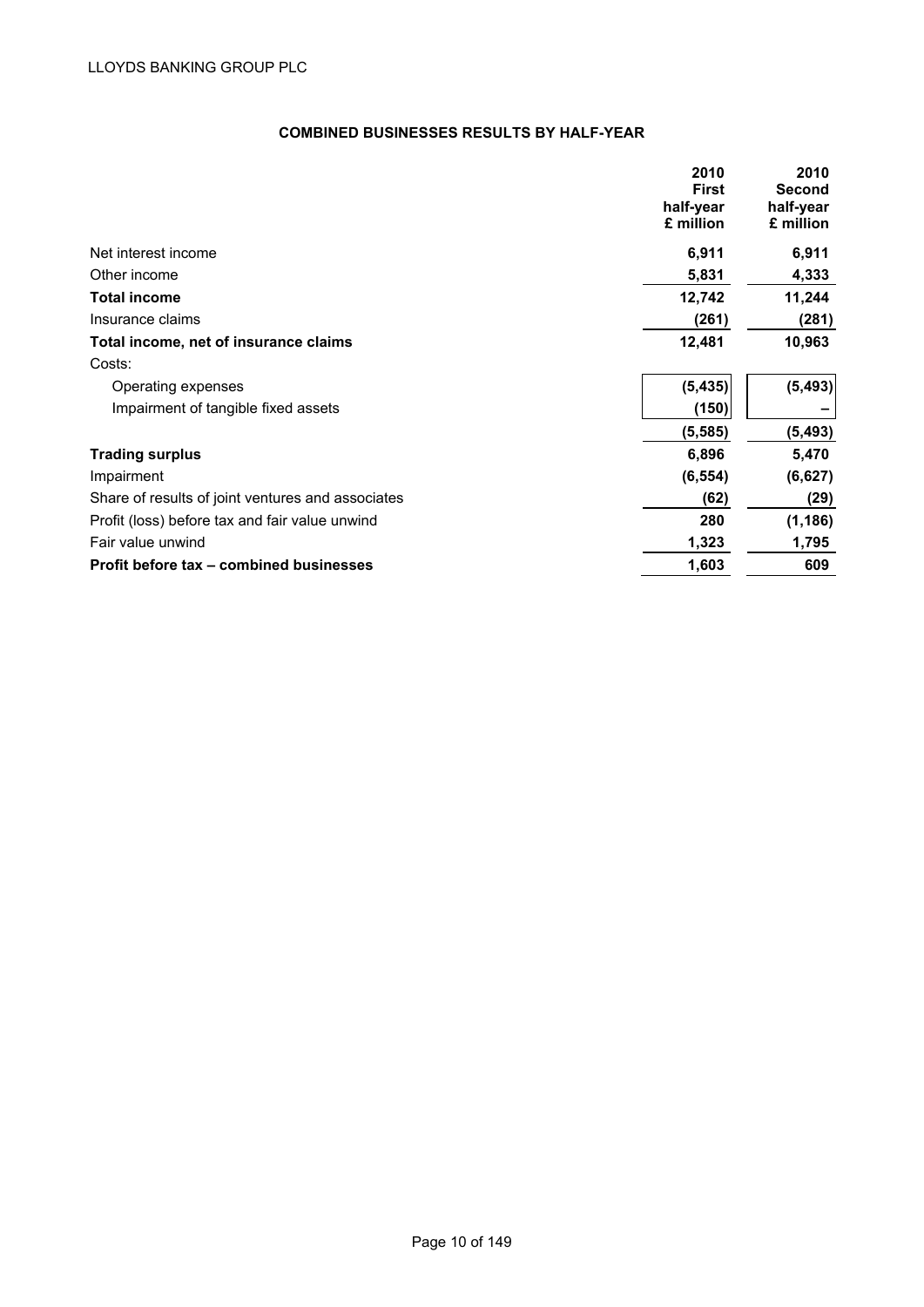# **COMBINED BUSINESSES PROFIT (LOSS) ANALYSIS BY DIVISION**

|                                     | 2010<br>£ million | 2009<br>£ million |
|-------------------------------------|-------------------|-------------------|
| Retail                              | 4,716             | 1,382             |
| Wholesale                           | 3,257             | (4,703)           |
| Wealth and International            | (4,824)           | (2,356)           |
| Insurance                           | 1,102             | 975               |
| Group Operations and Central items: |                   |                   |
| <b>Group Operations</b>             | (63)              | (149)             |
| Central items                       | (1,976)           | (1,449)           |
|                                     | (2,039)           | (1,598)           |
| Profit (loss) before tax            | 2,212             | (6,300)           |

## **HALF-YEAR PROFIT (LOSS) ANALYSIS BY DIVISION**

|                                       | 2010<br><b>First</b><br>half-year<br>£ million | 2010<br><b>Second</b><br>half-year<br>£ million |
|---------------------------------------|------------------------------------------------|-------------------------------------------------|
| Retail                                | 2,495                                          | 2,221                                           |
| Wholesale                             | 742                                            | 2,515                                           |
| Wealth and International              | (1,609)                                        | (3, 215)                                        |
| Insurance                             | 469                                            | 633                                             |
| Group Operations and Central items:   |                                                |                                                 |
| <b>Group Operations</b>               | (56)                                           | (7)                                             |
| Central items                         | (438)                                          | (1, 538)                                        |
|                                       | (494)                                          | (1, 545)                                        |
| Profit before tax                     | 1,603                                          | 609                                             |
| Banking net interest margin           | 2.08%                                          | 2.12%                                           |
| Banking asset margin                  | 1.55%                                          | 1.57%                                           |
| Banking liability margin              | 0.98%                                          | 0.97%                                           |
| Impairment as a % of average advances | 2.01%                                          | 2.02%                                           |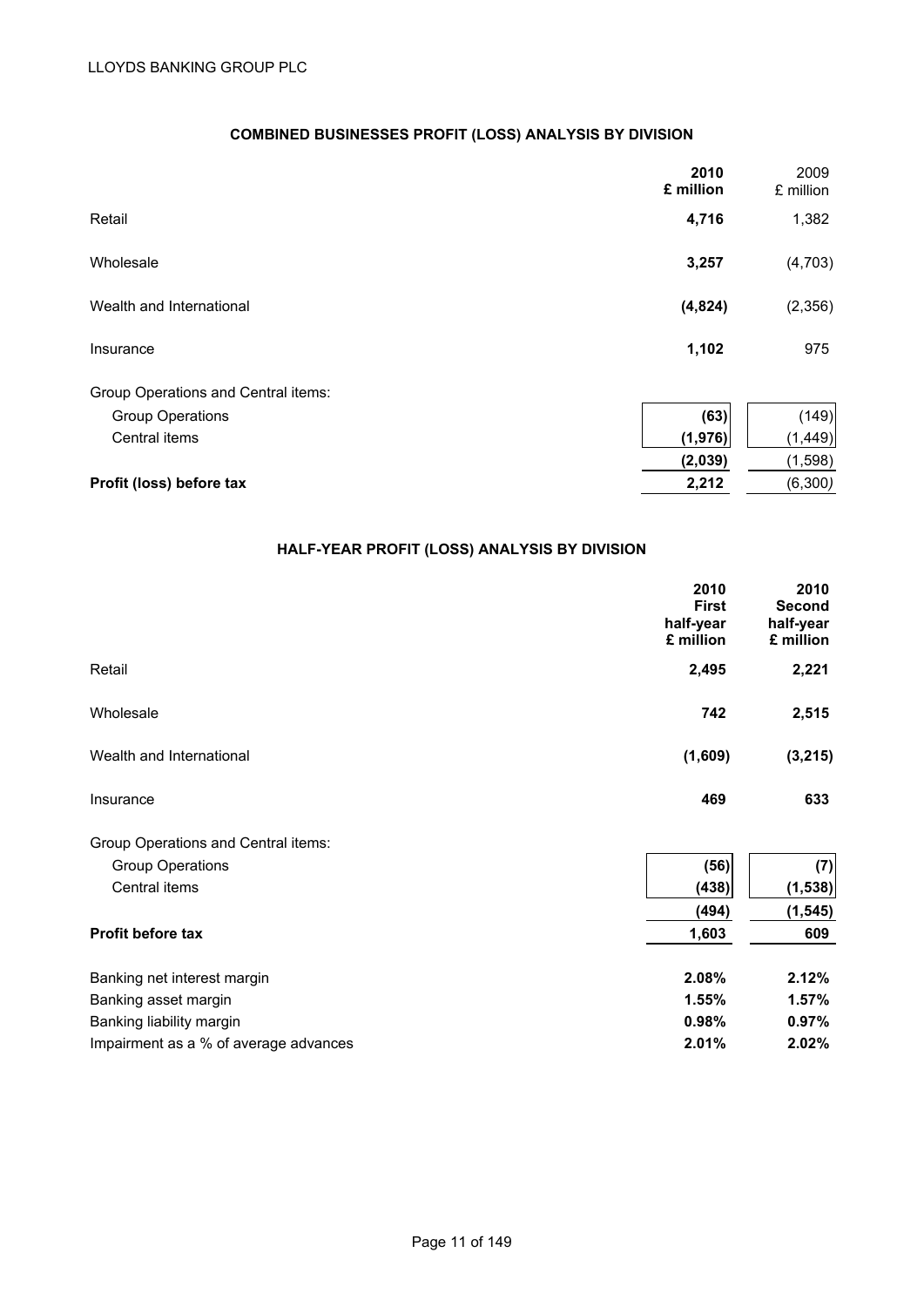## **SUMMARY CONSOLIDATED BALANCE SHEET**

| <b>Assets</b>                                                                | As at<br>31 December 31 December<br>2010<br>£ million | As at<br>2009<br>£ million |
|------------------------------------------------------------------------------|-------------------------------------------------------|----------------------------|
| Cash and balances at central banks                                           | 38,115                                                | 38,994                     |
| Trading and other financial assets at fair value through profit or loss      | 156,191                                               | 150,011                    |
| Derivative financial instruments                                             | 50,777                                                | 49,928                     |
| Loans and receivables:                                                       |                                                       |                            |
| Loans and advances to customers                                              | 592,597                                               | 626,969                    |
| Loans and advances to banks                                                  | 30,272                                                | 35,361                     |
| Debt securities                                                              | 25,735                                                | 32,652                     |
|                                                                              | 648,604                                               | 694,982                    |
| Available-for-sale financial assets                                          | 42,955                                                | 46,602                     |
| Held-to-maturity investments                                                 | 7,905                                                 |                            |
| Other assets                                                                 | 47,027                                                | 46,738                     |
| <b>Total assets</b>                                                          | 991,574                                               | 1,027,255                  |
|                                                                              |                                                       |                            |
| <b>Liabilities</b>                                                           |                                                       |                            |
| Deposits from banks                                                          | 50,363                                                | 82,452                     |
| <b>Customer deposits</b>                                                     | 393,633                                               | 406,741                    |
| Trading and other financial liabilities at fair value through profit or loss | 26,762                                                | 28,271                     |
| Derivative financial instruments                                             | 42,158                                                | 40,485                     |
| Debt securities in issue                                                     | 228,866                                               | 233,502                    |
| Liabilities arising from insurance and investment contracts                  | 132,735                                               | 123,609                    |
| Subordinated liabilities                                                     | 36,232                                                | 34,727                     |
| Other liabilities                                                            | 33,923                                                | 33,361                     |
| <b>Total liabilities</b>                                                     | 944,672                                               | 983,148                    |
|                                                                              |                                                       |                            |
| <b>Total equity</b>                                                          | 46,902                                                | 44,107                     |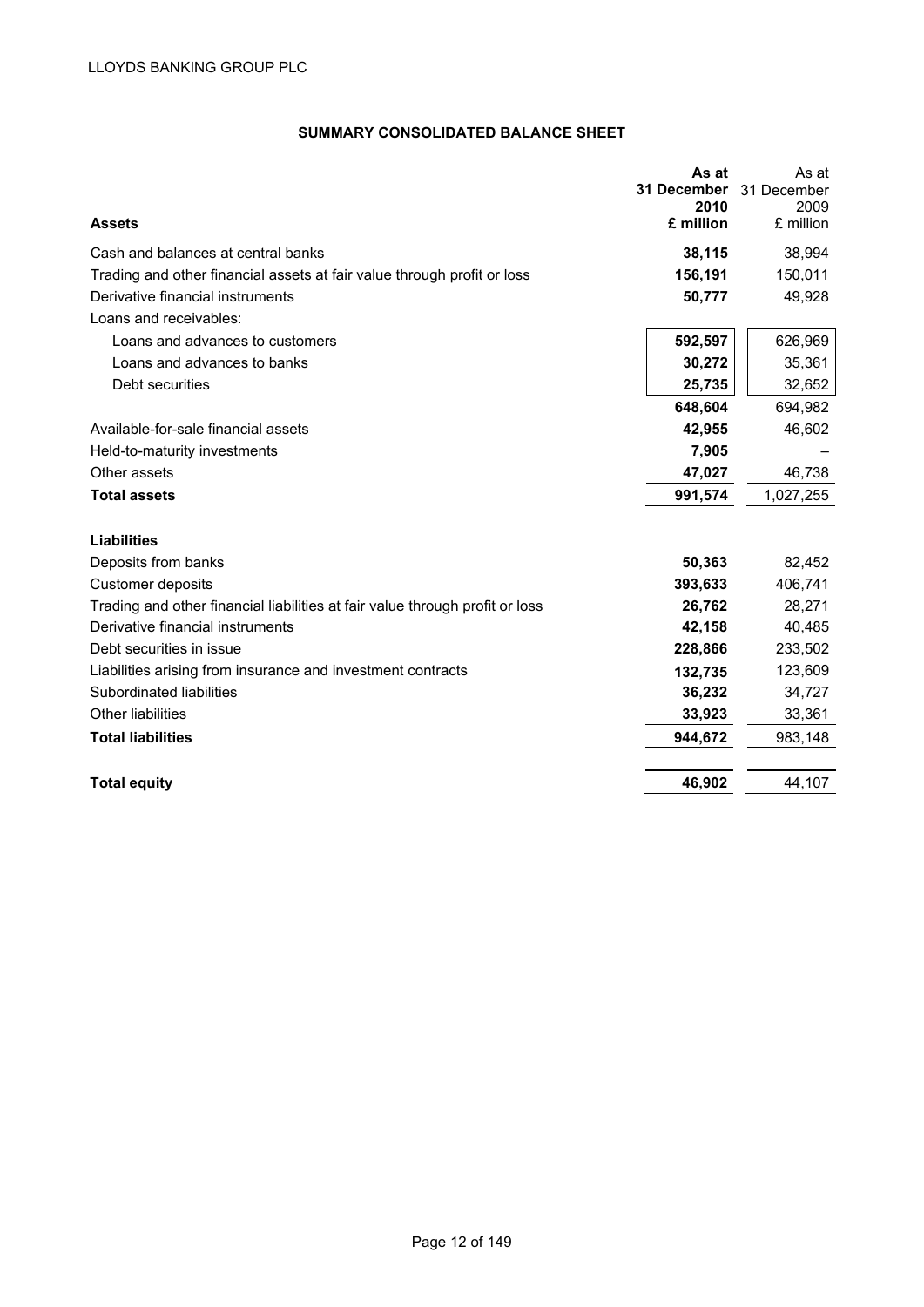#### **2010 performance – a return to profitability and a further reduction in risk**

The Group delivered a good operating performance in 2010 against the backdrop of modest growth in the UK economy, with good revenue growth in the core business, an improved net interest margin, a further reduction in costs, and continued strong progress on the integration of HBOS. The impairment charge reduced significantly, with deterioration in impairments in Ireland more than offset by substantial improvements elsewhere in the Group, particularly in the Wholesale division. As a result the Group returned to profitability in 2010 on a combined businesses basis, reporting a profit before tax of £2,212 million in 2010, compared to a loss before tax of £6,300 million in 2009.

The increase in profit before tax was primarily generated by Wholesale and Retail. Wholesale returned to profitability in 2010 delivering profit before tax of £3,257 million compared to a loss before tax of £4,703 million in 2009 reflecting a significant reduction in the impairment charge. Retail profit before tax also increased significantly to £4,716 million from £1,382 million in 2009 driven by good income growth and a significantly lower impairment charge. Insurance delivered a 13 per cent increase in profit before tax to £1,102 million as our focus on improved profitability of the product set delivered higher new business profits, despite lower sales. However, these increases were partially offset by a significant increase in loss before tax in Wealth and International to £4,824 million from £2,356 million in 2009, driven by a higher impairment charge, predominantly due to the material deterioration of the economic environment in Ireland in the last quarter of 2010.

While the majority of the Group's 2010 profit was earned in the first half, when liability management gains in the first half and losses in the second half arising from the equity conversion feature of the Enhanced Capital Notes (ECNs) are excluded, the second half saw a significant improvement in profitability when compared to the first half, driven by a significant increase in Wholesale profit, partially offset by an increased loss in Wealth and International.

Statutory profit before tax was £281 million in 2010. While this was a reduction from £1,042 million in 2009, the 2009 result had benefited from an £11,173 million credit from the gain arising on the HBOS acquisition (negative goodwill). In 2010, statutory profit included a charge for integration costs of £1,653 million (2009: £1,096 million), a provision of £500 million for customer goodwill payments, and a loss on disposal of businesses (acquired from a previous lending relationship) of £365 million; these items were partially offset by a £910 million pension curtailment gain and positive insurance volatility of £306 million. After a taxation charge of £539 million (see page 26) and a charge for profit attributable to non-controlling interests of £62 million, loss attributable to equity shareholders was £320 million and loss per share amounted to 0.5 pence.

We further reduced risk in the business, through the reduction in the size of the Group's balance sheet in line with our strategy and through the significant improvements in our capital, funding and liquidity achieved during the year. Our core tier 1 ratio now stands at 10.2 per cent (2009: 8.1 per cent), and our loan to deposit ratio, excluding repos, improved to 154 per cent, and to 119 per cent in our core business. Through strong term wholesale funding issuance during the year, which totalled £50 billion, we maintained the maturity profile of the Group's wholesale funding, with 50 per cent having a maturity of more than one year. We also made excellent progress in reducing liquidity support from government and central bank facilities, which reduced by £60.6 billion to £96.6 billion.

#### *Outlook – strong medium-term prospects*

Given the flexibility and capacity we have for core business growth, we continue to believe that the Group has strong medium-term prospects, notwithstanding the headwinds that we face in 2011. We give detailed comments on our prospects in the following sections.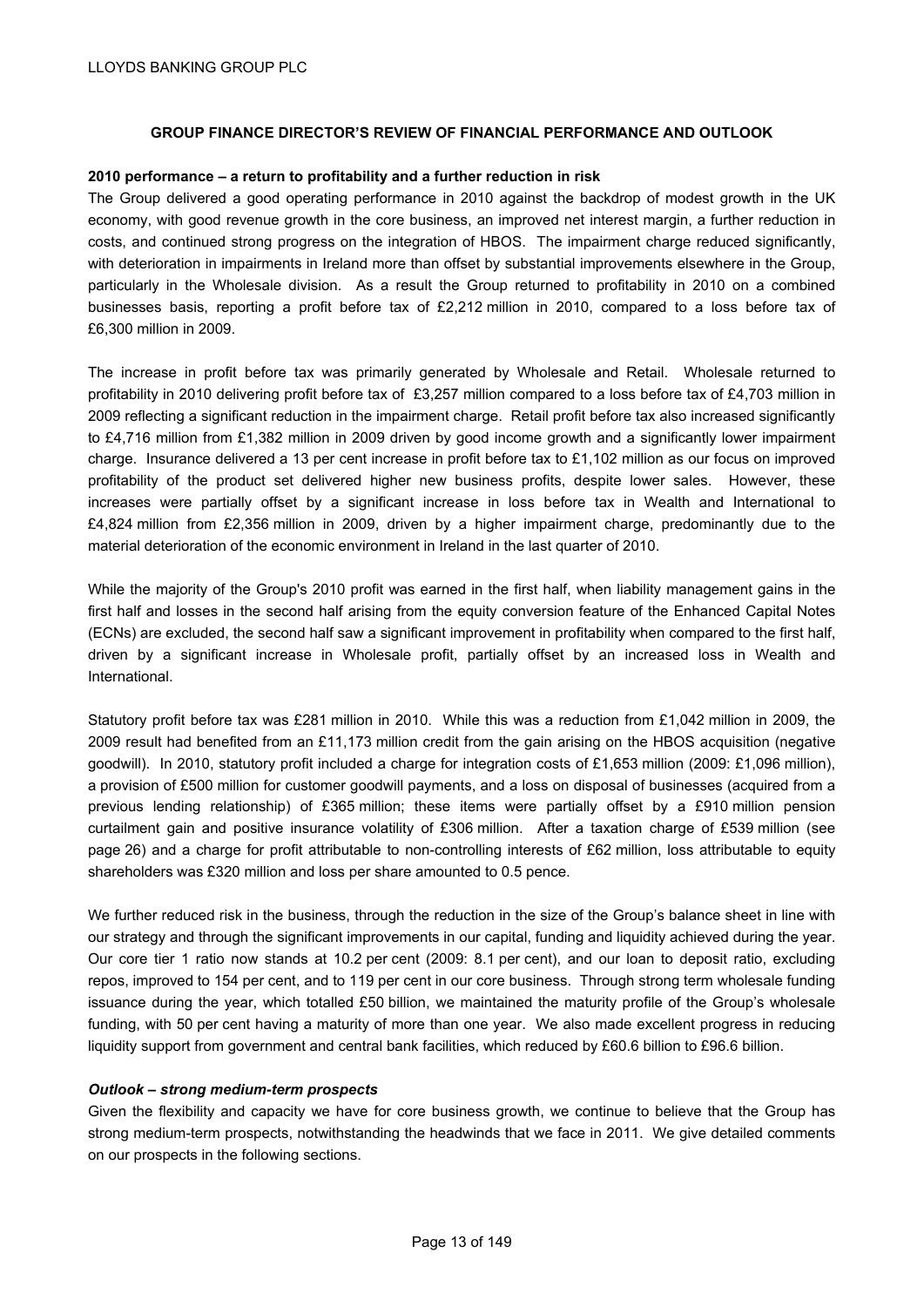Our medium-term targets remain unchanged. However, having joined the Group in January, António Horta-Osório will be appointed Group Chief Executive on 1 March, and will be reviewing the business to further develop the strategy and actions needed to realise its full potential. He expects to report to the board and subsequently to shareholders on the outcome of his strategic review and his plans at the end of the first half of 2011.

With the Group having returned to profitability in 2010, the risk in the business further reduced, and our improved capital, funding and liquidity positions, we now have a stronger business, which is well positioned for the future.

#### *Note on presentation of results*

To enable meaningful comparisons to be made with prior periods, and in line with previous results announcements, the income statement commentaries below are on a combined businesses basis (see 'basis of presentation'). Certain commentaries also exclude the unwind of fair value adjustments.

Further, to enable a better understanding of the Group's core business trends and outlook, certain income statement and balance sheet information is analysed between core and non-core portfolios. Non-core portfolios consist of non-relationship assets and liabilities, and assets and liabilities which are outside the Group's current appetite. The EU mandated retail business disposal is not included in non-core portfolios.

#### **Combined businesses results summary – income**

| £m<br>£m<br>9<br>13,822<br>12,726<br>Net interest income<br>Other income:<br>10,361<br>10,804<br>Underlying other income<br>423<br>Liability management gains<br>1,498<br>Reduction in fair value of equity conversion feature of ECNs<br>(620)<br>(427)<br>10,164<br>11,875<br><b>Total income</b><br>23,986<br>24,601<br>Insurance claims<br>(542)<br>(637)<br>23,444<br>23,964<br>Total income, net of insurance claims<br><b>Underlying income</b><br>13,822<br>Net interest income<br>12,726<br>9<br>10,361<br>10,804<br>Underlying other income<br>Insurance claims<br>(637)<br>(542)<br>23,641<br>3<br>22,893<br><b>Underlying income</b><br>Core and non-core income<br>$\overline{7}$<br>19,371<br>18,188<br>Core<br>Non-core<br>4,270<br>4,705<br>23,641<br>3<br>22,893<br><b>Underlying income</b> | 2010 | 2009 | <b>Change</b> |
|---------------------------------------------------------------------------------------------------------------------------------------------------------------------------------------------------------------------------------------------------------------------------------------------------------------------------------------------------------------------------------------------------------------------------------------------------------------------------------------------------------------------------------------------------------------------------------------------------------------------------------------------------------------------------------------------------------------------------------------------------------------------------------------------------------------|------|------|---------------|
|                                                                                                                                                                                                                                                                                                                                                                                                                                                                                                                                                                                                                                                                                                                                                                                                               |      |      | ℅             |
|                                                                                                                                                                                                                                                                                                                                                                                                                                                                                                                                                                                                                                                                                                                                                                                                               |      |      |               |
|                                                                                                                                                                                                                                                                                                                                                                                                                                                                                                                                                                                                                                                                                                                                                                                                               |      |      |               |
|                                                                                                                                                                                                                                                                                                                                                                                                                                                                                                                                                                                                                                                                                                                                                                                                               |      |      | (4)           |
|                                                                                                                                                                                                                                                                                                                                                                                                                                                                                                                                                                                                                                                                                                                                                                                                               |      |      |               |
|                                                                                                                                                                                                                                                                                                                                                                                                                                                                                                                                                                                                                                                                                                                                                                                                               |      |      |               |
|                                                                                                                                                                                                                                                                                                                                                                                                                                                                                                                                                                                                                                                                                                                                                                                                               |      |      | (14)          |
|                                                                                                                                                                                                                                                                                                                                                                                                                                                                                                                                                                                                                                                                                                                                                                                                               |      |      | (2)           |
|                                                                                                                                                                                                                                                                                                                                                                                                                                                                                                                                                                                                                                                                                                                                                                                                               |      |      |               |
|                                                                                                                                                                                                                                                                                                                                                                                                                                                                                                                                                                                                                                                                                                                                                                                                               |      |      | (2)           |
|                                                                                                                                                                                                                                                                                                                                                                                                                                                                                                                                                                                                                                                                                                                                                                                                               |      |      |               |
|                                                                                                                                                                                                                                                                                                                                                                                                                                                                                                                                                                                                                                                                                                                                                                                                               |      |      |               |
|                                                                                                                                                                                                                                                                                                                                                                                                                                                                                                                                                                                                                                                                                                                                                                                                               |      |      | (4)           |
|                                                                                                                                                                                                                                                                                                                                                                                                                                                                                                                                                                                                                                                                                                                                                                                                               |      |      |               |
|                                                                                                                                                                                                                                                                                                                                                                                                                                                                                                                                                                                                                                                                                                                                                                                                               |      |      |               |
|                                                                                                                                                                                                                                                                                                                                                                                                                                                                                                                                                                                                                                                                                                                                                                                                               |      |      |               |
|                                                                                                                                                                                                                                                                                                                                                                                                                                                                                                                                                                                                                                                                                                                                                                                                               |      |      |               |
|                                                                                                                                                                                                                                                                                                                                                                                                                                                                                                                                                                                                                                                                                                                                                                                                               |      |      | (9)           |
|                                                                                                                                                                                                                                                                                                                                                                                                                                                                                                                                                                                                                                                                                                                                                                                                               |      |      |               |

#### *A good revenue performance*

Total income, net of insurance claims, decreased by 2 per cent to £23,444 million, which included a reduction of £1,075 million in gains from the Group's liability management exercises and a £193 million increase in the mark-tomarket losses arising from the equity conversion feature of the Group's Enhanced Capital Notes. The total markto-market loss relating to the ECNs in 2010 was £620 million, and comprised a gain of £192 million in the first half of the year and a loss of £812 million in the second half.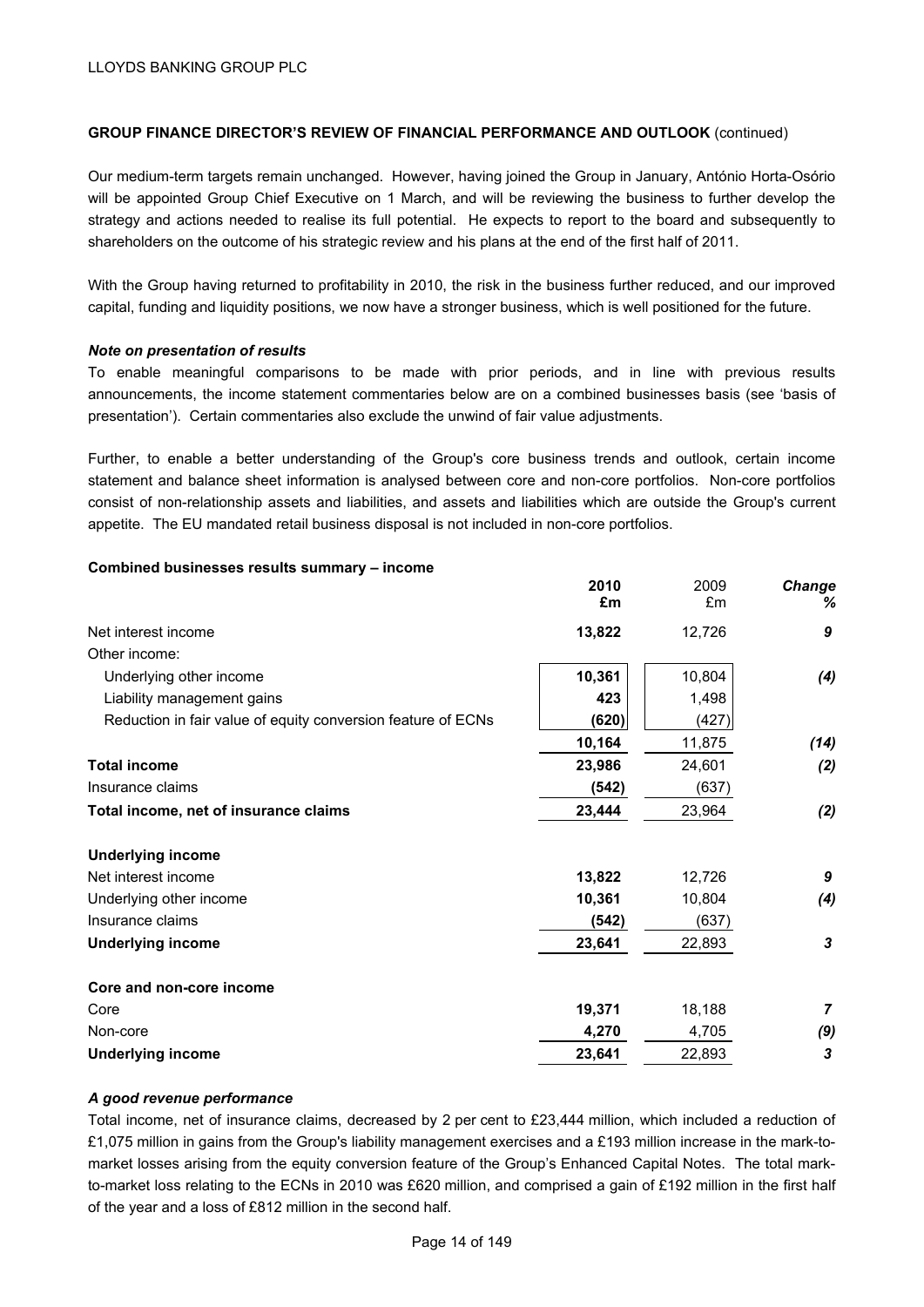Underlying income, excluding these items, increased by 3 per cent. The Group delivered a good revenue performance in its core business in 2010 despite subdued growth in lending markets. Core business underlying income growth of 7 per cent was, however, partially offset by a reduction in non-core income of 9 per cent, in line with progress against the Group's strategy to reduce the size of its balance sheet.

Group net interest income increased by £1,096 million, or 9 per cent, to £13,822 million. The net interest margin from our banking businesses was 33 basis points higher at 2.10 per cent, as higher asset pricing and reductions in the average spread between base rate and LIBOR more than offset lower deposit margins in Retail and increasing wholesale funding spreads. The incremental costs of wholesale funding have been recorded within Central items. The banking asset margin increased by 45 basis points to 1.56 per cent, and the banking liability margin decreased by 31 basis points to 0.97 per cent.

The majority of the net interest margin increase was achieved in the first half of the year, with only modest improvement in the second half, as previously guided, given rising wholesale market funding costs, a slowing migration of mortgages to standard variable rates, continued liability margin pressures, and modest additional costs reflecting the successful increase in term issuance compared to our initial expectations.

In 2011, we see limited scope to increase asset pricing, with any gains likely to be offset by elevated wholesale funding costs, while liability margins will remain under pressure as a result of competitive markets and low base rates. Given these factors and the margin expansion since 2009, which we have achieved earlier than expected, we do not expect further progression in our net interest margin in 2011 compared to 2010 as a whole.

Other income decreased by 14 per cent to £10,164 million. Excluding liability management gains and movements in the fair value of the ECNs, underlying other income decreased 4 per cent. This reflected lower payment protection insurance (PPI) income as a result of the Group's decision to withdraw from writing PPI business during the year, lower overdraft charges following changes to fee structures, and loss on sale of assets arising from targeted balance sheet reductions, as well as other elements principally related to changes in financial market conditions during the year.

|                        |        |                          | 2010   |        |          | 2009   | Change |
|------------------------|--------|--------------------------|--------|--------|----------|--------|--------|
|                        | Core   | Non-core                 | Total  | Core   | Non-core | Total  | Core   |
|                        | £m     | £m                       | £m     | £m     | £m       | £m     | %      |
| Retail                 | 10.394 | 591                      | 10,985 | 9,386  | 388      | 9.774  | 11     |
| Wholesale              | 5.540  | 3,022                    | 8,562  | 5.336  | 3,573    | 8,909  | 4      |
| Wealth & International | 1,679  | 657                      | 2,336  | 1,601  | 744      | 2,345  | 5      |
| Insurance              | 2.009  | $\overline{\phantom{a}}$ | 2.009  | 1.990  | -        | 1.990  | 1      |
| Group Operations and   |        |                          |        |        |          |        |        |
| Central items          | (251)  | $\sim$                   | (251)  | (125)  |          | (125)  |        |
| Underlying income      | 19.371 | 4.270                    | 23.641 | 18.188 | 4.705    | 22.893 |        |

#### **Divisional underlying income performance**

Core business income growth was primarily driven by a strong performance in Retail, where net interest income benefited from an increase in asset margins, the majority of which occurred in the first half of the year. This increase was partially offset however by lower savings margins. Mortgage margins reflected a continued increase in the proportion of mortgages on standard variable rates (now representing 48 per cent of outstanding balances), lower LIBOR to base rate spreads, and higher new business margins as assets were priced to appropriately reflect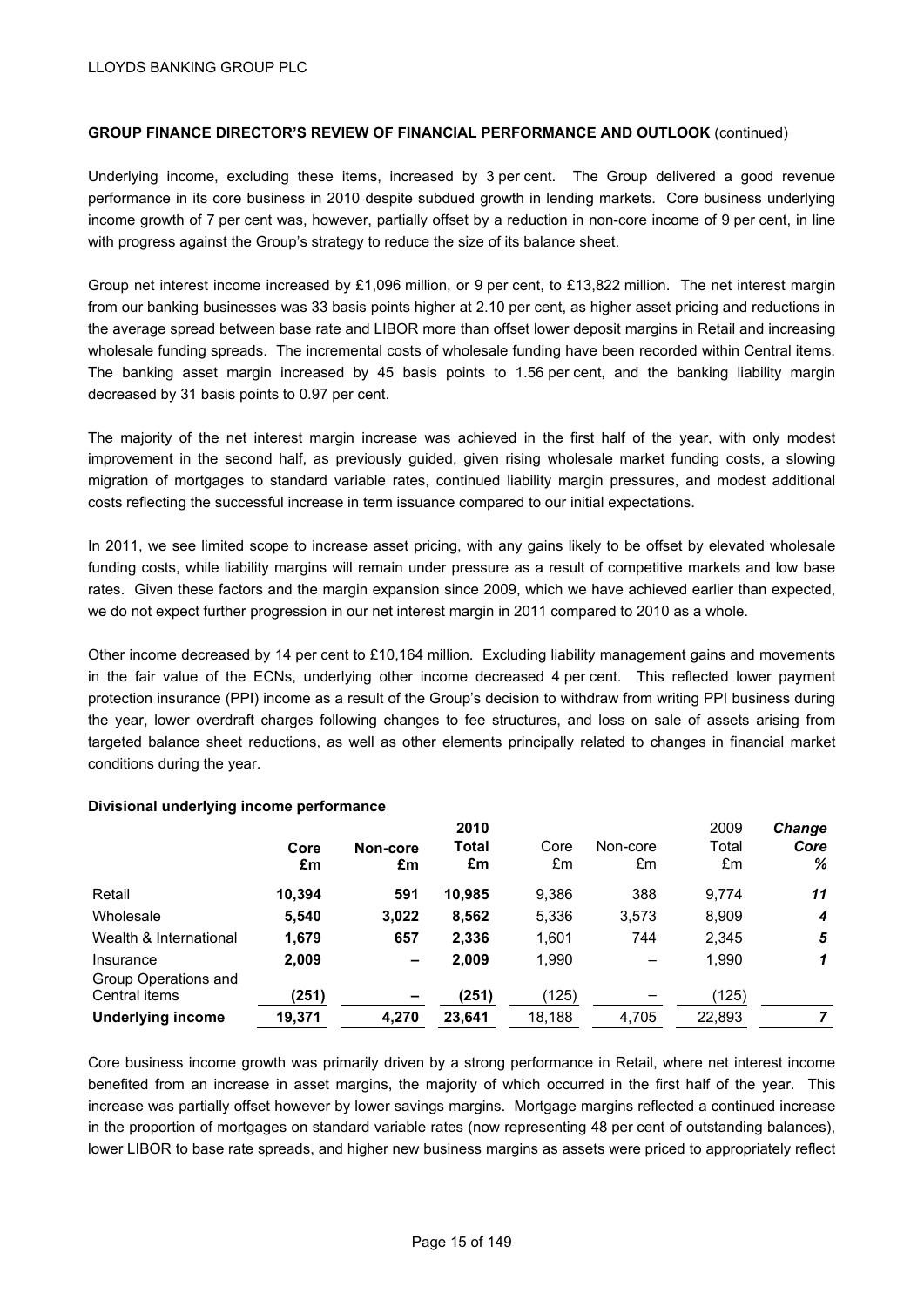risk and changes in funding costs. The Group achieved a 22.1 per cent share of gross mortgage lending (2009: 24.1 per cent), in markets which remained generally subdued. Unsecured lending balances were lower, continuing the recent trend and reflecting lower customer demand and continuing customer deleveraging. During the year, we continued to build our current account and savings customer franchises in what remains a competitive market for customer deposits, and reduced the proportion of more expensive term deposits while maintaining good overall deposit growth of 5 per cent.

In Wholesale, core income grew by 4 per cent, driven by an increase in the banking net interest margin, principally from asset margin growth, which largely reflected the repricing of lending business. This was partially offset by lower net interest income in Treasury and Trading, reflecting the more stable interest rate environment. Non-core income decreased by 15 per cent, given lower interest earning asset balances resulting from the excellent progress in targeted balance sheet reductions.

In Wealth and International, core income increased by 5 per cent, driven by the positive effect of foreign exchange movements in the International business and of higher global stock markets in the Wealth businesses, partially offset by a decline in the banking net interest margin.

The present value of new business premiums in our life, pensions and investments businesses decreased by 20 per cent, largely reflecting the focus on improving the profitability of the product set and the withdrawal of certain HBOS legacy products with lower returns. However, as a result of the repositioning of the product set, the benefits of cost savings and a reduction in initial commission on OEICs in 2010, UK new business profit increased by £135 million to £267 million. This improved performance shows through the Insurance division's UK margins on an EEV basis increasing to 3.7 per cent in 2010, compared to 2.6 per cent in 2009. General Insurance delivered a robust performance after taking account of the impact of the 2010 freeze events and the Group's decision to cease writing new payment protection business during the year.

Within Group Operations and Central Items, underlying income decreased by £126 million primarily due to a reduction in the fair value of derivatives not mitigated through hedge accounting. Net interest expense was broadly unchanged at £823 million, but included capital and wholesale liquidity funding costs of £601 million (2009: £260 million) not recovered from the divisions, with the increase primarily due to higher wholesale market funding spreads and the Group's decision to accelerate its wholesale funding in 2010. These increased costs were offset by improved net interest from interest rate risk management activities.

#### *Outlook – income*

Core assets accounted for approximately 82 per cent of income in 2010 (2009: 79 per cent), with core income growing 7 per cent. In 2011, however, we expect income trends will reflect continued customer deleveraging and subdued new lending demand which, with further non-core asset reductions, will result in a continued reduction in the overall size of the Group's balance sheet. As already stated, we do not expect to see further net interest margin progression in 2011.

Over time, however, we continue to target core businesses income growth of between 6 and 7 per cent per year and believe that our margin is likely to return to more than 2.5 per cent in the medium-term (approximately 2014) reflecting the effect of modest further improvements in asset pricing, higher liability margins facilitated by higher base rates, and greater stability in wholesale funding markets. We also anticipate reducing our wholesale funding requirements over this period. This margin outlook reflects, inter alia, our core economic assumptions for the medium-term, including base rates increasing to 3.75 per cent by the end of this period and no deterioration in consumer spending, the Group's asset reduction programme, the assumed costs of refinancing as wholesale funding matures, and a narrowing of wholesale market credit spreads over the medium-term. At the same time however, it is not possible to predict what effect current regulatory discussions could have on funding costs and therefore margin.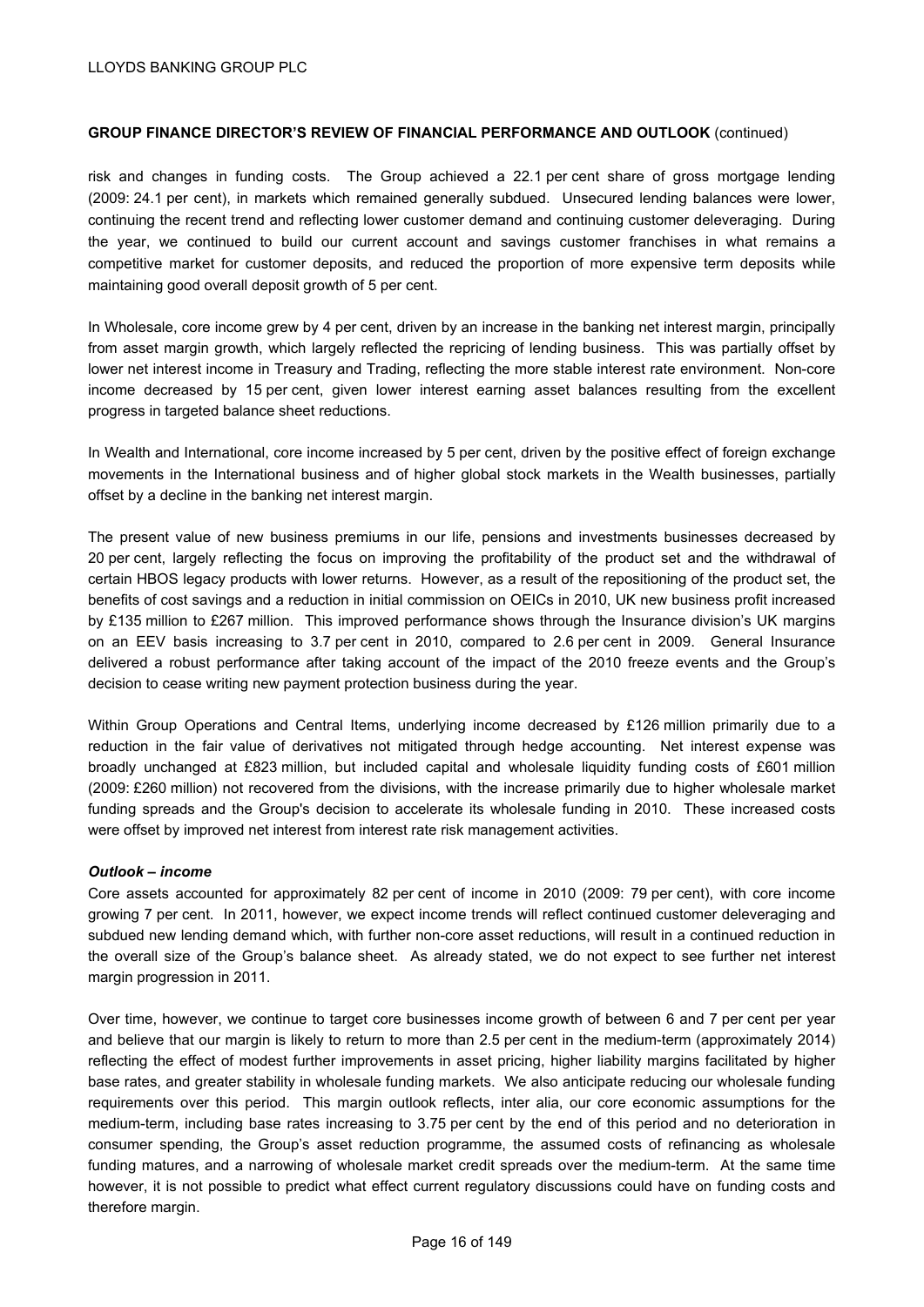#### **Combined businesses results summary – expenses**

|                                                  | 2010<br>£m | 2009<br>£m | <b>Change</b><br>% |
|--------------------------------------------------|------------|------------|--------------------|
| Operating expenses                               | (10, 928)  | (11,609)   | 6                  |
| Impairment of tangible fixed assets <sup>1</sup> | (150)      |            |                    |
|                                                  | (11,078)   | (11,609)   | 5                  |
| Integration synergies run rate at 31 December    | 1.379      | 766        |                    |
| Underlying cost:income ratio                     | 46.2%      | 50.7%      |                    |

 $<sup>1</sup>$  Further detail is given in note 6, page 123.</sup>

#### *Strong cost management delivering benefits*

The Group has an excellent track record in managing its cost base, and has delivered a strong cost performance in 2010. During 2010, operating expenses decreased by 6 per cent to £10,928 million, as substantial integration related savings were captured, together with lower levels of operating lease depreciation. After investment, ongoing business as usual expenses were held within inflationary levels. Our underlying cost:income ratio also saw further improvement to 46.2 per cent.

We have already made significant progress in capturing savings from the integration programme with annual runrate savings totalling £1,379 million achieved as at 31 December 2010. The Group is on track to deliver a run-rate of £2 billion per annum of cost synergies and other operating efficiencies by the end of 2011.

To date, costs of preparing for the EU mandated disposal of at least 600 UK branches, associated customer assets and liabilities and a proportion of our mortgage assets, have been modest. However with integration nearing completion, activity preparing for this divestment will accelerate significantly. The final cost will depend on the buyer and the extent to which substantial IT system and infrastructure development will be necessary. Therefore the total cost is hard to predict but is likely to be substantial. These costs will be excluded from combined businesses profits.

With income growth in the short term dependent, inter alia, upon economic conditions, strong cost management will continue to be an important focus for management.

#### *Outlook – expenses*

We expect that our costs will be broadly flat in 2011, with further absolute cost savings likely to be partially offset by increased investment proposed to support the growth of the core business, increasing regulatory costs, costs resulting from the introduction of the Bank Levy (which is expected to cost around £260 million in 2011), and the combined cost in the region of £100 million of the recent rise in VAT and employers' National Insurance contributions. Excluding the cost of the Bank Levy, the Group continues to target a cost:income ratio of approximately 40 per cent in the medium term.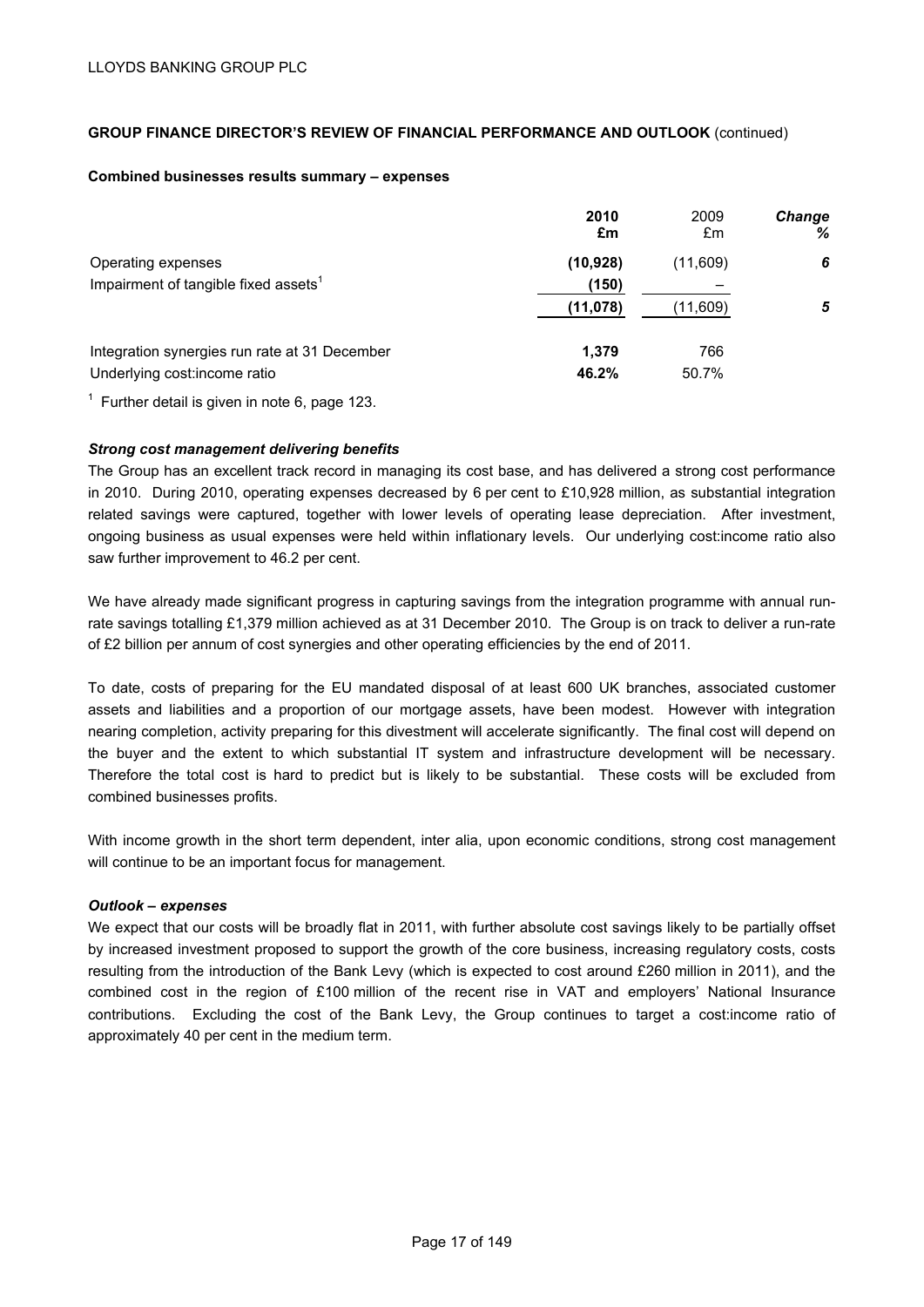| Retail                   | Core<br>£m               | Non-core<br>£m | 2010<br>Total<br>£m | Core<br>£m | Non-core<br>£m | 2009<br>Total<br>£m | Change<br>Core<br>% |
|--------------------------|--------------------------|----------------|---------------------|------------|----------------|---------------------|---------------------|
| Secured                  | 251                      | 41             | 292                 | 656        | 133            | 789                 | 62                  |
| Unsecured                | 2,372                    | 83             | 2,455               | 3,318      | 120            | 3,438               | 29                  |
|                          | 2,623                    | 124            | 2,747               | 3.974      | 253            | 4.227               | 34                  |
| Wholesale                | 1,276                    | 3,170          | 4,446               | 2,187      | 13.496         | 15,683              | 42                  |
| Wealth and International |                          |                |                     |            |                |                     |                     |
| Ireland                  | $\overline{\phantom{a}}$ | 4,264          | 4,264               |            | 2,949          | 2,949               | -                   |
| Other                    | 221                      | 1,503          | 1,724               | 189        | 940            | 1,129               | (17)                |
|                          | 221                      | 5,767          | 5,988               | 189        | 3,889          | 4,078               | (17)                |
| Impairment charge        | 4,120                    | 9.061          | 13,181              | 6.350      | 17,638         | 23,988              | 35                  |

#### **Combined businesses results summary – impairment charge**

#### *Impairment charge significantly lower*

The Group achieved a significant reduction in the impairment charge in 2010, in both the core and non-core businesses. The impairment charge of £13,181 million was 45 per cent lower than the £23,988 million charge in 2009, with deterioration in Ireland more than offset by substantial improvements elsewhere in the Group, particularly in the Wholesale division.

Impaired loans increased by 10 per cent to £64,606 million, representing 10.3 per cent of closing advances, driven by an increase in impaired loans in International, partially offset by decreases in Retail and Wholesale facilitated by improving economic conditions and, in Wholesale, also as a result of write-offs of irrecoverable assets and the sale of previously impaired assets. The Group's coverage ratio increased by 1.7 per cent to 45.9 per cent, primarily as a result of an increase in provisions in International, predominantly in Ireland. Non-core loans and advances to customers generated approximately 70 per cent of the Group's impaired loans reflecting their higher risk profile, with a coverage ratio of around 50 per cent at 31 December 2010. The coverage ratio of the Group's impaired core loans and advances to customers was approximately 37 per cent.

In Retail, the improvement in credit performance was faster than expected a year ago, with the impairment charge as a percentage of average loans and advances to customers decreasing to 0.74 per cent in 2010, significantly lower than 1.11 per cent in 2009. The core business impairment charge decreased by 34 per cent, reflecting the improved quality of new business and effective portfolio management and the continuing slow recovery of the economy.

The lower secured impairment charge reflected reduced impaired loan levels and improved arrears in the first half of 2010, although in the second half, and particularly in the last quarter, we saw some signs of strain, with fewer customers returning their accounts to order than was the case six months ago. House prices fell slightly in the year and the proportion of the mortgage portfolio with an indexed loan-to-value of greater than 100 per cent was broadly stable at 13 per cent. The value of the portfolio with an indexed loan-to-value greater than 100 per cent and more than three months in arrears has increased slightly by £0.2 billion and is now £3.2 billion, representing 0.9 per cent of the portfolio. The number of mortgage customers new to arrears has also remained relatively stable in the last twelve months, and is now well below the peak experienced in the second half of 2008. However, as a result of the early signs of strain we saw in the second half of the year and the subdued economic environment, we expect to see an increase in the secured impairment charge in 2011.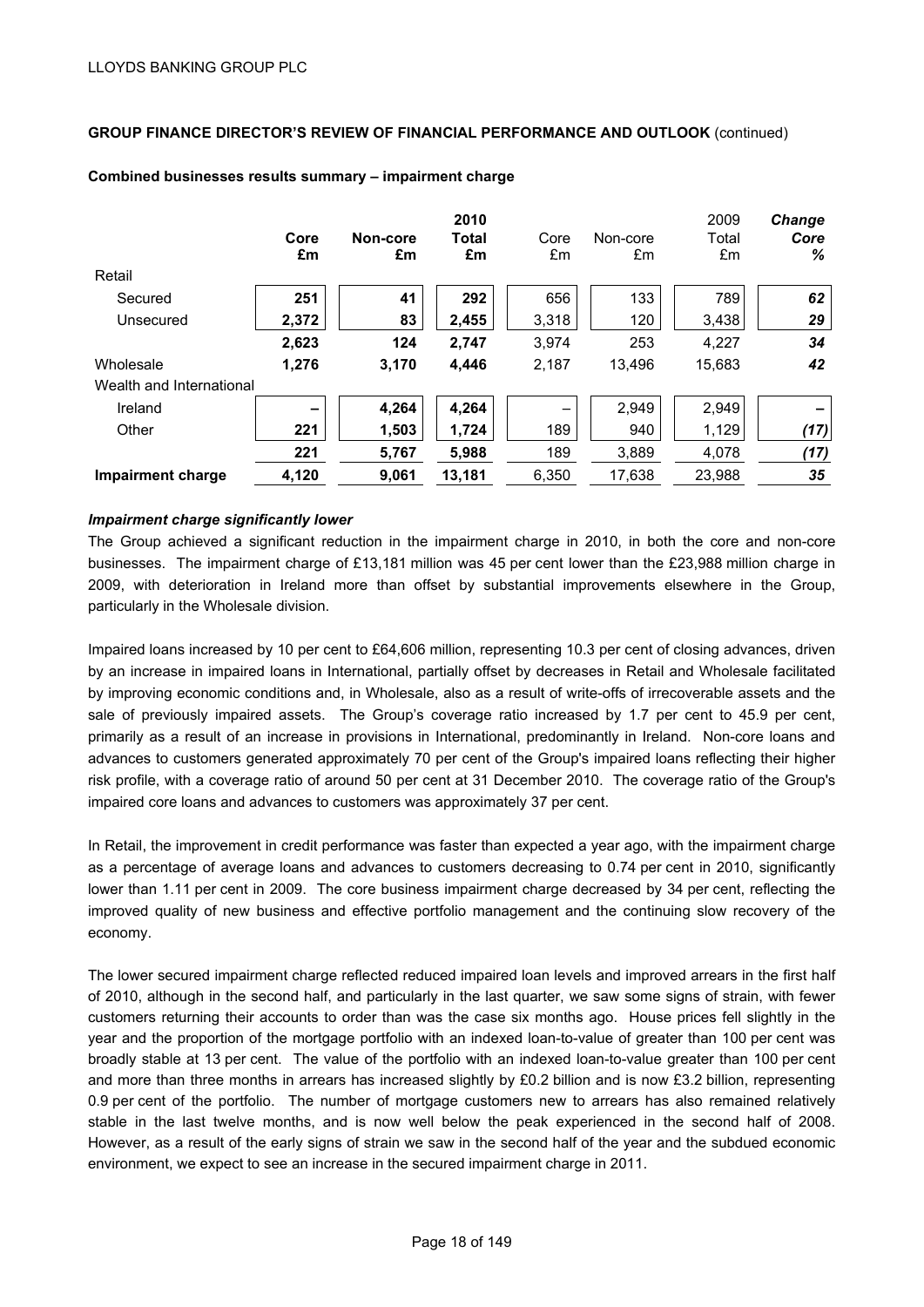The unsecured impairment charge decreased by 29 per cent, reflecting continued improving portfolio trends resulting from the Group's prudent risk appetite, management actions taken over the past two years, and stable unemployment. Unsecured impaired loans decreased by £0.8 billion to £3.0 billion as a result of fewer cases going into arrears, improved quality of new business and increased write off of impaired loans. Impairment provisions as a percentage of impaired loans decreased to 50.6 per cent from 55.3 per cent, driven largely by relatively highly provided assets being written off combined with more stringent criteria for unsecured collections repayment plans.

The Wholesale impairment charge fell significantly from £15,683 million in 2009 to £4,446 million in 2010. There was a significant reduction in both the core and non-core businesses impairment charge. The impairment charge as a percentage of average loans and advances to customers improved significantly to 2.08 per cent in 2010 compared to 5.92 per cent in 2009.

The decrease in this period generally reflects the significant actions which were taken in the first half of 2009 on the heritage HBOS portfolios (including the identification of large impairments post the HBOS acquisition, especially in corporate real estate, real estate related and Corporate (UK and US) portfolios), together with the stabilising UK and US economic environment in 2010, a low interest rate environment helping to maintain defaults at a lower level and a number of write backs due to asset disposals.

In Wealth and International, impairment charges totalled £5,988 million, up 47 per cent on £4,078 million in 2009, reflecting increasing impairment charges in corporate and real estate in Ireland and Australia. The majority of the increase was in the non-core portfolio. The level of losses continues to be dominated by the economic environment in Ireland, and to a lesser extent has also been influenced by the performance of specific areas of the Australian economy.

After the release of the Interim Management Statement on 2 November 2010, the Group saw a further significant deterioration in market conditions in Ireland, with concerns over the country's fiscal position leading ultimately to the approval of its application for EU-IMF financial support on 21 November 2010. Market sentiment continued to be negatively affected by uncertainty about the political situation and about the economic effect of the austerity measures introduced in the Irish Budget of 7 December 2010. As a result, in a statement dated 17 December 2010, we noted that any economic recovery in Ireland may take longer to achieve, that asset prices will remain depressed for longer than previously anticipated and therefore that we believed that the significant deterioration in the Irish market would affect the timing and level of value realisation from this portfolio.

At the year end, compared to 30 June 2010, given the deterioration in market conditions noted above, a further approximately 10 per cent of the £27 billion Irish portfolio had become impaired, and we have increased the level of provisions against the portfolio, increasing the impairment charge relating to Irish exposures for the full year 2010 to £4.3 billion on a combined businesses basis. This has resulted in an increase in provisions as a percentage of impaired Irish loans to 53.7 per cent at the 2010 year end, in line with our expectations in our statement of 17 December 2010.

In Australia, although economic performance has been robust overall, there are significant geographical and sector variations, and property assets situated outside the principal metropolitan areas have been particularly weak. Our exposure to these areas within our Australian portfolio drove increased impairments in 2010.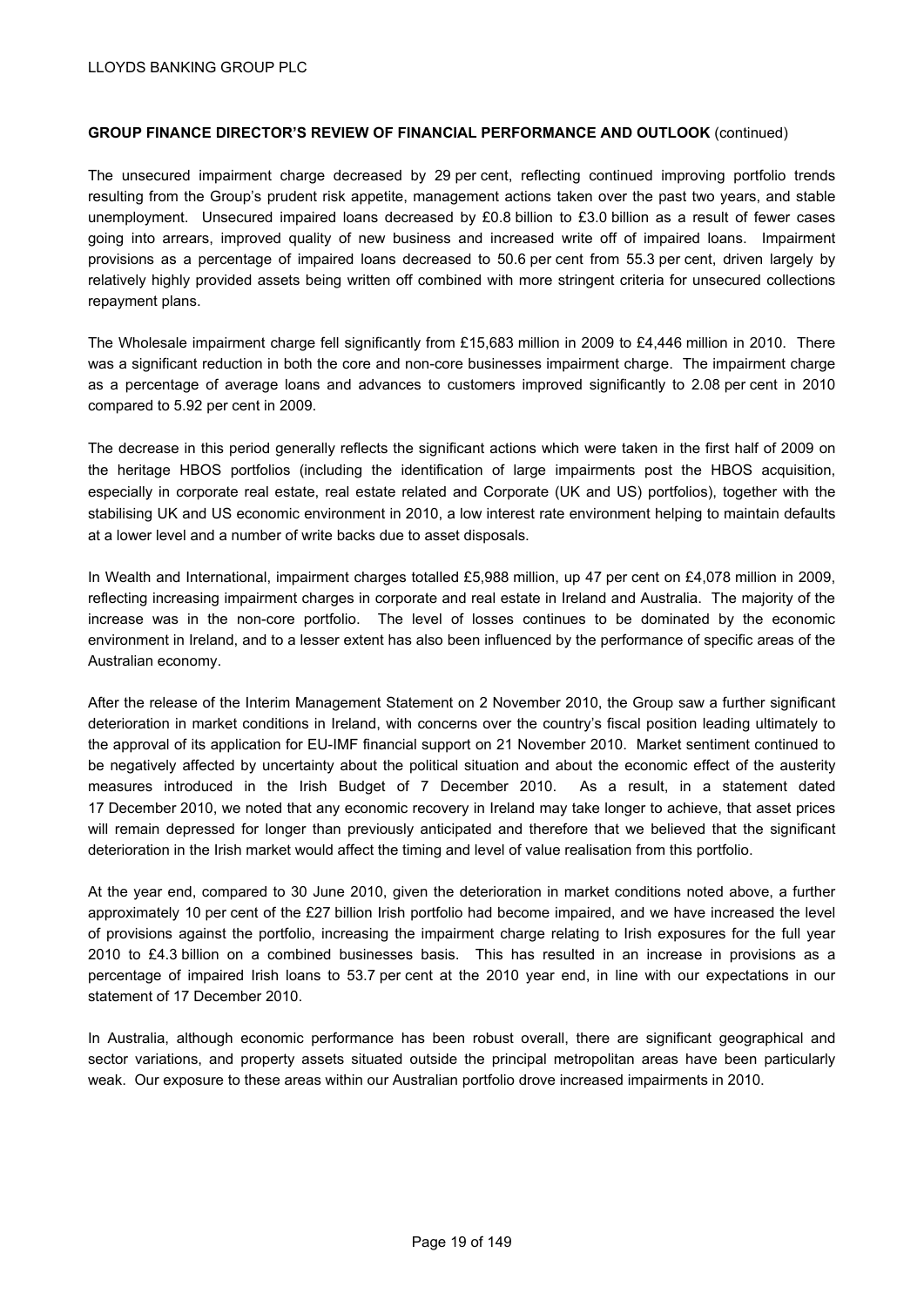#### *Outlook – impairment*

Overall, and based on our current economic assumptions for the UK and Ireland, including unemployment and property valuations, we expect to see further reductions in impairment losses in 2011 and beyond. We continue to target an improvement in the overall Group impairment charge as a percentage of average loans and advances to customers towards an expected 50-60 basis points by around 2014, as economic conditions improve.

In Retail, given our expectations for a modest improvement in the UK economic environment, and a further 2 per cent reduction in house prices in 2011, we currently expect that there will be a modest reduction in the overall Retail impairment charge in 2011. The rate of improvement is, however, expected to be significantly slower than in 2010, with the improving performance of the unsecured book more than offsetting additional secured charges.

In Wholesale, depending upon UK economic conditions, notably consumer spending, future commercial real estate price stability, the continuation of low interest rates, and the performance of individually large exposures, we would expect to see a further modest reduction in 2011 as a whole, although the timing of the trend is inherently hard to predict. As previously guided, we expect the overall net impairment charge in our traditional lending businesses (especially in the trading and manufacturing sectors) to increase in 2011, driven in part by lower write backs on asset disposals compared to 2010 and the effect of the UK government austerity measures on the wider economy. However, we also expect our impairment charges in corporate real estate and real estate related sectors to be lower than 2010 as a result of a continuing stabilisation of the existing portfolio. We remain vigilant in monitoring changes in economic conditions and to individual lending positions and we continue to invest heavily in expert resource to work with customers to restructure their businesses on to sustainable bases, thus protecting employment where possible.

Despite the worsening trend during 2010, we expect to see a reduction in the Wealth and International impairment charge in 2011, although we anticipate that conditions will remain difficult, and we will therefore continue to monitor international markets closely.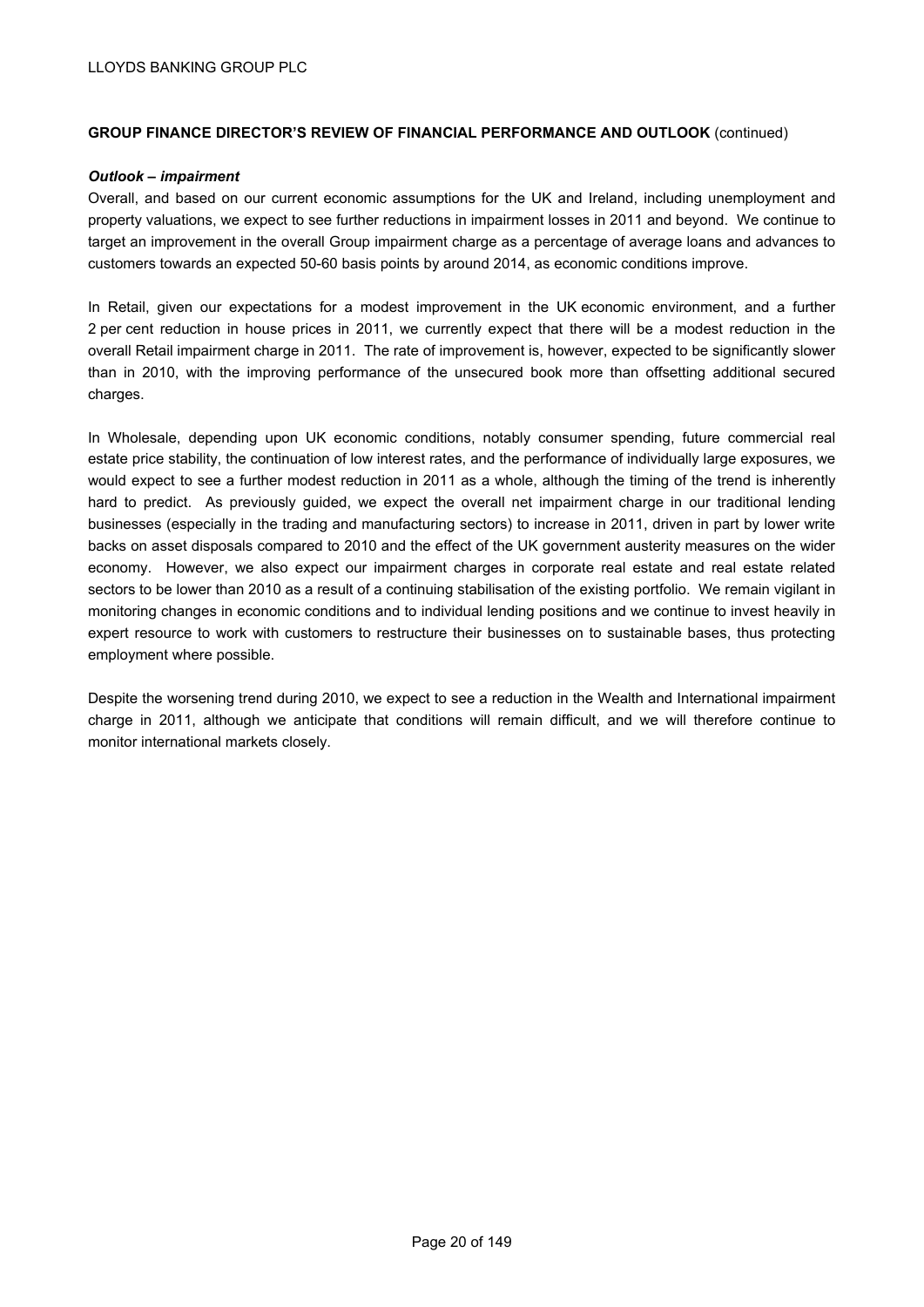#### **Capital resources**

|                      | 2010     | 2009     |
|----------------------|----------|----------|
| Risk-weighted assets | £406.4bn | £493.3bn |
| Core tier 1 ratio    | 10.2%    | 8.1%     |
| Tier 1 capital ratio | 11.6%    | $9.6\%$  |
| Total capital ratio  | 15.2%    | 12.4%    |

#### *Strong capital ratios*

Our capital ratios improved significantly during the year, primarily reflecting a reduction in risk weighted assets, and balance sheet liability management transactions. Total capital also increased through further subordinated debt issuance and through a repatriation of capital held within our insurance subsidiaries, although this increase was partially reduced by a revised approach to private equity investments which have now been deducted from total capital.

Risk weighted assets reduced by 18 per cent to £406.4 billion, driven by strong management of risk, reduced asset levels and tighter risk criteria for new business. Reductions were also achieved through changes to our credit risk measurement methodology in certain portfolios, including migrating a number of our Wholesale portfolios, which had previously been modelled on an Advanced Internal Ratings Based Approach, to the Foundation Internal Ratings Based Approach (FIRB), which will facilitate integration work.

#### *Effects of Basel III on capital*

During 2010 the Basel Committee on Banking Supervision has substantially refined the details of the so called 'Basel III' reforms for an enhanced global capital accord. These include increased minimum levels of, and quality standards for, capital, increased risk weighting of assets, and the introduction of a minimum leverage ratio, as well as the timing and transitional arrangements for implementation. The final details are still to be clarified, particularly as the reforms are implemented within the European and UK regulations, which may include a countercyclical buffer, requiring higher levels of capital to be held at certain points of the economic cycle, and higher capital requirements for systemically important financial institutions.

One of the key reforms impacting the Group arises from a revised treatment of the capital held within our insurance subsidiaries. During 2010, following a strategic review of our capital structure, £0.8 billion of equity was exchanged for subordinated debt within the insurance group and £1.5 billion was repatriated from the insurance group. Whilst this has no overall effect on the Group's core tier 1 capital under current Basel regulations, it does deliver a material core tier 1 capital benefit under the proposed Basel III reforms.

#### *Outlook – capital resources*

The effect of the Basel III reforms is uncertain as much will depend on business performance and mitigating actions that can be completed, even before the transition period comes in to effect. Analysis suggests that with no mitigating actions the reforms will reduce the Group's core tier 1 ratio by approximately 1.2 per cent in 2013, although lower risk weighted assets are expected from the planned reduction in the non-core balance sheet. The additional impact in 2014 of deducting the equity investment in insurance in excess of 10 per cent, transitioning in at 20 per cent per annum from 1 January 2014, would be around 0.3 per cent were the Group to take no further action to mitigate this. The Group is confident that it is well positioned to maintain a strong capital position, meeting all regulatory requirements as currently formulated.

Based on our economic outlook, we continue to target returns on equity of more than 15 per cent over the medium to longer term. However, there continue to be material uncertainties as to future capital requirements and therefore we cannot be more specific at this stage.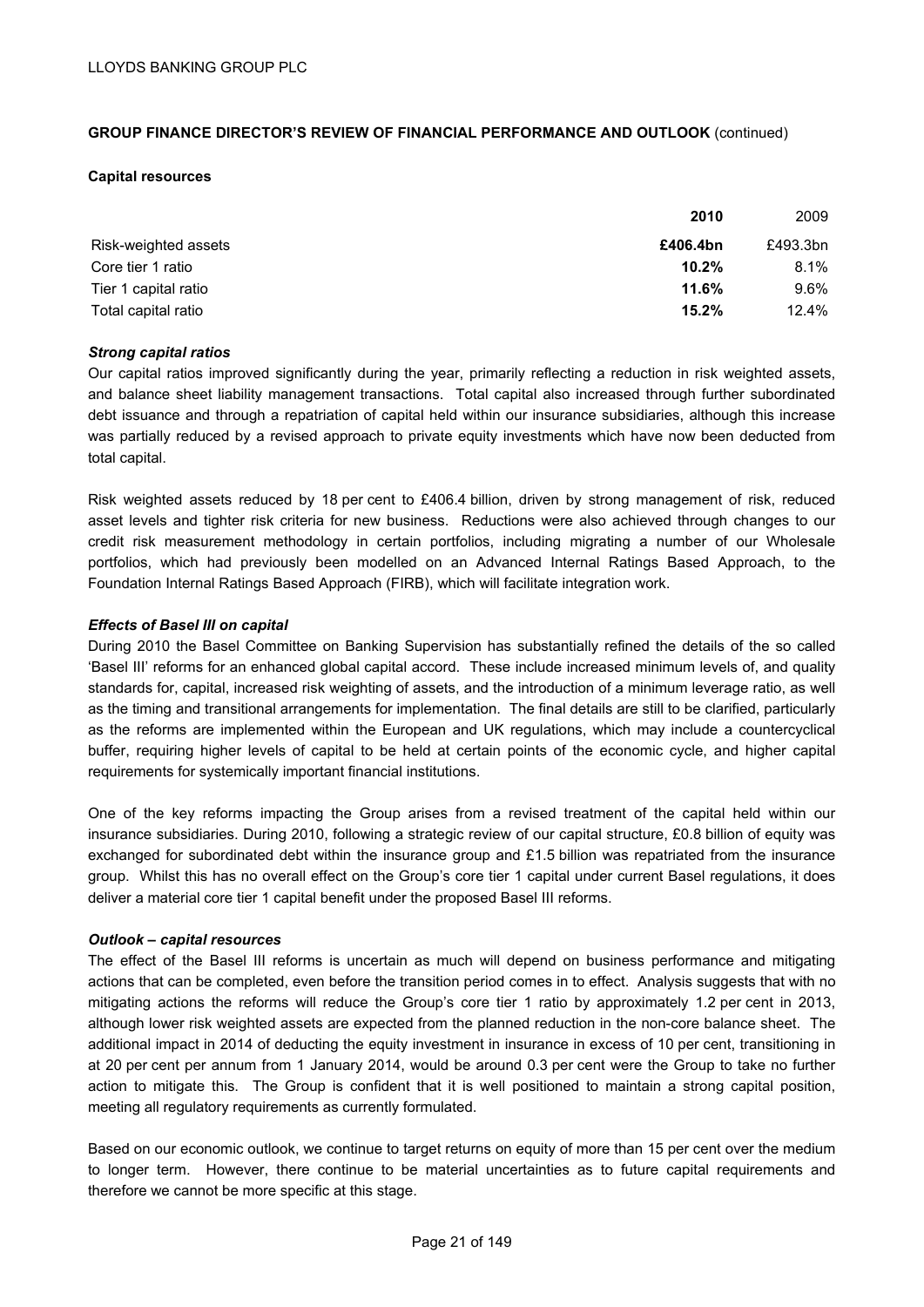#### **Balance sheet**

| As at  |
|--------|
| 31 Dec |
| 2009   |
| £bn    |
| 715.1  |
| 236.1  |
|        |

 $1$  Further analysis is set out on page 79.

 $2$  Further analysis is set out on page 70.

#### *Rightsizing the balance sheet*

Total Group funded assets decreased to £655.0 billion from £715.1 billion at 31 December 2009, substantially driven by reductions in non-core lending portfolios across the three banking divisions, continued customer deleveraging and de-risking and subdued demand in lending markets. We are pleased with the progress made on our balance sheet reduction plans in the period, given challenging market conditions, particularly in the latter part of 2010.

Previously, we set out our strategy to reduce non-core assets, including non-relationship assets and businesses which are outside our current appetite, by some £200 billion from a non-relationship pool of £300 billion. It continues to be our intention to manage these assets for value and, given the current economic climate, our primary focus remains on running these assets down over time. This strategy has been very effective and so far reductions of £105 billion have been achieved.

#### *Outlook – balance sheet*

We are confident of achieving our targeted further reductions in non-core assets of approximately £100 billion over the next three years. In addition, we continue to progress plans to execute the divestment of retail assets and liabilities in line with our state aid obligations.

The balance sheet reduction over time is providing the Group with increased optionality and flexibility from the resultant releases in both funding and capital. Together with initiatives to increase customer deposits in line with market growth, we expect to reduce the proportion of the Group's funding that is derived from wholesale markets and eliminate our use of government and central bank facilities by the end of 2012. This will provide capacity for core business growth in line with our relationship strategy. In 2011, however, we expect to see a continuation in the trend of customer deleveraging and generally subdued demand for new lending.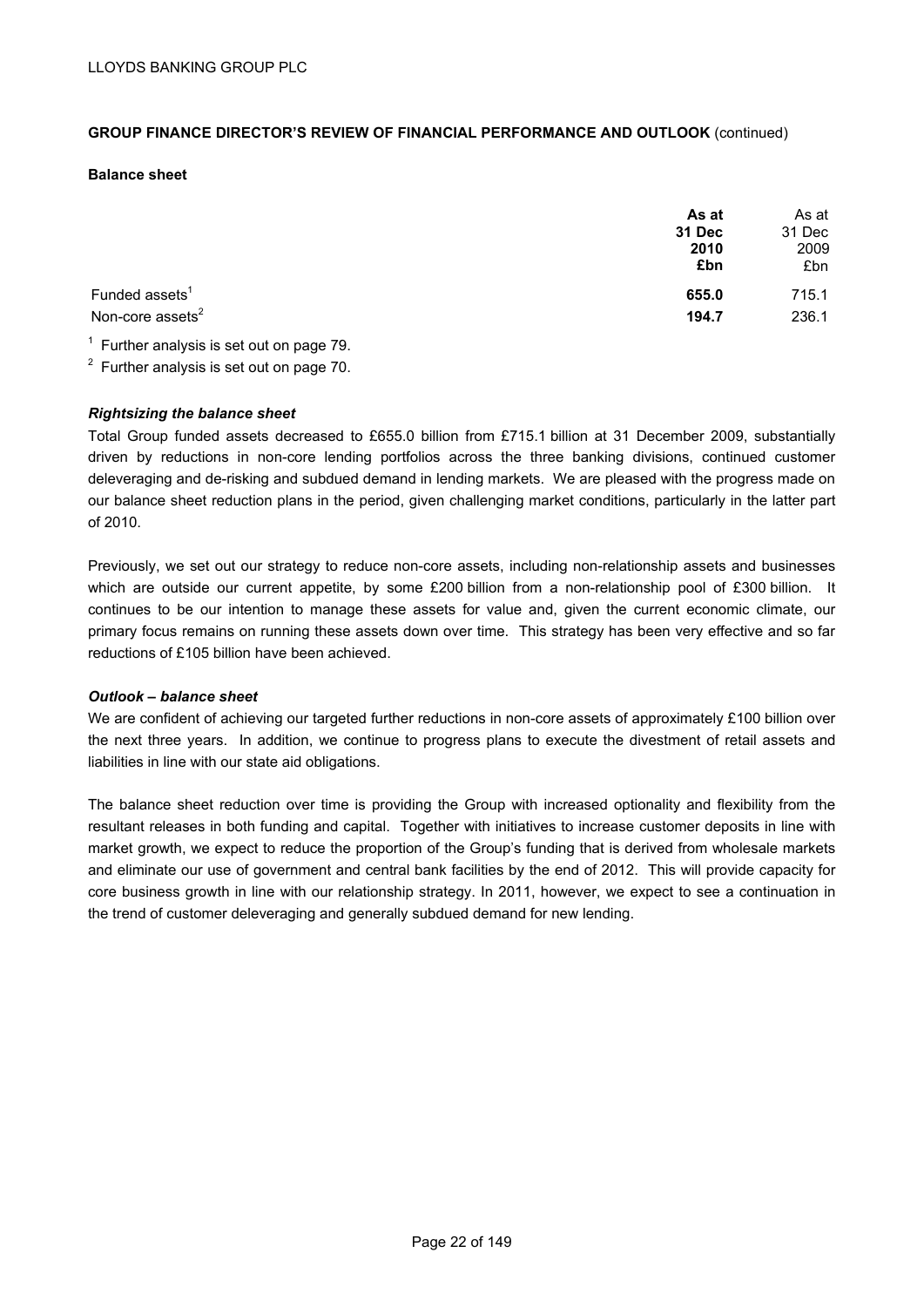#### **Liquidity and funding**

|                                                                        | As at<br>31 Dec<br>2010 | As at<br>31 Dec<br>2009 |
|------------------------------------------------------------------------|-------------------------|-------------------------|
| Wholesale funding                                                      | £298.0bn                | £325.5bn                |
| Loan to deposit ratio <sup>1</sup>                                     | 154%                    | 169%                    |
| Core business loan to deposit ratio <sup>1</sup>                       | 119%                    | 128%                    |
| Government and central bank funding                                    | £96.6bn                 | £157.2bn                |
| Proportion of wholesale funding with maturity of greater than one year | 50%                     | 50%                     |

 $1$  Excluding repos and reverse repos.

## *A strengthened liquidity and funding position*

The Group made excellent progress against its funding objectives in 2010 and further enhanced its liquidity position which is supported by a robust and stable customer deposit base. While total customer deposits fell 3 per cent, deposits excluding repurchase agreements increased by 3 per cent, reflecting good growth in relationship deposits in Retail and in Wealth and International.

The Group has continued to reduce its reliance on short-term wholesale funding. During the year the absolute level of Group wholesale funding fell to £298.0 billion, from £325.5 billion at the end of 2009, reflecting a reduction in balance sheet assets. By the end of 2010, our loan to deposit ratio, excluding repos and reverse repos, had improved to 154 per cent. Strong term issuance in 2010 also allowed the Group to maintain its maturity profile of wholesale funding with 50 per cent of wholesale funding having a maturity date greater than one year at 31 December 2010.

As previously guided, over the next couple of years the Group expects its public capital and senior funding issuance to be £20 billion to £25 billion per annum. We made excellent progress in 2010 on our term funding issuance plans, achieving £30 billion of publicly placed term issuance in the year. In addition, the Group issued a further £20 billion of term funding during the year via a series of privately placed funding transactions, a level which we do not expect to repeat in 2011. The Group continues to benefit from a diversity of funding sources. For example, during the year, we established a new funding programme in the US with our SEC Registered Shelf, issued inaugural Japanese Yen Samurai, Swiss Franc and Canadian Dollar bonds, and publicly launched the Lloyds TSB Bank plc Covered Bond Programme. We continue to look for opportunities to diversify our funding sources.

We welcome the proposals on minimum standards for funding and liquidity published by the Basel Committee on Banking Supervision in December 2010. The introduction of the Liquidity Coverage Ratio and Net Stable Funding Ratio will raise the resilience of banks to potential liquidity shocks and provide the basis for a harmonised approach to liquidity risk management. These proposals are subject to ongoing refinement and have not yet been enacted into UK and European law. However, the Group monitors compliance against these internal metrics, and as at 31 December 2010, the Group's Liquidity Coverage Ratio was estimated at 71 per cent and the Net Stable Funding Ratio at 88 per cent. The actions already in place to reduce the size of the balance sheet are expected to ensure compliance with the future minimum standards, which are expected to be 100 per cent for both ratios, by their respective effective dates.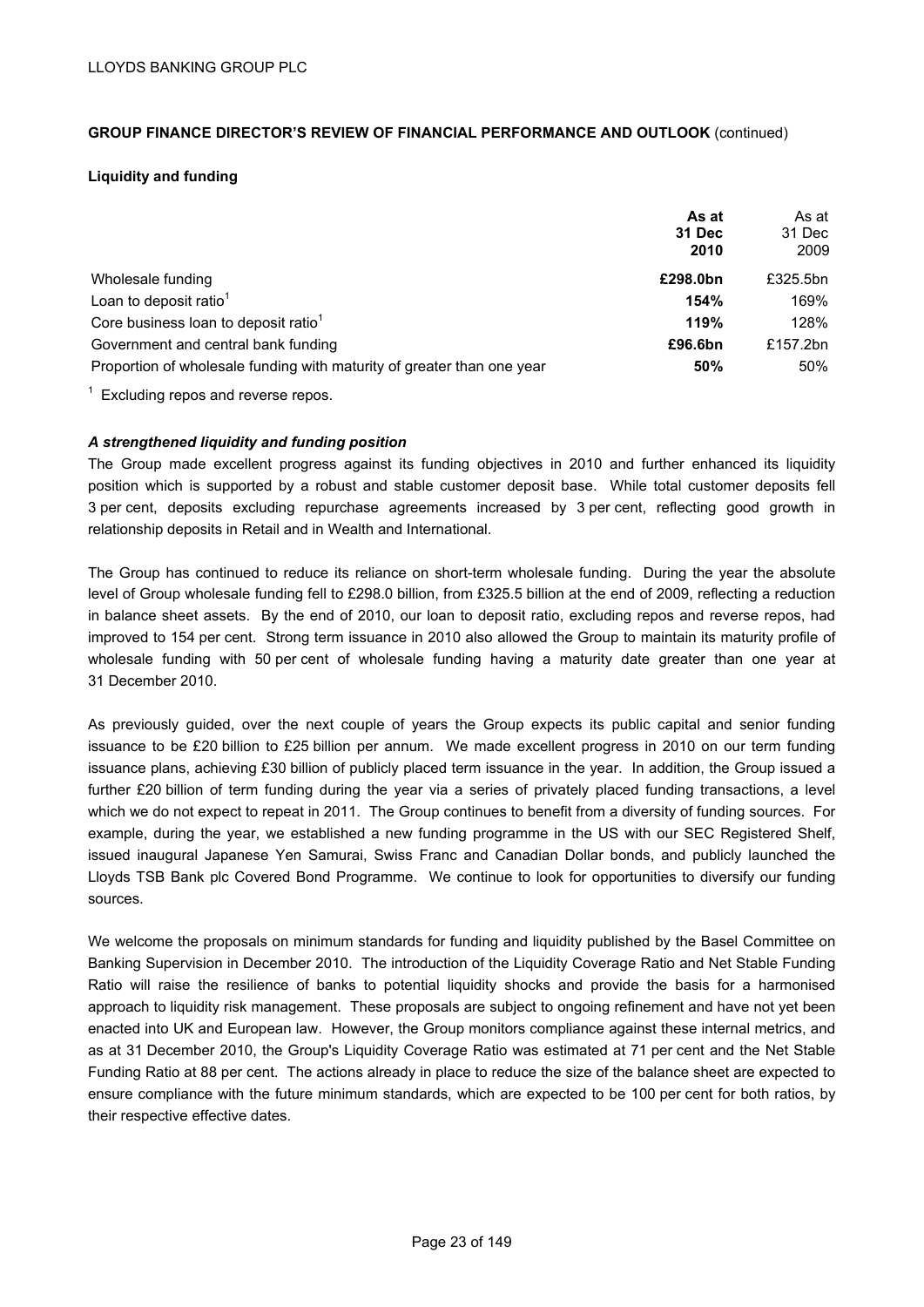The Group made excellent progress on reducing its liquidity support from governmental and central bank sources, achieving reductions of £60.6 billion in 2010 leaving £96.6 billion outstanding at the year end. The Group currently receives no liquidity support from either the US Federal Reserve or the European Central Bank. The drawings from the UK Special Liquidity Scheme facilities and the issuance under the UK Credit Guarantee Scheme have various maturity dates, the last of which is in the fourth quarter of 2012. The Group is confident that all maturities can be met, and a further £13 billion of government and central bank facilities have been repaid since the year end.

#### *Outlook – liquidity and funding*

We expect the combination of continued increases in customer deposits and reductions in assets (primarily from non-core asset reduction plans) over the next three years to deliver further improvements in the Group's liquidity and funding position. As a consequence, we expect steady improvement in the overall loan to deposit ratio (which is expected to fall to below 140 per cent within three years), a reduction in wholesale funding requirements and therefore levels of ongoing term issuance, and liquidity levels to be maintained in excess of regulatory requirements.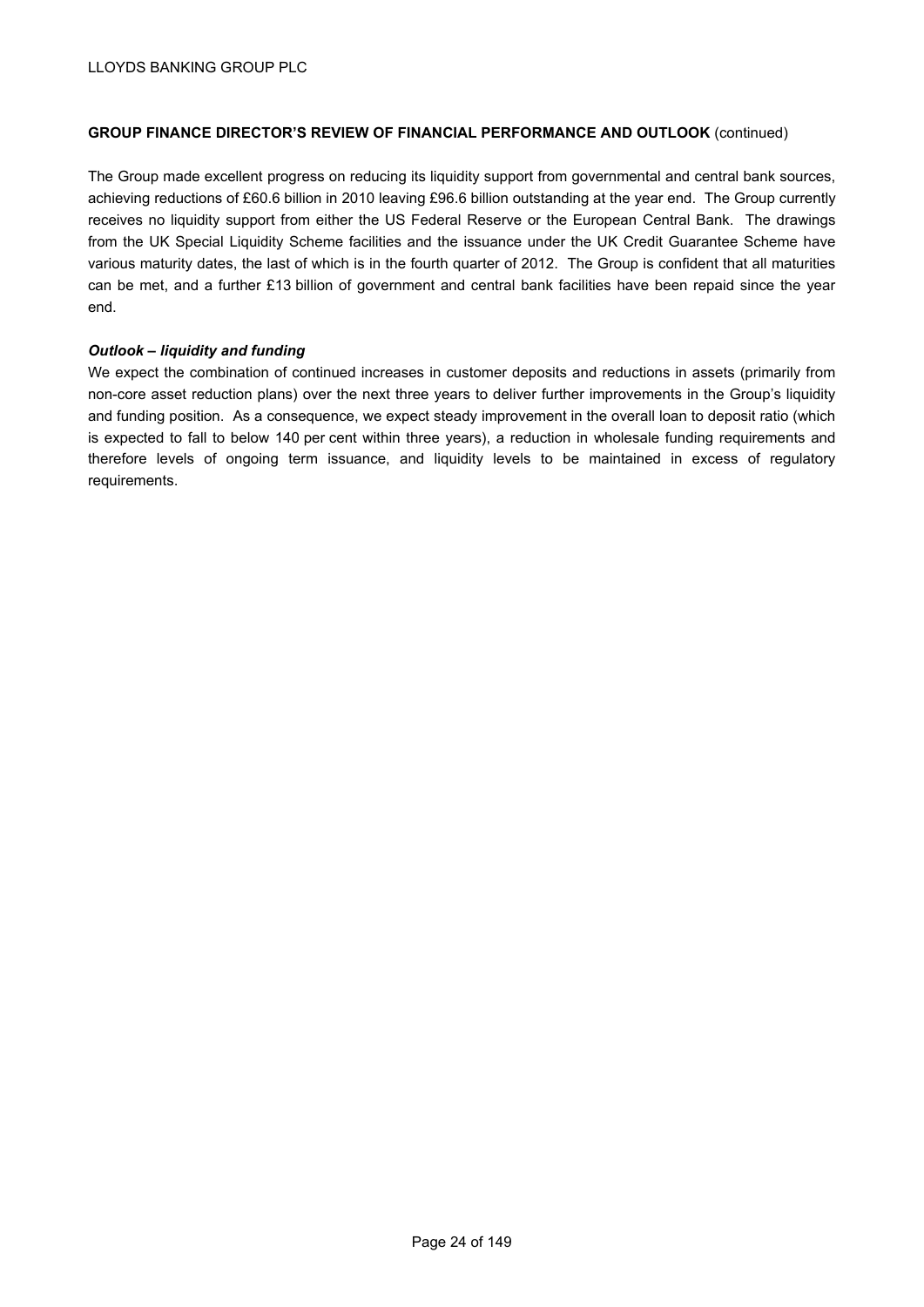#### **Reconciliation of combined businesses results to statutory results**

|                                                               | 2010<br>£ million | 2009<br>£ million |
|---------------------------------------------------------------|-------------------|-------------------|
| Profit (loss) before tax – combined businesses                | 2,212             | (6,300)           |
| Integration costs                                             | (1,653)           | (1,096)           |
| Volatility arising in insurance businesses                    | 306               | 478               |
| Amortisation of purchased intangibles and goodwill impairment | (629)             | (993)             |
| Pension curtailment gain                                      | 910               |                   |
| Customer goodwill payments provision                          | (500)             |                   |
| Loss on disposal of businesses                                | (365)             |                   |
| Government Asset Protection Scheme fee                        |                   | (2,500)           |
| Negative goodwill credit                                      |                   | 11,173            |
| Pre-acquisition results of HBOS plc                           |                   | 280               |
| Profit before tax - statutory                                 | 281               | 1,042             |
| Taxation                                                      | (539)             | 1,911             |
| Profit (loss) for the year                                    | (258)             | 2,953             |
| Earnings per share                                            | (0.5)p            | 7.5p              |

#### *Integration costs*

One-off integration costs of £1,653 million were incurred in 2010, bringing the total integration costs since the HBOS acquisition to £2,749 million. The integration costs relate to severance, IT and business costs of implementation.

#### *Volatility arising in insurance businesses*

A large proportion of the funds held by the Group's insurance businesses are invested in assets which are expected to be held on a long-term basis and which are inherently subject to short-term investment market fluctuations. Whilst it is expected that these investments will provide enhanced returns over the longer term, the short-term effect of investment market volatility can be significant. In 2010, higher equity market returns compared to our long-term assumptions have contributed to positive insurance and policyholder volatility totalling £306 million.

#### *Pension curtailment gain*

A net curtailment gain of £910 million was recognised in 2010 following changes to the Group's UK defined benefit pension schemes. In the first half of 2010 the Group implemented changes to the terms of its UK defined benefit pension schemes. As a result of these changes, the amount of any future salary increases that will be deemed pensionable will be capped each year at the lower of Retail Price Index inflation; each employee's actual percentage increase in pay; and 2 per cent of pensionable pay. This resulted in a curtailment gain of £1,019 million, but was partially offset in the second half of 2010 from a change in the commutation factors in certain defined benefit schemes.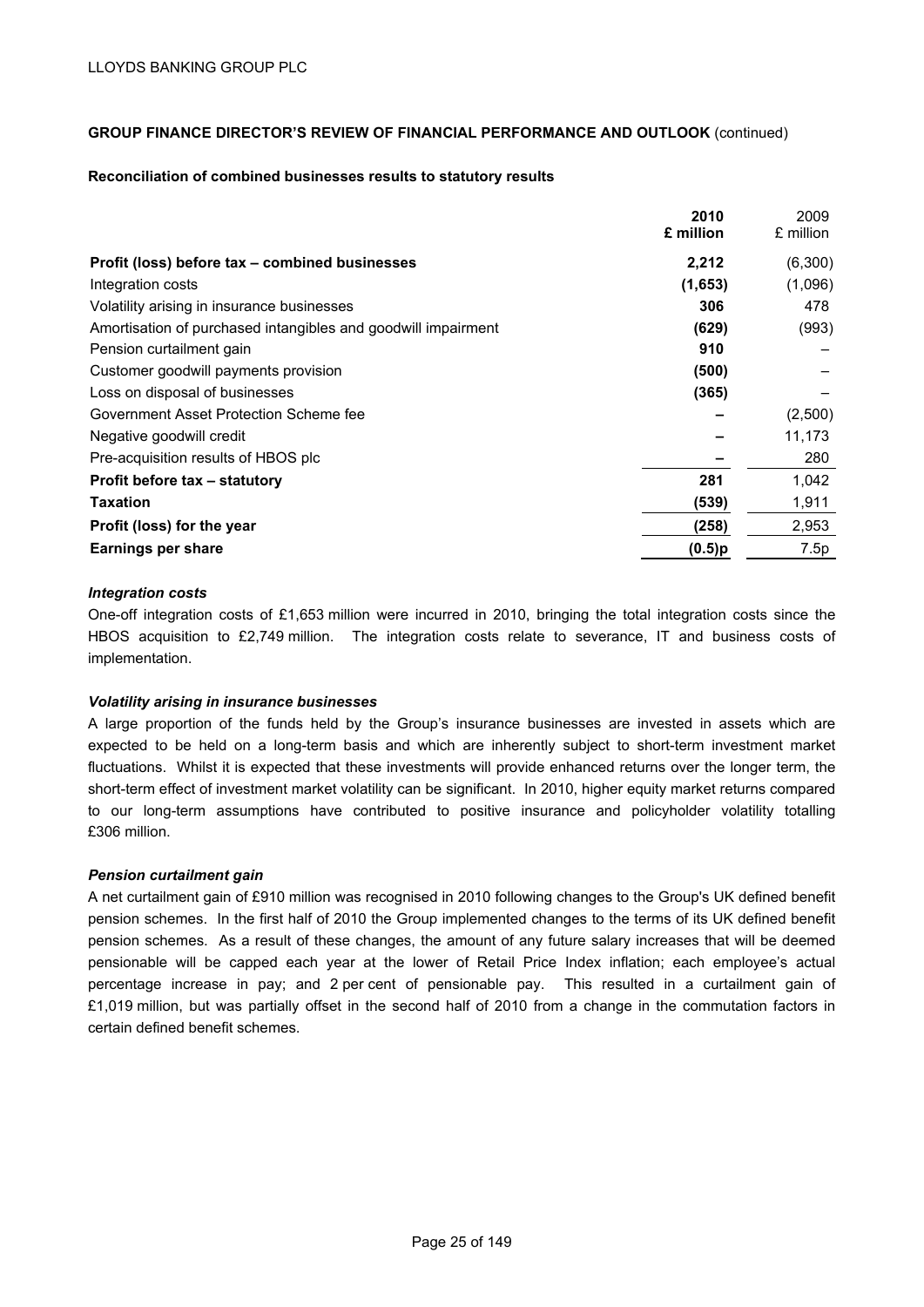#### *Customer goodwill payments provision*

On 21 February, 2011, we announced that we had reached a voluntary agreement with the Financial Services Authority (FSA) to initiate a customer review and contact programme regarding outstanding concerns relating to the variation of limits on some Retail mortgage contracts. These specifically related to some Halifax standard variable rate mortgage customers, where the wording in the mortgage offer documents received by these customers had the potential to cause confusion. Under the contact programme, goodwill payments will be made to affected customers.

We have made a customer goodwill payments provision in 2010 of £500 million in relation to the contact programme. This provision, which has been excluded from combined businesses profits, is expected to fully cover the costs of the programme. Further detail is given in note 26 on page 144.

#### *Loss on disposal of businesses*

During 2010, the Group recorded a loss of £365 million on the disposal of two wholly-owned subsidiary companies, acquired from a previous lending relationship, each of which owned an oil drilling rig under construction. Consistent with the Group's previous treatment, this loss has been reported outside of the Group's combined businesses results.

#### *Taxation*

The tax charge for the year to 31 December 2010 was £539 million. This reflects a higher effective tax rate than the UK statutory rate primarily due to the effect of partially unrelieved losses in Ireland and Australia, policyholder tax, and the effect on deferred tax of the reduction in the UK corporation tax rate from 28 per cent to 27 per cent with effect from 1 April 2011.

#### **Acquisition related balance sheet adjustments**

Profit before tax includes the unwind of £3,118 million of acquisition related fair value adjustments, of which £2,229 million relates to impairments. This is ahead of our previous expectation of approximately £2,500 million due to the acceleration of amounts held against the Group's securities portfolios as expectations of future credit losses have improved. In 2011, we expect a further benefit of some £2 billion broadly in line with previous guidance. Thereafter, over the medium term, declining annual benefits are expected to accrue.

#### **Legal and regulatory**

There has been extensive scrutiny of the Payment Protection Insurance market in recent years, and the Financial Services Authority issued its final Policy Statement on PPI complaints handling in August 2010. The application of this Policy Statement could in extremis have a material impact on the Group's financial position. In October 2010, an application for judicial review was issued by the British Bankers' Association challenging the FSA's new standards for PPI complaints handling and the Financial Ombudsman Service's approach to such complaints. The hearing was held in late January 2011, and the judgement (which may be subject to appeal) is expected shortly. Further detail is given in note 23 on page 137.

The UK Government has appointed an Independent Commission on Banking (ICB) to review structural measures to reform the banking system and promote stability and competition. The ICB is not expected to publish its final report until September 2011 and it is too early to quantify any possible effect on the Group.

Financial Services Compensation Scheme (FSCS) costs in respect of certain investment company failures have now started to emerge and, although relevant costs cannot be predicted, we expect that during the course of 2011 the Group will be required to make contributions towards such costs as required by the FSCS.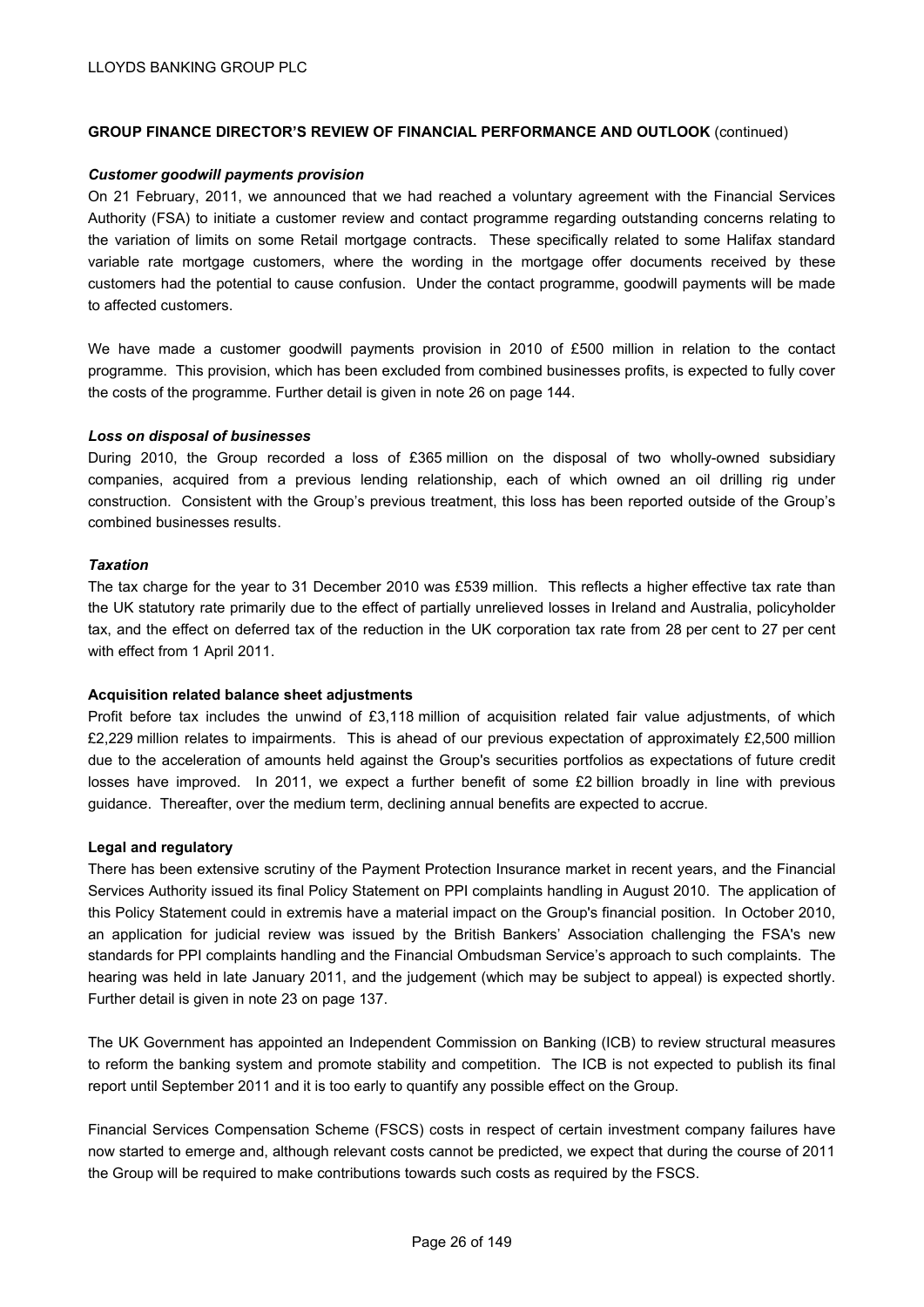#### **Lending to homeowners and businesses**

The Group continues to actively support the UK economy by lending to UK households and businesses. In 2010, we have extended £30 billion of gross mortgage lending (including remortgages) and £49 billion of committed gross lending to businesses, of which £11 billion was for SMEs.

Under the terms of our lending commitments to the UK Government, we agreed to make available gross new lending of £67 billion in the 12 months to 28 February 2011, of which £23 billion would be extended to homeowners and £44 billion to UK businesses. In the ten months from 1 March to 31 December 2010, we have extended lending that qualifies under the programme totalling over £20 billion to UK homeowners and over £42 billion to UK businesses, of which £10 billion has been extended to SMEs and we are on track to meet our lending commitments in full.

#### **Bank of Scotland (Ireland) Limited**

In February 2010, we announced that we would close our retail and intermediary business in the Republic of Ireland, and in August 2010 we announced that we would transfer, subject to the necessary approvals, the Bank of Scotland (Ireland) Limited (BOSI) business to Bank of Scotland plc. The business was transferred to Bank of Scotland plc on 31 December 2010, including all of the strategic management and decision making activities, at which point BOSI ceased to exist. As a result the Group no longer has any regulated banking business in the Republic of Ireland. Bank of Scotland plc will utilise its extensive operational and management capability, including general and credit management, oversight and control, within the UK in relation to the Irish portfolio, aiding the efficient run-down of the existing lending portfolio.

#### **UK economic outlook**

We continue to believe that a slow recovery over the next couple of years remains the most likely outcome for the UK economy. Our central planning scenario reflects a number of economic assumptions including that GDP growth will recover to approximately 1.9 per cent in 2011 with a further increase to 2.4 per cent in 2012. We expect a decrease of 2 per cent in UK house prices in 2011, with a 2 per cent increase in 2012. We also expect a decrease of 2 per cent in commercial property prices in 2011 and a recovery of 3 per cent in 2012. Finally, we believe that unemployment will peak at 8.1 per cent in 2011.

#### **Outlook – strong medium-term prospects**

Given the flexibility and capacity we have for core business growth, we continue to believe that the Group has strong medium-term prospects, notwithstanding the headwinds that we face in 2011.

Our medium-term targets remain unchanged. However, having joined the Group in January, António Horta-Osório will be appointed Group Chief Executive on 1 March, and will be reviewing the business to further develop the strategy and actions needed to realise its full potential. He expects to report to the board and subsequently to shareholders on the outcome of his strategic review and his plans at the end of the first half of 2011.

With the Group having returned to profitability in 2010, the risk in the business further reduced, and our improved capital, funding and liquidity positions, we now have a stronger business, which is well positioned for the future.

Tim Tookey *Group Finance Director*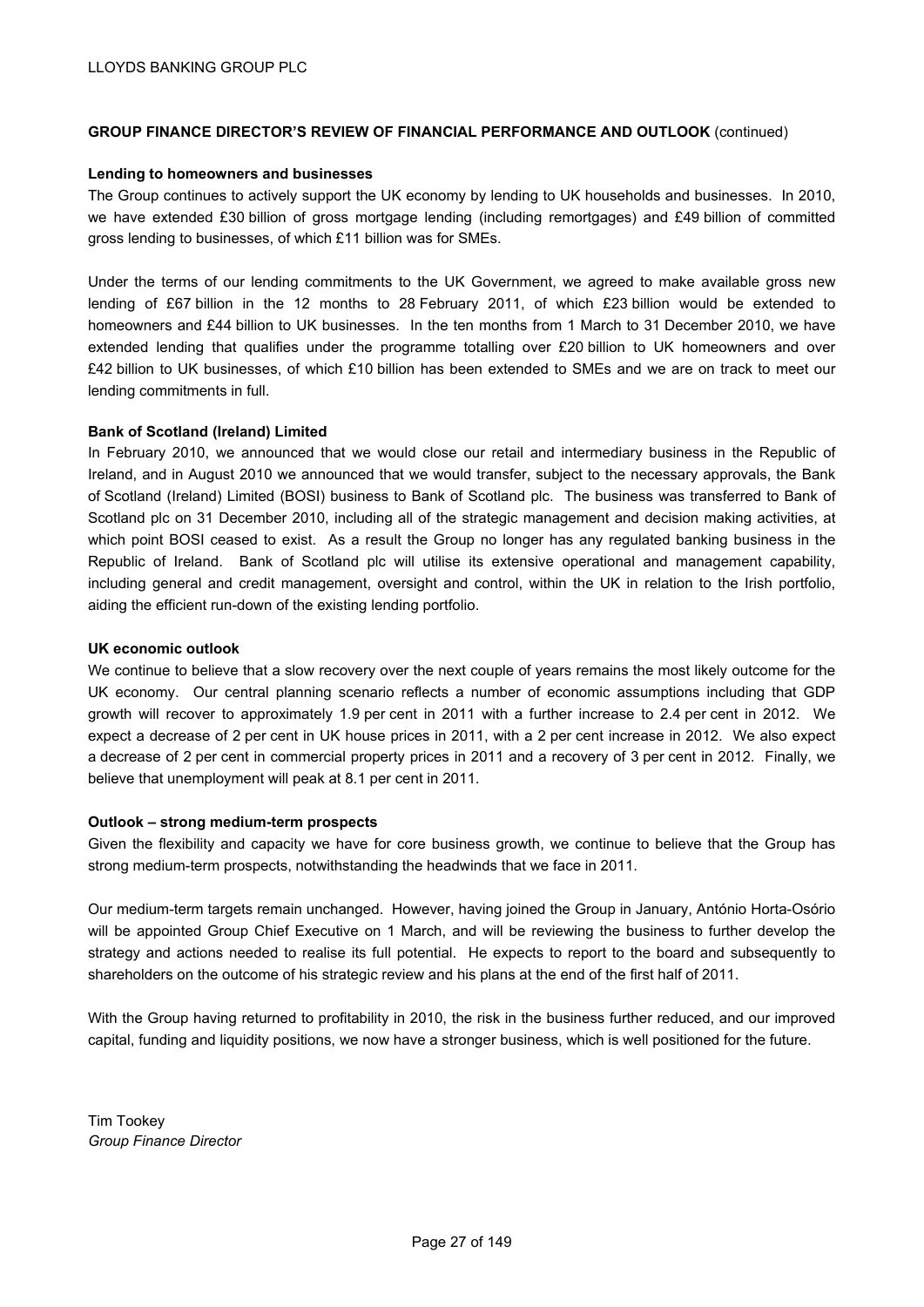## **THIS PAGE IS INTENTIONALLY LEFT BLANK**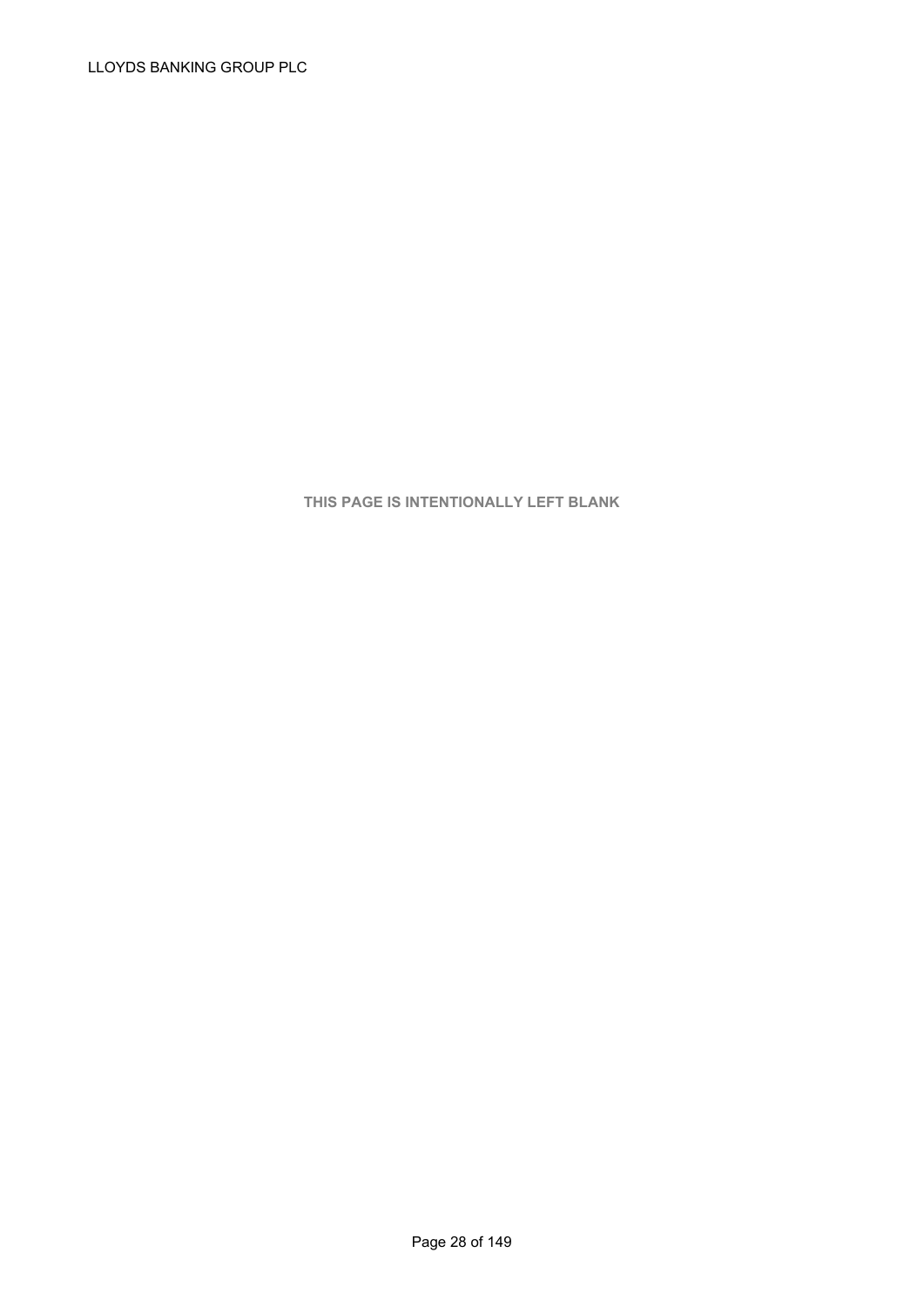## **COMBINED BUSINESSES SEGMENTAL ANALYSIS**

|                                                      |          |           |                     |                        | Group<br><b>Operations</b><br>and |             |
|------------------------------------------------------|----------|-----------|---------------------|------------------------|-----------------------------------|-------------|
|                                                      | Retail   | Wholesale | Wealth<br>and Int'l |                        | <b>Central</b><br>items           |             |
| 2010                                                 | £m       | £m        | £m                  | <b>Insurance</b><br>£m | £m                                | Group<br>£m |
| Net interest income                                  | 9,378    | 4,426     | 1,176               | (263)                  | (895)                             | 13,822      |
| Other income                                         | 1,607    | 4,136     | 1,160               | 2,814                  | 447                               | 10,164      |
| <b>Total income</b>                                  | 10,985   | 8,562     | 2,336               | 2,551                  | (448)                             | 23,986      |
| Insurance claims                                     |          |           |                     | (542)                  |                                   | (542)       |
| Total income, net of insurance<br>claims             | 10,985   | 8,562     | 2,336               | 2,009                  | (448)                             | 23,444      |
| Costs:                                               |          |           |                     |                        |                                   |             |
| Operating expenses<br>Impairment of tangible fixed   | (4, 644) | (3,744)   | (1, 536)            | (854)                  | (150)                             | (10, 928)   |
| assets                                               |          | (150)     |                     |                        |                                   | (150)       |
|                                                      | (4, 644) | (3,894)   | (1, 536)            | (854)                  | (150)                             | (11,078)    |
| <b>Trading surplus</b>                               | 6,341    | 4,668     | 800                 | 1,155                  | (598)                             | 12,366      |
| Impairment                                           | (2,747)  | (4, 446)  | (5,988)             |                        |                                   | (13, 181)   |
| Share of results of joint ventures<br>and associates | 17       | (95)      | (8)                 | (10)                   | 5                                 | (91)        |
| Profit (loss) before tax and fair<br>value unwind    | 3,611    | 127       | (5, 196)            | 1,145                  | (593)                             | (906)       |
| Fair value unwind <sup>1</sup>                       | 1,105    | 3,130     | 372                 | (43)                   | (1, 446)                          | 3,118       |
| Profit (loss) before tax                             | 4,716    | 3,257     | (4, 824)            | 1,102                  | (2,039)                           | 2,212       |
|                                                      |          |           |                     |                        |                                   |             |
| Banking net interest margin <sup>2</sup>             | 2.46%    | 1.88%     | 1.63%               |                        |                                   | 2.10%       |
| Cost:income ratio <sup>3</sup>                       | 42.3%    | 43.7%     | 65.8%               | 42.5%                  |                                   | 46.6%       |
| Impairment as a % of                                 |          |           |                     |                        |                                   |             |
| average advances <sup>4</sup>                        | 0.74%    | 2.08%     | 8.90%               |                        |                                   | 2.01%       |
| Key balance sheet and other                          |          |           |                     |                        |                                   |             |
| items as at 31 December 2010                         | £bn      | £bn       | £bn                 | £bn                    | £bn                               | £bn         |
| Loans and advances to customers                      | 363.7    | 173.2     | 55.3                |                        | 0.4                               | 592.6       |
| <b>Customer deposits</b>                             | 235.6    | 124.3     | 32.8                |                        | 0.9                               | 393.6       |
| Risk-weighted assets                                 | 109.3    | 222.7     | 58.7                |                        | 15.7                              | 406.4       |

<sup>1</sup> The net credit in 2010 of £3,118 million is mainly attributable to a reduction in the impairment charge of £2,229 million as losses reflected in the acquisition balance sheet valuations of the lending and securities portfolios have been incurred. There has also been a credit to other income of £1,263 million mainly reflecting the sale of debt securities from the heritage HBOS portfolios during the year. This has been partly offset by a charge to net interest income of £301 million. The impact of the fair value unwind on net interest income is lower than in 2009 because the liability management exercises undertaken by the Group have had the effect of crystallising a proportion of the gains reflected in the opening balance sheet valuation of HBOS's own debt; there has also been a benefit from revised expectations of future impairment losses.

 $2$  The calculation basis for banking net interest margins is set out in note 2 on page 66.

 $3$  Operating expenses divided by total income net of insurance claims.

<sup>4</sup> Impairment on loans and advances to customers divided by average loans and advances to customers, excluding reverse repo transactions, gross of allowance for impairment losses.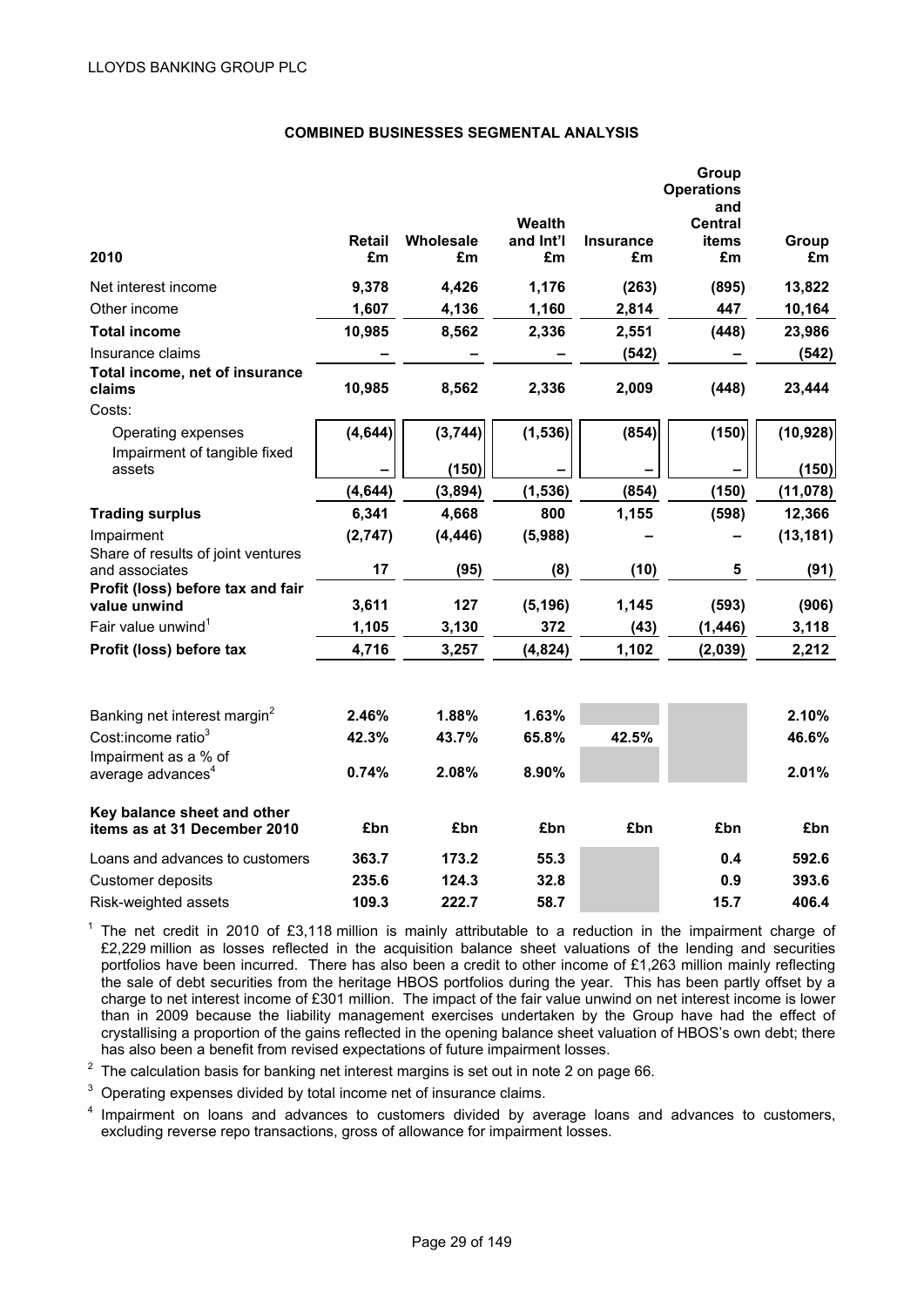## **COMBINED BUSINESSES SEGMENTAL ANALYSIS** (continued)

|                                                                                           |                |                 | Wealth          |                 | Group<br>Operations<br>and<br>Central |                |
|-------------------------------------------------------------------------------------------|----------------|-----------------|-----------------|-----------------|---------------------------------------|----------------|
| 2009                                                                                      | Retail<br>£m   | Wholesale<br>£m | and Int'l<br>£m | Insurance<br>£m | items<br>£m                           | Group<br>£m    |
| Net interest income                                                                       | 7,970          | 4,710           | 1,217           | (287)           | (884)                                 | 12,726         |
| Other income                                                                              | 1,804          | 4,199           | 1,128           | 2,944           | 1,800                                 | 11,875         |
| Total income                                                                              | 9,774          | 8,909           | 2,345           | 2,657           | 916                                   | 24,601         |
| Insurance claims                                                                          |                |                 |                 | (637)           |                                       | (637)          |
| Total income, net of insurance<br>claims                                                  | 9,774          | 8,909           | 2,345           | 2,020           | 916                                   | 23,964         |
| Operating expenses                                                                        | (4, 566)       | (4, 106)        | (1, 544)        | (974)           | (419)                                 | (11,609)       |
| Trading surplus                                                                           | 5,208          | 4,803           | 801             | 1,046           | 497                                   | 12,355         |
| Impairment                                                                                | (4,227)        | (15,683)        | (4,078)         |                 |                                       | (23,988)       |
| Share of results of joint ventures<br>and associates<br>Profit (loss) before tax and fair | (6)            | (720)           | (21)            | (22)            | $\overline{2}$                        | (767)          |
| value unwind                                                                              | 975            | (11,600)        | (3, 298)        | 1,024           | 499                                   | (12, 400)      |
| Fair value unwind                                                                         | 407            | 6,897           | 942             | (49)            | (2,097)                               | 6,100          |
| Profit (loss) before tax                                                                  | 1,382          | (4, 703)        | (2, 356)        | 975             | (1, 598)                              | (6,300)        |
| Banking net interest margin                                                               | 1.97%          | 1.52%           | 1.71%           |                 |                                       | 1.77%          |
| Cost:income ratio                                                                         | 46.7%          | 46.1%           | 65.8%           | 48.2%           |                                       | 48.4%          |
| Impairment as a % of<br>average advances                                                  | 1.11%          | 5.92%           | 6.04%           |                 |                                       | 3.25%          |
| Key balance sheet and<br>other items<br>As at 31 December 2009                            | £bn            | £bn             | £bn             | £bn             | £bn                                   | £bn            |
|                                                                                           |                |                 |                 |                 |                                       |                |
| Loans and advances to customers                                                           | 371.1          | 191.8           | 63.5            |                 | 0.6<br>0.2                            | 627.0          |
| Customer deposits<br>Risk-weighted assets                                                 | 224.1<br>128.6 | 153.4<br>286.0  | 29.0<br>63.2    |                 | 15.5                                  | 406.7<br>493.3 |
|                                                                                           |                |                 |                 |                 |                                       |                |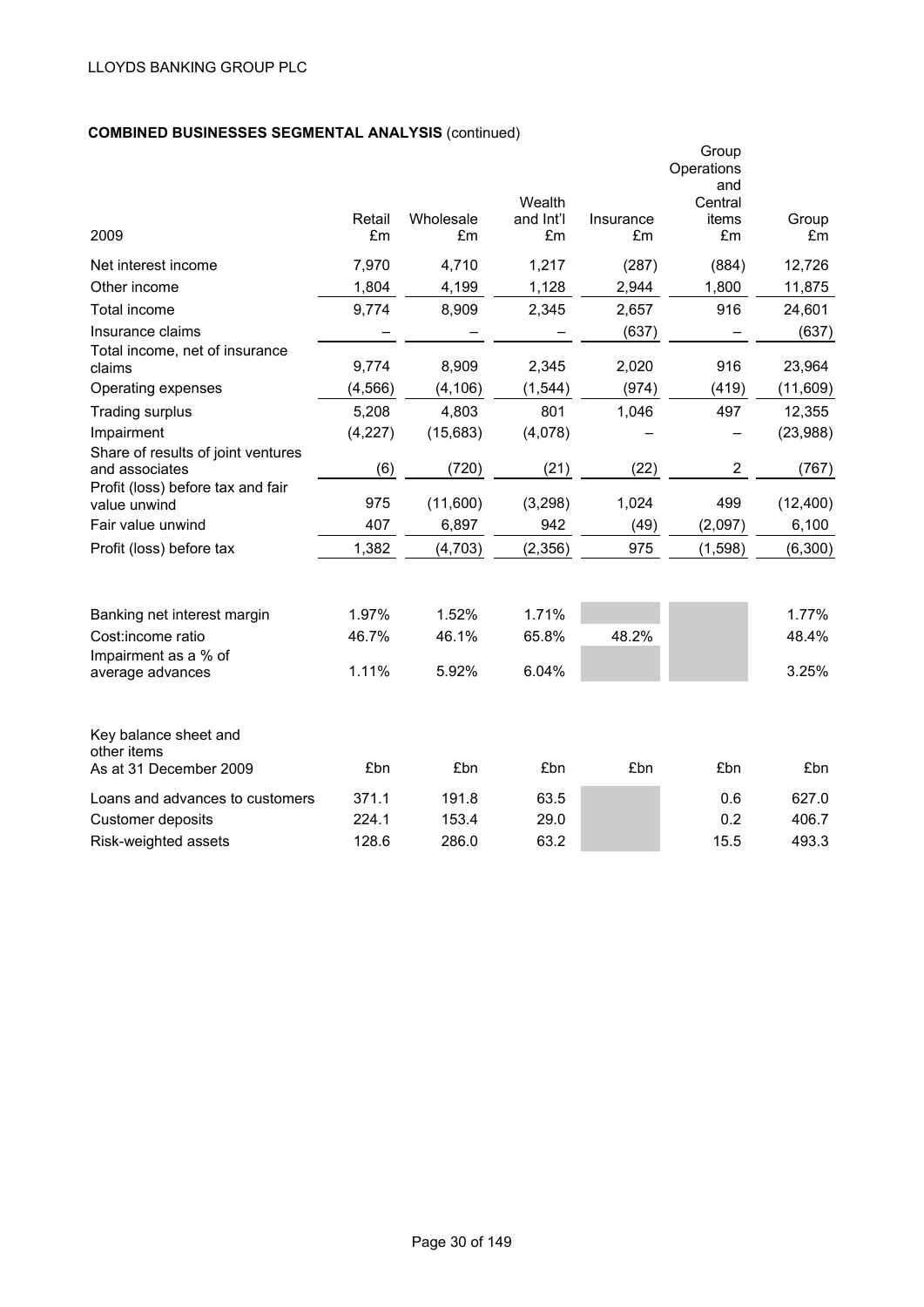## **DIVISIONAL PERFORMANCE**

## **RETAIL**

|                                                   | 2010<br>£m | 2009<br>£m | Change<br>% |
|---------------------------------------------------|------------|------------|-------------|
| Net interest income                               | 9,378      | 7,970      | 18          |
| Other income                                      | 1,607      | 1,804      | (11)        |
| <b>Total income</b>                               | 10,985     | 9,774      | 12          |
| Operating expenses                                | (4, 644)   | (4, 566)   | (2)         |
| Trading surplus                                   | 6,341      | 5,208      | 22          |
| Impairment                                        | (2,747)    | (4,227)    | 35          |
| Share of results of joint ventures and associates | 17         | (6)        |             |
| Profit before tax and fair value unwind           | 3,611      | 975        |             |
| Fair value unwind                                 | 1,105      | 407        |             |
| Profit before tax                                 | 4,716      | 1,382      |             |
| Banking net interest margin                       | 2.46%      | 1.97%      |             |
| Banking asset margin                              | 1.93%      | 1.18%      |             |
| Banking liability margin                          | 0.87%      | 1.41%      |             |
| Cost:income ratio                                 | 42.3%      | 46.7%      |             |
| Impairment as a % of average advances             | 0.74%      | 1.11%      |             |
|                                                   | As at      | As at      |             |
|                                                   | 31 Dec     | 31 Dec     |             |
|                                                   | 2010       | 2009       | Change      |
|                                                   | £bn        | £bn        | %           |
| Loans and advances to customers                   |            |            |             |
| Secured                                           | 337.3      | 341.1      | (1)         |
| Unsecured                                         | 26.4       | 30.0       | (12)        |
|                                                   | 363.7      | 371.1      | (2)         |
| <b>Customer deposits</b>                          |            |            |             |
| Savings                                           | 195.3      | 185.6      | 5           |
| <b>Current accounts</b>                           | 40.3       | 38.5       | 5           |
|                                                   | 235.6      | 224.1      | 5           |
| <b>Risk-weighted assets</b>                       | 109.3      | 128.6      | (15)        |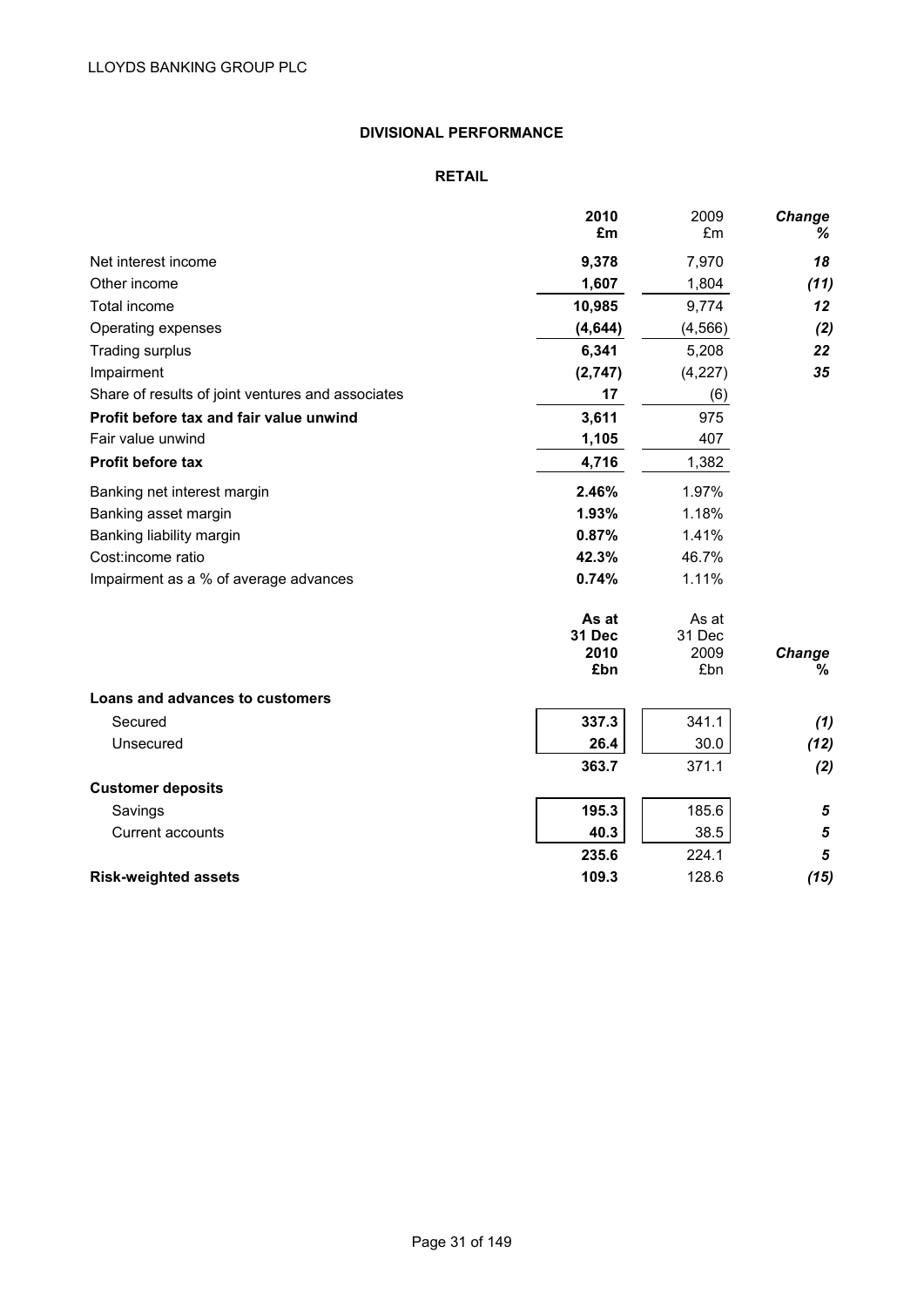## **RETAIL** (continued)

#### **Key highlights**

- **Profit before tax increased to £4,716 million,** compared to £1,382 million in 2009.
- **Profit before tax and fair value unwind increased to £3,611 million,** a strong increase of £2,636 million compared to 2009, driven by good income growth, tight cost control and a significantly lower impairment charge.
- **Net interest income increased by £1,408 million or 18 per cent to £9,378 million, largely as a result of the** continuing re-pricing of risk, mortgage customers moving onto standard variable rates and a decrease in the LIBOR to Base Rate spread.
- **Other income decreased by £197 million or 11 per cent to £1,607 million,** relating particularly to changes to current account overdraft structures.
- **Operating expenses remain tightly controlled, increasing by only 2 per cent to £4,644 million,** which combined with strong income growth led to a significant reduction in the cost:income ratio to 42.3 per cent. Operating expenses benefited from continuing cost control as well as cost synergies.
- **The impairment charge reduced significantly to £2,747 million,** down by 35 per cent, supported by prudent risk management, a stabilising economy, broadly stable house prices and low interest rates. The improvement in credit performance was faster than expected a year ago.
- **Loans and advances to customers decreased by £7.4 billion, or 2 per cent to £363.7 billion,** as customers continued to reduce their personal indebtedness, particularly unsecured debt. While mortgage balances declined by £3.8 billion, Retail continued to support first time buyers and home movers with gross mortgage lending of £30 billion.
- **Customer deposits increased by £11.5 billion, or 5 per cent, to £235.6 billion,** predominantly from instant access and tax free ISA accounts rather than more expensive term deposits.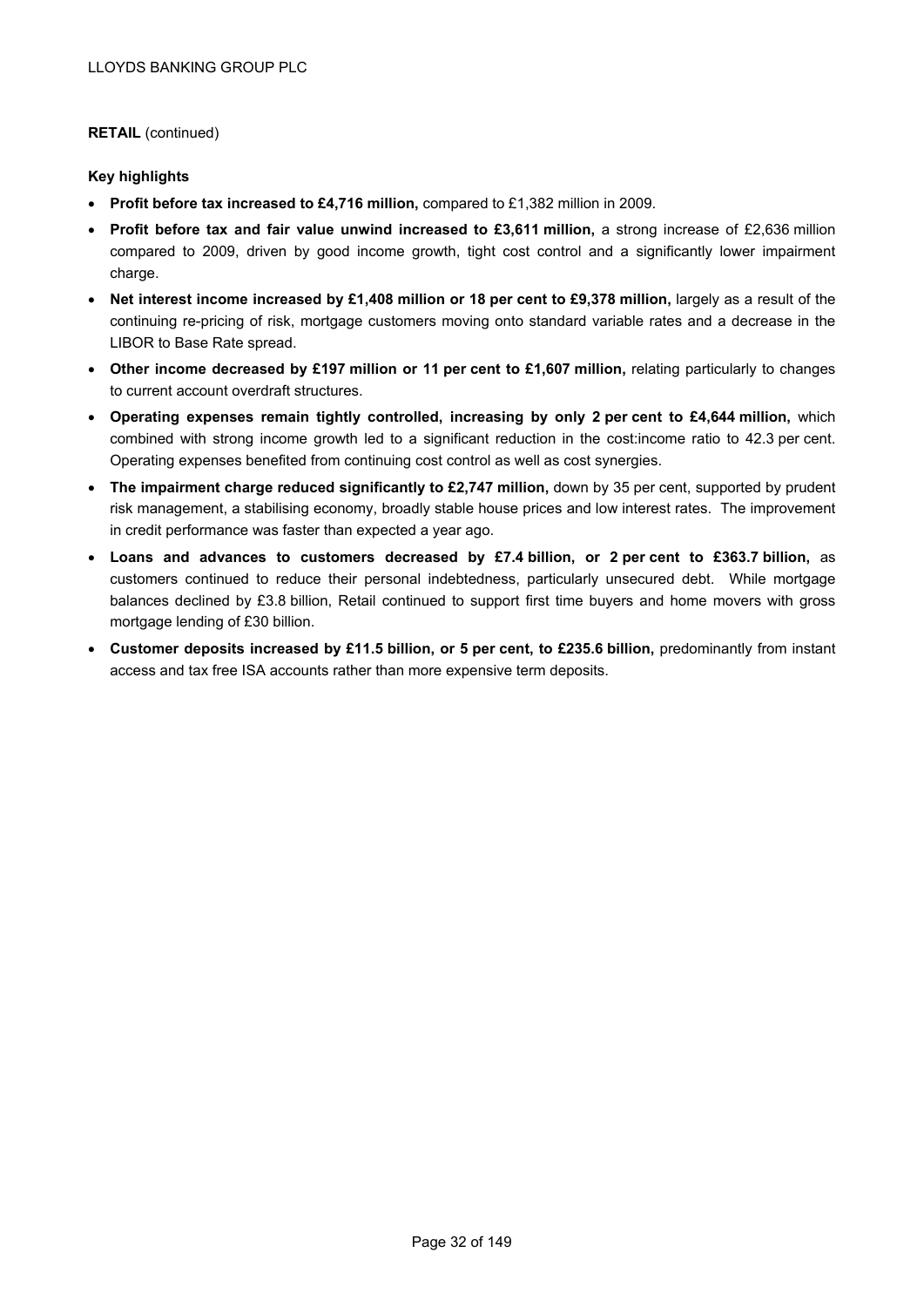#### **RETAIL** (continued)

#### **Strategic vision**

Retail's goal is to be recognised by customers as the UK's best bank. This will be achieved by building deep and enduring customer relationships which deliver real value to customers. Retail believes this strategy will drive sustainable long term value for all stakeholders. A deep understanding of customers and their needs combined with highly efficient and effective processes will allow more investment in products and services that customers really value. Retail is increasing its capabilities through the integration of Lloyds TSB and HBOS which presents a great opportunity to use the best from each heritage and significantly improve systems and processes. This includes extending Lloyds TSB's strong customer insight capabilities to Halifax and Bank of Scotland. Success for Retail will be reflected in enhanced customer service resulting in strong customer advocacy which in turn leads to lower customer acquisition costs, increased share of wallet and improved customer retention.

#### **Progress against strategic initiatives**

#### *Deep and enduring customer relationships*

The Retail strategy is to build deep and enduring relationships so that customers choose Retail's relationship brands (Lloyds TSB, Halifax and Bank of Scotland) for more of their financial needs. This is being achieved through offering a broad range of products that address customer needs, alongside superior customer service and advice. Retail also continues to work to ensure customers are the focus of business development including instituting a number of programmes to ensure key customer needs underpin ongoing product and service development.

During 2010, Retail successfully delivered a number of elements of the strategy, with a focus on rebuilding trust with customers. A primary focus was the development of products that are simple, transparent and easy for customers to understand. Customer demand for these products has been very positive. For example, the customer response to the Halifax's Clarity card has been strong with 145,000 new cards issued since its launch in July 2010. This card leads the market in terms of transparency and simplicity with a single customer interest rate and no usage fees for balance transfers, cash withdrawals and international usage.

Retail has also continued to develop its current account switching facility, which plays a key role in building a strong relationship with new customers, by making it easy for customers to switch. Experience has shown that after customers use the current account switching facility, they are over 70 per cent more likely to transfer their primary current account.

## *Creating products and services that customers value*

A focus on customers, including active use of Retail's strong customer insight capability, ensures that products and services are customer-led in a highly competitive market. Retail has a strong record of award-winning products and services.

Retail is committed to supporting the housing market and working with customers to find solutions to their changing situations. An example of this is the recently launched Equity Support Scheme that enables customers with low or negative equity to move home. This scheme recognises that there are significant numbers of customers who are making payments on their mortgage and have a desire to move but due to lack of equity have been unable to do so. Retail has also extended its popular first time buyer 'Lend a Hand' mortgage to all home movers. This product helps customers through allowing friends and family to contribute to a savings account supporting a mortgage.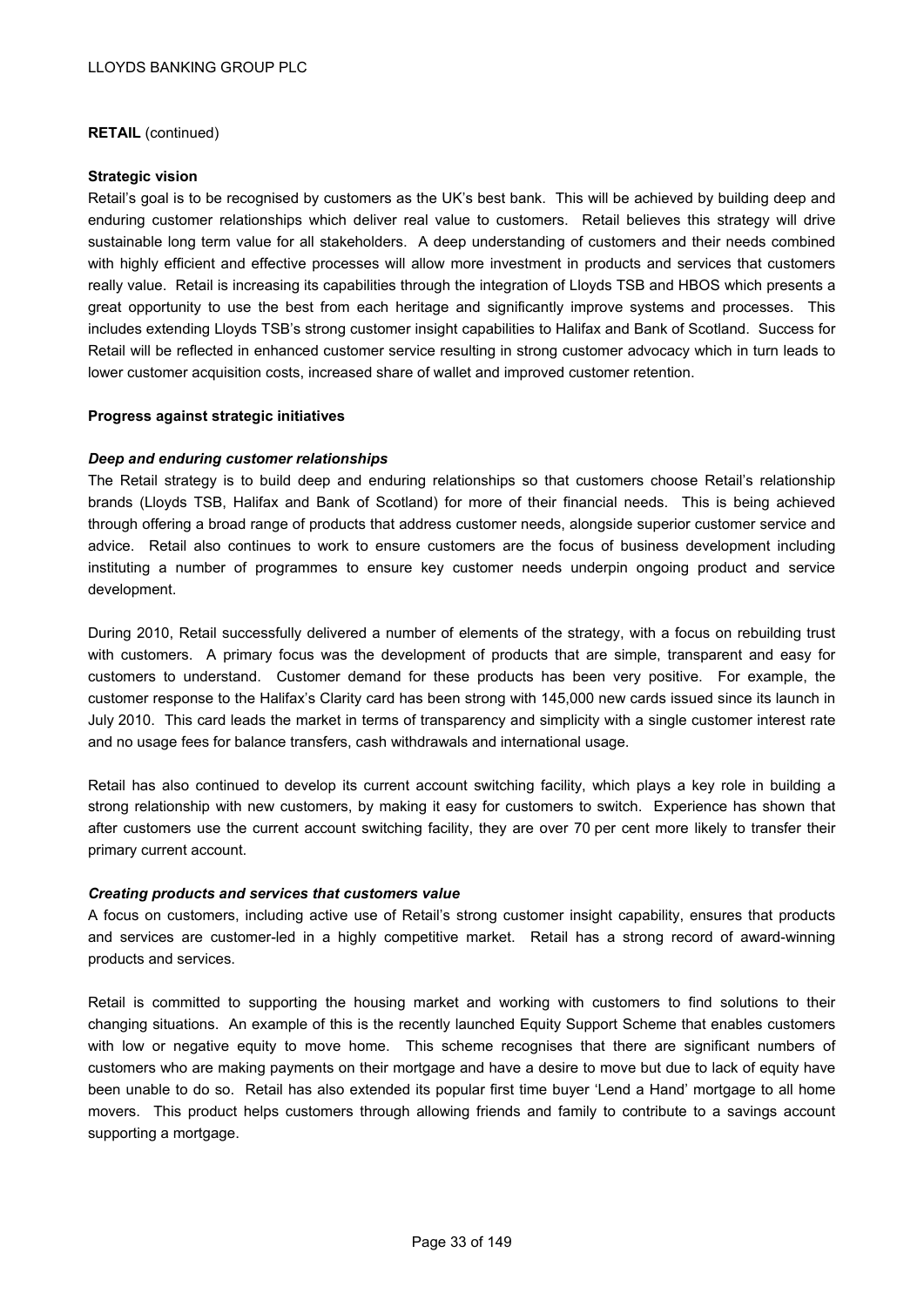## **RETAIL** (continued)

Retail continues to work to deliver products and services that address customer needs. An example of this is the recently launched Halifax Cash ISA Promise. In the month following the launch in October 2010 the ISA business performed significantly ahead of expectations with 44,000 accounts transferred, despite the launch being outside of the traditional ISA season. This industry leading promise addresses the poor transfer times between ISA providers, by promising to pay interest on new cash ISAs from the completed application date rather than when funds are transferred into the account, often weeks later. The other parts of the promise are increased information on cash ISA interest rates and an assurance that all cash ISAs are open to both new and existing customers.

## *Continually improving customer service*

Retail continues to benefit from the opportunities afforded by its heritage businesses and is taking the best from the Lloyds TSB and HBOS franchises to create 'one best way' of doing things. Integration, together with changes in working practices, will deliver significant increases in efficiency which will allow further investment in the products and services that customers really value and will deliver a better customer experience.

Internet banking continues to grow in popularity amongst Retail's customers. To support the development and broaden the potential of this format Retail has introduced a new internet platform which was rolled out to Lloyds TSB customers during 2010. One example of the new services being delivered on this platform is Money Manager which provides an innovative tool for customers to better manage their finances.

Retail has been implementing new sales and customer service technology for mortgages and bancassurance across the network. These are being delivered to improve the quality of customer advice and increase the speed of decision making. The Mortgage Sales Platform offers customers a more comprehensive interview experience, a faster mortgage decision and 'one best way' of selling mortgages across its brands. In the bancassurance business a new platform has been rolled out to advisors, with tools which better identify customer's needs. This innovative platform also brings portfolio modelling tools to the Retail market.

Mobile banking is another key growth area and Retail is investing to make financial services more accessible and to increase the range of options available to customers. Lloyds TSB has launched a mobile banking application that allows customers to manage their money on the move, including transferring funds between accounts via their mobiles. Lloyds TSB now also offers a range of free text alerts, including balance updates and near limit alerts, thereby helping customers to better control their finances.

#### **Integration**

Retail has made good progress with integration, delivering significant cost savings and increased productivity as well as optimising performance across the business. The division has delivered run-rate synergies of £529 million at the end of 2010 and is on track to achieve run-rate synergies of £867 million by the end of 2011.

In 2010, Retail commenced the roll-out of a single counter system across all its branches providing a strong and efficient platform with increased functionality to further improve customer service. This is being supported by a 'one best way' programme that ensures there is a single efficient and effective approach to all major processes.

As part of the integration Lloyds TSB's Protection for Life bancassurance product range was extended into Halifax and Bank of Scotland. The impact of these changes has already been significant with close to 50 per cent uplift in protection new business premiums in Halifax and Bank of Scotland.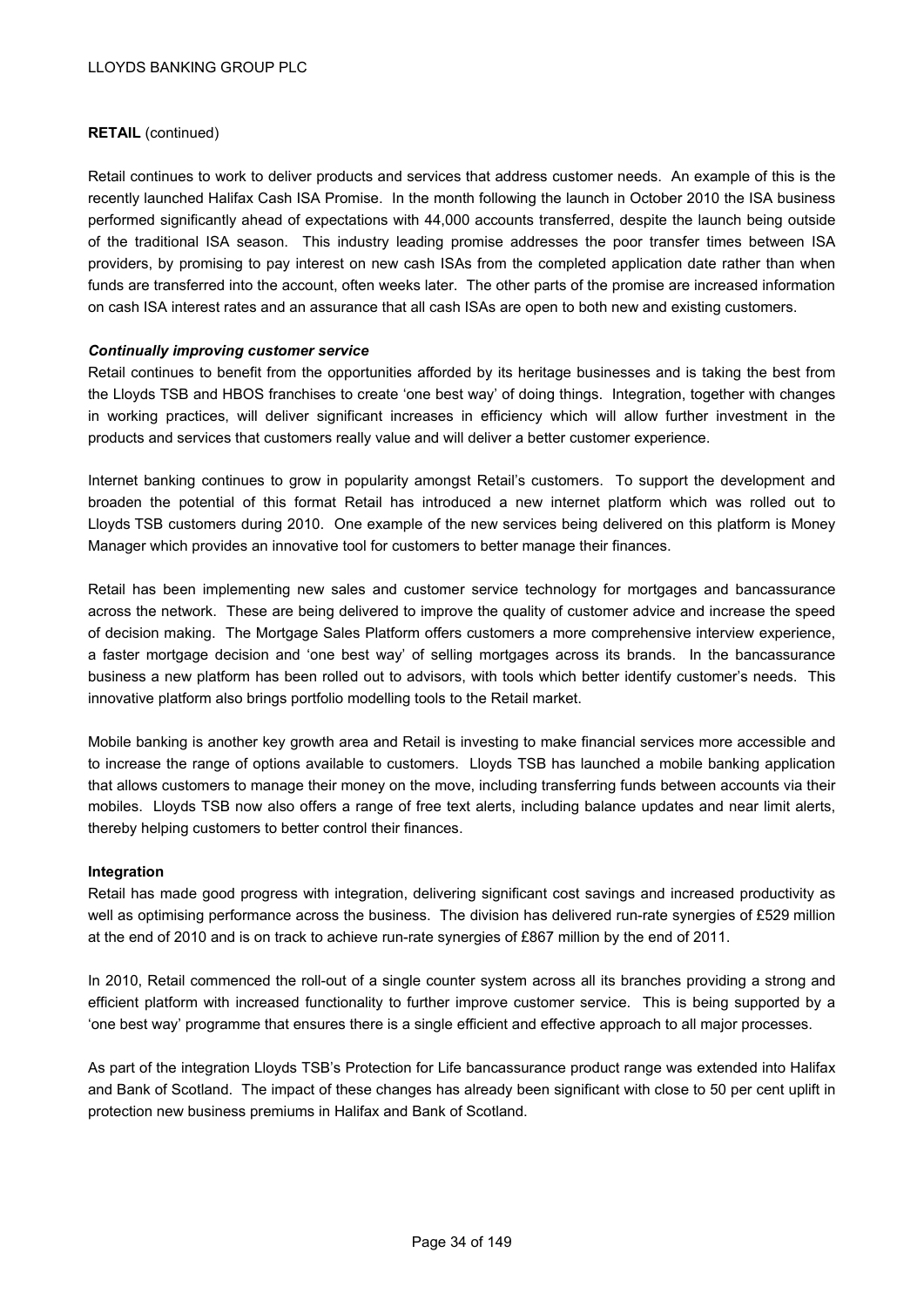## **RETAIL** (continued)

## **Financial performance**

Profit before tax increased to £4,716 million compared to £1,382 million in 2009, an increase of £3,334 million. This included an increase of £698 million in respect of the fair value unwind.

Profit before tax and fair value unwind increased to £3,611 million, a significant improvement compared to £975 million in 2009. This increase in profit was driven by strong income growth, tight cost control and a significant reduction in the impairment charge in the context of a stabilising economy.

Total income increased by £1,211 million, or 12 per cent, to £10,985 million. This was driven by a strong increase in net interest income of £1,408 million, partially offset by a reduction in other income of £197 million.

Net interest income increased by 18 per cent, with a significant increase in the net interest margin to 2.46 per cent, from 1.97 per cent in 2009. The asset margins expanded significantly during 2010 from 1.18 per cent to 1.93 per cent as a result of decreases in LIBOR to base rate spread and stable customer interest rates. The asset margin also widened partly as a result of mortgage customers continuing to move onto, and staying on, standard variable rates and assets being priced to more appropriately reflect risk and rising funding costs. The liability margin, on the other hand, has reduced from 1.41 per cent to 0.87 per cent as the effect of lower LIBOR to base rate spreads was partially offset by the reduction of expensive deposit balances.

Other income decreased by 11 per cent in 2010 to £1,607 million from £1,804 million largely as a result of changes to current account overdraft charges. Retail continues to focus on having fees and rates that customers understand. It is believed that this will result in stronger customer relationships as well as supporting the deepening of these relationships. An example of this focus is the changes to the overdraft charging structure for Halifax and Bank of Scotland personal current accounts at the end of 2009, which delivers a more suitable product proposition and an improved customer experience and resulted in a reduction in other income of approximately £90 million. Similarly, the changes to the Lloyds TSB current account pricing model, which became effective at the end of 2010, provide a simpler, more sustainable proposition for customers, resulting in an overall reduction in the cost of overdraft usage.

Total income is analysed as follows and reflects the trends discussed above:

|                         | 2010<br>£m | 2009<br>£m | <b>Change</b><br>% |
|-------------------------|------------|------------|--------------------|
| Mortgages and Savings   | 4.739      | 3.667      | 29                 |
| <b>Consumer Banking</b> | 6.246      | 6.107      |                    |
| <b>Total income</b>     | 10,985     | 9,774      | 12                 |

Operating expenses remained well controlled and increased by 2 per cent, against an increase in total income of 12 per cent, reflecting ongoing cost control and synergies from the integration. The cost:income ratio for the year improved to 42.3 per cent compared to 46.7 per cent in 2009.

The impairment charge on loans and advances decreased by £1,480 million, or 35 per cent, to £2,747 million reflecting the stabilising economy, more stable house prices, low interest rates and prudent lending criteria. As a percentage of average advances, the impairment charge decreased to 0.74 per cent, significantly lower than 1.11 per cent in 2009. The secured impairment charge reduced to £292 million from £789 million in 2009 while the unsecured impairment charge reduced to £2,455 million from £3,438 million in 2009.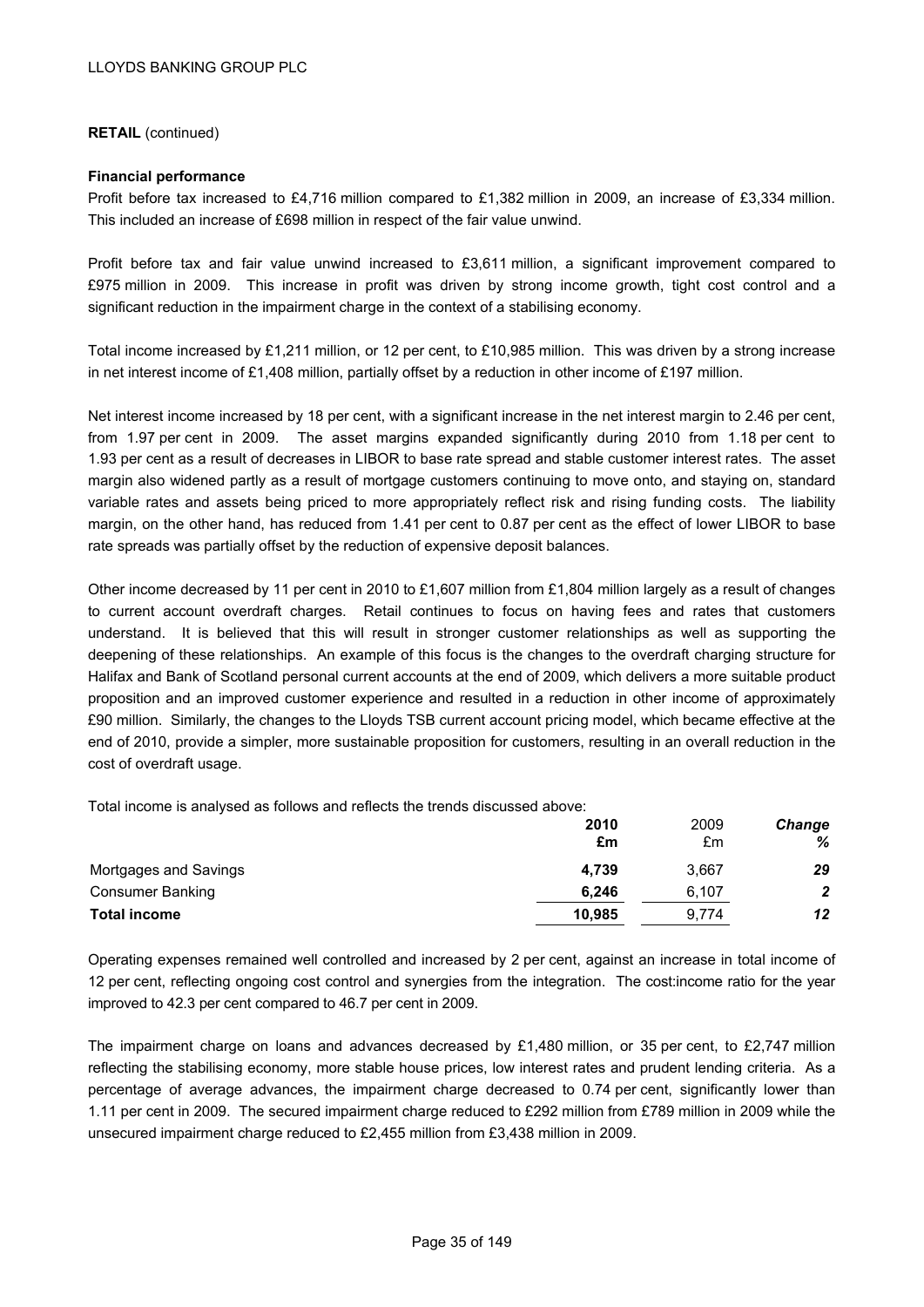## **RETAIL** (continued)

The fair value unwind net credit of £1,105 million compares with £407 million in 2009. The net fair value unwind credit was larger than in 2009 which reflected a smaller charge related to the fixed rate mortgage portfolios as mortgages reached the end of their fixed term and borrowers moved to standard variable products. This was partially offset by a reduction in the credit attributed to the fixed rate savings portfolio as fixed rate term deposits, existing prior to acquisition, matured.

## **Balance sheet progress**

Total loans and advances to customers decreased by £7.4 billion, or 2 per cent, to £363.7 billion, compared to 31 December 2009. This resulted from reduced customer demand for credit and customers continuing to reduce their personal indebtedness. The reduction in lending to customers was partly the result of the repayment of unsecured debt where balances reduced by £3.6 billion, or 12 per cent.

Secured balances were broadly stable as Retail maintained its strong commitment to the housing market and first time buyers. The proportion of mortgages on standard variable rate or equivalent products now stands at 48 per cent and is expected to rise only modestly during 2011.

The UK mortgage market for both house purchase and re-mortgaging was slightly lower in 2010, with gross market lending of £136.1 billion compared to £143.3 billion in 2009. Retail's gross new mortgage lending was £30 billion in 2010. This lending included full delivery on agreed lending commitments. New mortgage lending continued to be focused on supporting the housing market with 70 per cent of the lending being for house purchase rather than re-mortgaging. Retail remains the largest lender to first time buyers in the market helping over 50,000 customers buy their first home. It also continues to be an industry leader in its support for shared equity and shared ownership schemes.

Risk-weighted assets decreased by £19.3 billion, or 15 per cent, to £109.3 billion in 2010. This reduction was driven by lower lending balances, recalibrated downturn loss given default rates and the lower risk mix of the loan portfolio with reduced exposure to unsecured lending.

Total customer deposits increased by £11.5 billion, or 5 per cent, to £235.6 billion in the year. The growth was predominantly from instant access and tax free cash ISA accounts, rather than more expensive term deposits. This approach has helped support the net interest margin. Retail continues to perform well in the savings market, with a strong stable of savings brands which can be tailored to customer demands.

#### **Non-core operations**

Non-core operations consist of specialist mortgages (self-certified and sub-prime), selected third-party branded loans and selected third-party branded credit cards. As at 31 December 2010, these operations included loans and advances to customers of £30.6 billion (31 December 2009: £33.5 billion) and risk weighted assets of £11.2 billion (31 December 2009: £13.2 billion). In 2010 they also contributed income of £591 million (compared to £388 million in 2009) and an impairment charge of £124 million (compared to £253 million in 2009). In addition to the non-core assets, Retail continues to progress plans to divest other retail assets and liabilities in line with the state aid obligations.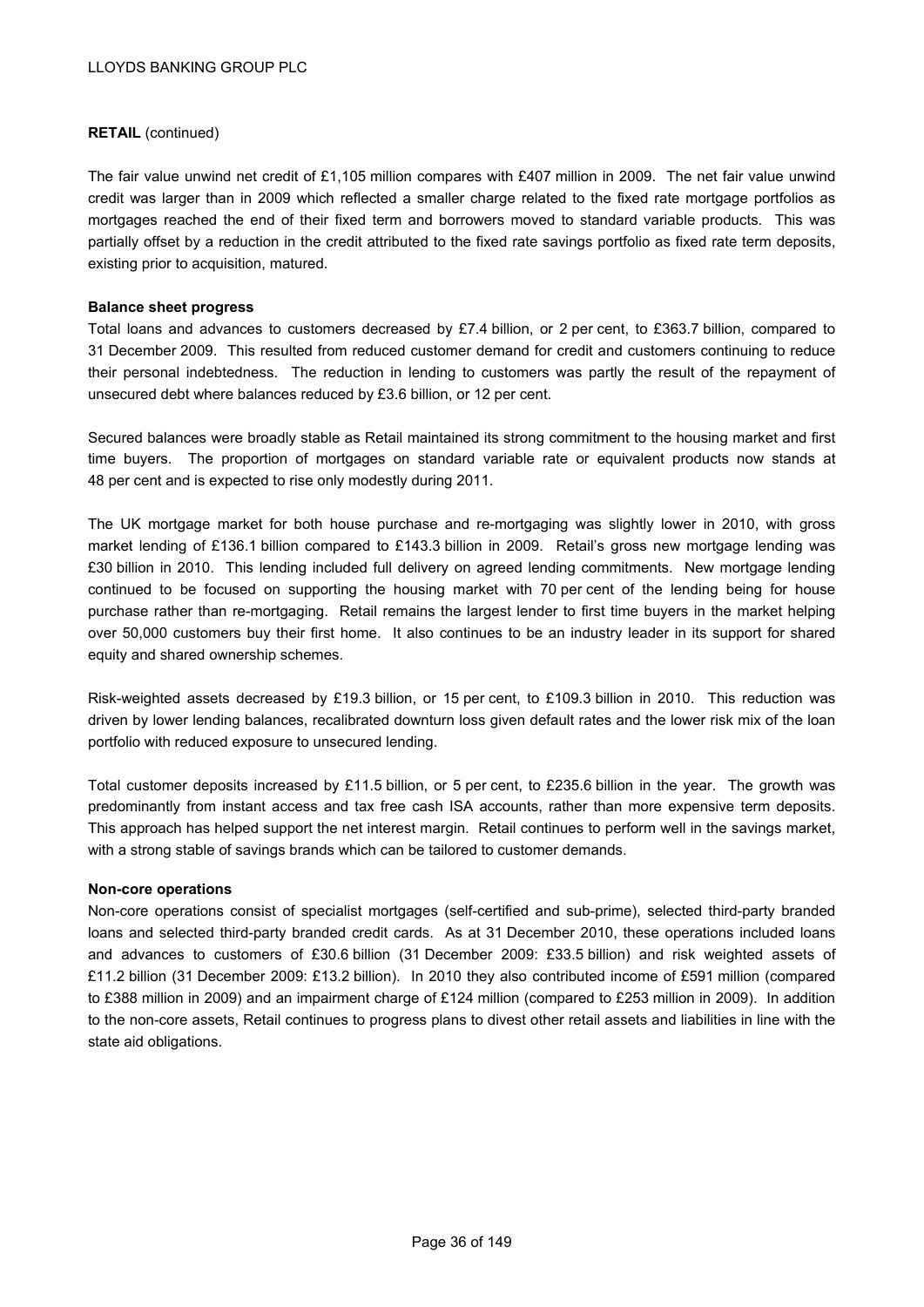# **WHOLESALE**

|                                                               | 2010<br>£m | 2009<br>£m | <b>Change</b><br>℅ |
|---------------------------------------------------------------|------------|------------|--------------------|
| Net interest income                                           | 4,426      | 4,710      |                    |
| Other income                                                  | 4,136      | 4,199      | (6)<br>(2)         |
| Total income                                                  | 8,562      | 8,909      | (4)                |
| Costs:                                                        |            |            |                    |
| Operating expenses                                            | (3,744)    | (4, 106)   | $\boldsymbol{9}$   |
| Impairment of tangible fixed assets                           | (150)      |            |                    |
|                                                               | (3,894)    | (4, 106)   | ${\bf 5}$          |
| Trading surplus                                               | 4,668      | 4,803      | (3)                |
| Impairment                                                    | (4, 446)   | (15,683)   | 72                 |
| Share of results of joint ventures and associates             | (95)       | (720)      | 87                 |
| Profit (loss) before tax and fair value unwind                | 127        | (11,600)   |                    |
| Fair value unwind                                             | 3,130      | 6,897      | (55)               |
| Profit (loss) before tax                                      | 3,257      | (4,703)    |                    |
| <b>Corporate Markets</b>                                      | (697)      | (11, 736)  | 94                 |
| <b>Treasury and Trading</b>                                   | 428        | 595        | (28)               |
| <b>Asset Finance</b>                                          | 396        | (459)      |                    |
| Profit (loss) before tax and fair value unwind                | 127        | (11,600)   |                    |
| Banking net interest margin                                   | 1.88%      | 1.52%      |                    |
| Banking asset margin                                          | 1.28%      | 1.02%      |                    |
| Banking liability margin                                      | 1.29%      | 1.16%      |                    |
| Cost:income ratio (excl. impairment of tangible fixed assets) | 43.7%      | 46.1%      |                    |
| Impairment as a % of average advances                         | 2.08%      | 5.92%      |                    |
|                                                               | As at      | As at      |                    |
|                                                               | 31 Dec     | 31 Dec     |                    |
|                                                               | 2010       | 2009       | Change             |
| Key balance sheet and other items                             | £bn        | £bn        | ℅                  |
| Loans and advances to customers                               | 173.2      | 191.8      | (10)               |
| Loans and advances to banks                                   | 12.4       | 18.9       | (34)               |
| Debt securities                                               | 25.8       | 31.7       | (19)               |
| Available-for-sale financial assets                           | 29.5       | 36.9       | (20)               |
|                                                               | 240.9      | 279.3      | (14)               |
| Customer deposits                                             |            |            |                    |
| Customer deposits excluding repos                             | 114.1      | 117.9      | (3)                |
| Repos                                                         | 10.2       | 35.5       | (71)               |
|                                                               | 124.3      | 153.4      | (19)               |
| Risk-weighted assets                                          | 222.7      | 286.0      | (22)               |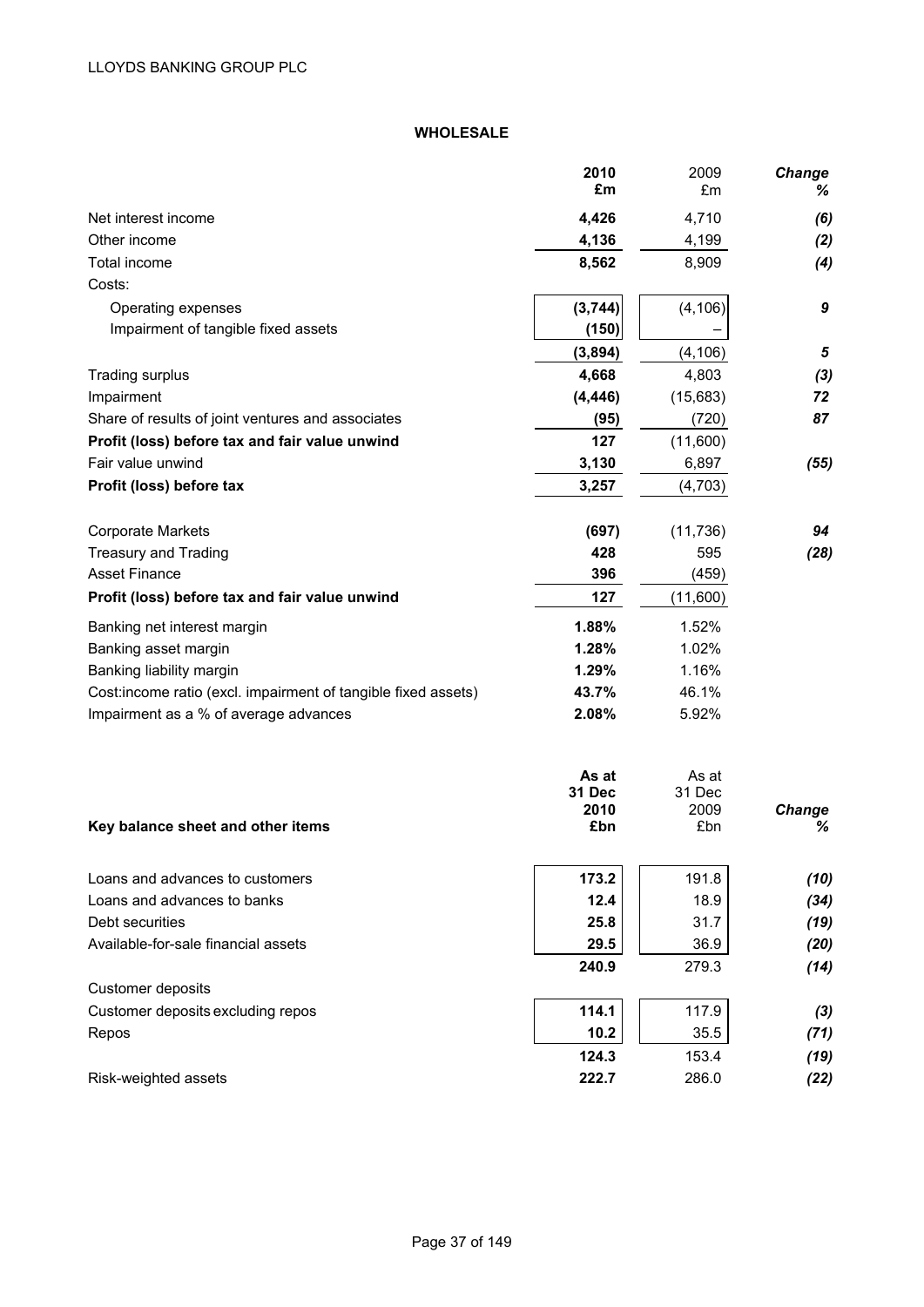## **Key highlights**

- **Profit before tax was £3,257 million compared to a loss before tax of £4,703 million in 2009.**
- **Profit before tax and fair value unwind was £127 million, a £11,727 million improvement on the loss of** £11,600 million in 2009, primarily reflecting the significant decrease in the level of impairment charge.
- **Net interest income decreased by 6 per cent to £4,426 million**.This decrease reflected the lower interest earning asset balances, in-line with targeted balance sheet reductions and lower net interest income in Treasury and Trading, partially offset by a 36 basis point increase in the banking net interest margin.
- **Other income decreased marginally to £4,136 million,** primarily reflecting a reduction from the higher market volatility in 2009 in Wholesale Markets and lower operating lease income in Asset Finance, partially offset by investment gains in Wholesale Equity.
- **Operating expenses decreased 9 per cent**, reflecting reduced levels of operating lease depreciation and further cost savings achieved from the integration programme, partially offset by additional staff related costs in the Business Support Unit and continued investment in customer facing resource and systems.
- **Impairment charges on financial assets decreased significantly to £4,446 million,** compared to £15,683 million in the previous year. The total impairment charge is 72 per cent lower than last year and continues to be primarily driven by the HBOS heritage corporate real estate and real estate related asset portfolios.
- **Assets decreased by 14 per cent to £240.9 billion** continuing on from a 28 per cent reduction in 2009. This reflects the targeted reduction in the balance sheet, mainly in loans and advances to customers and banks in non-core business and through reductions in debt securities and available-for-sale positions.
- **Customer deposits excluding repos decreased 3 per cent to £114.1 billion,** due to a reduction in shortterm deposits in Treasury and Trading partially offset by higher deposits in Corporate Markets in line with the Group's funding strategy.
- **Continued progress in deepening customer relationships.** Cross-selling has increased by 9 per cent, reflecting increased product capabilities and opportunities arising from applying a single sales force model on the combined customer base.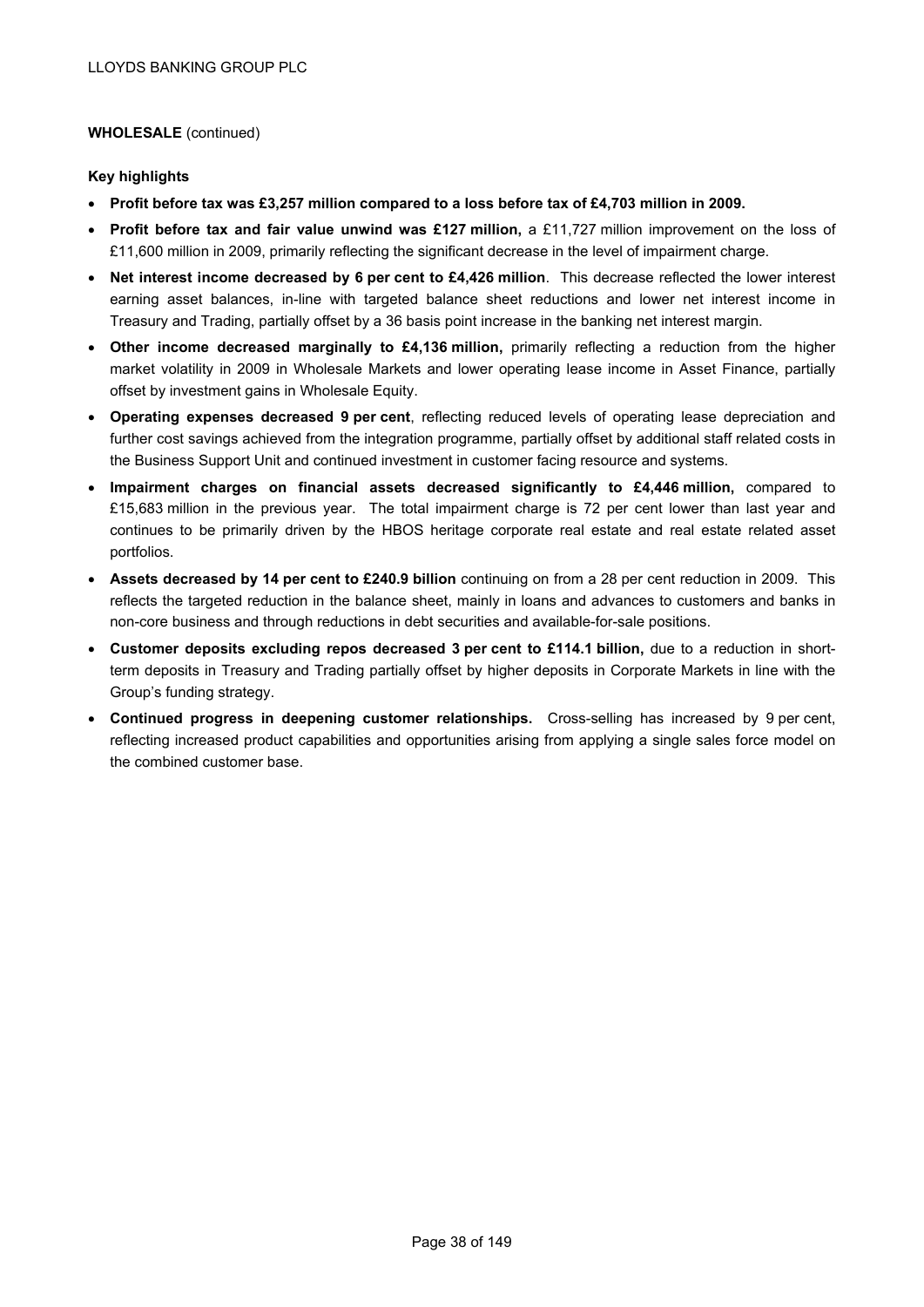## **Strategic vision**

Wholesale's strategic goal is to be recognised as the UK's leading, through-the-cycle, relationship-focused wholesale bank. The mission is to retain and deepen recurring, multi-product customer relationships building on deep insight into customer needs to provide a broad range of banking, risk management and capital market products.

## **Progress against strategic initiatives**

## *Supporting customers through the cycle*

Wholesale's through-the-cycle commitment to businesses is evidenced by key initiatives such as the SME Business Charter which was awarded the prize for innovation in SME finance by Business Moneyfacts in March 2010. In 2010, over 100,000 new Commercial start-up customers were attracted and over 200 regional customer events were held across the country, demonstrating our commitment to this segment. Wholesale's focus on deepening customer relationships and continued commitment to businesses was again recognised by Finance Directors of commercial and corporate companies who voted Lloyds TSB as Bank of the Year in the CBI/Real FD awards for the sixth year running in May 2010. In September 2010, our Commercial Finance business was voted as winner in the InterContinental Finance Magazine's global awards for Alternative Finance Provider of the year – United Kingdom.

Continued investment in Wholesale Markets capabilities has helped customers to diversify their funding sources and manage their interest rate and currency risks. This successful investment provides the foundations for deeper customer relationships and is earning external recognition which includes the Group being named 'The most improved European Debt Capital Markets and Syndicate team' by Euroweek in May 2010 and awarded 'Best Arranger of UK Loans' and 'Best Arranger of Mid-Corporate Loans' at the 2010 Euroweek Syndicated Loan & Leveraged Finance Awards.

#### *Integrating the businesses*

Progress towards creating a single Wholesale Bank by the end of 2011 continues on track, with several notable milestones passed in 2010. Internal business structures are in place across Wholesale, and around 30 customer and data migrations successfully took place in 2010, representing assets of approximately £50 billion. The new Lloyds Bank Corporate Markets brand was launched in December, providing a single, comprehensive and consistent corporate banking and financial markets service for our customers. In the Asset Finance business, the successful integration of Lex and Autolease brands has created one of the UK's leading car leasing firms.

The focus for 2011 remains on the planning and execution of the remaining 40 migrations and strengthening risk systems, whilst ensuring that we continue to deliver our high levels of customer service. The division achieved run-rate synergies of £359 million at the end of 2010 and is on track to deliver run-rate synergies of £532 million by the end of 2011.

## *Prioritising businesses*

In 2009, Wholesale systematically reviewed its assets, portfolios and businesses to identify those that would add most value to its relationship-focused strategic vision. In 2010, Wholesale ensured that investment in product and service capability was directed towards these core growth areas, and explored divestment opportunities for the remaining non-core assets.

Investment and change in the core growth areas continues to be embedded, with new talent joining the Group and new processes introduced to our client facing businesses. Cross-selling from deepening relationships increased by 9 per cent reflecting these enhanced product capabilities.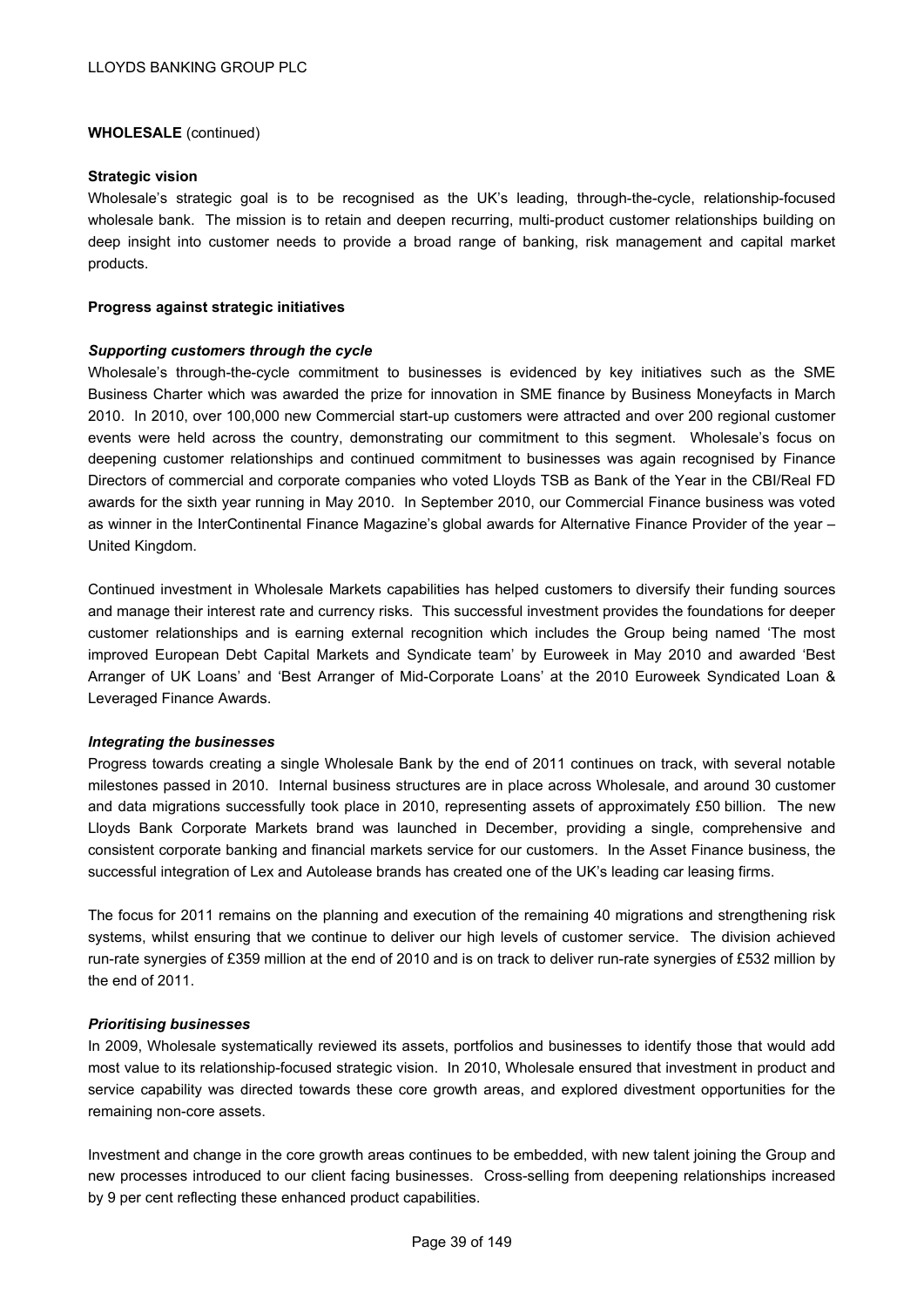A number of disposals of non-core assets were completed during 2010 in line with the planned reduction of Wholesale's total assets, which includes part of the Group's commitment under the state aid restructuring plan. Wholesale continues to operate under an oversight and governance framework with the intention always of maximising long-term shareholder value from any asset sale.

#### **Financial performance**

Profit before tax was £3,257 million compared to a loss before tax of £4,703 million in 2009. The improvement of £7,960 million is after taking into account fair value unwind of £3,130 million, which decreased by £3,767 million compared to 2009.

Profit before tax and fair value unwind of £127 million was an £11,727 million improvement on the loss of £11,600 million in 2009, driven by a significant decrease in the impairment charge reflecting the stabilising economic climate, continuing to support previous guidance that the impairment charge peaked in the first half of 2009.

Total income decreased by £347 million, or 4 per cent to £8,562 million mainly driven by a 6 per cent decrease in net interest income.

The decline in net interest income primarily reflects lower interest earning asset balances across loans and receivables in line with the Group's targeted balance sheet reduction, mainly in loans and advances to customers, debt securities and available for-sale-positions. Income was affected by higher funding costs and lower lending volumes, although this was partly offset by higher customer margins on new business and from re-pricing on renewals.

Banking net interest income, which excludes trading activity, increased by £330 million, to £3,683 million as lending business continued to be re-priced to reflect customer risk profiles, with lending margins increasing by 26 basis points. Deposit margins increased moderately, by 13 basis points, reflecting favourable internal liquidity rates, which was partially offset by the impact of lower LIBOR to base rate spreads. As a result, the banking net interest margin increased by 36 basis points to 1.88 per cent in 2010. The impact of re-pricing was only partially offset by a decrease in average interest earning assets and liability balances.

Other income decreased by £63 million, or 2 per cent, to £4,136 million, primarily reflecting higher levels of market volatility in 2009 which resulted in mark to market gains in Wholesale Markets, whilst 2010 experienced losses on sale of assets in targeted balance sheet reductions and lower operating lease income. Other income in 2010 benefited from investment gains in Wholesale Equity as a result of stabilisation in market conditions and improved fund investment performance, strong fee income across structuring and capital markets and more favourable performance in Treasury and Trading.

Operating expenses decreased by £362 million, or 9 per cent, to £3,744 million primarily from a further reduction in the level of operating lease depreciation in Asset Finance and a continued focus on cost management including savings attributable to the integration programme. This was partially offset by additional costs in the Business Support Unit and continued investment in customer facing resource and systems.

The impairment charge decreased by £11,237 million to £4,446 million in December 2010. As a percentage of average loans and advances to customers, impairment charge improved to 2.08 per cent in 2010 compared to 5.92 per cent in 2009. The decrease reflects reductions, notably in the heritage HBOS corporate real estate and real estate related portfolios and heritage HBOS Corporate (UK and US) portfolios and write backs from asset disposals, due to the stabilising economic environment, low interest rates which helped to maintain defaults at reduced levels, the stabilisation of UK real estate prices and prudent provisioning against base case assumptions undertaken on the acquired heritage HBOS portfolios in the first half of 2009. The decrease further confirms the Group's belief that the impairment charge peaked in the first half of 2009 under base case assumptions.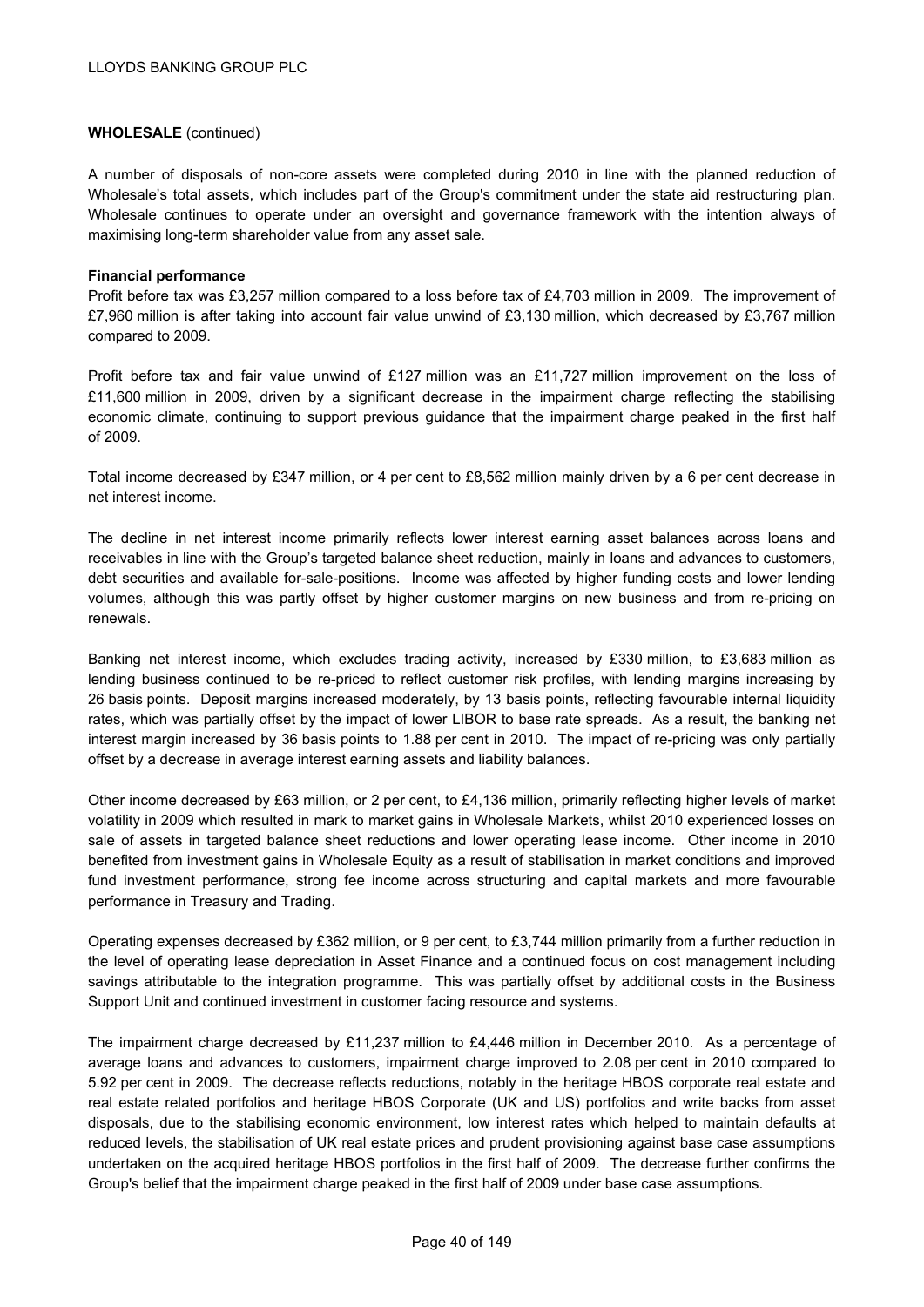The share of losses from joint ventures and associates comprises a small loss of £95 million, a decrease of £625 million. This represents a net reduction in both the value and size of the portfolio compared to the prior year. The majority of the portfolio is now valued at nil with a remaining portfolio carrying value of approximately £128 million.

Fair value unwind decreased £3,767 million to £3,130 million, mainly due to lower impairments in 2010 relating to the HBOS assets that were fair valued on acquisition. The decrease was partially offset by charges relating to the expected losses on acquired debt securities and by fair value releases on sales.

#### **Balance sheet progress**

The division's asset balances (comprising loans and advances to customers and banks, debt securities and available-for-sale financial assets) reduced by £38.4 billion, or 14 per cent to £240.9 billion, primarily reflecting deleveraging by customers and continuing active de-risking of the balance sheet by either selling down or reducing holdings in debt securities and available-for-sale positions.

Loans and advances to customers decreased £18.6 billion, or 10 per cent to £173.2 billion. In Corporate Markets, balances decreased by £17.5 billion or 10 per cent*,* as demand for new corporate lending and refinancing of existing facilities were more than offset by the level of maturities, reflecting a continued trend of subdued corporate lending, customer deleveraging and asset sales in non-core sectors. Despite this overall reduction, net lending to core customers in the SME sector increased by 2.1 per cent. In Asset Finance, the decrease of £2.7 billion, or 23 per cent, reflected the targeted reduction in this asset class. Available for sale financial assets balances reduced by £7.4 billion, or 20 per cent, to £29.5 billion and debt securities decreased by £5.9 billion, or 19 per cent, to £25.8 billion, as Corporate Markets reduced the non-core balance sheet by either selling down or not replenishing total holdings after amortisations or maturities. Loans and advances to banks decreased £6.5 billion, or 34 per cent as the division refocused the balance sheet.

Customer deposits excluding repos decreased by £3.8 billion, or 3 per cent to £114.1 billion, due to a reduction in short-term deposits in Treasury and Trading, which was partially offset by higher deposits in Corporate Markets in line with the Group's funding strategy.

Risk-weighted assets decreased by £63.3 billion, or 22 per cent to £222.7 billion, primarily reflecting the balance sheet reductions and the move to Foundation IRB from Advanced IRB for all HBOS non-retail portfolios.

#### **Non-core operations**

Non-core consists of businesses and/or business lines that are inconsistent with Wholesale's relationship-focused strategic vision of capital and liquidity efficient growth, driven by broad and deep customer relationships and within a prudent risk framework.

As at 31 December 2010, operations and portfolios considered to be non-core included assets of £126.9 billion (2009: £158.3 billion) which included £71.2 billion (2009: £83.1 billion) of loans and advances to customers, £25.4 billion (2009: £31.5 billion) of debt securities, £22.2 billion (2009: £32.0 billion) of available-for-sale financial assets and other assets of £8.1 billion (2009: £11.7 billion). Non-core risk-weighted assets were £94.8 billion (2009: £135.4 billion). Non-core portfolios and businesses include £4.9 billion (2009: £4.9 billion) of customer deposits.

In 2010, non-core businesses generated income of £3,022 million and impairment of £3,170 million, compared to 2009 income of £3,573 million and impairment of £13,496 million.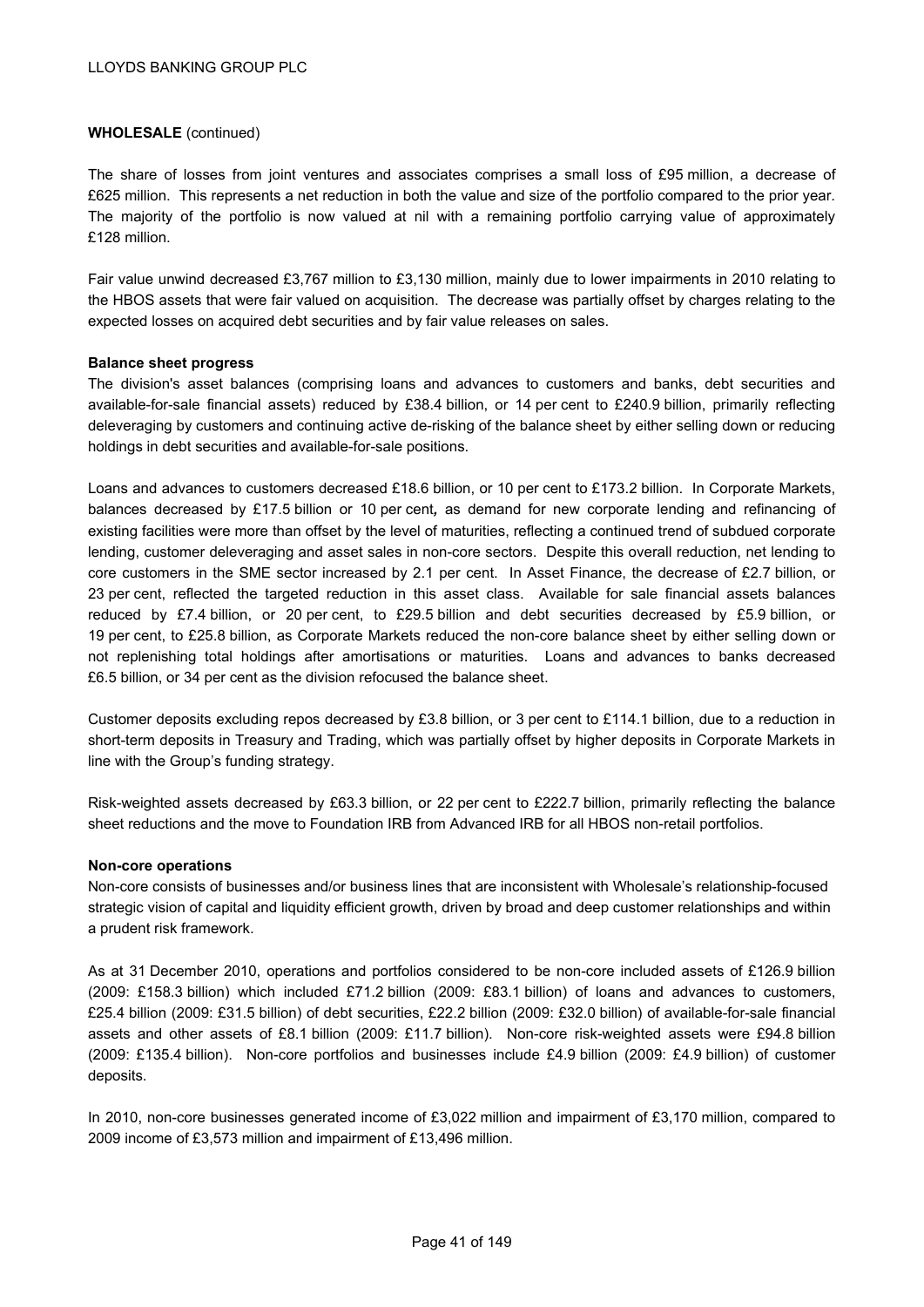#### **Corporate Markets**

|                                                                | 2010          | 2009      | <b>Change</b>  |
|----------------------------------------------------------------|---------------|-----------|----------------|
|                                                                | £m            | £m        | ℅              |
| Net interest income                                            | 3,669         | 3,756     | (2)            |
| Other income                                                   | 2,471         | 2,541     | (3)            |
| Total income                                                   | 6,140         | 6,297     | (2)            |
| Costs:                                                         |               |           |                |
| Operating expenses                                             | (2, 410)      | (2, 461)  | $\overline{2}$ |
| Impairment of tangible fixed assets                            | (150)         |           |                |
|                                                                | (2, 560)      | (2, 461)  | (4)            |
| <b>Trading surplus</b>                                         | 3,580         | 3,836     | (7)            |
| Impairment                                                     | (4, 182)      | (14, 855) | 72             |
| Share of results of joint ventures and associates              | (95)          | (717)     | 87             |
| Loss before tax and fair value unwind                          | (697)         | (11, 736) | 94             |
| Cost: income ratio (excl. impairment of tangible fixed assets) | 39.3%         | 39.1%     |                |
| Impairment as a % of average advances                          | 2.08%         | 6.09%     |                |
|                                                                | As at         | As at     |                |
|                                                                | <b>31 Dec</b> | 31 Dec    |                |
|                                                                | 2010          | 2009      | Change         |
| Key balance sheet and other items                              | £bn           | £bn       | ℅              |
| Loans and advances to customers                                | 160.2         | 177.7     | (10)           |
| Risk-weighted assets                                           | 202.1         | 263.8     | (23)           |

Loss before tax and fair value unwind decreased by £11,039 million to £697 million, due to a significant decrease in the impairment charge. Net interest income decreased by £87 million or 2 per cent. This reflected lower interest earning asset balances as a result of the ongoing focus on reducing the balance sheet. Despite increased funding costs net interest income benefited from improved margins from customer re-pricing.

Other income was £70 million or 3 per cent lower, primarily due to increased market volatility in 2009 which resulted in mark to market gains in Wholesale Markets which did not reoccur in 2010. Additionally other income benefited from investment gains in Wholesale Equity as a result of stabilising market conditions, and strong fee income across structuring and capital markets.

Operating expenses decreased by £51 million to £2,410 million due to continued synergy benefits, partially offset by investment in the Business Support Unit as well as customer facing resource and systems.

The impairment charge decreased by £10,673 million to £4,182 million reflecting a sustained decrease since the peak in first half 2009. As well as reflecting stabilising economic conditions, a significant amount of the decrease was also due to the application in 2009 of Lloyds Banking Group provisioning policy and risk review processes which were applied to the heritage HBOS corporate real estate and real estate related portfolios and heritage HBOS Corporate (UK & US) portfolio.

Impairment of tangible fixed assets of £150 million was incurred on assets held on the balance sheet as a result of the consolidation of certain entities over which the Group exercised control. A £365 million loss was recorded in 2010 on the disposal of these entities which is excluded from the Group's combined businesses profit before tax.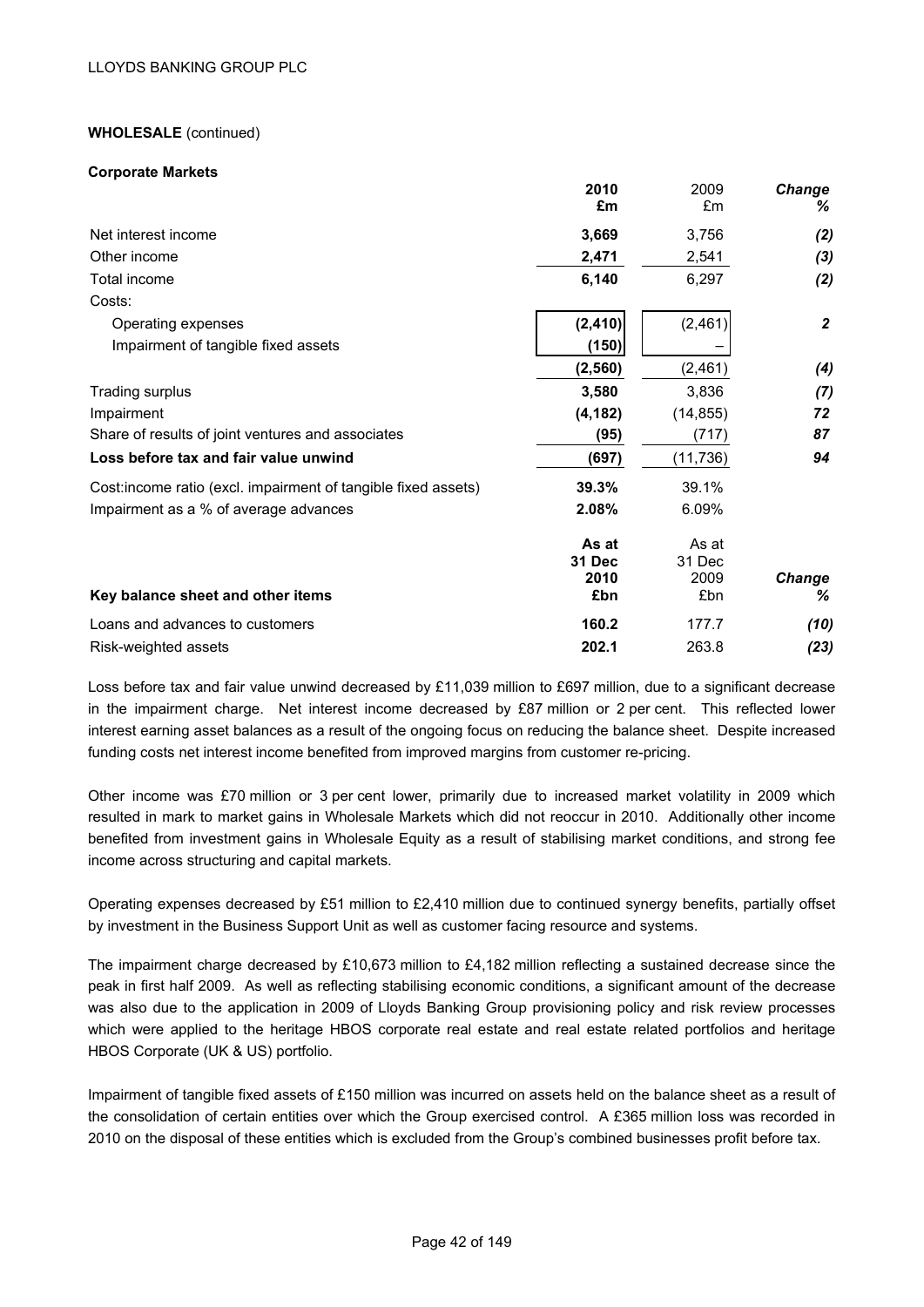## **Treasury and Trading**

|                                         | 2010<br>£m | 2009<br>£m | <b>Change</b><br>% |
|-----------------------------------------|------------|------------|--------------------|
| Net interest income                     | 324        | 544        | (40)               |
| Other income                            | 322        | 238        | 35                 |
| Total income                            | 646        | 782        | (17)               |
| Operating expenses                      | (218)      | (187)      | (17)               |
| Profit before tax and fair value unwind | 428        | 595        | (28)               |
| Cost: income ratio                      | 33.7%      | 23.9%      |                    |
|                                         |            |            |                    |

| Key balance sheet and other items | As at<br><b>31 Dec</b><br>2010<br>£bn | As at<br>31 Dec<br>2009<br>£bn | <b>Change</b><br>% |
|-----------------------------------|---------------------------------------|--------------------------------|--------------------|
| Loans and advances to customers   | 4.1                                   | 2.5                            | 64                 |
| Risk-weighted assets              | 8.6                                   | 8.4                            |                    |

Profit before tax and fair value unwind decreased by £167 million to £428 million due to lower net interest income.

Total income decreased by £136 million, or 17 per cent. Interest income reduced as the highly volatile interest rate market evident in early 2009 was not repeated in 2010. Other income performance benefited from strong customer demand for interest rate, foreign exchange and risk management products in 2010. Trading flows are managed with the overriding aim of providing a service to customers, whilst maintaining Treasury and Trading's conservative risk appetite.

Operating expenses increased by £31 million to £218 million reflecting the investment in people and systems, in particular back office infrastructure, to support internal risk management and the customer franchise.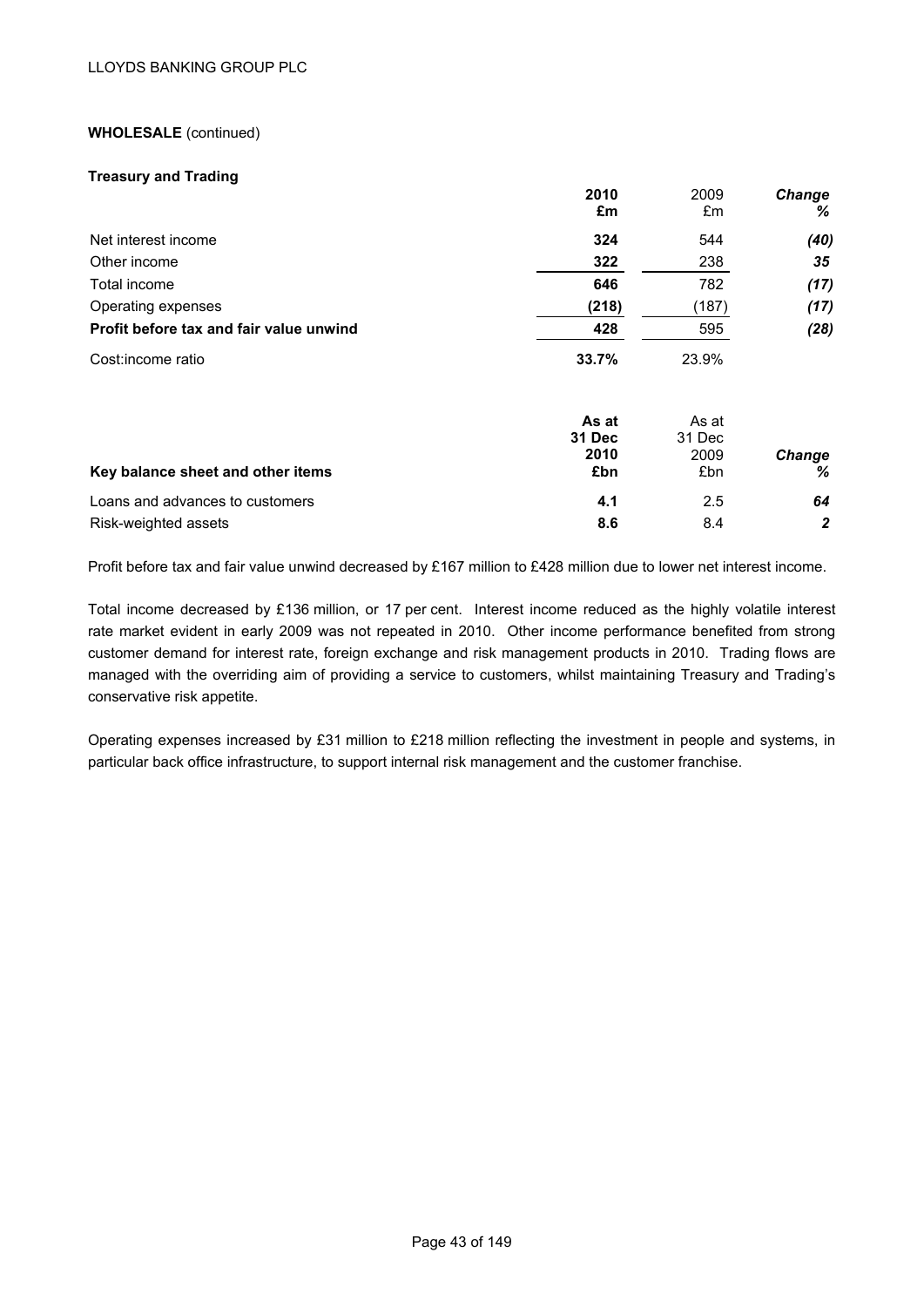#### **Asset Finance**

|                                                   | 2010<br>£m    | 2009<br>£m | <b>Change</b><br>℅ |
|---------------------------------------------------|---------------|------------|--------------------|
|                                                   |               |            |                    |
| Net interest income                               | 433           | 410        | 6                  |
| Other income                                      | 1,343         | 1,420      | (5)                |
| Total income                                      | 1,776         | 1,830      | (3)                |
| Operating expenses                                | (1, 116)      | (1, 458)   | 23                 |
| Trading surplus                                   | 660           | 372        | 77                 |
| Impairment                                        | (264)         | (828)      | 68                 |
| Share of results of joint ventures and associates |               | (3)        |                    |
| Profit (loss) before tax and fair value unwind    | 396           | (459)      |                    |
| Cost: income ratio                                | 62.8%         | 79.7%      |                    |
| Impairment as a % of average advances             | 2.34%         | 5.86%      |                    |
|                                                   | As at         | As at      |                    |
|                                                   | <b>31 Dec</b> | 31 Dec     |                    |
|                                                   | 2010          | 2009       | <b>Change</b>      |
| Key balance sheet and other items                 | £bn           | £bn        | ℅                  |
| Loans and advances to customers                   | 8.9           | 11.6       | (23)               |
| Operating lease assets                            | 3.0           | 3.4        | (12)               |
| Risk-weighted assets                              | 12.0          | 13.8       | (13)               |

Profit before tax and fair value unwind was £396 million compared to a loss before tax and fair value unwind of £459 million in December 2009. The £855 million improvement was due to a lower impairment charge and lower operating expenses.

Total income decreased by £54 million, or 3 per cent, to £1,776 million as a result of lower business volumes on assets held under operating leases. The lower business volumes are in-line with a targeted reduction in this asset class and were partly offset by stronger margins.

Operating expenses decreased by £342 million, or 23 per cent, to £1,116 million, reflecting reduced depreciation charges on assets held under operating leases due to lower fleet size and a year on year improvement in used car values, and strong cost management and savings achieved from integration.

The impairment charge decreased by £564 million to £264 million, reflecting a stabilising economic environment and an improvement in market conditions for both the retail and non-retail consumer finance businesses. The lower impairment charge has been driven by a reduction in new cases entering arrears, the reduced book size and a better mix in the credit quality of new business being written over the last two years.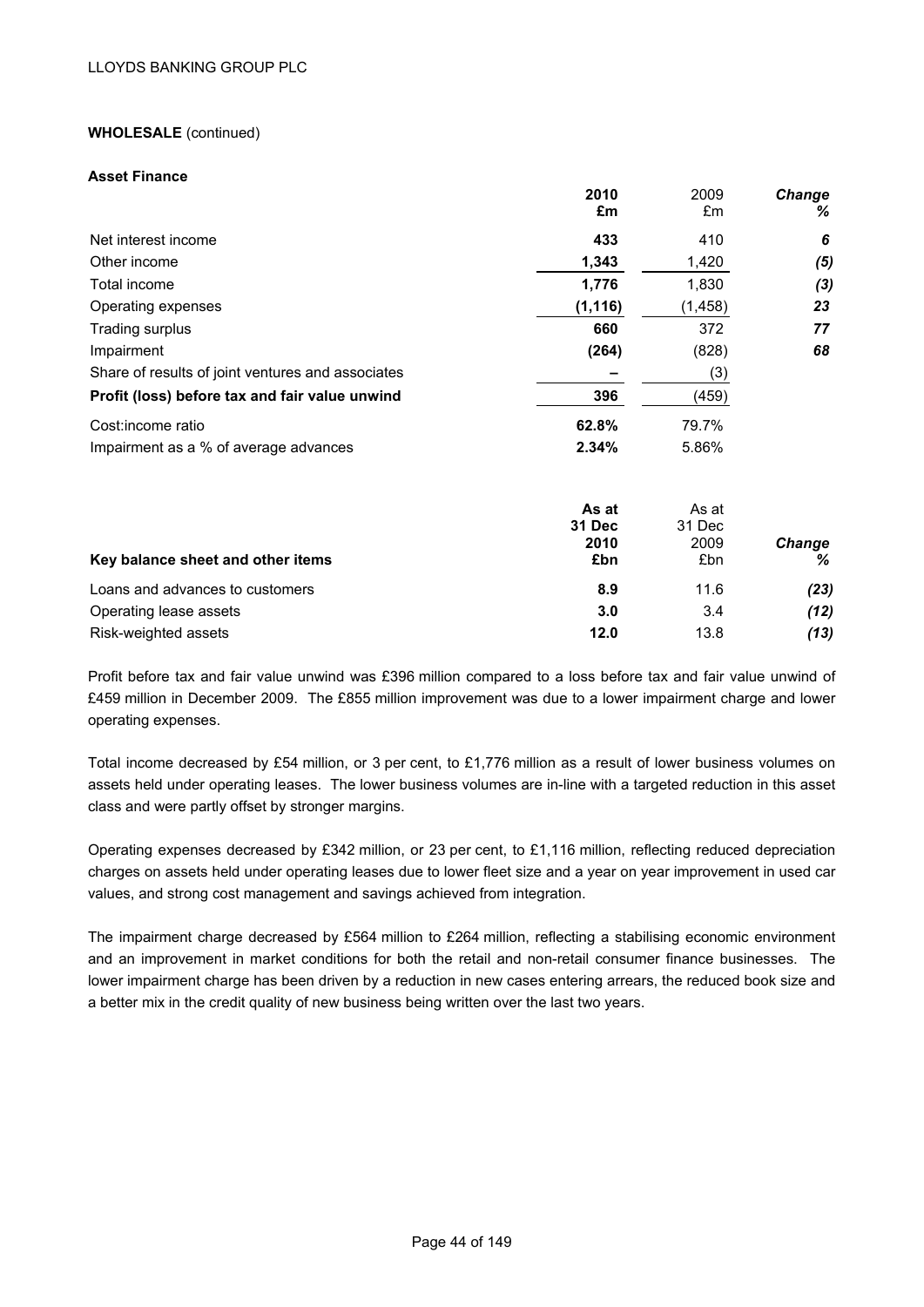# **WEALTH AND INTERNATIONAL**

|                                                   | 2010        | 2009        | Change      |
|---------------------------------------------------|-------------|-------------|-------------|
|                                                   | £m          | £m          | ℅           |
| Net interest income                               | 1,176       | 1,217       | (3)         |
| Other income                                      | 1,160       | 1,128       | 3           |
| <b>Total Income</b>                               | 2,336       | 2,345       |             |
| Operating expenses                                | (1, 536)    | (1, 544)    | 1           |
| Trading surplus                                   | 800         | 801         |             |
| Impairment                                        | (5,988)     | (4,078)     | (47)        |
| Share of results of joint ventures and associates | (8)         | (21)        | 62          |
| Loss before tax and fair value unwind             | (5, 196)    | (3,298)     | (58)        |
| Fair value unwind                                 | 372         | 942         | (61)        |
| Loss before tax                                   | (4,824)     | (2,356)     |             |
|                                                   |             |             |             |
| Wealth                                            | 269         | 198         | 36          |
| International                                     | (5, 465)    | (3, 496)    | (56)        |
| Loss before tax and fair value unwind             | (5, 196)    | (3, 298)    | (58)        |
| Banking net interest margin                       | 1.63%       | 1.71%       |             |
| Banking asset margin                              | 1.22%       | 1.26%       |             |
| Banking liability margin                          | 0.83%       | 0.82%       |             |
| Cost:income ratio                                 | 65.8%       | 65.8%       |             |
| Impairment as a % of average advances             | 8.90%       | 6.04%       |             |
|                                                   | As at       | As at       |             |
|                                                   | 31 Dec      | 31 Dec      |             |
| Key balance sheet and other items                 | 2010<br>£bn | 2009<br>£bn | Change<br>% |
|                                                   |             |             |             |
| Loans and advances to customers                   | 55.3        | 63.5        | (13)        |
| Customer deposits                                 | 32.8        | 29.0        | 13          |

Customer deposits **32.8** 29.0 *13*  Risk-weighted assets **58.7** 63.2 *(7)*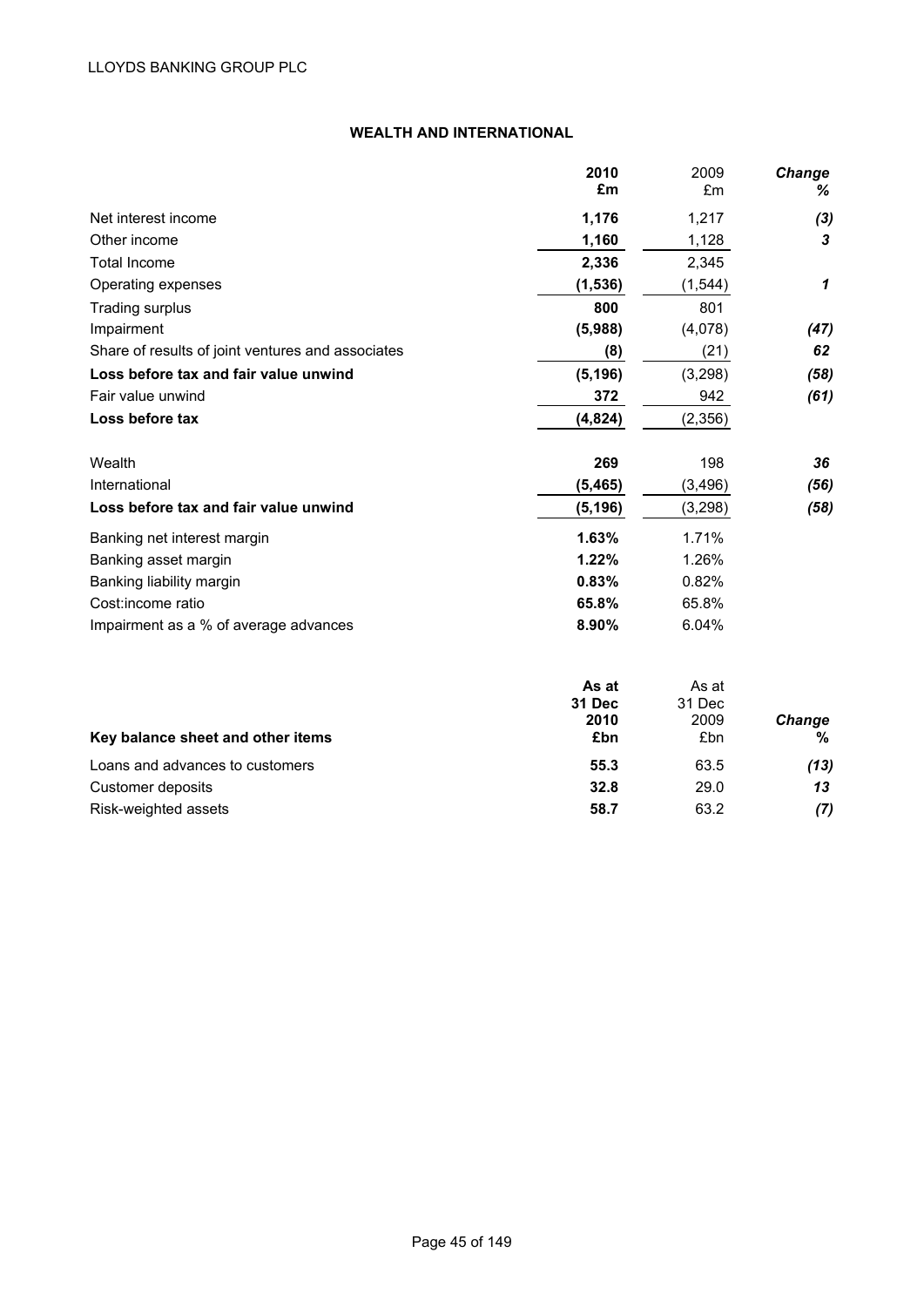## **Key highlights**

- **Loss before tax increased to £4,824 million compared to £2,356 million in 2009.**
- **Loss before tax and fair value unwind increased by £1,898 million to £5,196 million,** compared to £3,298 million in 2009, due to a higher impairment charge, predominantly in Ireland.
- In Wealth, profit before tax increased by 36 per cent to £269 million. However, this was more than offset by the International loss before tax which increased by 56 per cent to £5,465 million.
- **Net interest income decreased by 3 per cent to £1,176 million,** as an 8 basis points decline in the banking net interest margin more than offset the favourable impact of foreign currency movements, particularly the Australian dollar, and the income on the £7 billion European loan portfolio transferred in from the Wholesale division in the second half of 2009.
- **Operating expenses decreased by 1 per cent to £1,536 million,** with cost savings achieved from integration, particularly in the asset management businesses in Wealth, partly offset by investment in International's German deposit taking operation, increased resources in business support functions and the effect of stronger foreign currency rates.
- **The impairment charge amounted to £5,988 million,** compared to £4,078 million in 2009, reflecting the material deterioration in the economic environment in Ireland in the last quarter of 2010 that resulted in EU-IMF financial support in late November 2010 and the tightening of liquidity in the second half of 2010 in regional Australian property markets to which the Group is exposed.
- **Loans and advances to customers decreased by £8.2 billion, or 13 per cent, to £55.3 billion, reflecting** net repayments of £4.1 billion, and additional impairment provisions in the International businesses, partly offset by foreign exchange movements of £1.1 billion.
- **Customer deposits increased by £3.8 billion, or 13 per cent, to £32.8 billion,** due to strong inflows in UK Private Banking and Bank of Scotland Germany, partly offset by outflows in Ireland following the closure of the Irish retail branch network.
- **Against its strategic objectives,** Wealth has demonstrated continuing strength in client acquisition through the UK franchise with a 12 per cent increase in customer numbers. In International, resources have been deployed to manage arrears, and the balance sheet reduction strategy resulted in underlying local currency advances decreasing by £4.1 billion, or 7 per cent.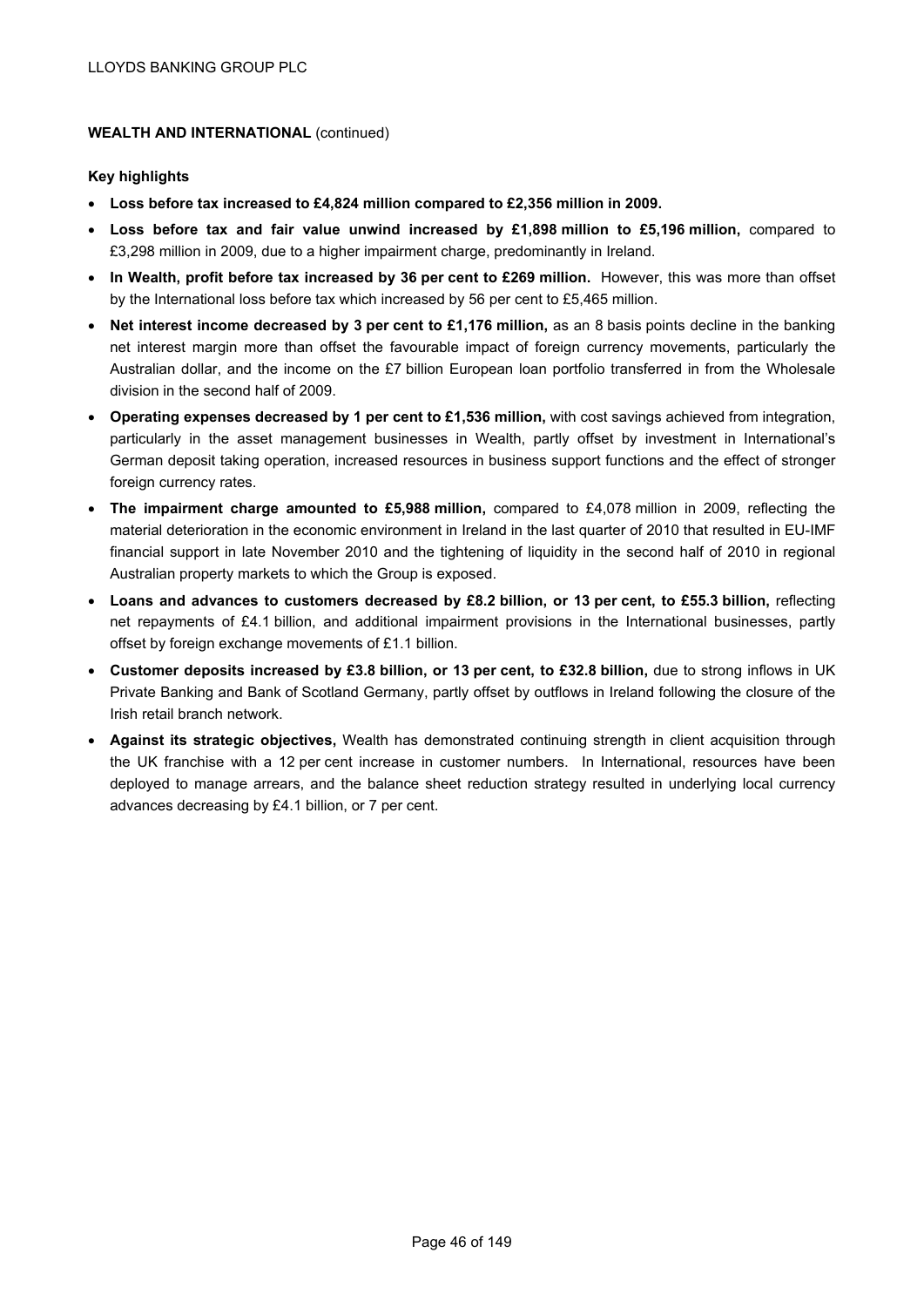## **Strategic vision**

Wealth provides strong growth opportunities for the Group and, through deepening the relationships with existing Group clients alongside targeted external customer acquisition, Wealth's goal is to be recognised as the trusted adviser to expatriate and private banking clients both in the UK and selected international markets. Wealth's initial focus in the UK is to increase the penetration of its offering into the Group's existing customer base by the referral of wealthier customers to its private banking businesses where their wider financial needs can be more effectively met. Outside the UK, Wealth will be building on the strengths of its brand portfolio and existing expatriate, wealth management and private banking propositions.

In the International businesses, the priority is to maximise value in the medium term. International's immediate focus is on close management of the lending portfolio, particularly in the Irish business, and re-pricing assets where appropriate. At the same time International is delivering operational efficiencies, reshaping its business models and rightsizing the balance sheet to reflect the ongoing environment.

## **Progress against strategic initiatives**

## *Deep and enduring customer relationships*

In Wealth, the focus has been on driving additional income growth from the Group's affluent and high net worth client base through more effective use of the opportunities afforded by the Retail and Wholesale franchises to cross sell Wealth products to these customers. During 2010, customer segmentation across the Wealth businesses has been implemented and businesses transferred as appropriate to align to this segmentation, the customer referrals model has been formalised, and a new UK investment proposition launched. Continuing progress was demonstrated through a 7 per cent increase in Wealth relationship customers in 2010, including a 12 per cent increase in UK Wealth, and a 16 per cent increase in Wealth's customer deposits.

#### *Maximising value in the short to medium term*

In International, the focus remains on managing the impaired asset portfolio and continued strengthening of the control environment. Redeployment of resource from front line activity and the wider Group to manage arrears and collections is now complete and business support units are fully operational. The business aims to de-risk and reduce the balance sheet where possible, with net repayments in the International portfolio contributing £4.1 billion to the reduction in underlying local currency customer advances.

As previously announced, the Group completed a strategic review of Bank of Scotland (Ireland) Limited (BOSI) during the year, concluding that there was little opportunity for scalable growth in the future and that the business currently carried on by BOSI would merge, pursuant to a court process, into Bank of Scotland plc. This announcement followed the closure earlier in the year of BOSI's retail and intermediary business in Ireland, including all 44 Halifax retail branches.

The merger completed on 31 December 2010 at which point BOSI ceased to exist and its banking licence was relinquished. Bank of Scotland plc will utilise its extensive operational and management capability, including general and credit management, oversight and control, within the UK in relation to the Irish portfolio. This will support the efficient rundown of the remaining Irish lending portfolio.

In order to retain local administrative capability, historic knowledge and continuity of customer relationships, Bank of Scotland plc has entered into an agreement with an independent service company which will perform various administrative functions relating to the Irish business. Under this proposal the majority of BOSI employees have transferred to the service company.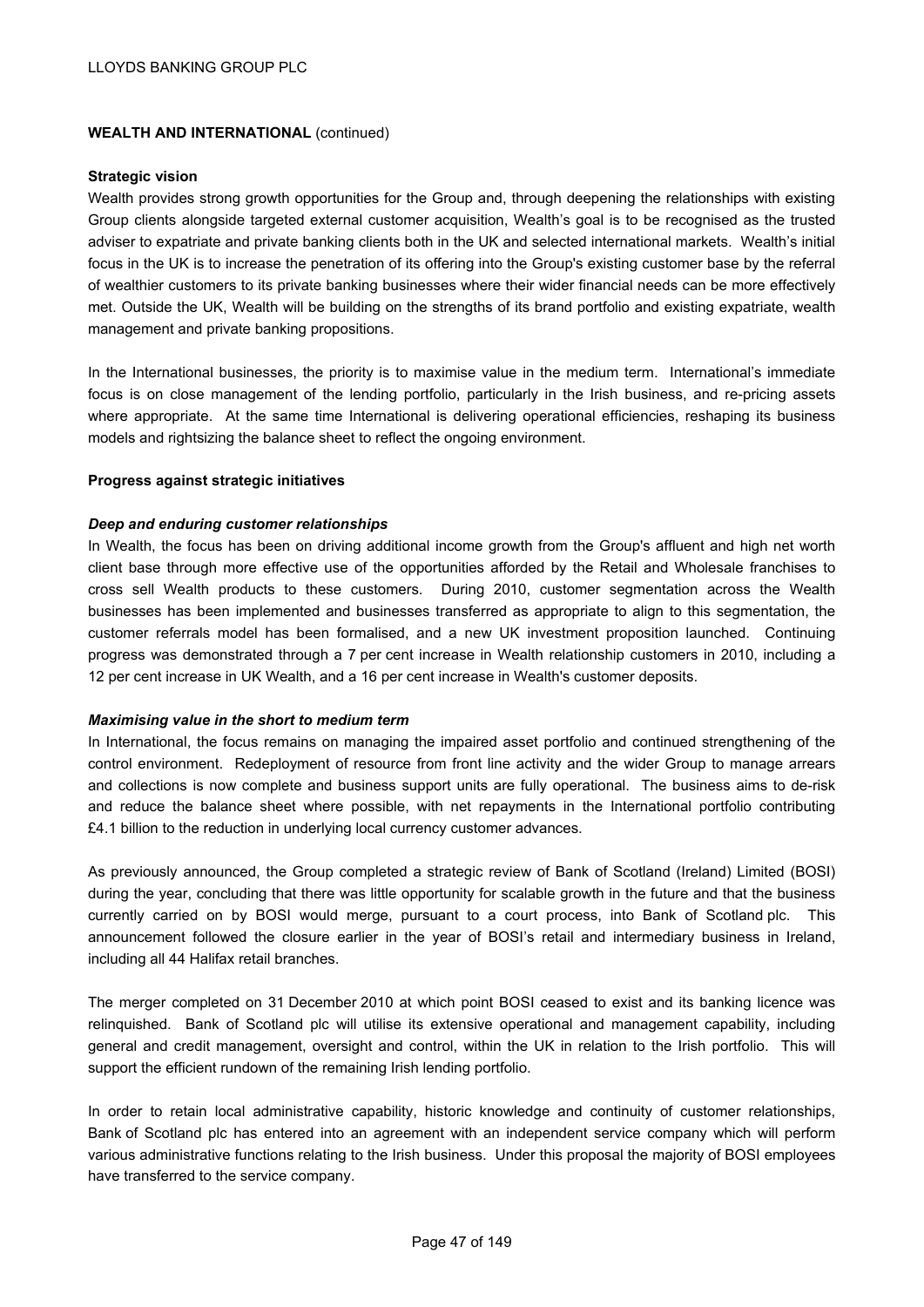## *Integration*

Wealth and International is making excellent progress with the integration of its businesses with an annual synergies run-rate as at 31 December 2010 of £240 million, substantially achieving the end of 2011 run rate target of £242 million. The transfer of £50 billion of funds under management from Insight Investment to Scottish Widows Investment Partnership was successfully completed in the first half of 2010 along with the sale of Employee Equity Solutions and Bank of Scotland Portfolio Management Service. In the second half of 2010 the division successfully completed the integration of its Spanish businesses, while the UK Private Banking, Channel Islands and Wholesale Europe integration programmes are progressing well ensuring Wealth and International is on track to deliver targeted cost savings by the end of 2011.

## **Financial performance by business unit**

| Wealth                                            | 2010        | 2009        | Change             |
|---------------------------------------------------|-------------|-------------|--------------------|
|                                                   | £m          | £m          | %                  |
| Net interest income                               | 345         | 383         | (10)               |
| Other income                                      | 1,018       | 1,003       | 1                  |
| Total income                                      | 1,363       | 1,386       | (2)                |
| Operating expenses                                | (1, 047)    | (1, 119)    | 6                  |
| Trading surplus                                   | 316         | 267         | 18                 |
| Impairment                                        | (46)        | (71)        | 35                 |
| Share of results of joint ventures and associates | (1)         | 2           |                    |
| Profit before tax and fair value unwind           | 269         | 198         | 36                 |
| Cost: income ratio                                | 76.8%       | 80.7%       |                    |
| Impairment as a % of average advances             | 0.48%       | 0.70%       |                    |
|                                                   | As at       | As at       |                    |
|                                                   | 31 Dec      | 31 Dec      |                    |
| Key balance sheet and other items                 | 2010<br>£bn | 2009<br>£bn | <b>Change</b><br>℅ |
| Loans and advances to customers                   | 9.1         | 9.2         | (1)                |
| Customer deposits                                 | 26.8        | 23.2        | 16                 |
| Risk-weighted assets                              | 10.4        | 10.0        | 4                  |

Profit before tax and fair value unwind increased by 36 per cent to £269 million due to lower costs and lower impairment charges.

Total income decreased by 2 per cent to £1,363 million. Net interest income decreased by 10 per cent, reflecting continued margin pressure driven by low base rates and a competitive deposit market. Other income increased by 1 per cent, as growth was constrained by lower asset management fee income following the sale of the external fund management business of Insight Investment in November 2009.

Operating expenses decreased by 6 per cent, driven by cost savings from integration, particularly in the Asset Management business and also include the effect of the sale of Insight Investment. On a like for like basis, excluding the costs of Insight Investment operating expenses decreased by 1 per cent.

The impairment charge decreased by 35 per cent reflecting strong credit management and improved collections and recoveries processes in 2010.

Customer deposits have increased by £3.6 billion, or 16 per cent, reflecting strong growth in the UK Private Banking business driven by the success of the Reserve savings account.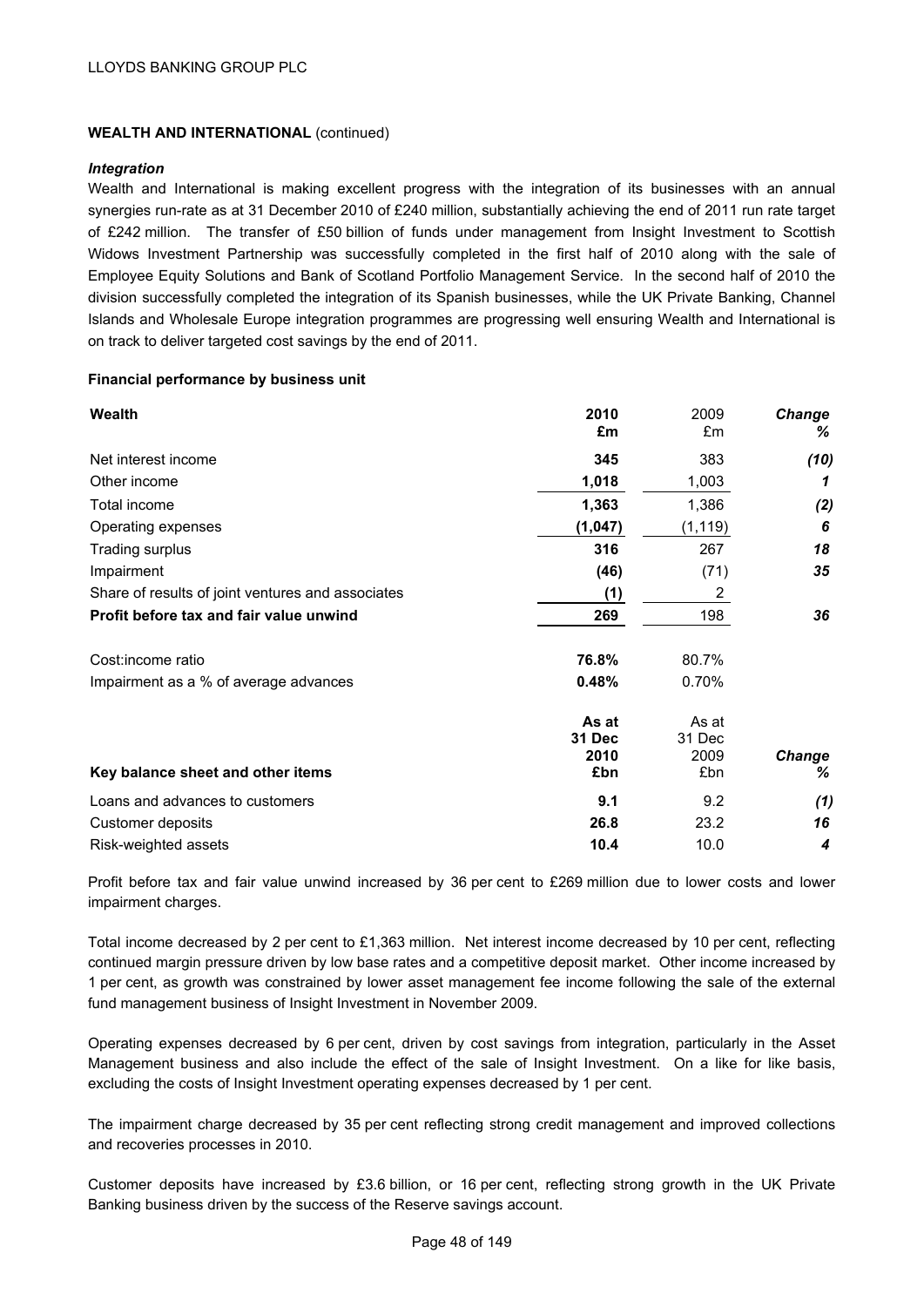#### **Funds under management**

|                                       |                                                                                | As at<br>31 Dec<br>2010<br>£bn      | As at<br>31 Dec<br>2009<br>£bn      |
|---------------------------------------|--------------------------------------------------------------------------------|-------------------------------------|-------------------------------------|
| SWIP:                                 |                                                                                |                                     |                                     |
| Internal                              |                                                                                | 118.2                               | 111.7                               |
| External                              |                                                                                | 28.0                                | 30.0                                |
|                                       |                                                                                | 146.2                               | 141.7                               |
| Other Wealth:                         |                                                                                |                                     |                                     |
| St James's Place                      |                                                                                | 27.0                                | 21.4                                |
| Invista Real Estate                   |                                                                                | 5.3                                 | 5.4                                 |
| Private and International Banking     |                                                                                | 13.5                                | 15.6                                |
| Closing funds under management        |                                                                                | 192.0                               | 184.1                               |
|                                       |                                                                                | Year ended<br>31 Dec<br>2010<br>£bn | Year ended<br>31 Dec<br>2009<br>£bn |
| Inflows:                              | Opening funds under management                                                 | 184.1                               | 244.9                               |
| SWIP and Insight                      | $-$ internal                                                                   | 2.0                                 | 7.1                                 |
|                                       | - external                                                                     | 8.9                                 | 33.1                                |
| Other                                 |                                                                                | 6.7                                 | 4.1                                 |
|                                       |                                                                                | 17.6                                | 44.3                                |
| Outflows:                             |                                                                                |                                     |                                     |
| SWIP and Insight                      | $-$ internal                                                                   | (5.6)                               | (6.8)                               |
|                                       | - external                                                                     | (13.3)                              | (26.4)                              |
| Other                                 |                                                                                | (5.1)                               | (4.0)                               |
|                                       |                                                                                | (24.0)                              | (37.2)                              |
|                                       | Investment return, expenses and commission                                     | 15.1                                | 16.4                                |
|                                       | Net operating increase (decrease) in funds <sup>1</sup>                        | 8.7                                 | 23.5                                |
|                                       | Sale of Insight and Bank of Scotland Portfolio Management Service <sup>2</sup> | (0.8)                               | (84.3)                              |
| <b>Closing funds under management</b> |                                                                                | 192.0                               | 184.1                               |

 $1$  Includes Insight Investment's external fund management business up to disposal on 2 November 2009.

<sup>2</sup> Insight Investments was sold on 2 November 2009. The Bank of Scotland Portfolio Management Service business was transferred to Rathbone Brothers Plc over the course of 2010.

Funds under management of £192.0 billion increased by £7.9 billion. Net outflows of £6.4 billion reflect an exceptional withdrawal from a single institutional investor in SWIP, partially offset by strong net inflows in St. James's Place plc. Increases in global equity values, particularly in the second half of 2010, increased funds under management by a further £15.1 billion.

In October 2010, Invista Real Estate announced that its contracts to manage the Group's funds had been terminated on 12 months notice and that these contracts, representing £2.4 billion of Invista's total funds under management, will be managed in future by SWIP. Invista Real Estate has commenced an orderly realisation of its assets, including the remaining investment management business, and plans to return the proceeds of these realisations to shareholders.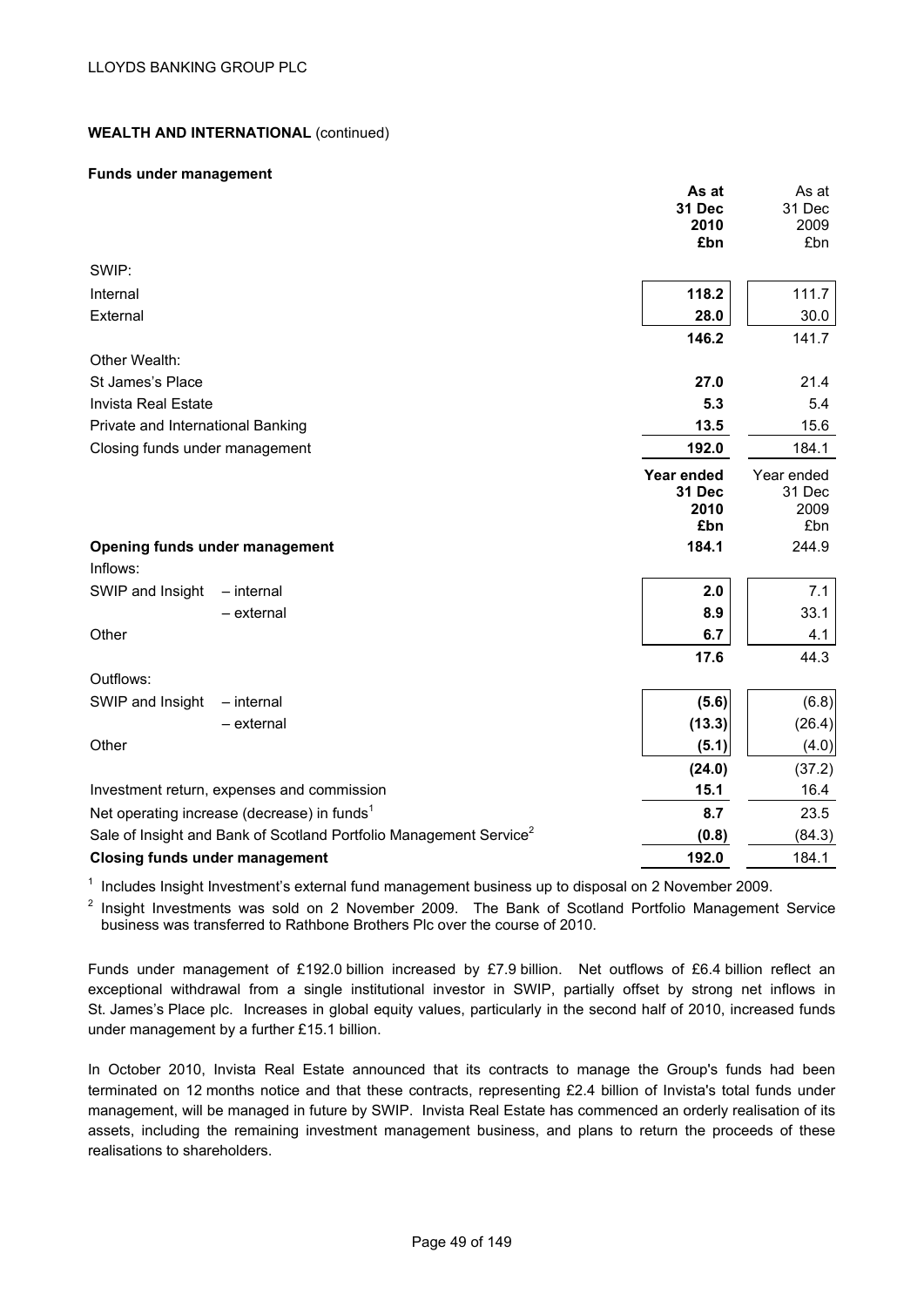| <b>International</b>                              | 2010        | 2009        | <b>Change</b>      |
|---------------------------------------------------|-------------|-------------|--------------------|
|                                                   | £m          | £m          | %                  |
| Net interest income                               | 831         | 834         |                    |
| Other income                                      | 142         | 125         | 14                 |
| Total income                                      | 973         | 959         | 1                  |
| Operating expenses                                | (489)       | (425)       | (15)               |
| Trading surplus                                   | 484         | 534         | (9)                |
| Impairment                                        | (5, 942)    | (4,007)     | (48)               |
| Share of results of joint ventures and associates | (7)         | (23)        | 70                 |
| Loss before tax and fair value unwind             | (5, 465)    | (3, 496)    | (56)               |
| Cost: income ratio                                | 50.3%       | 44.3%       |                    |
| Impairment as a % of average advances             | 10.30%      | 6.99%       |                    |
|                                                   | As at       | As at       |                    |
|                                                   | 31 Dec      | 31 Dec      |                    |
| Key balance sheet and other items                 | 2010<br>£bn | 2009<br>£bn | <b>Change</b><br>% |
|                                                   |             |             |                    |
| Loans and advances to customers                   | 46.2        | 54.3        | (15)               |
| Customer deposits                                 | 6.0         | 5.8         | 3                  |
| Risk-weighted assets                              | 48.3        | 53.2        | (9)                |

Loss before tax and fair value unwind increased by £1,969 million to £5,465 million due to a higher impairment charge, reflecting an increase of £1,315 million in Ireland and £513 million in Australia.

Total income increased by 1 per cent, but was 7 per cent lower in constant currency. This reflects lower interest earning assets and the increased strain of higher impaired assets, partly offset by additional income on the £7 billion European loan portfolio transferred from Wholesale division in the second half of 2009.

Operating expenses increased by 15 per cent, partially due to foreign exchange movements. In constant currency, operating expenses increased by 12 per cent reflecting the development of International's deposit taking operation in Germany, increased risk management resources to manage impaired asset portfolios in Ireland and Australia and costs associated with the closure of the Irish business.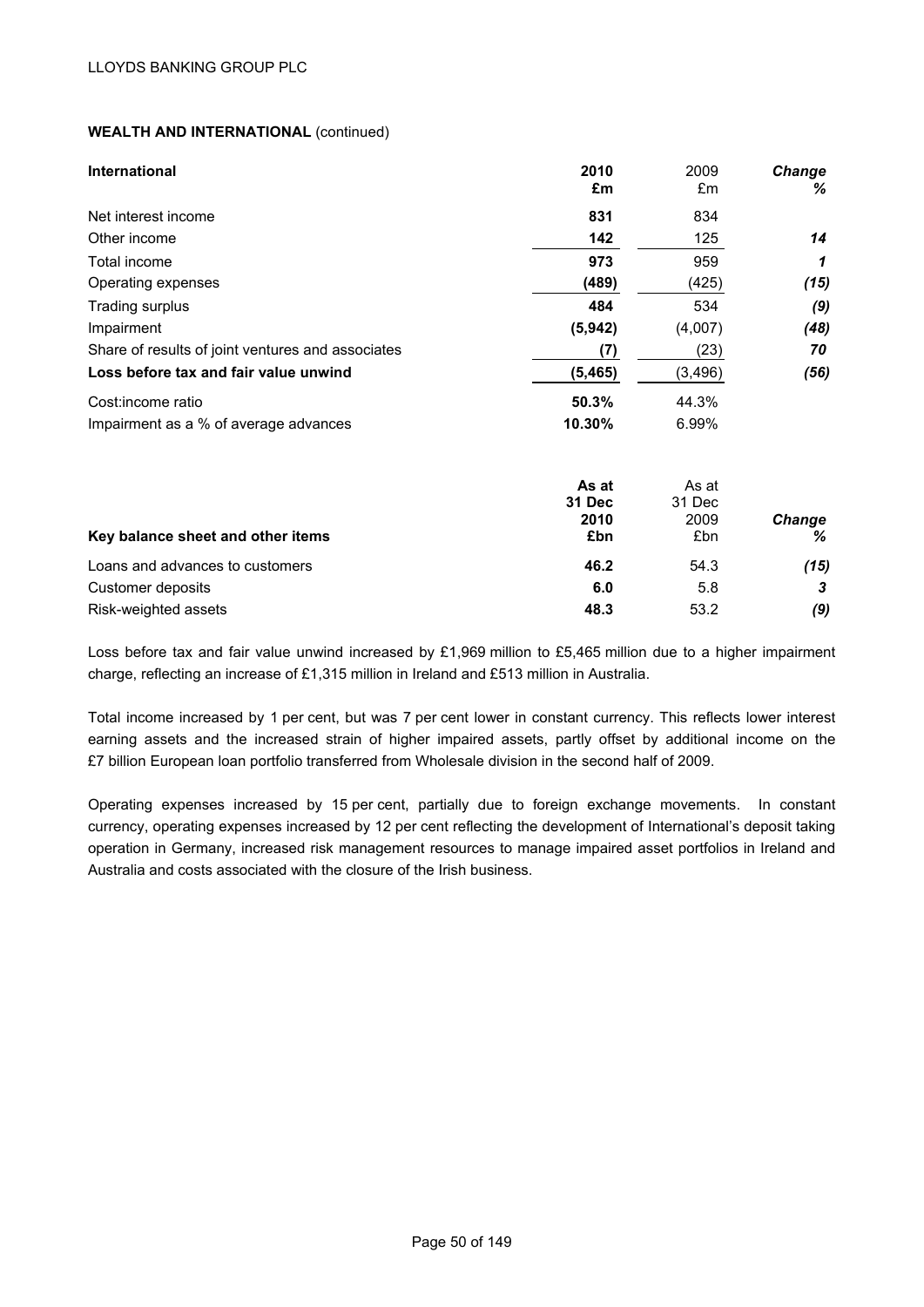The impairment charge and loans and advances to customers are summarised by key geography in the following table.

|                           | <b>Impairment charge</b> |            | <b>Loans and advances</b><br>to customers |                                |
|---------------------------|--------------------------|------------|-------------------------------------------|--------------------------------|
|                           | 2010<br>£m               | 2009<br>£m | As at<br><b>31 Dec</b><br>2010<br>£bn     | As at<br>31 Dec<br>2009<br>£bn |
| Ireland                   | 4,264                    | 2,949      | 19.6                                      | 25.0                           |
| Australia                 | 1,362                    | 849        | 12.3                                      | 13.0                           |
| <b>Wholesale Europe</b>   | 210                      | 129        | 6.9                                       | 8.5                            |
| Latin America/Middle East | 97                       | 69         | 0.6                                       | 0.6                            |
| <b>Netherlands</b>        | 9                        | 11         | 6.8                                       | 7.2                            |
|                           | 5,942                    | 4.007      | 46.2                                      | 54.3                           |

The impairment charge increased by £1,935 million, or 48 per cent, to £5,942 million due to increased impairment charges in Ireland, particularly in the last quarter of 2010 as a result of downward revisions in the Group's Irish economic assumptions, and increased impairment charges in Australia as a result of significant contractions in liquidity in regional property markets to which the Group has exposure in the second half of 2010.

The lower credit in respect of the fair value unwind reflects the unwind profile of the original fair value adjustment which anticipated a peak in the impairment charge in 2009 based on a faster economic recovery in Ireland than is now being experienced.

#### **Balance sheet progress**

Loans and advances to customers decreased by £8.1 billion or 15 per cent, to £46.2 billion due to net repayments of £4.1 billion across all businesses and higher impairment provisions, partly offset by an increase due to foreign exchange movements of £1.1 billion. The division is focused on de-risking and right-sizing the balance sheet, focusing on key Group relationships, as well as reducing concentrations in Commercial Real Estate. In the International businesses, drawn exposures in local currency have decreased with limited new business written within a tightened risk appetite that has been applied across the division since early 2009.

Customer deposits increased by £0.2 billion, or 3 per cent, to £6 billion with a strong performance in Bank of Scotland Germany, which has now raised over €4 billion of deposits since its launch in January 2009, offset by a fall in customer deposits in Ireland following the closure of the division's Irish retail business.

#### **Non-core operations**

Consistent with the division's strategic approach to maximising value in the medium term, a number of businesses are considered to be non-core, predominately the remaining Irish lending portfolio. As at 31 December 2010, non-core businesses included loans and advances to customers of £37.2 billion (2009: £44.3 billion), risk weighted assets of £35.0 billion (2009: £40.1 billion) and customer deposits of £0.3 billion (2009: £3.7 billion). In 2010, these non-core operations contributed income of £657 million (2009: £744 million) and an impairment charge of £5,767 million (2009: £3,889 million).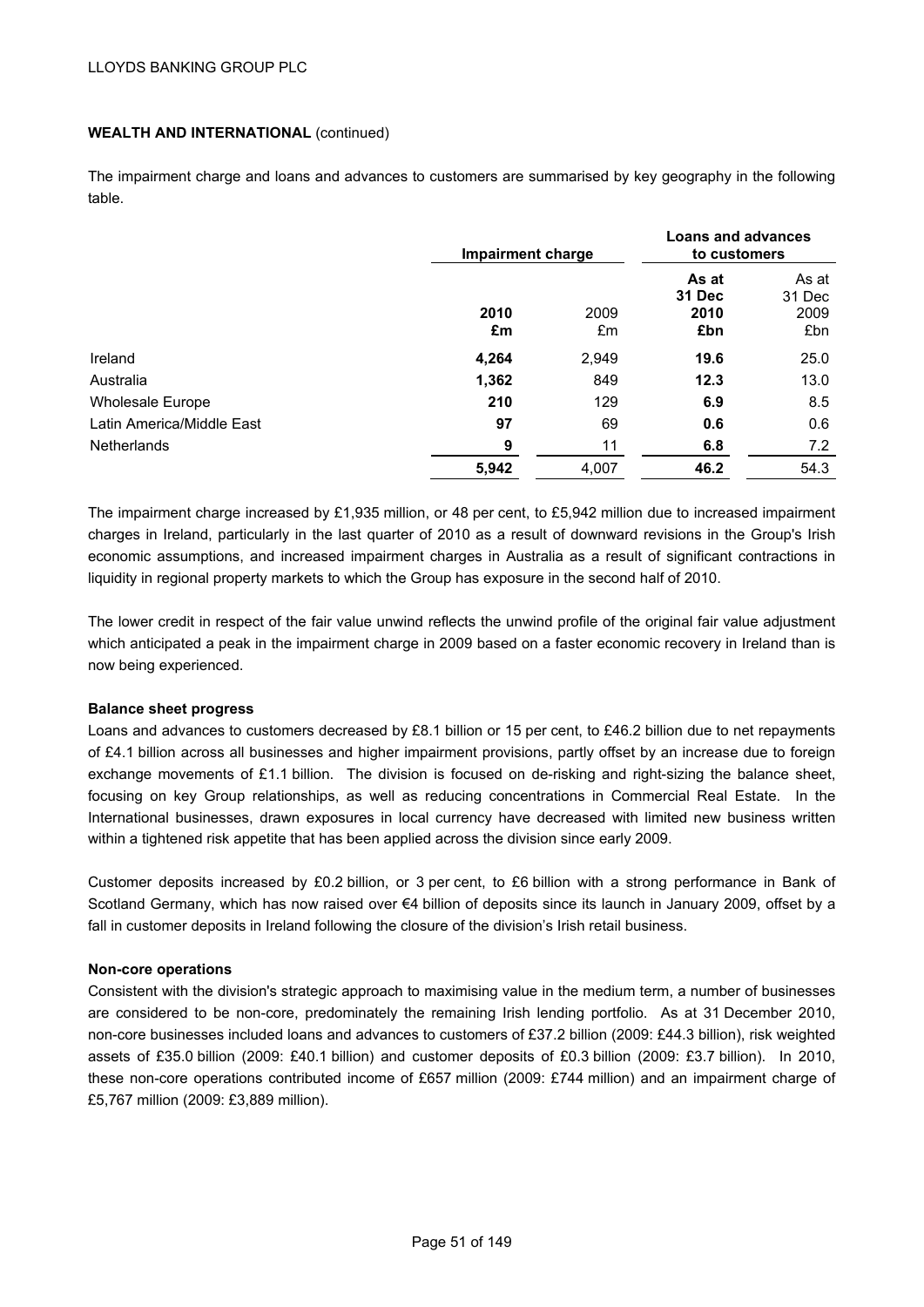# **THIS PAGE IS INTENTIONALLY LEFT BLANK**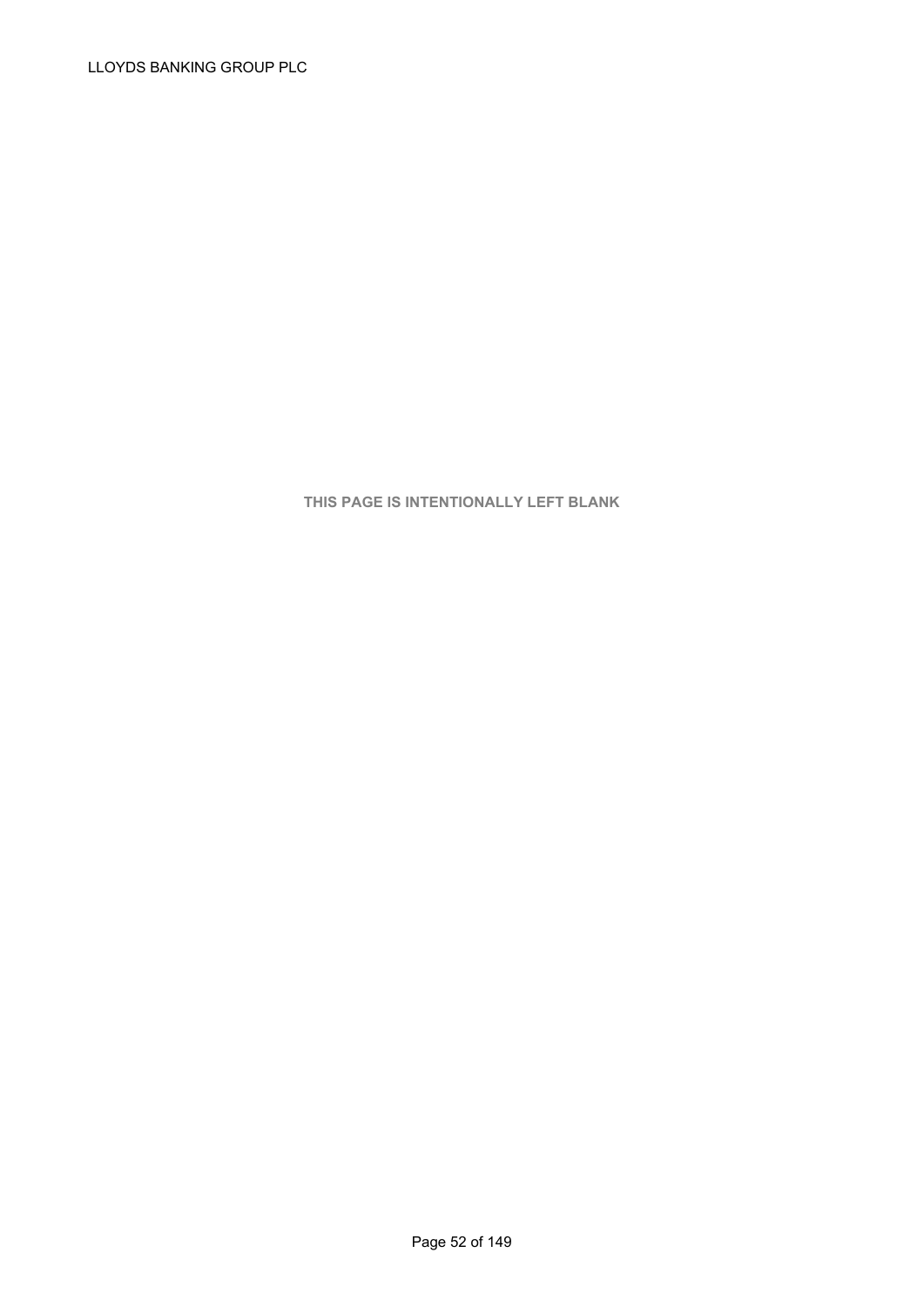# **INSURANCE**

|                                                                                                | 2010   | 2009   | Change |
|------------------------------------------------------------------------------------------------|--------|--------|--------|
|                                                                                                | £m     | £m     | ℅      |
| Net interest income                                                                            | (263)  | (287)  | 8      |
| Other income                                                                                   | 2,814  | 2,944  | (4)    |
| Total income                                                                                   | 2,551  | 2,657  | (4)    |
| Insurance claims                                                                               | (542)  | (637)  | 15     |
| Total income, net of insurance claims                                                          | 2,009  | 2,020  | (1)    |
| Operating expenses                                                                             | (854)  | (974)  | 12     |
| Share of results of joint ventures and associates                                              | (10)   | (22)   | 55     |
| Profit before tax and fair value unwind                                                        | 1,145  | 1,024  | 12     |
| Fair value unwind                                                                              | (43)   | (49)   | 12     |
| <b>Profit before tax</b>                                                                       | 1,102  | 975    | 13     |
| Profit before tax and fair value unwind - before<br>impact of PPI new business closure         | 1,215  | 1,024  | 19     |
| Other income – impact of PPI new business closure                                              | (70)   |        |        |
| Profit before tax and fair value unwind                                                        | 1,145  | 1,024  | 12     |
| Profit before tax and fair value unwind<br>by business unit<br>Life, Pensions and Investments: |        |        |        |
| Before impact of PPI new business closure                                                      | 753    | 617    | 22     |
| PPI new business closure                                                                       | (70)   |        |        |
| <b>UK business</b>                                                                             | 683    | 617    | 11     |
| European business                                                                              | 110    | 75     | 47     |
| General Insurance                                                                              | 372    | 367    | 1      |
| Other <sup>1</sup>                                                                             | (20)   | (35)   | 43     |
| Profit before tax and fair value unwind                                                        | 1,145  | 1,024  | 12     |
| EEV new business margin <sup>2</sup>                                                           | 3.5%   | 2.5%   |        |
| Life, Pensions and Investments sales (PVNBP)                                                   | 10,828 | 13,519 | (20)   |
|                                                                                                |        |        |        |

 $1$  Includes certain Group and divisional costs and income not allocated to business units, as well as the division's share of results of joint ventures and associates. 2010 includes a gain on disposal of £13 million from the sale of the Group's joint venture investment in esure.

<sup>2</sup> Further detail of the EEV results is shown on pages 145 to 148.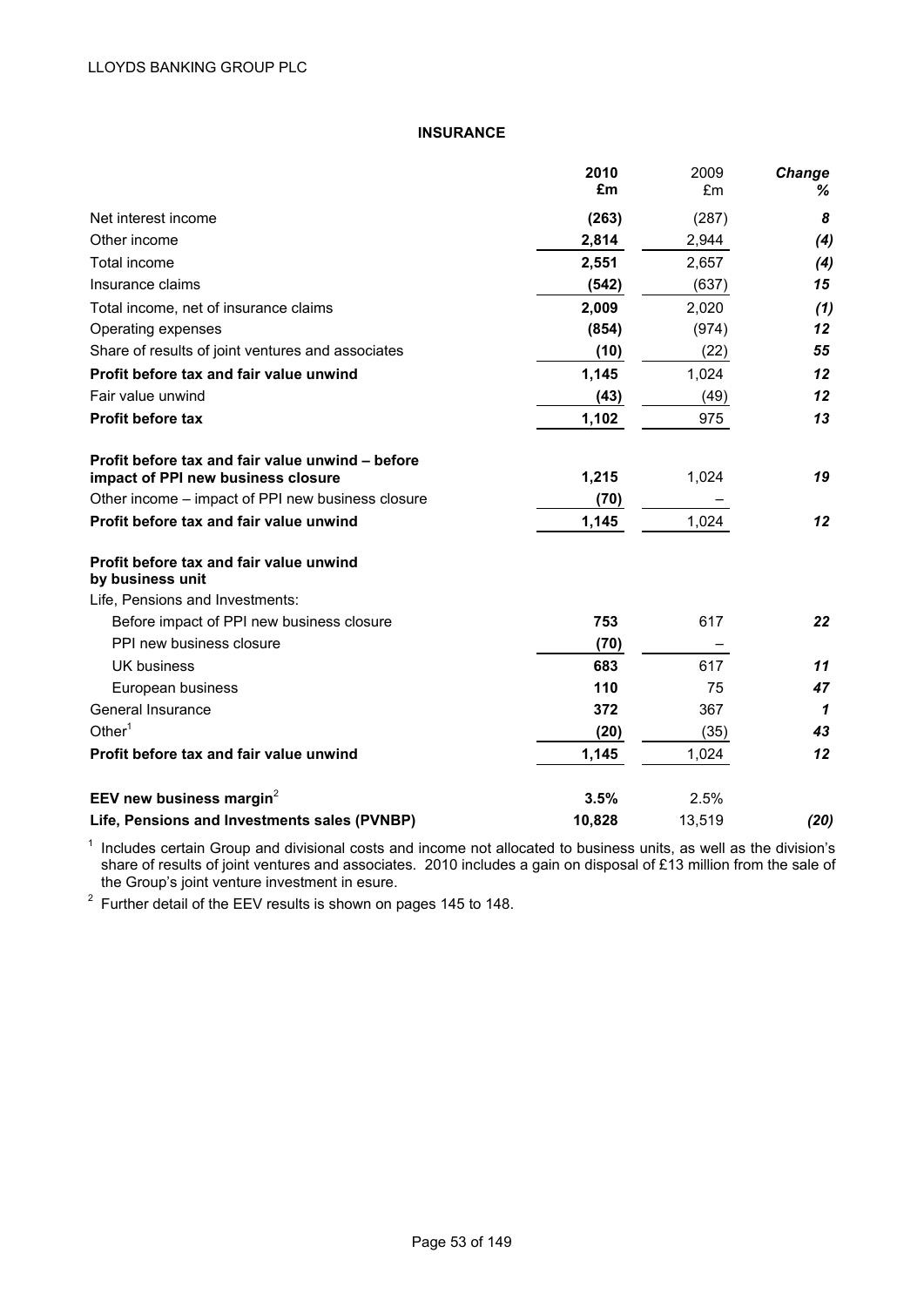## **Key highlights**

- **Profit before tax increased by 13 per cent to £1,102 million, compared to £975 million in 2009.**
- **Profit before tax and fair value unwind increased by 19 per cent, to £1,215 million, before a non-recurring** charge of £70 million in respect of the Group's decision to cease writing new payment protection insurance (PPI) business.
- **Other income decreased 4 per cent to £2,814 million** largely resulting from the decrease in PPI income as a result of the Group's decision to cease writing payment protection business, partially off-set by improved new business income and the higher than expected return from improved investment markets.
- **Total income, net of insurance claims decreased by £11 million to £2,009 million,** primarily reflecting lower PPI income and claims arising from the freeze events in 2010, which are offset by reduced payment protection insurance claims and improved investment markets.
- **Operating expenses decreased by 12 per cent or £120 million to £854 million** due to a continued focus on cost management and delivery of integration synergies.
- **Good progress continues to be made on integration,** including the launch of a single bancassurance proposition in June 2010.
- **LP&I UK sales of £10,316 million (PVNBP) reduced by 20 per cent.** The reduction in sales is largely due to the withdrawal of certain lower return HBOS legacy products in the second half of 2009 as the business continued to focus on value over volume and a change in mix towards protection products which, although more profitable, result in relatively lower PVNBP. An improvement in investment market conditions resulted in a reduction in sales of capital protected products.
- **LP&I UK margins increased to 3.7 per cent from 2.6 per cent in 2009.** The improved margin reflects strategic choices made in respect of product and channel propositions as the legacy businesses are integrated in order to focus on value. The IRR on new business continues to improve and was in excess of 15 per cent in the year.
- **General Insurance profits increased by 1 per cent to £372 million** primarily due to improved unemployment claims experience and integration synergies after taking account of continuing lower income resulting from ceasing to write new PPI business and claims related to the freeze events in 2010.
- **Capital management initiatives resulted in £2.3 billion** mitigation of the potential impact of Basel III.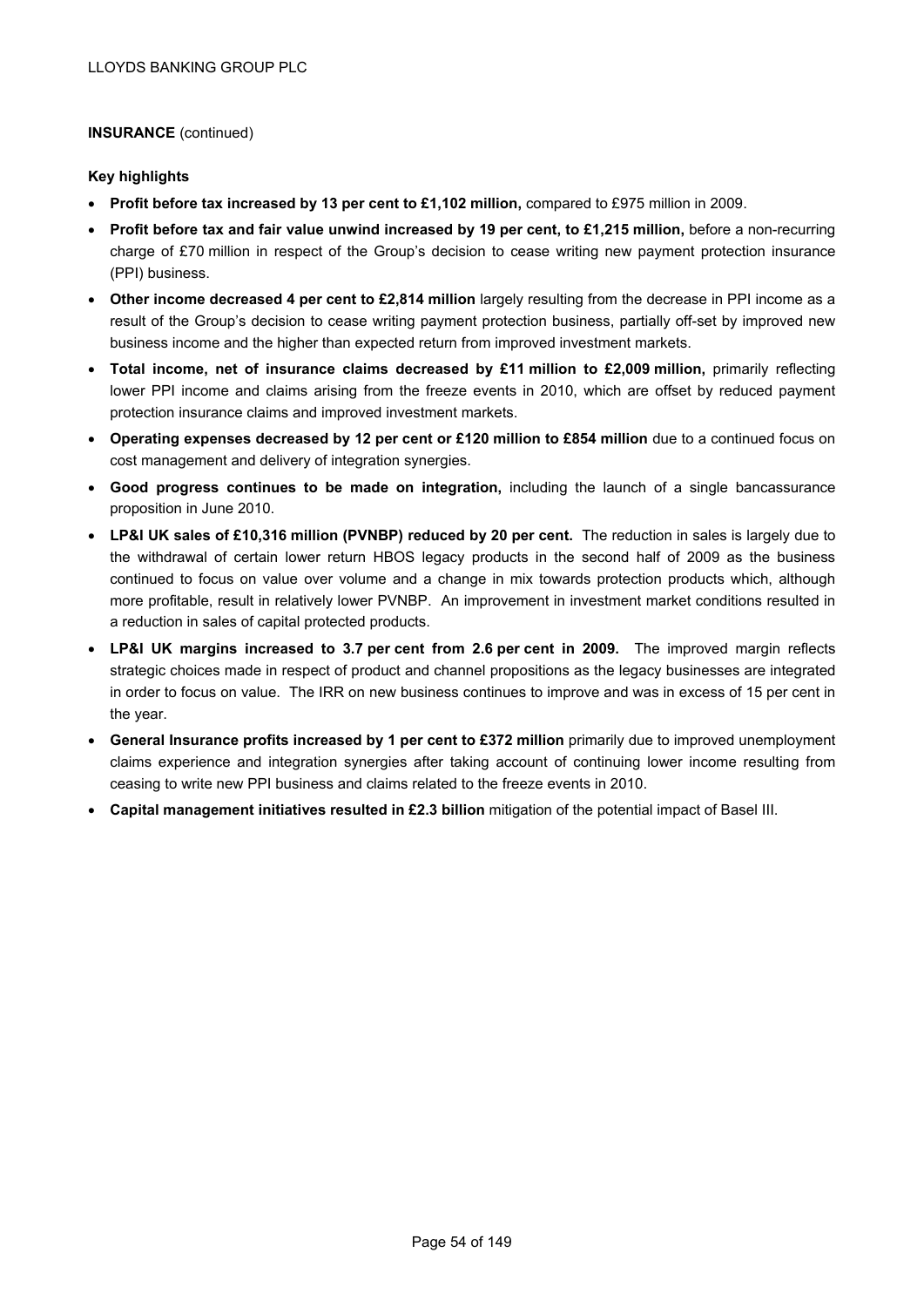#### **Strategic vision**

The insurance division's strategic vision is to be recognised as the leading insurance business by its customers, the Group's shareholders and staff. The division has four strategic objectives to achieve its vision:

- complete the integration of the businesses:
- continue to strengthen its leading brands and grow sales profitably in its targeted markets;
- enhance the capital management and operational efficiency of existing and future business; and
- utilise the Group's strengths in distribution and asset management.

#### **Progress against strategic initiatives**

#### *Integrating the business*

The integrations of the legacy Life, Pensions and Investments businesses and the legacy General Insurance businesses have continued to progress well. The division achieved run-rate synergies of £197 million by the end of 2010 and is on track to deliver run-rate synergies of £239 million by the end of 2011.

In the Life, Pensions and Investments UK business good progress was made in integrating the legacy distribution functions in both the Intermediary and Bancassurance channels. Following the integration of the Scottish Widows and Clerical Medical intermediary sales forces in July 2009, a single Bancassurance proposition was launched in June 2010.

In the General Insurance business an integrated supply chain model was implemented and includes the introduction of personal claims consultants, across all brands, since July 2010.

#### *Sustainable growth*

The UK Life, Pensions and Investments business continues to make excellent progress in improving the profitability of the combined product set. Certain low returning products sold through the HBOS heritage channels have been discontinued and replaced with products providing an improved customer proposition, and enhanced shareholder value. The decision to change the mix of business from investment to protection products, while resulting in higher margins has contributed relatively lower PVNBP due to the premium size, with PVNBP in the UK business decreasing by 20 per cent. However the focus on value has resulted in strong increases in new business profits, new business margins and internal rates of return.

This focus on value over volume will continue, establishing a realistic base from which to continue to grow a business that is both profitable and focused on meeting customer needs.

In General Insurance, the combined ratio improved from 83 per cent to 79 per cent.Home insurance delivered a resilient underwriting performance in the year. Adverse weather conditions at the beginning and end of the year impacted the performance of the home book, however this was partially mitigated by improvements made to the efficiency of the claims processes.

# *Capital management and operational efficiency*

Managing the use of the Group's capital remains a key objective of the business. Significant work has been undertaken to optimise the Insurance division's contribution to Group capital and in 2010 this resulted in £2.3 billion mitigation of the potential impact of Basel III. The Insurance division remains well capitalised as assessed via the Insurance Groups Directive (IGD) regulatory measure of surplus capital. The division is progressing its plans to achieve Solvency II compliance.

The Insurance division continues to focus on cost reduction with costs decreasing by 12 per cent in 2010. Efficiencies have been achieved without compromising the quality of customer service and customer satisfaction scores have remained robust across the division.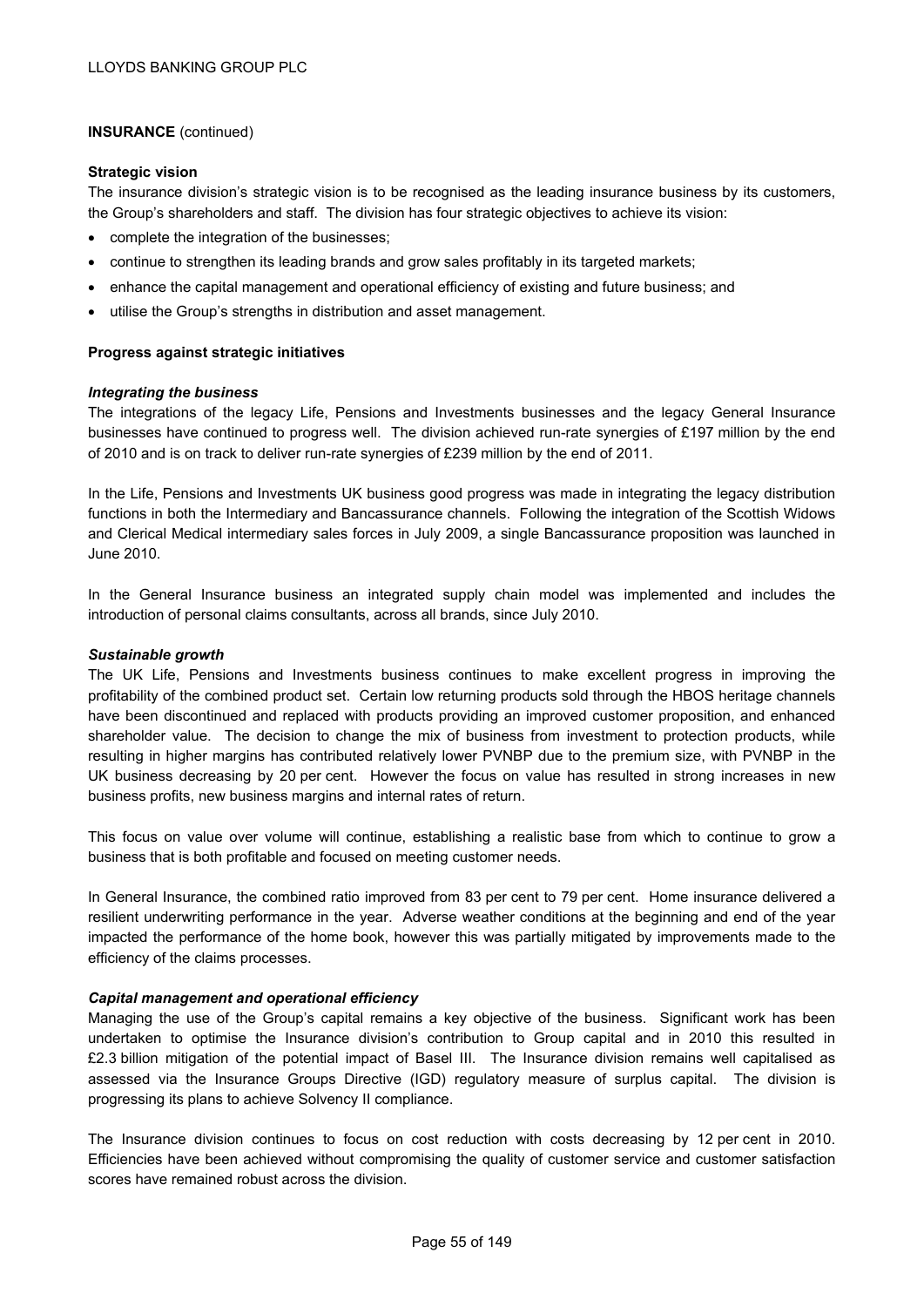#### *Leveraging distribution and asset management*

An integrated Life, Pensions and Investments UK Bancassurance proposition was launched in June 2010. The proposition draws on product design and customer service expertise from the two heritages in order to establish a consistent base from which to further leverage the scale of the Group's Bancassurance operation.

#### **Life, Pensions and Investments**

#### **UK Business**

|                                                            | 2010   | 2009   | <b>Change</b> |
|------------------------------------------------------------|--------|--------|---------------|
|                                                            | £m     | £m     | ℅             |
| Net interest income                                        | (227)  | (273)  | 17            |
| Other income                                               | 1,408  | 1,474  | (4)           |
| Total income                                               | 1,181  | 1,201  | (2)           |
| Operating expenses                                         | (498)  | (584)  | 15            |
| Profit before tax and fair value unwind                    | 683    | 617    | 11            |
| Profit before tax and fair value unwind - before impact of |        |        |               |
| PPI new business closure                                   | 753    | 617    | 22            |
| Other income – impact of PPI new business closure          | (70)   |        |               |
| Profit before tax and fair value unwind                    | 683    | 617    | 11            |
| Profit before tax and fair value unwind by business unit   |        |        |               |
| Insurance business <sup>1</sup><br>New business profit:    | 332    | 328    | 1             |
| Investment business <sup>1</sup>                           | (65)   | (196)  | 67            |
| Total new business profit                                  | 267    | 132    | 102           |
| Existing business profit                                   | 464    | 431    | 8             |
| Experience and assumption changes                          | 22     | 54     | (59)          |
| Profit before tax and fair value unwind – before impact of |        |        |               |
| PPI new business closure                                   | 753    | 617    | 22            |
| Other income – PPI new business closure                    | (70)   |        |               |
| Profit before tax and fair value unwind                    | 683    | 617    | 11            |
| EEV new business margin (UK)                               | 3.7%   | 2.6%   |               |
| Life, Pensions and Investments sales (PVNBP)               | 10,316 | 12,973 | (20)          |

 $1$  As required under IFRS, products are split between insurance and investment contracts depending on the level of insurance risk contained. For insurance contracts, the new business profit includes the net present value of profits expected to emerge over the lifetime of the contract, including profits anticipated in periods after the year of sale; for investment contracts the figure reflects the profit in the year of sale only, after allowing for the deferral of income and expenses. Consequently the recognition of profit from investment contracts is deferred relative to insurance contracts.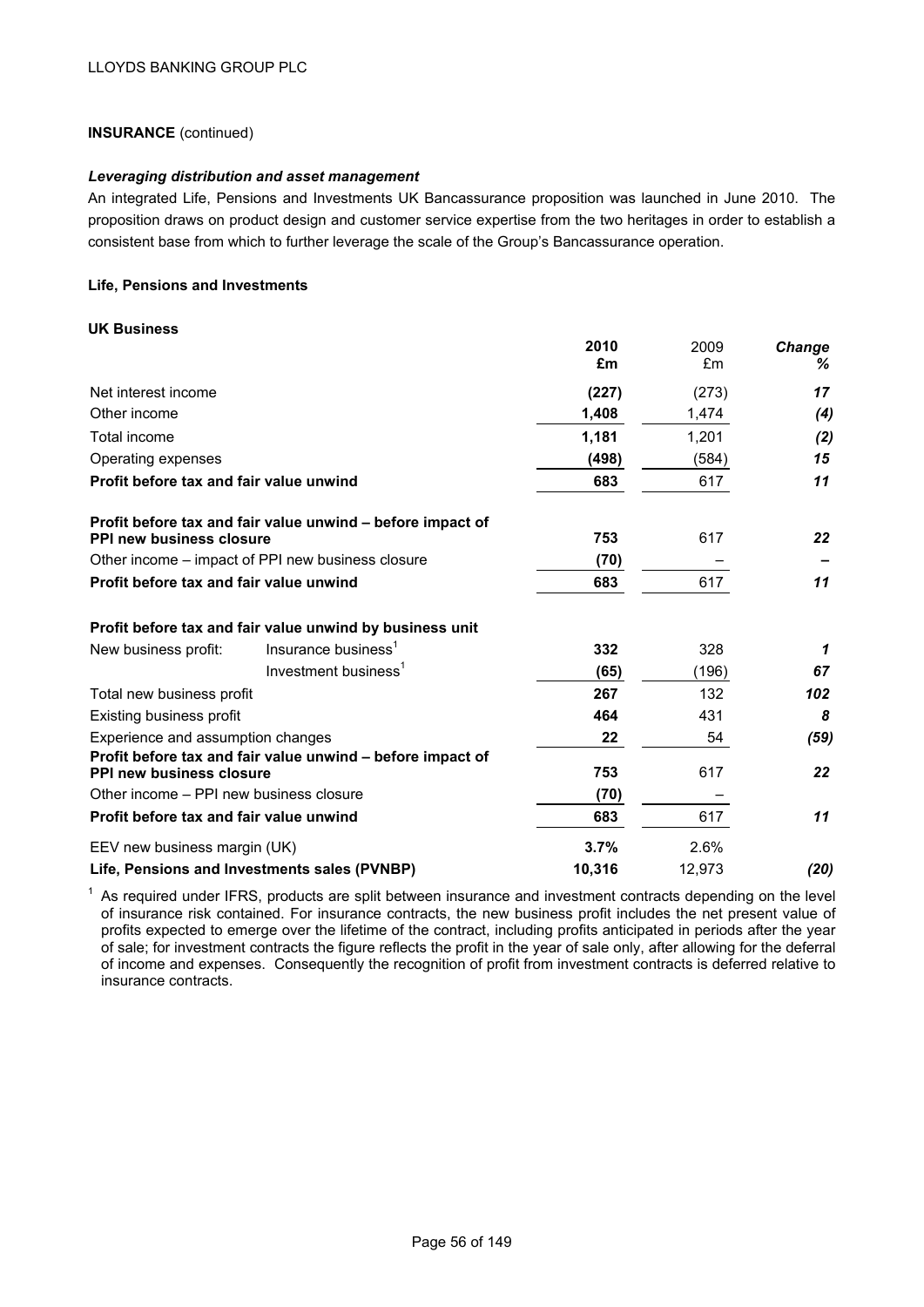## LLOYDS BANKING GROUP PLC

#### **INSURANCE** (continued)

Life, Pensions and Investments UK (LP&I UK) delivered profit growth, before tax and fair value unwind, of £136 million, or 22 per cent, before taking into account the non-recurring £70 million charge from the Group's decision to cease writing new payment protection business. After this charge, profit before tax and fair value unwind was £683 million, an increase of 11 per cent compared to 2009.

Total new business profit increased by £135 million, or 102 per cent, to £267 million. The increase primarily reflects a reduction in initial commission on OEICs sold through the branch network and cost reductions through integration across our sales channels in addition to progress made on product participation choices.

LP&I UK margins on an EEV basis increased to 3.7 per cent in 2010 from 2.6 per cent in 2009. The improved margin reflects the strategic choices made in respect of product and channel propositions as the legacy businesses have been integrated in order to focus on value. The IRR on new business was in excess of 15 per cent in the year.

Existing business profit increased by £33 million, or 8 per cent, to £464 million. This predominantly reflects higher asset values and a higher assumed rate of return following improved market conditions in the second half of 2009.

Profits arising from experience and assumption changes decreased by £32 million to £22 million mainly reflecting the non-recurrence of benefits recognised in 2009, including a liability management gain of £30 million. During 2010 a review was undertaken into the charging between the funds of Clerical Medical prior to the acquisition of HBOS, giving rise to a charge of £132 million. Additionally assumptions regarding future maintenance expenses within the Clerical Medical business were aligned to reflect the heritage Lloyds TSB approach, giving rise to a charge of £119 million. These charges relate to pre-acquisition matters and were largely offset by the release of fair value provisions.

The capital positions of the UK life insurance companies within the Insurance division remain robust. The estimated Insurance Groups Directive (IGD) capital surplus for both the Scottish Widows and HBOS Insurance groups remained consistent with last year at £1.3 billion and £1.6 billion, respectively.

#### **European business**

Profit before tax increased by 47 per cent to £110 million driven largely by experience and assumption changes. New business sales reflect difficult economic and market conditions in Germany, our main European market.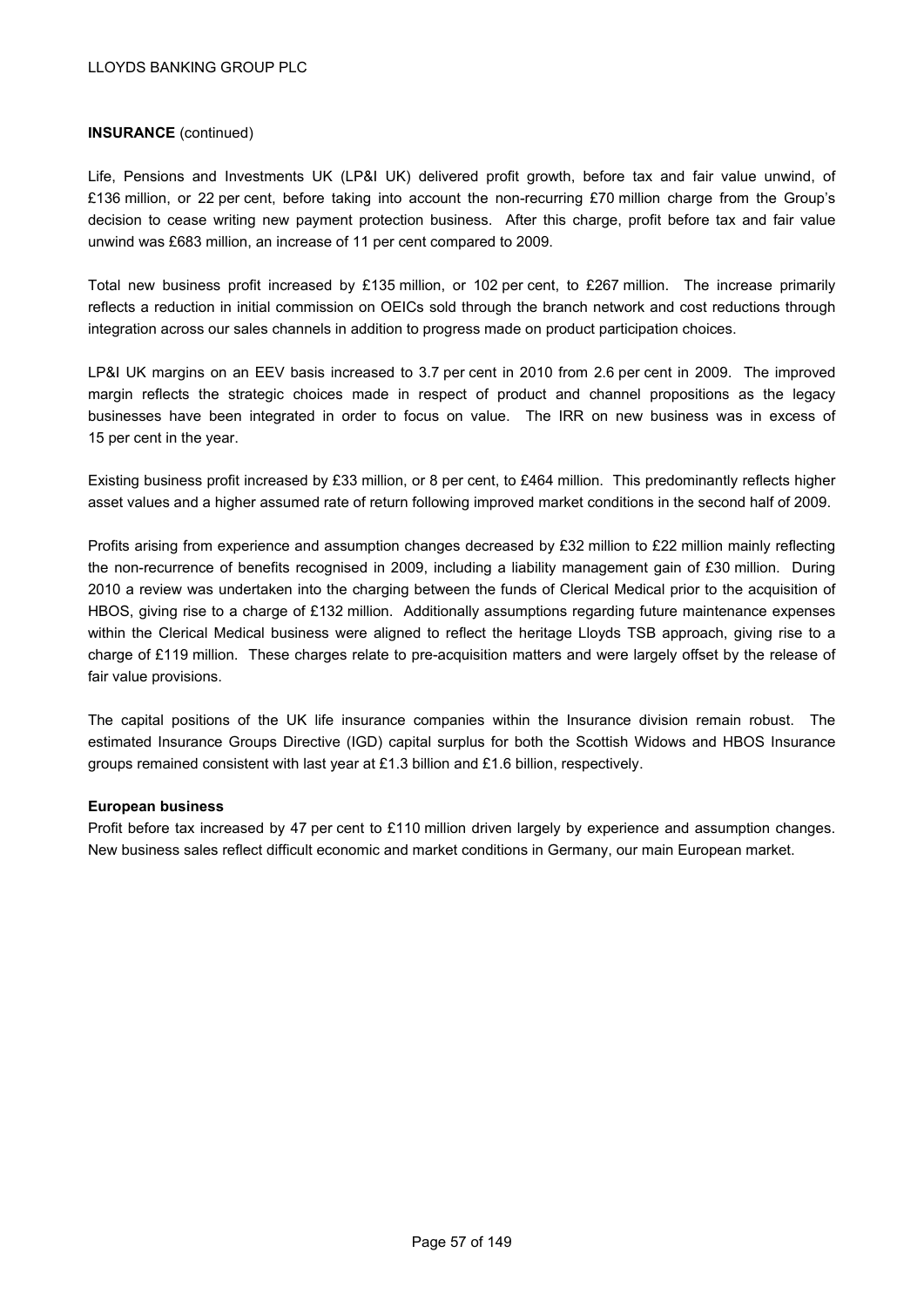### **New business**

An analysis of the present value of new business premiums for business written by the Insurance division, split between the UK and European Life, Pensions and Investments Businesses is given below:

|                         |           |        | 2010         |           |        | 2009   |        |
|-------------------------|-----------|--------|--------------|-----------|--------|--------|--------|
| Analysis by product     | <b>UK</b> | Europe | <b>Total</b> | <b>UK</b> | Europe | Total  | Change |
|                         | £m        | £m     | £m           | £m        | £m     | £m     | ℅      |
| Protection              | 574       | 56     | 630          | 519       | 49     | 568    | 11     |
| Payment protection      | 70        |        | 70           | 153       |        | 153    | (54)   |
| Savings and investments | 1,617     | 315    | 1,932        | 2,689     | 312    | 3,001  | (36)   |
| Individual pensions     | 1,606     | 141    | 1,747        | 2,275     | 185    | 2,460  | (29)   |
| Corporate and other     |           |        |              |           |        |        |        |
| pensions                | 2,750     |        | 2,750        | 2,600     |        | 2,600  | 6      |
| Retirement income       | 889       |        | 889          | 887       |        | 887    |        |
| Managed fund business   | 177       | -      | 177          | 146       |        | 146    | 21     |
| Life and pensions       | 7,683     | 512    | 8,195        | 9,269     | 546    | 9,815  | (17)   |
| <b>OEICs</b>            | 2,633     |        | 2,633        | 3,704     |        | 3,704  | (29)   |
| Total                   | 10,316    | 512    | 10,828       | 12,973    | 546    | 13,519 | (20)   |
| Analysis by channel     |           |        |              |           |        |        |        |
| <b>Bancassurance</b>    | 4,432     |        | 4,432        | 6,997     |        | 6,997  | (37)   |
| Intermediary            | 5,365     | 512    | 5,877        | 5,639     | 546    | 6,185  | (5)    |
| Direct                  | 519       |        | 519          | 337       |        | 337    | 54     |
| Total                   | 10,316    | 512    | 10,828       | 12,973    | 546    | 13,519 | (20)   |
|                         |           |        |              |           |        |        |        |

The present value of new business premiums reduced by 20 per cent, to £10,828 million. This largely reflects the withdrawal in 2009 of certain HBOS legacy products with lower returns.

In the Bancassurance channel the reduction reflects the removal from sale of an HBOS guaranteed investment plan sold in 2009 and, since the integrated bancassurance proposition was launched in June 2010, a change in mix away from savings products towards more profitable protection business in line with the legacy Lloyds TSB strategy. Sales of OEICs have been further adversely affected by a reduction in the volume of capital protected products given improved investment markets. However, sales of protection products have increased by 11 per cent and the aggregate new business margin has increased.

Within the intermediary channel the reduction in volumes primarily reflects the withdrawal of low returning HBOS individual pension products, partly offset by an increase in sales of the on-going Retirement Account pension product and strong sales of corporate pensions.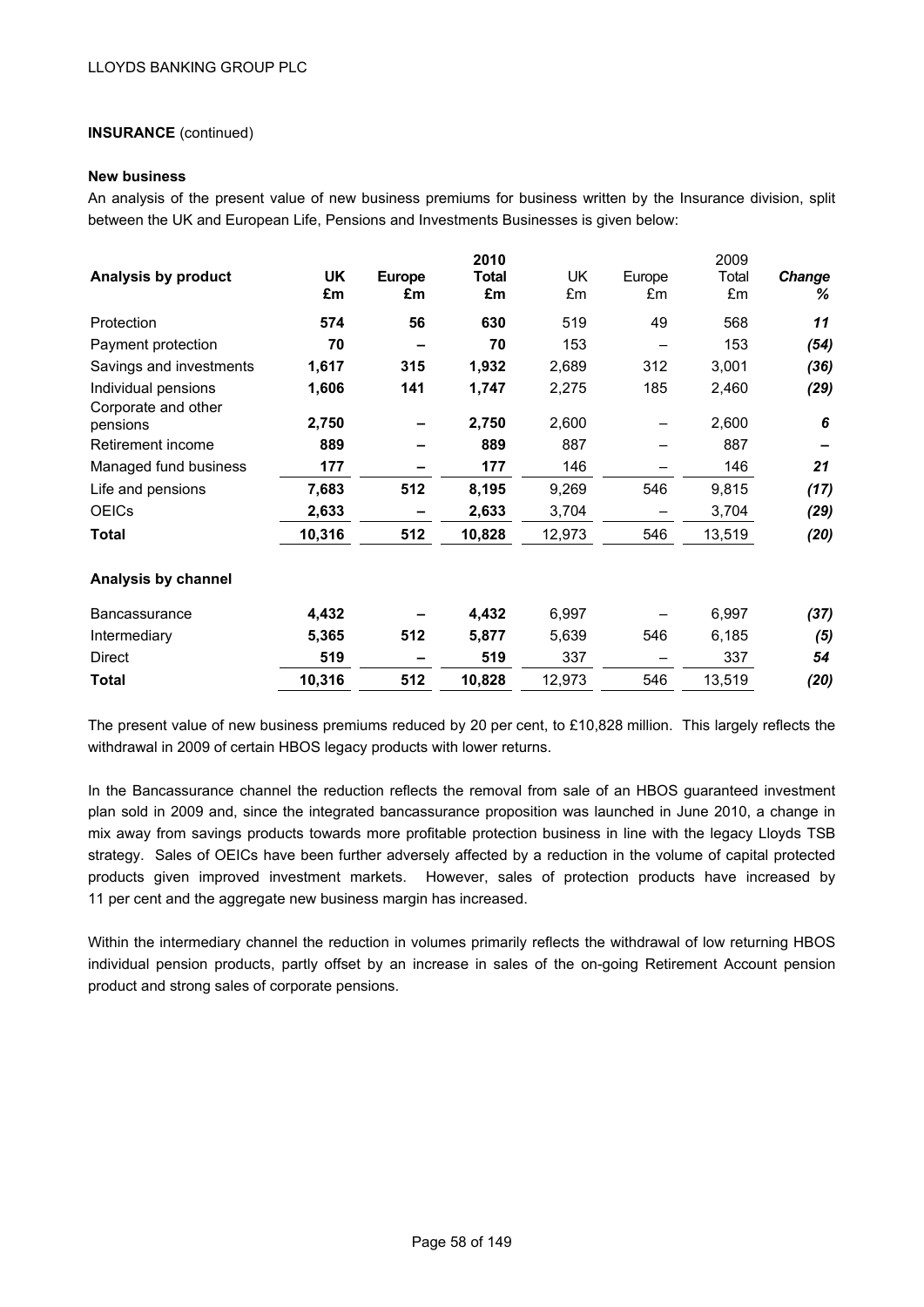### **Funds under management**

The table below shows the funds of the Life, Pensions and Investment companies within the Insurance division. These funds are predominantly managed within the Group by the Wealth and International division.

|                                                     | 2010<br>£bn | 2009<br>£bn |
|-----------------------------------------------------|-------------|-------------|
| Opening funds under management                      | 122.1       | 113.7       |
| <b>UK business</b>                                  |             |             |
| Premiums                                            | 11.2        | 12.2        |
| Claims and surrenders                               | (14.9)      | (13.2)      |
| Transfers related to the sale of Insight Investment |             | (3.3)       |
| Net outflow of business                             | (3.7)       | (4.3)       |
| Investment return, expenses and commission          | 10.5        | 12.3        |
| Other movements <sup>1</sup>                        | 4.3         |             |
| <b>Net movement</b>                                 | 11.1        | 8.0         |
| <b>European business</b>                            |             |             |
| Net movement                                        | 0.4         | 0.6         |
| Dividends and capital repatriation                  | (0.5)       | (0.2)       |
| <b>Closing funds under management</b>               | 133.1       | 122.1       |
| <b>Managed by the Group</b>                         | 109.3       | 102.4       |
| <b>Managed by third parties</b>                     | 23.8        | 19.7        |
| <b>Closing funds under management</b>               | 133.1       | 122.1       |
|                                                     |             |             |

 $1$  Other movements in funds under management incorporates alignment changes and the inclusion of managed pension funds.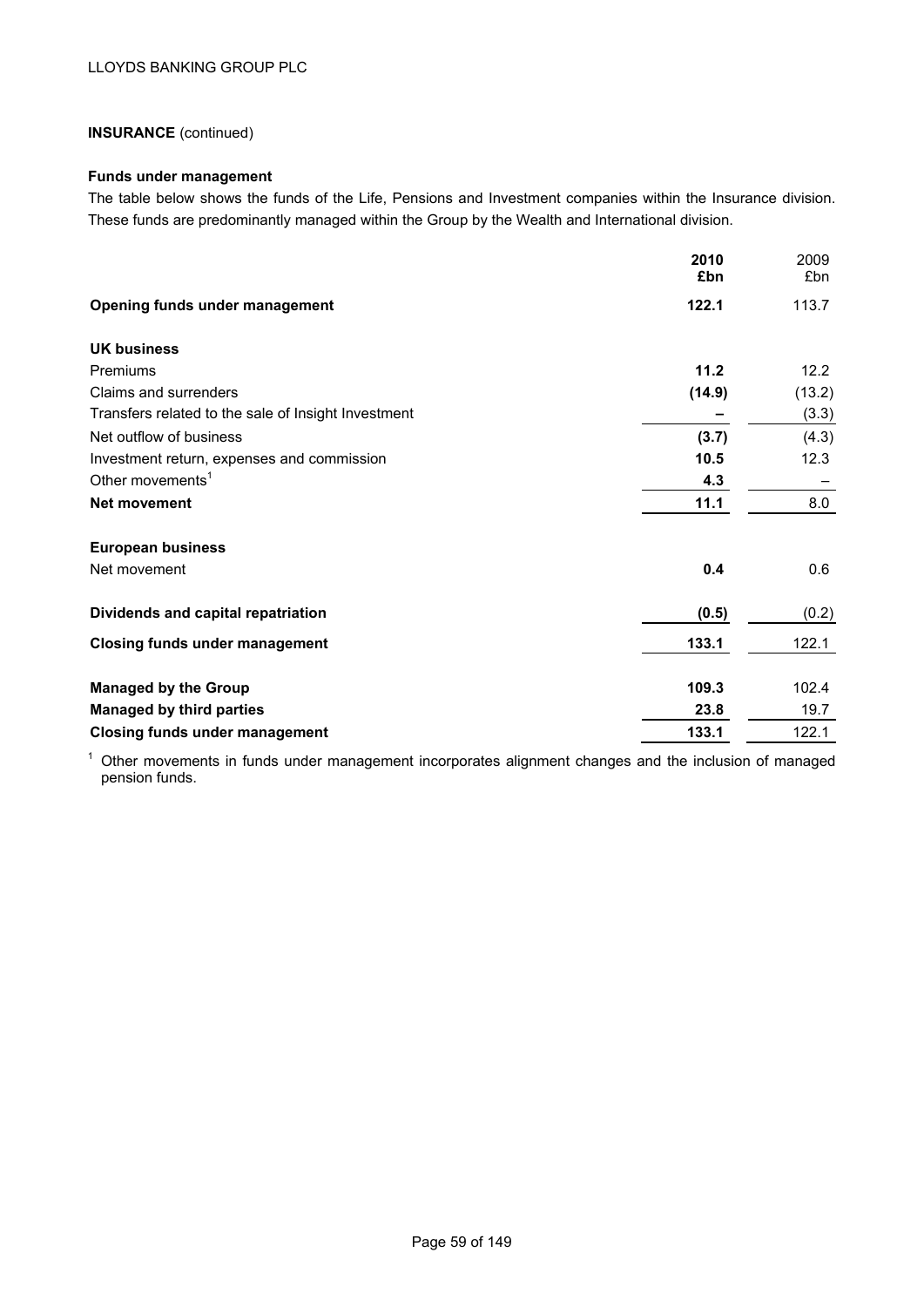|                                                         | 2010  | 2009  | Change |
|---------------------------------------------------------|-------|-------|--------|
| <b>General Insurance</b>                                | £m    | £m    | ℅      |
| Home insurance                                          |       |       |        |
| Underwriting income (net of reinsurance)                | 922   | 897   | 3      |
| Commission receivable                                   | 75    | 71    | 6      |
| Commission payable                                      | (135) | (94)  | (44)   |
|                                                         | 862   | 874   | (1)    |
| <b>Payment protection insurance</b>                     |       |       |        |
| Underwriting income (net of reinsurance)                | 544   | 731   | (26)   |
| Commission receivable                                   | 27    | 13    |        |
| Commission payable                                      | (318) | (395) | 19     |
|                                                         | 253   | 349   | (28)   |
| <b>Other</b>                                            |       |       |        |
| Underwriting income (net of reinsurance)                | 6     | 8     | (25)   |
| Commission receivable                                   | 50    | 69    | (28)   |
| Commission payable                                      | (15)  | (28)  | 46     |
| Other (including investment income)                     | (34)  | (6)   |        |
|                                                         | 7     | 43    | (84)   |
| Net operating income                                    | 1,122 | 1,266 | (11)   |
| Claims paid on insurance contracts (net of reinsurance) | (542) | (637) | 15     |
| Operating income, net of claims                         | 580   | 629   | (8)    |
| Operating expenses                                      | (208) | (262) | 21     |
| Profit before tax and fair value unwind                 | 372   | 367   | 1      |
| Combined ratio                                          | 79%   | 83%   |        |

Profit before tax and fair value unwind from General Insurance increased by 1 per cent to £372 million, due primarily to improved unemployment claims experience plus integration synergies after taking account of lower income resulting from ceasing to write new PPI business and freeze related claims.

Underwriting income for home insurance showed modest growth of 3 per cent to £922 million. Home commission payable was adversely affected by the alignment of commission arrangements between the legacy businesses during the year.

PPI underwriting income decreased by £187 million, or 26 per cent, to £544 million reflecting the continued impact on new business volumes from the market wide move to monthly premiums in 2009 and the Group's withdrawal from the payment protection market on 23 July 2010. Changes in commission payable reflect lower volumes of PPI written during the year.

Claims were 15 per cent lower than 2009 at £542 million reflecting lower unemployment claims experience. The home book has been particularly affected by the freeze events experienced in January and December 2010. This has been partly offset by the benefits of ongoing claims processing improvements and integration.

Operating expenses decreased by £54 million, or 21 per cent, to £208 million primarily as a result of the alignment of commission arrangements on home insurance, the delivery of integration savings and a continued focus on cost management.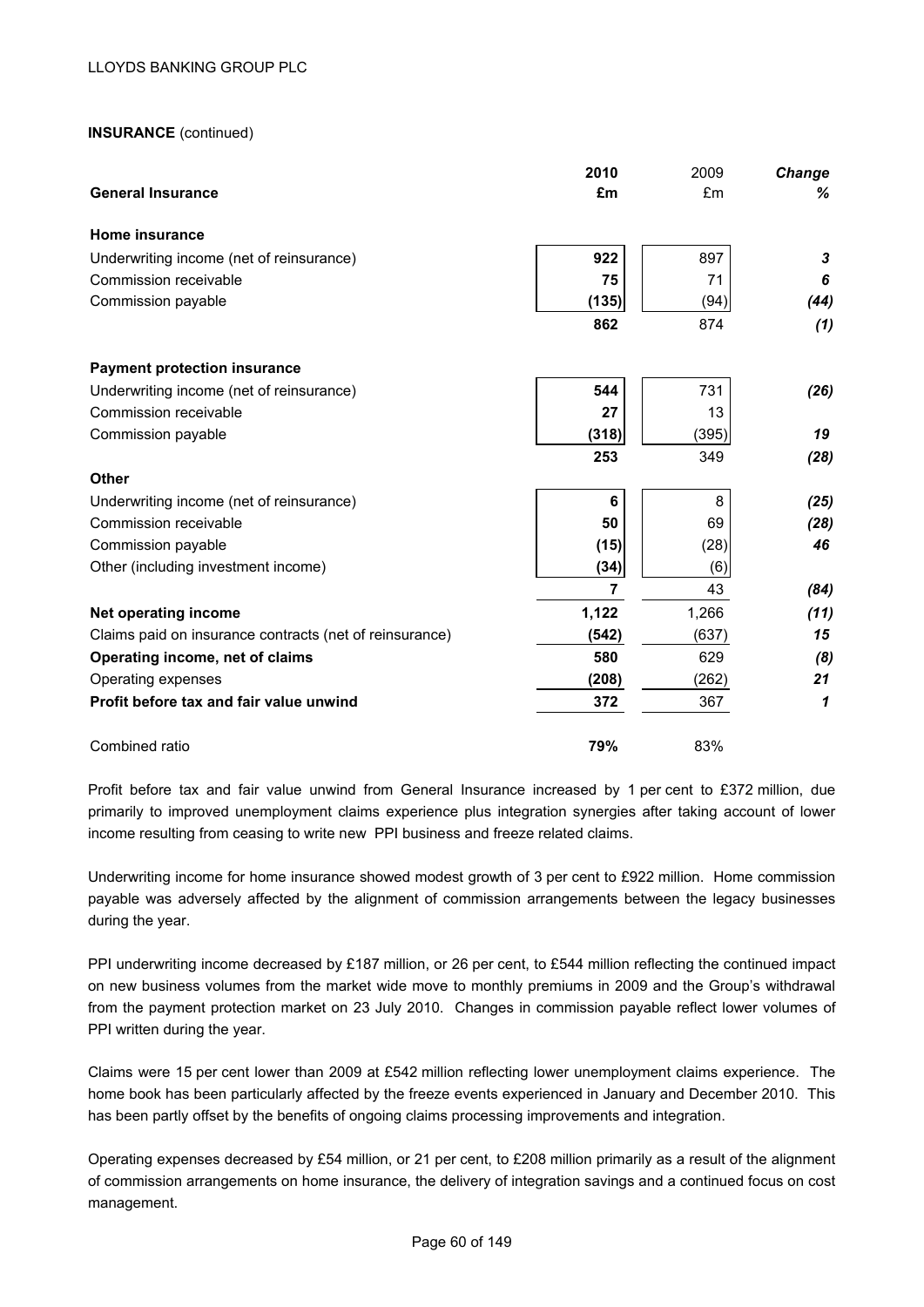## **GROUP OPERATIONS**

|                                                   | 2010<br>£m | 2009 <sup>1</sup><br>£m | Change<br>℅  |
|---------------------------------------------------|------------|-------------------------|--------------|
| Net interest expense                              | (72)       | (69)                    | (4)          |
| Other income                                      | 49         | 20                      |              |
| Total income                                      | (23)       | (49)                    | 53           |
| Direct costs:                                     |            |                         |              |
| Information Technology                            | (1, 209)   | (1, 254)                | 4            |
| Operations                                        | (628)      | (672)                   | 7            |
| Property                                          | (968)      | (983)                   | $\mathbf{2}$ |
| Procurement                                       | (56)       | (57)                    | $\mathbf{2}$ |
| Support functions                                 | (112)      | (116)                   | 3            |
|                                                   | (2, 973)   | (3,082)                 | 4            |
| Result before recharges to divisions              | (2,996)    | (3, 131)                | 4            |
| Total net recharges to divisions                  | 2,930      | 2,957                   | (1)          |
| Share of results of joint ventures and associates | 3          | 3                       |              |
| Loss before tax and fair value unwind             | (63)       | (171)                   | 63           |
| Fair value unwind                                 |            | 22                      |              |
| Loss before tax                                   | (63)       | (149)                   | 58           |

 $<sup>1</sup>$  2009 comparative figures have been amended to reflect the effect of centralising operations across the Group as</sup> part of the integration programme. To ensure a fair comparison of 2010 performance, 2009 direct costs have been increased with an equivalent offsetting increase in recharges to divisions.

#### **Financial performance**

2010 direct costs decreased by £109 million, or 4 per cent, to £2,973 million reflecting the continued focus on cost management and the delivery of integration synergy savings.

Information Technology costs decreased by 4 per cent, with integration savings offsetting inflationary rises.

Operations costs decreased by 7 per cent, through the continuing rationalisation of our major Operations functions and lower charges in respect of joint ventures.

Group Property costs decreased by 2 per cent, with the continuing consolidation of the heritage property portfolios delivering further integration benefits.

Procurement costs decreased by 2 per cent, reflecting the effect of negotiated lower third party costs on centrally managed contracts. In addition, Procurement has helped to deliver Group wide synergies.

Support function costs decreased by 3 per cent, primarily driven by the completion of payments filtering investment in 2009. Underlying support function costs increased largely as a result of further strengthening of the Risk function in line with increasing regulatory requirements.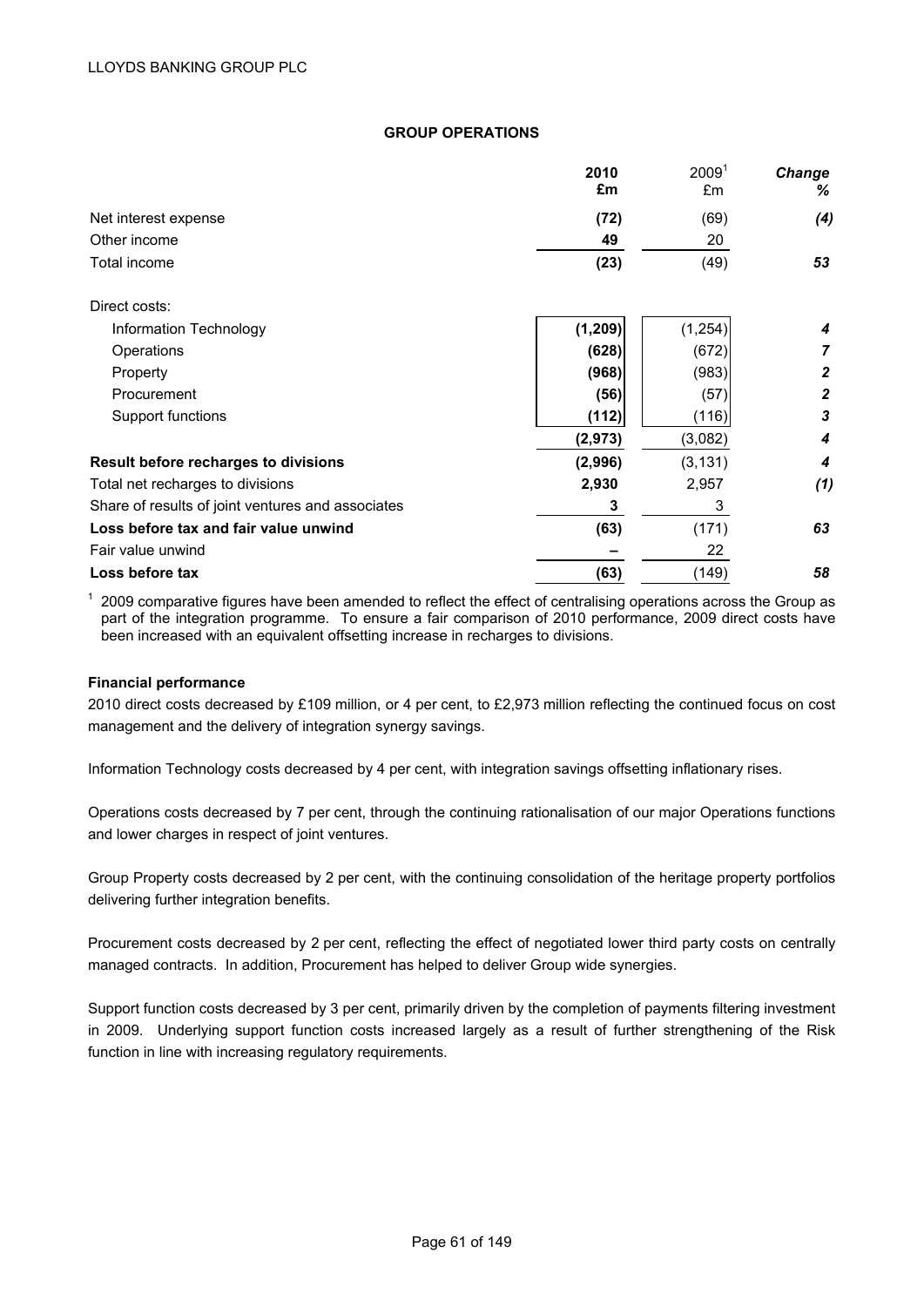#### **CENTRAL ITEMS**

|                                                   | 2010<br>£m | 2009<br>£m |
|---------------------------------------------------|------------|------------|
| Net interest expense                              | (823)      | (815)      |
| Other income                                      | 398        | 1,780      |
| Total income                                      | (425)      | 965        |
| Operating expenses                                | (107)      | (294)      |
| Trading surplus                                   | (532)      | 671        |
| Share of results of joint ventures and associates |            | (1)        |
| Profit before tax and fair value unwind           | (530)      | 670        |
| Fair value unwind                                 | (1, 446)   | (2, 119)   |
| Loss before tax                                   | (1,976)    | (1, 449)   |

Central items include income and expenditure not recharged to the divisions, including the costs of certain central and head office functions and the financial impact of hedge ineffectiveness.

Total income decreased by £1,390 million to £(425) million primarily due to a £1,045 million reduction in liability management gains, together with a £193 million increase in the mark-to-market losses arising from the equity conversion feature of the Group's Enhanced Capital Notes and a £131 million reduction in the gain on other derivatives which cannot be mitigated through hedge accounting.

Liability management gains arose on transactions undertaken in both 2009 and 2010 as part of the Group's management of capital which exchanged certain debt securities for ordinary shares or other debt instruments. These transactions resulted in a gain of £423 million in 2010 compared to a gain of £1,498 million in 2009 (of which £1,468 million is reflected in Central items). The fair value of the equity conversion feature of the Group's Enhanced Capital Notes decreased by £620 million in 2010 compared to a decrease of £427 million in 2009.

Net interest expense was broadly unchanged at £823 million, but included higher capital and wholesale liquidity funding costs of £601 million (2009: £260 million) not recovered from the divisions, with the increase primarily due to higher wholesale market funding spreads and the Group's decision to accelerate its wholesale funding in 2010. This has been offset by improved net interest from interest rate risk management activities compared to 2009.

Operating expenses reduced by £187 million to £107 million due to lower professional fees and other costs associated with capital transactions and projects.

Fair value unwind improved by £673 million to £(1,446) million primarily due to the effect of the liability management transactions leading to a reduced amortisation rate. Gains on liability management transactions included accelerated fair value amortisations.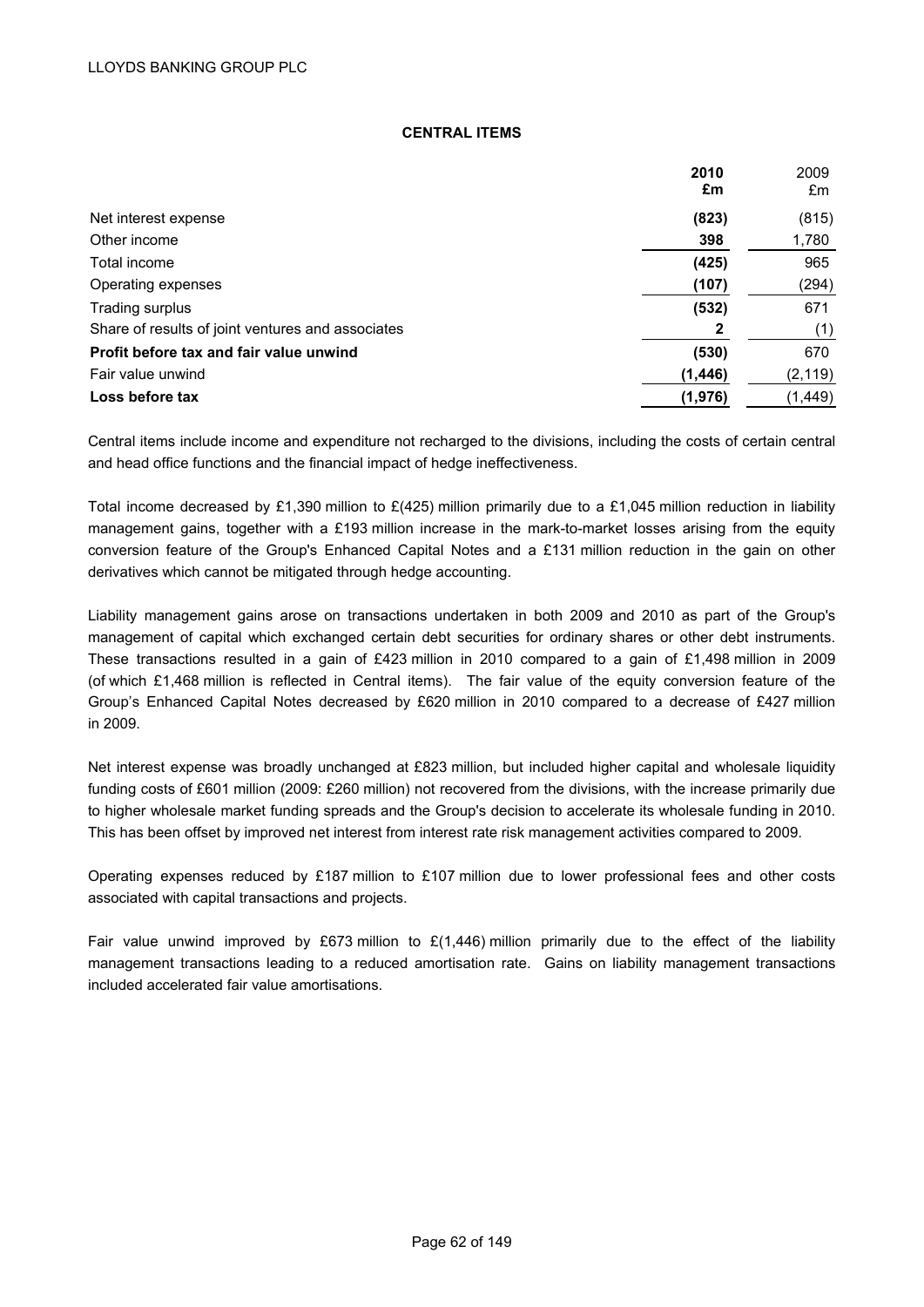# **ADDITIONAL INFORMATION ON A COMBINED BUSINESSES BASIS**

## **1. Basis of preparation of combined businesses information**

Comparisons of results on a statutory basis are of limited benefit due to a number of factors. In order to provide more meaningful and relevant comparatives, the results of the Group and divisions are presented on a 'combined businesses' basis. The key principles adopted in the preparation of the combined businesses basis of reporting are described below.

- In order to reflect the impact of the acquisition of HBOS, the following adjustments have been made:
	- the 2009 results assume HBOS had been owned throughout the year;
	- the gain on acquisition of HBOS (in 2009) and amortisation of purchased intangible assets have been excluded; and
	- the unwind of acquisition-related fair value adjustments is shown as one line in the combined businesses income statement.
- In order to present better the underlying business performance the following items, not related to acquisition accounting, have also been excluded:
	- integration costs;
	- insurance and policyholder interests volatility;
	- the Government Asset Protection Scheme (GAPS) fee paid in 2009;
	- goodwill impairment;
	- the curtailment gain in respect of the Group's defined benefit pension schemes;
	- the customer goodwill payments provision; and
	- loss on disposal of businesses.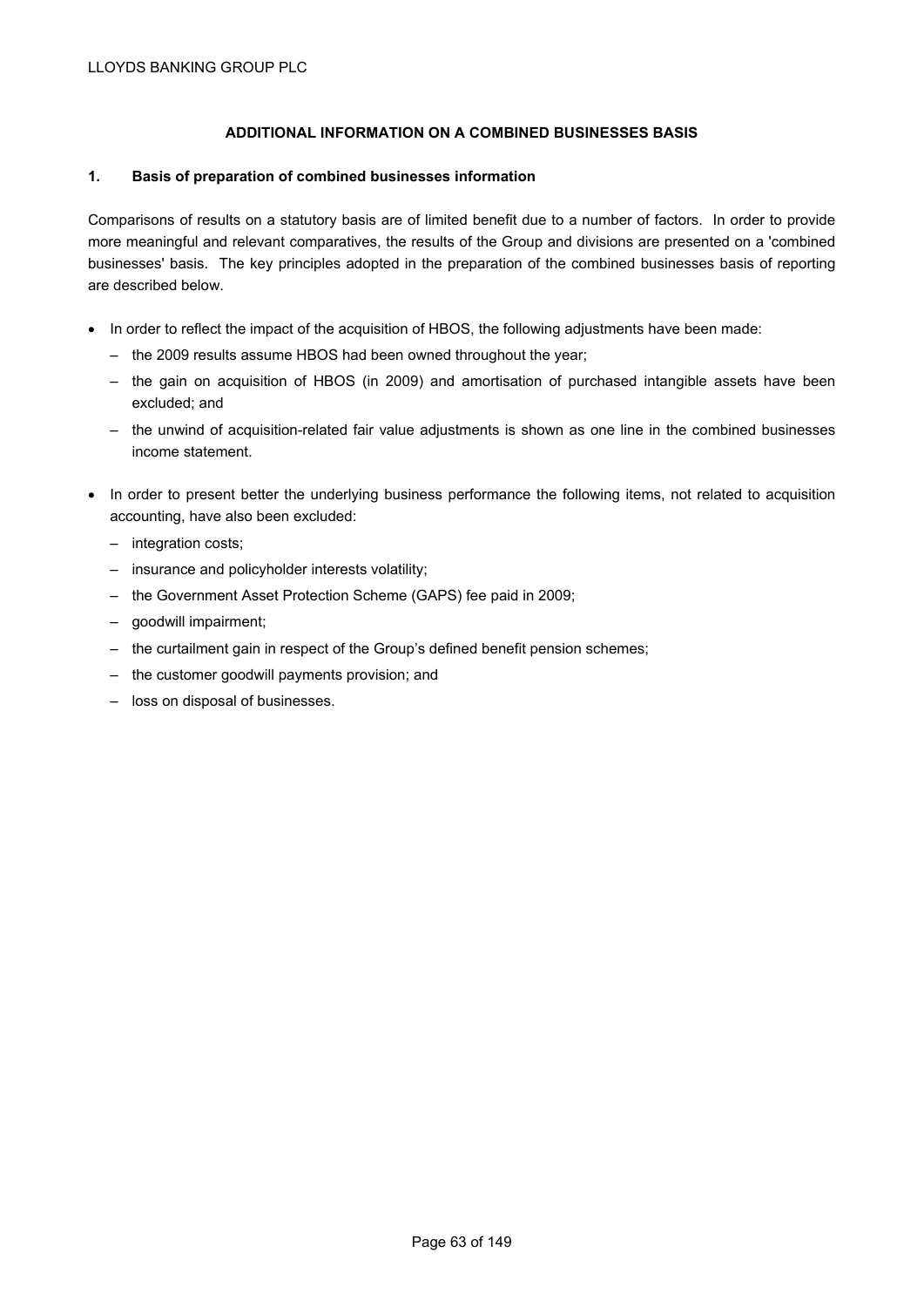# **1. Basis of preparation of combined businesses information** (continued)

The tables below set out a reconciliation from the published statutory results to the combined businesses results:

|                                                      | Removal of:    |                     |                              |                  |                       |                   |                 |
|------------------------------------------------------|----------------|---------------------|------------------------------|------------------|-----------------------|-------------------|-----------------|
|                                                      |                |                     |                              |                  | <b>Customer</b>       |                   |                 |
|                                                      |                | <b>Acquisition</b>  |                              |                  | goodwill              |                   |                 |
|                                                      |                | related             |                              |                  | payments              |                   |                 |
|                                                      | Lloyds         | items,<br>including | <b>Volatility</b>            |                  | provision<br>and loss |                   |                 |
|                                                      | <b>Banking</b> | pension             | arising in                   |                  | on                    |                   |                 |
|                                                      |                | Group curtailment   | insurance                    | <b>Insurance</b> | disposal of           | <b>Fair value</b> | <b>Combined</b> |
| 2010                                                 | statutory      |                     | gain <sup>1</sup> businesses | gross up         | businesses            | unwind            | businesses      |
|                                                      | £m             | £m                  | £m                           | £m               | £m                    | £m                | £m              |
| Net interest income                                  | 12,546         |                     | 26                           | 949              |                       | 301               | 13,822          |
| Other income                                         | 30,921         |                     | (332)                        | (19, 162)        |                       | (1, 263)          | 10,164          |
| <b>Total income</b>                                  | 43,467         |                     | (306)                        | (18, 213)        |                       | (962)             | 23,986          |
| Insurance claims                                     | (18,511)       |                     |                              | 17,967           |                       | $\mathbf{2}$      | (542)           |
| Total income, net of<br>insurance claims             | 24,956         |                     | (306)                        | (246)            |                       | (960)             | 23,444          |
| Costs:                                               |                |                     |                              |                  |                       |                   |                 |
| Operating expenses<br>Impairment of                  | (13,068)       | 1,320               |                              | 246              | 500                   | 74                | (10, 928)       |
| tangible fixed assets                                | (202)          | 52                  | -                            |                  |                       |                   | (150)           |
|                                                      | (13, 270)      | 1,372               |                              | 246              | 500                   | 74                | (11,078)        |
| <b>Trading surplus (deficit)</b>                     | 11,686         | 1,372               | (306)                        |                  | 500                   | (886)             | 12,366          |
| Impairment                                           | (10, 952)      |                     |                              |                  |                       | (2, 229)          | (13, 181)       |
| Share of results of joint<br>ventures and associates | (88)           |                     |                              |                  |                       | (3)               | (91)            |
| Loss on disposal of<br>businesses                    | (365)          |                     |                              |                  | 365                   |                   |                 |
| Fair value unwind                                    |                |                     |                              |                  |                       | 3,118             | 3,118           |
| Profit (loss) before tax                             | 281            | 1,372               | (306)                        |                  | 865                   |                   | 2,212           |
|                                                      |                |                     |                              |                  |                       |                   |                 |

<sup>1</sup> Comprises the pension curtailment gain (£910 million), integration costs (£1,653 million) and the amortisation of purchased intangibles (£629 million).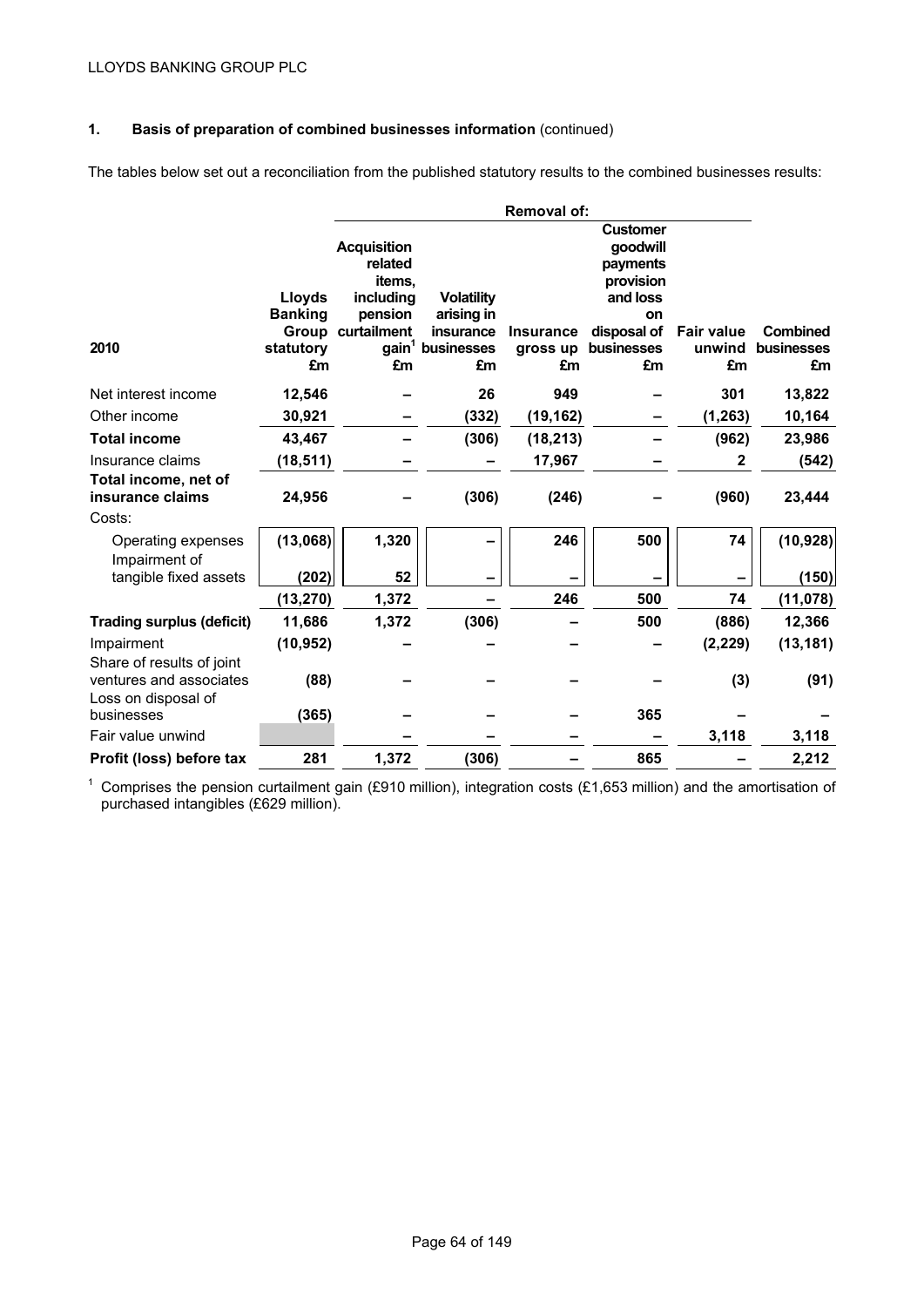# **1. Basis of preparation of combined businesses information** (continued)

|           | Removal of:                         |                                                |                                           |                                                                |                             |                                                                    |
|-----------|-------------------------------------|------------------------------------------------|-------------------------------------------|----------------------------------------------------------------|-----------------------------|--------------------------------------------------------------------|
|           |                                     | GAPS fee                                       |                                           |                                                                |                             |                                                                    |
| Lloyds    | Pre-                                | and                                            | Volatility                                |                                                                |                             |                                                                    |
|           |                                     |                                                |                                           |                                                                |                             |                                                                    |
|           |                                     |                                                |                                           |                                                                |                             | Combined                                                           |
|           |                                     |                                                |                                           |                                                                |                             | businesses                                                         |
|           |                                     |                                                |                                           |                                                                |                             | £m                                                                 |
| 9,026     | 243                                 |                                                | 11                                        | 1,280                                                          | 2,166                       | 12,726                                                             |
| 36,271    | (1, 123)                            |                                                | (479)                                     | (21, 659)                                                      |                             | 11,875                                                             |
| 45,297    | (880)                               |                                                | (468)                                     | (20, 379)                                                      | 1,031                       | 24,601                                                             |
| (22, 019) | 1,349                               |                                                |                                           | 20,318                                                         |                             | (637)                                                              |
|           |                                     |                                                |                                           |                                                                |                             |                                                                    |
| 23,278    | 469                                 |                                                | (468)                                     | (61)                                                           | 746                         | 23,964                                                             |
| (15,984)  | (293)                               | 4,589                                          |                                           | 61                                                             | 18                          | (11,609)                                                           |
| 7,294     | 176                                 | 4,589                                          | (468)                                     |                                                                | 764                         | 12,355                                                             |
| (16, 673) | (456)                               |                                                |                                           |                                                                |                             | (23,988)                                                           |
|           |                                     |                                                |                                           |                                                                |                             |                                                                    |
| (752)     |                                     |                                                | (10)                                      |                                                                |                             | (767)                                                              |
| 11,173    |                                     |                                                |                                           |                                                                |                             |                                                                    |
|           |                                     |                                                |                                           |                                                                | 6,100                       | 6,100                                                              |
| 1,042     | (280)                               | (6, 584)                                       | (478)                                     |                                                                |                             | (6,300)                                                            |
|           | Banking<br>Group<br>statutory<br>£m | acquisition<br>results of<br><b>HBOS</b><br>£m | acquisition<br>related<br>£m<br>(11, 173) | arising in<br>insurance<br>items <sup>1</sup> businesses<br>£m | Insurance<br>gross up<br>£m | Fair value<br>unwind<br>£m<br>(1, 135)<br>(285)<br>(6, 859)<br>(5) |

<sup>1</sup> Comprises the Government Asset Protection Scheme fee (£2,500 million), integration costs (£1,096 million), amortisation of purchased intangibles (£753 million), goodwill impairment (£240 million) and the gain on acquisition (£11,173 million).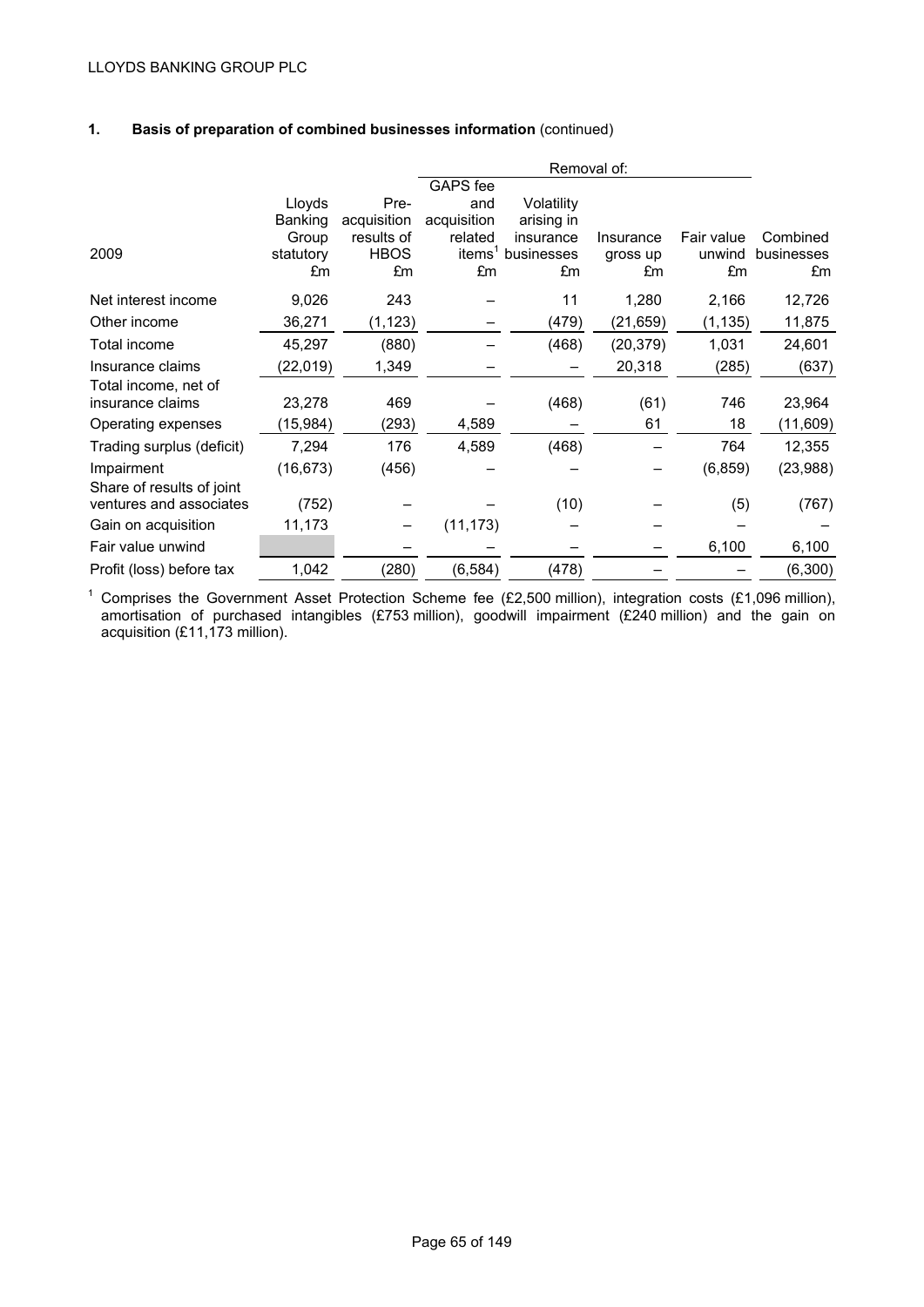## **2. Banking net interest margin**

|                                      | 2010<br>£m | 2009<br>£m |
|--------------------------------------|------------|------------|
| <b>Banking net interest margin</b>   |            |            |
| Banking net interest income          | 13,386     | 11,953     |
| Average interest-earning assets      | 637,386    | 674,246    |
| Average interest-bearing liabilities | 352,701    | 347,180    |
| Banking net interest margin          | 2.10%      | $1.77\%$   |
| Banking asset margin                 | 1.56%      | 1.11%      |
| Banking liability margin             | 0.97%      | 1.28%      |

Banking net interest income is analysed for asset and liability margins based on interest earned and paid on average assets and average liabilities respectively, adjusted for Funds Transfer Pricing, which prices intra-group funding and liquidity. Centrally held wholesale funding costs and related items are included in the Group banking asset margin.

Average interest-earning assets and average interest-bearing liabilities relate solely to customer and product balances in the banking businesses on which interest is earned or paid. Funding and capital balances including debt securities in issue, subordinated debt, repurchase agreements and shareholders' equity are excluded from the calculation of average interest-bearing liabilities. However, the cost of funding these balances allocated to the banking businesses is included in banking net interest income.

A reconciliation of banking net interest income to Group net interest income which shows the items excluded in determining banking net interest income follows:

|                                                        | 2010<br>£m | 2009<br>£m |
|--------------------------------------------------------|------------|------------|
| Banking net interest income – combined businesses      | 13,386     | 11,953     |
| Insurance division                                     | (263)      | (287)      |
| Other net interest income (including trading activity) | 699        | 1,060      |
| Group net interest income – combined businesses        | 13.822     | 12.726     |
| Fair value unwind                                      | (301)      | (2, 166)   |
| Insurance gross up                                     | (949)      | (1,280)    |
| Volatility arising in insurance businesses             | (26)       | (11)       |
| Pre-acquisition results of HBOS plc                    |            | (243)      |
| Group net interest income - statutory                  | 12.546     | 9,026      |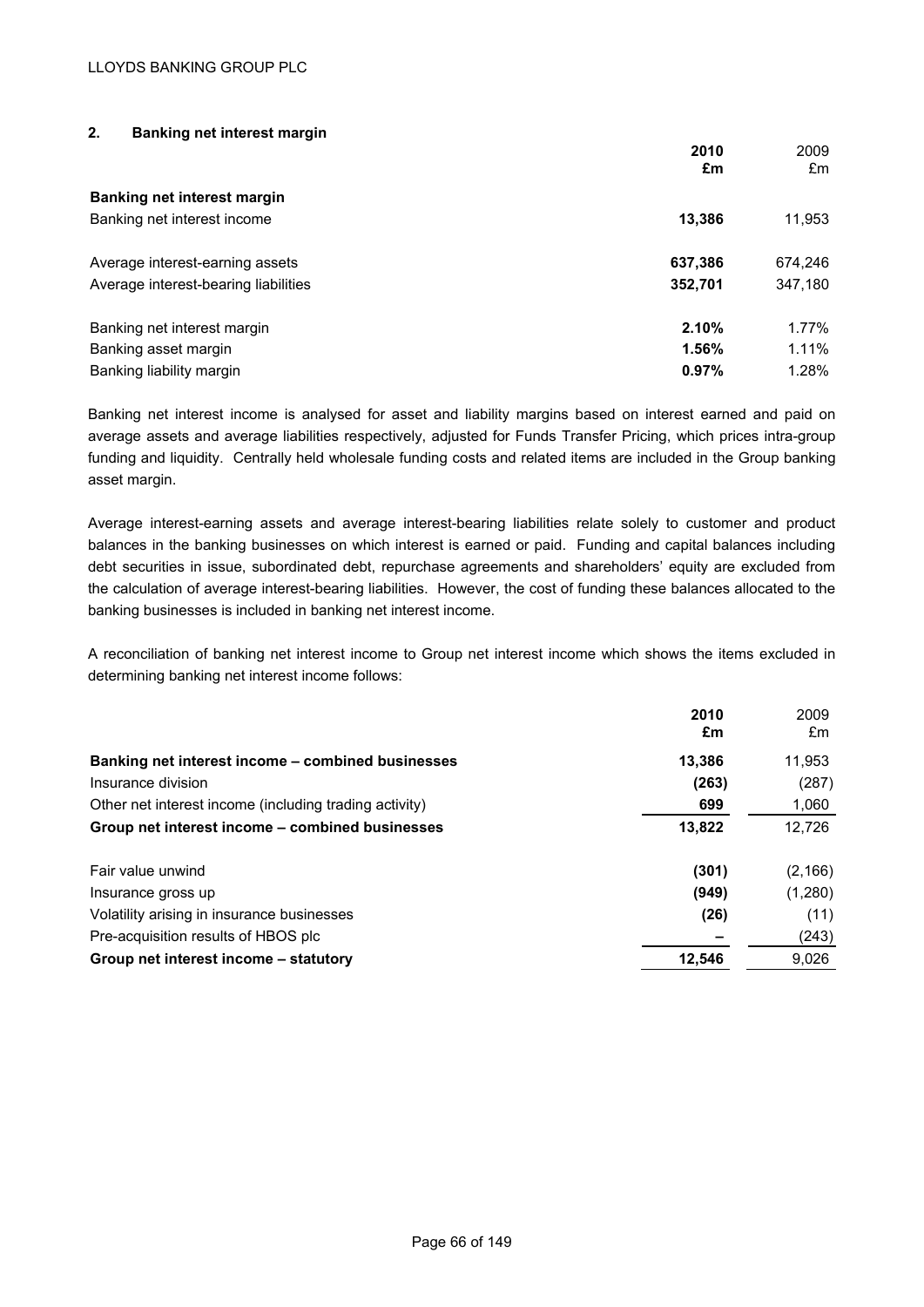## **3. Integration costs and benefits**

The Group remains on target to deliver annualised cost savings from synergies and other operating efficiencies of £2 billion by the end of 2011.

The sustainable run-rate synergies achieved as at 31 December 2010 totalled £1,379 million excluding a number of one-off savings. The table below analyses the run-rate synergies as at 31 December 2010 by division and the 2011 target run-rate of £2 billion.

|                          |                | 2010              |                 | 2011      |
|--------------------------|----------------|-------------------|-----------------|-----------|
|                          | <b>Synergy</b> | <b>Allocation</b> |                 | Target    |
|                          | run-rate       | of Group          | <b>Run-rate</b> | run-rate  |
|                          | as at          | <b>Operations</b> | by market       | by market |
|                          | <b>31 Dec</b>  | run-rate to       | facing          | facing    |
|                          | 2010           | divisions         | division        | division  |
|                          | £m             | £m                | £m              | £m        |
| Retail                   | 301            | 228               | 529             | 867       |
| Wholesale                | 248            | 111               | 359             | 532       |
| Wealth and International | 233            | 7                 | 240             | 242       |
| Insurance                | 167            | 30                | 197             | 239       |
| <b>Group Operations</b>  | 393            | (393)             |                 |           |
| Central items            | 37             | 17                | 54              | 120       |
| <b>Total</b>             | 1,379          |                   | 1,379           | 2,000     |

Savings to date continue to be driven largely from role reductions resulting from deployment of the new Group organisation design adopting the Lloyds TSB approach. The overwhelming majority of role reductions have been achieved through re-deployment, natural turnover and voluntary redundancy. In addition the Group has exited 79 non-branch properties during 2010, bringing the total to 162 since the start of the integration programme.

Procurement benefits in 2010 were also significant at £236 million and supplier negotiations resulted in over 90 per cent of Group expenditure being consolidated within our top 1,000 suppliers.

The software build of the Integrated IT Platform was completed in the first half of 2010 and following extensive testing largely implemented by the end of 2010 and is now live and operational for most Lloyds TSB processes and transactions. Roll out of the Lloyds TSB counter system across Halifax and Bank of Scotland branches commenced in late 2010 and will complete during the first half of 2011. Similarly HBOS ATMs are being migrated and the Group's target mortgage sales platform rolled out to mortgage sales advisers creating a single platform for mortgage sales.

Product and channel systems are being integrated and harmonised where required and this will continue through the first half of 2011 in parallel with a detailed and rigorous programme of testing in preparation for customer data migration from HBOS systems to the single IT platform by the end of 2011.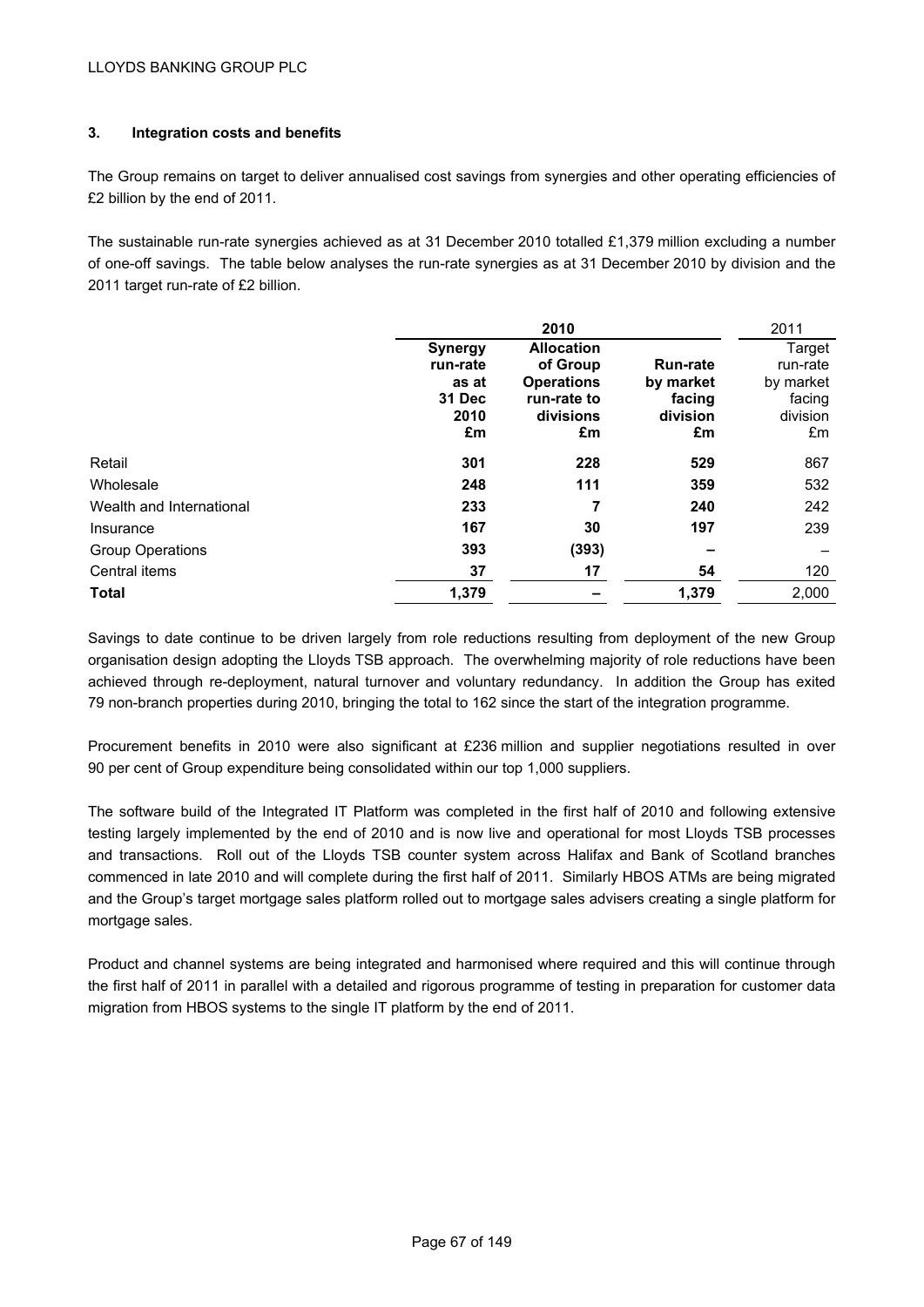## **3. Integration costs and benefits** (continued)

Integration activities have continued at pace over 2010 with delivery being wide ranging and spanning Group activities. Examples include the rollout of the Lloyds TSB model of day time cash deliveries to Halifax and Bank of Scotland branches; implementation of an improved online mortgage application process for mortgage brokers; delivery of a single scalable secure Internet Banking platform; launch of an integrated product proposition for our market leading Bancassurance business; migration of Asset Finance Lex customer and Bank of Scotland dealer finance books onto a single platform; and harmonisation of our loss notification and loss adjusting service processes for household insurance within our General Insurance business.

Total cost reductions from synergies of £1,361 million achieved in the year against the integration baseline and in line with target include other operating efficiencies and one-off savings which are excluded from the reported run rate synergies. The total cost reductions relate primarily to reductions in colleague numbers, procurement and IT savings.

One-off integration costs of £1,653 million were incurred in 2010 which have been excluded from the combined businesses results. This brings the total integration costs since the HBOS acquisition to £2,749 million. The integration costs relate to severance, IT and business costs of implementation. The severance provisions are for 26,000 role reductions announced to the end of 2010 of which 22,000 have been achieved to date.

## **4. Impairment charge**

|                                                                                  | 2010<br>£m | 2009<br>£m |
|----------------------------------------------------------------------------------|------------|------------|
| Retail:                                                                          |            |            |
| Secured                                                                          | 292        | 789        |
| Unsecured                                                                        | 2,455      | 3,432      |
| <b>Total Retail</b>                                                              | 2,747      | 4,221      |
| Wholesale                                                                        | 4,226      | 14,031     |
| Wealth and International                                                         | 5,985      | 4,058      |
| Impairment charge on loans and advances to customers                             | 12,958     | 22,310     |
| Loans and advances to banks                                                      | (13)       | (3)        |
| Debt securities classified as loans and receivables                              | 57         | 992        |
| Available-for-sale financial assets                                              | 115        | 646        |
| Other credit risk provisions                                                     | 64         | 43         |
| <b>Total impairment charge</b>                                                   | 13,181     | 23,988     |
| Impairment charge on loans and advances to customers as<br>% of average lending: |            |            |
| Retail:                                                                          |            |            |
| Secured                                                                          | 0.09%      | 0.23%      |

| Secured                  | $0.09\%$ | 0.23% |
|--------------------------|----------|-------|
| Unsecured                | 8.11%    | 9.94% |
| <b>Total Retail</b>      | 0.74%    | 1.11% |
| Wholesale                | 2.08%    | 5.92% |
| Wealth and International | $8.90\%$ | 6.04% |
| Total                    | 2.01%    | 3.25% |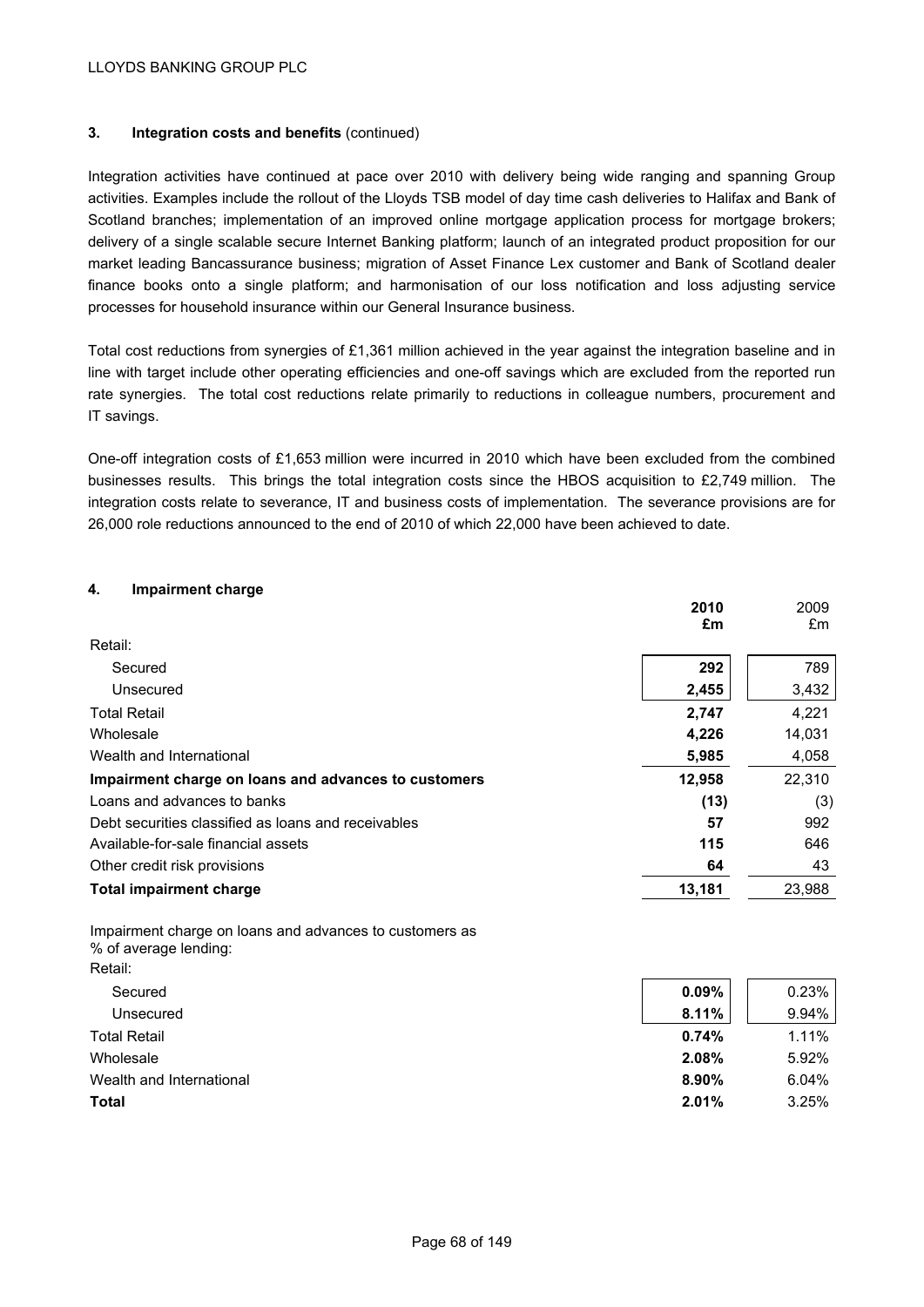# **5. Core and non-core business**

Non-core portfolios consist of non-relationship assets and liabilities together with assets and liabilities which are outside the Group's current appetite. An analysis of non-core assets and liabilities and the associated income and impairment charge is shown in the table below.

|                                  | <b>Underlying</b>   | Impairment | <b>Loans and</b><br>advances to | <b>Risk</b><br>weighted | <b>Customer</b> |
|----------------------------------|---------------------|------------|---------------------------------|-------------------------|-----------------|
|                                  | income <sup>1</sup> | charge     | customers                       | assets                  | deposits        |
| 2010                             | £m                  | £m         | £bn                             | £bn                     | £bn             |
| <b>Core portfolios</b>           |                     |            |                                 |                         |                 |
| Retail                           | 10,394              | (2,623)    | 333.1                           | 98.1                    | 235.6           |
| Wholesale                        | 5,540               | (1, 276)   | 102.0                           | 127.9                   | 119.4           |
| Wealth and International         | 1,679               | (221)      | 18.1                            | 23.7                    | 32.5            |
| Insurance                        | 2,009               |            |                                 |                         |                 |
| Group Operations & Central items | (251)               |            | 0.4                             | 15.7                    | 0.9             |
|                                  | 19,371              | (4, 120)   | 453.6                           | 265.4                   | 388.4           |
| <b>Non-core portfolios</b>       |                     |            |                                 |                         |                 |
| Retail                           | 591                 | (124)      | 30.6                            | 11.2                    |                 |
| Wholesale                        | 3,022               | (3, 170)   | 71.2                            | 94.8                    | 4.9             |
| Wealth and International         | 657                 | (5, 767)   | 37.2                            | 35.0                    | 0.3             |
|                                  | 4,270               | (9,061)    | 139.0                           | 141.0                   | 5.2             |
| <b>Total Group</b>               | 23,641              | (13, 181)  | 592.6                           | 406.4                   | 393.6           |
|                                  | $\%$                | $\%$       | $\%$                            | $\%$                    | %               |
| <b>Core portfolios</b>           | 82                  | 31         | 77                              | 65                      | 99              |
| <b>Non-core portfolios</b>       | 18                  | 69         | 23                              | 35                      | 1               |
| <b>Total Group</b>               | 100                 | 100        | 100                             | 100                     | 100             |
|                                  |                     |            |                                 |                         |                 |
| 2009                             |                     |            |                                 |                         |                 |
| Core portfolios                  |                     |            |                                 |                         |                 |
| Retail                           | 9,386               | (3,974)    | 337.6                           | 115.4                   | 224.1           |
| Wholesale                        | 5,336               | (2, 187)   | 108.7                           | 150.6                   | 148.5           |
| Wealth and International         | 1,601               | (189)      | 19.2                            | 23.1                    | 25.3            |
| Insurance                        | 1,990               |            |                                 |                         |                 |
| Group Operations & Central items | (125)               |            | 0.6                             | 15.5                    | 0.2             |
|                                  | 18,188              | (6, 350)   | 466.1                           | 304.6                   | 398.1           |
| Non-core portfolios              |                     |            |                                 |                         |                 |
| Retail                           | 388                 | (253)      | 33.5                            | 13.2                    |                 |
| Wholesale                        | 3,573               | (13, 496)  | 83.1                            | 135.4                   | 4.9             |
| Wealth and International         | 744                 | (3,889)    | 44.3                            | 40.1                    | 3.7             |
|                                  | 4,705               | (17, 638)  | 160.9                           | 188.7                   | 8.6             |
| <b>Total Group</b>               | 22,893              | (23,988)   | 627.0                           | 493.3                   | 406.7           |
|                                  |                     |            |                                 |                         |                 |
|                                  | $\%$                | $\%$       | $\%$                            | $\%$                    | $\%$            |
| Core portfolios                  | 79                  | 26         | 74                              | 62                      | 98              |
| Non-core portfolios              | 21                  | 74         | 26                              | 38                      | $\overline{c}$  |
| <b>Total Group</b>               | 100                 | 100        | 100                             | 100                     | 100             |

 $1$  Net of insurance claims. Excluding liability management gains and the reduction in the fair value of the equity conversion feature of the Group's Enhanced Capital Notes.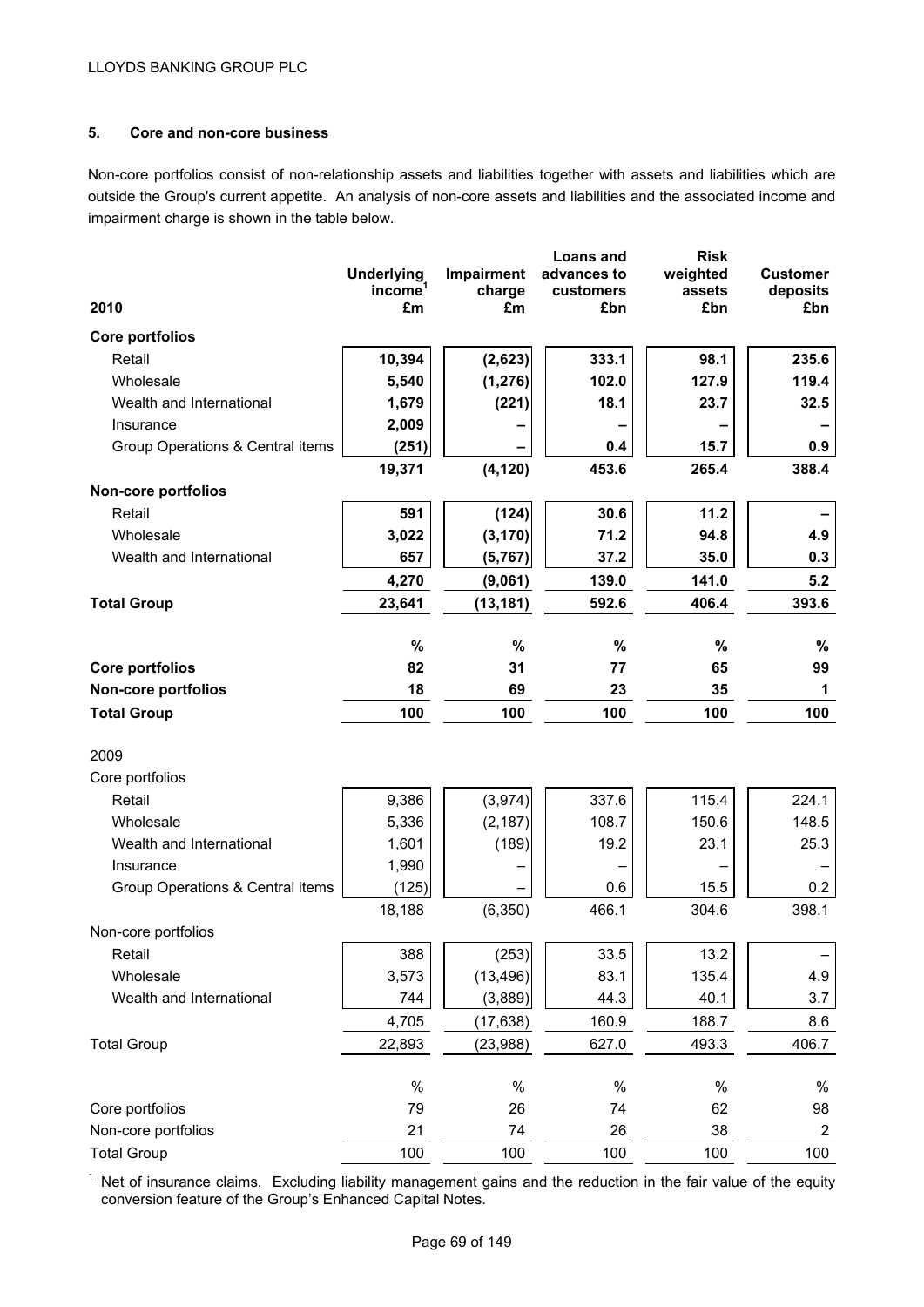## **5. Core and non-core business** (continued)

## **Non-core assets**

Non-core portfolios primarily comprise loans and advances to customers. However, certain portfolios of debt securities, available for sale financial assets and other assets in Wholesale are also considered to be non-core. The Group's total non-core assets are shown in the table below.

| Non-core assets                     | As at<br>31 Dec<br>2010<br>£bn | As at<br>31 Dec<br>2009 <sup>1</sup><br>£bn | <b>Change</b><br>% |
|-------------------------------------|--------------------------------|---------------------------------------------|--------------------|
| Loans and advances to customers     | 139.0                          | 160.9                                       | (14)               |
| Debt securities                     | 25.4                           | 31.5                                        | (19)               |
| Available for sale financial assets | 22.2                           | 32.0                                        | (31)               |
| Other assets                        | 8.1                            | 11.7                                        | (31)               |
| Total non-core assets               | 194.7                          | 236.1                                       | (18)               |

 $1$  Total non-core assets at 31 December 2009 have been reduced by £3.9 billion from the previously presented figure of £240 billion following a reclassification between core and non-core.

## **6. Volatility arising in insurance businesses**

The Group's statutory profit before tax is affected by insurance volatility, caused by movements in financial markets, and policyholder interests volatility, which primarily reflects the gross up of policyholder tax included in the Group tax charge.

During 2010, the Group's statutory profit before tax included positive insurance and policyholder interests volatility of £306 million compared to positive volatility of £478 million in 2009 primarily reflecting the more significant improvements in financial markets in 2009. The volatility in 2010 reflects the strong performance of equity markets, partially offset by lower than expected returns on cash and fixed interest assets.

Volatility comprises the following:

|                                                | 2010<br>£m | 2009<br>£m |
|------------------------------------------------|------------|------------|
| Insurance volatility                           | 100        | 237        |
| Policyholder interests volatility <sup>1</sup> | 216        | 298        |
| <b>Total volatility</b>                        | 316        | 535        |
| Insurance hedging arrangements                 | (10)       | (57)       |
| <b>Total</b>                                   | 306        | 478        |

 $1$  Includes volatility relating to the Group's interest in St James's Place.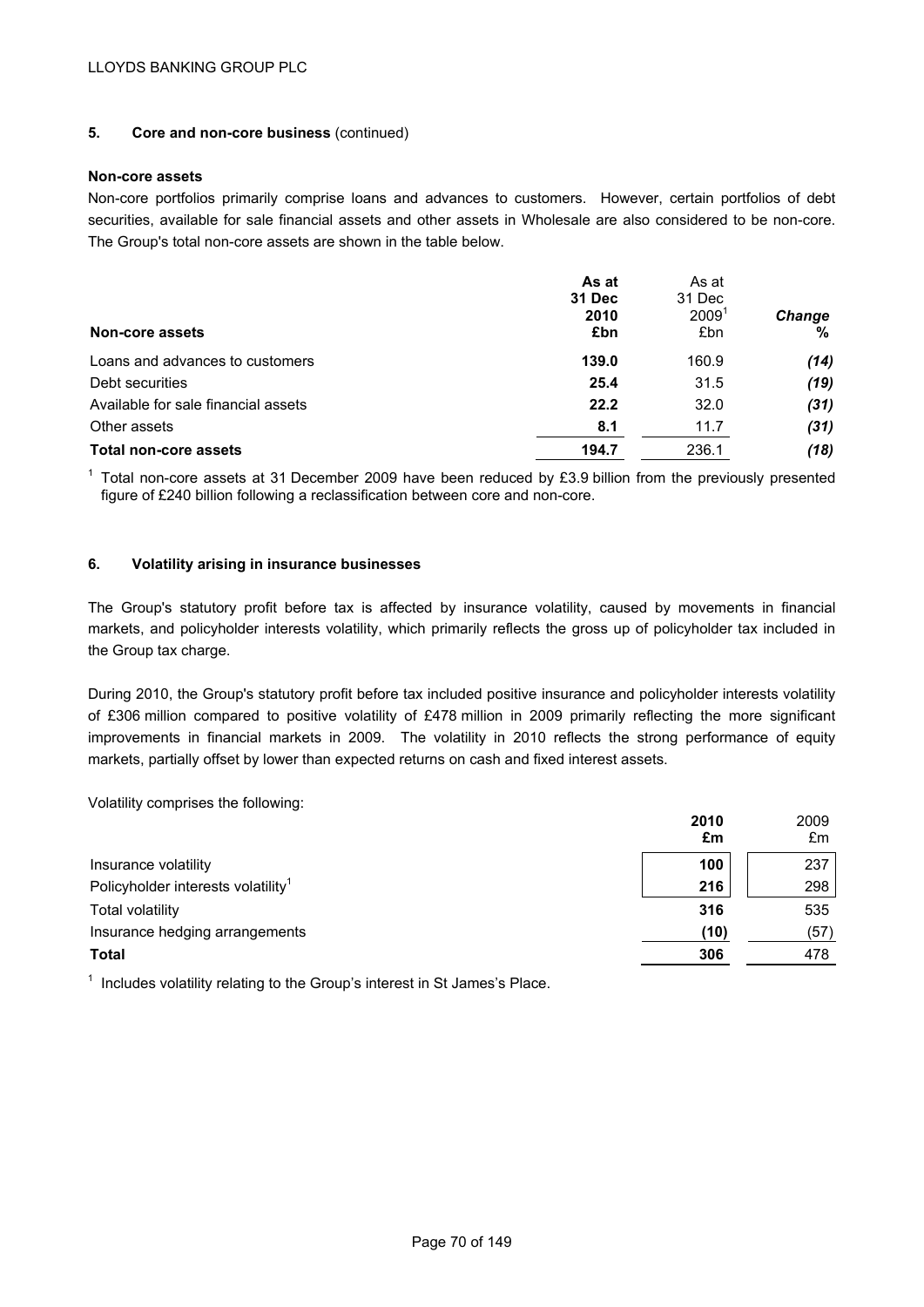## **6. Volatility arising in insurance businesses** (continued)

#### **Insurance volatility**

The Group's insurance businesses have liability products that are supported by substantial holdings of investments, including equities, property and fixed interest investments, all of which are subject to variations in their value. The value of the liabilities does not move exactly in line with changes in the value of the investments, yet IFRS requires that the changes in both the value of the liabilities and investments be reflected within the income statement. As these investments are substantial and movements in their value can have a significant impact on the profitability of the Group, management believes that it is appropriate to disclose the division's results on the basis of an expected return in addition to results based on the actual return.

The expected sterling investment returns used to determine the normalised profit of the business, which are based on prevailing market rates and published research into historical investment return differentials, are set out below:

| United Kingdom (Sterling)                                      | 2011 | 2010          | 2009 |
|----------------------------------------------------------------|------|---------------|------|
|                                                                | %    | $\frac{0}{0}$ | %    |
| Gilt yields (gross)                                            | 3.99 | 4.45          | 3.74 |
| Equity returns (gross)                                         | 6.99 | 7.45          | 6.74 |
| Dividend yield                                                 | 3.00 | 3.00          | 3.00 |
| Property return (gross)                                        | 6.99 | 7.45          | 6.74 |
| Corporate bonds in unit-linked and with-profit funds (gross)   | 4.59 | 5.05          | 4.34 |
| Fixed interest investments backing annuity liabilities (gross) | 4.78 | 5.30          | 5.72 |

The impact on the results due to the actual return on these investments differing from the expected return (based upon economic assumptions made at the beginning of the year) is included within insurance volatility. Changes in market variables also affect the realistic valuation of the guarantees and options embedded within the With Profits Funds, the value of the in-force business and the value of shareholders' funds.

The Insurance division experienced positive volatility of £100 million during 2010. This was primarily driven by strong performance on equity and property investments relative to the expected return. During 2010, equity market values increased by 9 per cent and property returns reached 19 per cent. Partly offsetting this was lower than expected returns on cash and fixed interest assets. This benefit is lower than the £237 million positive volatility reported in 2009, as 2009 included significant benefits from reductions in corporate bond spreads, which did not occur in 2010, and greater out-performance of equity markets.

#### **Group hedging arrangements**

To protect against further deterioration in equity market conditions, and the consequent negative impact on the value of in-force business on the Group balance sheet, the Group purchased put option contracts in 2009. These expired in January 2010. The charge for this option was £7 million. New protection against significant market falls, using option contracts, was acquired by the Group, financed by selling some upside potential from equity market movements. There was no initial cost associated with these hedging arrangements. On a mark-to-market valuation basis a loss of £3 million was recognised in relation to these contracts in 2010. The 2010 option contracts were replaced by the Group in January 2011 with fresh contracts to provide further protection against significant market falls. Again this was financed, at no initial cost, by selling some upside potential from equity market movements.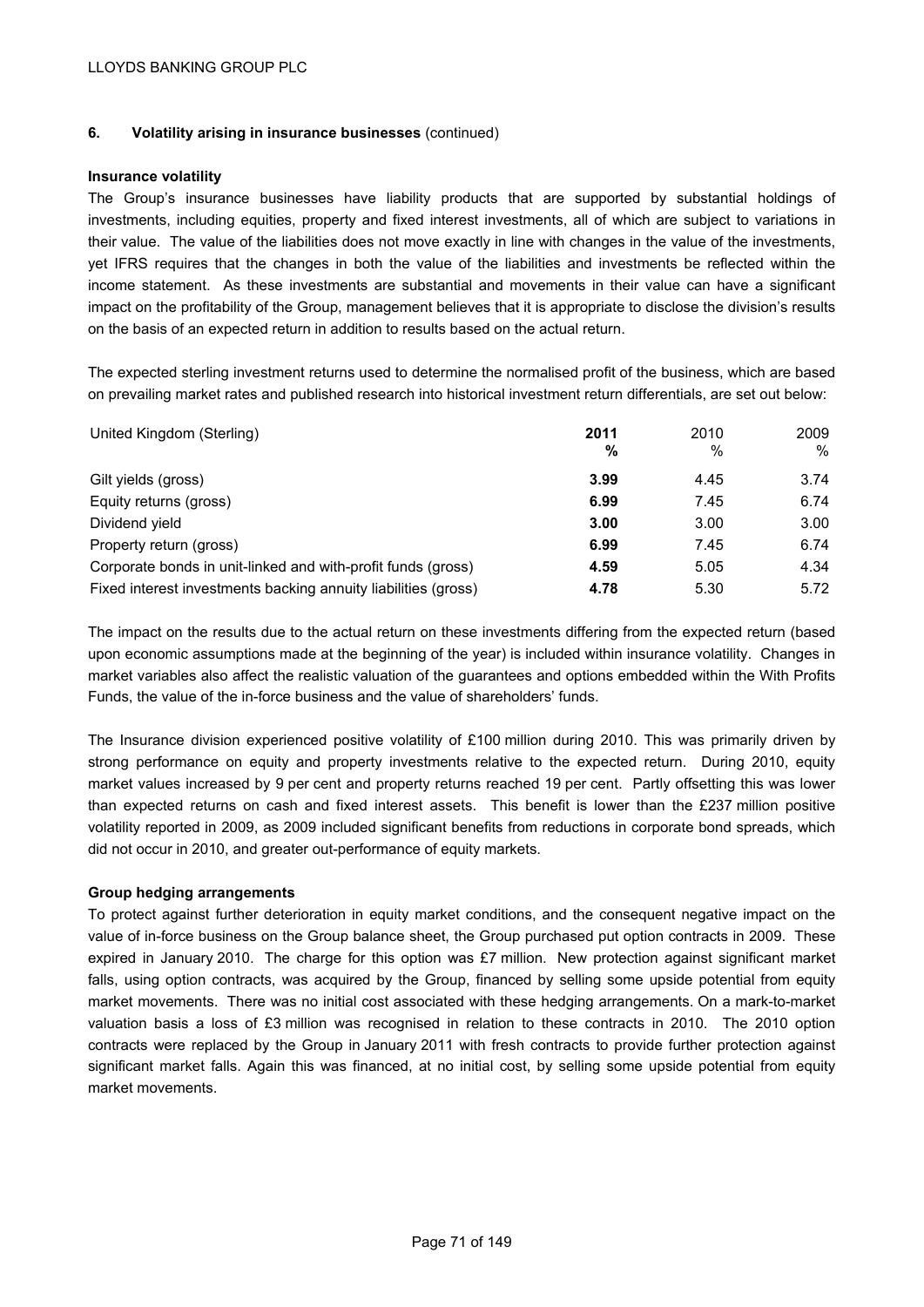## **6. Volatility arising in insurance businesses** (continued)

## **Policyholder interests volatility**

The application of accounting standards results in the introduction of other sources of significant volatility into the pre-tax profits of the life, pensions and investments business. In order to provide a clearer representation of the performance of the business, and consistent with the way in which it is managed, adjustments are made to remove this volatility from underlying profits. The effect of these adjustments is separately disclosed as policyholder interests volatility; there is no impact upon profit attributable to equity shareholders over the long term.

The most significant of these additional sources of volatility is policyholder tax. Accounting standards require that tax on policyholder investment returns should be included in the Group's tax charge rather than being offset against the related income. The impact is, therefore, to either increase or decrease profit before tax with a corresponding change in the tax charge. Over the longer term the charges levied to policyholders to cover policyholder tax on investment returns and the related tax provisions are expected to offset. In practice timing and measurement differences exist between provisions for tax and charges made to policyholders. Consistent with the normalised approach taken in respect of insurance volatility, differences in the expected levels of the policyholder tax provision and policyholder charges are adjusted through policyholder interests volatility. Other sources of volatility include the minorities' share of the profits earned by investment vehicles which are not wholly owned by the long-term assurance funds.

During the year ended 31 December 2010, the statutory profit before tax in both the Insurance and Wealth and International divisions included credits to other income which relate to the policyholder interests volatility charge of £216 million (2009: policyholder interests volatility charge of £298 million). Strong market conditions in the latter part of 2010 resulted in increased policyholder tax liabilities and led to a policyholder tax charge of £315 million (2009: £410 million) for the year in the Group's tax charge.

**2010** 2009

#### **7. Number of employees (full-time equivalent)**

| Retail<br>53,338<br>54,235<br>18,496<br>18,103<br>Wholesale<br>Wealth and International<br>10,503<br>8,348<br>10,621<br>9,767<br>Insurance<br>18,074<br>19,047<br><b>Group Operations</b><br>Central functions<br>2,391<br>2,871<br>111,398<br>114,396<br>Agency staff (full-time equivalent)<br>(7,252)<br>(7, 168)<br>Total number of employees (full-time equivalent)<br>104,230<br>107,144 | ZU I U | ∠ບບອ |
|------------------------------------------------------------------------------------------------------------------------------------------------------------------------------------------------------------------------------------------------------------------------------------------------------------------------------------------------------------------------------------------------|--------|------|
|                                                                                                                                                                                                                                                                                                                                                                                                |        |      |
|                                                                                                                                                                                                                                                                                                                                                                                                |        |      |
|                                                                                                                                                                                                                                                                                                                                                                                                |        |      |
|                                                                                                                                                                                                                                                                                                                                                                                                |        |      |
|                                                                                                                                                                                                                                                                                                                                                                                                |        |      |
|                                                                                                                                                                                                                                                                                                                                                                                                |        |      |
|                                                                                                                                                                                                                                                                                                                                                                                                |        |      |
|                                                                                                                                                                                                                                                                                                                                                                                                |        |      |
|                                                                                                                                                                                                                                                                                                                                                                                                |        |      |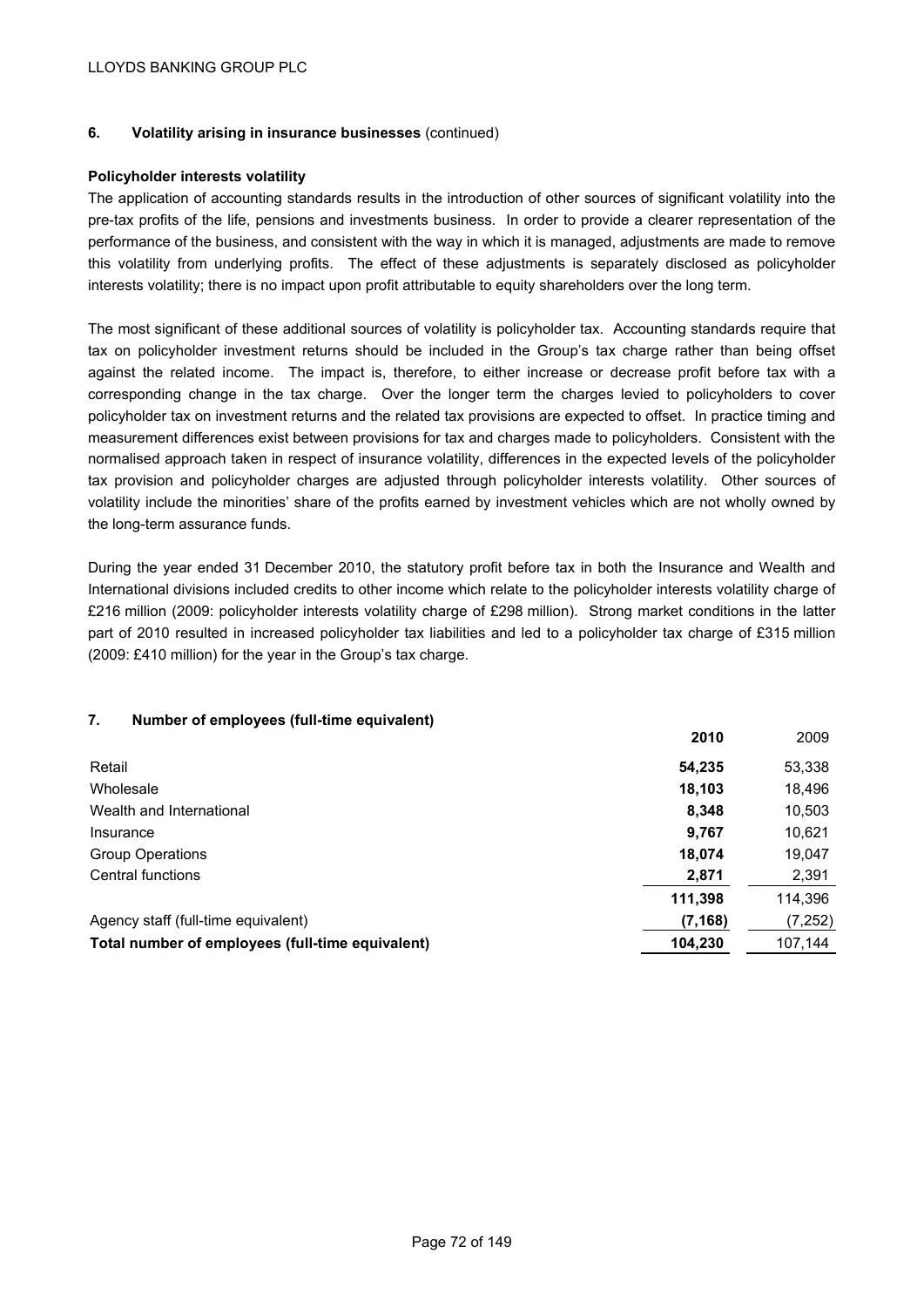## **RISK MANAGEMENT**

|                                   | Page |
|-----------------------------------|------|
| Risk management approach          | 74   |
| Principal risks and uncertainties | 75   |
| Economy                           | 75   |
| Liquidity and funding             | 77   |
| Credit risk                       | 83   |
| Market risk                       | 101  |
| Insurance risk                    | 101  |
| Legal and regulatory              | 102  |
| Customer treatment                | 103  |
| People                            | 103  |
| Integration                       | 103  |
| State funding and state aid       | 104  |

The income statement numbers in this section have been presented on a combined businesses basis.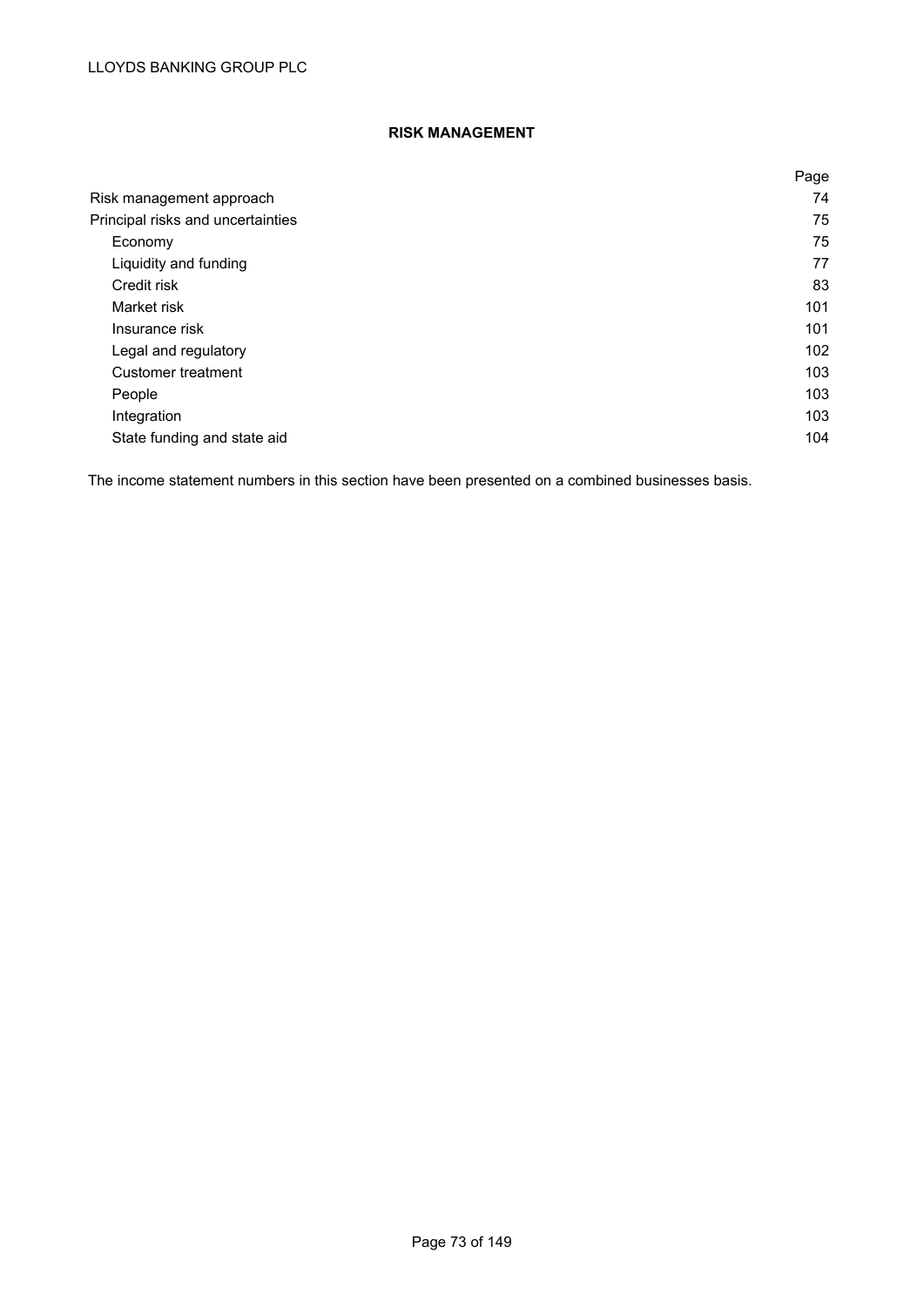### **RISK MANAGEMENT APPROACH**

The Group's approach to risk is founded on robust corporate governance practices and a risk management culture which guides the way all employees approach their work, the way they behave and the decisions they make. The board takes the lead by establishing the 'tone at the top' and approving professional standards and corporate values for itself, senior management and other colleagues. The board ensures that senior management implements strategic policies and procedures designed to promote professional behaviour and integrity. The board also ensures that senior management implements risk policies and risk appetites that either limit, or where appropriate, prohibit activities, relationships, and situations that could diminish the quality of corporate governance. All colleagues including the group chief executive are assessed against a balanced scorecard that explicitly includes their risk performance as one component of overall performance.

This board-level engagement, coupled with the direct involvement of senior management in group-wide risk issues at group executive committee level, ensures that issues are escalated on a timely basis and appropriate remediation plans are initiated. The interaction of the executive and non-executive governance structures relies upon a culture of transparency and openness that is encouraged by senior management. Key decisions are always taken by more than one person.

The Group uses an enterprise-wide risk management framework for the identification, assessment, measurement and management of risk. It seeks to maximise value for shareholders over time by aligning risk management with the corporate strategy, assessing the impact of emerging risks from legislation, new technologies or the market, and developing risk tolerances and mitigating strategies. The framework seeks to: strengthen the Group's ability to identify and assess risks, aggregate group-wide risks and define the corporate risk appetite, develop solutions for reducing or transferring risk, and where appropriate, exploit risks to gain competitive advantage, thereby seeking to increase shareholder value.

The Group has a conservative business model embodied by a risk culture founded on prudence and accountability, where everyone understands that they are accountable for the risks they take and that the needs of customers are paramount. The focus has been and remains on building and sustaining long-term relationships with customers, through good and bad economic times. The approach is supported by a 'through the cycle' approach to risk with strong control and monitoring.

The group business risk committee and the group asset and liability committee are chaired by the group chief executive and include all members of the group executive committee. The aggregate group wide risk profile and portfolio appetite are discussed at these monthly meetings. The board risk committee, chaired by a non-executive director, comprises other non-executive directors and oversees the Group's risk exposures. This second-line-ofdefence committee is supported by the chief risk officer, who is independent of the front line business units, is a full member of the group executive committee and reports to the group chief executive. The chief risk officer regularly informs the board risk committee of the aggregate risk profile and has direct access to the chair and members of the board risk committee.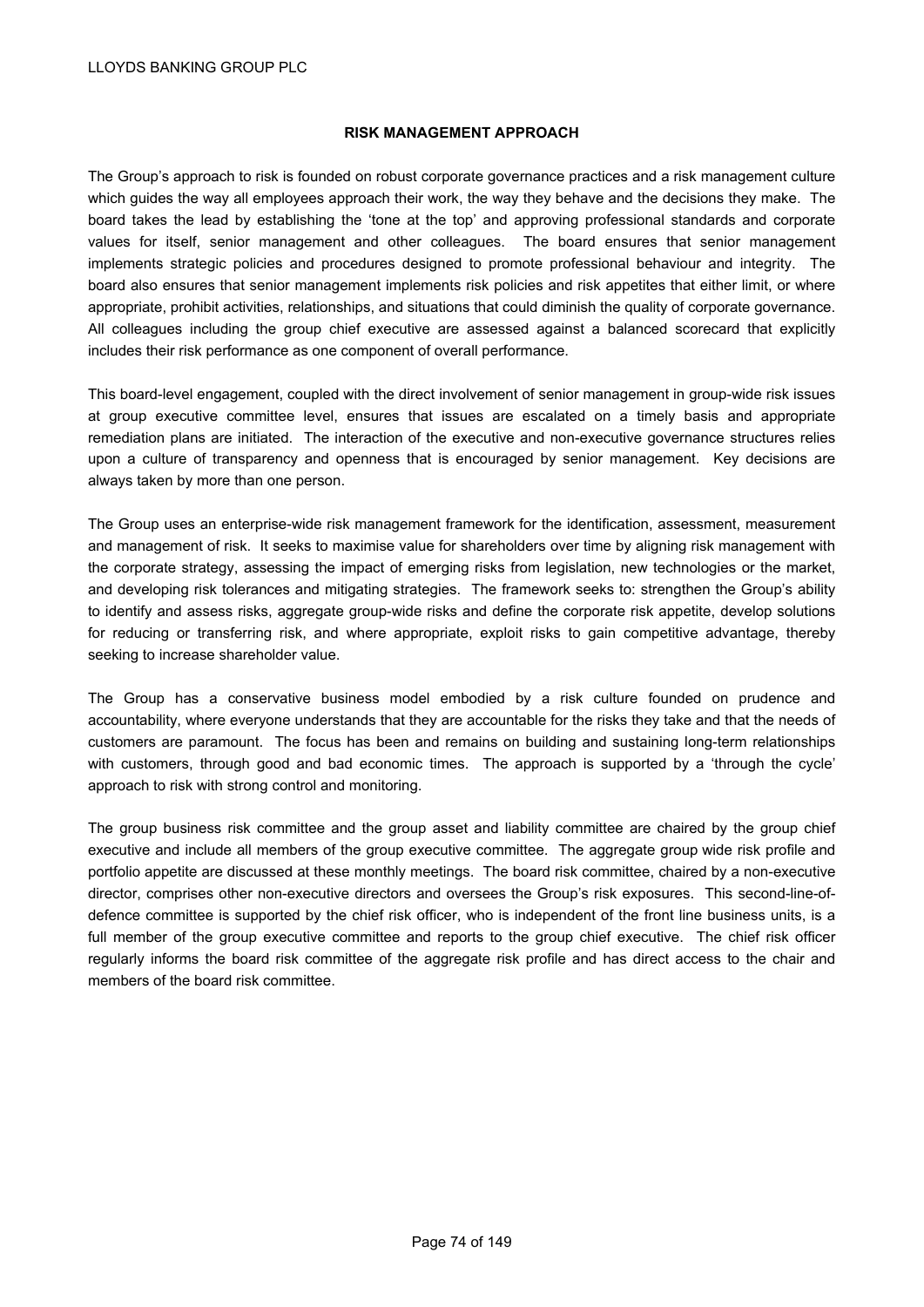### **PRINCIPAL RISKS AND UNCERTAINTIES**

## **Economy**

The global economy has continued to recover from the deep recession of 2009, but the recovery is fairly weak by past standards and its continuation is not assured. Remaining vulnerabilities in the sustainability of public finances and the robustness of banking sectors across the US and Europe have meant that growth there has faltered during 2010 and required monetary policy to be kept highly accommodative for longer than expected at the start of the year. Ireland has required support from the IMF and EU, and other high deficit countries in the Eurozone may do so during 2011. The US has extended the Bush-era tax cuts, although it is unclear how much stimulus this will provide given the obvious need to tighten fiscal policy significantly in the medium term. Asia has been growing more strongly, less affected by high levels of private and public sector debt and other strains in its financial system, helping a recovery in exports from competitive European countries and commodity producers. However, inflation in emerging markets has been rising above desired levels, necessitating increased interest rates, and their economic growth is moderating as a result.

The UK economy grew by 1.4 per cent in 2010, below the long term average of 2.25 per cent. Growth peaked in the first half due to the initial boost from companies beginning to rebuild stocks, and slowed during the second half, with an outright fall in GDP in the fourth quarter. Consumer confidence has fallen back and house prices have reversed some of their 2009 rise since the third quarter of 2010 and finished the year only slightly lower than at the end of 2009. Nevertheless, some key drivers of the Group's performance continued to perform better than expected. In particular, UK corporate liquidations have been on a falling trend since the third quarter of 2009, improving much earlier than in previous recoveries, and are now almost back to the level at the start of the recession. Related to that, employment has held up relatively well, falling by much less than in previous recessions and beginning to rise much earlier. Commercial property prices have now risen by 16 per cent from the trough reached in July 2009 and even though house price rises have fallen back slightly, average prices are still 6 per cent above their trough of April 2009.

The Group's central scenario is for the modest recovery in the UK to continue – the projection of 1.9 per cent GDP growth in 2011 and 2.4 per cent in 2012 is close to consensus and slightly below the November 2010 forecasts from the Office for Budget Responsibility. Private and public sector deleveraging, which is expected to suppress economic growth, should be more than offset by a positive contribution from net external trade (reflecting the weakness of sterling), by further rebuilding of stocks by companies and by increased investment. Public spending cuts may increase unemployment slightly in 2011, but if the economy continues to grow, the private sector should be able to more than offset that impact from 2012. Corporate insolvencies have already begun to fall as the economy recovers, although further declines will be very slow, limited by the public spending cuts and the weakness of consumer spending. House prices are expected to end 2011 down by 2 per cent on end 2010, and then rise slowly. Commercial property prices are also expected to fall by 2 per cent during 2011, before rising slowly. The US recovery is assumed to continue in 2011, and in the Eurozone there is expected to be a wide divergence in 2011 between recovery in the stronger low-deficit countries and the higher deficit countries that will struggle to grow at all. The Irish economy, to which we have exposure, is expected to grow by just 0.5 per cent in 2011. Irish house prices are expected to fall by a further 5 per cent in 2011 before flattening in 2012; commercial property prices are expected to be flat over 2011 and 2012.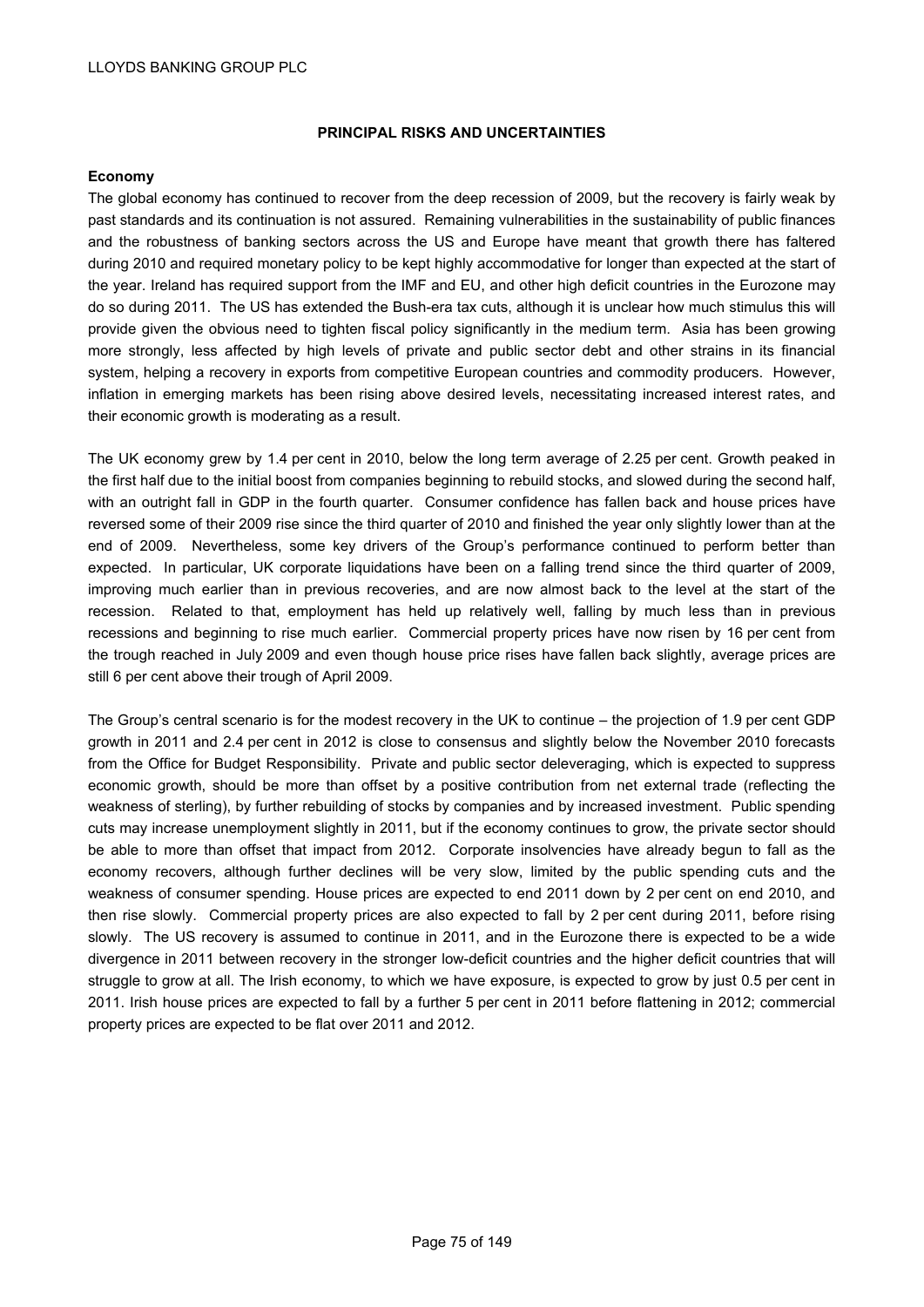## **Economy** (continued)

The risks around this scenario remain skewed to the downside. Business and consumer confidence remains fragile, and the extent to which simultaneous fiscal tightening across Europe might undermine global and UK growth is unclear. Contagion from the Irish bail-out to other Eurozone economies could drive further fiscal tightening and worsen the outlook further. Rising commodity prices driven by strong recovery in Asia might fuel a further increase in inflation in the West, prompting short-term interest rates to rise more quickly than anticipated. Since any shock to growth would also worsen the outlook for both public finances and bank capital and funding, a relatively small initial shock could throw economies onto a much weaker path as governments are forced to tighten fiscal policy even further or financial institutions are constrained in their ability to lend. A 'double-dip' scenario – a second recession following closely the one from which the economy is just emerging – would result in further significant increases in corporate failures and unemployment during 2011-12. In addition, residential and commercial property would suffer a second period of falling prices, tenant defaults would increase and central banks would have limited ability to cushion the downturn.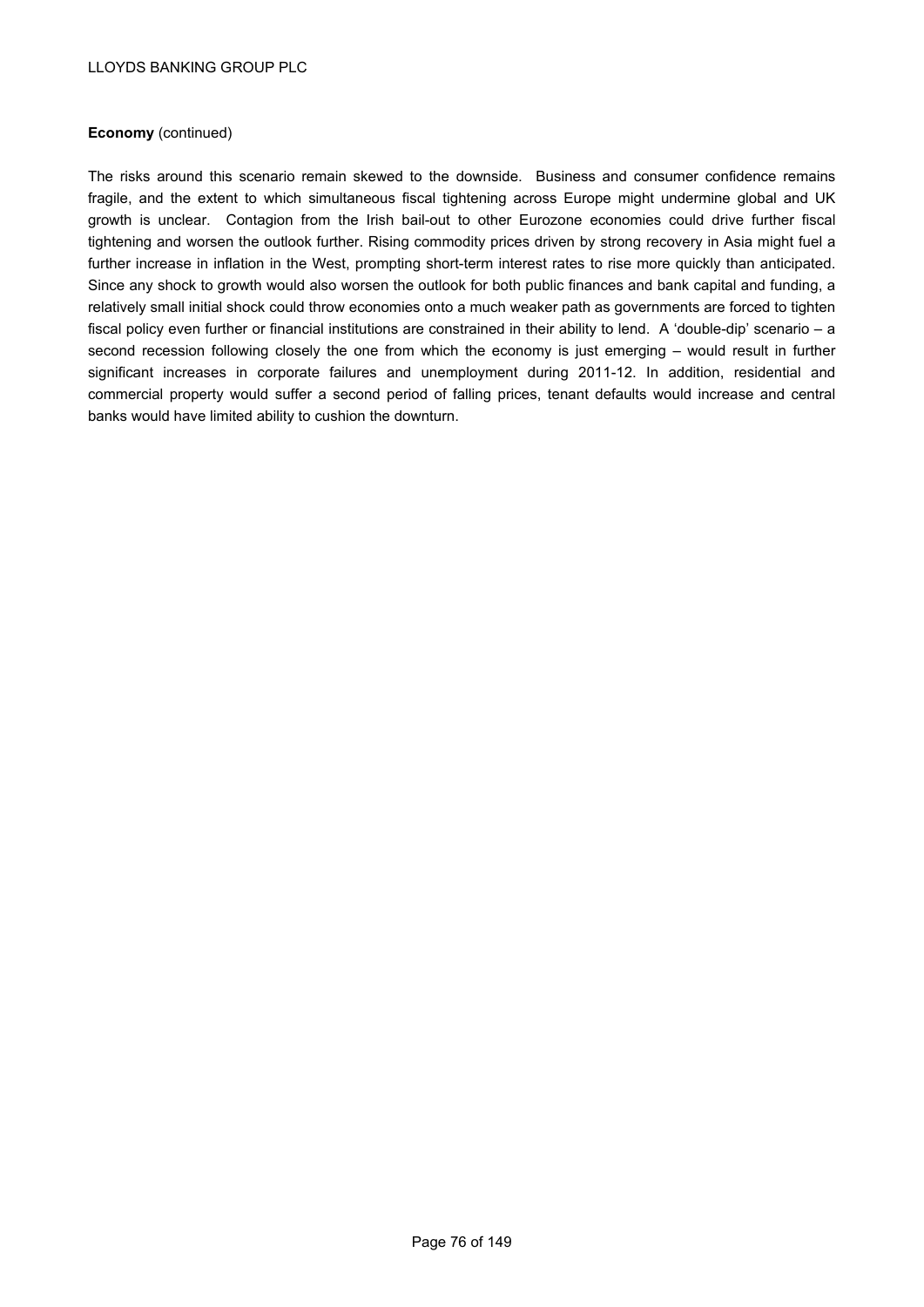## **Liquidity and funding**

During 2010 liquidity and funding remained a key area of focus for the Group and the industry as a whole. Like all major banks, the Group is dependent on confidence in the short and longer term wholesale funding markets; should the Group, due to exceptional circumstances, be unable to continue to source sustainable funding and liquidity where necessary, its ability to fund its financial obligations could be affected.

The Group is reliant on both wholesale funding markets and the legacy Government and central bank facilities to support its balance sheet. The liquidity and funding challenges facing the Group over the medium term continue to be ensuring sustainable access to wholesale funding markets, and the repayment of Government and central bank facilities. The combination of a clear focus on right-sizing the balance sheet, continued development of the Group's customer deposit base, and strategic access to the capital markets will enable the Group to strengthen its funding base while reducing its overall wholesale funding requirement.

The key dependencies on successfully funding the Group's balance sheet include the continued functioning of the money and capital markets; successful right-sizing of the Group's balance sheet; the repayment of Government and Central Bank facilities in accordance with the agreed terms; no more than limited further deterioration in the UK's and the Group's credit rating; and no significant or sudden withdrawal of deposits resulting in increased reliance on wholesale funding markets. Additionally, the Group has entered into a number of EU state aid related obligations to achieve reductions in certain parts of its balance sheet by the end of 2014. The requirement to meet this deadline may result in the Group having to provide funding to support these asset reductions and/or disposals and may also result in a lower price being achieved.

During 2010, the Group further improved the diversification of funding supporting its balance sheet. Wholesale funding reduced by £27.5 billion whilst customer deposits increased by £11.3 billion, resulting in a more stable liability base. The customer loan to deposit ratio improved to 154 per cent compared with 169 per cent at 31 December 2009.

At 31 December 2010, the Group's overall support from legacy Government and central bank facilities totalled £96.6 billion, a reduction of £60.6 billion compared with 31 December 2009. These facilities have various maturity dates, the last of which is in the fourth quarter of 2012. The Group's plan to right size the balance sheet is expected to avoid the necessity to refinance much of this. Repayment of the remaining amount will be achieved by a combination of customer deposit growth and term wholesale issuance.

|                                                     | As at         | As at  |
|-----------------------------------------------------|---------------|--------|
|                                                     | <b>31 Dec</b> | 31 Dec |
|                                                     | 2010          | 2009   |
|                                                     | £bn           | £bn    |
| Credit Guarantee scheme                             | 45.4          | 50.0   |
| Other                                               | 51.2          | 107.2  |
| <b>Total Government and central bank facilities</b> | 96.6          | 157.2  |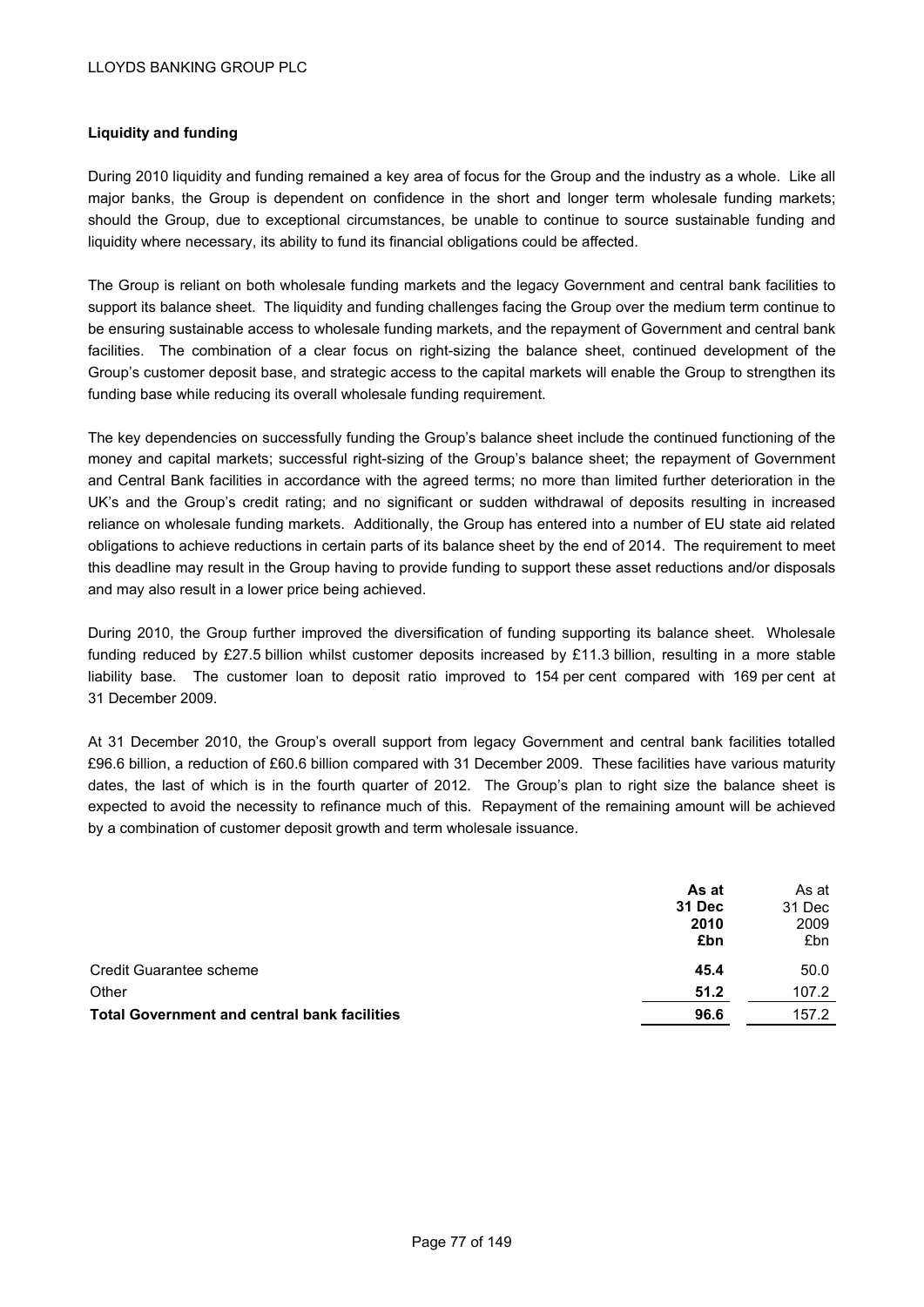The Group's wholesale term funding ratio (wholesale funding with a remaining life of over one year as a percentage of total funding) at 31 December 2010 has been maintained at 50 per cent.

Despite the market disruption as a result of European sovereign risk concerns during 2010, the Group outperformed its term wholesale issuance plans, allowing an accelerated repayment of Government and central bank facilities and thus reducing the on-going reliance on short term funding. The Group continued to fund itself successfully in the short term money markets, extending the maturity profile of this source of funding. The Group anticipates that wholesale markets will remain vulnerable to periods of disruption during 2011. To mitigate the impact of such events, the Group has been actively diversifying its funding sources and investor base.

In June 2010, the FSA introduced a new liquidity framework (Individual Liquidity Adequacy Standards – ILAS) bringing in enhanced systems and controls, quantitative requirements, reporting requirements and stress testing. As part of the ILAS framework, the FSA has issued an Individual Liquidity Guidance (ILG) to the Group, representing a new regulatory requirement, which was effective from 1 June 2010. The Group has maintained its liquidity levels above the ILG regulatory minimum since inception.

Late in 2010, the Basel Committee on Banking Supervision refined the details of the Basel III reforms to ensure the strengthening of global liquidity standards. This supplemented the 2008 published Principles of Sound Liquidity Risk Management and Supervision ('Sound Principles'). These principles have been strengthened by the development of two principal liquidity measures.

The first measure promotes short term resilience of the liquidity profile by ensuring that banks have sufficient high quality liquid assets to meet potential funding outflows in a stressed environment within a one-month period. This is measured by the Liquidity Coverage Ratio (LCR). The second promotes resilience over a longer time horizon by requiring for banks to fund their activities with a more stable source of funding on a going concern basis. This is measured by the Net Stable Funding Ratio (NSFR) which has a time horizon of one year and has been developed to ensure a sustainable maturity structure of assets and liabilities.

The Group welcomes the Basel Committee's Sound Principles. The introduction of the LCR (January 2015) and NSFR (January 2018) will raise the resilience of banks to potential liquidity shocks and provide the basis for a harmonised approach to liquidity risk management. At 31 December 2010, the Group's internal calculation of the LCR was 71 per cent and the NSFR was 88 per cent; the guidance issued by the Basel Committee is still subject to final ratification by the EU and the methodology is likely to be refined on the basis of feedback from banks and regulators during the observation period. The actions already announced to right size the balance sheet are expected to ensure compliance with the future minimum standards, which are expected to be 100 per cent for both ratios by their respective effective dates.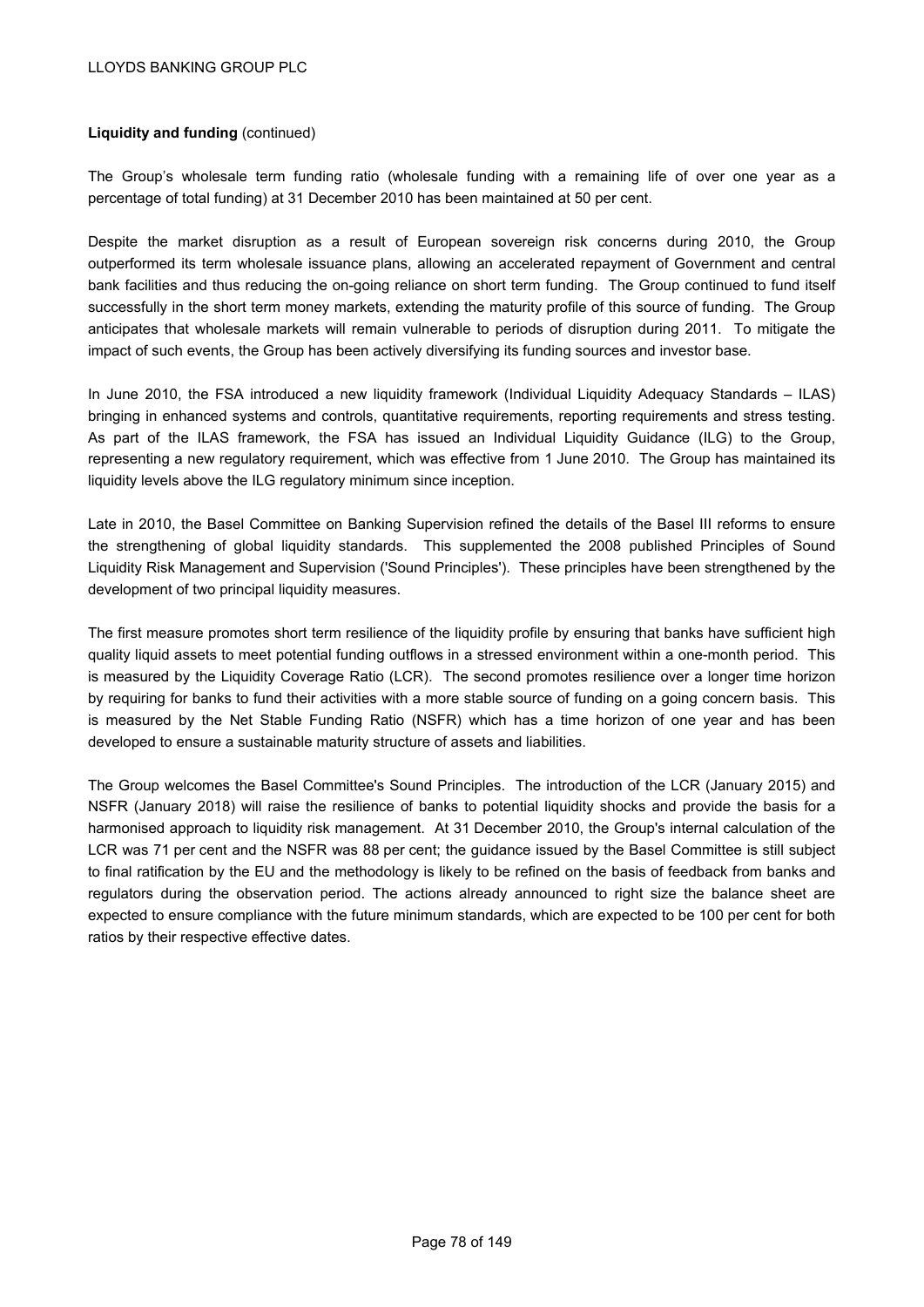#### **Group funding position**

| <b>Funding Requirement</b><br>Loans and advances to customers <sup>1</sup><br>Loans and advances to banks <sup>2</sup><br>Debt securities<br>Available-for-sale financial assets $-$ secondary <sup>3</sup><br>Cash balances <sup>4</sup><br><b>Funded assets</b><br>On balance sheet primary liquidity assets <sup>5</sup><br>Reverse repurchase agreements<br>Balances at central banks – primary <sup>4</sup><br>Available-for-sale financial assets - primary<br>Held to maturity<br>Other assets <sup>6</sup><br><b>Total Group assets</b><br>Less: Other liabilities <sup>6</sup><br><b>Funding requirement</b><br><b>Funded by</b><br>Customer deposits <sup>7</sup> | <b>31 Dec</b><br>2010<br>£bn | 31 Dec<br>2009 |        |
|-----------------------------------------------------------------------------------------------------------------------------------------------------------------------------------------------------------------------------------------------------------------------------------------------------------------------------------------------------------------------------------------------------------------------------------------------------------------------------------------------------------------------------------------------------------------------------------------------------------------------------------------------------------------------------|------------------------------|----------------|--------|
|                                                                                                                                                                                                                                                                                                                                                                                                                                                                                                                                                                                                                                                                             |                              |                |        |
|                                                                                                                                                                                                                                                                                                                                                                                                                                                                                                                                                                                                                                                                             |                              |                | Change |
|                                                                                                                                                                                                                                                                                                                                                                                                                                                                                                                                                                                                                                                                             |                              | £bn            | ℅      |
|                                                                                                                                                                                                                                                                                                                                                                                                                                                                                                                                                                                                                                                                             |                              |                |        |
|                                                                                                                                                                                                                                                                                                                                                                                                                                                                                                                                                                                                                                                                             | 589.5                        | 625.9          | (6)    |
|                                                                                                                                                                                                                                                                                                                                                                                                                                                                                                                                                                                                                                                                             | 10.5                         | 16.1           | (35)   |
|                                                                                                                                                                                                                                                                                                                                                                                                                                                                                                                                                                                                                                                                             | 25.7                         | 32.7           | (21)   |
|                                                                                                                                                                                                                                                                                                                                                                                                                                                                                                                                                                                                                                                                             | 25.7                         | 37.7           | (32)   |
|                                                                                                                                                                                                                                                                                                                                                                                                                                                                                                                                                                                                                                                                             | 3.6                          | 2.7            | 33     |
|                                                                                                                                                                                                                                                                                                                                                                                                                                                                                                                                                                                                                                                                             | 655.0                        | 715.1          | (8)    |
|                                                                                                                                                                                                                                                                                                                                                                                                                                                                                                                                                                                                                                                                             |                              |                |        |
|                                                                                                                                                                                                                                                                                                                                                                                                                                                                                                                                                                                                                                                                             | 7.3                          | 5.3            | 38     |
|                                                                                                                                                                                                                                                                                                                                                                                                                                                                                                                                                                                                                                                                             | 34.5                         | 36.3           | (5)    |
|                                                                                                                                                                                                                                                                                                                                                                                                                                                                                                                                                                                                                                                                             | 17.3                         | 8.9            | 94     |
|                                                                                                                                                                                                                                                                                                                                                                                                                                                                                                                                                                                                                                                                             | 7.9                          |                |        |
|                                                                                                                                                                                                                                                                                                                                                                                                                                                                                                                                                                                                                                                                             | 67.0                         | 50.5           | 33     |
|                                                                                                                                                                                                                                                                                                                                                                                                                                                                                                                                                                                                                                                                             | 269.6                        | 261.7          | 3      |
|                                                                                                                                                                                                                                                                                                                                                                                                                                                                                                                                                                                                                                                                             | 991.6                        | 1,027.3        | (3)    |
|                                                                                                                                                                                                                                                                                                                                                                                                                                                                                                                                                                                                                                                                             | (229.1)                      | (223.4)        | 3      |
|                                                                                                                                                                                                                                                                                                                                                                                                                                                                                                                                                                                                                                                                             | 762.5                        | 803.9          | (5)    |
|                                                                                                                                                                                                                                                                                                                                                                                                                                                                                                                                                                                                                                                                             |                              |                |        |
|                                                                                                                                                                                                                                                                                                                                                                                                                                                                                                                                                                                                                                                                             | 382.5                        | 371.2          | 3      |
| Wholesale funding                                                                                                                                                                                                                                                                                                                                                                                                                                                                                                                                                                                                                                                           | 298.0                        | 325.5          | (8)    |
| Repurchase agreements                                                                                                                                                                                                                                                                                                                                                                                                                                                                                                                                                                                                                                                       | 35.1                         | 63.1           | (44)   |
| Total equity                                                                                                                                                                                                                                                                                                                                                                                                                                                                                                                                                                                                                                                                | 46.9                         | 44.1           | 6      |
| <b>Total funding</b>                                                                                                                                                                                                                                                                                                                                                                                                                                                                                                                                                                                                                                                        | 762.5                        | 803.9          | (5)    |

1 Excludes £3.1 billion (31 December 2009: £1.1 billion) of reverse repurchase agreements.

 $2$  Excludes £15.6 billion (31 December 2009: £15.1 billion) of loans and advances to banks within the insurance businesses and £4.2 billion (31 December 2009: £4.2 billion) of reverse repurchase agreements.

<sup>3</sup> Secondary liquidity assets comprise a diversified pool of highly rated unencumbered collateral (including retained issuance).

4 Cash balances and Balances at central banks – primary are combined in the Group's balance sheet.

<sup>5</sup> Primary liquidity assets are FSA eligible liquid assets including UK Gilts, US Treasuries, Euro AAA government debt and unencumbered cash balances held at central banks.

<sup>6</sup> Other assets and other liabilities primarily include balances in the Group's insurance businesses and the fair value of derivative assets and liabilities.

 $7$  Excluding repurchase agreements of £11.1 billion (31 December 2009: £35.5 billion).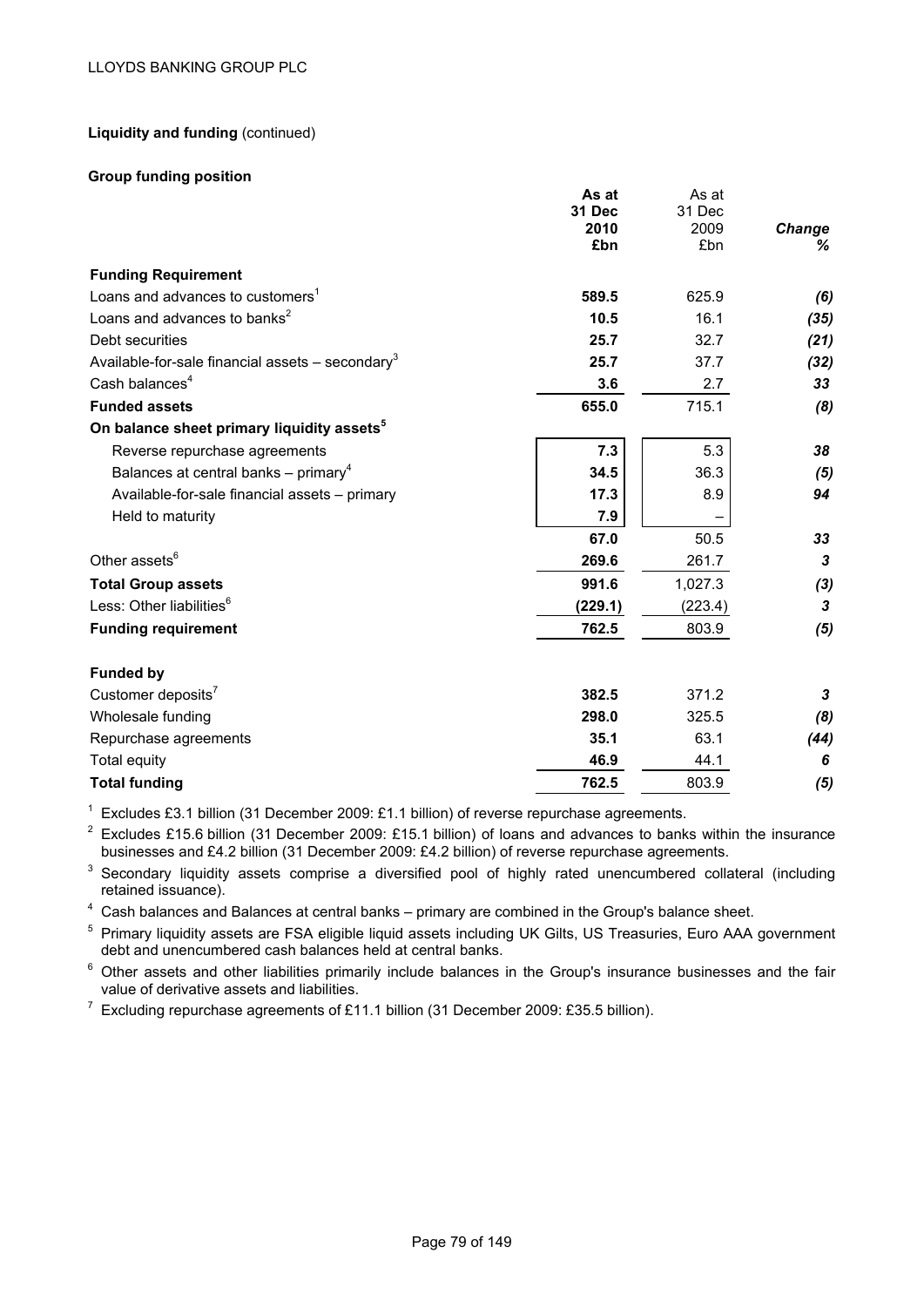## **Group funding by type**

|                                        | As at         | As at  | As at  | As at  |
|----------------------------------------|---------------|--------|--------|--------|
|                                        | <b>31 Dec</b> | 31 Dec | 31 Dec | 31 Dec |
|                                        | 2010          | 2010   | 2009   | 2009   |
|                                        | £bn           | %      | £bn    | $\%$   |
| Deposits from banks <sup>1</sup>       | 26.4          | 3.9    | 48.6   | 7.0    |
| Debt securities in issue: <sup>1</sup> |               |        |        |        |
| Certificates of deposit                | 42.4          | 6.2    | 50.9   | 7.3    |
| Commercial paper                       | 32.5          | 4.8    | 35.0   | 5.0    |
| Medium-term notes $2$                  | 87.7          | 12.9   | 89.7   | 12.9   |
| Covered bonds                          | 32.1          | 4.7    | 28.1   | 4.0    |
| Securitisation                         | 39.0          | 5.7    | 35.8   | 5.1    |
|                                        | 233.7         | 34.3   | 239.5  | 34.3   |
| Subordinated liabilities <sup>1</sup>  | 37.9          | 5.6    | 37.4   | 5.4    |
| Total wholesale funding <sup>3</sup>   | 298.0         | 43.8   | 325.5  | 46.7   |
| Customer deposits                      | 382.5         | 56.2   | 371.2  | 53.3   |
| Total Group funding <sup>4</sup>       | 680.5         | 100.0  | 696.7  | 100.0  |

<sup>1</sup> A reconciliation to the Group's balance sheet is provided on page 82.<br><sup>2</sup> Medium term notes include £45.4 billion of funding from the Credit Guarantee scheme.

 $3$  The Group's definition of wholesale funding aligns with that used by other international market participants; including interbank deposits, debt securities in issue and subordinated liabilities.

4 Excluding repos and total equity.

Total wholesale funding is analysed by residual maturity as follows:

|                                | As at<br><b>31 Dec</b><br>2010<br>£bn | As at<br>31 Dec<br>2010<br>% | As at<br>31 Dec<br>2009<br>£bn | As at<br>31 Dec<br>2009<br>$\%$ |
|--------------------------------|---------------------------------------|------------------------------|--------------------------------|---------------------------------|
| Less than one year             | 148.6                                 | 49.9                         | 161.8                          | 49.7                            |
| One to two years               | 46.8                                  | 15.7                         | 48.8                           | 15.0                            |
| Two to five years              | 52.3                                  | 17.6                         | 68.7                           | 21.1                            |
| More than five years           | 50.3                                  | 16.8                         | 46.2                           | 14.2                            |
| <b>Total wholesale funding</b> | 298.0                                 | 100.0                        | 325.5                          | 100.0                           |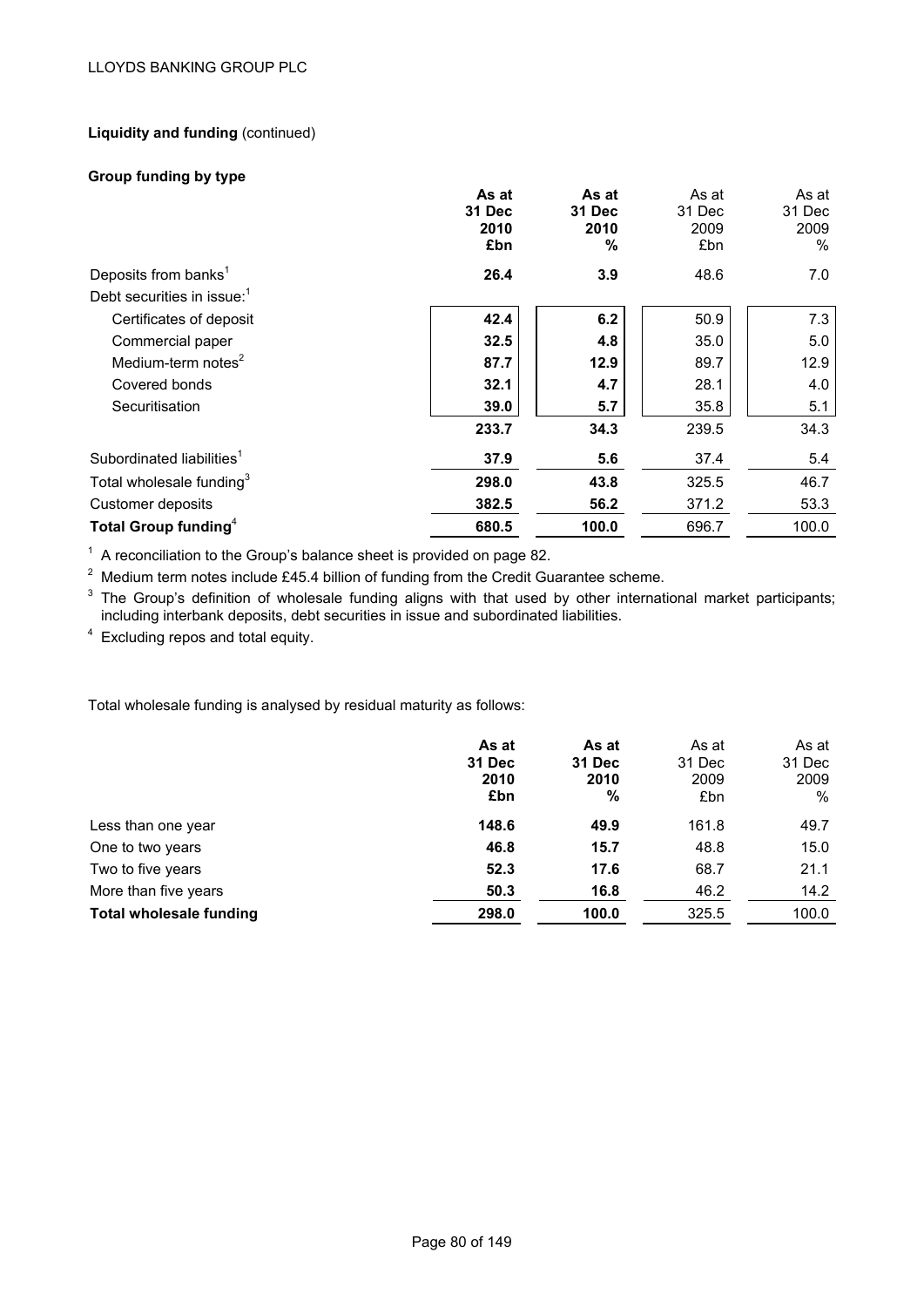## **Term issuance**

The stabilisation of the term wholesale markets observed in the first quarter of 2010 and the continued functioning of these markets throughout the year, despite European Sovereign credit concerns, enabled the Group to outperform its term issuance plan for 2010. The Group has taken advantage of the improved market sentiment by successfully accessing a number of markets, both secured and unsecured. The table below summarises the Group's term issuance during 2010. Exceeding term funding plans in 2010 contributed to the acceleration in repaying government and central bank facilities during the year.

|                                 | <b>Sterling</b> | <b>US Dollar</b> | Euro | currencies | <b>Total</b> |
|---------------------------------|-----------------|------------------|------|------------|--------------|
|                                 | £bn             | £bn              | £bn  | £bn        | £bn          |
| Securitisation                  | 3.5             | 5.2              | 2.1  | 0.7        | 11.5         |
| Medium-term notes               | 1.1             | 3.7              | 2.7  | 2.2        | 9.7          |
| Covered bonds                   | -               |                  | 3.7  |            | 3.7          |
| Subordinated liabilities        | 0.7             | 2.5              | 1.3  |            | 4.5          |
| Private placements <sup>1</sup> | 4.6             | 4.6              | 10.6 | 0.8        | 20.6         |
| <b>Total Issuance</b>           | 9.9             | 16.0             | 20.4 | 3.7        | 50.0         |

 $1$  Private placements include structured bonds and term repurchase agreements (repos).

## **Liquidity portfolio**

The table below illustrates the Group's holding of highly liquid unencumbered assets, which are both on and off balance sheet. This liquidity is available for deployment at immediate notice, subject to complying with regulatory requirements, and is a key component of the Group's liquidity management process.

|                                  | As at<br>31 Dec<br>2010<br>£bn | As at<br>31 Dec<br>2009<br>£bn |
|----------------------------------|--------------------------------|--------------------------------|
| Primary liquidity <sup>1</sup>   | 97.5                           | 88.4                           |
| Secondary liquidity <sup>2</sup> | 62.4                           | 62.4                           |
| <b>Total</b>                     | 159.9                          | 150.8                          |

 $1$  Primary liquidity is defined as FSA eligible liquid assets (UK Gilts, US Treasuries, Euro AAA government debt; unencumbered cash balances held at central banks).

<sup>2</sup> Secondary liquidity comprises a diversified pool of highly rated unencumbered collateral (including retained issuance).

Following the introduction of the FSA's Individual Liquidity Guidance under ILAS, the Group now manages its liquidity position as a coverage ratio (proportion of stressed outflows covered by primary liquid assets) rather than by reference to a quantum of liquid assets; the liquidity position reflects a buffer over the regulatory minimum. The Group receives no recognition under ILAS for assets held for secondary liquidity purposes.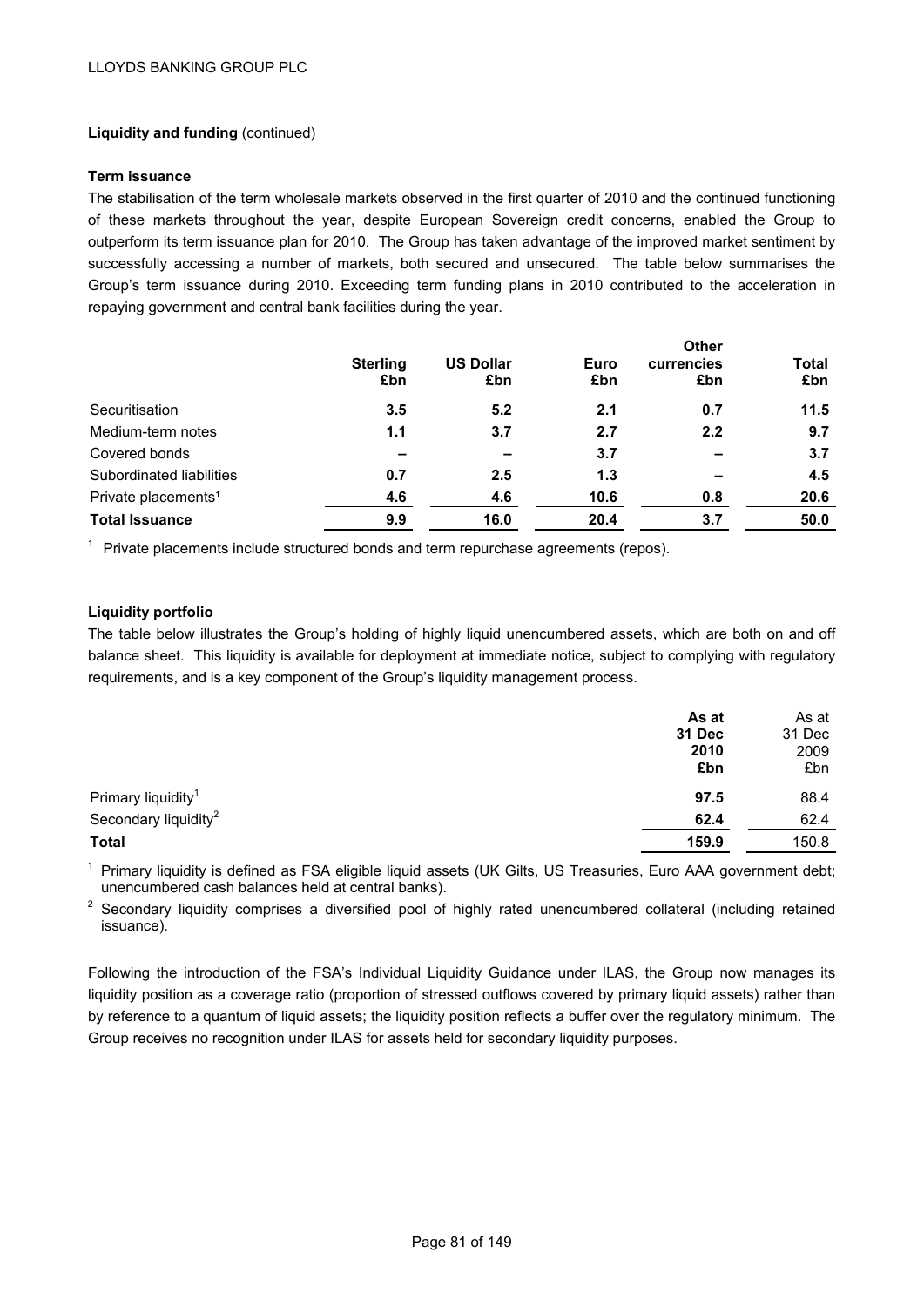The following tables reconcile figures reported on page 80.

|                          |                                                      |                     | As at 31 December 2010                                         |                                |
|--------------------------|------------------------------------------------------|---------------------|----------------------------------------------------------------|--------------------------------|
|                          | Included in<br>funding<br>analysis<br>(above)<br>£bn | <b>Repos</b><br>£bn | <b>Fair value</b><br>and other<br>accounting<br>methods<br>£bn | <b>Balance</b><br>sheet<br>£bn |
| Deposits from banks      | 26.4                                                 | 24.0                |                                                                | 50.4                           |
| Debt securities in issue | 233.7                                                |                     | (4.8)                                                          | 228.9                          |
| Subordinated liabilities | 37.9                                                 | -                   | (1.7)                                                          | 36.2                           |
| Total wholesale funding  | 298.0                                                | 24.0                |                                                                |                                |
| Customer deposits        | 382.5                                                | 11.1                |                                                                | 393.6                          |
| <b>Total</b>             | 680.5                                                | 35.1                |                                                                |                                |
|                          |                                                      |                     |                                                                | As at 31 December 2009         |
|                          | Included in<br>funding                               |                     | Fair value<br>and other                                        |                                |
|                          | analysis<br>(above)                                  | Repos               | accounting<br>methods                                          | <b>Balance</b><br>sheet        |
| Deposits from banks      | 48.6                                                 | 27.6                | 6.3                                                            | 82.5                           |
| Debt securities in issue | 239.5                                                |                     | (6.0)                                                          | 233.5                          |
| Subordinated liabilities | 37.4                                                 |                     | (2.7)                                                          | 34.7                           |
| Total wholesale funding  | 325.5                                                | 27.6                |                                                                |                                |
| Customer deposits        | 371.2                                                | 35.5                |                                                                | 406.7                          |
|                          |                                                      |                     |                                                                |                                |

Total 696.7 63.1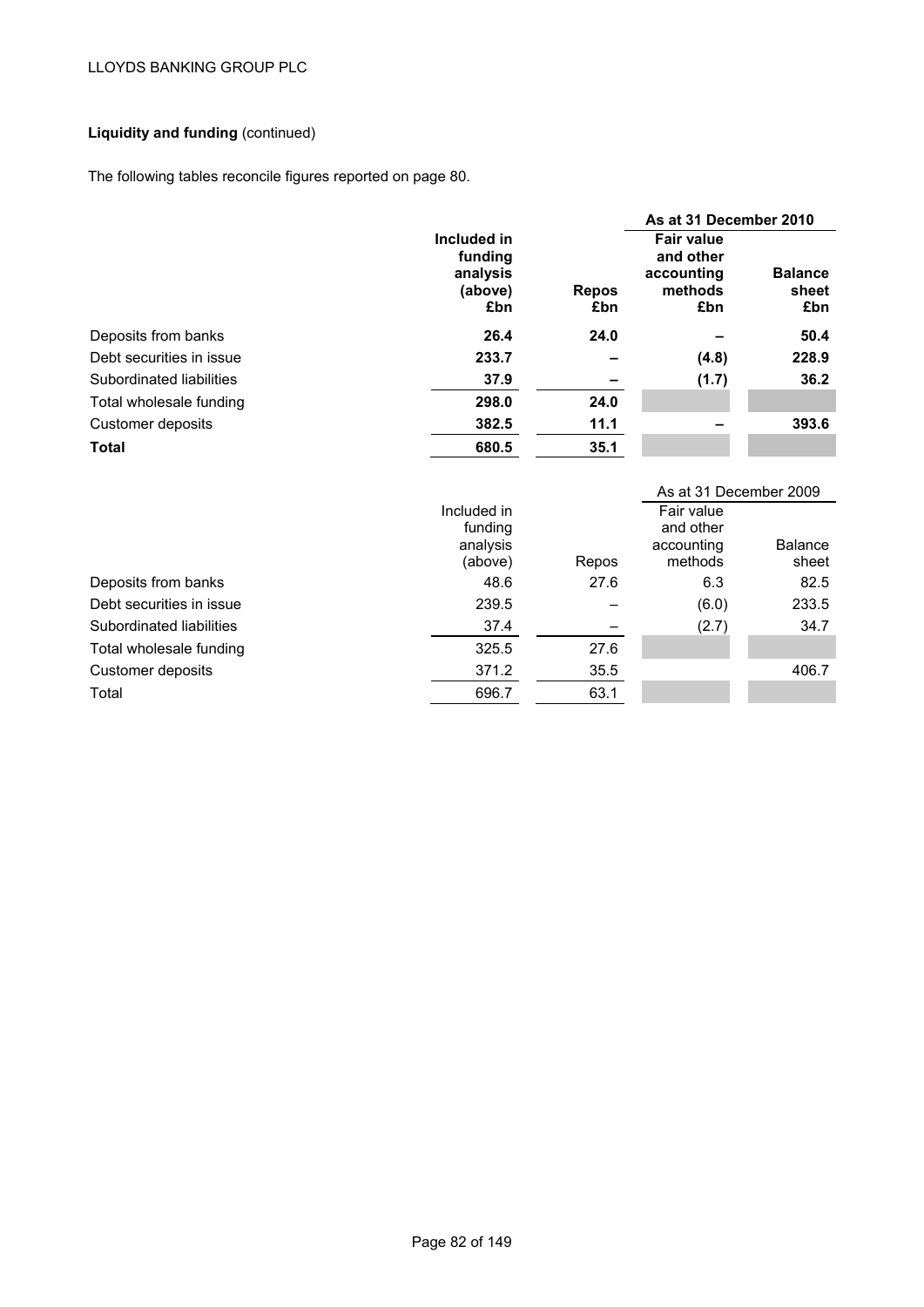## **Credit risk – Group**

|                          |                  |          | <b>Impaired</b> |                         | Impairment |
|--------------------------|------------------|----------|-----------------|-------------------------|------------|
|                          | <b>Loans and</b> |          | loans           |                         | provisions |
|                          | advances         |          | as a % of       |                         | as a % of  |
|                          | to               | Impaired | closing         | Impairment              | impaired   |
| As at 31 December 2010   | customers        | loans    | advances        | provisions <sup>1</sup> | loans      |
|                          | £m               | £m       | %               | £m                      | %          |
| Retail                   | 368,981          | 9,750    | 2.6             | 3,096                   | 31.8       |
| Wholesale                | 187,651          | 34,514   | 18.4            | 15,855                  | 45.9       |
| Wealth and International | 66,368           | 20,342   | 30.7            | 10,684                  | 52.5       |
| Hedging and other items  | 3,378            |          |                 |                         |            |
|                          | 626,378          | 64,606   | 10.3            | 29,635                  | 45.9       |
| Impairment provisions    | (29, 635)        |          |                 |                         |            |
| Fair value adjustments   | (4, 146)         |          |                 |                         |            |
| <b>Total Group</b>       | 592,597          |          |                 |                         |            |
| As at 31 December 2009   |                  |          |                 |                         |            |
| Retail                   | 378,005          | 11,015   | 2.9             | 3,806                   | 34.6       |
| Wholesale                | 210,934          | 35,114   | 16.6            | 17,179                  | 48.9       |
| Wealth and International | 69,402           | 12,704   | 18.3            | 5,003                   | 39.4       |
| Hedging and other items  | 1,663            |          |                 |                         |            |
|                          | 660,004          | 58,833   | 8.9             | 25,988                  | 44.2       |
| Impairment provisions    | (25,988)         |          |                 |                         |            |
| Fair value adjustments   | (7,047)          |          |                 |                         |            |
| <b>Total Group</b>       | 626,969          |          |                 |                         |            |

<sup>1</sup> Impairment provisions include collective unimpaired provisions.

## **Impairment charge**

|                          | 2010<br>£m | 2009<br>£m | <b>Change</b><br>% |
|--------------------------|------------|------------|--------------------|
| Retail                   | 2.747      | 4.227      | 35                 |
| Wholesale                | 4.446      | 15,683     | 72                 |
| Wealth and International | 5,988      | 4,078      | (47)               |
| Total impairment charge  | 13,181     | 23,988     | 45                 |

## **European sovereign exposures**

As at 31 December 2010, the Group had, in aggregate, minimal direct exposure to the national and local governments of Portugal, Ireland, Italy, Greece and Spain.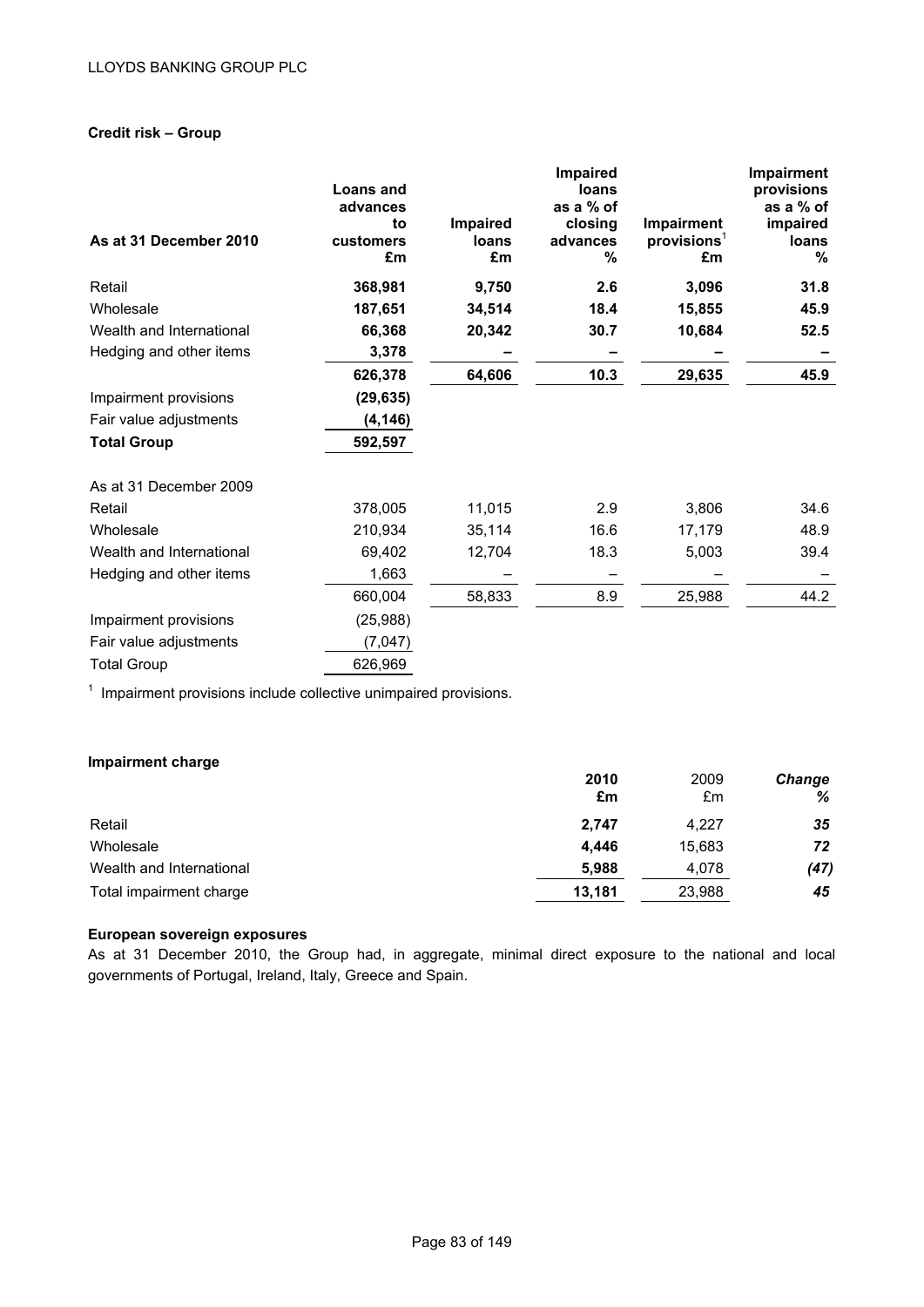## **Credit risk – Group** (continued)

## **Overview**

- The Group achieved a significant reduction in the impairment charge in 2010 to £13,181 million (from £23,988 million in 2009), due to the stabilisation of the wholesale portfolios and good retail affordability and performance. Improvements in Wholesale and Retail more than offset increased impairment charges in Ireland and Australia, caused by difficult market conditions.
- Prudent, 'through the cycle' credit policies and procedures are in place throughout the Group, focusing on development of enduring client relationships. This resulted in higher quality new business being originated across the UK. Very little new origination took place outside the UK.
- The Group's level of impairment is being managed successfully in the current challenging economic environment by the Wholesale business support units and Retail collection and recovery units. The business support model has been expanded from Wholesale across Wealth and International division, with a central team established to manage its business support activity globally. The Group has also strengthened resources within Retail collections and recoveries to enable more timely engagement with customers experiencing difficulties to drive more effective customer outcomes.
- The Group actively reduced limits to Portugal, Ireland, Italy, Greece and Spain over the last two years, with the associated country risk profile modest in the context of the Group's asset base. Except for Ireland, the 2011 base case impairment forecast for these countries is de-minimis in the context of the Group.
- The closure of our Bank of Scotland (Ireland) Limited business was completed on the 31 December 2010 and a new operating structure came into existence, focused on intensive management of the closed book to optimise the winding up of our lending.

## **Outlook – Group**

Based on its latest economic assumptions, as set out on page 75, the Group expects an improved impairment charge in 2011 compared with 2010.

While the second half of 2010 has seen most countries exiting from recession, forecasts are that the UK recovery will continue to be at a modest pace and is likely to be protracted. The risks to the impairment charge remain skewed to the downside across all lending businesses. In the UK, business and consumer confidence remain fragile and the extent to which simultaneous fiscal tightening might undermine global and UK growth is unclear. Contagion from the Irish bail-out to other Eurozone economies could drive further fiscal tightening and worsen the outlook further. Rising commodity prices driven by strong recovery in Asia might fuel a further increase in inflation, prompting short-term interest rates to rise more quickly than anticipated. Potential interest rate rises, public spending cuts and reduced consumer spending could cause cash flow stress and higher levels of default amongst mid-market corporates and Commercial customers, in particular. In addition, in our commercial real estate book, any deterioration in the economy could increase the level of tenant defaults and reduce capital values further from an already depressed level, particularly in the regions. Further significant falls in house prices, real disposable household income or increasing interest rates, would result in a higher secured retail impairment charge relative to current expectations.

A 'double-dip' scenario – a second recession following closely the one from which the economy is just emerging – remains a key downside risk to UK impairment charges. This is because it would result in further significant increases in corporate failures and unemployment during 2011-12, as well as causing a second period of falling prices for residential and commercial property, tenant defaults would increase and central banks would have limited ability to cushion the downturn. Together, these factors could lead to increased impairments across the Group's UK portfolios.

The Group's exposure to Ireland and Australia is being closely managed. In post bail-out Ireland, the fragility of the economy and political system could cause further credit quality deterioration within our closed book. Australia, while benefiting from a commodities export boom, continues to be affected by deteriorating property markets in the geographic areas and property classes where the Group is exposed. Base rate increases are an additional threat to affordability in our Australian property and acquisition finance books.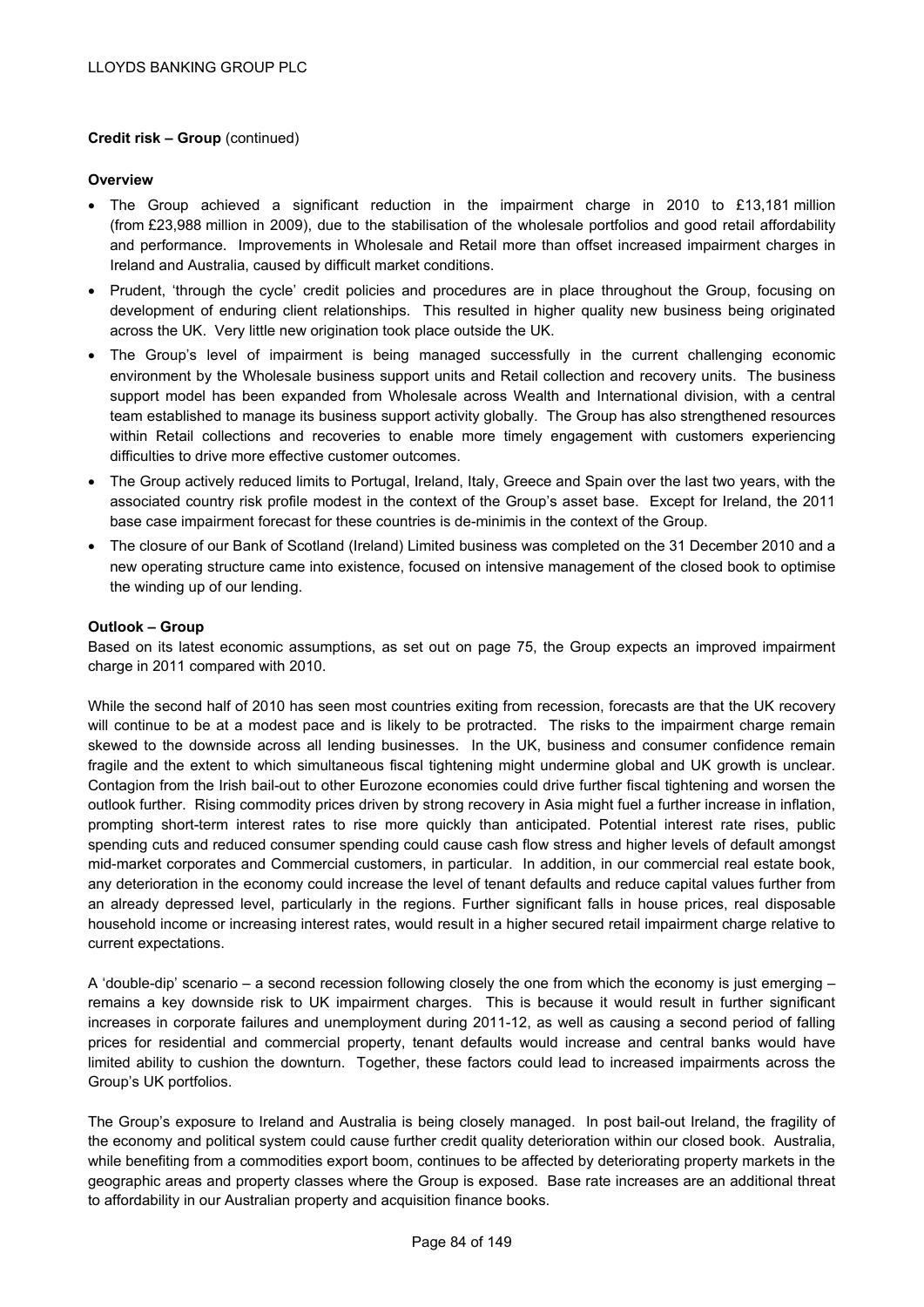## **Credit risk – Retail**

| As at 31 December 2010 | Loans and<br>advances to<br>customers<br>£m | Impaired<br>loans<br>£m | <b>Impaired</b><br>loans as<br>a % of<br>closing<br>loans and<br>advances<br>% | Impairment<br>prox <sup>1</sup><br>£m | <b>Impairment</b><br>provisions<br>as a % of<br>impaired<br><b>loans</b><br>% |
|------------------------|---------------------------------------------|-------------------------|--------------------------------------------------------------------------------|---------------------------------------|-------------------------------------------------------------------------------|
| Secured                | 341,069                                     | 6,769                   | 2.0                                                                            | 1,589                                 | 23.5                                                                          |
| Unsecured              | 27,912                                      | 2,981                   | 10.7                                                                           | 1,507                                 | 50.6                                                                          |
| Total gross lending    | 368,981                                     | 9,750                   | 2.6                                                                            | 3,096                                 | 31.8                                                                          |
| Impairment provisions  | (3,096)                                     |                         |                                                                                |                                       |                                                                               |
| Fair value adjustments | (2, 154)                                    |                         |                                                                                |                                       |                                                                               |
| <b>Total Retail</b>    | 363,731                                     |                         |                                                                                |                                       |                                                                               |
| As at 31 December 2009 |                                             |                         |                                                                                |                                       |                                                                               |
| Secured                | 345,900                                     | 7,196                   | 2.1                                                                            | 1,693                                 | 23.5                                                                          |
| Unsecured              | 32,105                                      | 3,819                   | 11.9                                                                           | 2,113                                 | 55.3                                                                          |
| Total gross lending    | 378,005                                     | 11,015                  | 2.9                                                                            | 3,806                                 | 34.6                                                                          |
| Impairment provisions  | (3,806)                                     |                         |                                                                                |                                       |                                                                               |
| Fair value adjustments | (3, 141)                                    |                         |                                                                                |                                       |                                                                               |
| Total Retail           | 371,058                                     |                         |                                                                                |                                       |                                                                               |

1 Impairment provisions include collective unimpaired provisions.

|                                   | As at<br>31 Dec<br>2010<br>£m | As at<br>31 Dec<br>2009<br>£m |
|-----------------------------------|-------------------------------|-------------------------------|
| Secured                           |                               |                               |
| Mainstream                        | 265,368                       | 270,069                       |
| Buy to let                        | 46,356                        | 44,236                        |
| Specialist                        | 29,345                        | 31,595                        |
|                                   | 341,069                       | 345,900                       |
| Unsecured                         |                               |                               |
| Credit cards                      | 11,207                        | 12,301                        |
| Personal loans                    | 13,881                        | 16,940                        |
| <b>Bank accounts</b>              | 2,624                         | 2,629                         |
| Others, including joint ventures  | 200                           | 235                           |
|                                   | 27,912                        | 32,105                        |
| <b>Total Retail gross lending</b> | 368,981                       | 378,005                       |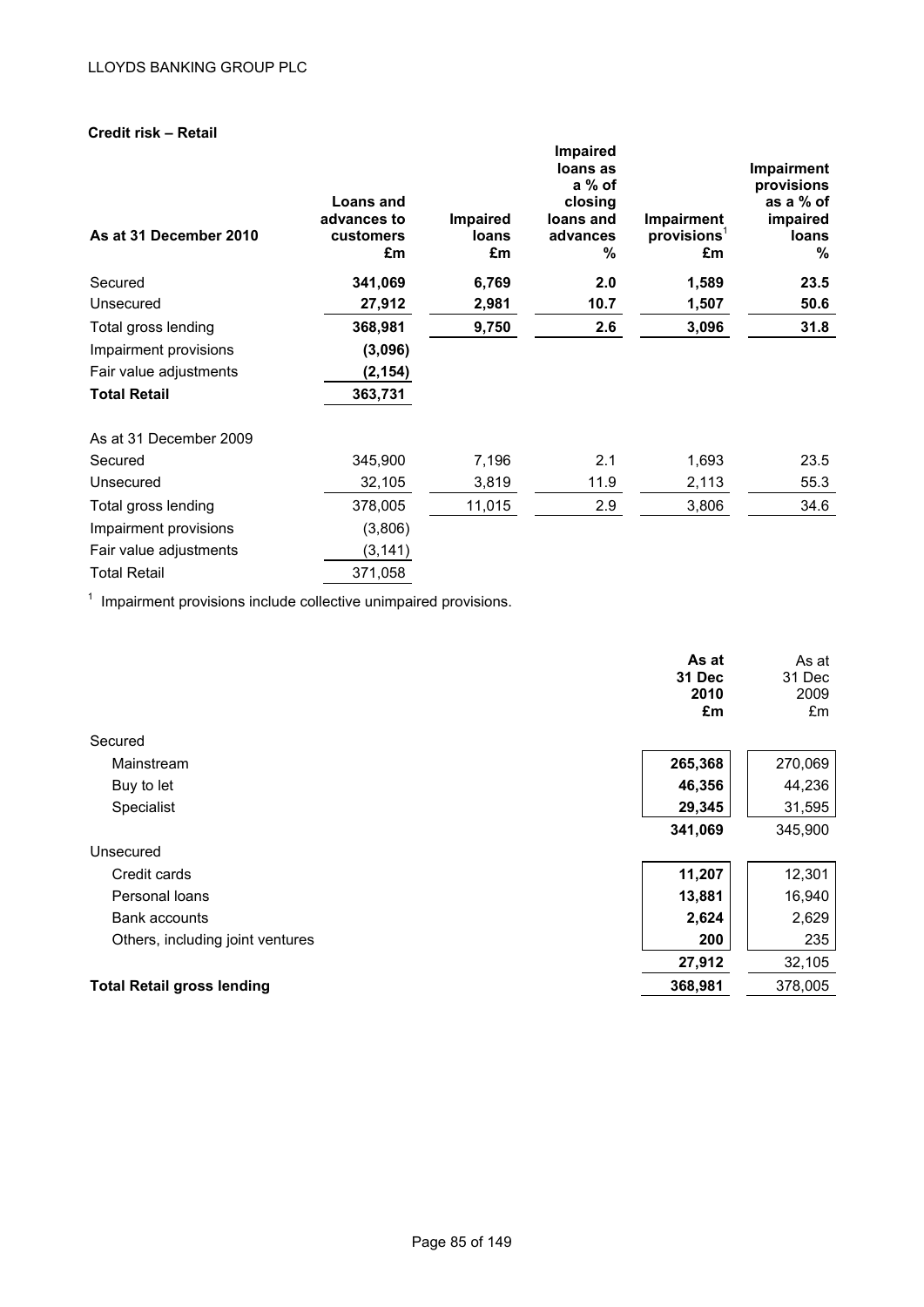## **Overview**

- The Retail impairment charge was £2,747 million in 2010, a decrease of £1,480 million, or 35 per cent, from 2009.
- The decrease in the Retail impairment charge was driven primarily by the improved quality of new business and effective portfolio management, combined with a continuing slow recovery of the economy. The Retail impairment charge for loans and advances to customers, as a percentage of average loans and advances to customers, decreased to 0.74 per cent from 1.11 per cent in 2009.
- New lending quality continues to be good, with subsequent early arrears at pre-recessionary levels.
- Average loan-to-value on new mortgage lending in the year was 60.9 per cent (59.3 per cent for 2009) while the average indexed loan-to-value on the mortgage portfolio was 55.6 per cent (54.8 per cent at 31 December 2009) consistent with a modest net fall in house prices since December 2009.
- Overall volume of customers entering arrears in 2010 compared to 2009 was lower for unsecured lending and flat for secured lending. Secured early arrears balances increased in the second half of 2010.

| Impairment charge       |       |       |               |
|-------------------------|-------|-------|---------------|
|                         | 2010  | 2009  | <b>Change</b> |
|                         | £m    | £m    | %             |
| Secured                 | 292   | 789   | 63            |
| Unsecured               | 2.455 | 3,438 | 29            |
| Total impairment charge | 2.747 | 4,227 | 35            |

Retail's impairment charge decreased by £1,480 million to £2,747 million in 2010 compared with 2009 and was lower in both the secured and unsecured portfolios. This improvement was driven primarily by the improved quality of new business and effective portfolio management, combined with the continued slow recovery of the economy. The lower secured impairment charge reflected reduction in impaired loans and improved arrears in the first half of 2010. Across Retail in 2010, there were fewer cases going into arrears. The impairment charge on loans and advances to customers, as a percentage of average loans and advances to customers, decreased to 0.74 per cent from 1.11 per cent in 2009.

#### **Impaired loans and provisions**

Retail impaired loans decreased by £1.2 billion to £9.8 billion compared with 31 December 2009 and, as a percentage of closing loans and advances to customers, decreased to 2.6 per cent from 2.9 per cent at 31 December 2009. The reduction in the value of impaired loans reflected the continuing low interest rate environment for mortgages and fewer unsecured loans going into arrears. Impairment provisions, as a percentage of impaired loans, reduced to 31.8 per cent from 34.6 per cent at 31 December 2009 largely driven by more stringent criteria for new and existing unsecured collections repayment plans resulting in highly provided assets being written off.

#### **Outlook – Retail**

The Group remains cautious about the pace and consistency of economic recovery and how this may impact our customers. The outlook assumes a slow economic recovery resulting in an improvement in the unsecured impairment charge. In the secured portfolio however, there are a mixture of signals from lead indicators, including falling house prices and an increase in secured arrears in the second half of 2010, which lead Retail to expect a higher secured impairment charge in 2011. Overall the Group anticipates a modest reduction in Retail's 2011 impairment charge based on the current outlook of a modestly improving economic environment.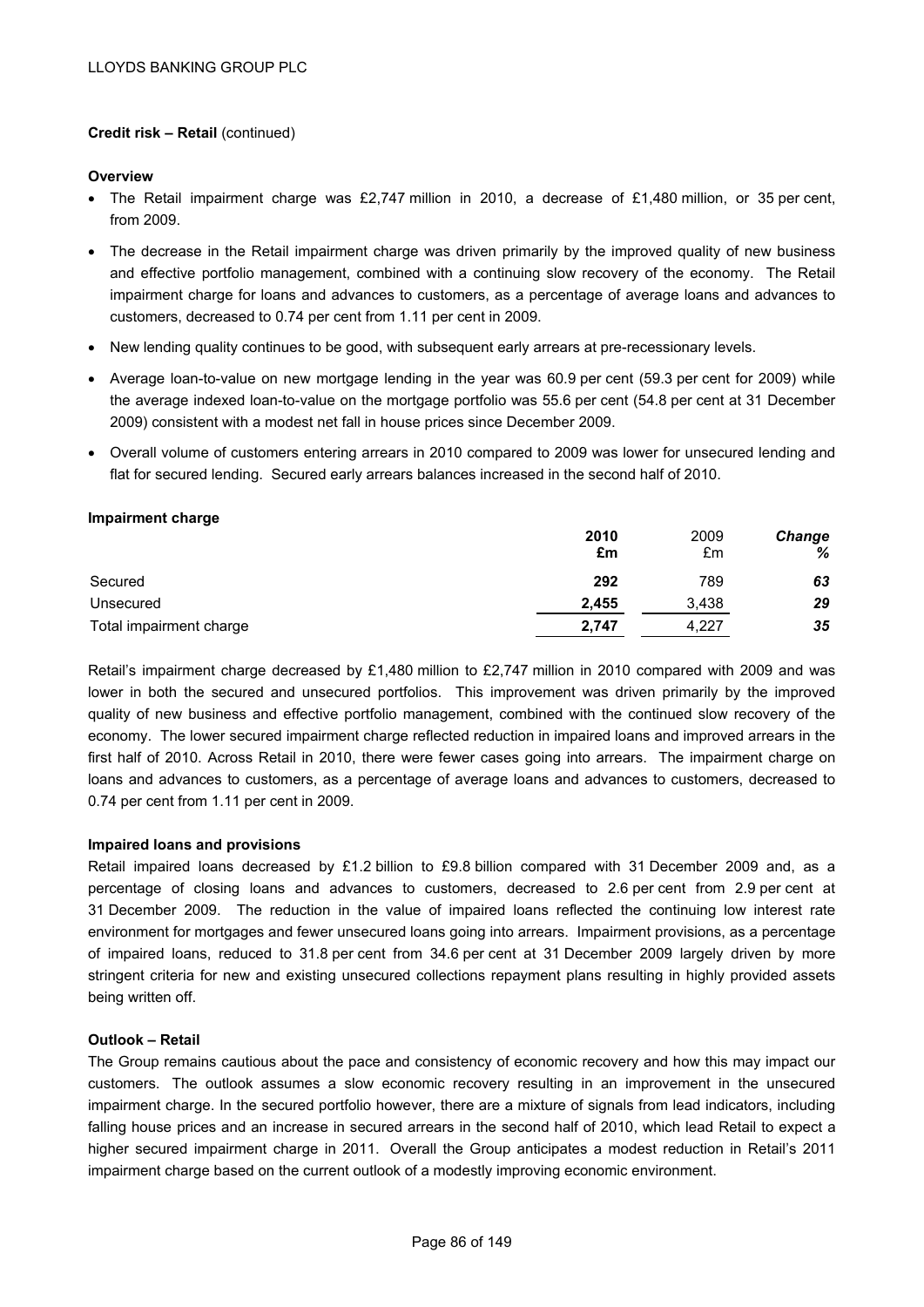#### **Secured impairment charge**

The impairment charge decreased by £497 million, to £292 million in 2010 compared to the previous year. The main drivers of the reduction were continued benefits from internal activities (risk and collections policies), maintained affordability and the continuing slow recovery of the economy. However, for the second half of 2010 the impairment charge was greater than the first half due to falling house prices combined with a worsening house price outlook towards the end of the period. The impairment charge for loans and advances to customers, as a percentage of average loans and advances to customers, decreased to 0.09 per cent from 0.23 per cent in 2009.

Provisions held against secured assets reflect adequate allowance for incurred losses including customers currently on repayment plans or in financial difficulties who are maintaining their repayments whilst interest rates are very low.

#### **Secured impaired loans**

Impaired loans decreased by £0.4 billion to £6.8 billion at 31 December 2010 and, as a percentage of closing loans and advances to customers, reduced to 2.0 per cent from 2.1 per cent at 31 December 2009. The reduction in the value of impaired loans reflects the continued ability of customers to afford their mortgage payments in a low interest rate environment.

The number of customers going into arrears remained stable throughout 2010. In the second half of 2010 fewer accounts in arrears returned to order resulting in higher early arrears balances for 31 December 2010 compared to 30 June 2010. As reported at the 2009 year end, Specialist lending remains closed to new business and this book is in run-off.

#### **Secured arrears**

The percentage of mortgage cases greater than three months in arrears (excluding repossessions) remained stable at 2.3 per cent at 31 December 2010 compared to 31 December 2009.

| Greater than<br>three months in arrears |                 |        |               | Total mortgage |                     |        | Total mortgage |        |
|-----------------------------------------|-----------------|--------|---------------|----------------|---------------------|--------|----------------|--------|
| (excluding repossessions)               | Number of cases |        | accounts %    |                | Value of debt $(1)$ |        | balances %     |        |
|                                         | 31 Dec          | 31 Dec | <b>31 Dec</b> | 31 Dec         | 31 Dec              | 31 Dec | 31 Dec         | 31 Dec |
|                                         | 2010            | 2009   | 2010          | 2009           | 2010                | 2009   | 2010           | 2009   |
|                                         | <b>Cases</b>    | Cases  | %             | %              | £m                  | £m     | %              | %      |
| Mainstream                              | 55,675          | 57,837 | 2.1           | 2.1            | 6.247               | 6,407  | 2.4            | 2.4    |
| Buy to let                              | 7,577           | 7.557  | 1.8           | 1.9            | 1.157               | 1,159  | 2.5            | 2.6    |
| Specialist                              | 12,582          | 13,848 | 6.4           | 6.6            | 2,262               | 2,498  | 7.7            | 7.9    |
| <b>Total</b>                            | 75,834          | 79,242 | 2.3           | 2.3            | 9,666               | 10,064 | 2.8            | 2.9    |

 $1$  Value of debt represents total book value of mortgages in arrears but not repossessed.

The stock of repossession cases rose from 2,720 at 31 December 2009 to 3,043 at 31 December 2010. This still represents a relatively low proportion of the portfolio and was broadly consistent with prior years.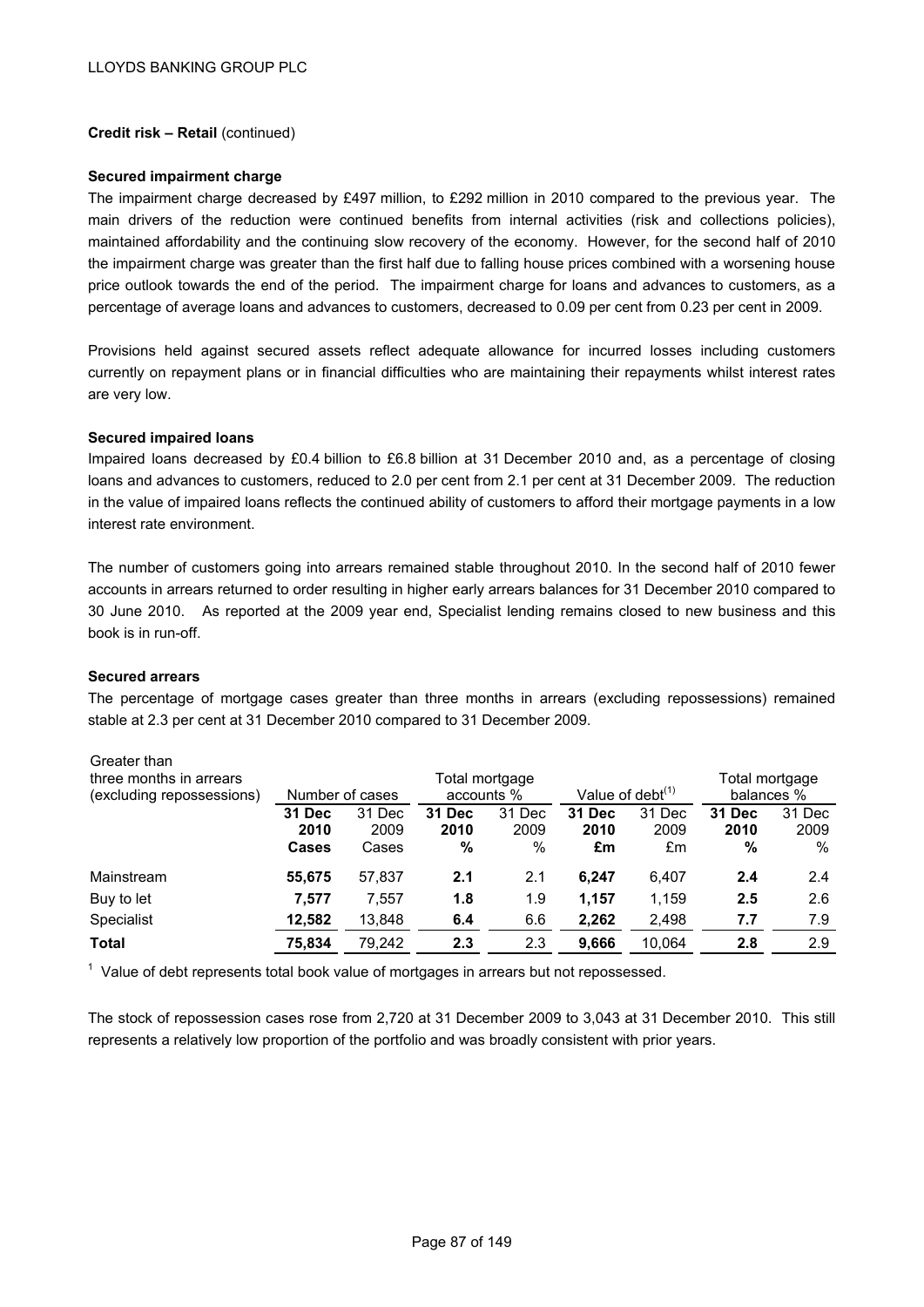## **Secured loan to value analysis**

Management actions have resulted in new lending quality remaining strong. The average loan-to-value ratio (LTV) for new mortgages and further advances written in 2010 was 60.9 per cent compared with 59.3 per cent for 2009. This is primarily driven by a greater proportion of new lending to first-time buyers and home movers delivering on the Group's commitment to support new home owners. The average indexed LTV on the mortgage portfolio at 31 December 2010 was 55.6 per cent compared with 54.8 per cent at 31 December 2009. House prices, having initially increased, fell in the second half of 2010 resulting in the indexed LTV in excess of 100 per cent ending 2010 at 13.2 per cent of the mortgage portfolio (£44.9 billion), compared with 13.0 per cent (£44.8 billion) at 31 December 2009. The tables below show LTVs across the principal mortgage portfolios.

The increased average LTVs for impaired Buy to let mortgages, is driven by the modest net fall in house prices and the seasoning of higher risk lending that was closed at the start of 2009.

| As at 31 December 2010         | <b>Mainstream</b><br>% | <b>Buy to let</b><br>% | Specialist <sup>1</sup><br>% | <b>Total</b><br>% |
|--------------------------------|------------------------|------------------------|------------------------------|-------------------|
| Less than 60%                  | 33.0                   | 11.4                   | 14.0                         | 28.5              |
| 60% to 70%                     | 12.1                   | 11.1                   | 9.4                          | 11.7              |
| 70% to 80%                     | 16.1                   | 21.9                   | 15.9                         | 16.8              |
| 80% to 90%                     | 15.3                   | 18.0                   | 21.3                         | 16.2              |
| 90% to 100%                    | 11.9                   | 19.1                   | 20.0                         | 13.6              |
| Greater than 100%              | 11.6                   | 18.5                   | 19.4                         | 13.2              |
| <b>Total</b>                   | 100.0                  | 100.0                  | 100.0                        | 100.0             |
| Average loan-to-value:         |                        |                        |                              |                   |
| Stock of residential mortgages | 51.9                   | 75.6                   | 72.9                         | 55.6              |
| New residential lending        | 60.0                   | 66.5                   | n/a                          | 60.9              |
| Impaired mortgages             | 72.3                   | 97.8                   | 87.3                         | 78.0              |
| As at 31 December 2009         | Mainstream             | Buy to let             | Specialist <sup>1</sup>      | Total             |
|                                | %                      | %                      | %                            | %                 |
| Less than 60%                  | 34.4                   | 12.0                   | 14.3                         | 29.7              |
| 60% to 70%                     | 11.9                   | 11.3                   | 9.7                          | 11.6              |
| 70% to 80%                     | 15.2                   | 20.2                   | 17.0                         | 16.0              |
| 80% to 90%                     | 14.3                   | 19.1                   | 21.5                         | 15.6              |
| 90% to 100%                    | 12.2                   | 21.4                   | 20.3                         | 14.1              |
| Greater than 100%              | 12.0                   | 16.0                   | 17.2                         | 13.0              |
| Total                          | 100.0                  | 100.0                  | 100.0                        | 100.0             |
| Average loan-to-value:         |                        |                        |                              |                   |
| Stock of residential mortgages | 51.0                   | 75.2                   | 72.3                         | 54.8              |
| New residential lending        | 58.3                   | 65.6                   | 73.7                         | 59.3              |
| Impaired mortgages             | 71.1                   | 91.5                   | 85.6                         | 76.5              |

 $1$  Specialist lending is closed to new business and is in run-off.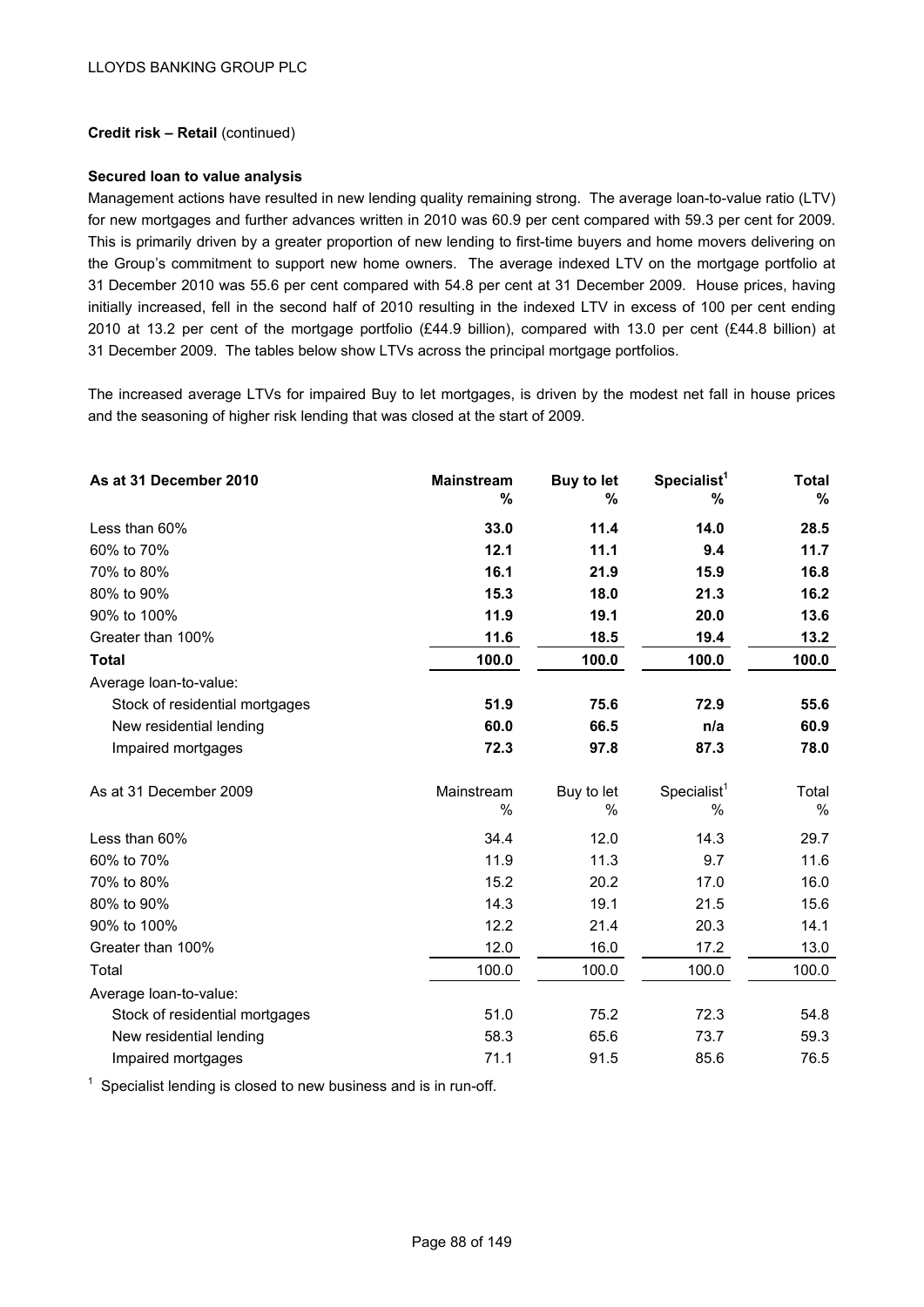## **Unsecured**

In 2010 the impairment charge on loans and advances to customers reduced by £983 million to £2,455 million compared with 2009. This reflected a continuation of the improving portfolio trends resulting from the Group's prudent risk appetite, with a focus on lending towards existing customers, combined with stable unemployment.

A combination of reduced demand from customers for personal unsecured borrowing and the Group's prudent risk policy contributed to loans and advances to customers reducing by £4.2 billion to £27.9 billion at 31 December 2010.

Impaired loans decreased by £0.8 billion to £3.0 billion which represented 10.7 per cent of closing loans and advances to customers at 31 December 2010, compared with 11.9 per cent at 31 December 2009. The movement in impaired loans is consistent with the trends seen in both the flow of accounts to arrears and arrears balances, both of which have fallen across all unsecured products during 2010. This is a result of tightening credit policy across the credit lifecycle, including stronger controls on customer affordability, set against a stable economic environment. Retail's exposure to revolving credit products has been actively managed to ensure that it is appropriate to customers' changing financial circumstances. The portfolios' results are supported by pre-recessionary levels of early arrears for accounts acquired in the last two years, highlighting an underlying improvement in the risk profile of the business.

Impairment provisions decreased by £0.6 billion, compared with 31 December 2009, to £1.5 billion. Impairment provisions, as a percentage of impaired loans, decreased to 50.6 per cent at 31 December 2010 from 55.3 per cent at 31 December 2009, largely driven by more stringent criteria for new and existing unsecured collections repayment plans resulting in highly provided assets being written off.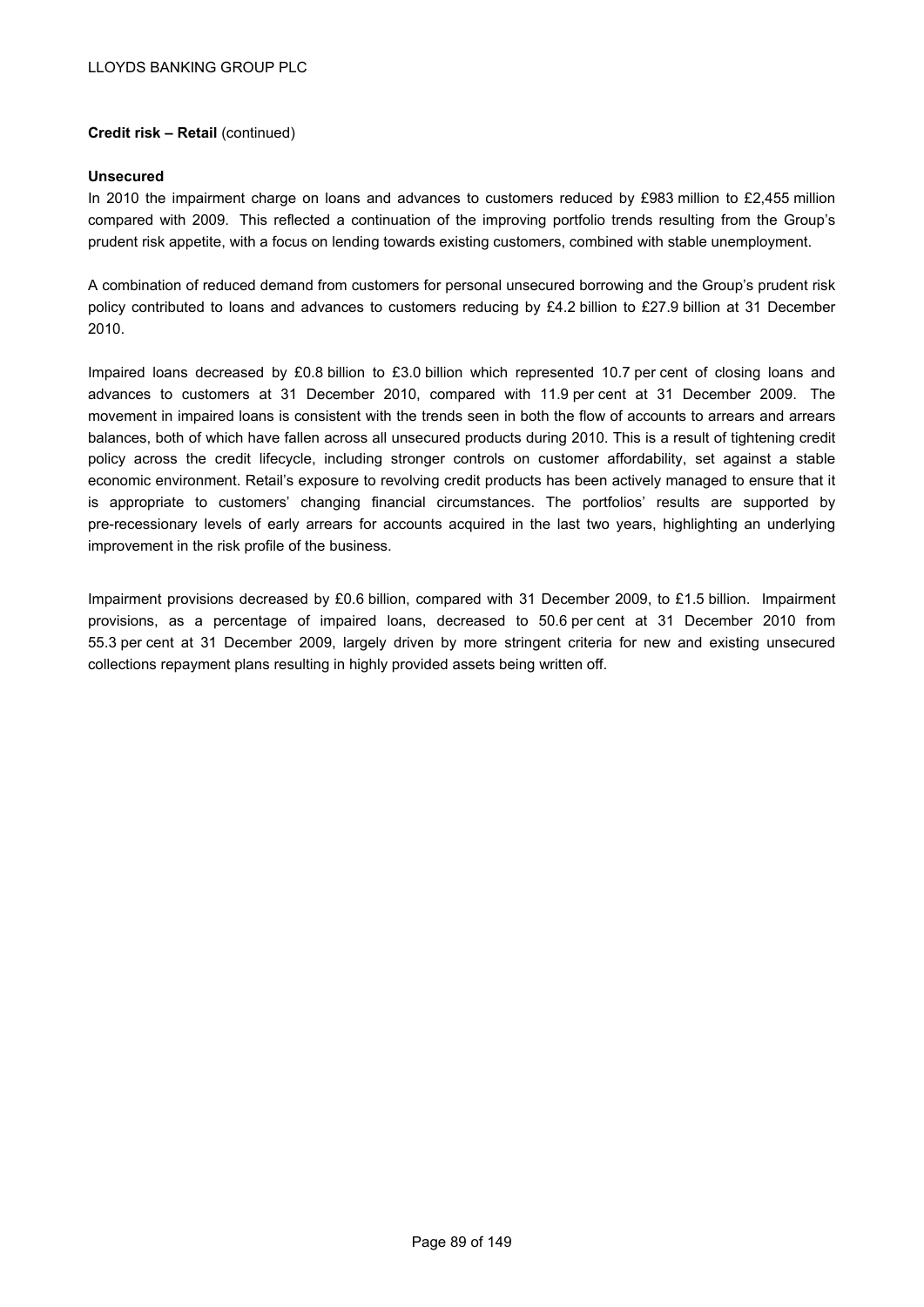## **THIS PAGE IS INTENTIONALLY LEFT BLANK**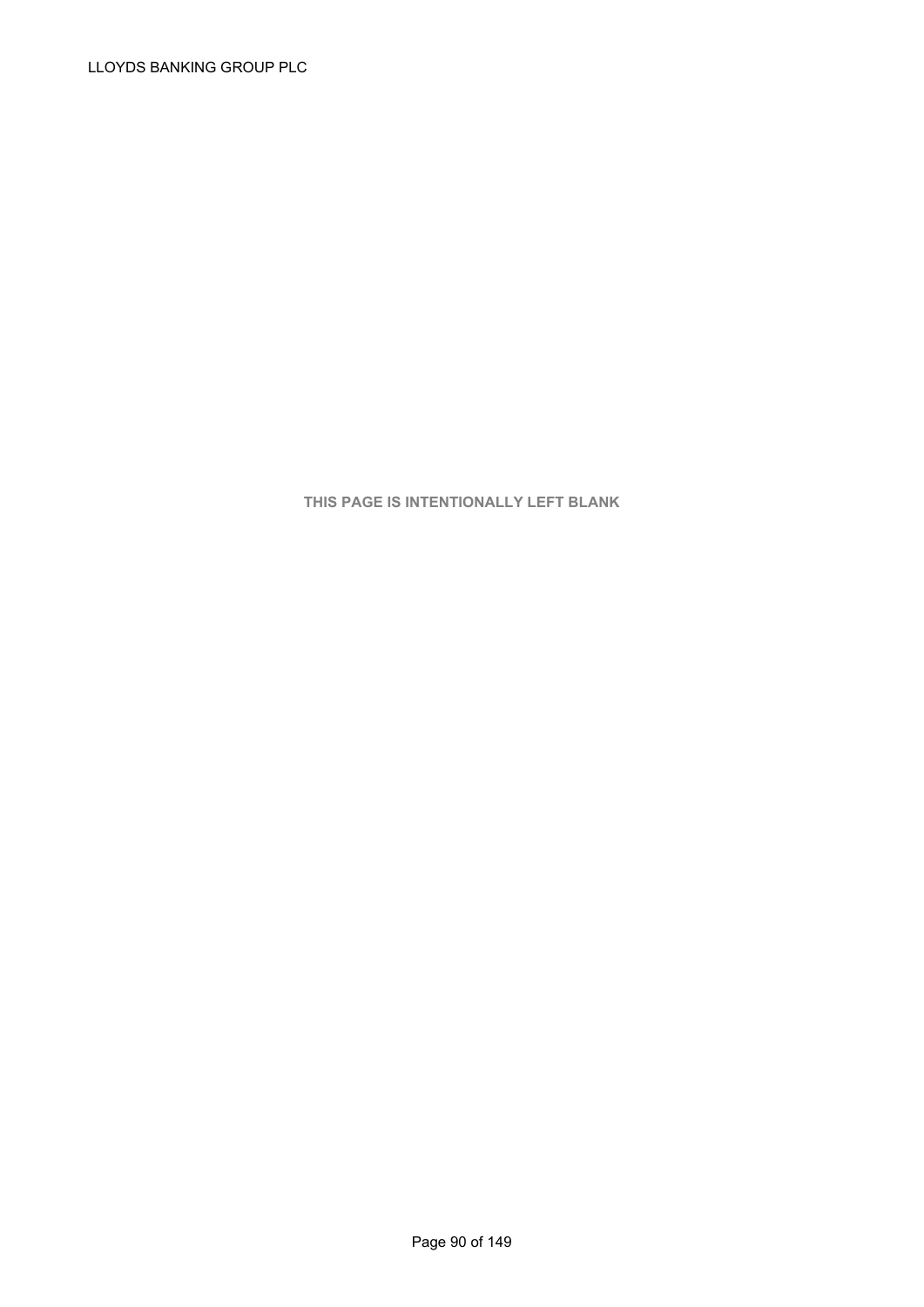## **Credit risk – Wholesale**

| As at 31 December 2010                           | <b>Balance</b><br>£m | Impaired<br>loans<br>£m | <b>Impaired</b><br>loans as a<br>$%$ of<br>closing<br>advances<br>% | Impairment<br>prox <sup>1</sup><br>£m | Impairment<br>provisions<br>as a % of<br>impaired<br>loans<br>% |
|--------------------------------------------------|----------------------|-------------------------|---------------------------------------------------------------------|---------------------------------------|-----------------------------------------------------------------|
| <b>Corporate Markets</b>                         |                      |                         |                                                                     |                                       |                                                                 |
| Corporate                                        | 81,171               | 6,635                   | 8.2                                                                 | 3,629                                 | 54.7                                                            |
| Commercial                                       | 29,148               | 2,856                   | 9.8                                                                 | 993                                   | 34.8                                                            |
| Corporate Real Estate BSU                        | 26,151               | 17,518                  | 67.0                                                                | 8,091                                 | 46.2                                                            |
| <b>Wholesale Equity</b>                          | 140                  | 108                     | 77.1                                                                | 107                                   | 99.1                                                            |
| <b>Wholesale Markets</b>                         | 40,042               | 5,718                   | 14.3                                                                | 1,992                                 | 34.8                                                            |
| <b>Total Corporate Markets</b>                   | 176,652              | 32,835                  | 18.6                                                                | 14,812                                | 45.1                                                            |
| <b>Treasury and Trading</b>                      | 1,050                |                         |                                                                     |                                       |                                                                 |
| <b>Asset Finance</b>                             | 9,949                | 1,679                   | 16.9                                                                | 1,043                                 | 62.1                                                            |
| <b>Total Wholesale</b>                           | 187,651              | 34,514                  | 18.4                                                                | 15,855                                | 45.9                                                            |
| Reverse repos                                    | 3,096                |                         |                                                                     |                                       |                                                                 |
| Impairment provisions                            | (15, 855)            |                         |                                                                     |                                       |                                                                 |
| Fair value adjustments                           | (1,665)              |                         |                                                                     |                                       |                                                                 |
| Loans and advances to customers                  | 173,227              |                         |                                                                     |                                       |                                                                 |
| Loans and advances to banks                      | 12,409               |                         |                                                                     |                                       |                                                                 |
| Debt securities <sup>2</sup>                     | 25,781               |                         |                                                                     |                                       |                                                                 |
| Available-for-sale financial assets <sup>3</sup> | 29,458               |                         |                                                                     |                                       |                                                                 |
| As at 31 December 2009                           |                      |                         |                                                                     |                                       |                                                                 |
| <b>Corporate Markets</b>                         |                      |                         |                                                                     |                                       |                                                                 |
| Corporate                                        | 96,865               | 9,362                   | 9.7                                                                 | 4,698                                 | 50.2                                                            |
| Commercial                                       | 29,223               | 2,695                   | 9.2                                                                 | 956                                   | 35.5                                                            |
| Corporate Real Estate BSU                        | 25,509               | 16,505                  | 64.7                                                                | 8,234                                 | 49.9                                                            |
| <b>Wholesale Equity</b>                          | 505                  | 413                     | 81.8                                                                | 385                                   | 93.2                                                            |
| <b>Wholesale Markets</b>                         | 44,606               | 4,170                   | 9.3                                                                 | 1,675                                 | 40.2                                                            |
| <b>Total Corporate Markets</b>                   | 196,708              | 33,145                  | 16.8                                                                | 15,948                                | 48.1                                                            |
| Treasury and Trading                             | 1,394                |                         |                                                                     |                                       |                                                                 |
| <b>Asset Finance</b>                             | 12,832               | 1,969                   | 15.3                                                                | 1,231                                 | 62.5                                                            |
| <b>Total Wholesale</b>                           | 210,934              | 35,114                  | 16.6                                                                | 17,179                                | 48.9                                                            |
| Reverse repos                                    | 1,108                |                         |                                                                     |                                       |                                                                 |
| Impairment provisions                            | (17, 179)            |                         |                                                                     |                                       |                                                                 |
| Fair value adjustments                           | (3,055)              |                         |                                                                     |                                       |                                                                 |
| Loans and advances to customers                  | 191,808              |                         |                                                                     |                                       |                                                                 |
| Loans and advances to banks                      | 18,862               |                         |                                                                     |                                       |                                                                 |
| Debt securities                                  | 31,736               |                         |                                                                     |                                       |                                                                 |
| Available-for-sale financial assets              | 36,867               |                         |                                                                     |                                       |                                                                 |

<sup>1</sup> Impairment provisions include collective unimpaired provisions.

<sup>2</sup> Of which Wholesale Markets is £25,120 million, Wholesale Equity £487 million, Treasury and Trading £163 million, Asset Finance £7 million, Corporate £2 million and Commercial £2 million.

<sup>3</sup> Of which Wholesale Markets is £21,279 million, Wholesale Equity £2,109 million, Treasury and Trading £6,011 million and Corporate £59 million.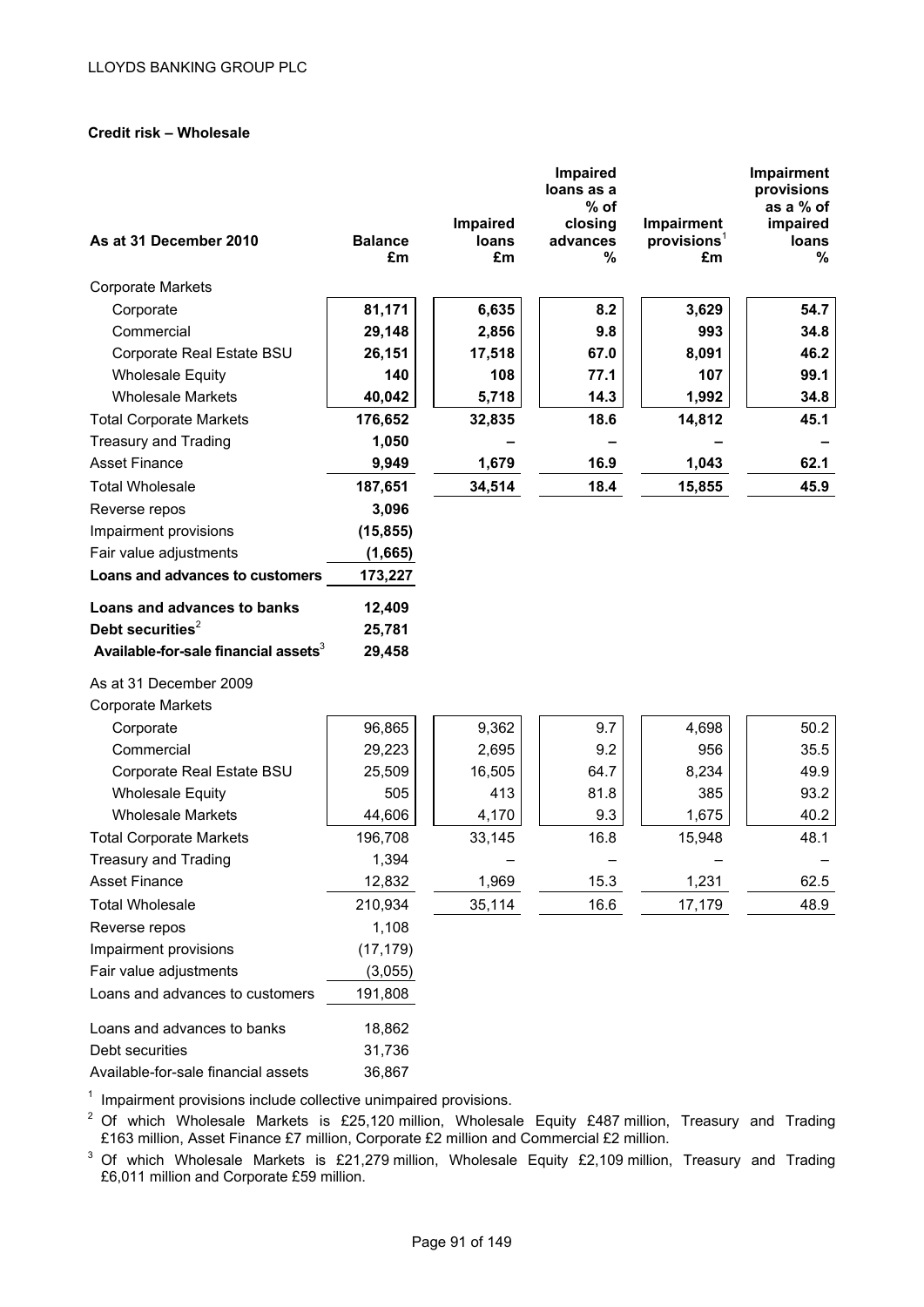## **Overview**

- Impairment charge for 2010 decreased significantly to £4,446 million, from £15,683 million for 2009.
- Impairment experience in 2010 was better than guided a year ago as stabilising economic conditions led to lower impairment charges especially in the corporate real estate, real estate related and Corporate (UK and US) portfolios.
- A robust credit risk management and control framework is in place across the combined portfolios and a prudent risk appetite approach (largely based on Lloyds TSB's model) continues to be embedded across the division. Significant resources have been deployed into the Business Support Units focused on key and vulnerable obligors and asset classes.

#### **Impairment charge**

|                         | 2010<br>£m | 2009<br>£m | Change<br>% |
|-------------------------|------------|------------|-------------|
| Corporate Markets       | 4.182      | 14.855     | 72          |
| Asset Finance           | 264        | 828        | 68          |
| Total impairment charge | 4.446      | 15,683     | 72          |

Wholesale's impairment charge decreased £11,237 million, or 72 per cent, compared to £15,683 million for 2009. Impairment charges as an annualised percentage of average loans and advances to customers reduced to 2.08 per cent from 5.92 per cent in 2009. Significant actions were taken in the first half of 2009 on the heritage HBOS portfolios, including the identification of large impairments post the HBOS acquisition especially in corporate real estate, real estate related and Corporate (UK and US) portfolios. Together with the stabilising UK and US economic environment in 2010, a low interest rate environment helping to maintain defaults at a lower level and a number of write backs due to asset disposals, impairment charges have decreased substantially compared with 2009.

#### **Impaired loans and provisions**

Wholesale's impaired loans reduced by £600 million to £34,514 million compared with 31 December 2009. The reduction is due to new impaired assets, mainly in the Corporate Real Estate Business Support Unit (BSU), being offset by write-offs on irrecoverable assets and the sale of previously impaired assets. Impairment provisions also reduced as a result of the write-offs and a lower impairment rate on recently impaired assets. As a result, impairment provisions as a percentage of impaired loans reduced to 45.9 per cent from 48.9 per cent at 31 December 2009. As a percentage of closing loans and advances to customers, impaired loans increased to 18.4 per cent from 16.6 per cent at 31 December 2009. This increase is essentially a factor of the reducing level of total loans and advances to customers as at 31 December 2010 compared with 31 December 2009. We continue to monitor our vulnerable portfolios within Wholesale and, where appropriate, remedial risk mitigating actions are being undertaken.

#### **Outlook – Wholesale**

The potential effects of the UK Government's austerity measures on portfolios vulnerable to Government spending cuts are currently unknown. Although appropriate early warning indicators and action plans are in place to help mitigate against this, we would expect some negative effect on the portfolio. This is especially so in the traditional customer lending businesses, which are vulnerable to reduced consumer spending as a result of tax rises, and other UK Government austerity measures. As previously guided, we expect the overall net impairment charges in our traditional lending businesses (especially in the trading and manufacturing sectors) to increase in 2011, driven in part by a lower benefit from write backs on asset disposals and the effect of the UK Government austerity measures on the wider economy.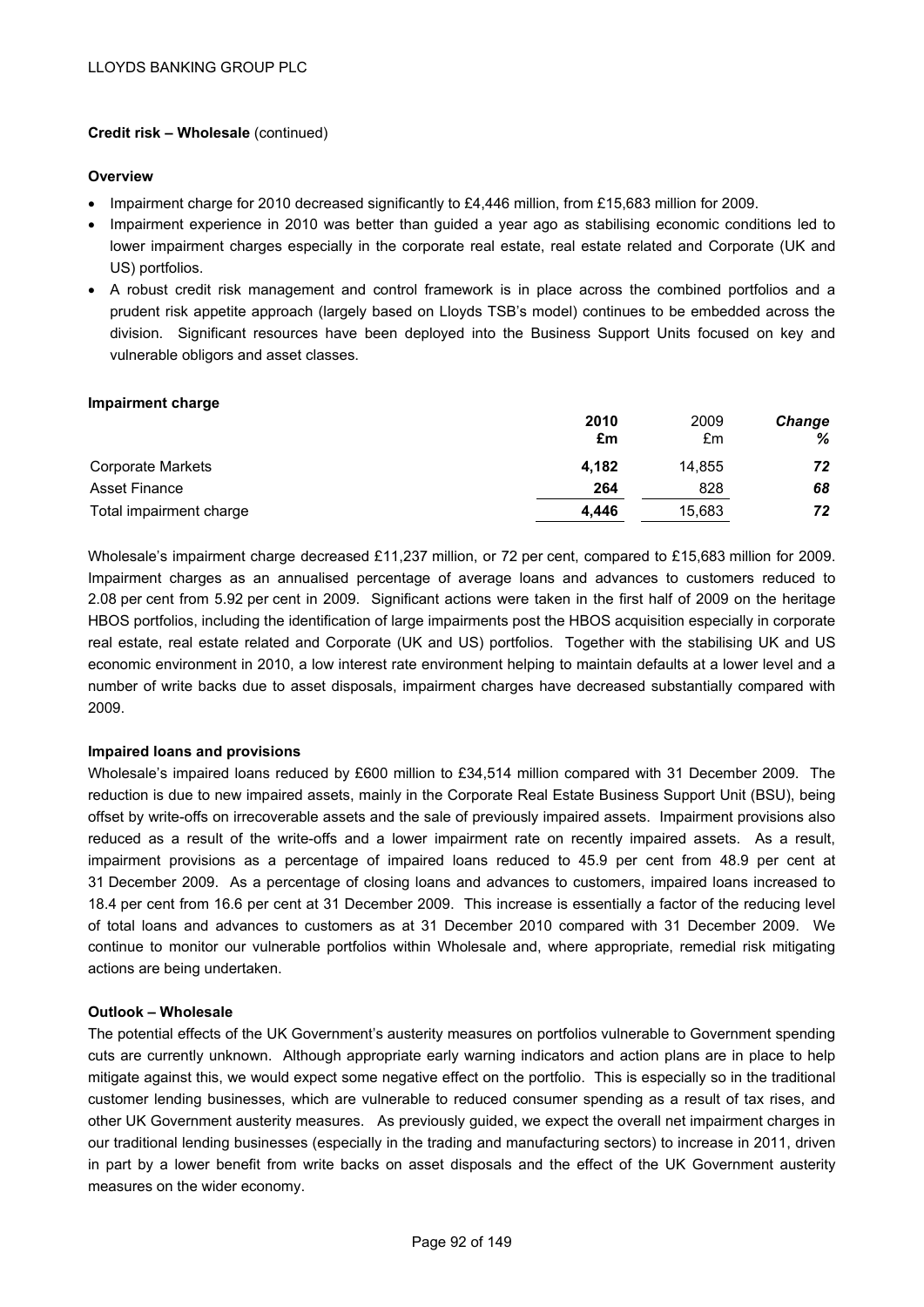Wholesale retains some material single obligor concentrations on weaker credits, especially from the heritage HBOS real estate and real estate related portfolios. These portfolios (especially the secondary and tertiary assets which comprise a large part of the heritage HBOS corporate real estate and real estate related portfolio) remain vulnerable to an increase in tenancy defaults and reduced capital values from an already depressed level, particularly in the regions. However, against our base case assumptions, we expect our impairment charges in corporate real estate to be lower than 2010 as a result of a continuing stabilisation of the existing portfolio and actions taken in 2009 and 2010. Whilst we therefore remain cautious in respect of the outlook for 2011, we do expect a modest reduction in the total impairment charge for 2011 as a whole.

## **Corporate**

The £81,171 million of loans and advances to customers in the Corporate portfolio is structured across a number of different portfolios and sectors as discussed below:

*UK and US Corporate* – Showed resilience during 2010 with the impairment charge significantly lower than 2009 levels and modest recoveries as asset prices improved during the first half of the year. Sentiment among UK corporates during the second half of the year changed as the scale of the Government austerity measures became clearer although most effects are not expected to be felt until 2011. Major corporate balance sheets are relatively strong with adequate levels of undrawn committed bank facilities available and continued access to the capital markets. In the Corporate North American portfolio significant reductions were achieved in the non-core portfolio, mostly in the first half when secondary markets were fairly buoyant. Impairments were significantly lower than in 2009 albeit the overall position is improved by some write backs.

*Mid-market Corporate* – As anticipated, the slightly more benign conditions experienced in the first half of 2010 were not sustained in the second half in the corporate mid-market. Impairments rose during the second half of the year, albeit to levels still significantly below those experienced in 2009, with legacy issues in the heritage HBOS portfolio continuing to be a significant driver of impairments in 2010. Although a number of exporters have been able to take advantage of a beneficial exchange rate, the corporate middle market is dominated by domestically focused businesses and the prospect of public sector spending cuts, tax increases and continuing high commodity and import prices is likely to see confidence remain fragile in 2011.

*Corporate Real Estate* – The focus is to continue to improve and re-balance the risk profile of the existing portfolio and apply conservative and prudent lending policies in relation to new business. A significant percentage concentration of customer lending is in real estate and real estate related investment lending, especially heritage HBOS and sustainability of its cash flow in 2010 has been key to the relative resilience seen in the investment market to date. The portfolio remains vulnerable to tenant default and asset price falls due to a significant element of investment lending in the portfolio, a large element of which is supported by secondary or tertiary assets. Refinancing risk remains an emerging issue with significant maturities due in the next few years.

*Financial Institutions* – As part of the Group's funding, liquidity and general hedging requirements, Corporate maintains relationships with many major financial institutions throughout the world. During the second half of 2010, concerns about sovereign fiscal deficits and public sector debt levels increased our scrutiny of the European banking sector, in particular the weaker Eurozone countries. Trading exposures are in large part collateralised and inter bank activity is mainly with high investment grade counterparties.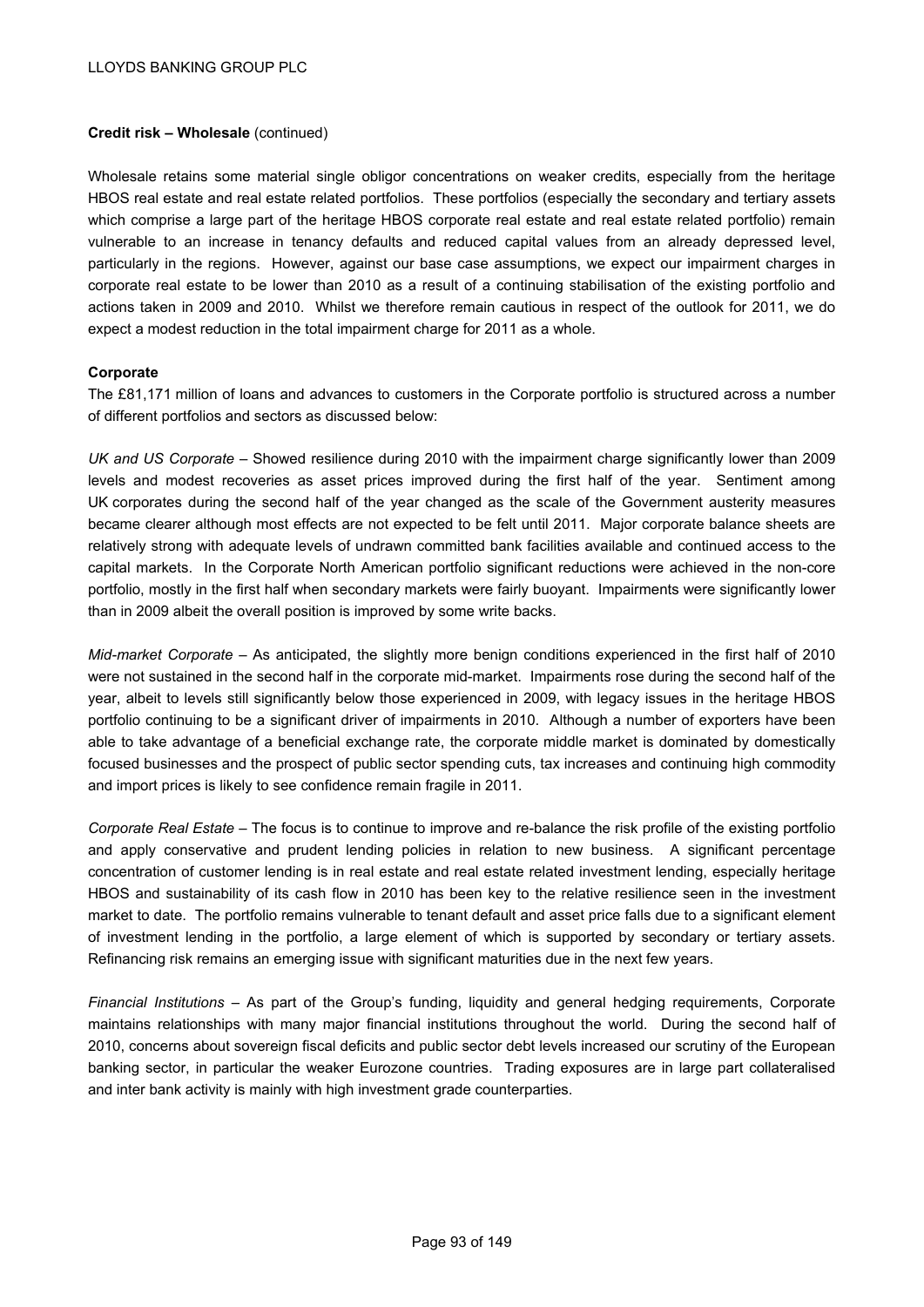## **Commercial**

The Commercial portfolio's impairment experience has remained steady throughout the year although a slightly higher run-rate was observed in the second half, but overall was materially below that incurred in 2009. Portfolio metrics including delinquencies and assets under close monitoring, while improving through supportive management actions, remain above benign levels.

## **Corporate Real Estate Business Support Unit**

The Corporate Real Estate Business Support Unit portfolios have endured a significant level of stress as a consequence of the unprecedented scale and pace of deterioration in the property sector since the peak in 2007, coupled with the previous aggressive lending appetite in the heritage HBOS business. Against significant impairments taken in 2009, experience in 2010 is materially lower. This reflects the stabilising economic environment and the prudent provisioning undertaken on the HBOS corporate real estate and real estate related portfolio in 2009. The Group continues to remain cautious regarding the short to medium term prospects for the sector.

The management of the distressed portfolio remains key not only to mitigating loss for the Group, but also for the Group as a major lender within the property sector to ensure that the strategies adopted do not adversely impact on a market that remains fragile. During 2010, a number of restructurings, good level of asset reduction, and continued active management led to a fall in impairments compared to the previous year.

On the property investment side there have been signs of recovery in capital values, specifically at the prime end of the commercial market and in London generally. Since the half year, this recovery slowed as investor activity and sentiment cooled. Rental values remain fragile across most property sectors.

#### **Wholesale Equity**

The Wholesale Equity portfolio (assets representing 'Equity Risk' including ordinary equity, preference shares and debt securities) totals £5.6 billion (split £4.2 billion on balance sheet commitments and £1.4 billion as yet undrawn, the majority of which relates to the Funds Investment business). The portfolio comprises the two core businesses, Lloyds Development Capital and Project Finance with the remaining businesses (Joint Ventures Equity, BSU Investment portfolios and Fund Investments) all now categorised as non-core.

In terms of market sentiment, the second half of 2010 saw a gradual uptick in main share indices (UK, Europe and USA) which, despite episodic volatility, contributed to a relatively stable valuation position combined with some indication that there may be a slow recovery in market activity. While signs are on balance currently positive, we remain cautious on prospects for value recovery looking into 2011.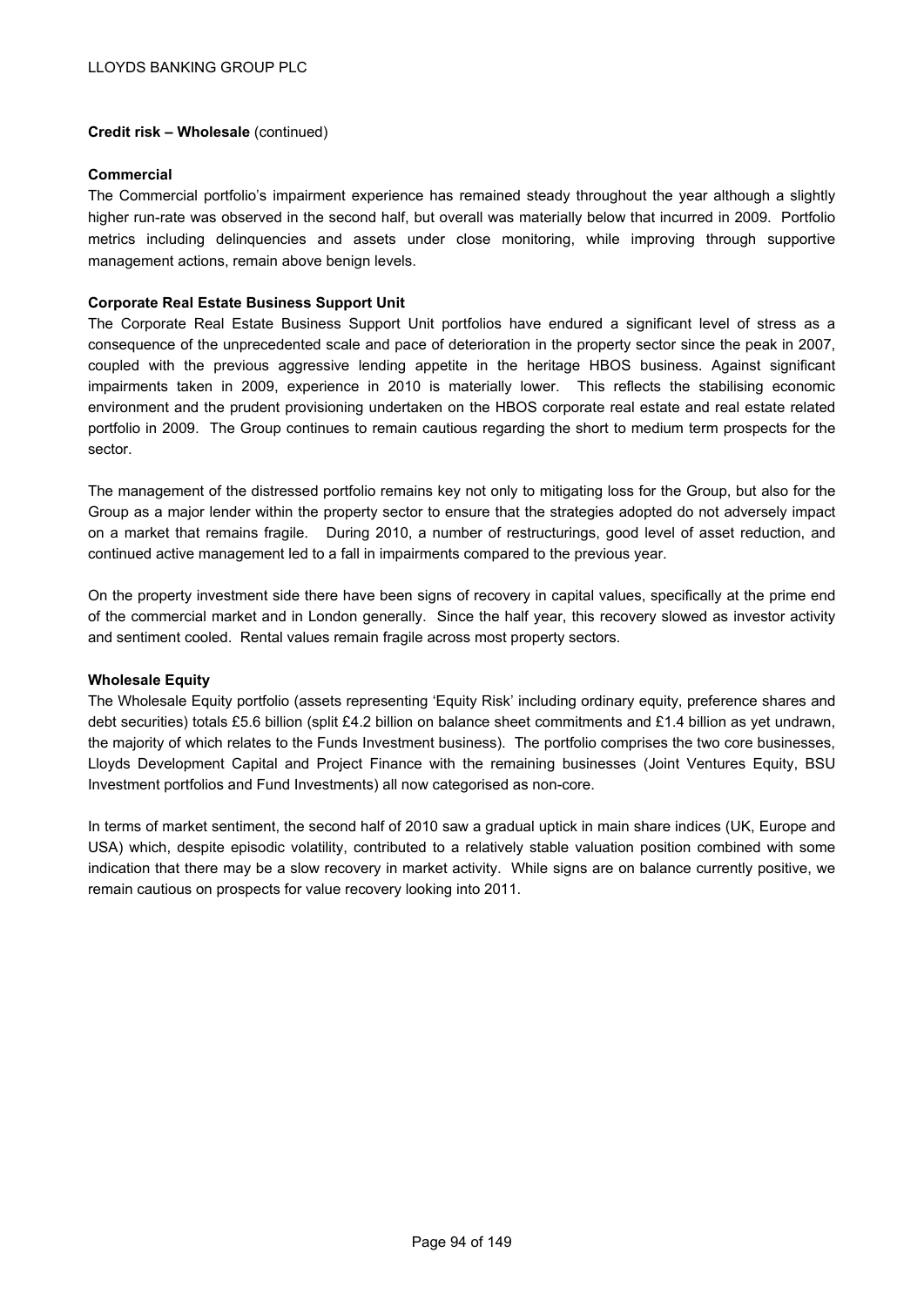## **Wholesale Markets**

Loans and advances to customers of £40.0 billion largely comprise balances in the Structured Corporate Finance portfolio, which includes Acquisition Finance (leveraged lending – £11.6 billion), Project Finance and asset based finance. The Acquisition Finance portfolio continues to be significantly affected by the economic environment, with a relatively high proportion of deals being restructured. The rate of new problem loans started to abate in the second half of 2009 and this trend continued during 2010. Refinancing risk is an issue for Acquisition Finance, with significant loan maturities due in the next years. In Ship Finance, global markets, especially the dry bulk and container sectors, experienced considerable pressure during 2009, leading to higher impairment levels. The container sector strengthened during 2010, but the Group expects the shipping sector to remain challenging into 2011.

Wholesale Markets is also responsible for the Treasury Assets portfolio which mainly encompasses a portfolio of Asset-Backed Securities and financial institution Floating Rate Note positions. Further details of Wholesale Division's Asset-Backed Securities is provided in Note 16 of the Statutory Information. The size of the Treasury Assets portfolio has reduced through asset sales and amortisation.

## **Treasury and Trading**

Treasury and Trading acts as the link between the wholesale markets and the Group's balance sheet management activities and provides pricing and risk management solutions to both internal and external clients.

The portfolio comprises £10.7 billion of loans and advances to banks, £6.0 billion of Available-for-Sale debt securities and £1.1 billion of loans and advances to customers (excluding reverse repos).

The majority of Treasury and Trading's funding and risk management activity is transacted with investment grade counterparties and much of it is on a secured basis, such as repos. Derivative transactions with wholesale counterparties are typically collateralised under a Credit Support Annex in conjunction with the ISDA Master Agreement. Treasury and Trading has reduced the government bond portfolio in response to growing concern over market conditions in Europe. The credit quality of the government bond portfolio is almost solely AAA rated sovereign debt.

#### **Asset Finance**

The credit quality of the retail portfolios continues to be relatively stable with key risk indicators continuing to show signs of improvement. Impairments in 2010 were lower than anticipated, particularly in the second charge secured portfolio and the retail motor loans portfolio. Asset quality also continues to improve in response to the continuing strategy to enhance the quality of new business written and following the closure of new business by the Personal Financial Services business. The credit quality profile across the non-retail portfolios also continues to be relatively stable, and impairment levels significantly less than 2009, reflecting a material slow down in new default cases. Exposures to the Fleet Operator sector, particularly a small number of daily/flexi rental operators, continue to require intensive management to support customers through their financial difficulties, but have not affected impairment levels to the extent seen in 2009.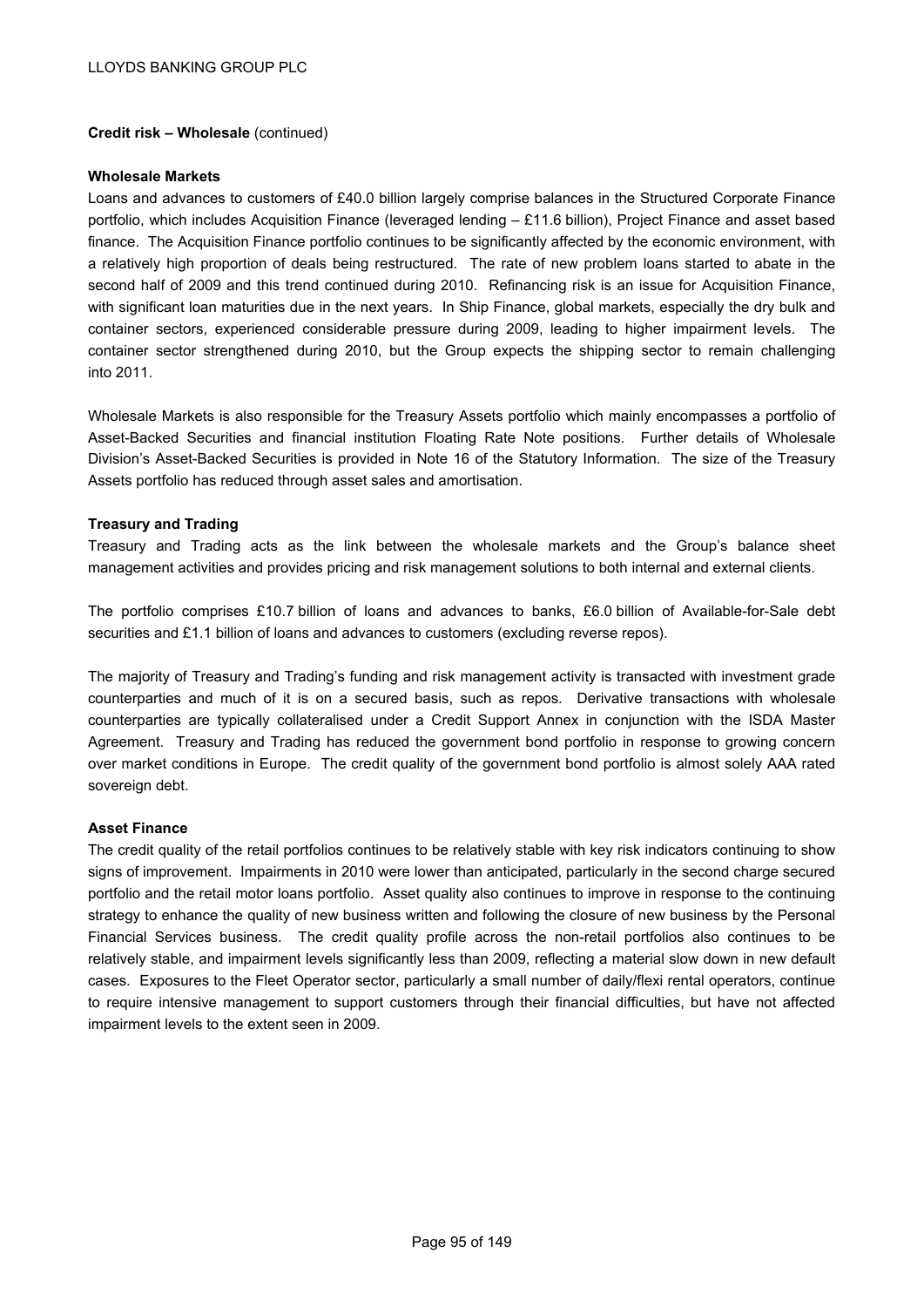## **THIS PAGE IS INTENTIONALLY LEFT BLANK**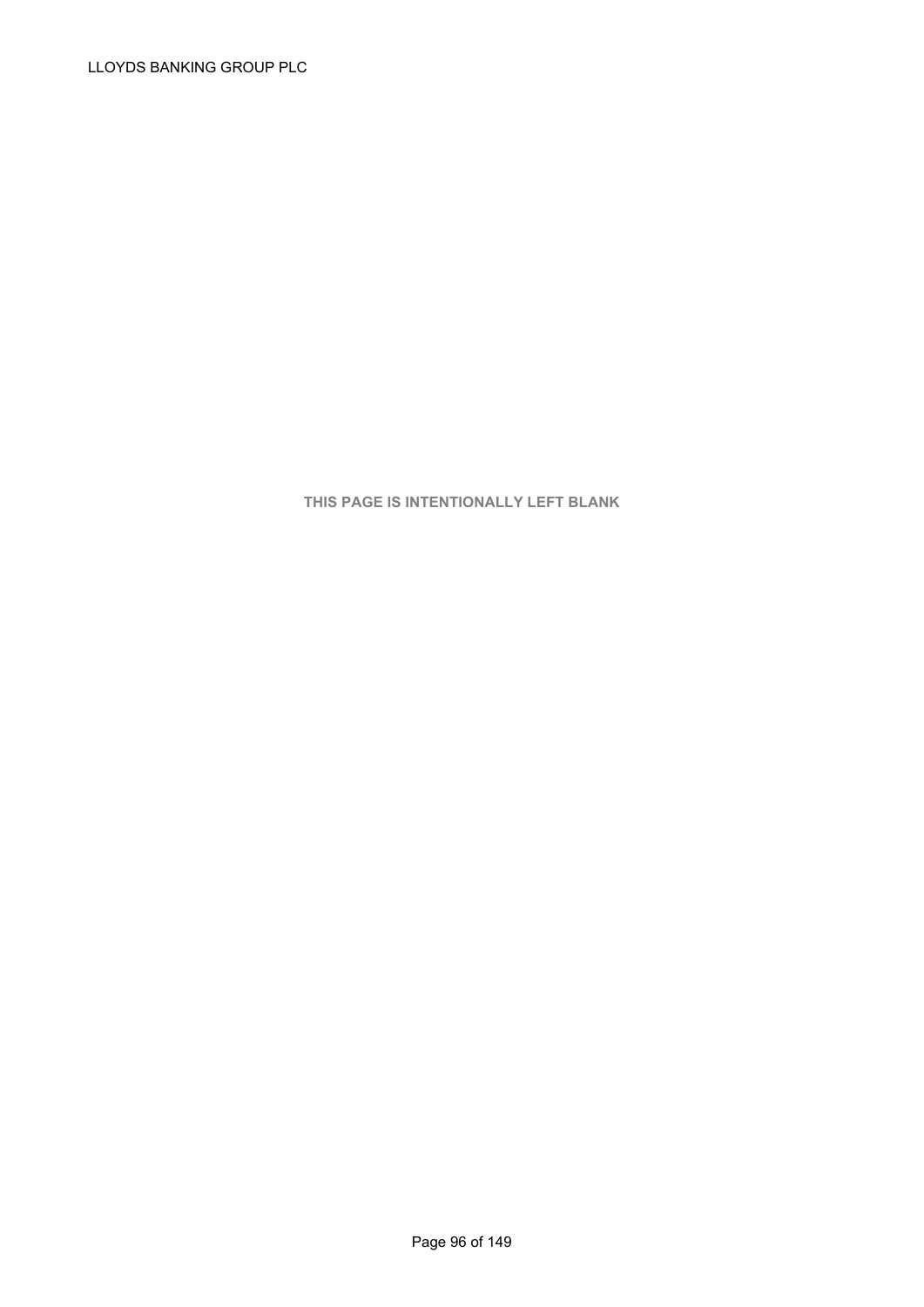## **Credit risk – Wealth and International**

|                          |                              |          | Impaired           |                         | Impairment              |
|--------------------------|------------------------------|----------|--------------------|-------------------------|-------------------------|
|                          | <b>Loans and</b><br>advances |          | loans<br>as a % of |                         | provisions<br>as a % of |
|                          | to                           | Impaired | closing            | Impairment              | impaired                |
| As at 31 December 2010   | customers                    | loans    | advances           | provisions <sup>1</sup> | loans                   |
|                          | £m                           | £m       | %                  | £m                      | %                       |
| Wealth                   | 9,472                        | 353      | 3.7                | 116                     | 32.9                    |
| International            |                              |          |                    |                         |                         |
| Ireland                  | 27,428                       | 14,445   | 52.7               | 7,763                   | 53.7                    |
| Australia                | 14,587                       | 4,187    | 28.7               | 2,208                   | 52.7                    |
| <b>Wholesale Europe</b>  | 7,322                        | 1,007    | 13.8               | 420                     | 41.7                    |
| Other                    | 7,559                        | 350      | 4.6                | 177                     | 50.6                    |
|                          | 56,896                       | 19,989   | 35.1               | 10,568                  | 52.9                    |
| Wealth and International | 66,368                       | 20,342   | 30.7               | 10,684                  | 52.5                    |
| Impairment provisions    | (10, 684)                    |          |                    |                         |                         |
| Fair value adjustments   | (327)                        |          |                    |                         |                         |
| <b>Total</b>             | 55,357                       |          |                    |                         |                         |
| As at 31 December 2009   |                              |          |                    |                         |                         |
| Wealth                   | 9,523                        | 281      | 3.0                | 100                     | 35.6                    |
| International            |                              |          |                    |                         |                         |
| Ireland                  | 29,104                       | 9,712    | 33.4               | 3,601                   | 37.1                    |
| Australia                | 14,057                       | 2,030    | 14.4               | 966                     | 47.6                    |
| <b>Wholesale Europe</b>  | 8,781                        | 537      | 6.1                | 243                     | 45.3                    |
| Other                    | 7,937                        | 144      | 1.8                | 93                      | 64.6                    |
|                          | 59,879                       | 12,423   | 20.7               | 4,903                   | 39.5                    |
| Wealth and International | 69,402                       | 12,704   | 18.3               | 5,003                   | 39.4                    |
| Impairment provisions    | (5,003)                      |          |                    |                         |                         |
| Fair value adjustments   | (851)                        |          |                    |                         |                         |
| Total                    | 63,548                       |          |                    |                         |                         |

1 Impairment provisions include collective unimpaired provisions.

## **Impairment charge**

|                                | 2010<br>£m | 2009<br>£m | Change<br>% |
|--------------------------------|------------|------------|-------------|
| Wealth                         | 46         | 71         | 35          |
| International                  |            |            |             |
| Ireland                        | 4,264      | 2,949      | (45)        |
| Australia                      | 1,362      | 849        | (60)        |
| <b>Wholesale Europe</b>        | 210        | 129        | (63)        |
| Other International            | 106        | 80         | (33)        |
|                                | 5,942      | 4,007      | (48)        |
| <b>Total impairment charge</b> | 5,988      | 4,078      | (47)        |
|                                |            |            |             |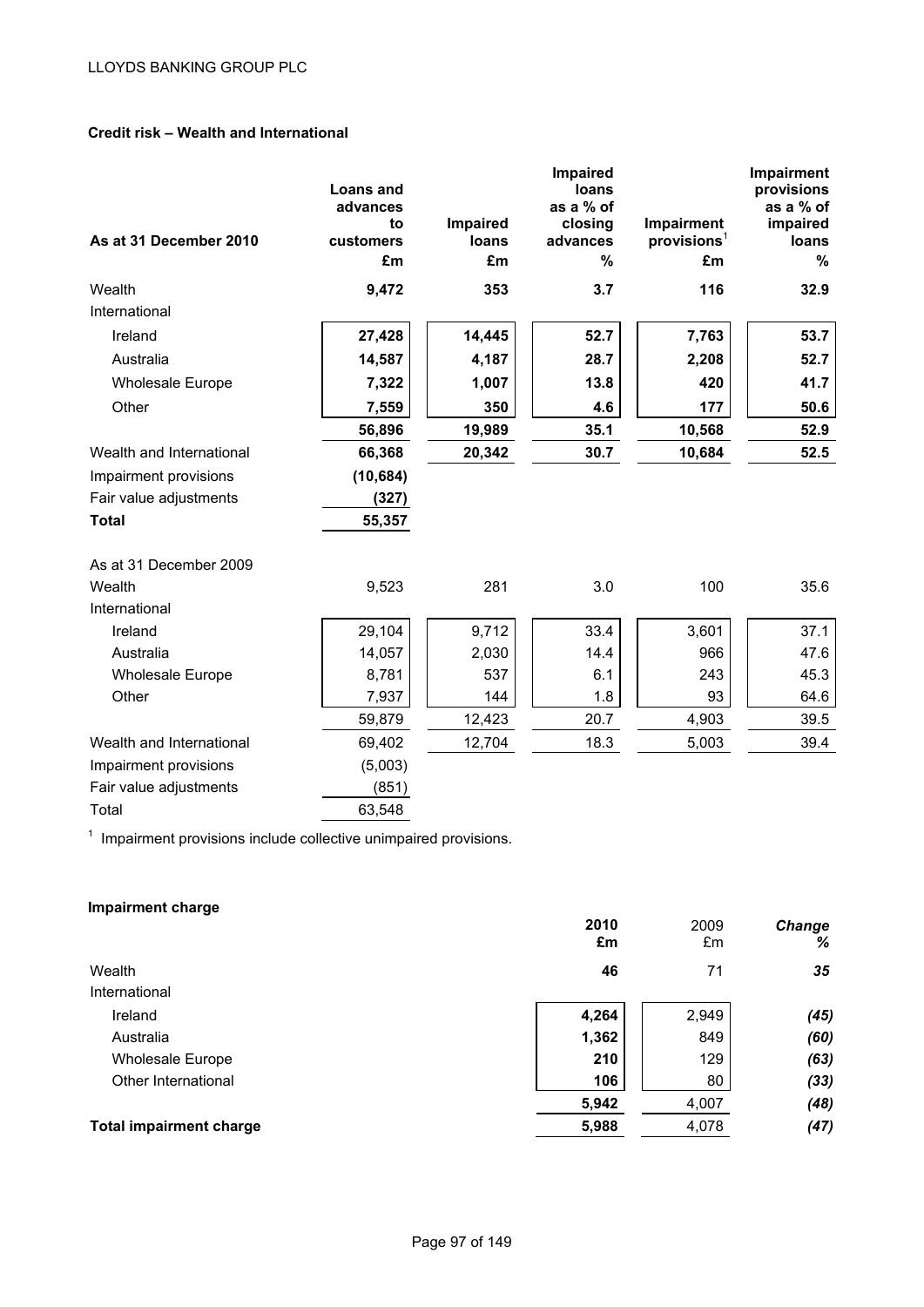## **Credit risk – Wealth and International** (continued)

## **Overview**

- Increased impairment charges in commercial real estate portfolios in Ireland and Australia were the primary drivers of a divisional increase in impairment of 47 per cent in 2010 compared with 2009.
- Impairment charges in Ireland increased significantly in the last quarter of 2010 reflecting a material deterioration in market conditions that resulted in EU-IMF financial support in late November 2010.
- As part of the closure of Bank of Scotland (Ireland) Limited, a dedicated UK based Business Support Unit credit team has been put in place to manage the wind down of the Irish book.
- Increased impairment charges in Australia are primarily due to real estate concentrations in specific geographical and industry sectors where liquidity has significantly contracted in 2010.

#### **Impairment charges**

Wealth and International's impairment charge increased by £1,910 million to £5,988 million in 2010 compared with 2009. Impairment charges as a percentage of average loans and advances to customers increased to 8.90 per cent from 6.04 per cent in 2009.

#### **Impaired loans and provisions**

Total impaired loans increased by £7,638 million to £20,342 million compared with £12,704 million at 31 December 2009 and as a percentage of closing loans and advances to customers increased to 30.7 per cent from 18.3 per cent at 31 December 2009. The level of impaired loans in the International business is supported by detailed portfolio reviews conducted during 2010.

In December 2010 responsibility for impaired assets in Ireland was transferred from the local BSU team to a dedicated UK based BSU credit team to manage the wind down of the lending book. In Australia, this activity continues to be managed locally and strengthened through deployment of additional staff. Responsibility for these areas has been consolidated within a new central team, which has considerable experience in work-out strategies and will manage this activity globally for the Group.

Impairment provisions as a percentage of impaired loans increased to 52.5 per cent from 39.4 per cent at 31 December 2009. In the International business the increase in impairment provisions is due to a higher level of impaired loans and an increased coverage level, particularly in Ireland.

#### **Outlook – Wealth and International**

Impairment charges in the division are expected to reduce in 2011 compared to the current year charge, although economic conditions in Ireland continue to be monitored closely. The outlook also remains cautious for the Group's Australian exposures, where there continues to be limited liquidity in regional property markets to which the Group is exposed.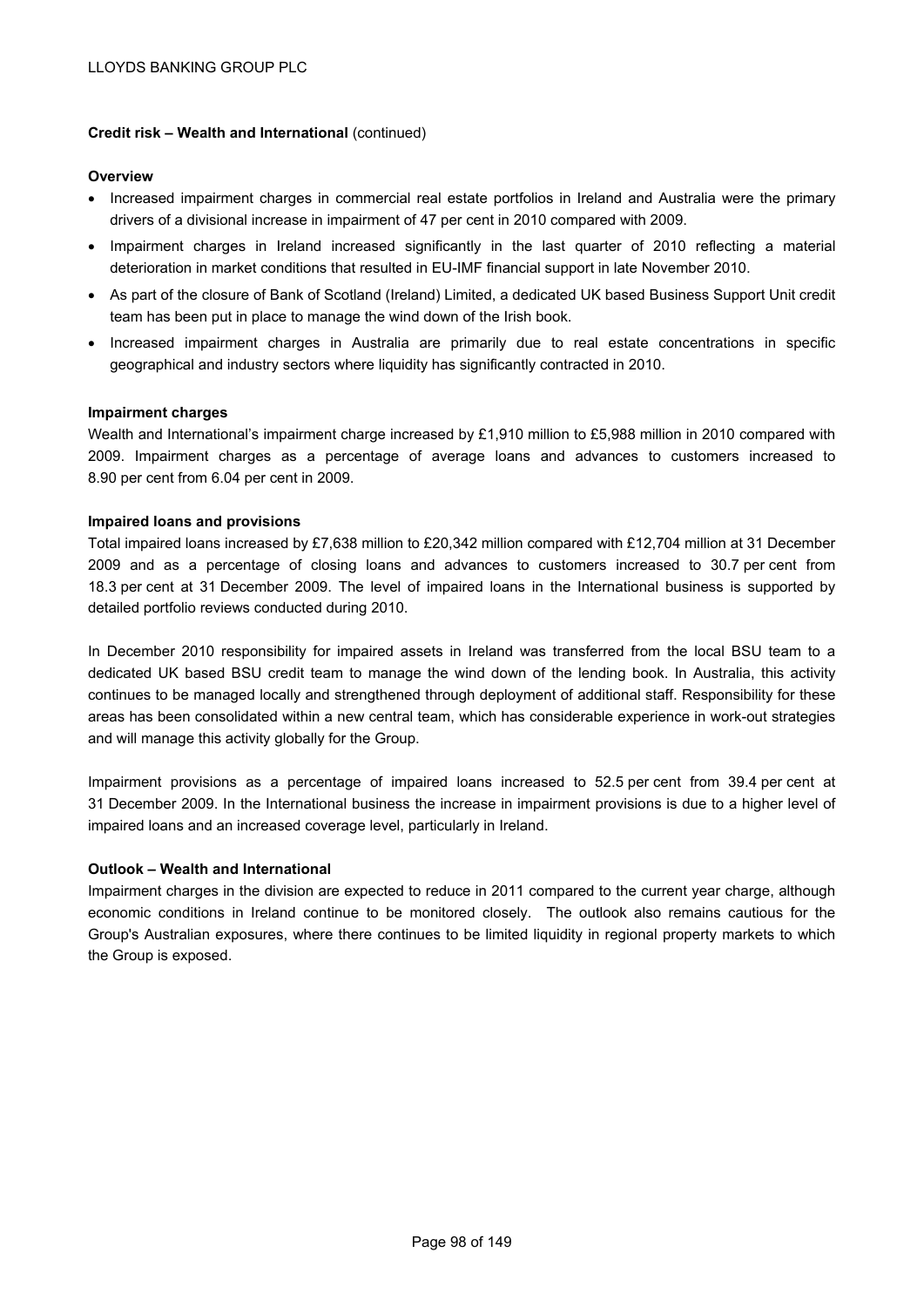## **Credit risk – Wealth and International** (continued)

## **Wealth**

Total impaired loans increased by £72 million, or 26 per cent to £353 million compared with £281 million at 31 December 2009 and as a percentage of closing loans and advances increased to 3.7 per cent from 3.0 per cent at 31 December 2009. Impairment charges decreased by £25 million to £46 million compared to £71 million in 2009. This reduction is primarily due to the mortgage lending business in Spain where there has been improved credit management of the book during 2010.

## **Ireland**

Total impaired loans increased by £4,733 million, or 49 per cent to £14,445 million compared with £9,712 million at 31 December 2009 and as a percentage of closing loans and advances increased to 52.7 per cent from 33.4 per cent at 31 December 2009. Impairment charges increased by £1,315 million to £4,264 million compared to £2,949 million in 2009. Impairment charges as a percentage of average loans and advances to customers increased to 15.4 per cent from 9.9 per cent in 2009.

Further deterioration in the Irish economy resulted in increased impaired loans in 2010 and coverage levels significantly increased in the last quarter of 2010 reflecting downward revisions in the Group's Irish economic assumptions.

|                               | Gross<br>loans<br>£m | 2010<br><b>Impaired</b><br>loans<br>£m | <b>Provisions</b><br>£m | Gross<br>loans<br>£m | 2009<br>Impaired<br>loans<br>£m | <b>Provisions</b><br>£m |
|-------------------------------|----------------------|----------------------------------------|-------------------------|----------------------|---------------------------------|-------------------------|
| <b>Commercial Real Estate</b> | 11,685               | 9,232                                  | 4,791                   | 11,738               | 6,114                           | 2,154                   |
| Corporate                     | 8,070                | 4.343                                  | 2,356                   | 9.094                | 3,002                           | 1,159                   |
| Retail                        | 7,673                | 870                                    | 616                     | 8.272                | 596                             | 288                     |
| Total                         | 27,428               | 14.445                                 | 7,763                   | 29,104               | 9,712                           | 3,601                   |

The most significant contribution to impairment in Ireland is the commercial real estate portfolio. Impairment provisions provide 52 per cent coverage on impaired commercial real estate loans – reflecting peak to trough falls in commercial property and house prices widening to 60 per cent and 38 per cent respectively. Mortgage lending at the year end comprised 96 per cent of the retail portfolio with impaired loans of £0.8 billion and impairment coverage of 65 per cent.

Following the closure of the Irish business, the portfolio is in run-off although current levels of redemptions and recoveries are low due to a severe lack of liquidity.

#### **Australia**

Total impaired loans increased by £2,157 million, or 106 per cent to £4,187 million compared with £2,030 million at 31 December 2009 and as a percentage of closing loans and advances increased to 28.7 per cent from 14.4 per cent at 31 December 2009. Impairment charges increased by £513 million to £1,362 million compared to £849 million in 2009. Impairment charges as a percentage of average loans and advances to customers increased to 9.3 per cent from 6.3 per cent in 2009.

Although the economic performance for Australia has been more robust, exposure to the New Zealand and non-metropolitan Australian commercial real estate sectors remains a key influence on impairment performance. These markets have suffered a significant reduction in liquidity in 2010, driving increased impaired lending and also constraining recoveries.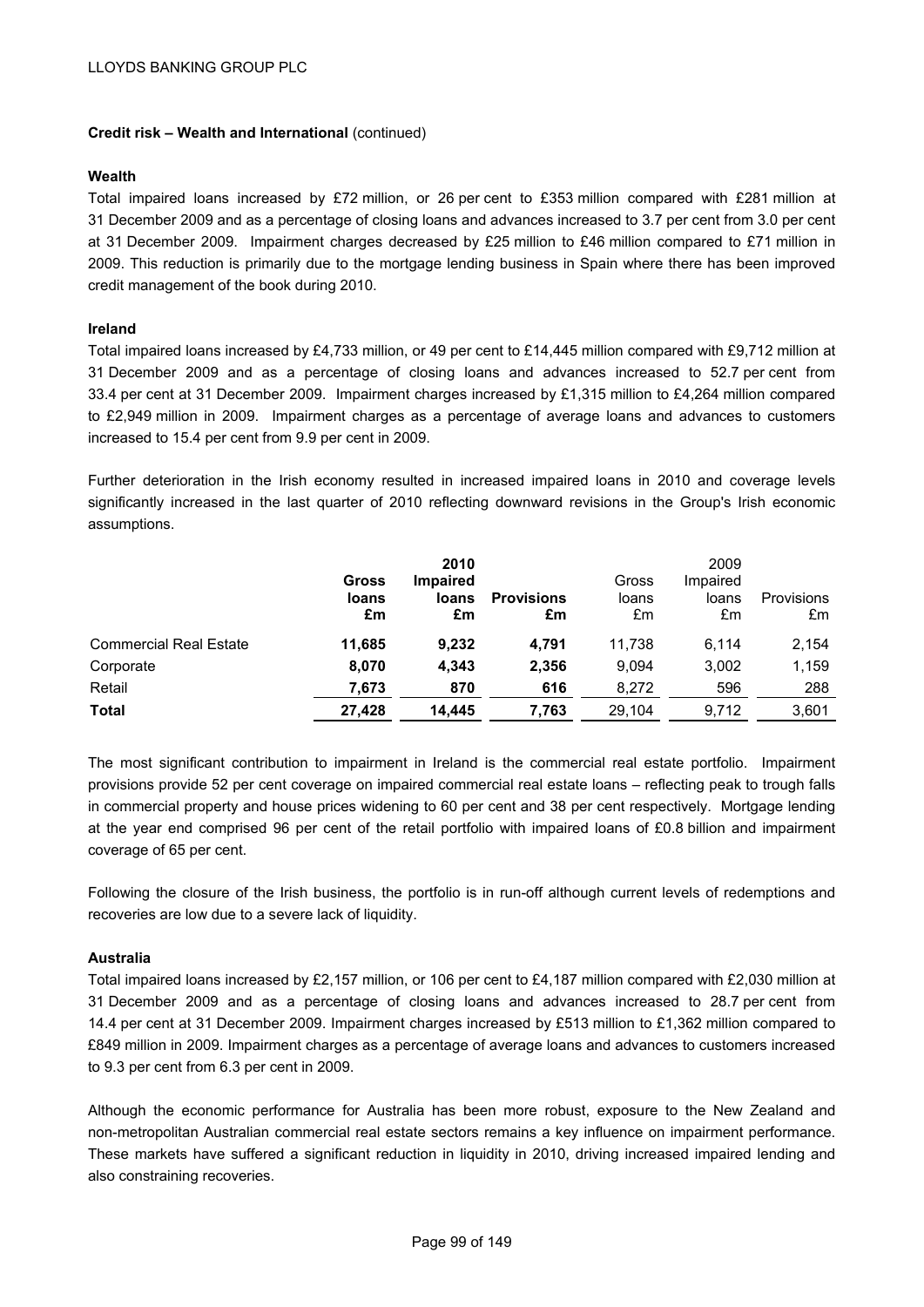## **Credit risk – Wealth and International** (continued)

#### **Wholesale Europe**

Total impaired loans increased by £470 million, or 88 per cent to £1,007 million compared with £537 million at 31 December 2009 and as a percentage of closing loans and advances increased to 13.8 per cent from 6.1 per cent at 31 December 2009. Impairment charges increased by £81 million to £210 million compared to £129 million in 2009. Impairment charges as a percentage of average loans and advances to customers increased to 2.8 per cent from 2.3 per cent in 2009. Commercial real estate is the primary driver of the impairment charge in Wholesale Europe reflecting a small number of specific transactions.

## **Other International**

Total impaired loans increased by £206 million, or 143 per cent to £350 million compared with £144 million at 31 December 2009 and as a percentage of closing loans and advances increased to 4.6 per cent from 1.8 per cent at 31 December 2009. Impairment charges increased by £26 million to £106 million compared to £80 million in 2009. Impairment charges as a percentage of average loans and advances to customers increased to 1.3 per cent from 1.0 per cent in 2009. The most significant contribution to the impairment charge is from a limited number of corporate exposures which at the year end comprised 82 per cent of impaired lending and 92 per cent of the impairment charge in 2010.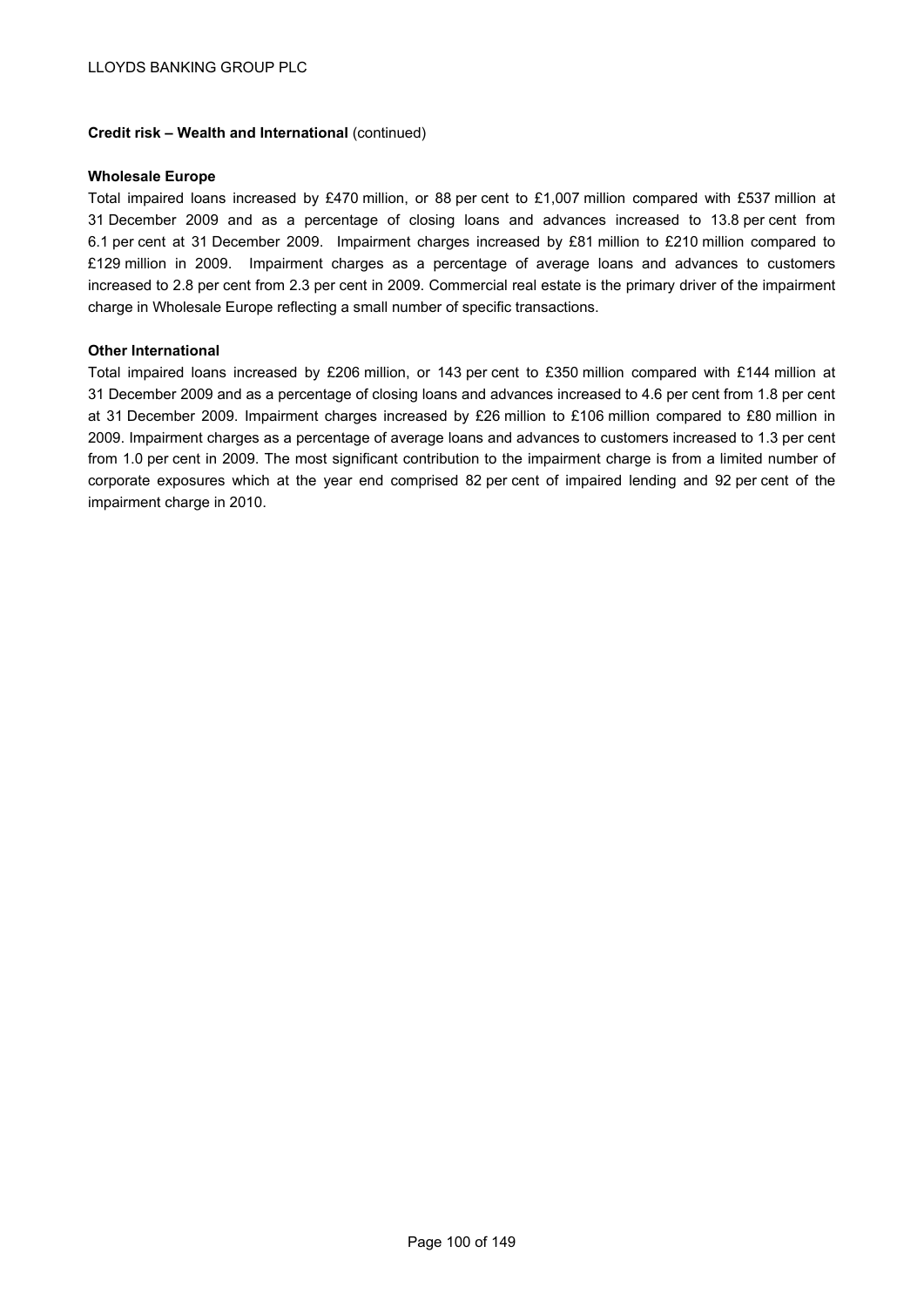### **Market risk**

Market risk is managed within a Board approved framework using a range of metrics to monitor the Group's profile against its stated appetite and potential market conditions.

The principal market risks are as follows:

There is a risk to the Group's banking income arising from the level of interest rates and the margin of interbank rates over central bank rates. A further banking risk arises from competitive pressures on product terms in existing loans and deposits, which sometimes restrict the Group in its ability to change interest rates applying to customers in response to changes in interbank and central bank rates.

The main equity market risks arise in the life assurance companies and staff pension schemes. Credit spread risk arises in the life assurance companies, pension schemes and banking businesses. Equity market movements and changes in credit spreads impact the Group's results.

Continuing concerns about the scale of deficits in Ireland and southern European countries resulted in increased credit spreads in the areas affected, and fears of contagion affected the Euro and widened spreads between central bank and interbank rates.

The Group's trading activity is small relative to our peers and is not considered to be a principal risk. The average 95 per cent 1-day trading Value at Risk (VaR) was £7.4 million for 2010.

#### **Insurance risk**

The major sources of insurance risk are within the insurance businesses and the staff defined benefit pension schemes.

Insurance risk is inherent in the insurance business and can be affected by customer behaviour. Insurance risks accepted relate primarily to mortality, longevity, morbidity, persistency, expenses, property and unemployment.

The primary insurance risk carried by the Group's defined benefit pension schemes is related to longevity.

Insurance risks typically, and longevity in particular, crystallise gradually over time. Actuarial assumption setting for financial reporting and liability management requires expert judgement as to when evidence of an emerging trend is sufficient to require an alteration to long-run assumptions.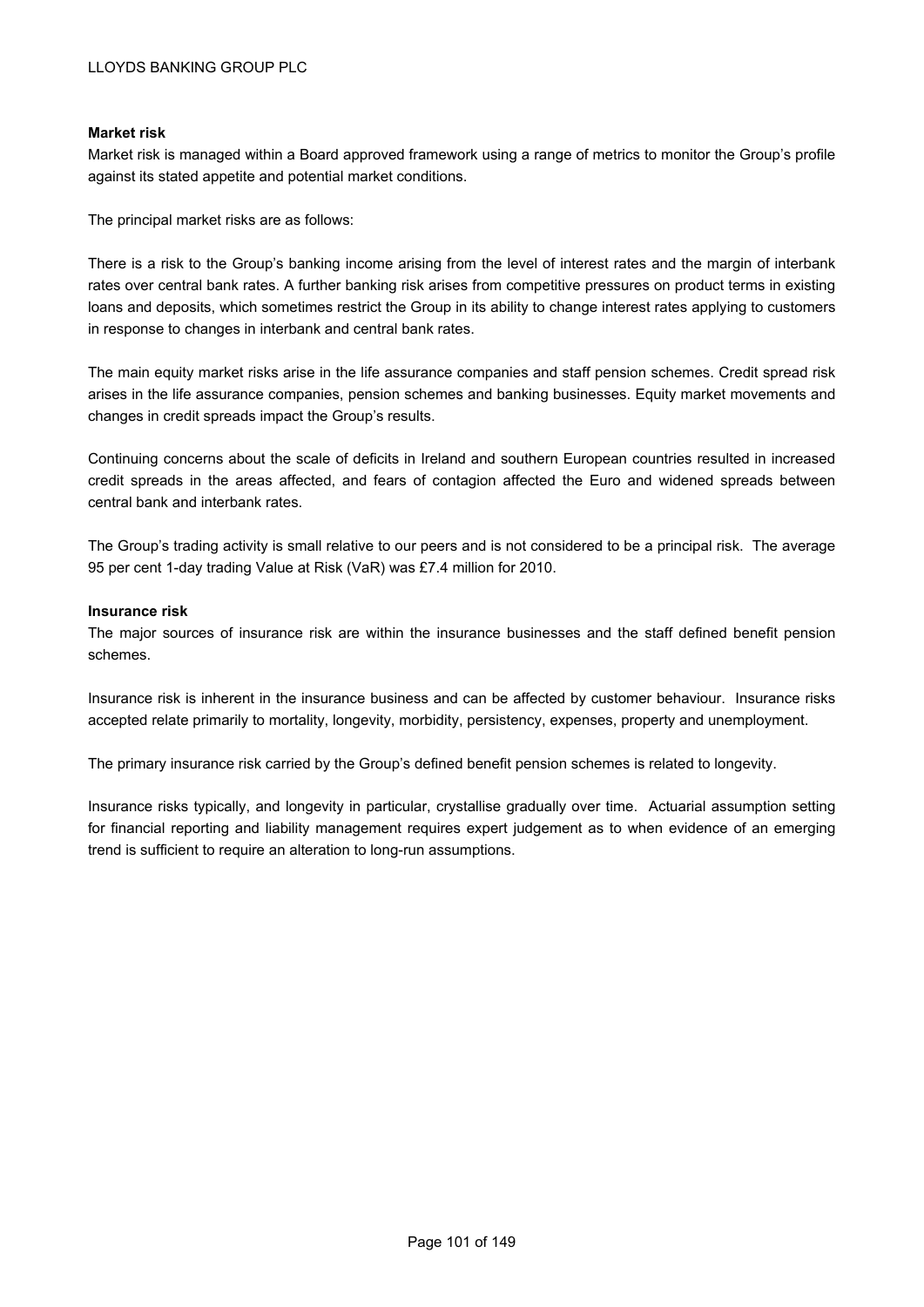## **Legal and regulatory**

Legal and regulatory exposure is driven by the significant volume of current legislation and regulation within the UK and overseas with which the Group has to comply, along with new or proposed legislation and regulation which needs to be reviewed, assessed and embedded into day-to-day operational and business practices across the Group as a whole. This is particularly the case in the current market environment, which is witnessing increased levels of government and regulatory intervention in the banking sector.

The Group continues to face political and regulatory scrutiny as a result of the Group's perceived systemic importance following the acquisition of HBOS. At the time of the acquisition, the Office of Fair Trading (OFT) identified some competition concerns in the UK personal current accounts and mortgages markets and for SME banking in Scotland. The OFT reiterated that it would keep these under review and consider whether to refer any banking markets to the Competition Commission if it identifies any prevention, restriction or distortion of competition.

The UK Government appointed an Independent Commission on Banking to review possible structural measures to reform the banking system and promote stability and competition. That commission will publish its final report by the end of September 2011. The Treasury Select Committee is conducting an examination of competition in retail banking. It is too early to quantify the potential impact of these developments on the Group.

From April 2011, lead regulation and supervision of the Group's activities will begin transitioning from the FSA to the new Financial Conduct Authority for conduct of business supervision and the Prudential Regulatory Authority for capital and liquidity supervision. In addition, from 2011, the European Banking Authority, the European Insurance and Occupational Pensions Authority and the European Securities and Markets Authority as new EU Supervisory Authorities are likely to have greater influence on regulatory approaches across the EU. These could lead to changes in how the Group is regulated and supervised on a day-to-day basis.

Evolving capital and liquidity requirements continue to be a priority for the Group. In September 2010 and further clarified in December 2010, the Basel Committee on Banking Supervision put forward proposals for a reform package which changes the regulatory capital and liquidity standards, the definition of 'capital', introduces new definitions for the calculation of counterparty credit risk and leverage ratios, additional capital buffers and development of a global liquidity standard. Implementation of these changes is expected to be phased in between 2012 and 2018.

The Group is currently assessing the impacts of these regulatory developments and will participate in the consultation and calibration processes to be undertaken by the various regulatory bodies during 2011. The Insurance division is progressing its plans to achieve Solvency II compliance. The Group continues to work closely with the regulatory authorities and industry associations to ensure that it is able to identify and respond to proposed regulatory changes and mitigate against risks to the Group and its stakeholders.

There is a risk that certain aspects of the Group's business may be determined by the authorities or the courts as not being conducted in accordance with applicable laws or regulations, or with what is fair and reasonable in their opinion. The Group may also be liable for damages to third parties harmed by the conduct of its business.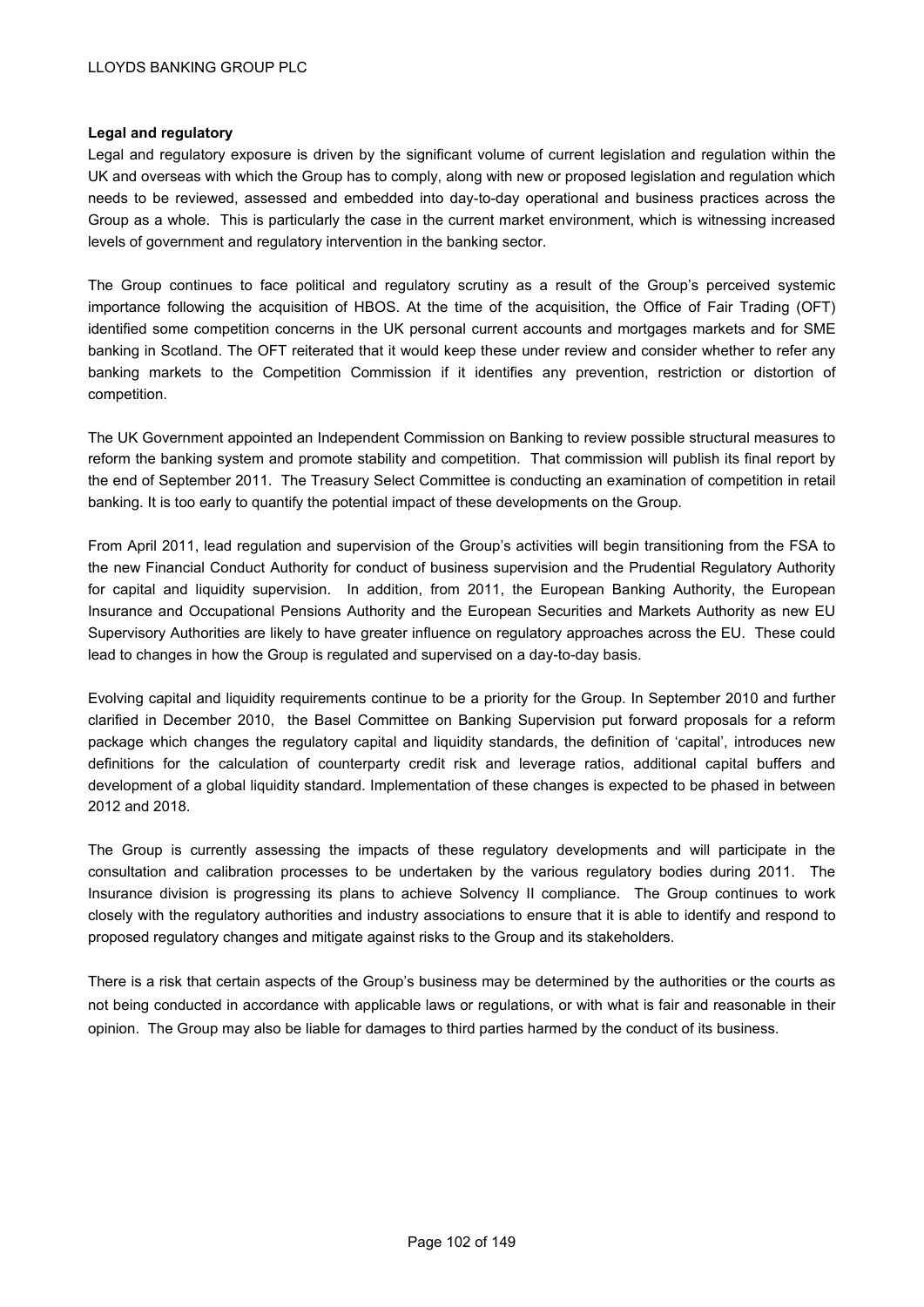#### **Customer treatment**

Customer treatment and how the Group manages its customer relationships affects all aspects of the Group's operations and is closely aligned with achievement of the Group's strategic aim – to create deep long lasting relationships with its customers. There is currently a high level of scrutiny regarding the treatment of customers by financial institutions from the press, politicians and regulatory bodies.

The FSA continues to drive focus on conduct of business activities and has established a new approach to supervision of Conduct Risk, replacing the previous 'Treating Customers Fairly' initiative for retail customers. Under this new regime the FSA has indicated that it will seek to place greater emphasis on product governance and contract terms in general, and will seek to intervene much earlier in the product lifecycle to prevent customer detriment. The FSA also continues to carry out thematic reviews on a variety of issues across the industry as a whole, for example complaints handling. The Group actively engages with the regulatory authorities and other stakeholders on these key customer treatment challenges, which includes for example, PPI (see Note 23 of the statutory information 'Contingent liabilities and commitments').

The Group has policies, procedures and governance arrangements in place to facilitate the fair treatment of customers. Since the acquisition of HBOS, the Group has made significant progress in aligning its approach to Treating Customers Fairly across both heritages. In addition the Group has aligned its Treating Customers Fairly governance and management information arrangements, with customer impact being a key factor in assessing every integration proposition. The Group regularly reviews its product range to ensure that it meets regulatory requirements and is competitive in the market place.

#### **People**

The Group aims to attract, retain, and develop high calibre talent. Failure to do so would present a significant risk to delivering the Group's overall strategy and is affected by a range of factors including; ongoing regulatory and public interest in remuneration practices; delivery of the Group's integration commitments; and uncertainty about EU State Aid requirements and the Independent Commission on Banking's proposals for banking reform.

The Group's remuneration arrangements encourage compliant and appropriate behaviour from colleagues, in line with group policies, values and short and long term people risk priorities. The Group has continued to work closely with regulators, to seek to ensure compliance with our obligations. However, there is recognition that international consensus must be achieved to avoid UK institutions being significantly disadvantaged in attracting and retaining the highest calibre talent.

The Group continues to manage union relationships actively and the majority of colleagues are now on harmonised Terms and Conditions. There is strong ongoing commitment to support and retain colleagues throughout a period of significant integration and organisational change. Active monitoring of the Colleague Engagement Survey, allows the Group to understand engagement levels. These continue to increase and are now exceeding industry benchmarking for high performing organisations.

The Group is closely engaged with the UK Government and regulators on reform proposals, and with the EU on disposal arrangements, to influence and manage colleague uncertainty.

#### **Integration**

The integration of the two heritage organisations continues to be one of the largest integration challenges that has been seen in the UK financial services industry. The Group's Integration Execution Board, chaired by the Group Operations Director, continues to oversee the integration process and progress is being regularly reviewed by the Group Executive Committee and Group Board. While there continue to be delivery risks to the programme, not least the risk of new regulatory requirements which may have an effect on resourcing, the Group is now two years into the integration programme and has a fully developed and functioning governance framework to manage these risks. There is a clear understanding of the phased deliverables to ensure effective delivery through to 2012.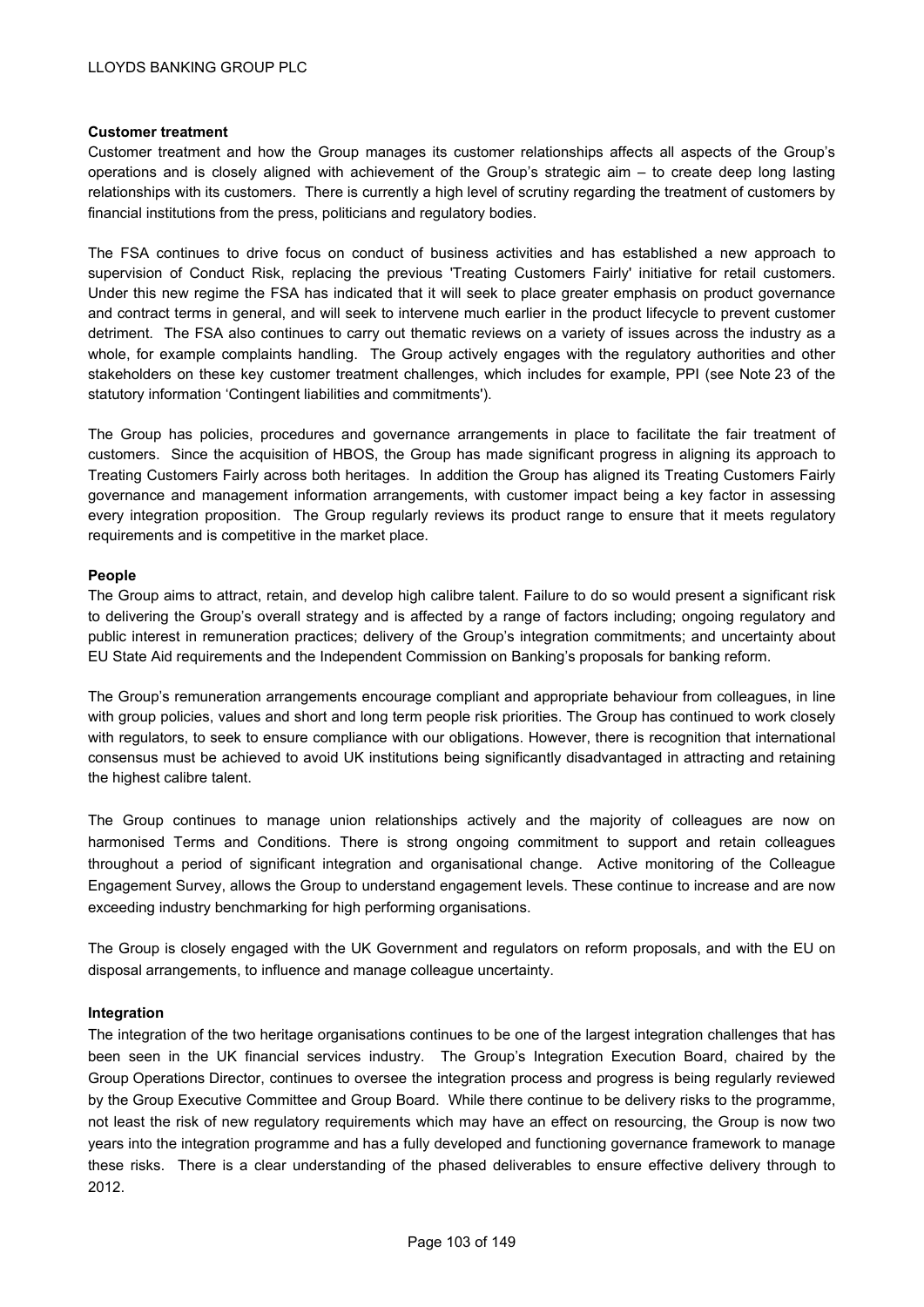### **State funding and state aid**

HM Treasury currently holds approximately 40.6 per cent of the Group's ordinary share capital. United Kingdom Financial Investments Limited (UKFI) as manager of HM Treasury's shareholding continues to operate in line with the framework document between UKFI and HM Treasury managing the investment in the Group on a commercial basis without interference in day-to-day management decisions. There is a risk that a change in Government priorities could result in the framework agreement currently in place being replaced leading to interference in the operations of the Group, although there have been no indications that the Government intends to change the existing operating arrangements.

The Group has made a number of undertakings to HM Treasury arising from the capital and funding support, including the provision of additional lending to certain mortgage and business sectors until 28 February 2011, and other matters relating to corporate governance and colleague remuneration. However, the commitments in respect of lending are subject to normal prudent commercial lending criteria and pricing, the availability of funding to support such lending, and the availability of sufficient demand from creditworthy customers and potential customers. The new agreement between the leading UK banks and the Government in relation to gross business lending in the 2011 calendar year is subject to a similar set of criteria.

In addition, the Group is subject to European state aid obligations in line with the restructuring plan agreed with HM Treasury and the EU College of Commissioners in November 2009, which is designed to support the long-term viability of the Group and address any competition distortions arising from the benefits of state aid. This has placed a number of requirements on the Group including asset reductions in certain parts of its balance sheet by the end of 2014 and the disposal of certain portions of its business by the end of November 2013, including in particular the disposal of some parts of its retail banking business. The Group is working closely with the EU Commission, HM Treasury and the Monitoring Trustee appointed by the EU Commission.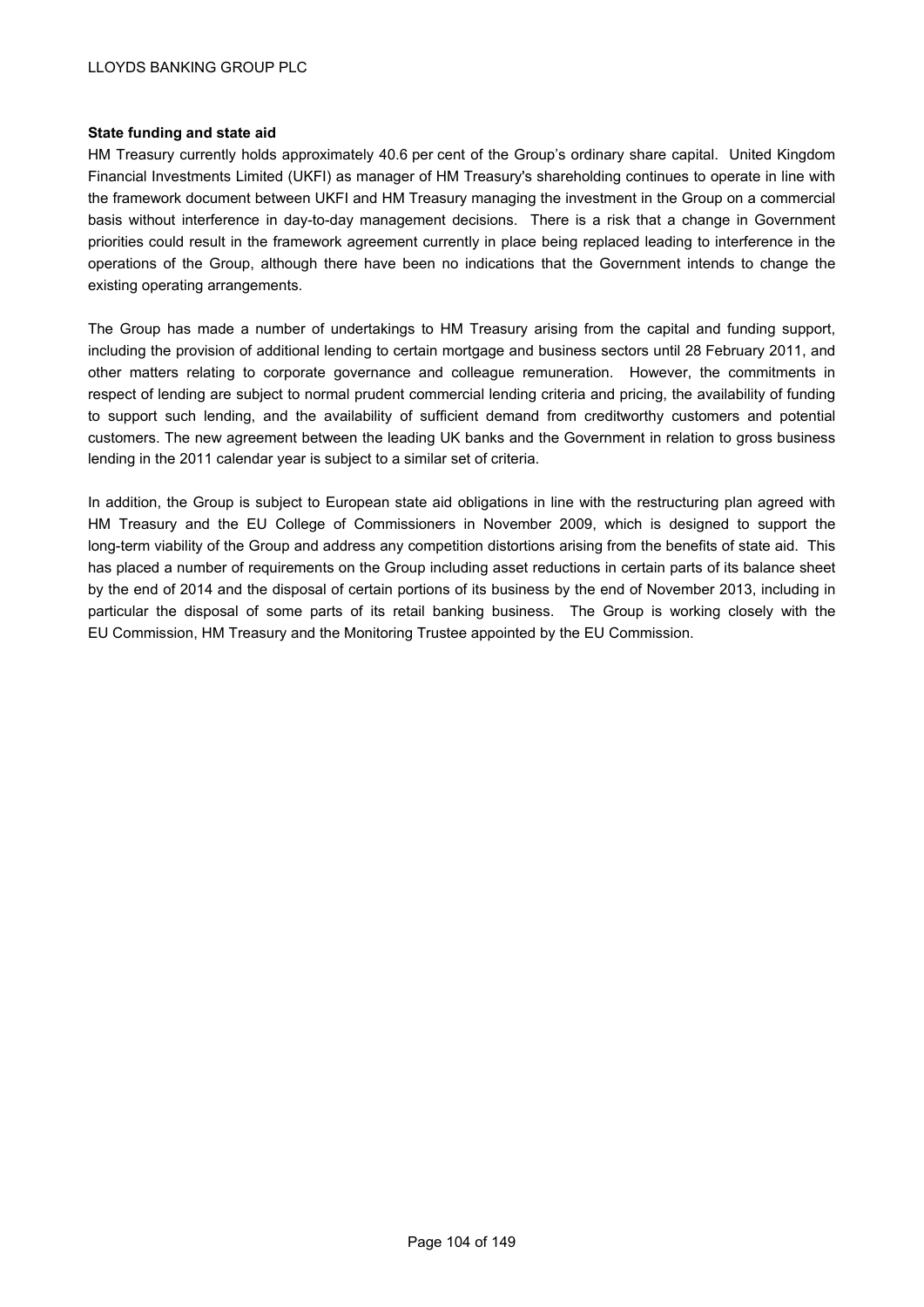## **THIS PAGE IS INTENTIONALLY LEFT BLANK**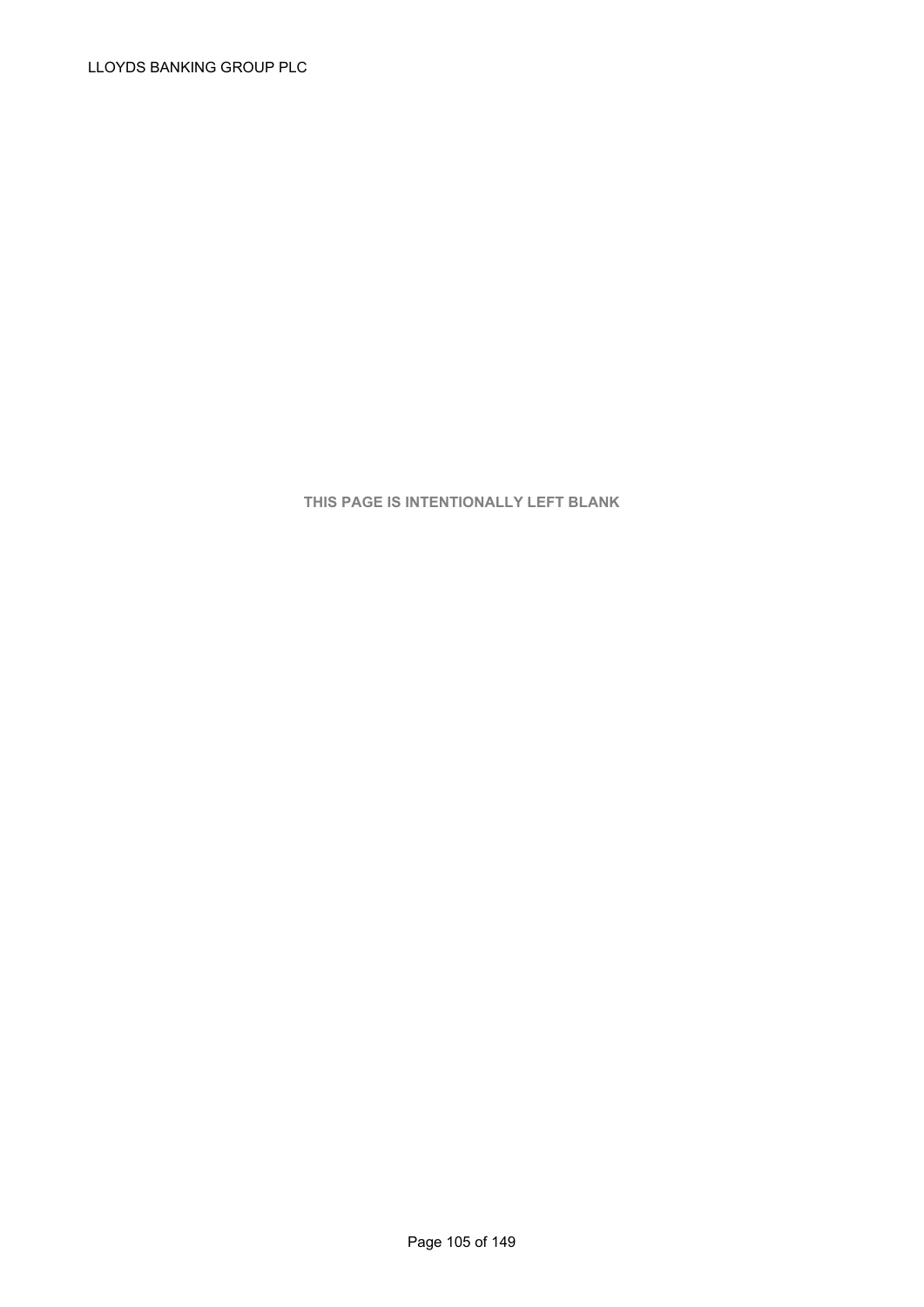# **STATUTORY INFORMATION**

|              |                                                                         | Page |
|--------------|-------------------------------------------------------------------------|------|
|              | <b>Primary statements</b>                                               |      |
|              | Consolidated income statement                                           | 107  |
|              | Consolidated statement of comprehensive income                          | 108  |
|              | Consolidated balance sheet                                              | 109  |
|              | Consolidated statement of changes in equity                             | 111  |
|              | Consolidated cash flow statement                                        | 113  |
| <b>Notes</b> |                                                                         |      |
| 1            | Accounting policies, presentation and estimates                         | 114  |
| 2            | Segmental analysis                                                      | 118  |
| 3            | Other income                                                            | 121  |
| 4            | Operating expenses                                                      | 122  |
| 5            | Impairment                                                              | 123  |
| 6            | Loss on disposal of businesses                                          | 123  |
| 7            | Taxation                                                                | 124  |
| 8            | Earnings per share                                                      | 124  |
| 9            | Trading and other financial assets at fair value through profit or loss | 125  |
| 10           | Derivative financial instruments                                        | 125  |
| 11           | Loans and advances to customers                                         | 126  |
| 12           | Allowance for impairment losses on loans and receivables                | 126  |
| 13           | Securitisations and covered bonds                                       | 127  |
| 14           | Debt securities classified as loans and receivables                     | 128  |
| 15           | Available-for-sale financial assets                                     | 128  |
| 16           | Credit market exposures                                                 | 129  |
| 17           | <b>Customer deposits</b>                                                | 132  |
| 18           | Debt securities in issue                                                | 132  |
| 19           | Retirement benefit obligations                                          | 133  |
| 20           | Subordinated liabilities                                                | 133  |
| 21           | Share capital                                                           | 134  |
| 22           | Reserves                                                                | 135  |
| 23           | Contingent liabilities and commitments                                  | 136  |
| 24           | Capital ratios                                                          | 140  |
| 25           | Related party transactions                                              | 143  |
| 26           | Events after the balance sheet date                                     | 144  |
| 27           | Other information                                                       | 144  |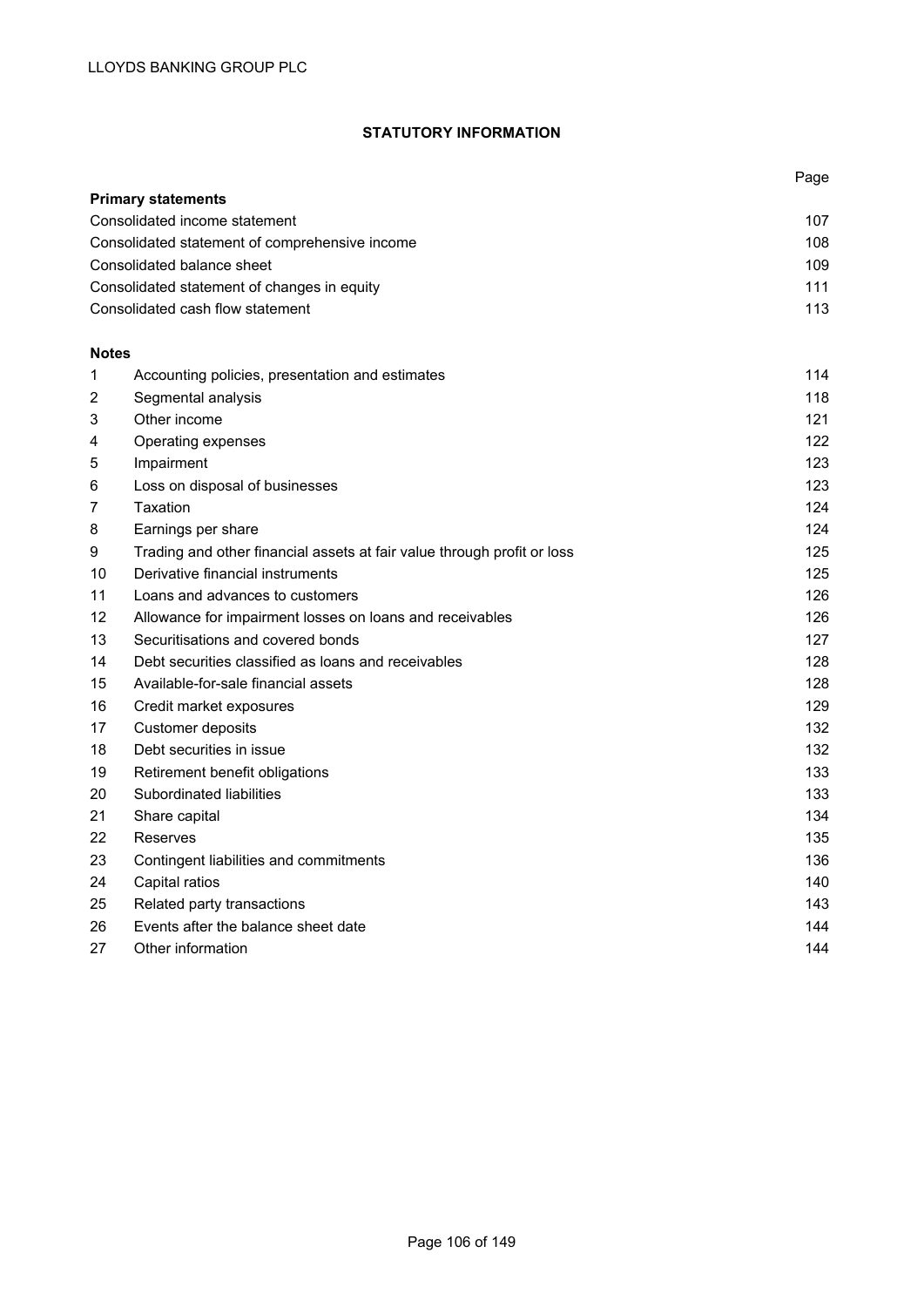# **CONSOLIDATED INCOME STATEMENT**

|                                                   | <b>Note</b> | 2010<br>£ million | 2009<br>£ million |
|---------------------------------------------------|-------------|-------------------|-------------------|
| Interest and similar income                       |             | 29,340            | 28,238            |
| Interest and similar expense                      |             | (16, 794)         | (19, 212)         |
| Net interest income                               |             | 12,546            | 9,026             |
| Fee and commission income                         |             | 4,415             | 4,254             |
| Fee and commission expense                        |             | (1,682)           | (1, 517)          |
| Net fee and commission income                     |             | 2,733             | 2,737             |
| Net trading income                                |             | 15,724            | 19,098            |
| Insurance premium income                          |             | 8,148             | 8,946             |
| Other operating income                            |             | 4,316             | 5,490             |
| Other income                                      | 3           | 30,921            | 36,271            |
| <b>Total income</b>                               |             | 43,467            | 45,297            |
| Insurance claims                                  |             | (18, 511)         | (22, 019)         |
| Total income, net of insurance claims             |             | 24,956            | 23,278            |
| Government Asset Protection Scheme fee            |             |                   | (2,500)           |
| Other operating expenses                          |             | (13, 270)         | (13, 484)         |
| Total operating expenses                          | 4           | (13, 270)         | (15, 984)         |
| <b>Trading surplus</b>                            |             | 11,686            | 7,294             |
| Impairment                                        | 5           | (10, 952)         | (16, 673)         |
| Share of results of joint ventures and associates |             | (88)              | (752)             |
| Gain on acquisition                               |             |                   | 11,173            |
| Loss on disposal of businesses                    | 6           | (365)             |                   |
| <b>Profit before tax</b>                          |             | 281               | 1,042             |
| Taxation                                          | 7           | (539)             | 1,911             |
| (Loss) profit for the year                        |             | (258)             | 2,953             |
|                                                   |             |                   |                   |
| Profit attributable to non-controlling interests  |             | 62                | 126               |
| (Loss) profit attributable to equity shareholders |             | (320)             | 2,827             |
| (Loss) profit for the year                        |             | (258)             | 2,953             |
| <b>Basic earnings per share</b>                   | 8           | (0.5)p            | 7.5p              |
| Diluted earnings per share                        | 8           | (0.5)p            | 7.5p              |
| Dividend per share for the year                   |             |                   |                   |
| Dividend for the year                             |             |                   |                   |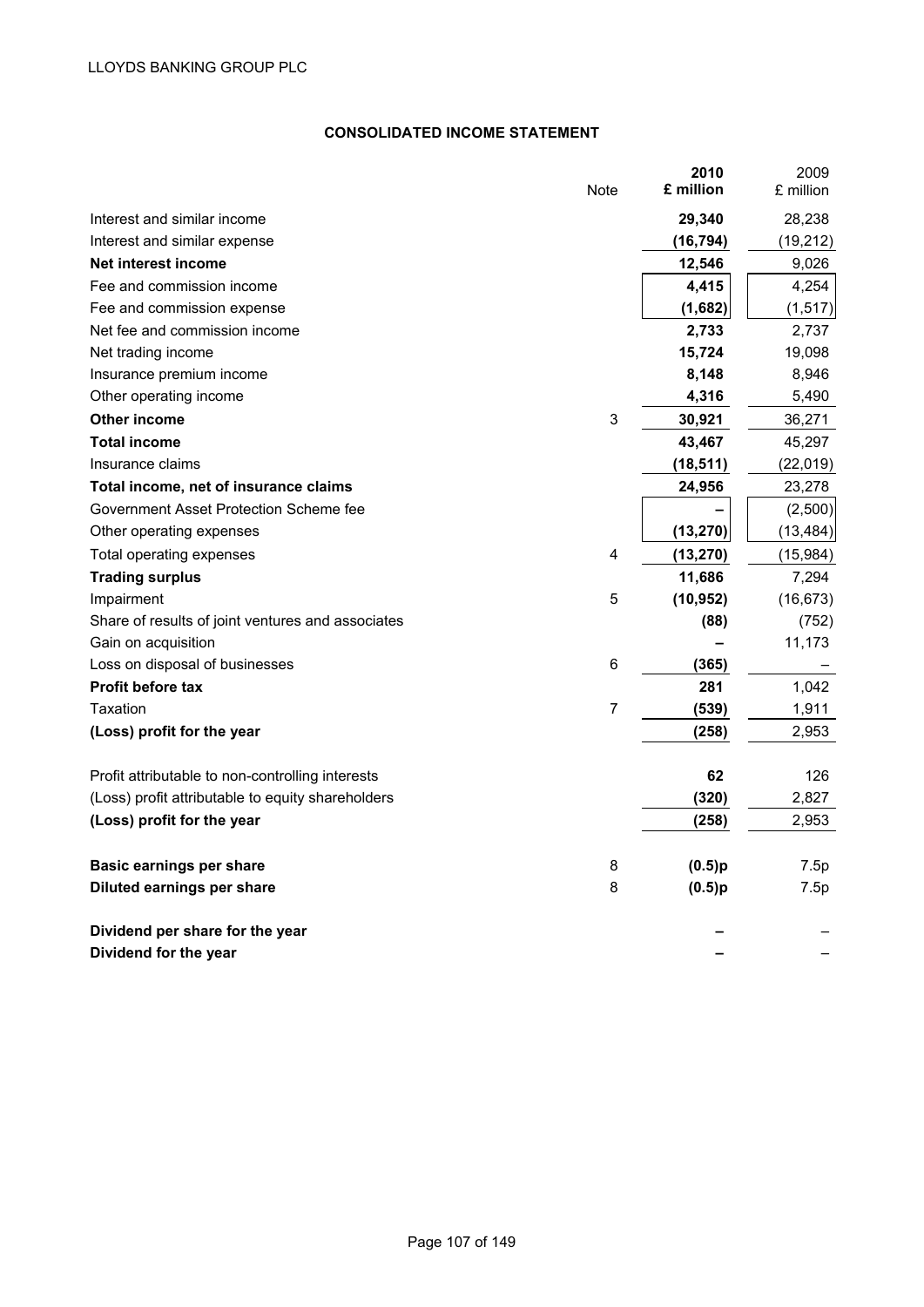|                                                                                     | 2010<br>£ million | 2009<br>£ million |
|-------------------------------------------------------------------------------------|-------------------|-------------------|
| (Loss) profit for the year                                                          | (258)             | 2,953             |
| Other comprehensive income:                                                         |                   |                   |
| Movements in revaluation reserve in respect of available-for-sale financial assets: |                   |                   |
| Change in fair value                                                                | 1,231             | 2,234             |
| Income statement transfers in respect of disposals                                  | (399)             | (97)              |
| Income statement transfers in respect of impairment                                 | 114               | 621               |
| Other income statement transfers                                                    | (110)             | (93)              |
| Taxation                                                                            | (343)             | (417)             |
|                                                                                     | 493               | 2,248             |
| Movement in cash flow hedging reserve:                                              |                   |                   |
| Effective portion of changes in fair value taken to other comprehensive income      | (1,048)           | (530)             |
| Net income statement transfers                                                      | 932               | 121               |
| Taxation                                                                            | 30                | 119               |
|                                                                                     | (86)              | (290)             |
| Currency translation differences:                                                   |                   |                   |
| Currency translation differences, before tax                                        | (129)             | (37)              |
| Taxation                                                                            |                   | (182)             |
|                                                                                     | (129)             | (219)             |
| Other comprehensive income for the year, net of tax                                 | 278               | 1,739             |
| Total comprehensive income for the year                                             | 20                | 4,692             |
|                                                                                     |                   |                   |
| Total comprehensive income attributable to non-controlling interests                | 57                | 107               |
| Total comprehensive income attributable to equity shareholders                      | (37)              | 4,585             |
| Total comprehensive income for the year                                             | 20                | 4,692             |
|                                                                                     |                   |                   |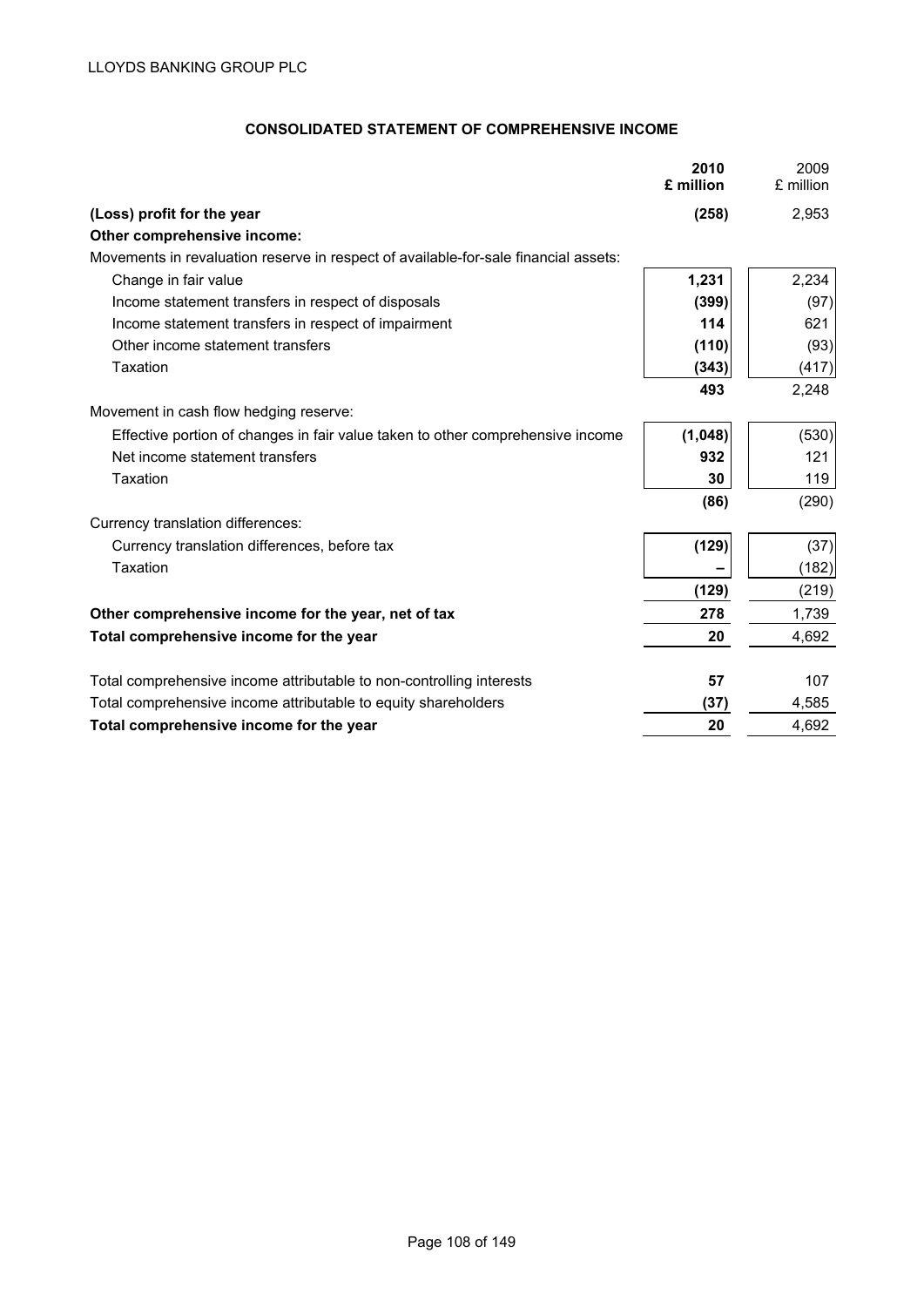### **CONSOLIDATED BALANCE SHEET**

|                                                                         |             | As at<br>31 December<br>2010 | As at<br>31 December<br>2009 |
|-------------------------------------------------------------------------|-------------|------------------------------|------------------------------|
| <b>Assets</b>                                                           | <b>Note</b> | £ million                    | £ million                    |
| Cash and balances at central banks                                      |             | 38,115                       | 38,994                       |
| Items in course of collection from banks                                |             | 1,368                        | 1,579                        |
| Trading and other financial assets at fair value through profit or loss | 9           | 156,191                      | 150,011                      |
| Derivative financial instruments                                        | 10          | 50,777                       | 49,928                       |
| Loans and receivables:                                                  |             |                              |                              |
| Loans and advances to banks                                             |             | 30,272                       | 35,361                       |
| Loans and advances to customers                                         | 11          | 592,597                      | 626,969                      |
| Debt securities                                                         | 14          | 25,735                       | 32,652                       |
|                                                                         |             | 648,604                      | 694,982                      |
| Available-for-sale financial assets                                     | 15          | 42,955                       | 46,602                       |
| Held-to-maturity investments                                            |             | 7,905                        |                              |
| Investment properties                                                   |             | 5,997                        | 4,757                        |
| Investments in joint ventures and associates                            |             | 429                          | 479                          |
| Goodwill                                                                |             | 2,016                        | 2,016                        |
| Value of in-force business                                              |             | 7,367                        | 6,685                        |
| Other intangible assets                                                 |             | 3,496                        | 4,087                        |
| Tangible fixed assets                                                   |             | 8,190                        | 9,224                        |
| Current tax recoverable                                                 |             | 621                          | 680                          |
| Deferred tax assets                                                     |             | 4,164                        | 5,006                        |
| Retirement benefit assets                                               | 19          | 736                          |                              |
| Other assets                                                            |             | 12,643                       | 12,225                       |
| <b>Total assets</b>                                                     |             | 991,574                      | 1,027,255                    |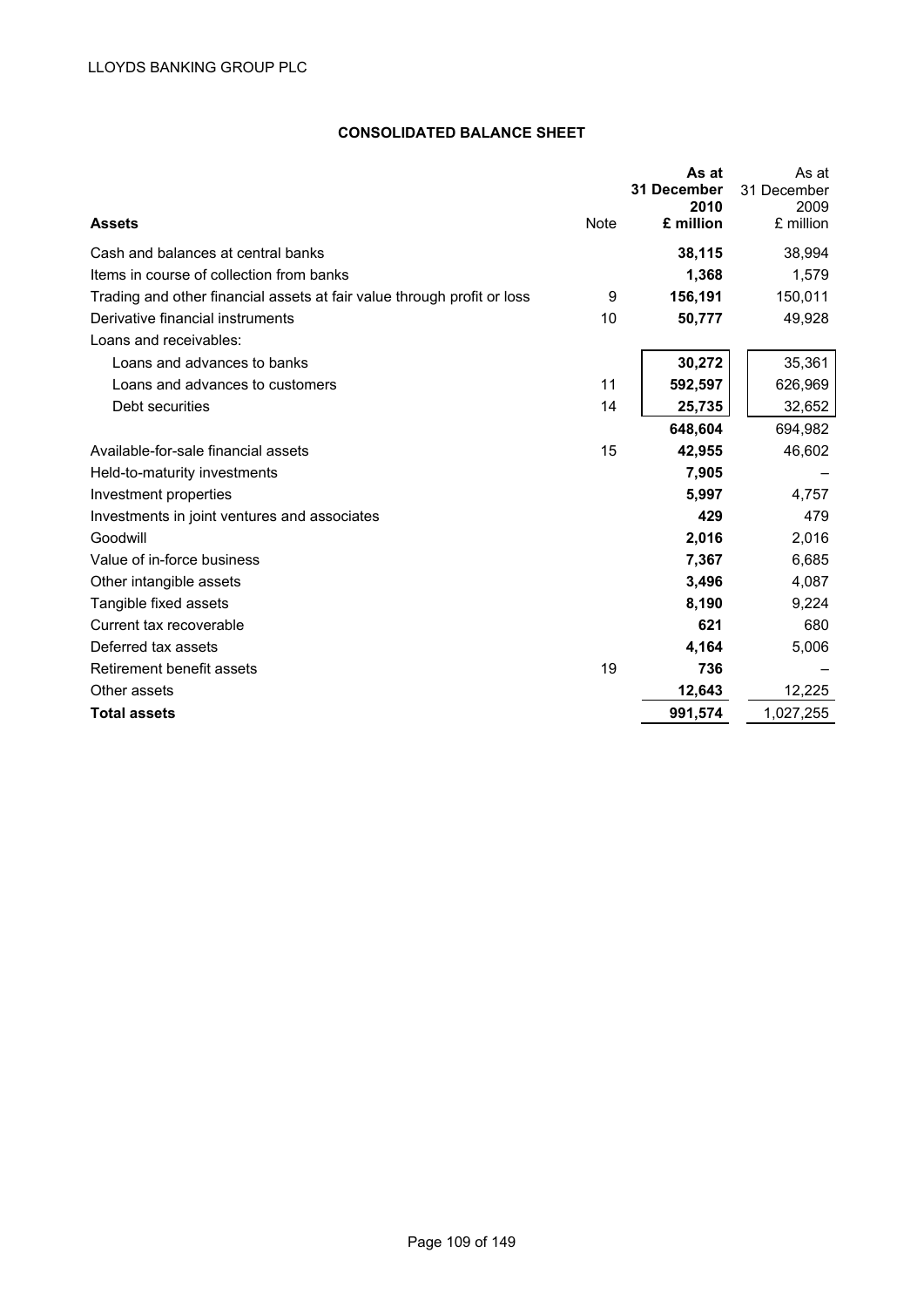## **CONSOLIDATED BALANCE SHEET**

|                                                                              |      | As at<br>31 December | As at<br>31 December |
|------------------------------------------------------------------------------|------|----------------------|----------------------|
|                                                                              |      | 2010                 | 2009 <sup>1</sup>    |
| <b>Equity and liabilities</b>                                                | Note | £ million            | £ million            |
| <b>Liabilities</b>                                                           |      |                      |                      |
| Deposits from banks                                                          |      | 50,363               | 82,452               |
| Customer deposits                                                            | 17   | 393,633              | 406,741              |
| Items in course of transmission to banks                                     |      | 802                  | 1,037                |
| Trading and other financial liabilities at fair value through profit or loss |      | 26,762               | 28,271               |
| Derivative financial instruments                                             | 10   | 42,158               | 40,485               |
| Notes in circulation                                                         |      | 1,074                | 981                  |
| Debt securities in issue                                                     | 18   | 228,866              | 233,502              |
| Liabilities arising from insurance contracts and                             |      |                      |                      |
| participating investment contracts                                           |      | 80,729               | 76,179               |
| Liabilities arising from non-participating investment contracts              |      | 51,363               | 46,348               |
| Unallocated surplus within insurance businesses                              |      | 643                  | 1,082                |
| Other liabilities                                                            |      | 29,696               | 29,320               |
| Retirement benefit obligations                                               | 19   | 423                  | 780                  |
| Current tax liabilities                                                      |      | 149                  | 51                   |
| Deferred tax liabilities                                                     |      | 247                  | 209                  |
| Other provisions                                                             |      | 1,532                | 983                  |
| Subordinated liabilities                                                     | 20   | 36,232               | 34,727               |
| <b>Total liabilities</b>                                                     |      | 944,672              | 983,148              |
| <b>Equity</b>                                                                |      |                      |                      |
| Share capital                                                                | 21   | 6,815                | 10,472               |
| Share premium account                                                        | 22   | 16,291               | 14,472               |
| Other reserves                                                               | 22   | 11,575               | 7,217                |
| Retained profits                                                             | 22   | 11,380               | 11,117               |
| <b>Shareholders' equity</b>                                                  |      | 46,061               | 43,278               |
| Non-controlling interests                                                    |      | 841                  | 829                  |
| <b>Total equity</b>                                                          |      | 46,902               | 44,107               |
| <b>Total equity and liabilities</b>                                          |      | 991,574              | 1,027,255            |
|                                                                              |      |                      |                      |

 $1$  Restated – see note 1.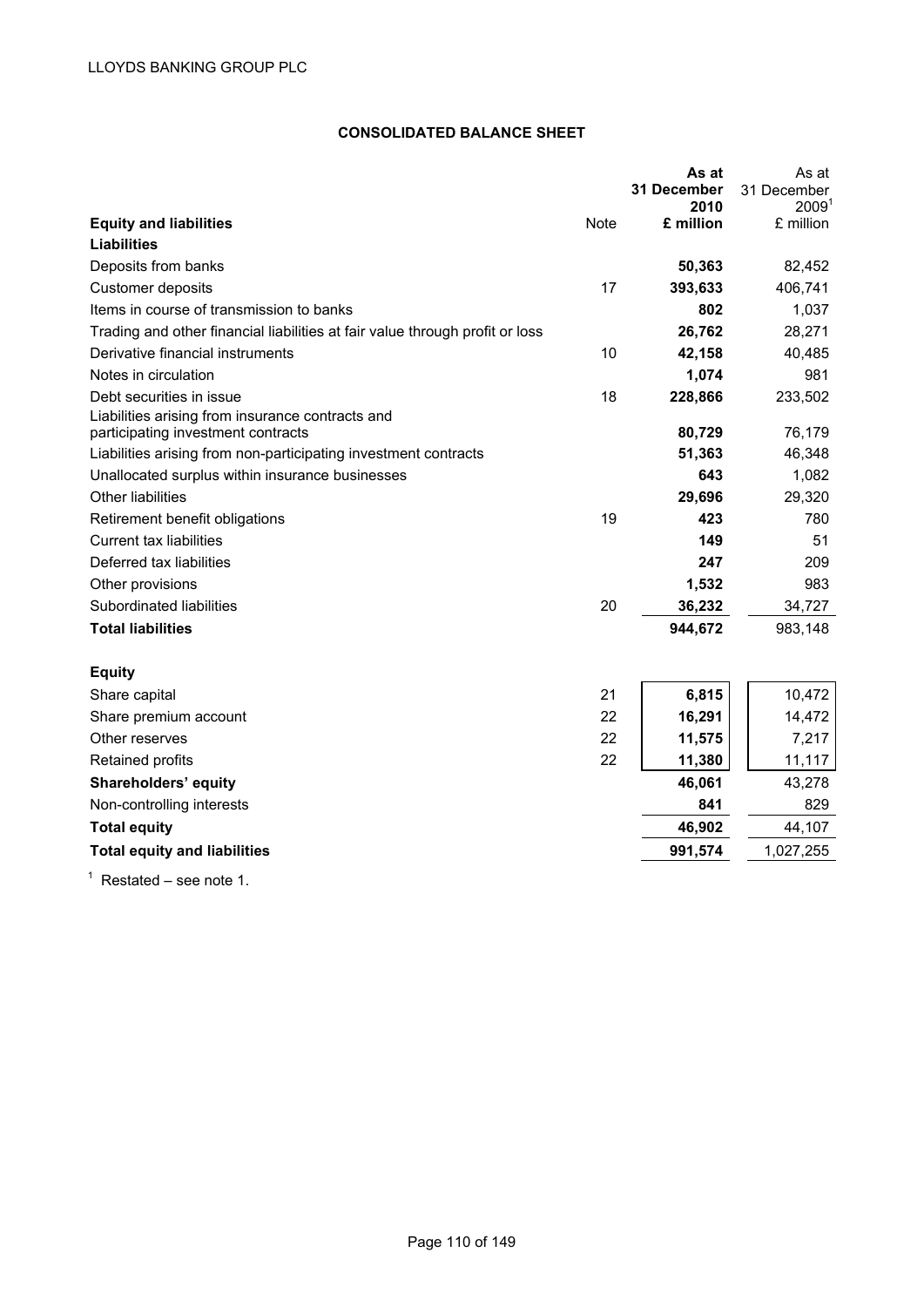# **CONSOLIDATED STATEMENT OF CHANGES IN EQUITY**

|                                                                                                                                       |                                                        | Attributable to equity shareholders   |                                         |                           |                                               |                           |
|---------------------------------------------------------------------------------------------------------------------------------------|--------------------------------------------------------|---------------------------------------|-----------------------------------------|---------------------------|-----------------------------------------------|---------------------------|
|                                                                                                                                       | <b>Share</b><br>capital<br>and<br>premium<br>£ million | <b>Other</b><br>reserves<br>£ million | <b>Retained</b><br>profits<br>£ million | <b>Total</b><br>£ million | Non-<br>controlling<br>interests<br>£ million | <b>Total</b><br>£ million |
| Balance at 1 January 2010                                                                                                             | 24,944                                                 | 7,217                                 | 11,117                                  | 43,278                    | 829                                           | 44,107                    |
| <b>Comprehensive income</b>                                                                                                           |                                                        |                                       |                                         |                           |                                               |                           |
| Profit (loss) for the year                                                                                                            |                                                        |                                       | (320)                                   | (320)                     | 62                                            | (258)                     |
| Other comprehensive income                                                                                                            |                                                        |                                       |                                         |                           |                                               |                           |
| Movements in revaluation reserve<br>in respect of available-for-sale<br>financial assets, net of tax<br>Movement in cash flow hedging |                                                        | 498                                   |                                         | 498                       | (5)                                           | 493                       |
| reserve, net of tax                                                                                                                   |                                                        | (86)                                  |                                         | (86)                      |                                               | (86)                      |
| Currency translation differences,<br>net of tax<br>Total other comprehensive                                                          |                                                        | (129)                                 |                                         | (129)                     |                                               | (129)                     |
| income                                                                                                                                |                                                        | 283                                   |                                         | 283                       | (5)                                           | 278                       |
| Total comprehensive income                                                                                                            |                                                        | 283                                   | (320)                                   | (37)                      | 57                                            | 20                        |
| <b>Transactions with owners</b>                                                                                                       |                                                        |                                       |                                         |                           |                                               |                           |
| <b>Dividends</b>                                                                                                                      |                                                        |                                       |                                         |                           | (47)                                          | (47)                      |
| Issue of ordinary shares                                                                                                              | 2,237                                                  |                                       |                                         | 2,237                     |                                               | 2,237                     |
| Redemption of preference shares                                                                                                       | 11                                                     | (11)                                  |                                         |                           |                                               |                           |
| Cancellation of deferred shares                                                                                                       | (4,086)                                                | 4,086                                 |                                         |                           |                                               |                           |
| Purchase/sale of treasury shares <sup>1</sup>                                                                                         |                                                        |                                       | 429                                     | 429                       |                                               | 429                       |
| Employee share option schemes:<br>Value of employee services                                                                          |                                                        |                                       | 154                                     | 154                       |                                               | 154                       |
| Change in non-controlling<br>interests                                                                                                |                                                        |                                       |                                         |                           | $\mathbf 2$                                   | $\mathbf{2}$              |
| Total transactions with owners                                                                                                        | (1,838)                                                | 4,075                                 | 583                                     | 2,820                     | (45)                                          | 2,775                     |
| <b>Balance at 31 December 2010</b>                                                                                                    | 23,106                                                 | 11,575                                | 11,380                                  | 46,061                    | 841                                           | 46,902                    |

<sup>1</sup> Purchase/sale of treasury shares includes a credit of £409 million (2009: £128 million) relating to the cost of other employee award plans.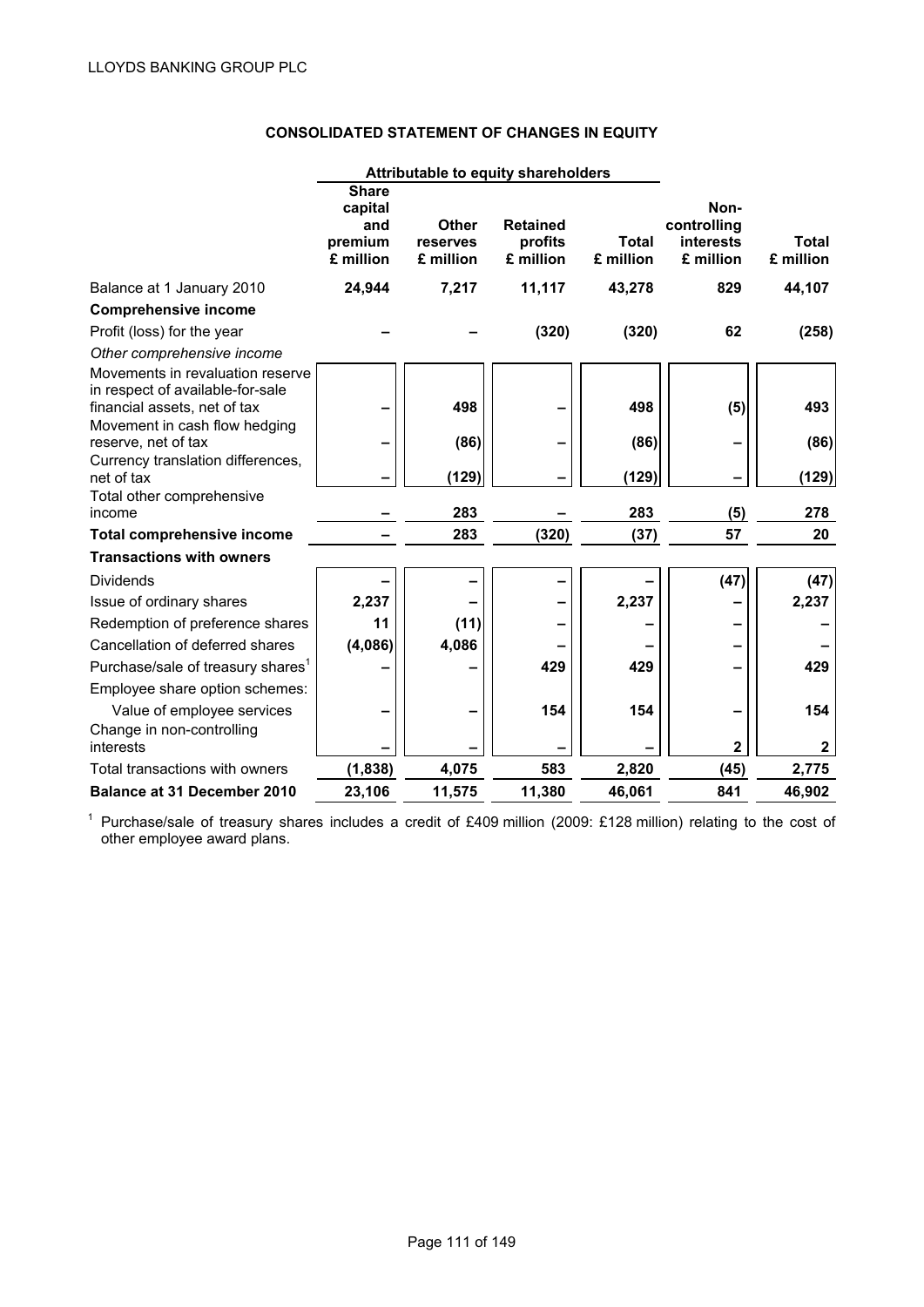# **CONSOLIDATED STATEMENT OF CHANGES IN EQUITY** (continued)

|                                                                  | Attributable to equity shareholders                    |                                                    |                                                      |                           |                                               |                           |
|------------------------------------------------------------------|--------------------------------------------------------|----------------------------------------------------|------------------------------------------------------|---------------------------|-----------------------------------------------|---------------------------|
|                                                                  | <b>Share</b><br>capital<br>and<br>premium<br>£ million | <b>Other</b><br>reserves <sup>1</sup><br>£ million | <b>Retained</b><br>profits <sup>1</sup><br>£ million | <b>Total</b><br>£ million | Non-<br>controlling<br>interests<br>£ million | <b>Total</b><br>£ million |
| Balance at 1 January 2009:                                       |                                                        |                                                    |                                                      |                           |                                               |                           |
| As previously stated                                             | 3,609                                                  | (2, 476)                                           | 8,260                                                | 9,393                     | 306                                           | 9,699                     |
| Prior year adjustment <sup>1</sup>                               |                                                        | 131                                                | (131)                                                |                           |                                               |                           |
| Restated                                                         | 3,609                                                  | (2, 345)                                           | 8,129                                                | 9,393                     | 306                                           | 9,699                     |
| <b>Comprehensive income</b>                                      |                                                        |                                                    |                                                      |                           |                                               |                           |
| Profit for the year                                              |                                                        |                                                    | 2,827                                                | 2,827                     | 126                                           | 2,953                     |
| Other comprehensive income                                       |                                                        |                                                    |                                                      |                           |                                               |                           |
| Movements in revaluation reserve                                 |                                                        |                                                    |                                                      |                           |                                               |                           |
| in respect of available-for-sale<br>financial assets, net of tax |                                                        | 2,248                                              |                                                      | 2,248                     |                                               | 2,248                     |
| Movement in cash flow hedging                                    |                                                        |                                                    |                                                      |                           |                                               |                           |
| reserve, net of tax                                              |                                                        | (290)                                              |                                                      | (290)                     |                                               | (290)                     |
| Currency translation differences,<br>net of tax                  |                                                        | (200)                                              |                                                      | (200)                     | (19)                                          | (219)                     |
| Total other comprehensive                                        |                                                        |                                                    |                                                      |                           |                                               |                           |
| income                                                           |                                                        | 1,758                                              |                                                      | 1,758                     | (19)                                          | 1,739                     |
| Total comprehensive income                                       |                                                        | 1,758                                              | 2,827                                                | 4,585                     | 107                                           | 4,692                     |
| <b>Transactions with owners</b>                                  |                                                        |                                                    |                                                      |                           |                                               |                           |
| <b>Dividends</b>                                                 |                                                        |                                                    |                                                      |                           | (116)                                         | (116)                     |
| Issue of ordinary shares:                                        |                                                        |                                                    |                                                      |                           |                                               |                           |
| Placing and open offer                                           | 649                                                    | 3,781                                              |                                                      | 4,430                     |                                               | 4,430                     |
| Issued on acquisition of HBOS                                    | 1,944                                                  | 5,707                                              |                                                      | 7,651                     |                                               | 7,651                     |
| Placing and compensatory                                         |                                                        |                                                    |                                                      |                           |                                               |                           |
| open offer                                                       | 3,905                                                  |                                                    |                                                      | 3,905                     |                                               | 3,905                     |
| Rights issue<br><b>Issued to Lloyds TSB</b>                      | 13,112                                                 |                                                    |                                                      | 13,112                    |                                               | 13,112                    |
| Foundations                                                      | 41                                                     |                                                    |                                                      | 41                        |                                               | 41                        |
| Adjustment on acquisition                                        |                                                        |                                                    |                                                      |                           | 5,567                                         | 5,567                     |
| Transfer to merger reserve                                       | (1,000)                                                | 1,000                                              |                                                      |                           |                                               |                           |
| Redemption of preference shares                                  | 2,684                                                  | (2,684)                                            |                                                      |                           |                                               |                           |
| Purchase/sale of treasury shares                                 |                                                        |                                                    | 45                                                   | 45                        |                                               | 45                        |
| Employee share option schemes:                                   |                                                        |                                                    |                                                      |                           |                                               |                           |
| Value of employee services                                       |                                                        |                                                    | 116                                                  | 116                       |                                               | 116                       |
| Extinguishment of non-                                           |                                                        |                                                    |                                                      |                           |                                               |                           |
| controlling interests                                            |                                                        |                                                    |                                                      |                           | (5,035)                                       | (5,035)                   |
| Total transactions with owners                                   | 21,335                                                 | 7,804                                              | 161                                                  | 29,300                    | 416                                           | 29,716                    |
| Balance at 31 December 2009 <sup>1</sup>                         | 24,944                                                 | 7,217                                              | 11,117                                               | 43,278                    | 829                                           | 44,107                    |

 $1$  Restated – see note 1.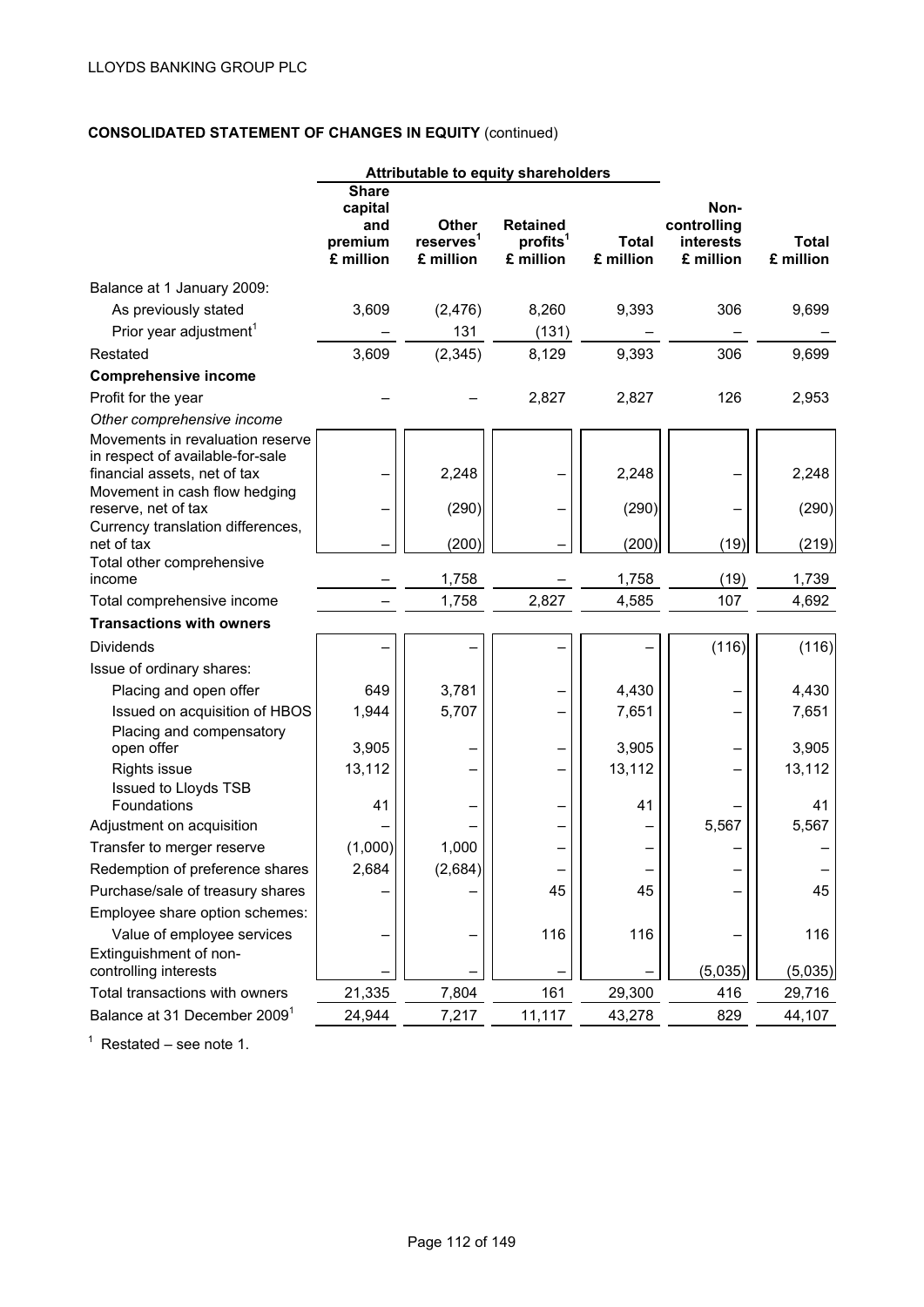# **CONSOLIDATED CASH FLOW STATEMENT**

|                                                                        | 2010<br>£ million | 2009<br>£ million |
|------------------------------------------------------------------------|-------------------|-------------------|
|                                                                        |                   |                   |
| <b>Profit before tax</b>                                               | 281               | 1,042             |
| Adjustments for:                                                       |                   |                   |
| Change in operating assets                                             | 31,860            | 61,942            |
| Change in operating liabilities                                        | (45, 683)         | (105, 927)        |
| Non-cash and other items                                               | 11,173            | 8,907             |
| Tax received                                                           | 332               | 301               |
| Net cash used in operating activities                                  | (2,037)           | (33, 735)         |
| Cash flows from investing activities                                   |                   |                   |
| Purchase of available-for-sale financial assets                        | (42, 662)         | (455, 816)        |
| Proceeds from sale and maturity of available-for-sale financial assets | 45,999            | 490,561           |
| Purchase of held-to-maturity investments                               | (4, 228)          |                   |
| Purchase of fixed assets                                               | (3, 216)          | (2,689)           |
| Proceeds from sale of fixed assets                                     | 1,354             | 2,129             |
| Acquisition of businesses, net of cash acquired                        | (73)              | 16,227            |
| Disposal of businesses, net of cash disposed                           | 428               | 411               |
| Net cash (used in) provided by investing activities                    | (2, 398)          | 50,823            |
| <b>Cash flows from financing activities</b>                            |                   |                   |
| Dividends paid to non-controlling interests                            | (47)              | (116)             |
| Interest paid on subordinated liabilities                              | (1, 942)          | (2,622)           |
| Proceeds from issue of subordinated liabilities                        | 3,237             | 4,187             |
| Proceeds from issue of ordinary shares                                 |                   | 21,533            |
| Repayment of subordinated liabilities                                  | (684)             | (6, 897)          |
| Change in non-controlling interests                                    | 2                 | (33)              |
| Net cash provided by financing activities                              | 566               | 16,052            |
| Effects of exchange rate changes on cash and cash equivalents          | 479               | (210)             |
| Change in cash and cash equivalents                                    | (3, 390)          | 32,930            |
| Cash and cash equivalents at beginning of year                         | 65,690            | 32,760            |
| Cash and cash equivalents at end of year                               | 62,300            | 65,690            |

Cash and cash equivalents comprise cash and balances at central banks (excluding mandatory deposits) and amounts due from banks with a maturity of less than three months.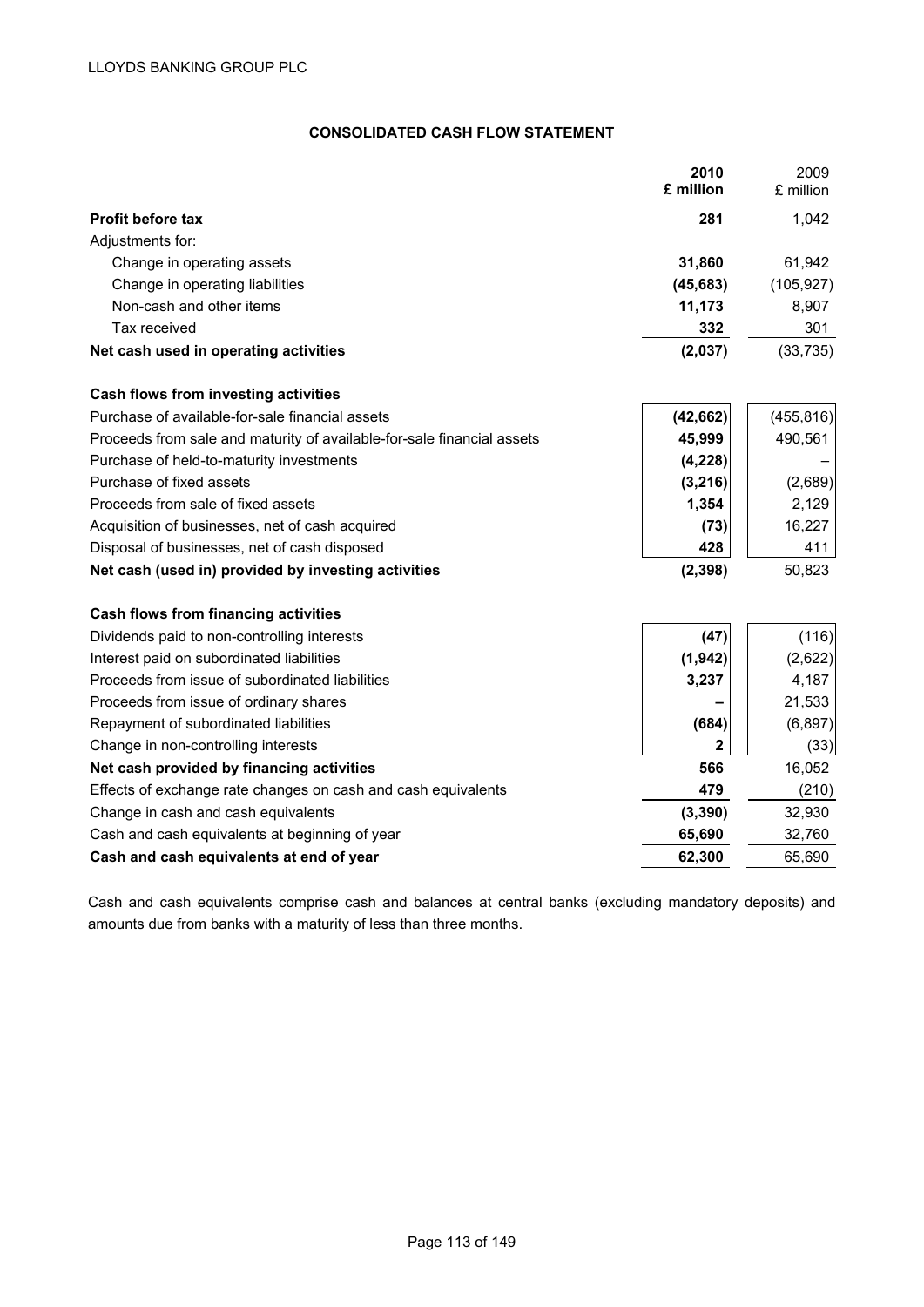### **1. Accounting policies, presentation and estimates**

These financial statements as at and for the year to 31 December 2010 have been prepared in accordance with the Listing Rules of the Financial Services Authority relating to Preliminary Results. They do not include all of the information that will be included in the full annual financial statements. The Group's consolidated financial statements as at and for the year ended 31 December 2010 have been prepared in accordance with International Financial Reporting Standards (IFRS) as adopted by the European Union. Copies of the 2010 annual report and accounts will be available from 30 March 2011, will be published on the Group's website and will be available upon request from Group Secretariat, Lloyds Banking Group plc, 25 Gresham Street, London EC2V 7HN.

The Directors consider that it is appropriate to continue to adopt the going concern basis in preparing the Group's financial statements. In reaching this assessment, the directors have considered projections for the Group's capital and funding position and have had regard to the factors set out in Principal Risks and Uncertainties: Liquidity and funding on pages 77 to 78.

### *Accounting policies*

The accounting policies are consistent with those applied by the Group in its 2009 annual report and accounts except as described below.

During 2010, the International Financial Reporting Interpretations Committee clarified the treatment of amounts previously recognised in equity in respect of assets that were transferred from the available-for-sale category to the loans and receivables category. When an impairment loss is recognised in respect of such transferred financial assets, the unamortised balance of any available-for-sale reserve that remains in equity should be transferred to the income statement and recorded as part of the impairment loss.

The Group has changed its accounting policy to reflect this clarification. Under the Group's previous accounting policy, when such a transferred financial asset became impaired, not all of the unamortised amounts previously transferred to equity were recycled to the income statement and therefore continued to be accreted over the expected remaining life of the financial asset. The change in policy is applied retrospectively and the effect has been to reduce retained profits and increase available-for-sale reserves by £131 million at 1 January 2009; shareholders' equity is unchanged. There was no material effect on the Group's income statement during 2009.

Also during 2010, the Group has classified assets as held-to-maturity for the first time. Purchases of debt securities amounting to £4,228 million made in the second half of 2010 were classified as held-to-maturity on acquisition, were initially recognised at fair value including direct and incremental transaction costs and are being measured subsequently at amortised cost, using the effective interest method. Further, on 1 November 2010, government debt securities with a carrying value of £3,601 million, previously classified as available-for-sale, were reclassified to held-to-maturity. Unrealised gains on the transferred securities of £223 million previously taken to equity continue to be held in the available-for-sale revaluation reserve and will be amortised to the income statement over the remaining lives of the securities using the effective interest method or until the assets become impaired.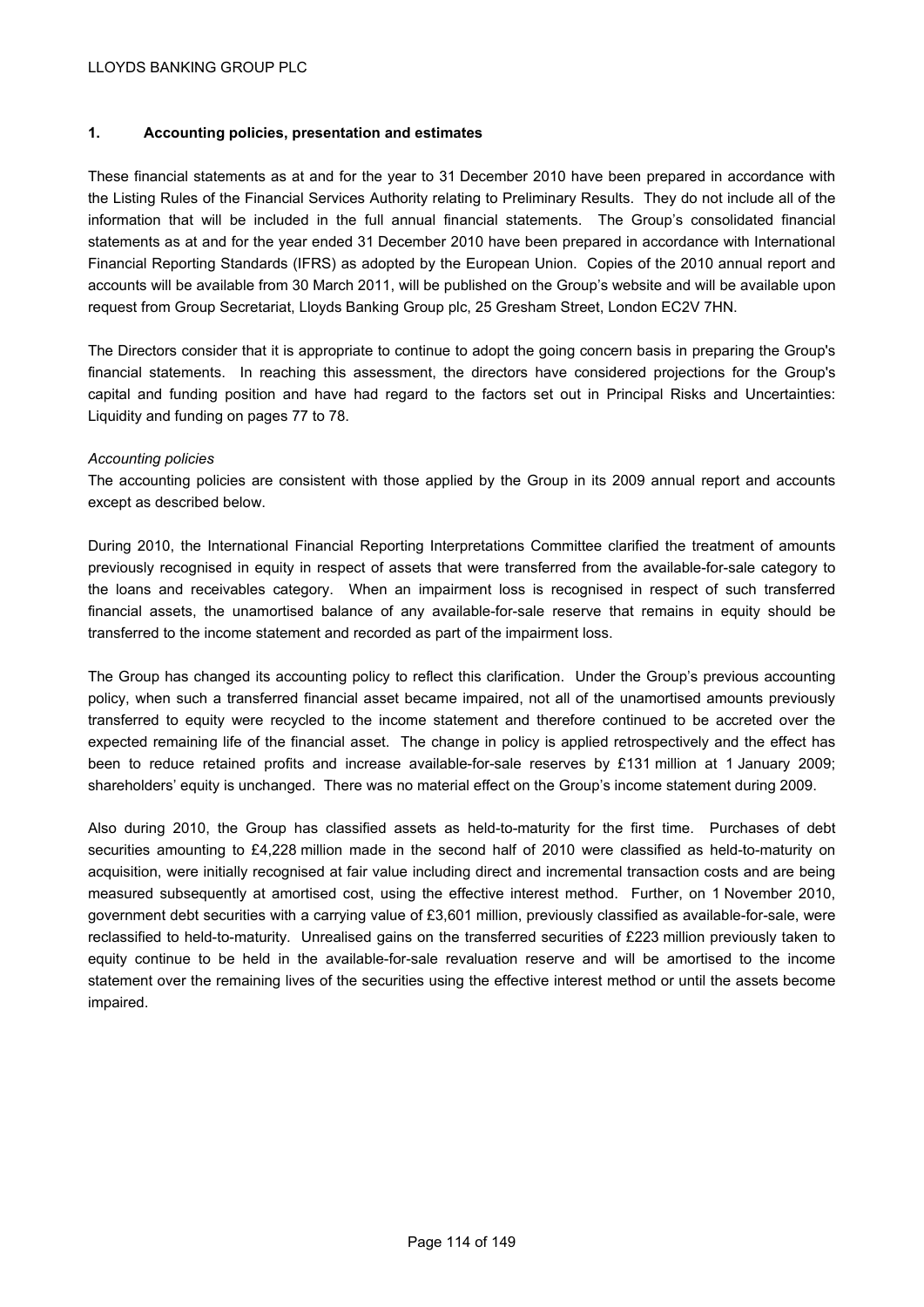### **1. Accounting policies, presentation and estimates** (continued)

#### *Critical accounting estimates and judgements*

The preparation of the Group's financial statements requires management to make judgements, estimates and assumptions in applying the accounting policies that affect the reported amounts of assets, liabilities, income and expenses. Due to the inherent uncertainty in making estimates, actual results reported in future periods may be based upon amounts which differ from those estimates. Estimates, judgements and assumptions are continually evaluated and are based on historical experience and other factors, including expectations of future events that are believed to be reasonable under the circumstances.

The nature of the significant judgements made by management in applying the accounting policies and the key sources of estimation uncertainty applied by the Group in these financial statements are the same as those applied by the Group in its 2009 annual report and accounts.

#### *New accounting pronouncements*

The Group has adopted the following new standards and amendments to standards which became effective for financial years beginning on or after 1 January 2010. None of these standards or amendments has had a material impact on these financial statements.

- (i) IFRS 3 *Business Combinations*. This revised standard applies prospectively to business combinations from 1 January 2010. The revised standard continues to require the use of the acquisition method of accounting for business combinations. All payments to purchase a business are to be recorded at fair value at the acquisition date, some contingent payments are subsequently remeasured at fair value through income, goodwill may be calculated based on the parent's share of net assets or it may include goodwill related to the non-controlling interest, and all transaction costs are expensed.
- (ii) IAS 27 *Consolidated and Separate Financial Statements*. Requires the effects of all transactions with non-controlling interests to be recorded in equity if there is no change in control; any remaining interest in an investee is re-measured to fair value in determining the gain or loss recognised in profit or loss where control over the investee is lost.
- (iii) IFRIC 17 *Distributions of Non-cash Assets to Owners*. Provides accounting guidance for non-reciprocal distributions of non-cash assets to owners (and those in which owners may elect to receive a cash alternative).
- (iv) Amendment to IAS 39 *Financial Instruments: Recognition and Measurement 'Eligible Hedged Items'*. Clarifies how the principles underlying hedge accounting should be applied in particular situations.
- (v) *Improvements to IFRSs* (issued April 2009). Sets out minor amendments to IFRS standards as part of the annual improvements process.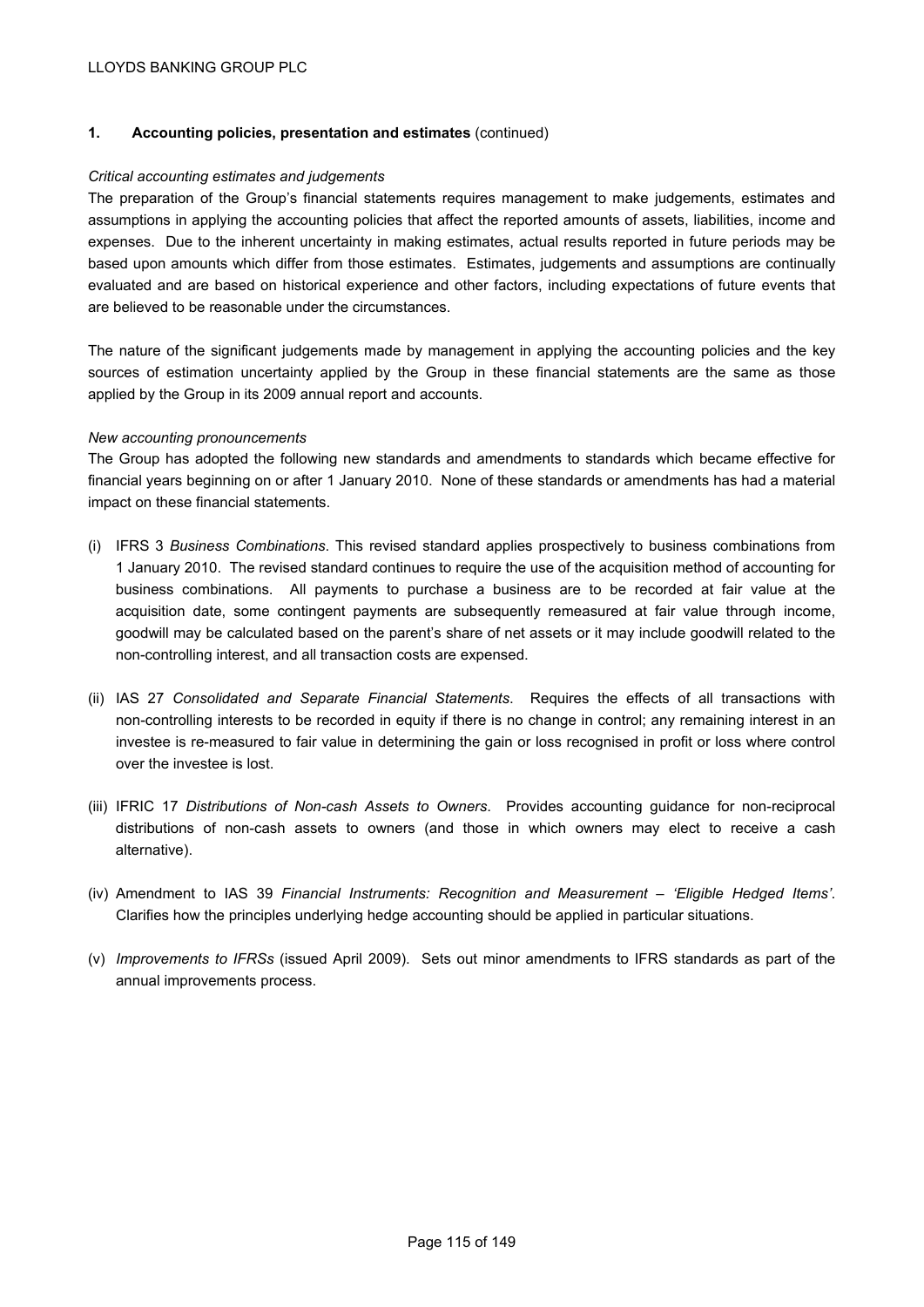### **1. Accounting policies, presentation and estimates** (continued)

#### *Future accounting developments*

The following pronouncements will be relevant to the Group but were not effective at 31 December 2010 and have not been applied in preparing these consolidated financial statements. The full impact of these accounting changes is currently being assessed by the Group.

- (i) Amendment to IAS 32 *Financial Instruments: Presentation Classification of Rights Issues* Requires rights issues denominated in a currency other than the functional currency of the issuer to be classified as equity regardless of the currency in which the exercise price is denominated. The amendment is effective for annual periods beginning on or after 1 February 2010.
- (ii) *Improvements to IFRSs* (issued May 2010). Sets out minor amendments to IFRS standards as part of the annual improvements process. The effective dates vary on a standard by standard basis but none are effective any earlier than annual periods beginning on or after 1 July 2010.
- (iii) IFRIC 19 *Extinguishing Financial Liabilities with Equity Instruments*. Clarifies that when an entity renegotiates the terms of its debt with the result that the liability is extinguished by the debtor issuing its own equity instruments to the creditor, a gain or loss is recognised in the income statement representing the difference between the carrying value of the financial liability and the fair value of the equity instruments issued; the fair value of the financial liability is used to measure the gain or loss where the fair value of the equity instruments cannot be reliably measured. This interpretation is effective for annual periods beginning on or after 1 July 2010 and is consistent with the Group's existing accounting policy.
- (iv) Amendment to IFRIC 14 *Prepayments of a Minimum Funding Requirement*. Applies when an entity is subject to minimum funding requirements in respect of its defined benefit plans and makes an early payment of contributions to cover those requirements and permits such an entity to treat the benefit of such an early payment as an asset. The amendment is effective for annual periods beginning on or after 1 January 2011.
- (v) IAS 24 *Related Party Disclosures*. Simplifies the definition of a related party and provides a partial exemption from the disclosure requirements for related party transactions with government related entities. The revised standard is effective for annual periods beginning on or after 1 January 2011.
- (vi) Amendments to IFRS 7 *Financial Instruments Disclosures Disclosures Transfers of Financial Assets*. Requires additional disclosures in respect of risk exposures arising from transferred financial assets. The amendments are effective for annual periods beginning on or after 1 July 2011.
- (vii) Amendments to IAS 12 *Income Taxes – Deferred Tax: Recovery of Underlying Assets.* Introduces a rebuttable presumption that investment property measured at fair value is recovered entirely through sale and that deferred tax in respect of such investment property is recognised on that basis. The amendments are effective for annual periods beginning on or after 1 January 2012.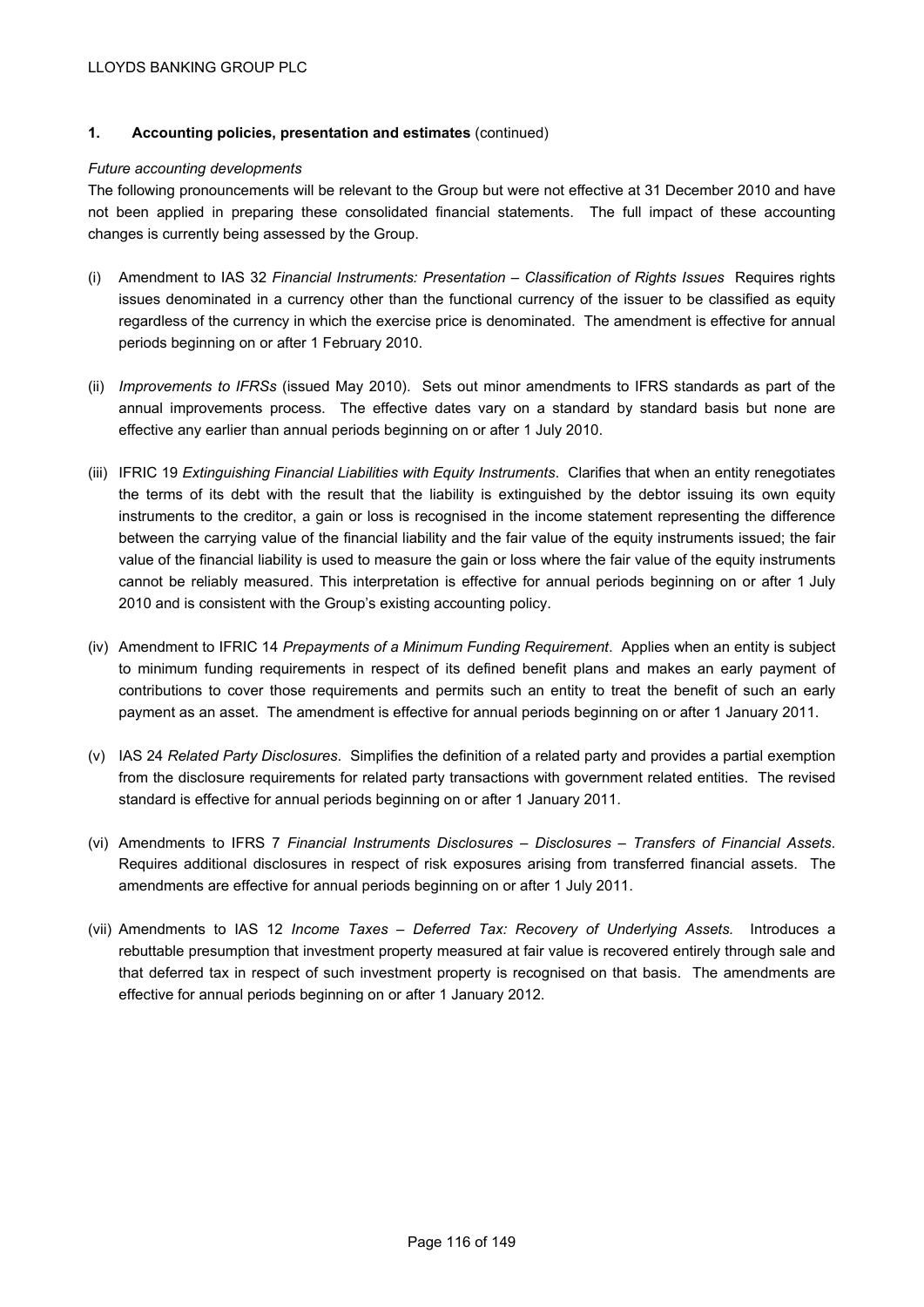#### **1. Accounting policies, presentation and estimates** (continued)

(viii) IFRS 9 *Financial Instruments*. Replaces those parts of IAS 39 *Financial Instruments: Recognition and Measurement* relating to the classification, measurement and derecognition of financial assets and liabilities. Requires financial assets to be classified into two measurement categories, fair value and amortised cost, on the basis of the objectives of the entity's business model for managing its financial assets and the contractual cash flow characteristics of the instrument. The available-for-sale financial asset and held-to-maturity investment categories in the existing IAS 39 will be eliminated. The requirements for financial liabilities and financial derecognition are broadly unchanged from IAS 39.

 IFRS 9 is the initial stage of the project to replace IAS 39. Future stages are expected to result in amendments to IFRS 9 to deal with changes to the impairment of financial assets measured at amortised cost and hedge accounting. Until all stages of the replacement project are complete, it is not possible to determine the overall impact on the financial statements of the replacement of IAS 39. The effective date of the standard is annual periods beginning on or after 1 January 2013.

At the date of this report, IFRS 9, the Amendments to IFRS 7 and the Amendments to IAS 12 are awaiting EU endorsement.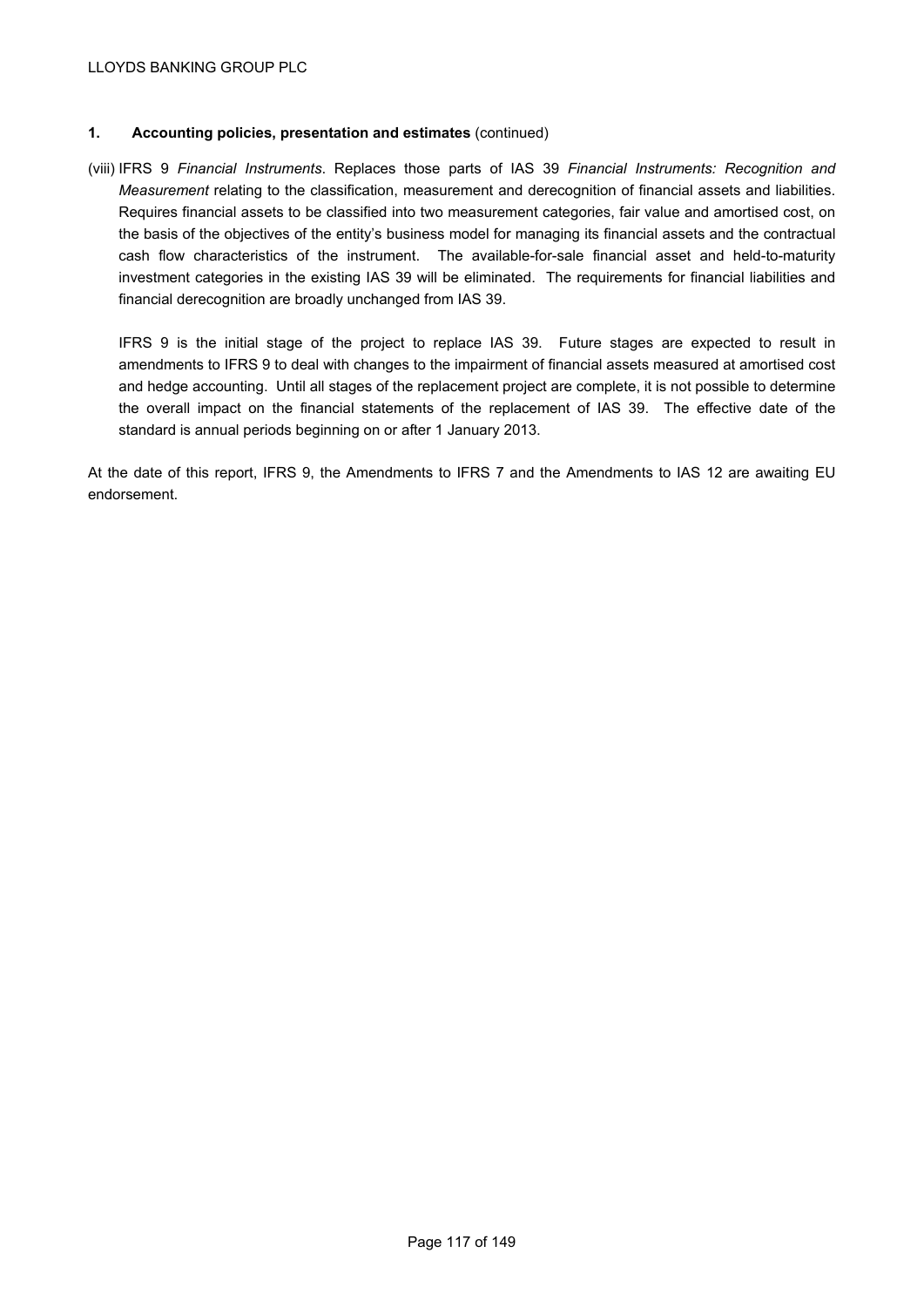### **2. Segmental analysis**

Lloyds Banking Group provides a wide range of banking and financial services in the UK and in certain locations overseas.

The Group Executive Committee (GEC) has been determined to be the chief operating decision maker for the Group. The Group's operating segments reflect its organisational and management structures. GEC reviews the Group's internal reporting based around these segments in order to assess performance and allocate resources. This assessment includes a consideration of each segment's net interest revenue and consequently the total interest income and expense for all reportable segments is presented on a net basis. The segments are differentiated by the type of products provided, by whether the customers are individuals or corporate entities and by the geographical location of the customer.

The Group's activities continue to be organised into four financial reporting segments: Retail, Wholesale, Wealth and International and Insurance. The segmental results and comparatives are presented on the basis reviewed by the chief operating decision maker and as a consequence the comparatives for 2009 include the pre-acquisition results of HBOS for the period from 1 January 2009 to 16 January 2009.

Retail offers a broad range of retail financial service products in the UK, including current accounts, savings, personal loans, credit cards and mortgages. It is also a major general insurance and bancassurance distributor, selling a wide range of long-term savings, investment and general insurance products.

The Wholesale division serves in excess of a million businesses ranging from start-ups and small enterprises to global corporations, with a range of propositions segmented according to customer need. The division comprises Corporate Markets, Treasury and Trading and Asset Finance.

Wealth and International was created in 2009 to give increased focus and momentum to the Group's private banking and asset management activities and to closely co-ordinate the management of its international businesses. Wealth comprises the Group's private banking, wealth and asset management businesses in the UK and overseas. International comprises corporate, commercial, asset finance and retail businesses, principally in Australia and Continental Europe.

The Insurance division provides long-term savings, investment and protection products distributed through the retail branch network, intermediary and direct channels in the UK. It is also a distributor of home insurance in the UK with products sold through the retail branch network, direct channels and strategic corporate partners. The division consists of three business units: Life, Pensions and Investments UK; Life Pensions and Investments Europe; and General Insurance.

Other includes the results of managing the Group's technology platforms, branch and head office property estate, operations (including payments, banking operations and collections) and procurement services, the costs of which are predominantly recharged to the other divisions. It also reflects other items not recharged to the divisions, including hedge ineffectiveness and certain capital and wholesale liquidity funding costs.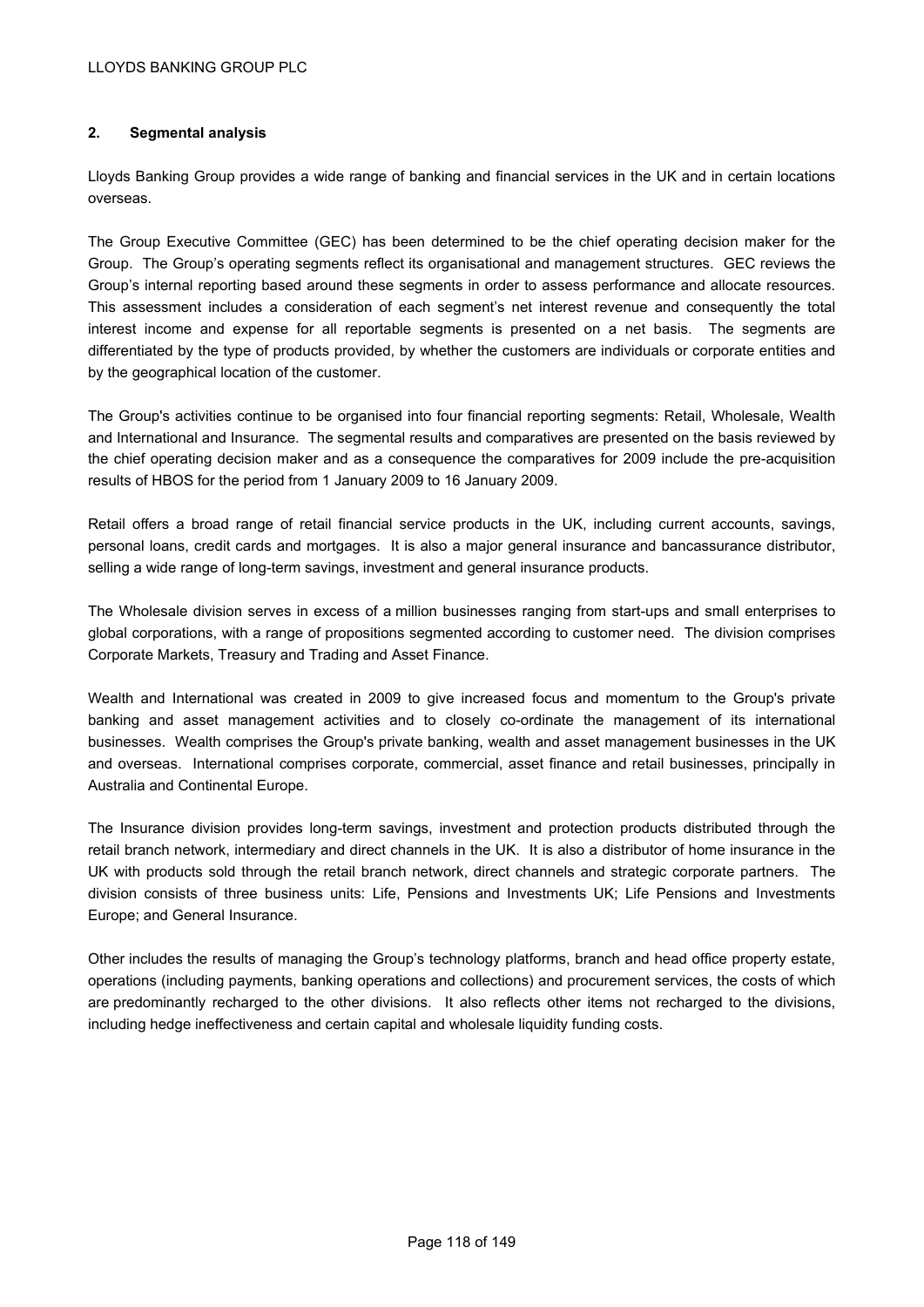### **2. Segmental analysis** (continued)

Inter-segment services are generally recharged at cost, with the exception of the internal commission arrangements between the UK branch and other distribution networks and the insurance product manufacturing businesses within the Group, where a profit margin is also charged. Inter-segment lending and deposits are generally entered into at market rates, except that non-interest bearing balances are priced at a rate that reflects the external yield that could be earned on such funds.

For those derivative contracts entered into by business units for risk management purposes, the business unit retains the amount that would have been recognised on an accrual accounting basis (an amount equal to the interest element of the next payment on the swap) and transfers the remainder of the fair value of the swap to the central group segment where the resulting accounting volatility is managed though the establishment of hedge accounting relationships. Any change in fair value of the hedged instrument attributable to the hedged risk is also recorded within the central group segment. This allocation of the fair value of the swap and change in fair value of the hedged instrument attributable to the hedged risk avoids accounting asymmetry in segmental results and records volatility in the central group segment where it is managed.

| 2010                                                 | <b>Net</b><br>interest<br>income<br>£m | <b>Other</b><br>income<br>£m | <b>Total</b><br>income<br>£m | <b>Profit</b><br>before<br>tax<br>£m | <b>External</b><br>revenue<br>£m | Inter-<br>segment<br>revenue<br>£m |
|------------------------------------------------------|----------------------------------------|------------------------------|------------------------------|--------------------------------------|----------------------------------|------------------------------------|
| Retail                                               | 9,378                                  | 1,607                        | 10,985                       | 4,716                                | 13,603                           | (2,618)                            |
| Wholesale                                            | 4,426                                  | 4,136                        | 8,562                        | 3,257                                | 3,969                            | 4,593                              |
| Wealth and International                             | 1,176                                  | 1,160                        | 2,336                        | (4,824)                              | 3,000                            | (664)                              |
| Insurance                                            | (263)                                  | 2,814                        | 2,551                        | 1,102                                | 3,180                            | (629)                              |
| Other                                                | (895)                                  | 447                          | (448)                        | (2,039)                              | 234                              | (682)                              |
| Group-<br>combined businesses basis <sup>1</sup>     | 13,822                                 | 10,164                       | 23,986                       | 2,212                                | 23,986                           |                                    |
| Insurance grossing adjustment                        | (949)                                  | 19,162                       | 18,213                       |                                      |                                  |                                    |
| Integration costs<br>Volatility arising in insurance |                                        |                              |                              | (1,653)                              |                                  |                                    |
| businesses                                           | (26)                                   | 332                          | 306                          | 306                                  |                                  |                                    |
| Fair value unwind<br>Amortisation of purchased       | (301)                                  | 1,263                        | 962                          |                                      |                                  |                                    |
| intangibles                                          |                                        |                              |                              | (629)                                |                                  |                                    |
| Pension curtailment gain                             |                                        |                              |                              | 910                                  |                                  |                                    |
| Customer goodwill payments                           |                                        |                              |                              |                                      |                                  |                                    |
| provision                                            |                                        |                              |                              | (500)                                |                                  |                                    |
| Loss on disposal of businesses                       |                                        |                              |                              | (365)                                |                                  |                                    |
| Group – statutory                                    | 12,546                                 | 30,921                       | 43,467                       | 281                                  |                                  |                                    |

 $<sup>1</sup>$  See pages 9 and 29.</sup>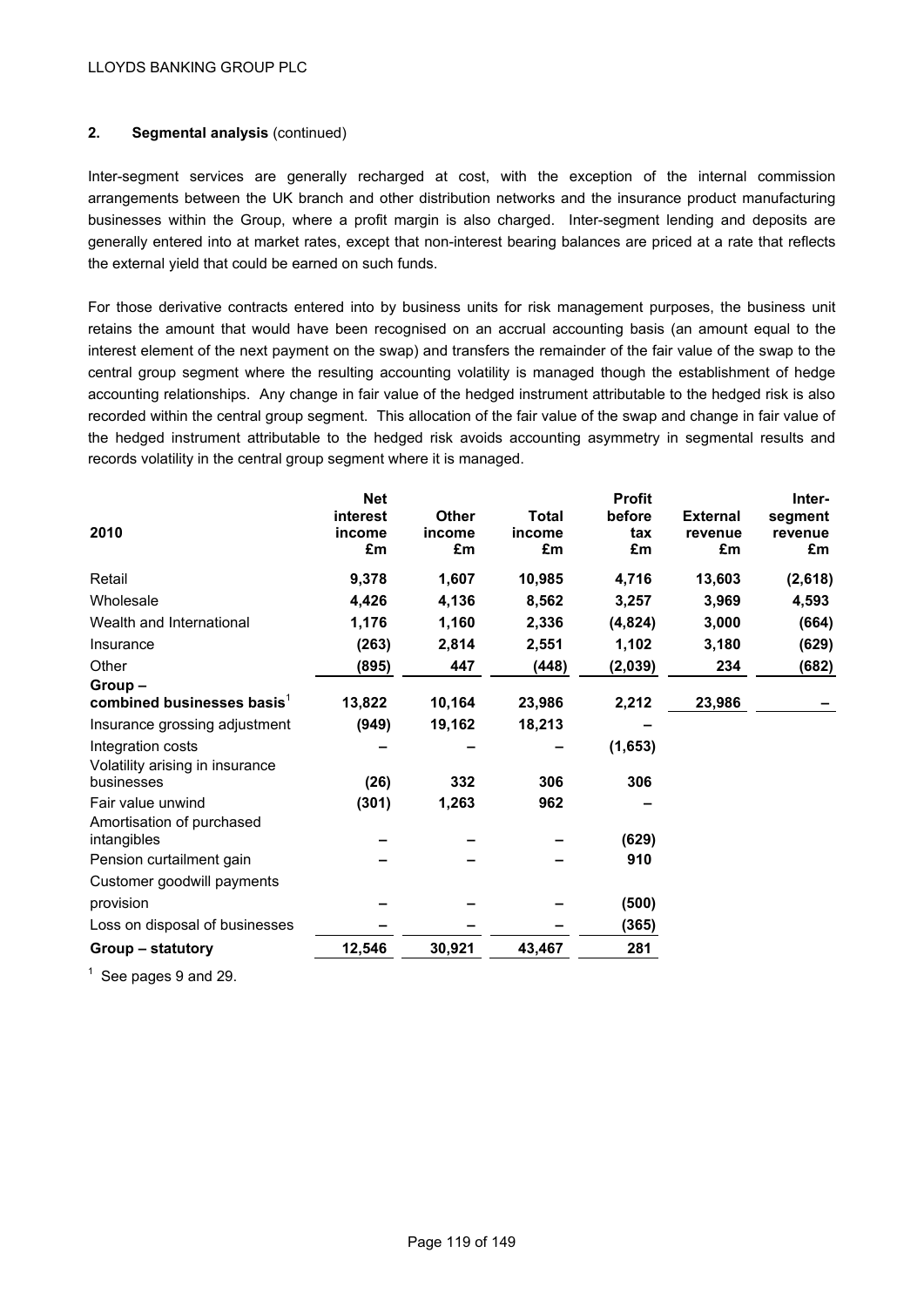# **2. Segmental analysis** (continued)

|                                  | As at<br><b>31 Dec</b> | As at<br>31 Dec   |
|----------------------------------|------------------------|-------------------|
| <b>Segment external assets</b>   | 2010                   | 2009 <sup>1</sup> |
|                                  | £m                     | £m                |
| Retail                           | 370,708                | 383,588           |
| Wholesale                        | 355,582                | 401,836           |
| Wealth and International         | 85,158                 | 86,272            |
| Insurance                        | 144,540                | 135,814           |
| Other                            | 35,586                 | 19,745            |
| <b>Total Group</b>               | 991,574                | 1,027,255         |
| <b>Segment customer deposits</b> |                        |                   |
| Retail                           | 235,591                | 224,149           |
| Wholesale                        | 124,262                | 153,389           |
| Wealth and International         | 32,784                 | 29,037            |
| Other                            | 996                    | 166               |
| <b>Total Group</b>               | 393,633                | 406,741           |

1 Restated to reflect the reclassification of certain balances managed on behalf of Wholesale by Wealth and International.

| 2009                                                  | <b>Net</b><br>interest<br>income<br>£m | Other<br>income<br>£m | Total<br>income<br>£m | Profit<br>before<br>tax<br>£m | External<br>Revenue <sup>2</sup><br>£m | Inter-<br>segment<br>revenue <sup>2</sup><br>£m |
|-------------------------------------------------------|----------------------------------------|-----------------------|-----------------------|-------------------------------|----------------------------------------|-------------------------------------------------|
| Retail                                                | 7,970                                  | 1,804                 | 9,774                 | 1,382                         | 14,221                                 | (4, 447)                                        |
| Wholesale                                             | 4,710                                  | 4,199                 | 8,909                 | (4,703)                       | 4,165                                  | 4,744                                           |
| Wealth and International                              | 1,217                                  | 1,128                 | 2,345                 | (2,356)                       | 2,859                                  | (514)                                           |
| Insurance                                             | (287)                                  | 2,944                 | 2,657                 | 975                           | 3,780                                  | (1, 123)                                        |
| Other                                                 | (884)                                  | 1,800                 | 916                   | (1, 598)                      | (424)                                  | 1,340                                           |
| $Group-$                                              |                                        |                       |                       |                               |                                        |                                                 |
| combined businesses basis <sup>1</sup>                | 12,726                                 | 11,875                | 24,601                | (6,300)                       | 24,601                                 |                                                 |
| Insurance grossing adjustment                         | (1,280)                                | 21,659                | 20,379                |                               |                                        |                                                 |
| Integration costs                                     |                                        |                       |                       | (1,096)                       |                                        |                                                 |
| Volatility arising on insurance                       |                                        |                       |                       |                               |                                        |                                                 |
| business                                              | (11)                                   | 479                   | 468                   | 478                           |                                        |                                                 |
| Fair value unwind                                     | (2, 166)                               | 1,135                 | (1,031)               |                               |                                        |                                                 |
| Negative goodwill credit                              |                                        |                       |                       | 11,173                        |                                        |                                                 |
| Amortisation of purchased<br>intangibles and goodwill |                                        |                       |                       |                               |                                        |                                                 |
| impairment                                            |                                        |                       |                       | (993)                         |                                        |                                                 |
| GAPS fee                                              |                                        |                       |                       | (2,500)                       |                                        |                                                 |
| Pre-acquisition consolidated                          |                                        |                       |                       |                               |                                        |                                                 |
| losses of HBOS                                        | (243)                                  | 1,123                 | 880                   | 280                           |                                        |                                                 |
| Group – statutory                                     | 9,026                                  | 36,271                | 45,297                | 1,042                         |                                        |                                                 |

 $1$  See pages 9 and 30.

<sup>2</sup> Restated to reflect the reclassification of certain central adjustments.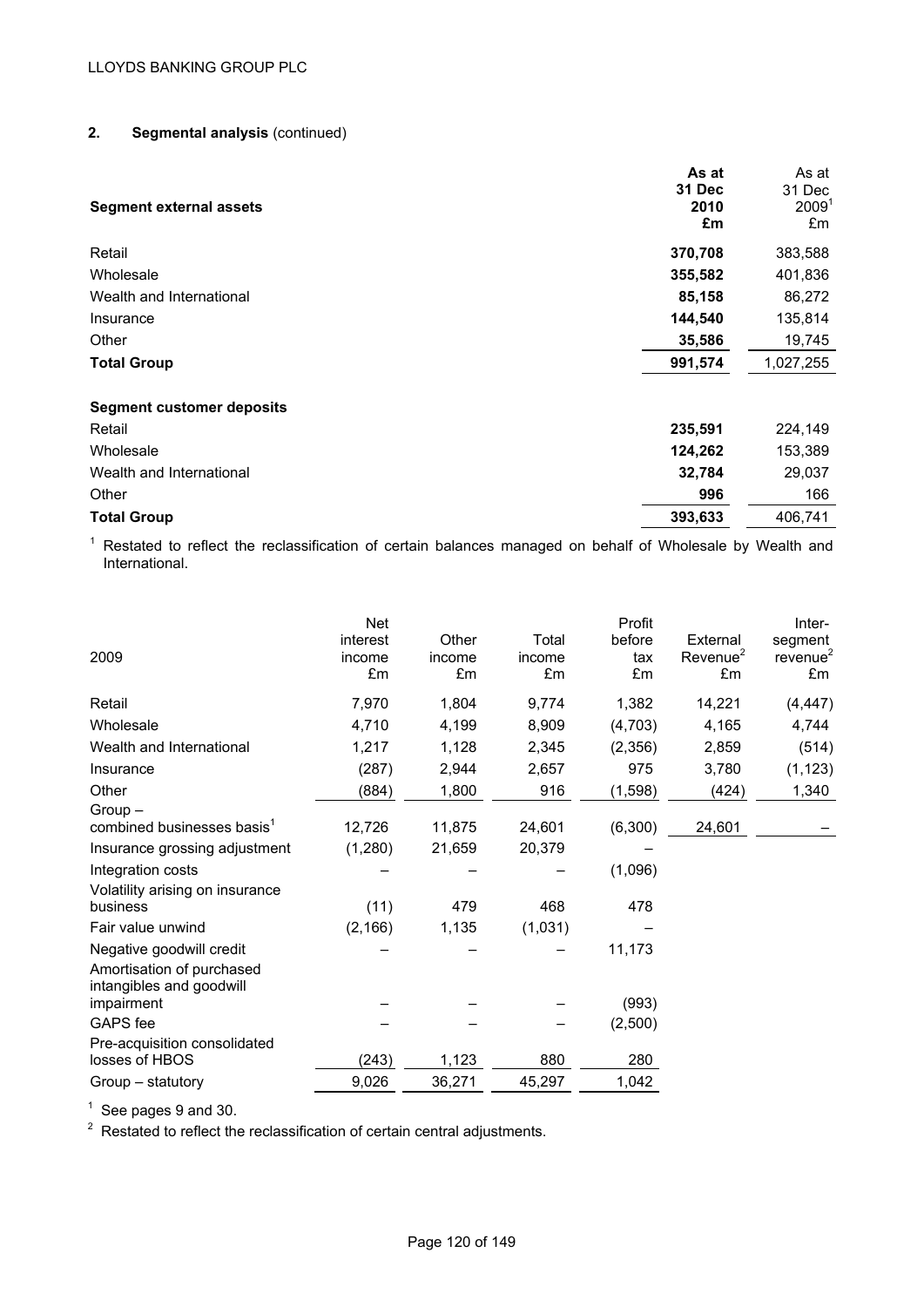# **3. Other income**

| £m                                     | £m       |
|----------------------------------------|----------|
|                                        |          |
| Fee and commission income:             |          |
| 1,086<br>Current account fees          | 1,088    |
| Credit and debit card fees<br>812      | 765      |
| Other fees and commissions<br>2,517    | 2,401    |
| 4,415                                  | 4,254    |
| (1,682)<br>Fee and commission expense  | (1, 517) |
| Net fee and commission income<br>2,733 | 2,737    |
| 15,724<br>Net trading income           | 19,098   |
| 8,148<br>Insurance premium income      | 8,946    |
| 423<br>Gains on capital transactions   | 1,498    |
| Other<br>3,893                         | 3,992    |
| 4,316<br>Other operating income        | 5,490    |
| 30,921<br><b>Total other income</b>    | 36,271   |

During 2009 and 2010, as part of the Group's management of capital, the Group exchanged certain existing subordinated debt securities for new subordinated debt securities and ordinary shares. These exchanges resulted in a gain on extinguishment of the existing liabilities of £423 million (2009: £1,498 million), being the difference between the carrying amount of the securities extinguished and the fair value of the new securities issued together with related fees and costs.

On 18 February 2010, as part of the Group's recapitalisation and exit from its proposed participation in the Government Asset Protection Scheme, Lloyds Banking Group plc issued 3,141 million ordinary shares in exchange for certain existing preference shares and preferred securities. This exchange resulted in a gain of £85 million.

During March 2010 the Group entered into a bilateral exchange, under which certain Enhanced Capital Notes denominated in Japanese Yen were exchanged for an issue of new Enhanced Capital Notes denominated in US Dollars; the securities subject to the exchange were cancelled and a profit of £20 million arose.

In addition, during May and June 2010 the Group completed the exchange of a number of outstanding capital securities issued by Lloyds Banking Group plc and certain of its subsidiaries for ordinary shares in Lloyds Banking Group plc. The securities subject to exchange were cancelled, generating a total profit of £318 million for the Group.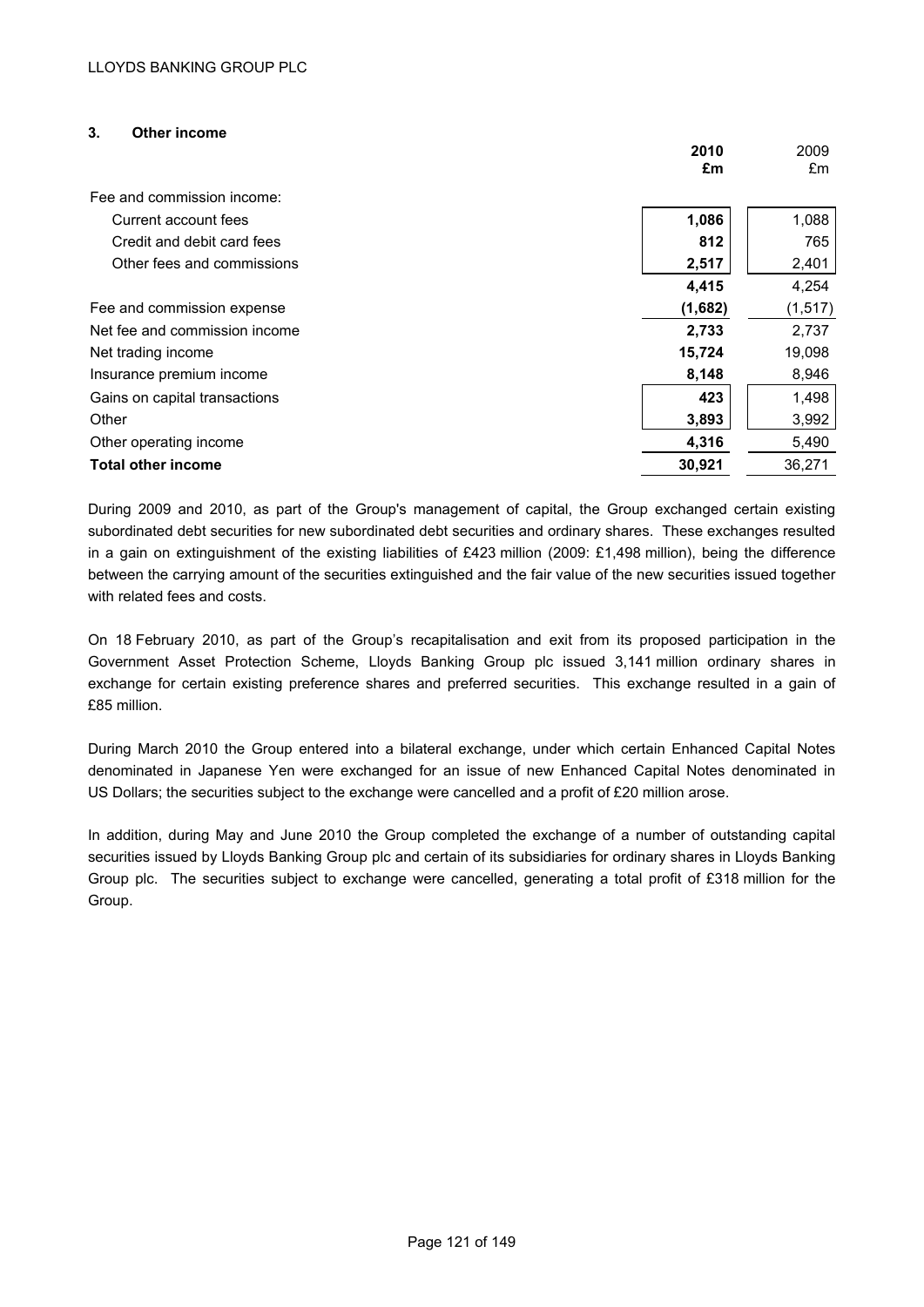### **4. Operating expenses**

|                                                     | 2010<br>£m   | 2009<br>£m |
|-----------------------------------------------------|--------------|------------|
| <b>Administrative expenses</b>                      |              |            |
| Staff costs:                                        |              |            |
| <b>Salaries</b>                                     | 4,220        | 4,369      |
| Social security costs                               | 396          | 383        |
| Pensions and other post-retirement benefit schemes: |              |            |
|                                                     |              |            |
| Curtailment gains, net<br>Other                     | (910)<br>628 |            |
|                                                     |              | 744        |
|                                                     | (282)        | 744        |
| Restructuring costs                                 | 119          | 412        |
| Other staff costs                                   | 1,016        | 767        |
|                                                     | 5,469        | 6,675      |
| Premises and equipment:                             |              |            |
| Rent and rates                                      | 601          | 569        |
| Hire of equipment                                   | 18           | 20         |
| Repairs and maintenance                             | 199          | 226        |
| Other                                               | 407          | 341        |
|                                                     | 1,225        | 1,156      |
| Other expenses:                                     |              |            |
| Communications and data processing                  | 891          | 668        |
| Advertising and promotion                           | 362          | 335        |
| Professional fees                                   | 742          | 540        |
| Customer goodwill payments provision (note 26)      | 500          |            |
| Other                                               | 1,447        | 1,310      |
|                                                     | 3,942        | 2,853      |
|                                                     | 10,636       | 10,684     |
| <b>Depreciation and amortisation</b>                | 2,432        | 2,560      |
| Impairment of tangible fixed assets <sup>1</sup>    | 202          |            |
| <b>Goodwill impairment</b>                          |              | 240        |
| <b>Total operating expenses, excluding GAPS fee</b> | 13,270       | 13,484     |
| <b>Government Asset Protection Scheme fee</b>       |              | 2,500      |
| <b>Total operating expenses</b>                     | 13,270       | 15,984     |

 $1$  £52 million of the impairment of tangible fixed assets relates to integration activities.

Following changes by the Group to the terms of its UK defined benefit pension schemes, all future increases to pensionable salary will be capped each year at the lower of: the Retail Prices Index inflation; each employee's actual percentage increase in pay; and 2 per cent of pensionable pay. In addition to this, during the second half of the year there was a change in commutation factors in certain defined benefit schemes. The combined effect of these changes is a reduction in the Group's defined benefit obligation of £1,081 million and a reduction in the Group's unrecognised actuarial losses of £171 million, resulting in a net curtailment gain of £910 million recognised in the income statement and an equivalent reduction in the balance sheet liability.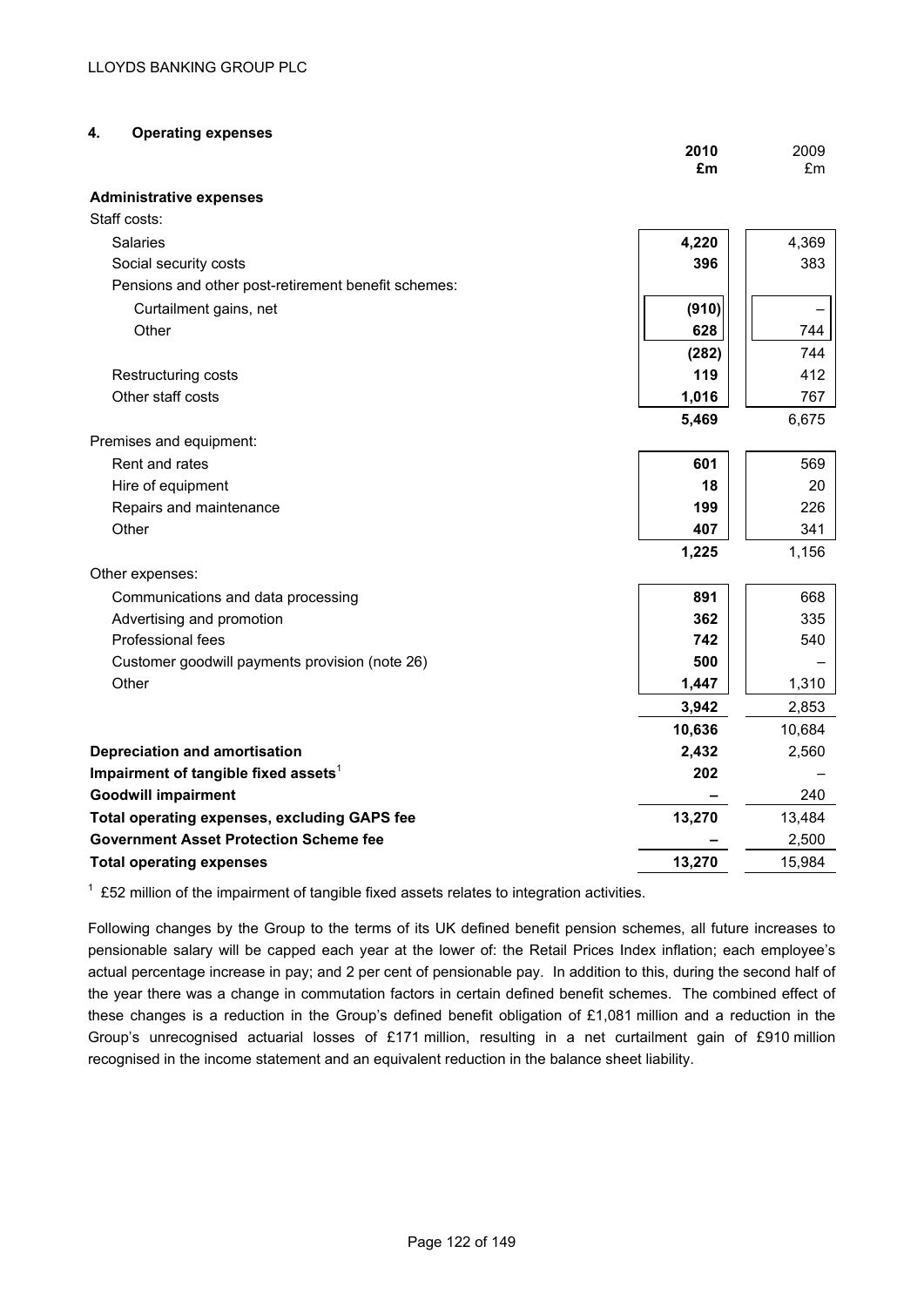## **5. Impairment**

|                                                      | 2010   | 2009   |
|------------------------------------------------------|--------|--------|
|                                                      | £m     | £m     |
| Impairment losses on loans and receivables:          |        |        |
| Loans and advances to banks                          | (13)   | (3)    |
| Loans and advances to customers                      | 10,727 | 15,783 |
| Debt securities classified as loans and receivables  | 57     | 248    |
| Impairment losses on loans and receivables (note 12) | 10,771 | 16,028 |
| Impairment of available-for-sale financial assets    | 106    | 602    |
| Other credit risk provisions                         | 75     | 43     |
| Total impairment charged to the income statement     | 10,952 | 16,673 |

### **6. Loss on disposal of businesses**

During 2009, the Group acquired an oil drilling rig construction business through a previous lending relationship and consolidated the results and net assets of the business from the date it exercised control.

In the first half of 2010, as a result of a deteriorating market, the Group impaired the oil drilling rigs under construction held by the business by £150 million to reflect their reduced value in use. This impairment was recognised in the Wholesale segment.

In the second half of 2010, the Group reached agreement to dispose of its interests in the two wholly-owned subsidiary companies through which this business operates; the sale was completed in January 2011. These companies, which had gross assets of £860 million, were sold to Seadrill Limited; a loss of £365 million arose on disposal.

The Group extended vendor financing, on normal commercial terms and negotiated on an arms length basis, to Seadrill to facilitate the acquisition of the rig holding companies. The loan is not contingent on the performance of the oil rigs under construction. Accordingly, as at 31 December 2010, the subsidiaries were derecognised.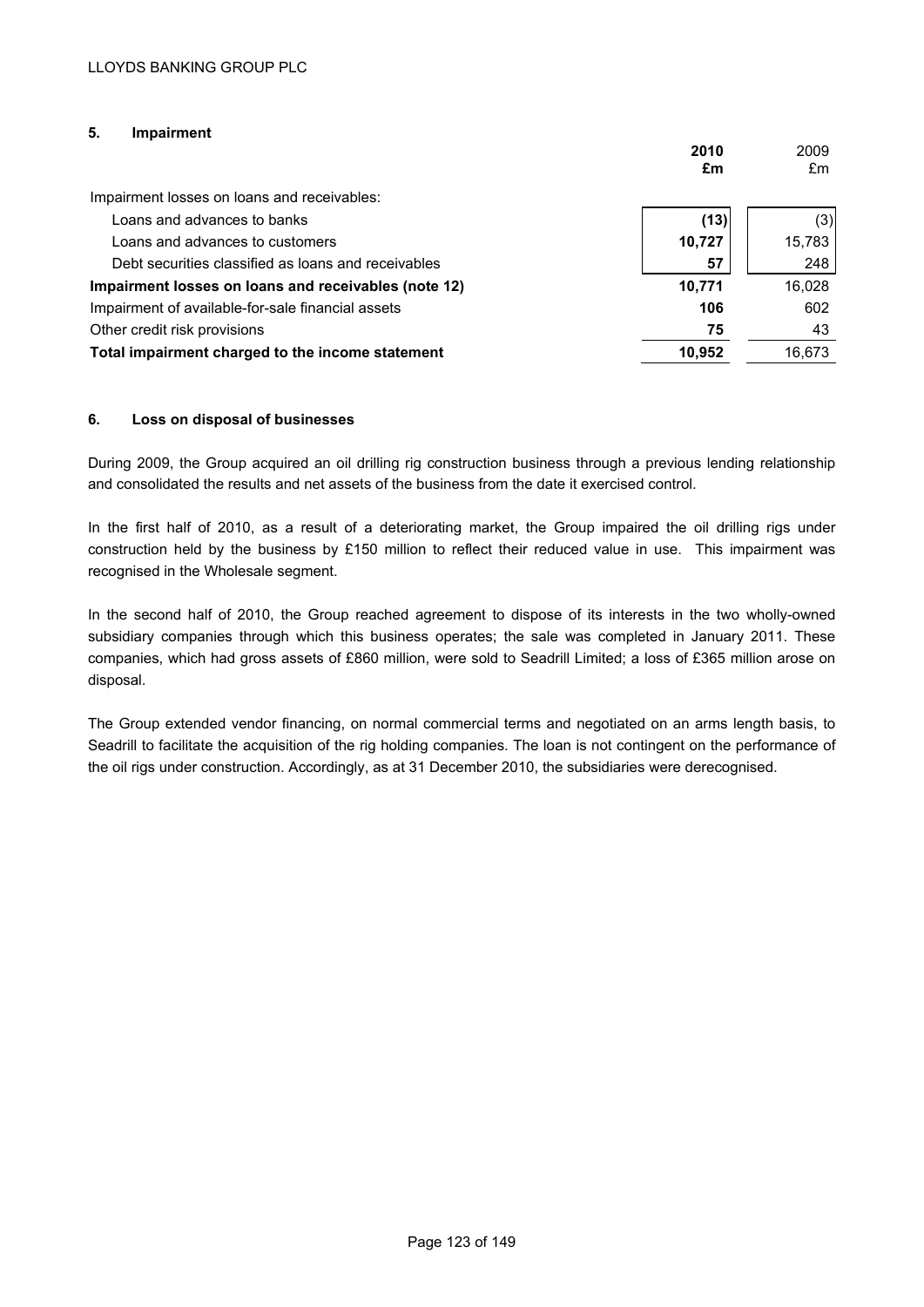### **7. Taxation**

A reconciliation of the charge that would result from applying the standard UK corporation tax rate to profit before tax, to the tax (charge) credit, is given below:

|                                                                  | 2010<br>£m | 2009<br>£m |
|------------------------------------------------------------------|------------|------------|
| Profit before tax                                                | 281        | 1,042      |
| Tax charge thereon at UK corporation tax rate of 28% (2009: 28%) | (79)       | (292)      |
| Factors affecting tax charge:                                    |            |            |
| UK corporation tax rate change                                   | (137)      |            |
| Goodwill                                                         |            | 3,061      |
| Disallowed and non-taxable items                                 | 5          | 408        |
| Overseas tax rate differences                                    | 134        | (352)      |
| Gains exempted or covered by capital losses                      | 65         | (14)       |
| Policyholder interests                                           | (227)      | (295)      |
| Tax losses where no deferred tax provided                        | (487)      | (332)      |
| Adjustments in respect of previous years                         | 218        | (66)       |
| Effect of profit (loss) in joint ventures and associates         | (25)       | (211)      |
| Other items                                                      | (6)        | 4          |
| Tax (charge) credit                                              | (539)      | 1,911      |

The Finance (No 2) Act 2010 included legislation to reduce the main rate of corporation tax from 28 per cent to 27 per cent with effect from 1 April 2011. As a result the Group's deferred tax asset reduced by £132 million, resulting in a charge to the income statement of £137 million and a credit to other comprehensive income of £5 million. In addition, following the triggering of relevant tax variation clauses, the reduction in future rental income within the Group's leasing business has resulted in an additional charge to the income statement of £18 million.

The proposed further reductions in the rate of corporation tax by 1 per cent per annum to 24 per cent by 1 April 2014 are expected to be enacted separately each year starting in 2011. The effect of these further changes upon the Group's deferred tax balances and leasing business cannot be reliably quantified at this stage.

# **8. Earnings per share**

|                                                     | 2010    | 2009    |
|-----------------------------------------------------|---------|---------|
| <b>Basic</b>                                        |         |         |
| (Loss) profit attributable to equity shareholders   | £(320)m | £2.827m |
| Weighted average number of ordinary shares in issue | 67,117m | 37,674m |
| Earnings per share                                  | (0.5)p  | 7.5p    |
| <b>Fully diluted</b>                                |         |         |
| (Loss) profit attributable to equity shareholders   | £(320)m | £2.827m |
| Weighted average number of ordinary shares in issue | 67,117m | 37,929m |
| Earnings per share                                  | (0.5)p  | 7.5p    |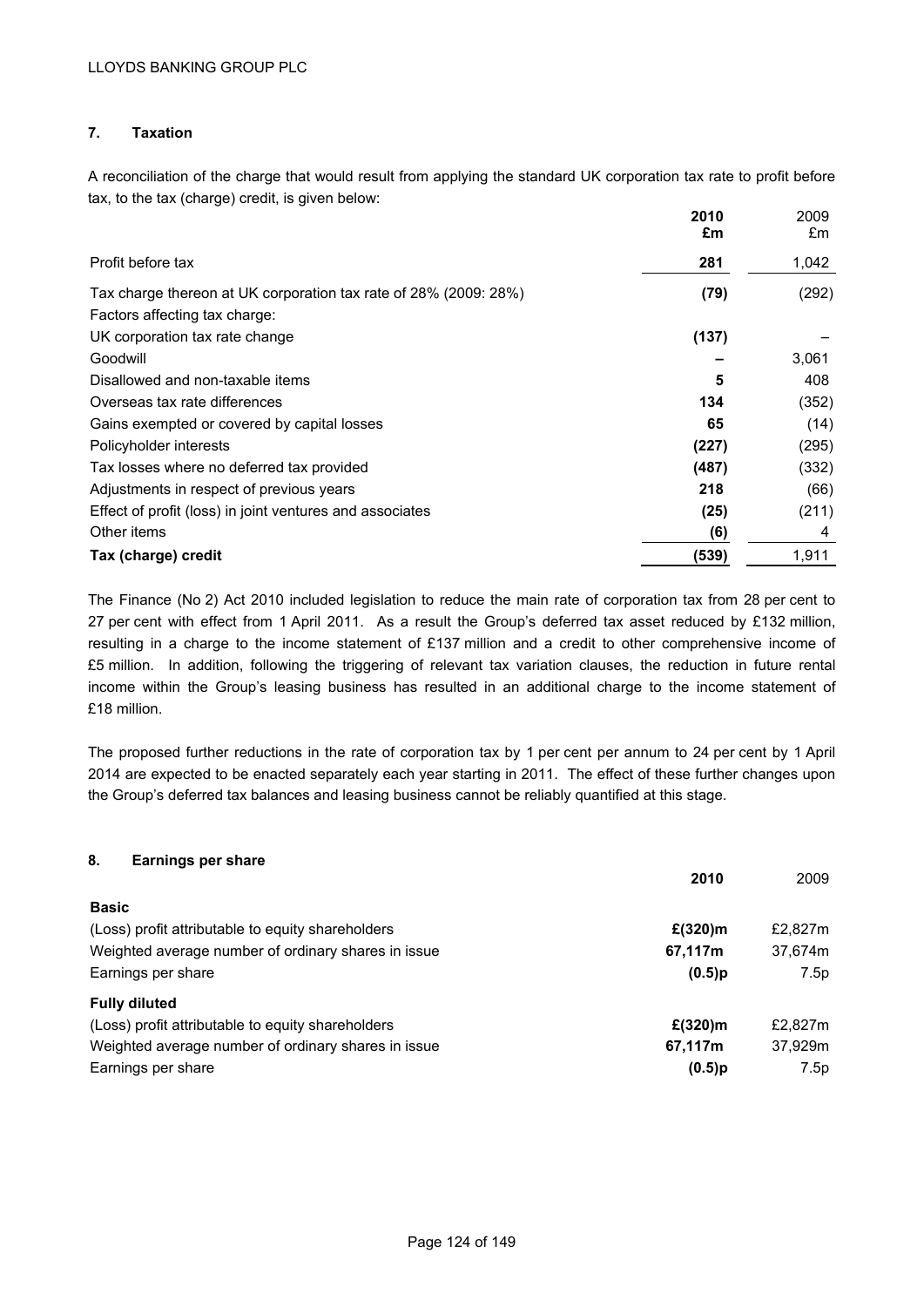| 9.<br>Trading and other financial assets at fair value through profit or loss |            |            |
|-------------------------------------------------------------------------------|------------|------------|
|                                                                               | 2010<br>£m | 2009<br>£m |
| Trading assets                                                                | 23,707     | 27,245     |
| Other financial assets at fair value through profit or loss:                  |            |            |
| Loans and advances to customers                                               | 325        | 166        |
| Loans and advances to banks                                                   |            | 635        |
| Debt securities                                                               | 41,946     | 37,815     |
| Equity shares                                                                 | 90,213     | 84,150     |
|                                                                               | 132,484    | 122,766    |
|                                                                               | 156,191    | 150,011    |
|                                                                               |            |            |

Included in the above is £129,702 million (31 December 2009: £118,573 million) of assets relating to the insurance business.

### **10. Derivative financial instruments**

|                                                 | 2010              |                   | 2009       |                |
|-------------------------------------------------|-------------------|-------------------|------------|----------------|
|                                                 | <b>Fair value</b> | <b>Fair value</b> | Fair value | Fair value     |
|                                                 | of assets         | of liabilities    | of assets  | of liabilities |
|                                                 | £m                | £m                | £m         | £m             |
| <b>Hedging</b>                                  |                   |                   |            |                |
| Derivatives designated as fair value hedges     | 4,972             | 1,235             | 4,624      | 1,236          |
| Derivatives designated as cash flow hedges      | 2,432             | 3,163             | 4,762      | 7,432          |
| Derivatives designated as net investment hedges | $\mathbf{2}$      |                   | 44         | 19             |
|                                                 | 7,406             | 4,398             | 9,430      | 8,687          |
| <b>Trading and other</b>                        |                   |                   |            |                |
| Exchange rate contracts                         | 8,811             | 4,551             | 9,206      | 3,913          |
| Interest rate contracts                         | 31,131            | 31,670            | 25,942     | 26,216         |
| Credit derivatives                              | 256               | 207               | 1,711      | 444            |
| Embedded equity conversion feature              | 1,177             |                   | 1,797      |                |
| Equity and other contracts                      | 1,996             | 1,332             | 1,842      | 1,225          |
|                                                 | 43,371            | 37,760            | 40,498     | 31,798         |
| Total recognised derivative assets/liabilities  | 50,777            | 42,158            | 49,928     | 40,485         |

The Group reduces exposure to credit risk by using master netting agreements and by obtaining cash collateral. Of the derivative assets of £50,777 million at 31 December 2010 (31 December 2009: £49,928 million), £31,740 million (31 December 2009: £21,698 million) are available for offset under master netting arrangements. These do not meet the criteria under IAS 32 to enable derivative assets to be presented net of these balances. Of the remaining derivative assets of £19,037 million (31 December 2009: £28,230 million), cash collateral of £1,429 million (31 December 2009: £6,645 million) was held and a further £8,385 million (31 December 2009: £13,004 million) was due from Organisation for Economic Co-operation and Development (OECD) banks.

The embedded equity conversion feature of £1,177 million (31 December 2009: £1,797 million) reflects the value of the equity conversion feature contained in the Enhanced Capital Notes issued by the Group in 2009; the loss of £620 million arising from the change in fair value over 2010 (2009: loss of £427 million) is included within net trading income.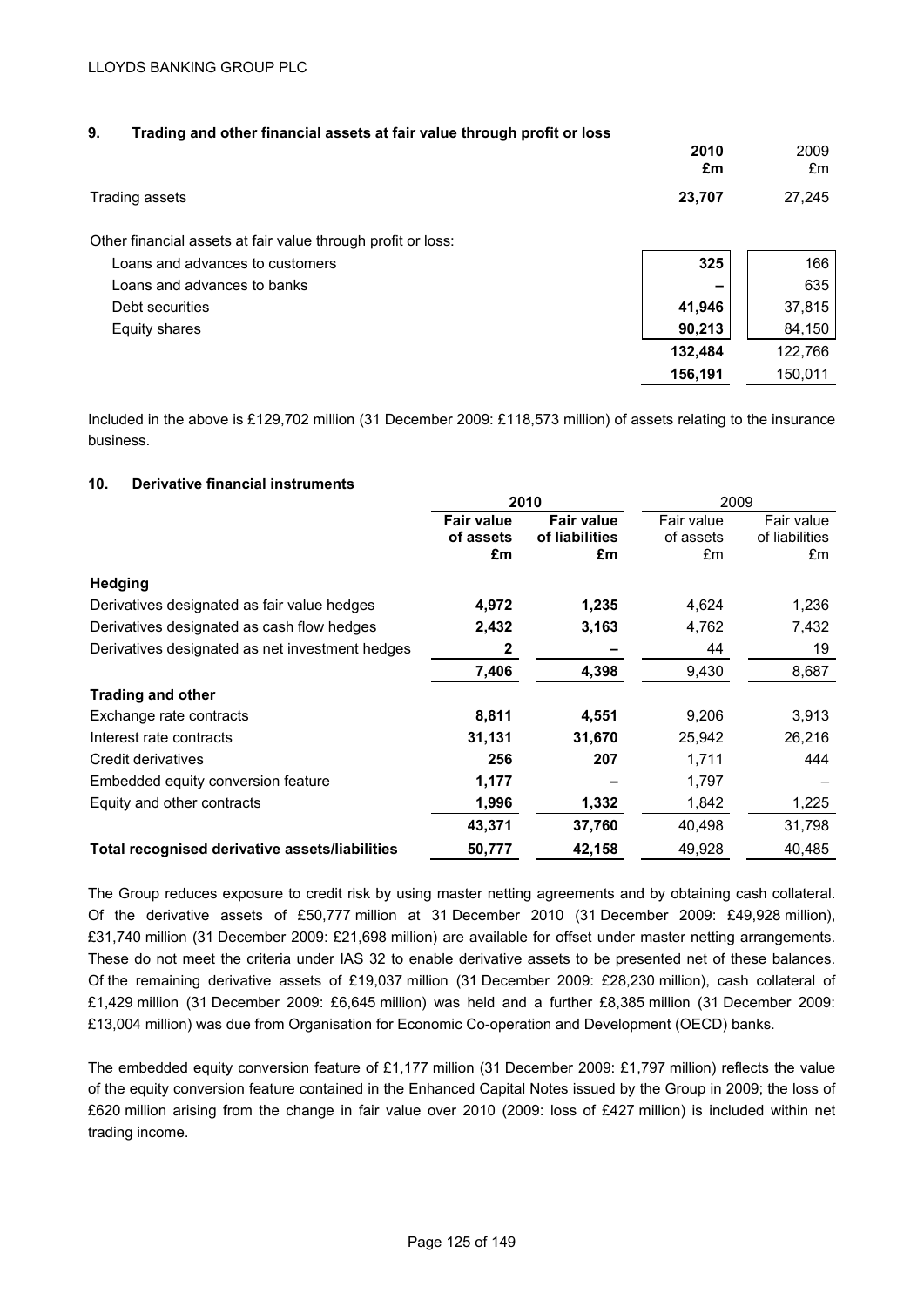### **11. Loans and advances to customers**

| .<br>LUGHS QHU QUVQHUGS LU CUSLUMICIS                           |           |           |
|-----------------------------------------------------------------|-----------|-----------|
|                                                                 | 2010      | 2009      |
|                                                                 | £m        | £m        |
| Agriculture, forestry and fishing                               | 5,558     | 5,130     |
| Energy and water supply                                         | 3,576     | 3,031     |
| Manufacturing                                                   | 11,495    | 14,912    |
| Construction                                                    | 7,904     | 10,830    |
| Transport, distribution and hotels                              | 34,176    | 31,820    |
| Postal and communications                                       | 1,908     | 1,662     |
| Property companies                                              | 78,263    | 83,820    |
| Financial, business and other services                          | 59,363    | 66,923    |
| Personal:                                                       |           |           |
| Mortgages                                                       | 356,261   | 362,667   |
| Other                                                           | 36,967    | 42,958    |
| Lease financing                                                 | 8,291     | 9,307     |
| Hire purchase                                                   | 7,208     | 8,710     |
|                                                                 | 610,970   | 641,770   |
| Allowance for impairment losses on loans and advances (note 12) | (18, 373) | (14, 801) |
| Total loans and advances to customers                           | 592,597   | 626.969   |

Loans and advances to customers include advances securitised under the Group's securitisation and covered bonds programmes. Further details are given in note 13.

### **12. Allowance for impairment losses on loans and receivables**

| THIS HANDS TOT IMPAILMONT ROODSO ON TOANS AND TOOSTTANIOS | 2010<br>£m | 2009<br>£m |
|-----------------------------------------------------------|------------|------------|
| Balance at 1 January                                      | 15,380     | 3,727      |
| Exchange and other adjustments                            | 112        | 161        |
| Advances written off                                      | (7, 125)   | (4,200)    |
| Recoveries of advances written off in previous years      | 216        | 110        |
| Unwinding of discount                                     | (403)      | (446)      |
| Charge to the income statement                            | 10,771     | 16,028     |
| <b>Balance at 31 December</b>                             | 18,951     | 15,380     |
| In respect of:                                            |            |            |
| Loans and advances to banks                               | 20         | 149        |
| Loans and advances to customers                           | 18,373     | 14,801     |
| Debt securities                                           | 558        | 430        |
| <b>Balance at 31 December</b>                             | 18,951     | 15,380     |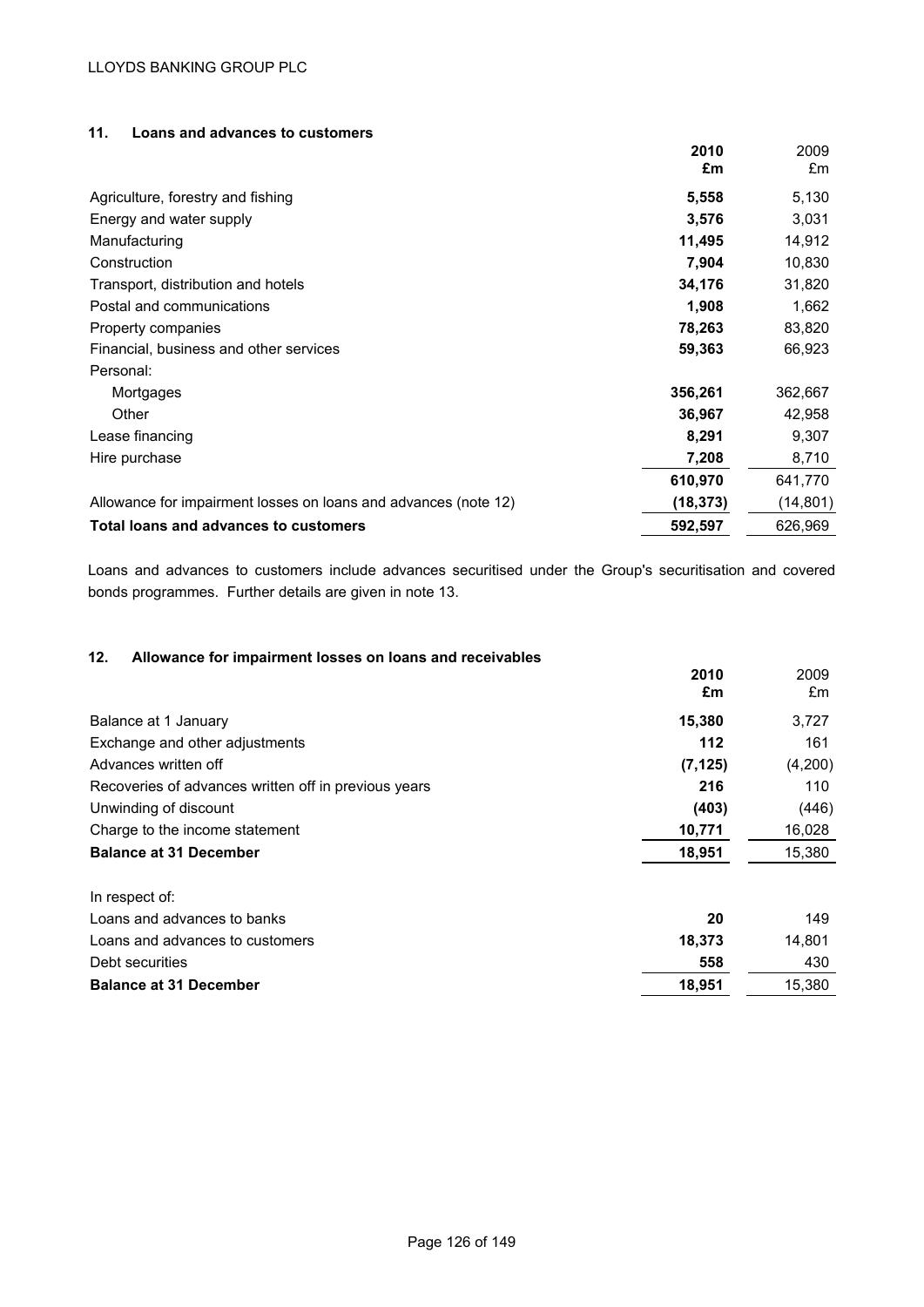### **13. Securitisations and covered bonds**

The Group's principal securitisation and covered bond programmes, together with the balances of the loans subject to these arrangements and the carrying value of the notes in issue at 31 December, are listed in the table below.

|                                                         | 2010                  |                   | 2009                  |                   |
|---------------------------------------------------------|-----------------------|-------------------|-----------------------|-------------------|
|                                                         | <b>Gross</b>          |                   | Gross                 |                   |
|                                                         | assets<br>securitised | Notes in<br>issue | assets<br>securitised | Notes in<br>issue |
| Securitisation programmes                               | £m                    | £m                | £m                    | £m                |
| UK residential mortgages                                | 146,200               | 114,428           | 152,443               | 129,698           |
| Commercial loans                                        | 11,860                | 8,936             | 13,071                | 8,266             |
| Irish residential mortgages                             | 6,007                 | 6,191             | 6,522                 | 6,585             |
| Credit card receivables                                 | 7,327                 | 3,856             | 5,155                 | 2,699             |
| Dutch residential mortgages                             | 4,526                 | 4,316             | 4,800                 | 4,663             |
| Personal loans                                          | 3,012                 | 2,011             | 3,730                 | 2,613             |
| PPP/PFI and project finance loans                       | 776                   | 110               | 877                   | 45                |
| Corporate banking loans and revolving credit facilities |                       |                   | 595                   |                   |
| Motor vehicle loans                                     | 926                   | 975               | 443                   | 470               |
|                                                         | 180,634               | 140,823           | 187,636               | 155,046           |
| Less held by the Group                                  |                       | (100, 081)        |                       | (117, 489)        |
| Total securitisation programmes (note 18)               |                       | 40,742            |                       | 37,557            |
| Covered bond programmes                                 |                       |                   |                       |                   |
| Residential mortgage-backed                             | 93,651                | 73,458            | 99,753                | 76,636            |
| Social housing loan-backed                              | 3,317                 | 2,181             | 3,356                 | 2,735             |
|                                                         | 96,968                | 75,639            | 103,109               | 79,371            |
| Less held by the Group                                  |                       | (43, 489)         |                       | (52,060)          |
| Total covered bond programmes (note 18)                 |                       | 32,150            |                       | 27,311            |
| Total securitisation and covered bond programmes        |                       | 72,892            |                       | 64,868            |

#### *Securitisation programmes*

Loans and advances to customers and debt securities classified as loans and receivables include loans securitised under the Group's securitisation programmes, the majority of which have been sold by subsidiary companies to bankruptcy remote special purpose entities (SPEs). As the SPEs are funded by the issue of debt on terms whereby the majority of the risks and rewards of the portfolio are retained by the subsidiary, the SPEs are consolidated fully and all of these loans are retained on the Group's balance sheet, with the related notes in issue included within debt securities in issue. In addition to the SPEs detailed above, the Group sponsors four conduit programmes: Argento, Cancara, Grampian and Landale.

#### *Covered bond programmes*

Certain loans and advances to customers have been assigned to bankruptcy remote limited liability partnerships to provide security to issues of covered bonds by the Group. The Group retains all of the risks and rewards associated with these loans and the partnerships are consolidated fully with the loans retained on the Group's balance sheet and the related covered bonds in issue included within debt securities in issue.

Cash deposits of £36,579 million (31 December 2009: £31,480 million) held by the Group are restricted in use to repayment of the debt securities issued by the SPEs, the term advances relating to covered bonds and other legal obligations.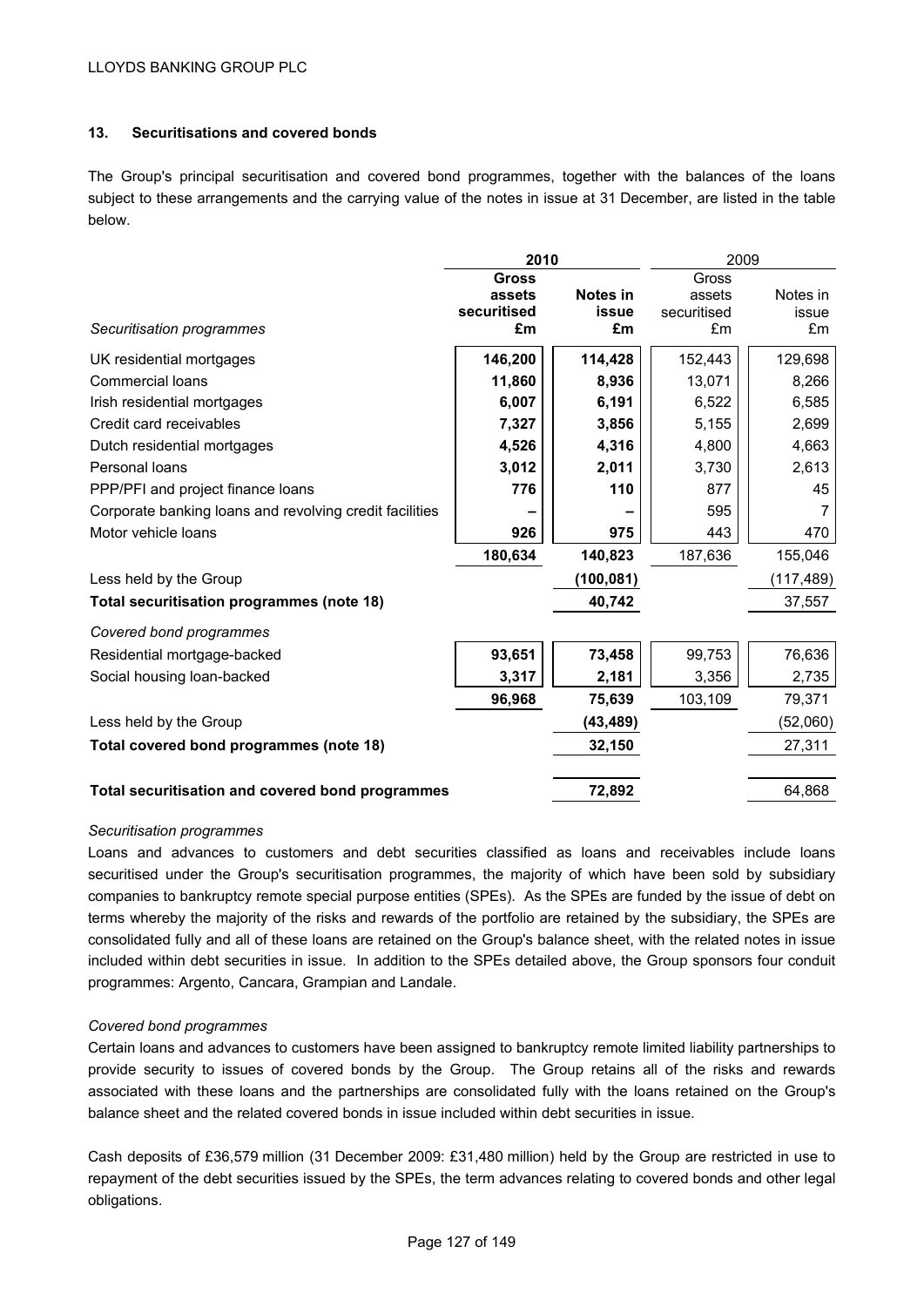# LLOYDS BANKING GROUP PLC

## **14. Debt securities classified as loans and receivables**

Debt securities classified as loans and receivables comprise:

|                                           | 2010<br>£m | 2009<br>£m |
|-------------------------------------------|------------|------------|
| Asset-backed securities:                  |            |            |
| Mortgage-backed securities                | 11,650     | 13,322     |
| Other asset-backed securities             | 12,827     | 17,137     |
| Corporate and other debt securities       | 1,816      | 2,623      |
|                                           | 26,293     | 33,082     |
| Allowance for impairment losses (note 12) | (558)      | (430)      |
| <b>Total</b>                              | 25,735     | 32,652     |

## **15. Available-for-sale financial assets**

|                                                   | 2010<br>£m | 2009<br>£m |
|---------------------------------------------------|------------|------------|
| Asset-backed securities                           | 9,512      | 12,421     |
| Other debt securities:                            |            |            |
| Bank and building society certificates of deposit | 407        | 1,014      |
| Government securities                             | 12,552     | 8,669      |
| Other public sector securities                    | 29         | 31         |
| Corporate and other debt securities               | 12,132     | 19,904     |
|                                                   | 25,120     | 29,618     |
| Equity shares                                     | 2,255      | 2,031      |
| Treasury bills and other bills                    | 6,068      | 2,532      |
| <b>Total</b>                                      | 42,955     | 46,602     |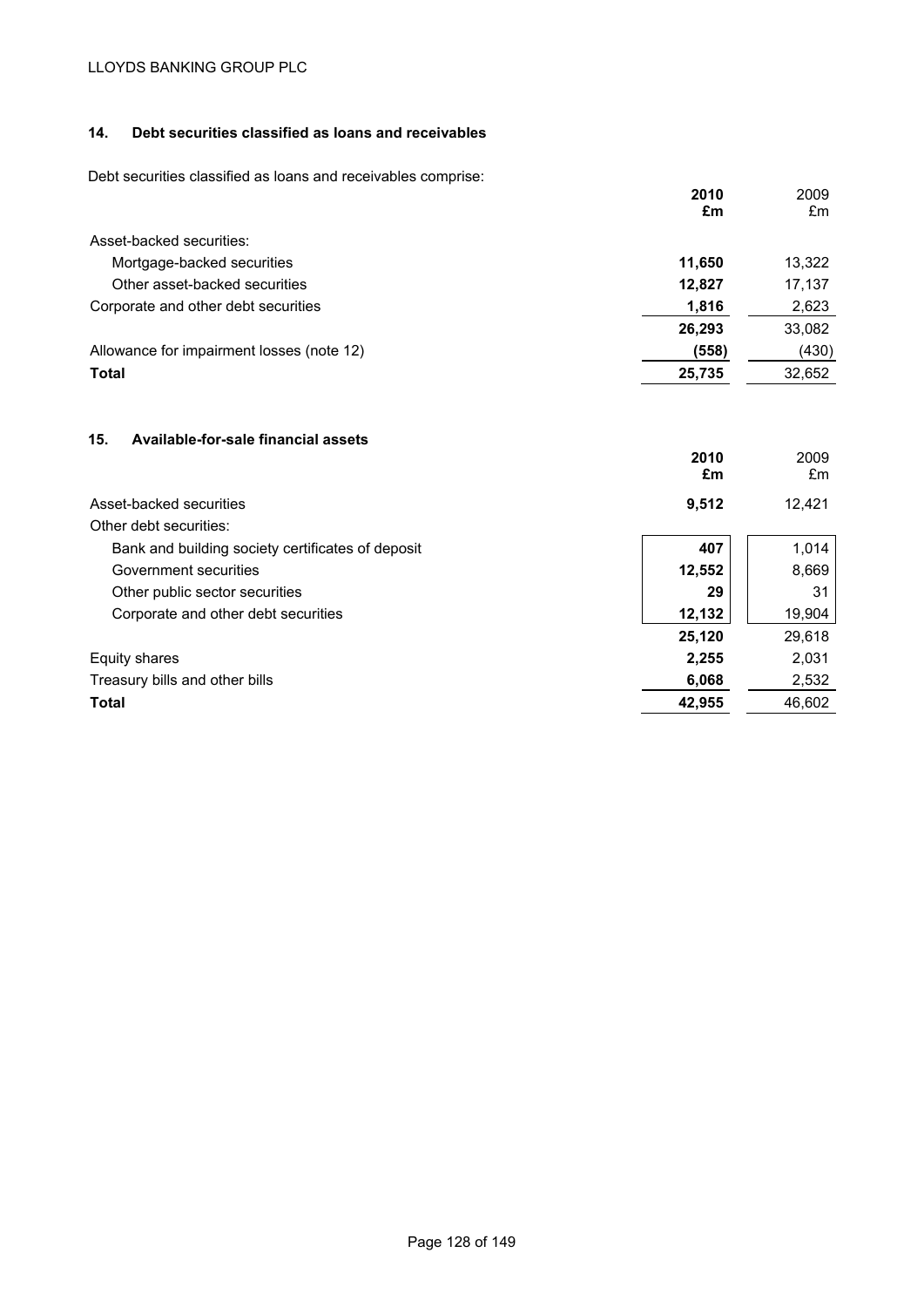# **16. Credit market exposures**

The table below summarises the Wholesale division's exposure to asset-backed securities.

| <b>Net</b><br>through<br>Available-<br>Loans and<br>profit<br>exposure<br>2010<br>receivables<br>for-sale<br>or loss<br>£m<br>£m<br>£m<br>£m | Net<br>exposure<br>2009<br>£m<br>4,826<br>9,655 |
|----------------------------------------------------------------------------------------------------------------------------------------------|-------------------------------------------------|
|                                                                                                                                              |                                                 |
|                                                                                                                                              |                                                 |
|                                                                                                                                              |                                                 |
|                                                                                                                                              |                                                 |
| Mortgage-backed securities                                                                                                                   |                                                 |
| US residential<br>4,242<br>4,242                                                                                                             |                                                 |
| Non-US residential<br>4,916<br>2,982<br>7,898                                                                                                |                                                 |
| Commercial<br>2,397<br>1,119<br>3,516                                                                                                        | 3,737                                           |
| 11,555<br>4,101<br>15,656                                                                                                                    | 18,218                                          |
| <b>Collateralised debt obligations</b>                                                                                                       |                                                 |
| 43<br>43<br>Corporate                                                                                                                        | 86                                              |
| 306<br>Commercial real estate<br>306                                                                                                         | 509                                             |
| 106<br>145<br>Other<br>39                                                                                                                    | 196                                             |
| Collateralised loan obligations<br>4,686<br>3,578<br>1,108                                                                                   | 5,745                                           |
| 4,033<br>1,147<br>5,180                                                                                                                      | 6,536                                           |
| <b>Personal sector</b>                                                                                                                       |                                                 |
| 569<br>Auto Ioans<br>339<br>908                                                                                                              | 1,730                                           |
| 1,795<br>2,133<br>Credit cards<br>338                                                                                                        | 3,720                                           |
| 663<br>Personal loans<br>263<br>926                                                                                                          | 999                                             |
| 3,027<br>940<br>3,967                                                                                                                        | 6,449                                           |
| Federal family education loan programme                                                                                                      |                                                 |
| student loans (FFELP)<br>5,078<br>2,699<br>7,777                                                                                             | 9,244                                           |
| 572<br>463<br><b>Other asset-backed securities</b>                                                                                           |                                                 |
| 1,035                                                                                                                                        | 1,183                                           |
| <b>Total uncovered asset-backed securities</b><br>24,265<br>9,350<br>33,615                                                                  | 41,630                                          |
| Negative basis $1$<br>1,109<br>42<br>1,067                                                                                                   | 1,233                                           |
| 24,265<br>9,392<br>1,067<br>34,724                                                                                                           | 42,863                                          |
|                                                                                                                                              |                                                 |
| 15,860<br>1,067<br><b>Direct</b><br>5,369<br>22,296                                                                                          | 27,599                                          |
| Conduits<br>8,405<br>4,023<br>12,428                                                                                                         | 15,264                                          |
| 24,265<br>9,392<br>1,067<br>34,724<br><b>Total Wholesale asset-backed securities</b>                                                         | 42,863                                          |

<sup>1</sup> Negative basis means bonds held with separate matching credit default swap (CDS) protection.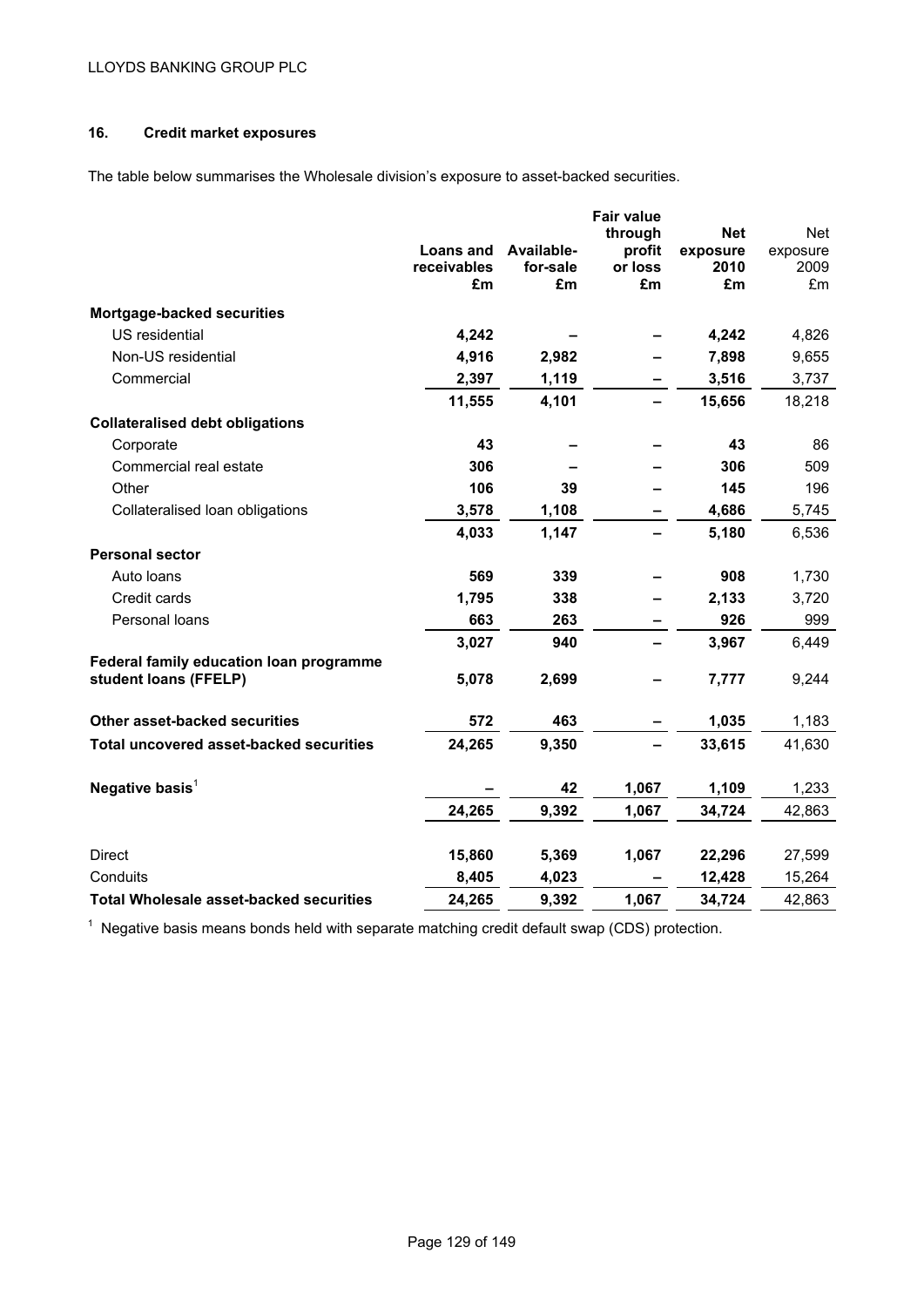### **16. Credit market exposures** (continued)

The table below sets out the Wholesale division's net exposure to US residential mortgage-backed securities by vintage.

|                    |                 |                          |       |       | <b>Net</b> | <b>Net</b> |
|--------------------|-----------------|--------------------------|-------|-------|------------|------------|
|                    |                 |                          |       |       | exposure   | exposure   |
|                    | <b>Pre-2005</b> | 2005                     | 2006  | 2007  | 2010       | 2009       |
| <b>Asset class</b> | £m              | £m                       | £m    | £m    | £m         | £m         |
| Prime              | 233             | 215                      | 66    | 28    | 542        | 859        |
| Alt-A              | 121             | 765                      | 1.437 | 1,377 | 3,700      | 3,967      |
| Sub-prime          | -               | $\overline{\phantom{a}}$ | -     |       |            |            |
| <b>Total</b>       | 354             | 980                      | 1,503 | 1.405 | 4.242      | 4,826      |

### **Exposures to monolines**

During 2009 all direct exposure to sub-investment grade monolines on CDS contracts was written down to zero, leaving limited exposure to monoline insurers as set out below.

|                      |                       | <b>Wrapped loans and</b><br>receivables<br><b>Credit default swaps</b> |                       |                                                      |                       | <b>Wrapped bonds</b>                                 |
|----------------------|-----------------------|------------------------------------------------------------------------|-----------------------|------------------------------------------------------|-----------------------|------------------------------------------------------|
|                      | <b>Notional</b><br>£m | <b>Net</b><br>exposure<br>£m                                           | <b>Notional</b><br>£m | <b>Net</b><br>$\mathsf{exposure}^{\mathsf{c}}$<br>£m | <b>Notional</b><br>£m | <b>Net</b><br>$\mathsf{exposure}^{\mathsf{c}}$<br>£m |
| Investment grade     | 1.060                 | 40                                                                     | 330                   | 214                                                  |                       |                                                      |
| Sub-investment grade |                       | -                                                                      |                       |                                                      | -                     | -                                                    |
| <b>Total</b>         | 1,060                 | 40                                                                     | 330                   | 214                                                  | -                     | -                                                    |

 $1$  The exposure to monolines arising from negative basis trades is calculated as the mark-to-market of the

CDS protection purchased from the monoline insurer after credit valuation adjustments.<br><sup>2</sup> The exposure to monolines on wrapped loans and receivables and bonds is the internal assessment of amounts that will be recovered on interest and principal shortfalls.

In addition, the Group has £1,985 million (31 December 2009: £2,703 million) of monoline wrapped bonds and £425 million (31 December 2009: £791 million) of monoline liquidity commitments on which the Group currently places no reliance on the guarantor.

### **Structured investment vehicles**

The Group has no residual exposure to structured investment vehicles' capital notes.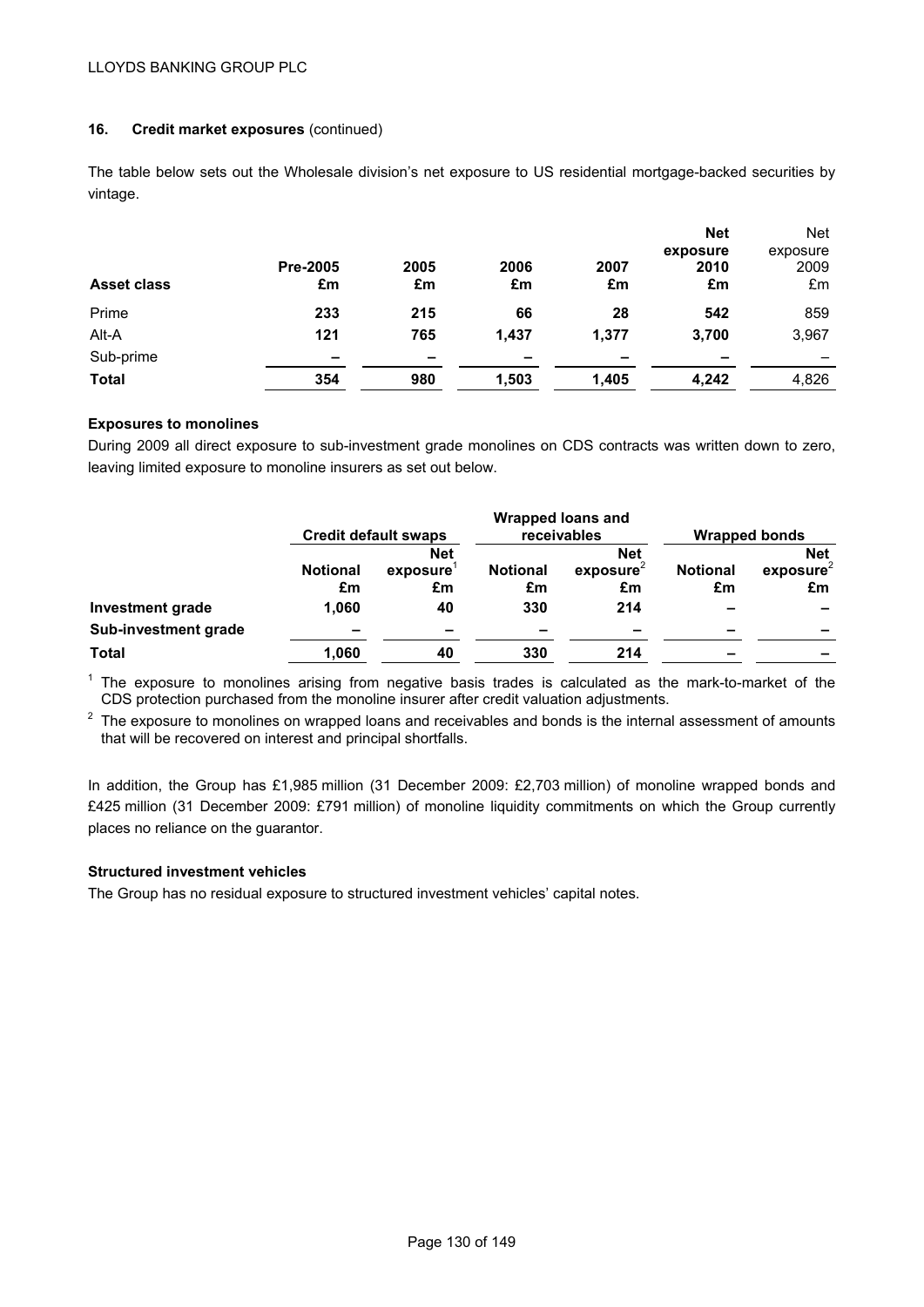# **16. Credit market exposures** (continued)

# **Credit ratings**

An analysis of external credit ratings as at 31 December 2010 of the Wholesale division's asset-backed security portfolio by asset class is provided below.

| <b>Asset class</b>                        | <b>Net</b><br>exposure<br>£m | <b>AAA</b><br>£m | AA<br>£m | A<br>£m | <b>BBB</b><br>£m | <b>BB</b><br>£m  | B<br>£m                  | <b>Below</b><br>В<br>£m |
|-------------------------------------------|------------------------------|------------------|----------|---------|------------------|------------------|--------------------------|-------------------------|
| Mortgage-backed securities                |                              |                  |          |         |                  |                  |                          |                         |
| US residential                            |                              |                  |          |         |                  |                  |                          |                         |
| Prime                                     | 542                          | 312              | 110      | 82      | 26               | $\boldsymbol{9}$ | 3                        |                         |
| Alt-A                                     | 3,700                        | 2,037            | 801      | 591     | 186              | 66               | 19                       |                         |
| Sub-prime                                 |                              |                  |          |         |                  | -                |                          |                         |
|                                           | 4,242                        | 2,349            | 911      | 673     | 212              | 75               | 22                       |                         |
| Non-US residential                        | 7,898                        | 6,170            | 1,415    | 237     | 76               |                  |                          |                         |
| Commercial                                | 3,516                        | 754              | 1,390    | 637     | 585              | 62               | -                        | 88                      |
|                                           | 15,656                       | 9,273            | 3,716    | 1,547   | 873              | 137              | 22                       | 88                      |
| <b>Collateralised debt</b><br>obligations |                              |                  |          |         |                  |                  |                          |                         |
| Corporate                                 | 43                           | $5\phantom{a}$   | 27       |         |                  |                  |                          | 11                      |
| Commercial real estate                    | 306                          | 18               |          |         | 105              | 128              | 27                       | 28                      |
| Other                                     | 145                          |                  |          |         |                  | 105              | $\overline{\phantom{0}}$ | 40                      |
| CLO <sup>1</sup>                          | 4,686                        | 760              | 2,189    | 1,210   | 140              | 234              | 98                       | 55                      |
|                                           | 5,180                        | 783              | 2,216    | 1,210   | 245              | 467              | 125                      | 134                     |
| <b>Personal sector</b>                    |                              |                  |          |         |                  |                  |                          |                         |
| Auto Ioans                                | 908                          | 764              | 68       | 44      |                  | 32               |                          |                         |
| Credit cards                              | 2,133                        | 1,762            | 371      |         |                  |                  |                          |                         |
| Personal loans                            | 926                          | 230              | 306      | 325     | 65               |                  |                          |                         |
|                                           | 3,967                        | 2,756            | 745      | 369     | 65               | 32               |                          |                         |
| <b>FFELP</b><br>Student loans             | 7,777                        | 7,646            |          | 48      | 64               | 19               |                          |                         |
| Other asset-backed                        |                              |                  |          |         |                  |                  |                          |                         |
| securities                                | 1,035                        | 114              |          | 296     | 517              | 108              |                          |                         |
| Negative basis $2$                        |                              |                  |          |         |                  |                  |                          |                         |
| Monolines                                 | 1,067                        | 191              | 633      | 243     |                  |                  |                          |                         |
| <b>Banks</b>                              | 42                           | 42               |          |         |                  |                  |                          |                         |
|                                           | 1,109                        | 233              | 633      | 243     |                  |                  |                          |                         |
| Total as at 31 Dec 2010                   | 34,724                       | 20,805           | 7,310    | 3,713   | 1,764            | 763              | 147                      | 222                     |
| Total as at 31 Dec 2009                   | 42,863                       | 31,086           | 6,375    | 2,915   | 1,276            | 725              | 92                       | 394                     |

<sup>1</sup> Collateralised loan obligations.

<sup>2</sup> The external credit rating is based on the bond ignoring the benefit of the CDS.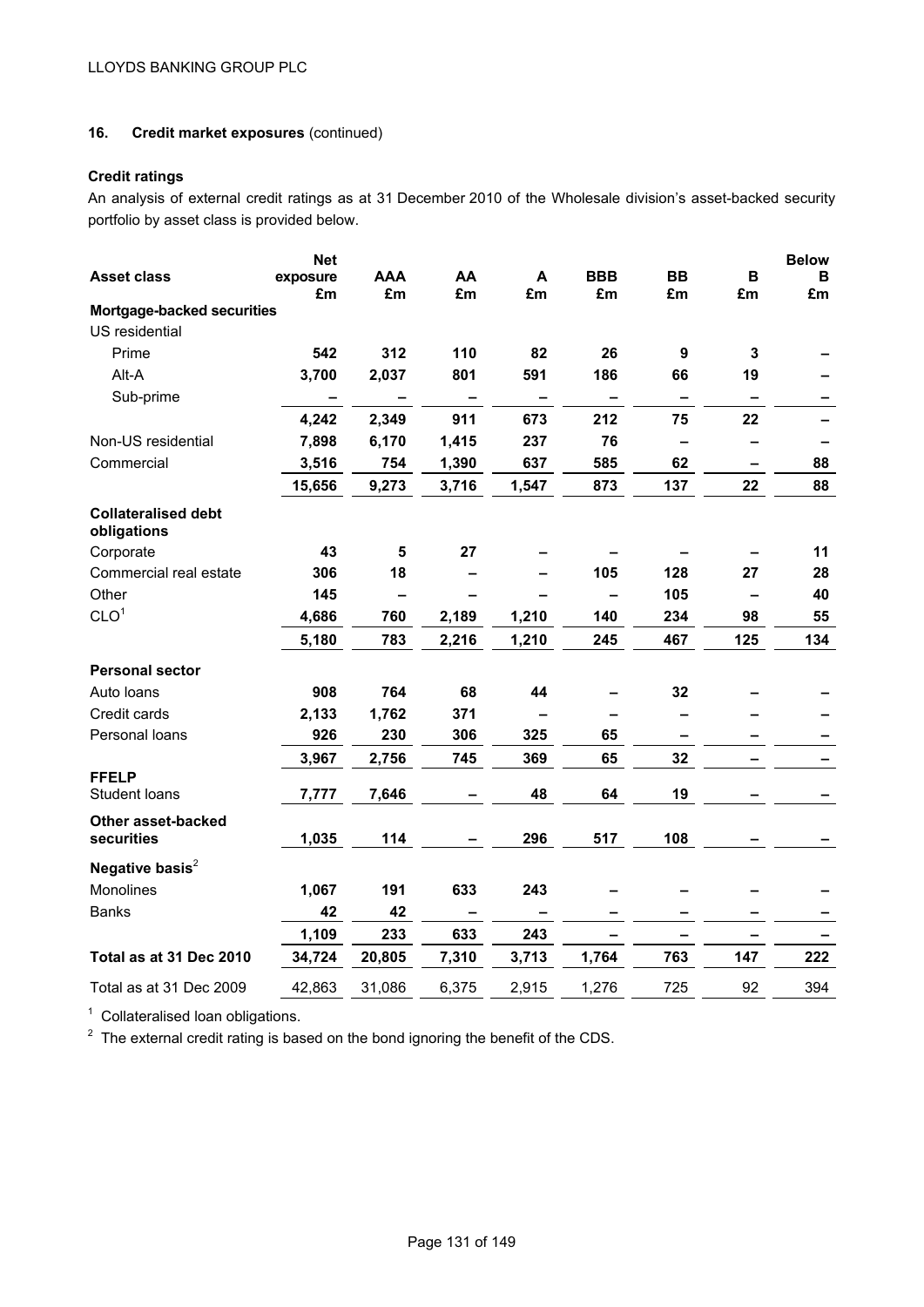# **17. Customer deposits**

|                                       | 2010<br>£m | 2009<br>£m |
|---------------------------------------|------------|------------|
| Sterling:                             |            |            |
| Non-interest bearing current accounts | 21,516     | 8,091      |
| Interest bearing current accounts     | 73,859     | 89,597     |
| Savings and investment accounts       | 215,733    | 204,562    |
| Other customer deposits               | 50,414     | 76,028     |
| Total sterling                        | 361,522    | 378,278    |
| Currency                              | 32,111     | 28,463     |
| <b>Total</b>                          | 393,633    | 406,741    |

Included above are liabilities of £11,145 million (2009: £35,554 million) in respect of securities sold under repurchase agreements.

### **18. Debt securities in issue**

|                                |                                                     | 2010                          |             |                                                     | 2009                          |             |
|--------------------------------|-----------------------------------------------------|-------------------------------|-------------|-----------------------------------------------------|-------------------------------|-------------|
|                                | At fair value<br>through<br>profit or<br>loss<br>£m | At<br>amortised<br>cost<br>£m | Total<br>£m | At fair value<br>through<br>profit or<br>loss<br>£m | At<br>amortised<br>cost<br>£m | Total<br>£m |
| Medium-term notes issued       | 6,665                                               | 80,975                        | 87,640      | 6.160                                               | 82.876                        | 89,036      |
| Covered bonds (note 13)        |                                                     | 32,150                        | 32,150      |                                                     | 27,311                        | 27,311      |
| Certificates of deposits       | $\overline{\phantom{0}}$                            | 42,276                        | 42,276      |                                                     | 50.858                        | 50,858      |
| Securitisation notes (note 13) | -                                                   | 40,742                        | 40,742      |                                                     | 37,557                        | 37,557      |
| Commercial paper               |                                                     | 32,723                        | 32,723      |                                                     | 34.900                        | 34,900      |
|                                | 6,665                                               | 228,866                       | 235,531     | 6,160                                               | 233,502                       | 239,662     |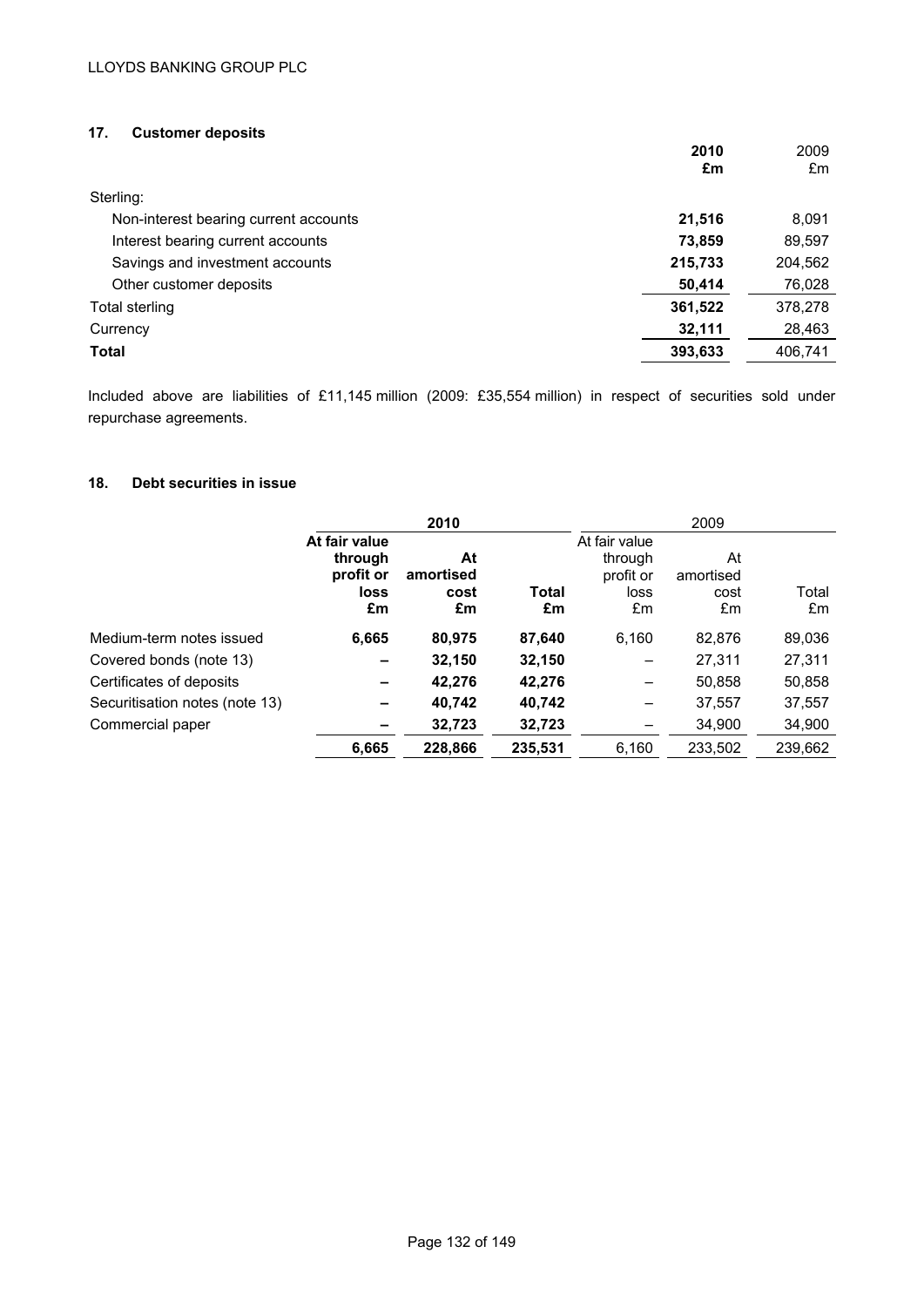# **19. Retirement benefit obligations**

|                                                                 | 2010      | 2009      |
|-----------------------------------------------------------------|-----------|-----------|
|                                                                 | £m        | £m        |
| Defined benefit pension schemes                                 |           |           |
| Present value of funded obligations                             | (26, 862) | (27, 073) |
| Fair value of scheme assets                                     | 26,382    | 23,518    |
| Net defined benefit pension scheme deficit                      | (480)     | (3, 555)  |
| Unrecognised actuarial losses                                   | 959       | 2,936     |
| Net recognised defined benefit pension scheme asset (liability) | 479       | (619)     |
| Other post-retirement benefit schemes                           | (166)     | (161)     |
| Net recognised asset (liability) before tax                     | 313       | (780)     |
| Reported on the balance sheet as:                               |           |           |
| Retirement benefit assets                                       | 736       |           |
| Retirement benefit obligations                                  | (423)     | (780)     |
| Net recognised asset (liability) before tax                     | 313       | (780)     |

# **20. Subordinated liabilities**

The movement in subordinated liabilities during the year was as follows:

|                                             | £m      |
|---------------------------------------------|---------|
| At 1 January 2010                           | 34,727  |
| Issued during the year                      | 3.511   |
| Repurchases and redemptions during the year | (3,618) |
| Foreign exchange and other movements        | 1,612   |
| At 31 December 2010                         | 36,232  |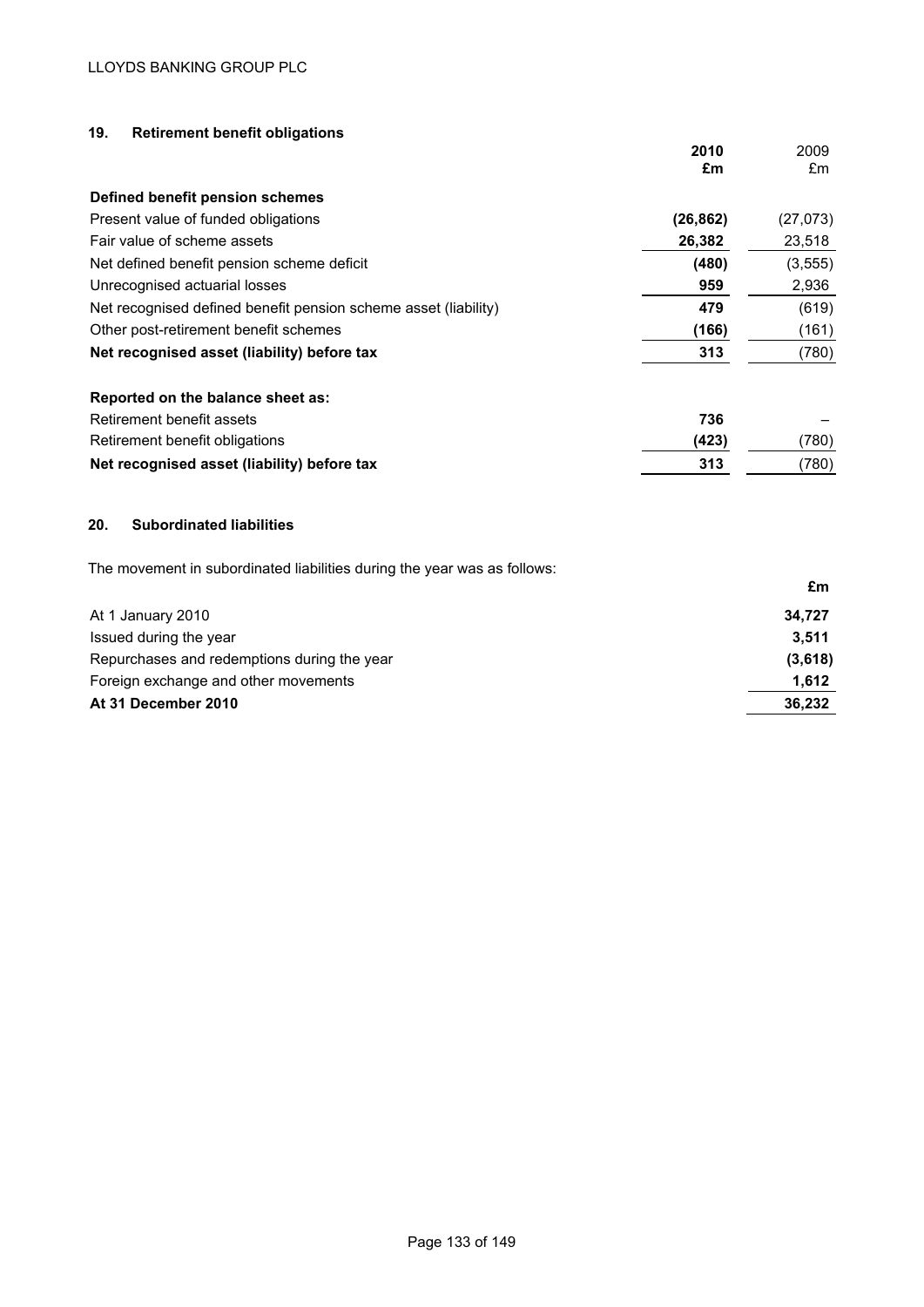### **21. Share capital**

|                                            | Number of |         |
|--------------------------------------------|-----------|---------|
|                                            | shares    |         |
|                                            | (million) | £m      |
| Ordinary shares of 10p each                |           |         |
| At 1 January 2010                          | 63,775    | 6,378   |
| Issued in the year                         | 4,299     | 429     |
| At 31 December 2010                        | 68,074    | 6,807   |
| Limited voting ordinary shares of 10p each |           |         |
| At 1 January and 31 December               | 81        | 8       |
| Deferred shares of 15p each                |           |         |
| At 1 January 2010                          | 27,243    | 4,086   |
| Cancellation of deferred shares            | (27, 243) | (4,086) |
| At 31 December 2010                        |           |         |
| <b>Total share capital</b>                 |           | 6,815   |

On 5 November 2010 Lloyds Banking Group plc cancelled all of its deferred shares and an amount of £4,086 million was credited to the capital redemption reserve.

On 18 February 2010, Lloyds Banking Group plc issued 3,141 million ordinary shares as consideration for the redemption of certain preference shares and preferred securities.

During May and June 2010, Lloyds Banking Group plc issued a further 1,158 million ordinary shares in relation to three separate exchanges for preference shares and other subordinated liabilities issued by the Group.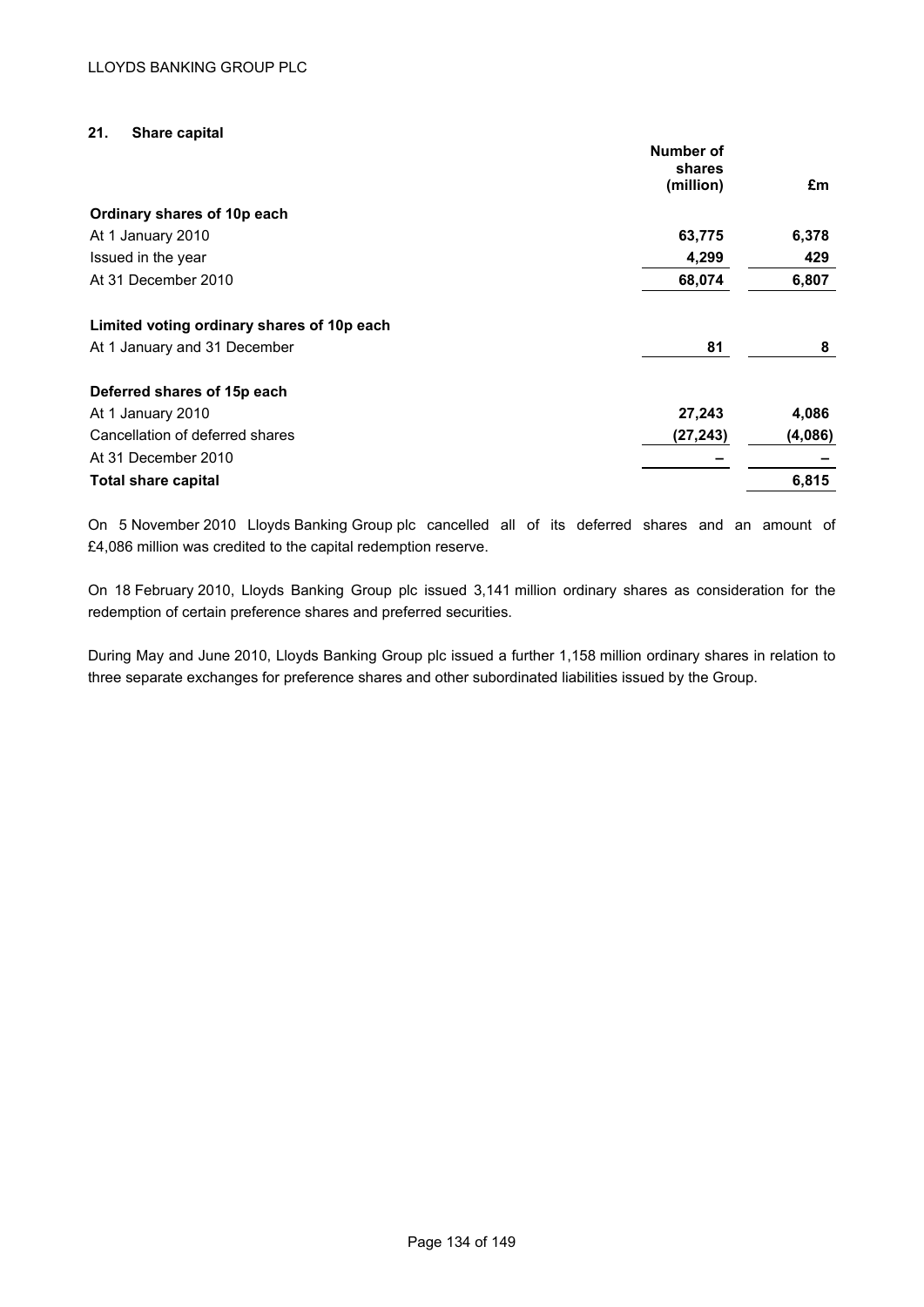# **22. Reserves**

| Available-<br><b>Cash flow</b><br><b>Share</b><br><b>Merger</b><br>premium<br>hedging<br><b>Total</b><br>for-sale<br>and other<br>£m<br>£m<br>£m<br>£m<br>£m<br>At 1 January 2010:<br>7,086<br>14,472<br>(914)<br>(305)<br>8,305<br>As previously stated<br>Prior year adjustment <sup>1</sup><br>131<br>131<br>14,472<br>8,305<br>Restated<br>(783)<br>(305)<br>7,217<br>1,808<br>Issue of ordinary shares<br>Redemption of<br>11<br>preference shares<br>(11)<br>(11)<br>Cancellation of deferred<br>shares $2$<br>4,086<br>4,086<br>Loss for the year<br>Purchase/sale of<br>treasury shares<br>Value of employee<br>services<br>Change in fair value of<br>available-for-sale assets<br>763<br>763<br>(net of tax)<br>Change in fair value of<br>hedging derivatives<br>(779)<br>(779)<br>(net of tax)<br>Transfers to income<br>(265)<br>693<br>428<br>statement (net of tax)<br>Exchange and other<br>(129)<br>(129)<br>At 31 December 2010<br>16,291<br>(285)<br>(391)<br>12,251<br>11,575 |  | <b>Other reserves</b> |  |                                  |
|---------------------------------------------------------------------------------------------------------------------------------------------------------------------------------------------------------------------------------------------------------------------------------------------------------------------------------------------------------------------------------------------------------------------------------------------------------------------------------------------------------------------------------------------------------------------------------------------------------------------------------------------------------------------------------------------------------------------------------------------------------------------------------------------------------------------------------------------------------------------------------------------------------------------------------------------------------------------------------------------------|--|-----------------------|--|----------------------------------|
|                                                                                                                                                                                                                                                                                                                                                                                                                                                                                                                                                                                                                                                                                                                                                                                                                                                                                                                                                                                                   |  |                       |  | <b>Retained</b><br>profits<br>£m |
|                                                                                                                                                                                                                                                                                                                                                                                                                                                                                                                                                                                                                                                                                                                                                                                                                                                                                                                                                                                                   |  |                       |  |                                  |
|                                                                                                                                                                                                                                                                                                                                                                                                                                                                                                                                                                                                                                                                                                                                                                                                                                                                                                                                                                                                   |  |                       |  | 11,248                           |
|                                                                                                                                                                                                                                                                                                                                                                                                                                                                                                                                                                                                                                                                                                                                                                                                                                                                                                                                                                                                   |  |                       |  | (131)                            |
|                                                                                                                                                                                                                                                                                                                                                                                                                                                                                                                                                                                                                                                                                                                                                                                                                                                                                                                                                                                                   |  |                       |  | 11,117                           |
|                                                                                                                                                                                                                                                                                                                                                                                                                                                                                                                                                                                                                                                                                                                                                                                                                                                                                                                                                                                                   |  |                       |  |                                  |
|                                                                                                                                                                                                                                                                                                                                                                                                                                                                                                                                                                                                                                                                                                                                                                                                                                                                                                                                                                                                   |  |                       |  |                                  |
|                                                                                                                                                                                                                                                                                                                                                                                                                                                                                                                                                                                                                                                                                                                                                                                                                                                                                                                                                                                                   |  |                       |  |                                  |
|                                                                                                                                                                                                                                                                                                                                                                                                                                                                                                                                                                                                                                                                                                                                                                                                                                                                                                                                                                                                   |  |                       |  | (320)                            |
|                                                                                                                                                                                                                                                                                                                                                                                                                                                                                                                                                                                                                                                                                                                                                                                                                                                                                                                                                                                                   |  |                       |  | 429                              |
|                                                                                                                                                                                                                                                                                                                                                                                                                                                                                                                                                                                                                                                                                                                                                                                                                                                                                                                                                                                                   |  |                       |  | 154                              |
|                                                                                                                                                                                                                                                                                                                                                                                                                                                                                                                                                                                                                                                                                                                                                                                                                                                                                                                                                                                                   |  |                       |  |                                  |
|                                                                                                                                                                                                                                                                                                                                                                                                                                                                                                                                                                                                                                                                                                                                                                                                                                                                                                                                                                                                   |  |                       |  |                                  |
|                                                                                                                                                                                                                                                                                                                                                                                                                                                                                                                                                                                                                                                                                                                                                                                                                                                                                                                                                                                                   |  |                       |  |                                  |
|                                                                                                                                                                                                                                                                                                                                                                                                                                                                                                                                                                                                                                                                                                                                                                                                                                                                                                                                                                                                   |  |                       |  |                                  |
|                                                                                                                                                                                                                                                                                                                                                                                                                                                                                                                                                                                                                                                                                                                                                                                                                                                                                                                                                                                                   |  |                       |  | 11,380                           |

 $1$  See note 1.

 $2$  See note 21.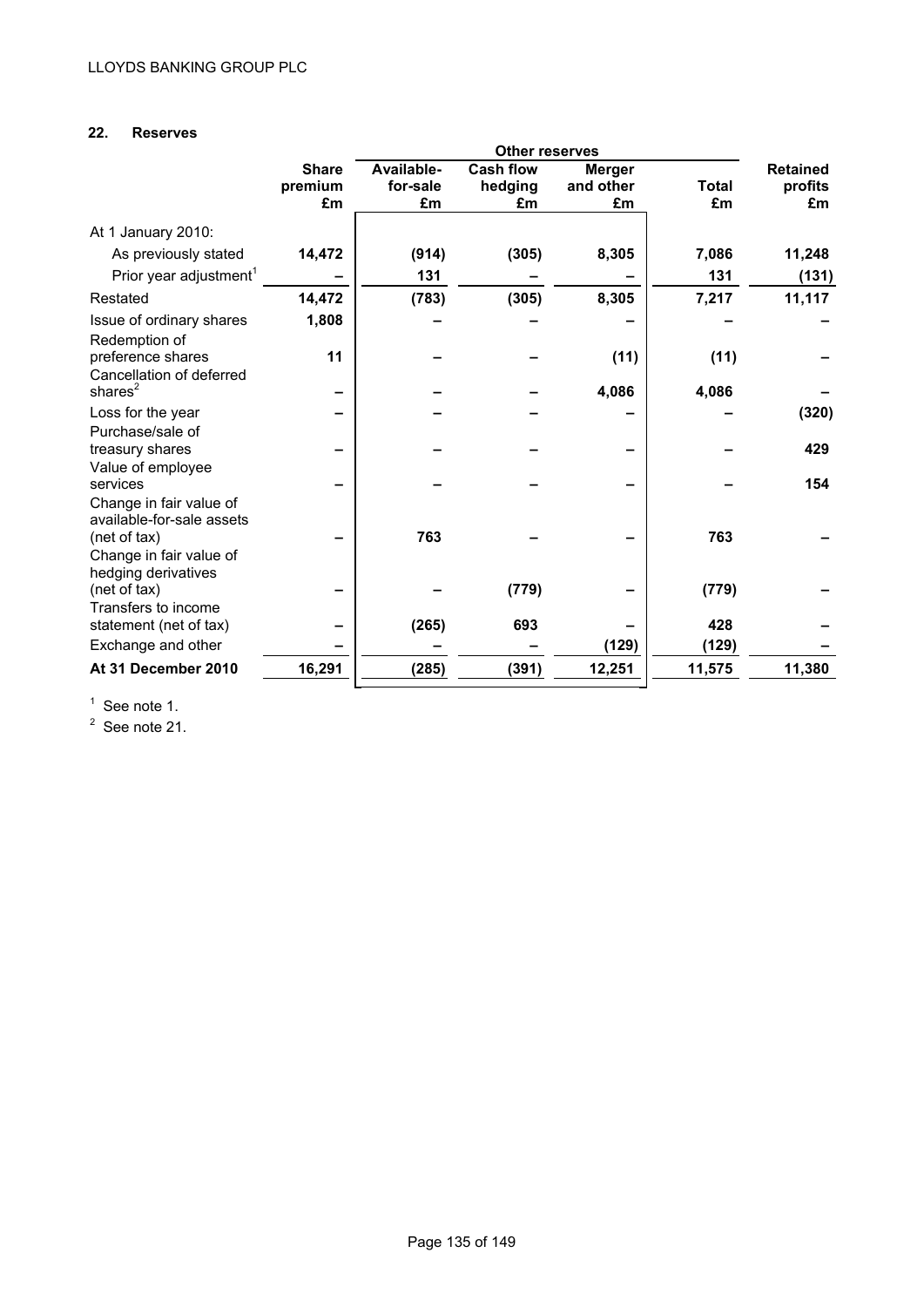### **23. Contingent liabilities and commitments**

### *Unarranged overdraft charges*

In April 2007, the Office of Fair Trading (OFT) commenced an investigation into the fairness of personal current accounts and unarranged overdraft charges. At the same time, it commenced a market study into wider questions about competition and price transparency in the provision of personal current accounts.

The Supreme Court of the United Kingdom published its judgment in respect of the fairness of unarranged overdraft charges on personal current accounts on 25 November 2009, finding in favour of the litigant banks. On 22 December 2009, the OFT announced that it will not continue its investigation into the fairness of these charges. The Group is working with the regulators to ensure that outstanding customer complaints are concluded as quickly as possible and anticipates that most cases in the county courts will be discontinued. The Group expects that some customers will argue that despite the test case ruling they are entitled to a refund of unarranged overdraft charges on the basis of other legal arguments or challenges. It is not practicable to quantify the claims. The Group is robustly defending any such complaints or claims and does not expect any such complaints or claims to have a material effect on the Group.

The OFT however continued to discuss its concerns in relation to the personal current account market with the banks, consumer groups and other organisations under the auspices of its Market Study into personal current accounts. In October 2009, the OFT published voluntary initiatives agreed with the industry and consumer groups to improve transparency of the costs and benefits of personal current accounts and improvements to the switching process. On 16 March 2010 the OFT published a further update announcing several further voluntary industry wide initiatives to improve a customer's ability to control whether they used an unarranged overdraft and to assist those in financial difficulty. However, in light of the progress it noted in the unarranged overdraft market since July 2007 and the progress it expects to see over the next two years, it has decided to take no further action at this time and will review the unarranged overdraft market again in 2012.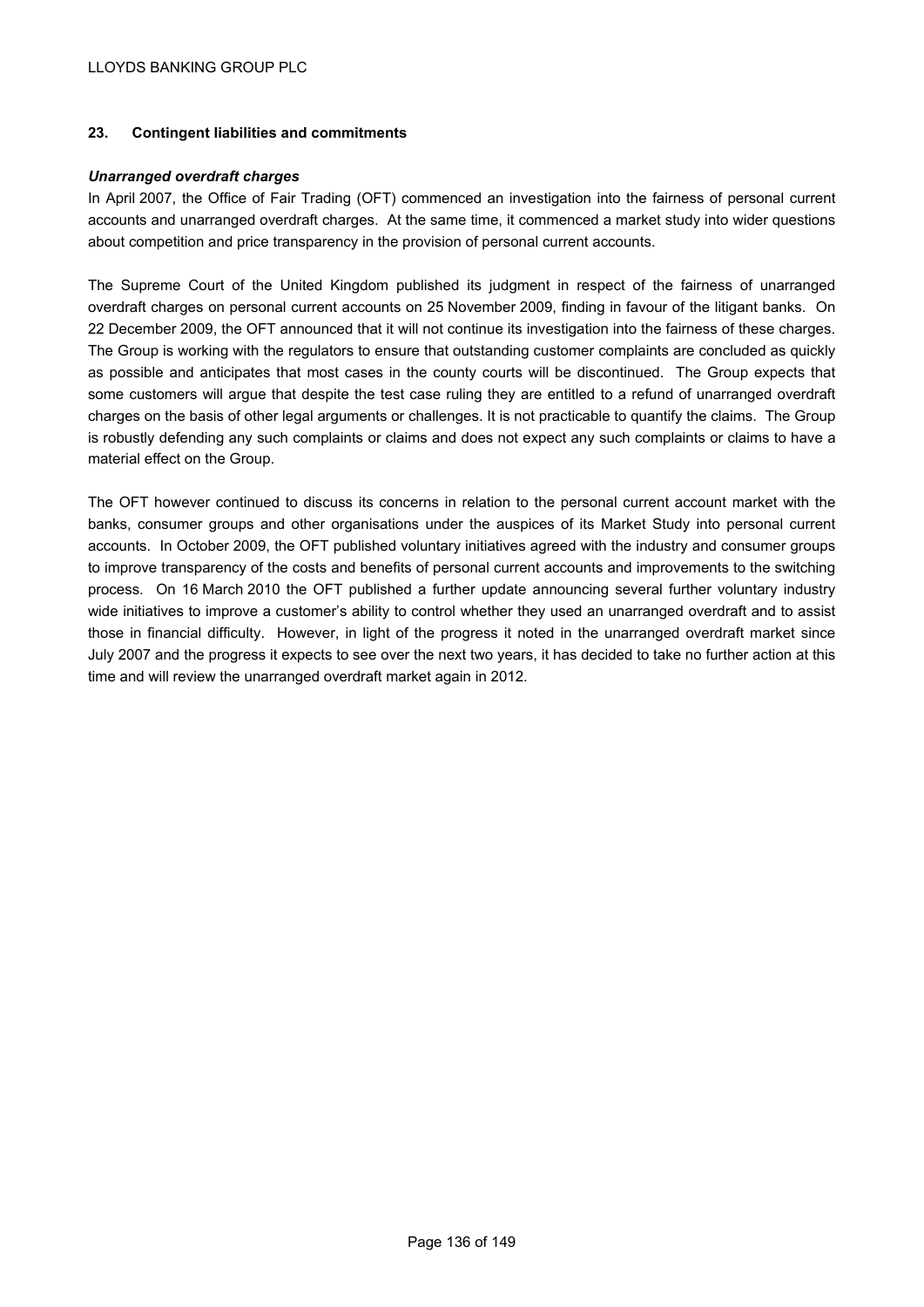#### **23. Contingent liabilities and commitments** (continued)

#### *Interchange fees*

The European Commission has adopted a formal decision finding that an infringement of European Commission competition laws has arisen from arrangements whereby MasterCard issuers charged a uniform fallback interchange fee in respect of cross border transactions in relation to the use of a MasterCard or Maestro branded payment card. The European Commission has required that the fee be reduced to zero for relevant cross-border transactions within the European Economic Area. This decision has been appealed to the General Court of the European Union (the General Court). Lloyds TSB Bank plc and Bank of Scotland plc (along with certain other MasterCard issuers) have successfully applied to intervene in the appeal in support of MasterCard's position that the arrangements for the charging of a uniform fallback interchange fee are compatible with European Commission competition laws. MasterCard has announced that it has reached an understanding with the European Commission on a new methodology for calculating intra European Economic Area multi-lateral interchange fees on an interim basis pending the outcome of the appeal. Meanwhile, the European Commission and the UK's OFT are pursuing investigations with a view to deciding whether arrangements adopted by other payment card schemes for the levying of uniform fallback interchange fees in respect of domestic and/or crossborder payment transactions also infringe European Commission and/or UK competition laws. As part of this initiative, the OFT will also intervene in the General Court appeal supporting the European Commission position and Visa reached an agreement with the European Commission to reduce the level of interchange for crossborder debit card transactions to the interim levels agreed by MasterCard. The ultimate impact of the investigations on the Group can only be known at the conclusion of these investigations and any relevant appeal proceedings.

#### *Payment protection insurance*

There has been extensive scrutiny of the Payment Protection Insurance (PPI) market in recent years.

In October 2010, the UK Competition Commission (Competition Commission) confirmed its decision to prohibit the active sale of PPI by a distributor to a customer within 7 days of a sale of credit. This followed the completion of its formal investigation into the supply of PPI services (other than store card PPI) to non-business customers in the UK in January 2009 and a referral of the proposed prohibition to the Competition Appeal Tribunal. Following an earlier decision to stop selling single premium PPI products, the Group ceased to offer PPI products to its customers in July 2010.

On 1 July 2008, the Financial Ombudsman Service (FOS) referred concerns regarding the handling of PPI complaints to the Financial Services Authority (FSA) as an issue of wider implication. On 29 September 2009 and 9 March 2010, the FSA issued consultation papers on PPI complaints handling. The FSA proposed new guidance on the fair assessment of a complaint and the calculation of redress and a new rule requiring firms to reassess historically rejected complaints. The FSA published its Policy Statement on 10 August 2010, setting out a new set of rules for PPI complaints handling and redress which had to be implemented by 1 December 2010.

On 8 October 2010, the British Bankers Association (BBA), the principal trade association for the UK banking and financial services sector, filed an application for permission to seek judicial review against the FSA and the FOS. The BBA is seeking an order quashing the FSA Policy Statement and an order quashing the decision of the FOS to determine PPI sales in accordance with the guidance published on its website in November 2008. The Judicial Review hearing was held in late January 2011 and the judgment (which may be subject to appeal) is expected shortly.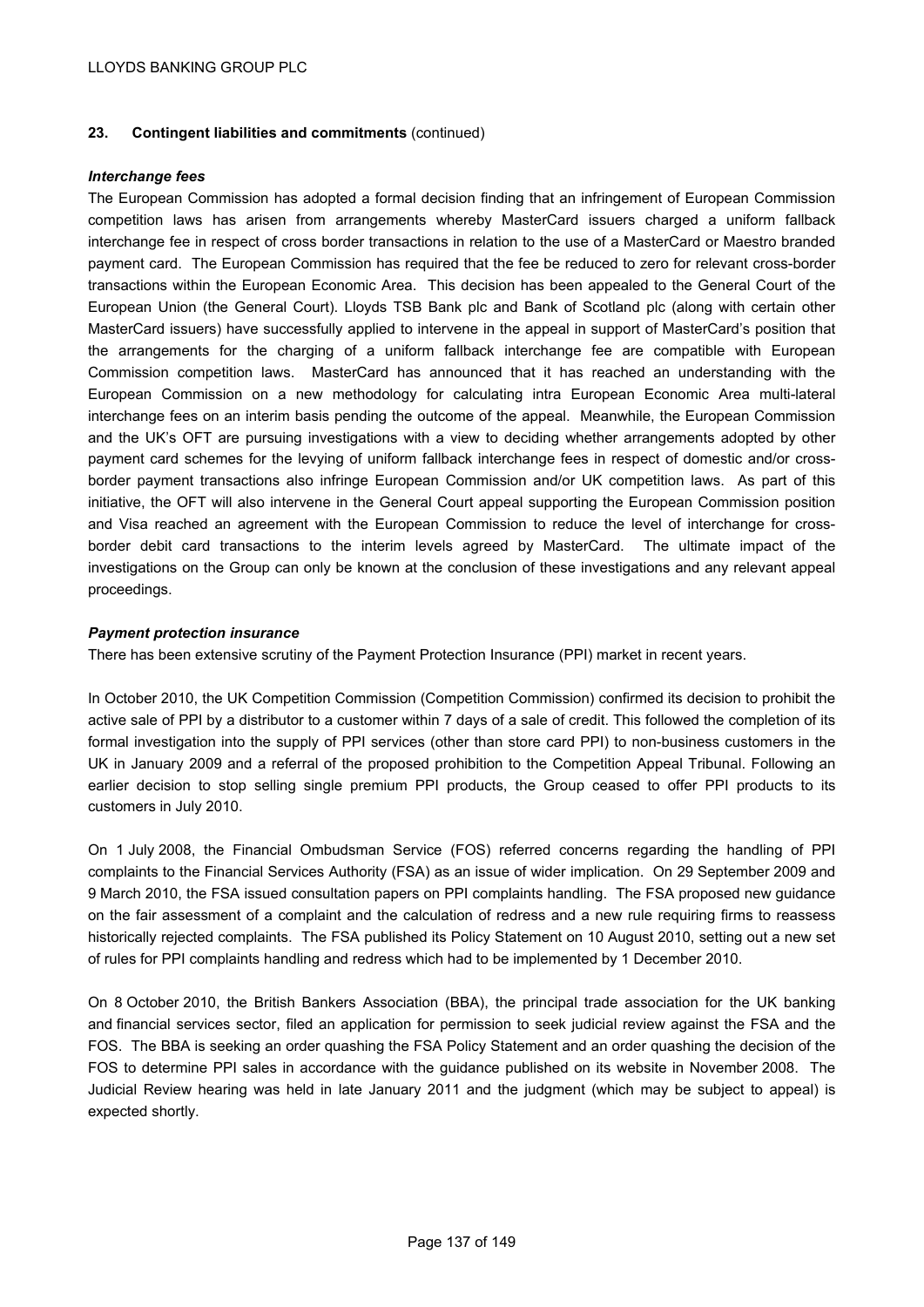#### LLOYDS BANKING GROUP PLC

#### **23. Contingent liabilities and commitments** (continued)

This legal challenge has affected the implementation of the Policy Statement, since the challenge has called into question the standards to be applied when assessing PPI complaints. As a result of that challenge, a large number of complaints cannot be decided until the outcome of the legal challenge is clear and implemented.

The ultimate impact on the Group of the FSA's complaints handling policy (if implemented in full) and the FOS's most recent approach to PPI complaints could be material to the Group's financial position, although the precise effect can only be assessed once the legal proceedings have been finally determined and the steps the Group may be required to take identified and implemented. In addition, it is not practicable to quantify the potential financial impact of the implementation of the Policy Statement given the material uncertainties around, for example, applicable time periods, the extent of application of root cause analysis, the treatment of evidence and the ultimate emergence period for complaints, driven in large part by the activities of the claims management companies, all of which will significantly affect complaints volumes, uphold rates and redress costs. No provision has been made in these financial statements to reflect implementation of the FSA's complaints handling policy in its current form.

Following concerns expressed by the FSA, it announced in its statement on 29 September 2009 that several firms had agreed to carry out reviews of past sales of single premium loan protection insurance. Lloyds Banking Group has agreed in principle that it will undertake a review in relation to sales of single premium loan protection insurance made through its branch network since 1 July 2007. The precise details of the review are still being discussed with the FSA. The ultimate impact on Lloyds Banking Group of any review could be material but can only be known at the conclusion of these discussions.

#### *US sanctions*

In January 2009 Lloyds TSB Bank plc announced the settlement it had reached with the US Department of Justice and the New York County District Attorney's Office in relation to their investigations into historic US dollar payment practices involving countries, persons or entities subject to the economic sanctions administered by the US Office of Foreign Assets Control (OFAC). On 22 December 2009 OFAC announced the settlement it had reached with Lloyds TSB Bank plc in relation to its investigation and confirmed that the settlement sum due to OFAC had been fully satisfied by Lloyds TSB Bank plc's payment to the Department of Justice and the New York District Attorney's Office. No further enforcement actions are expected in relation to the matters set out in the settlement agreements.

On 26 February 2009, a purported shareholder filed a derivative civil action in the Supreme Court of New York, Nassau County against certain current and former directors, and nominally against Lloyds TSB Bank plc and Lloyds Banking Group plc, seeking various forms of relief. The derivative action is at an early stage and settlement is being discussed and the ultimate outcome is not expected to have a material impact on the Group.

#### *European Union gender directive*

An opt-out clause to the European Union Gender Directive currently permits insurers to take gender into account as a risk factor when pricing contracts. In March 2011, the European Court of Justice is expected to rule on whether this infringes fundamental European rights for equal treatment. If the European Court of Justice rules that the opt-out clause does infringe such rights, it could alter the market and alter prices for insurance products to a significant extent. At 31 December 2010, no provision has been made for the potential costs of rectifying contracts in existence at 31 December 2010, should this ultimately be required. The ultimate impact on the Group can only be known following the European Court of Justice's ruling. However, the Group does not expect the final outcome of this matter to have a material adverse effect on its financial position.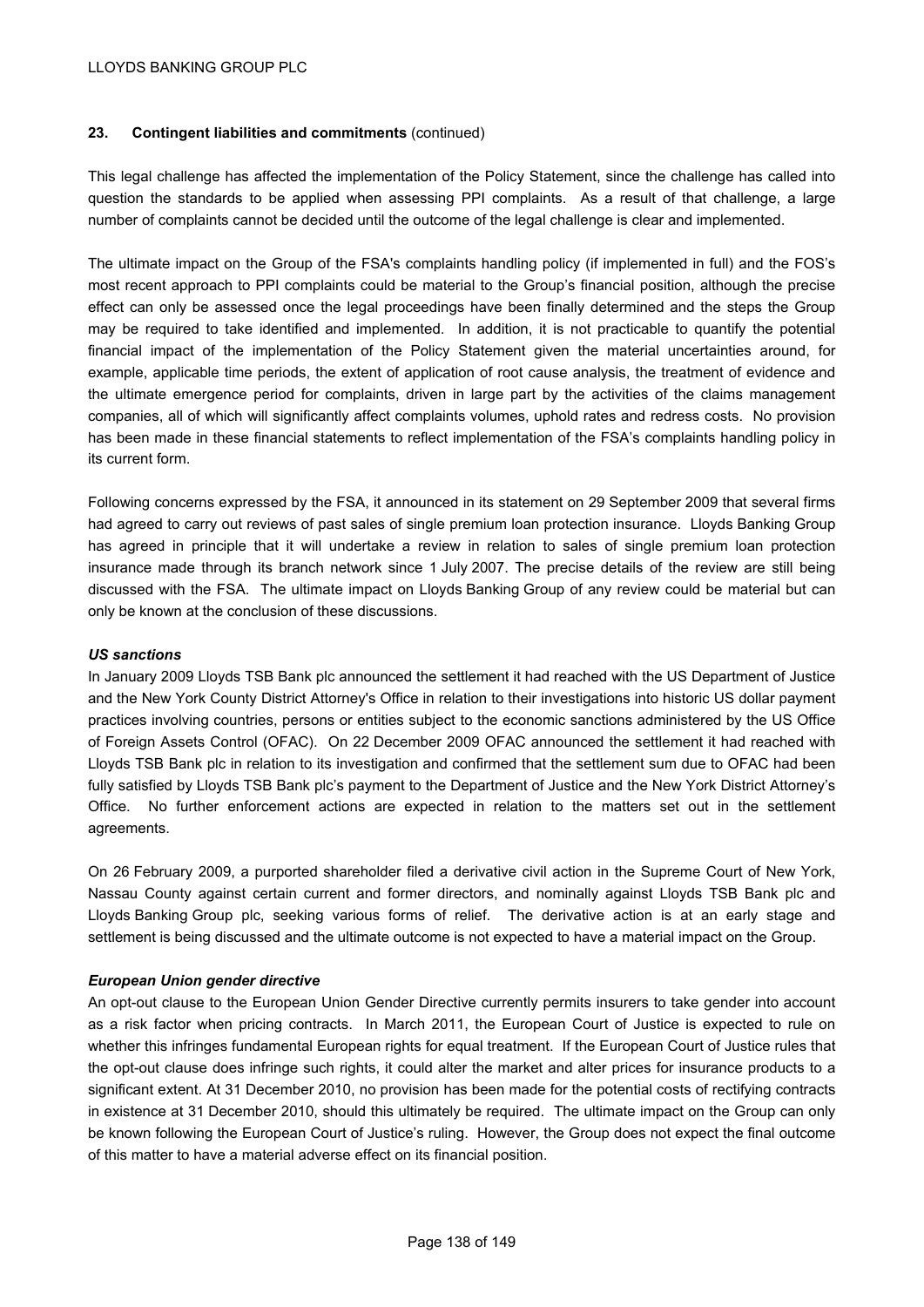### **23. Contingent liabilities and commitments** (continued)

#### *Other legal actions and regulatory matters*

In the course of its business, the Group is engaged in discussions with the FSA in relation to a range of conduct of business matters, especially in relation to retail products including packaged bank accounts, mortgages, structured products and pensions. The Group is keen to ensure that any regulatory concerns regarding product governance or contract terms are understood and addressed. The ultimate impact on the Group of these discussions can only be known at the conclusion of such discussions.

In addition, during the ordinary course of business the Group is subject to other threatened and actual legal proceedings (which may include class action lawsuits brought on behalf of customers, shareholders or other third parties), regulatory investigations, regulatory challenges and enforcement actions, both in the UK and overseas. All such material matters are periodically reassessed, with the assistance of external professional advisers where appropriate, to determine the likelihood of the Group incurring a liability. In those instances where it is concluded that it is more likely than not that a payment will be made, a provision is established to management's best estimate of the amount required to settle the obligation at the relevant balance sheet date. In some cases it will not be possible to form a view, either because the facts are unclear or because further time is needed properly to assess the merits of the case and no provisions are held against such matters. However the Group does not currently expect the final outcome of any such case to have a material adverse effect on its financial position.

|                                                                                                                       | 2010<br>£m | 2009<br>£m |
|-----------------------------------------------------------------------------------------------------------------------|------------|------------|
|                                                                                                                       |            |            |
| <b>Contingent liabilities</b>                                                                                         |            |            |
| Acceptances and endorsements                                                                                          | 48         | 59         |
| Other:                                                                                                                |            |            |
| Other items serving as direct credit substitutes                                                                      | 1,319      | 1,494      |
| Performance bonds and other transaction-related contingencies                                                         | 2,812      | 4,555      |
|                                                                                                                       | 4,131      | 6,049      |
| <b>Total contingent liabilities</b>                                                                                   | 4,179      | 6,108      |
| <b>Commitments</b>                                                                                                    |            |            |
| Documentary credits and other short-term trade-related transactions                                                   | 255        | 288        |
| Forward asset purchases and forward deposits placed                                                                   | 887        | 758        |
| Undrawn formal standby facilities, credit lines and other commitments to lend:<br>Less than 1 year original maturity: |            |            |
| Mortgage offers made                                                                                                  | 8,113      | 9,058      |
| Other commitments                                                                                                     | 60,528     | 64,786     |
|                                                                                                                       | 68,641     | 73,844     |
| 1 year or over original maturity                                                                                      | 47,515     | 53,693     |
| <b>Total commitments</b>                                                                                              | 117,298    | 128,583    |
|                                                                                                                       |            |            |

#### **Contingent liabilities and commitments arising from the banking business**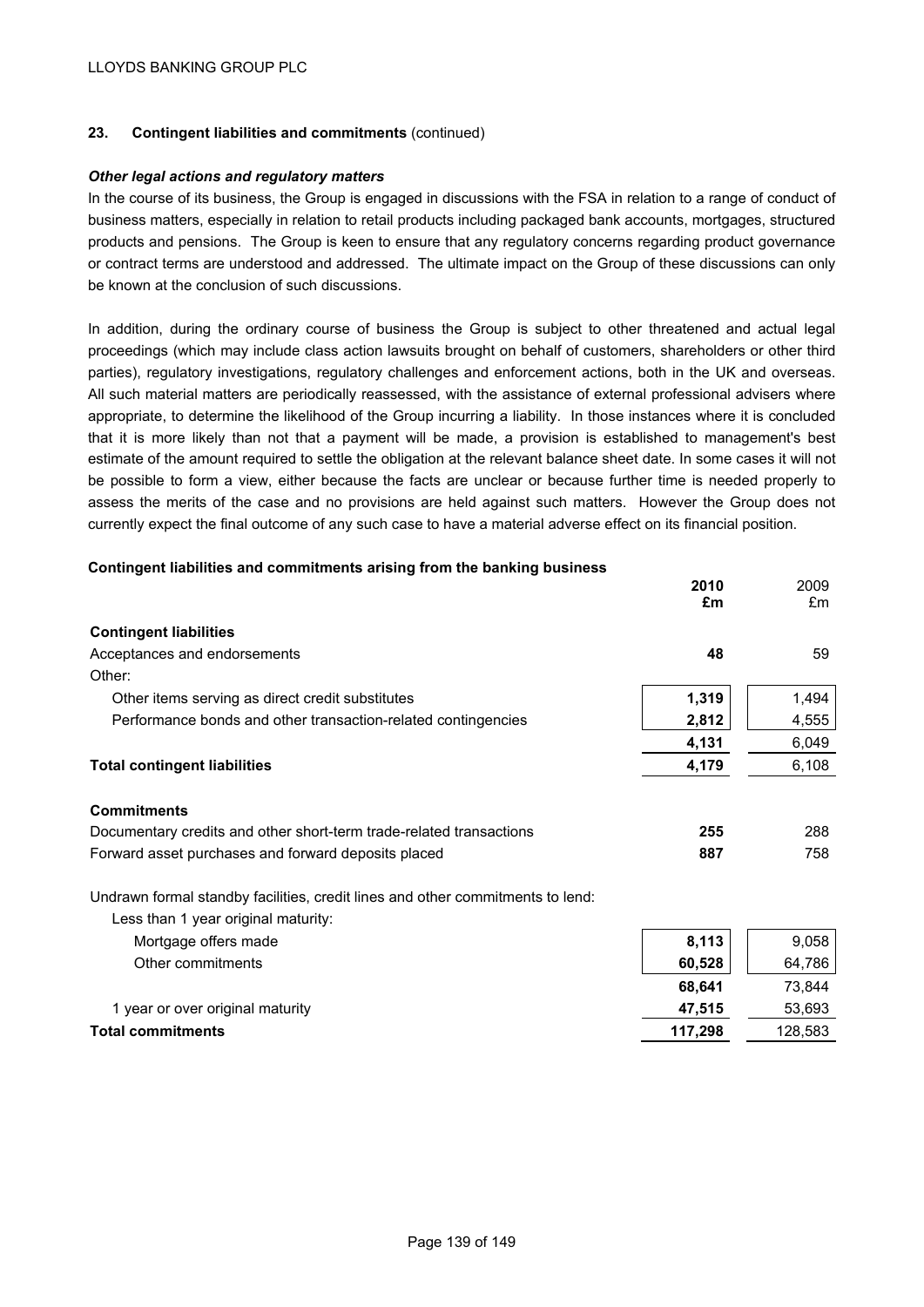# **24. Capital ratios**

| <b>Capital resources</b>                                                            | 2010<br>£m | 2009 <sup>1</sup><br>£m |
|-------------------------------------------------------------------------------------|------------|-------------------------|
| Core tier 1                                                                         |            |                         |
| Ordinary share capital and reserves                                                 | 46,879     | 44,275                  |
| Regulatory post-retirement benefit adjustments                                      | (1,052)    | 434                     |
| Available-for-sale revaluation reserve                                              | 285        | 783                     |
| Cash flow hedging reserve                                                           | 391        | 305                     |
| Other items                                                                         | 306        | 231                     |
|                                                                                     | 46,809     | 46,028                  |
| Less: deductions from core tier 1                                                   |            |                         |
| Goodwill and other intangible assets                                                | (5, 224)   | (5,779)                 |
| Other deductions                                                                    | (214)      | (445)                   |
| Core tier 1 capital                                                                 | 41,371     | 39,804                  |
|                                                                                     |            |                         |
| Perpetual non-cumulative preference shares<br>Preference share capital <sup>2</sup> | 1,507      | 2,639                   |
| Innovative tier 1 capital instruments                                               |            |                         |
| Preferred securities <sup>2</sup>                                                   | 4,338      | 4,956                   |
| Less: deductions from tier 1                                                        |            |                         |
| Other deductions                                                                    | (69)       |                         |
| <b>Total tier 1 capital</b>                                                         | 47,147     | 47,399                  |
|                                                                                     |            |                         |
| Tier <sub>2</sub>                                                                   |            |                         |
| Available-for-sale revaluation reserve in respect of equities                       | 462        | 221                     |
| Undated subordinated debt                                                           | 1,968      | 2,575                   |
| Eligible provisions                                                                 | 2,468      | 2,694                   |
| Dated subordinated debt                                                             | 23,167     | 20,068                  |
| Less: deductions from tier 2                                                        |            |                         |
| Other deductions                                                                    | (283)      | (445)                   |
| <b>Total tier 2 capital</b>                                                         | 27,782     | 25,113                  |
| <b>Supervisory deductions</b>                                                       |            |                         |
| Unconsolidated investments - life                                                   | (10, 042)  | (10, 015)               |
| Unconsolidated investments - general insurance & other                              | (3,070)    | (1, 551)                |
| <b>Total supervisory deductions</b>                                                 | (13, 112)  | (11, 566)               |
| <b>Total capital resources</b>                                                      | 61,817     | 60,946                  |
|                                                                                     |            |                         |
| <b>Risk-weighted assets</b>                                                         | 406,372    | 493,307                 |
| Core tier 1 capital ratio                                                           | 10.2%      | 8.1%                    |
| Tier 1 capital ratio                                                                | 11.6%      | 9.6%                    |
| <b>Total capital ratio</b>                                                          | 15.2%      | 12.4%                   |

 $1$  Restated to reflect a prior year adjustment to available-for-sale revaluation reserves (see note 1).

 $2^2$  Covered by grandfathering provisions issued by FSA.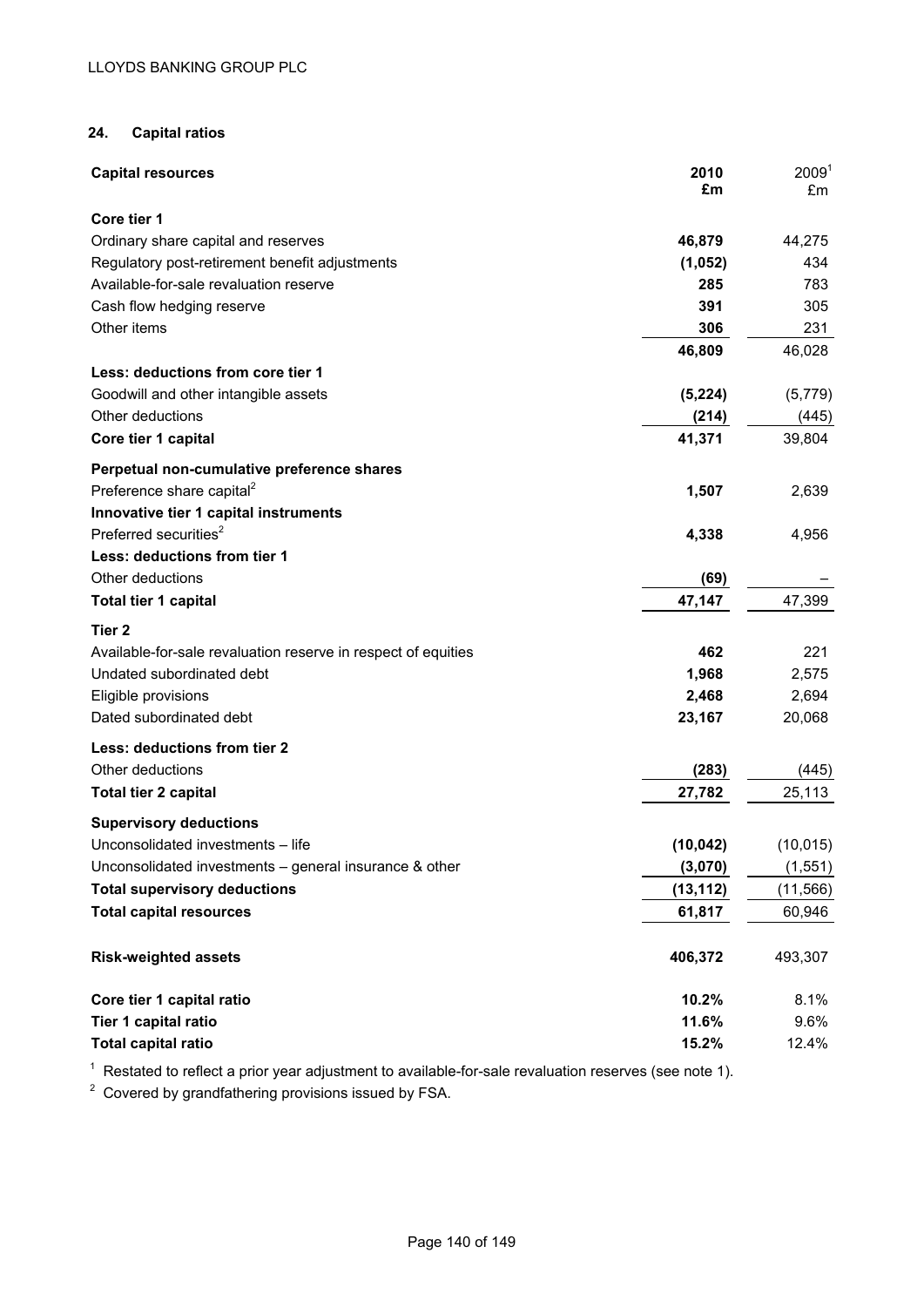### **24. Capital ratios** (continued)

#### **Tier 1 capital**

Core tier 1 capital increased by £1,567 million largely reflecting the issue of ordinary shares in exchange for certain preference shares, preferred securities and undated subordinated debt issued by the Group. This has been partially offset by a deduction in respect of post-retirement benefits reflecting the impact of the curtailment gain, which is not allowed for capital purposes and a commitment to make increased deficit contributions to the HBOS Final Salary Pension Scheme following the completion of an actuarial valuation.

Tier 1 capital has decreased by £252 million over the year. The increase in core tier 1 capital was more than offset by the redemption of the preference shares and preferred securities as part of the liability management exercises referred to above.

The movements in core tier 1 and tier 1 capital in the year are shown below:

|                                                              | Core tier 1 | Tier 1  |
|--------------------------------------------------------------|-------------|---------|
|                                                              | £m          | £m      |
| At 31 December 2009                                          | 39,804      | 47,399  |
| Loss attributable to ordinary shareholders                   | (320)       | (320)   |
| Issue of ordinary shares                                     | 2,237       | 2,237   |
| Increase in regulatory post-retirement benefit adjustments   | (1,486)     | (1,486) |
| Redemption of preference shares and preferred securities     |             | (1,869) |
| Decrease in goodwill, intangible assets and other deductions | 786         | 717     |
| Other movements                                              | 350         | 469     |
| At 31 December 2010                                          | 41,371      | 47,147  |

#### **Tier 2 capital**

Tier 2 capital has increased principally as a result of new issues of tier 2 debt and favourable foreign exchange rate movements which have more than offset the redemption of undated subordinated debt described above, the amortisation for regulatory purposes of dated subordinated debt and lower eligible provisions.

#### **Supervisory deductions**

Supervisory deductions mainly consist of investments in subsidiary undertakings that are not within the banking group for regulatory purposes. These investments are primarily the Scottish Widows and Clerical Medical life and pensions businesses together with general insurance business. Supervisory deductions relating to these businesses have benefitted from the repatriation of capital during the year. Also included within deductions for other unconsolidated investments at December 2010 are investments in non-financial entities that are held by the Group's private equity (including venture capital) businesses. These investments were previously risk weighted in accordance with industry wide guidance provided by the FSA. This guidance has now expired.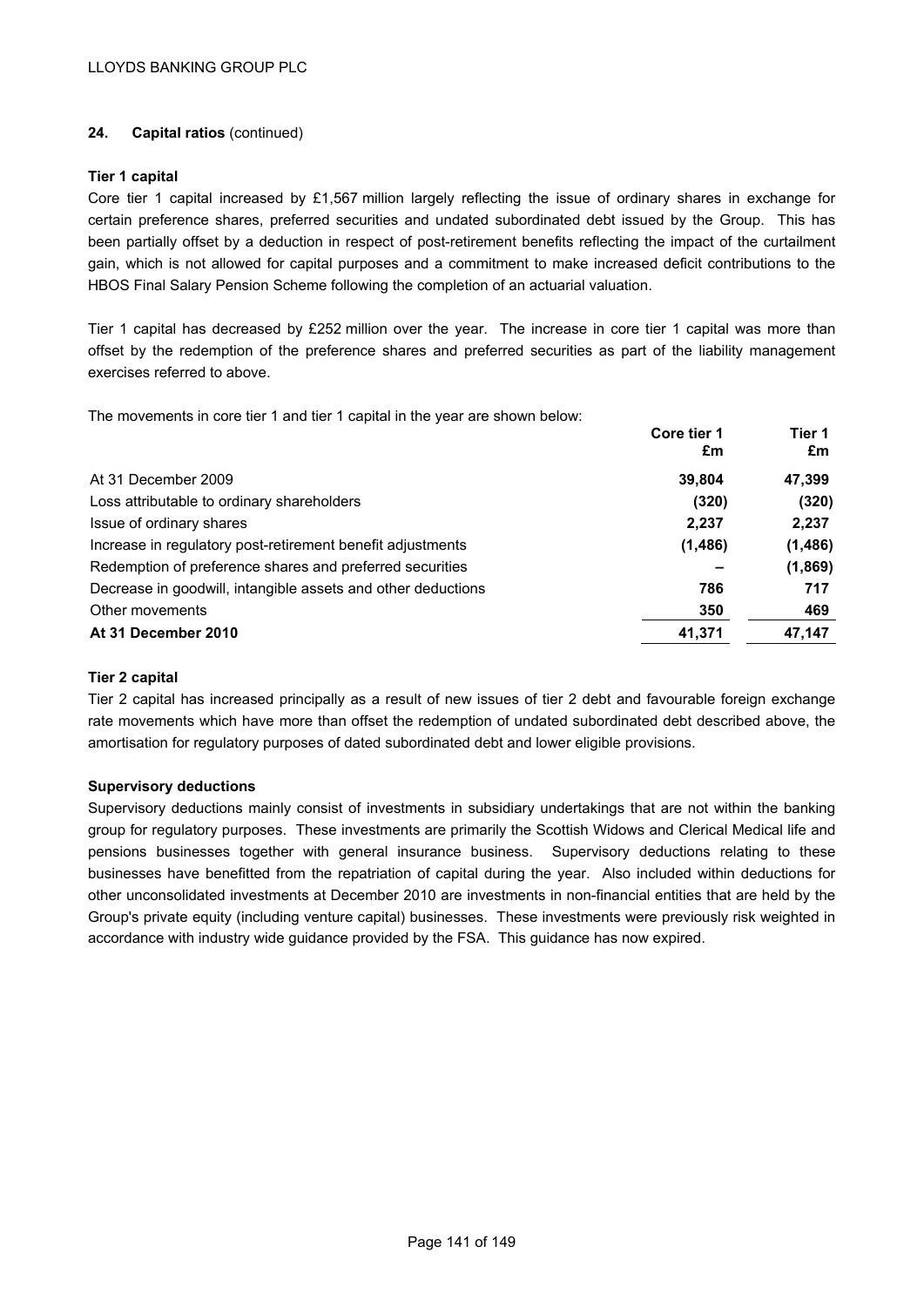## **24. Capital ratios** (continued)

| <b>Risk-weighted assets</b>                  | 2010<br>£m | 2009<br>£m |
|----------------------------------------------|------------|------------|
| Divisional analysis of risk-weighted assets: |            |            |
| Retail                                       | 109,254    | 128,592    |
| Wholesale                                    | 222,716    | 285,951    |
| Wealth and International                     | 58,714     | 63,249     |
| Group Operations and Central items           | 15,688     | 15,515     |
|                                              | 406,372    | 493,307    |
|                                              |            |            |
| Risk type analysis of risk weighted assets:  |            |            |
| <b>Advanced IRB</b>                          |            | 92,076     |
| <b>Foundation IRB</b>                        | 114,490    | 67,621     |
| <b>Retail IRB</b>                            | 105,475    | 124,503    |
| Other IRB                                    | 14,483     | 22,418     |
| Advanced approach                            | 234,448    | 306,618    |
| Standardised approach                        | 124,492    | 145,486    |
| Credit risk                                  | 358,940    | 452,104    |
| Operational risk                             | 31,650     | 25,339     |
| Market and counterparty risk                 | 15,782     | 15,864     |
| <b>Total risk-weighted assets</b>            | 406,372    | 493,307    |

Risk-weighted assets decreased by £86,935 million to £406,372 million. This reflects balance sheet reductions across all banking divisions, a revised assessment of Retail secured lending risk-weighted assets following improvements in the economic outlook and changes introduced as a result of continuing the process of integrating the two banks' regulatory capital approaches which have impacted particularly on Wholesale.

The FSA has issued the Group an integrated waiver direction effective from 31 December 2010. The principal changes resulting from this are to move the heritage HBOS non-retail Advanced IRB portfolios to a Foundation approach. All material retail portfolios across the Group remain on Retail IRB. In anticipation of moving to The Standardised Approach (TSA) for measurement of operational risk, the Group has calculated operational risk riskweighted assets on the basis of TSA.

The Group has adopted Foundation IRB as the interim capital calculation approach for all non-retail exposures in Wholesale. The Group has adopted the Lloyds TSB relationship model and risk appetite and many of its risk management models and methodologies and, as such, believes that converging on Foundation IRB will facilitate integration work. This change has resulted in a reduction in risk-weighted assets of approximately £23 billion.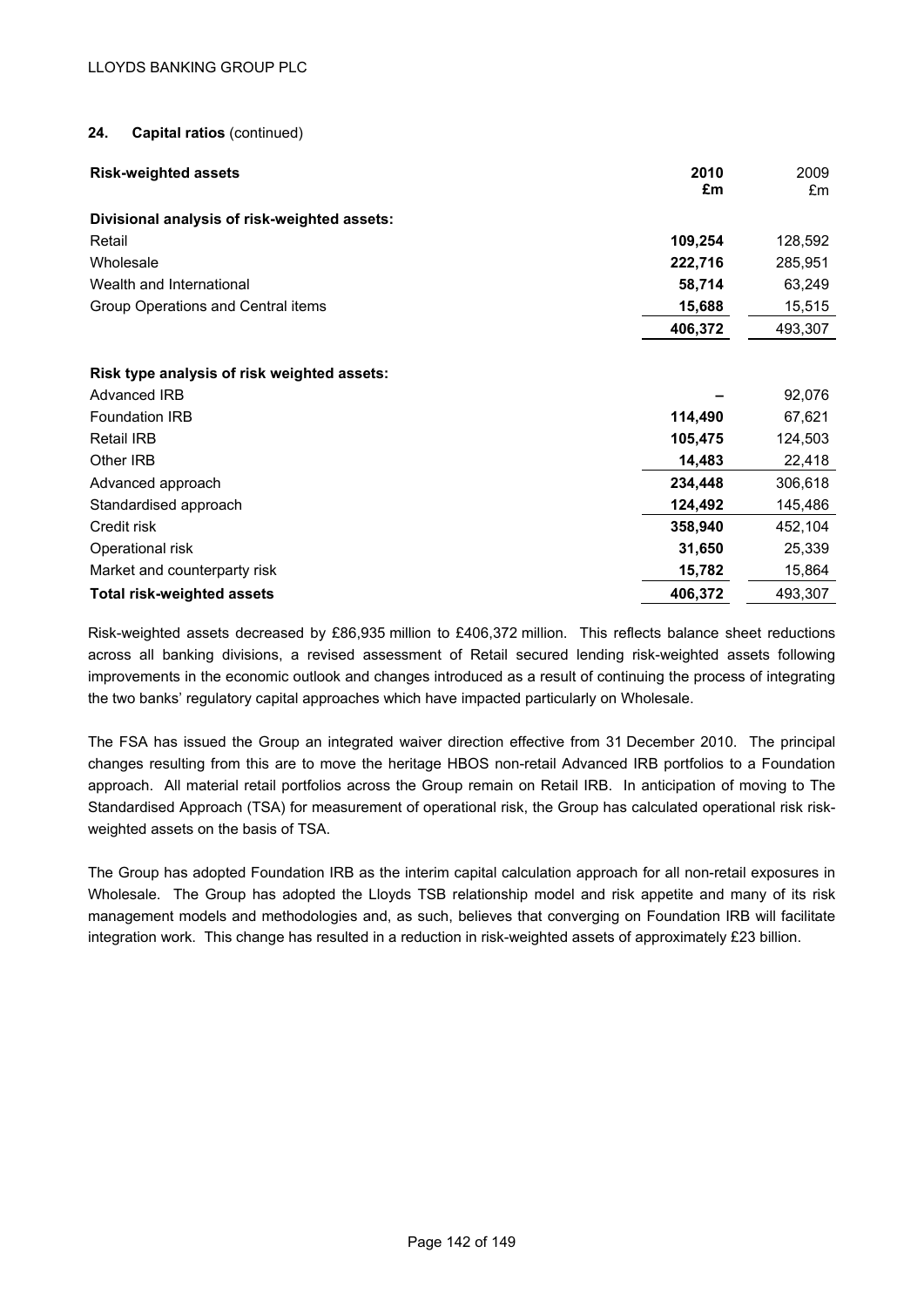## **25. Related party transactions**

In January 2009, HM Treasury became a related party of the Company following its subscription for ordinary shares issued under a placing and open offer. As at 31 December 2010, HM Treasury held a 41 per cent interest (31 December 2009: 43 per cent) in the Company's ordinary share capital and consequently HM Treasury remained a related party of the Company during 2010.

### *Capital transactions*

During 2010 HM Treasury has not subscribed for any of the Company's ordinary or preference capital, with the decline in the percentage of ordinary shares held by HM Treasury reflecting the issuance by the Company of ordinary shares as set out in note 21.

## *Lending commitments*

On 23 March 2010, the Company entered into a deed poll in favour of HM Treasury, the Department for Business, Innovation and Skills and the Departments for Communities and Local Government confirming its lending commitments for the 12 month period commencing 1 March 2010. The Company agreed subject to, amongst other things, sufficient customer demand, to provide gross new lending to UK businesses of £44,000 million and to adjust the undertakings (but not the level of lending agreed in 2009) given in connection with lending to homeowners for the 12 month period. This additional lending is expressed to be subject to the Group's prevailing commercial terms and conditions (including pricing and risk assessment) and, in relation to mortgage lending, the Group's standard credit and other acceptance criteria.

## *Credit Guarantee Scheme*

HM Treasury launched the Credit Guarantee Scheme in October 2008 as part of a range of measures announced by the UK Government intended to ease the turbulence in the UK banking system. It charges a commercial fee for the guarantee of new short and medium-term debt issuance. The fee payable to HM Treasury on guaranteed issues is based on a per annum rate of 50 basis points plus the median five-year Credit Default Swap spread. At 31 December 2010, the Group had £45,308 million (2009: £49,954 million) of debt issued under the CGS. During 2010, the Group redeemed £4,987 million of bonds. The Group's income statement includes fees of £454 million (2009: £498 million) payable to HM Treasury in respect of guaranteed funding.

There were no other material transactions between the Group and HM Treasury during 2010 that were not made in the ordinary course of business or that were unusual in their nature or conditions.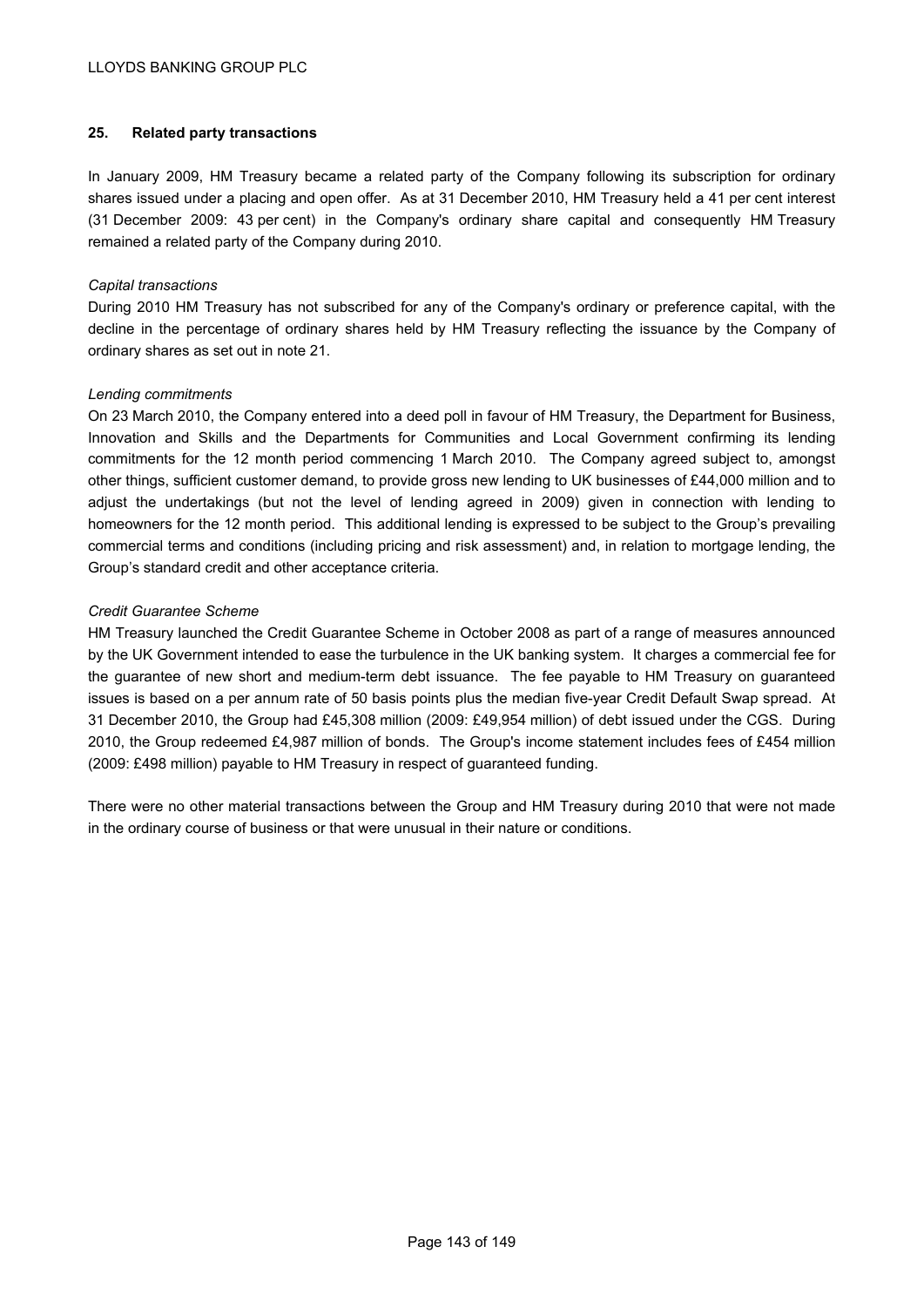### **26. Events after the balance sheet date**

Lloyds Banking Group has been in discussion with the FSA regarding the application of an interest variation clause in certain Bank of Scotland plc variable rate mortgage contracts where the wording in the offer documents received by certain customers had the potential to cause confusion. The relevant mortgages were written between 2004 and 2007 by Bank of Scotland plc under the 'Halifax' brand. In February 2011, the Group reached agreement with the FSA in relation to initiating a customer review and contact programme and making goodwill payments to affected customers. In order to make these goodwill payments, Bank of Scotland plc has applied for a Voluntary Variation of Permission to carry out the customer review and contact programme to bring it within section 404F(7) of FSMA 2000. The Group has made a provision of £500 million in relation to this programme.

## **27. Other information**

The financial information included in this news release does not constitute statutory accounts within the meaning of section 434 of the Companies Act 2006. Statutory accounts for the year ended 31 December 2010 were approved by the directors on 24 February 2011 and will be delivered to the Registrar of Companies following publication on 30 March 2011. The auditors' report on these accounts was unqualified and did not include a statement under sections 498(2) (accounting records or returns inadequate or accounts not agreeing with records and returns) or 498(3) (failure to obtain necessary information and explanations) of the Companies Act 2006.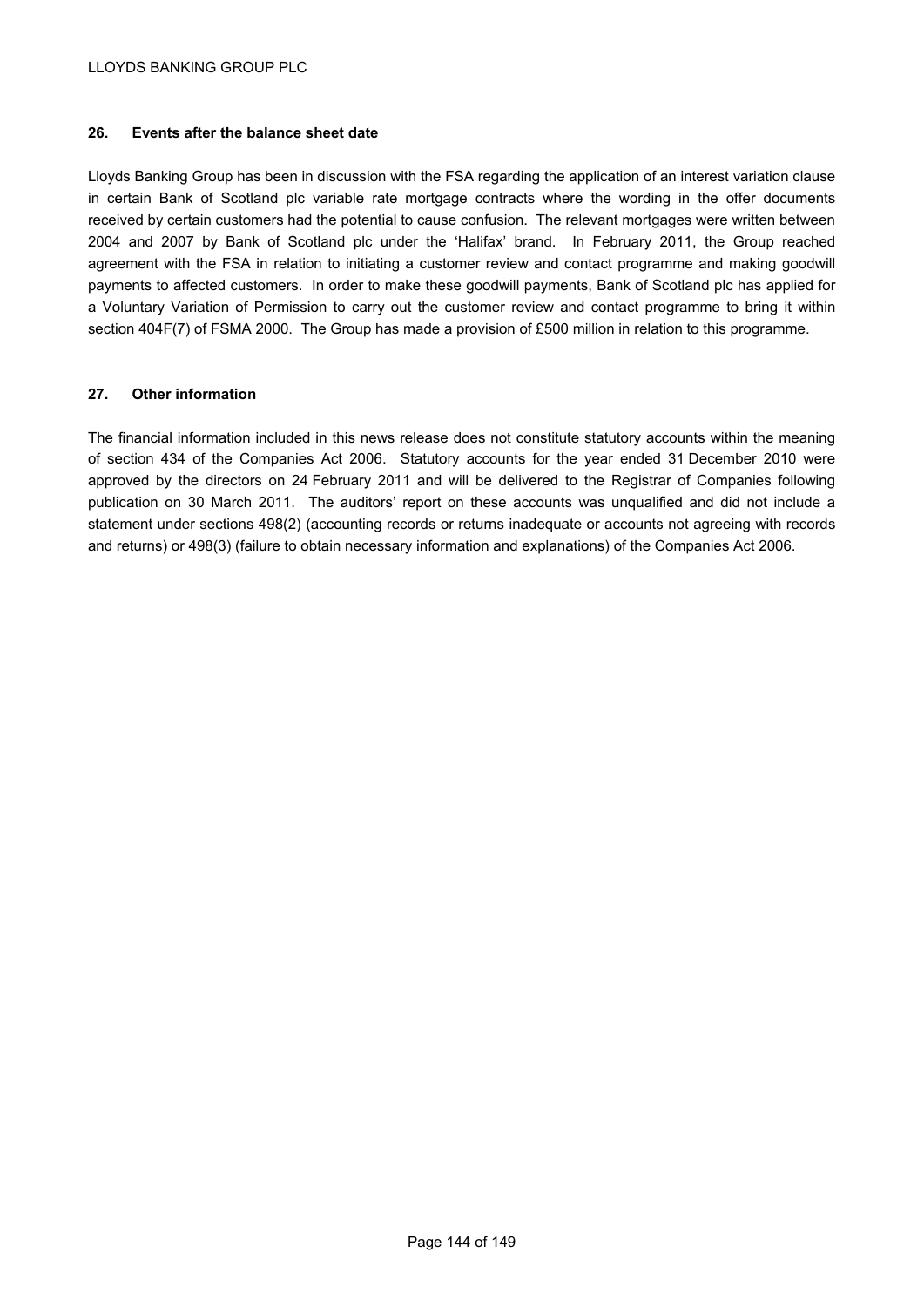## **SUPPLEMENTARY EUROPEAN EMBEDDED VALUE (EEV) DISCLOSURES**

In addition to reporting under IFRS, the Insurance division provides supplementary financial reporting for its Life, Pensions and Investments business on an EEV basis. For the purpose of EEV reporting, covered business is defined as all life, pensions and investments business written in the Insurance division. This definition therefore excludes the results of St. James's Place and the results of the business sold through the Wealth and International division which is not manufactured by the Insurance division.

|                                                    | 2010<br>£m | 2009<br>£m | <b>Change</b><br>℅ |
|----------------------------------------------------|------------|------------|--------------------|
|                                                    |            |            |                    |
| New business profit                                | 381        | 341        | 12                 |
| Expected return on existing business               | 347        | 268        | 29                 |
| Expected return on shareholders' net assets        | 184        | 219        | (16)               |
| Profit before tax, before experience variances and |            |            |                    |
| assumption changes                                 | 912        | 828        | 10                 |
| Experience variances                               | (15)       | 139        |                    |
| Assumption changes                                 | 155        | (1)        |                    |
| Profit before tax, volatility and other items      | 1,052      | 966        | 9                  |
| Volatility                                         | 236        | 228        | 4                  |
| Other items <sup>1</sup>                           | (231)      | 53         |                    |
| <b>Profit before tax</b>                           | 1,057      | 1,247      | (15)               |
| Taxation <sup>2</sup>                              | (7)        | (349)      | 98                 |
| <b>Profit after tax</b>                            | 1,050      | 898        | 17                 |
| EEV new business margin                            | 3.5%       | 2.5%       |                    |

 $1$  Other items represent amounts not considered attributable to the underlying performance of the business. In 2010 this includes a charge of £70 million following the Group's decision to cease writing new payment protection insurance business and a charge of £132 million arising from the review of charging between the funds of Clerical Medical prior to the acquisition of HBOS.

 $2$  The figure for taxation in 2010 reflects the actual shareholder tax charged. This approach differs from 2009 where the tax charge was estimated based on the standard rate of corporation tax. The prior year figures have not been adjusted to reflect this change as the adjustment is between the volatility and taxation lines.

Total profit before tax, before volatility and other items, increased by £86 million, or 9 per cent, to £1,052 million. Excluding the impact of experience variances and assumption changes, the profit before tax increased by £84 million or 10 per cent to £912 million.

New business profit has increased by 12 per cent to £381 million, reflecting an improved mix of business and cost reductions through integration across our sales channels. The improved margin reflects the strategic choices made in respect of product and channel propositions as the legacy businesses have been integrated in order to focus on value.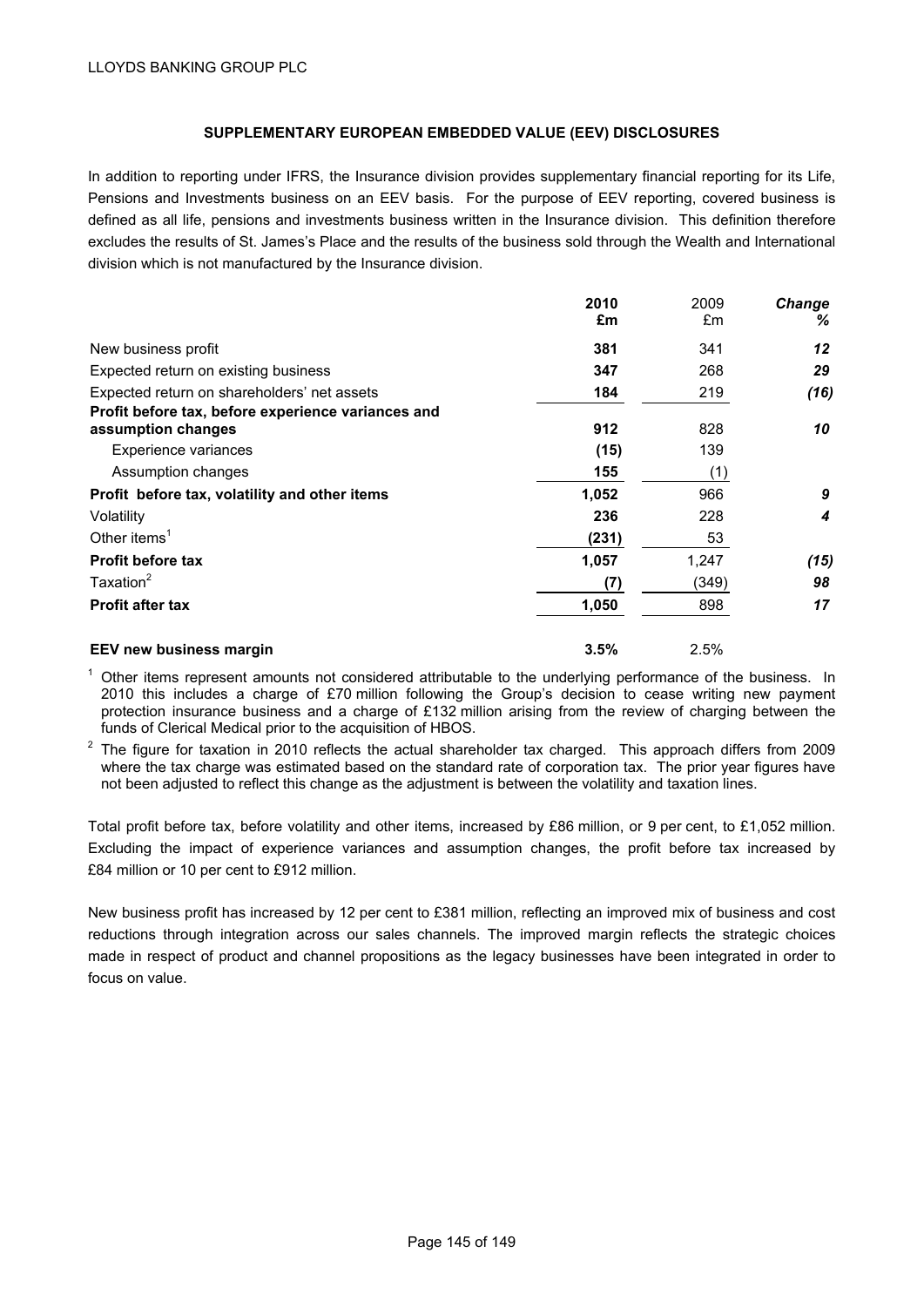## **SUPPLEMENTARY EUROPEAN EMBEDDED VALUE (EEV) DISCLOSURES** (continued)

Expected return on existing business has increased by 29 per cent to £347 million, reflecting an increase in the value of the opening balance sheet, driven by higher asset values due to higher investment markets in 2009, and an increase in the assumed rate of return. The expected return on shareholders' net assets has reduced by 16 per cent to £184 million primarily reflecting hedging initiatives.

The net impact of experience variances is not significant, with the reduction from the prior year reflecting the nonrecurrence of benefits in 2009. Assumption changes in 2010 are predominantly driven by benefits in the European business and lower assumed investment management costs in the UK business, partly offset by a charge from aligning future maintenance expense assumptions within the Clerical Medical business to reflect the heritage Lloyds TSB approach.

### **Composition of EEV balance sheet**

|                                                   | 2010<br>£m | 2009<br>£m |
|---------------------------------------------------|------------|------------|
| Value of in-force business (certainty equivalent) | 6,315      | 5,623      |
| Value of financial options and guarantees         | (194)      | (176)      |
| Cost of capital                                   | (131)      | (150)      |
| Non-market risk                                   | (137)      | (132)      |
| Total value of in-force business                  | 5,853      | 5,165      |
| Shareholders' net assets                          | 3,748      | 3,840      |
| <b>Total EEV of covered business</b>              | 9,601      | 9,005      |

### **Reconciliation of opening EEV balance sheet to closing EEV balance sheet on covered business**

|                                         | Shareholders'<br>net assets<br>£m | Value of<br>in-force<br>business<br>£m | Total<br>£m |
|-----------------------------------------|-----------------------------------|----------------------------------------|-------------|
| As at 31 December 2008                  | 3,948                             | 4,155                                  | 8,103       |
| Total profit (loss) after tax           | (112)                             | 1,010                                  | 898         |
| Other capital movements                 | 191                               |                                        | 191         |
| Dividends paid to Group companies       | (187)                             |                                        | (187)       |
| As at 31 December 2009                  | 3,840                             | 5,165                                  | 9,005       |
| Total profit (loss) after tax           | 337                               | 713                                    | 1,050       |
| Other capital movements                 | (4)                               | (25)                                   | (29)        |
| Dividends received from Group companies | 70                                |                                        | 70          |
| Dividends paid to Group companies       | (495)                             |                                        | (495)       |
| As at 31 December 2010                  | 3,748                             | 5,853                                  | 9,601       |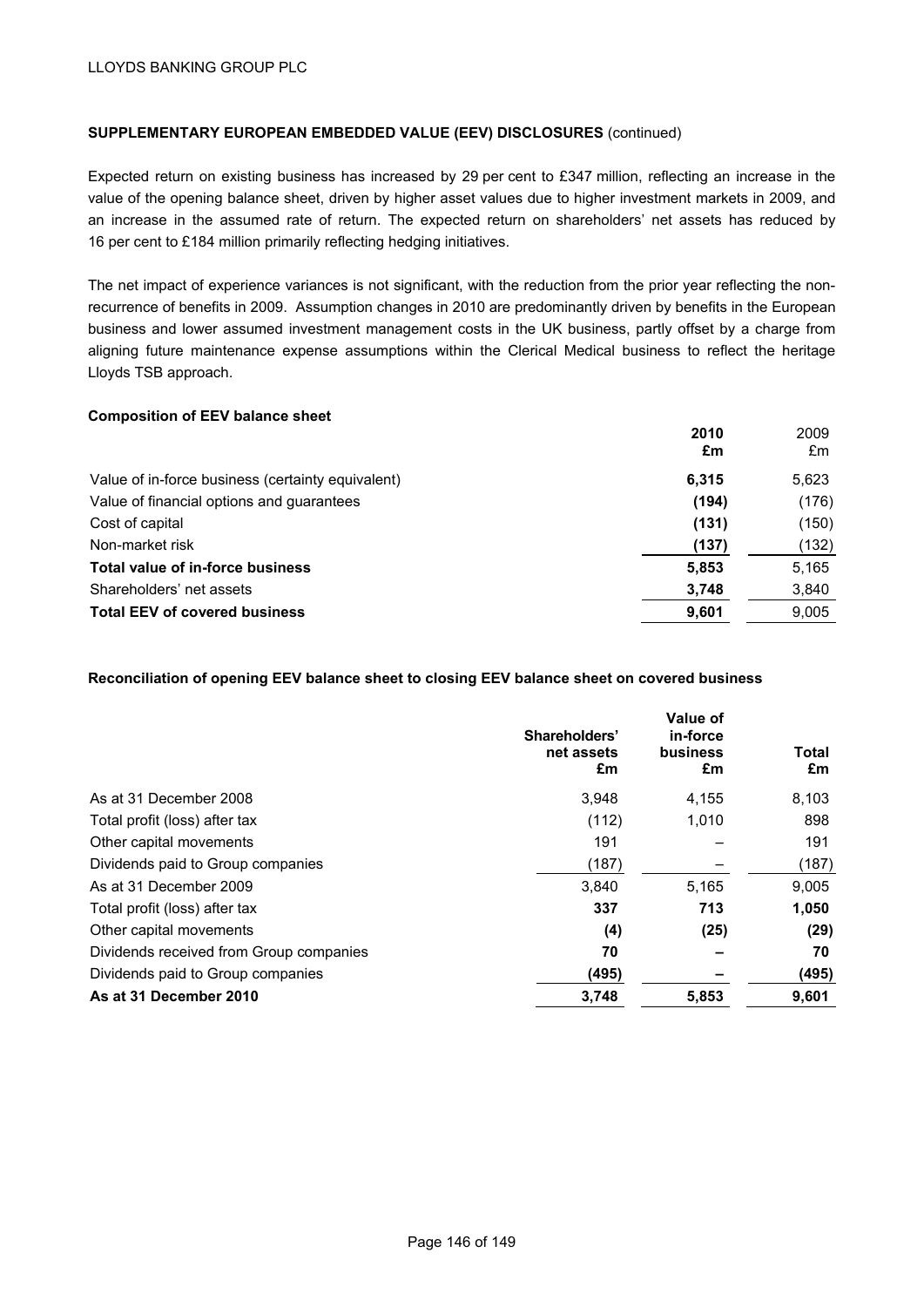## **SUPPLEMENTARY EUROPEAN EMBEDDED VALUE (EEV) DISCLOSURES** (continued)

|                                         | <b>Required</b><br>capital<br>£m | surplus<br>£m | Free Shareholders'<br>net assets<br>£m |
|-----------------------------------------|----------------------------------|---------------|----------------------------------------|
| As at 31 December 2008                  | 1,401                            | 2.547         | 3,948                                  |
| Total profit (loss) after tax           |                                  | (113)         | (112)                                  |
| Other capital movements                 | 106                              | 85            | 191                                    |
| Dividends paid to Group companies       |                                  | (187)         | (187)                                  |
| As at 31 December 2009                  | 1,508                            | 2,332         | 3,840                                  |
| Total profit (loss) after tax           | (98)                             | 435           | 337                                    |
| Other capital movements                 | (186)                            | 182           | (4)                                    |
| Dividends received from Group companies |                                  | 70            | 70                                     |
| Dividends paid to Group companies       |                                  | (495)         | (495)                                  |
| As at 31 December 2010                  | 1.224                            | 2,524         | 3,748                                  |

### **Analysis of shareholders' net assets on an EEV basis on covered business**

### **Economic assumptions**

A bottom-up approach is used to determine the economic assumptions for valuing the business in order to determine a market consistent valuation.

The liabilities in respect of the Group's UK annuity business are matched by a portfolio of fixed interest securities, including a large proportion of corporate bonds. The value of the in-force business asset for annuity business has been calculated after taking into account an estimate of the market premium for illiquidity in respect of these corporate bond holdings.

The risk-free rate assumed in valuing the non-annuity in-force business is the 15 year government bond yield for the appropriate territory. The risk-free rate assumed in valuing the in-force asset for the UK annuity business is presented as a single risk-free rate to allow a better comparison to the rate used for other business. That single risk-free rate has been derived to give the equivalent value to the UK annuity book, had that book been valued using the UK gilt yield curve increased to reflect the illiquidity premium described above. The risk-free rate used in valuing financial options and guarantees is defined as the spot yield derived from the yield curve for the relevant government bond. The table below shows the range of resulting yields and other key assumptions.

| United Kingdom (Sterling)                                           | 2010<br>% | 2009<br>$\%$ |
|---------------------------------------------------------------------|-----------|--------------|
| Risk-free rate (value of in-force non-annuity business)             | 3.99      | 4.45         |
| Risk-free rate (value of in-force annuity business)                 | 4.66      | 5.05         |
| Risk-free rate (financial options and guarantees)<br>$0.63$ to 4.50 |           | 0.87 to 4.76 |
| Retail price inflation                                              | 3.56      | 3.64         |
| Expense inflation                                                   | 4.20      | 4.42         |

## **Non-economic assumptions**

Future mortality, morbidity, lapse and paid-up rate assumptions are reviewed each year and are based on an analysis of past experience and on management's view of future experience. These assumptions are intended to represent a best estimate of future experience.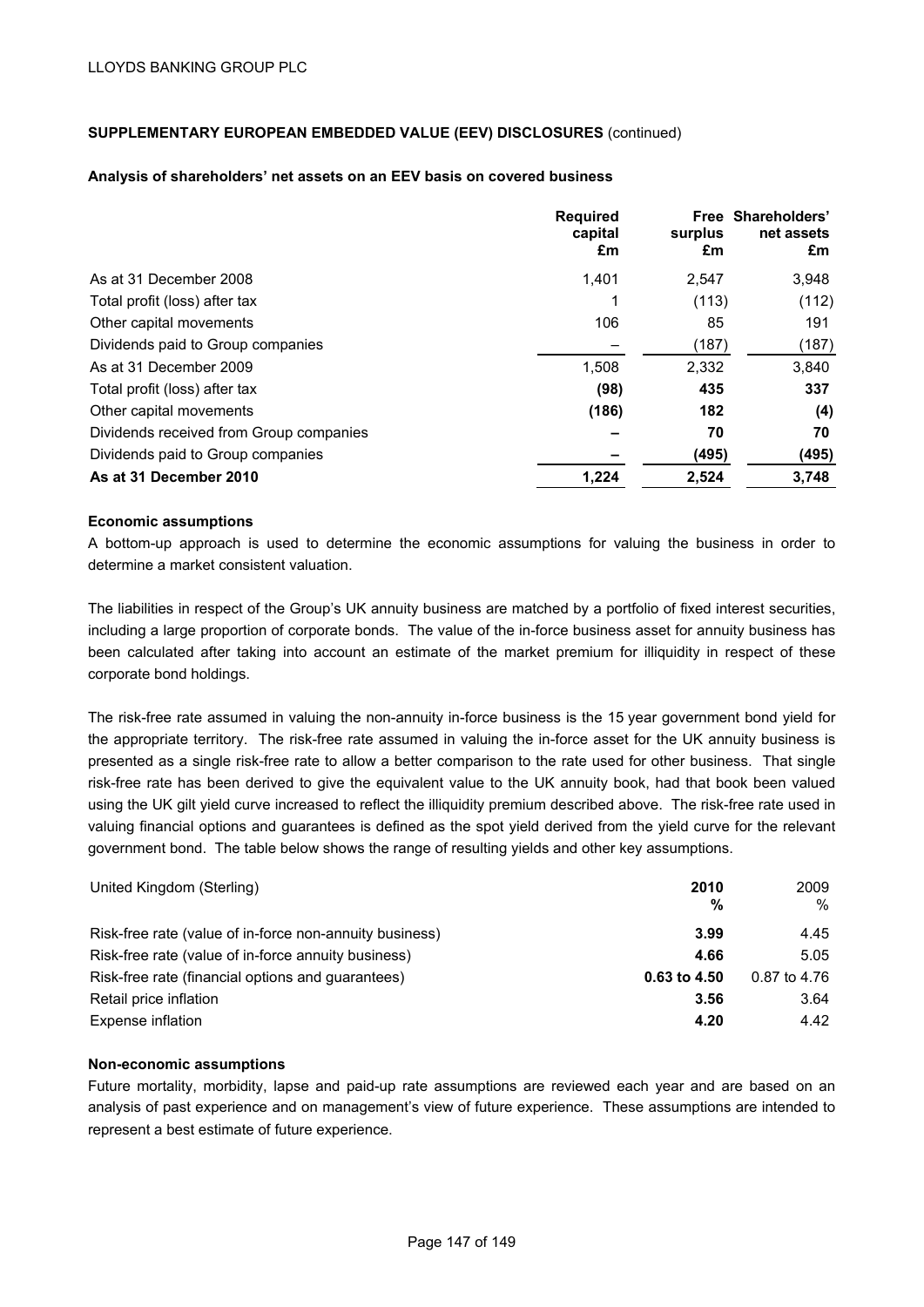## **SUPPLEMENTARY EUROPEAN EMBEDDED VALUE (EEV) DISCLOSURES** (continued)

### **Non-market risk**

An allowance for non-market risk is made through the choice of best estimate assumptions based upon experience, which generally will give the mean expected financial outcome for shareholders and hence no further allowance for non-market risk is required. However, in the case of operational risk, reinsurer default and the with profit funds, these can be asymmetric in the range of potential outcomes for which an explicit allowance is made.

### **Sensitivity analysis**

The table below shows the sensitivity of the EEV and the new business profit before tax to movements in some of the key assumptions. The impact of a change in the assumption has only been shown in one direction as the impact can be assumed to be reasonably symmetrical.

| 2010 EEV/new business profit before tax                                             | <b>Impact</b><br>on EEV<br>£m | Impact on<br>new business<br>profit before<br>tax<br>£m |
|-------------------------------------------------------------------------------------|-------------------------------|---------------------------------------------------------|
| 100 basis points reduction in risk-free rate <sup>1</sup>                           | 240                           | 11                                                      |
| 10 per cent reduction in market values of equity assets <sup>2</sup>                | (269)                         | n/a                                                     |
| 10 per cent reduction in market values of property assets <sup>3</sup>              | (15)                          | n/a                                                     |
| 10 per cent reduction in expenses <sup>4</sup>                                      | 222                           | 40                                                      |
| 10 per cent reduction in lapses <sup>5</sup>                                        | 204                           | 23                                                      |
| 5 per cent reduction in annuitant mortality <sup>6</sup>                            | (97)                          | (3)                                                     |
| 5 per cent reduction in mortality and morbidity (excluding annuitants) <sup>7</sup> | 50                            | 5                                                       |
| 100 basis points increase in equity and property returns <sup>8</sup>               | Nil                           | Nil                                                     |
| 25 basis points increase in corporate bond spreads <sup>9</sup>                     | (115)                         | (5)                                                     |
| 10 basis points increase in illiquidity premium <sup>10</sup>                       | 56                            | n/a                                                     |

 $<sup>1</sup>$  In this sensitivity the impact takes into account the change in the value of in-force business, financial options and</sup> guarantee costs, statutory reserves and asset values.

 $2$  The reduction in market values is assumed to have no corresponding impact on dividend yields.

- $3$  The reduction in market values is assumed to have no corresponding impact on rental yields.
- <sup>4</sup> This sensitivity shows the impact of reducing new business, maintenance expenses and investment expenses to 90 per cent of the expected rate.
- <sup>5</sup> This sensitivity shows the impact of reducing lapse and surrender rates to 90 per cent of the expected rate.
- $6$  This sensitivity shows the impact on the Group's annuity and deferred annuity business of reducing mortality rates to 95 per cent of the expected rate.
- This sensitivity shows the impact of reducing mortality and morbidity rates on non-annuity business to 95 per cent of the expected rate.
- <sup>8</sup> Under a market consistent valuation, changes in assumed equity and property returns have no impact on the EEV.
- <sup>9</sup> This sensitivity shows the impact of a 25 basis point increase in corporate bond yields and the corresponding reduction in market values. Government bond yields, the risk-free rate and illiquidity premia are all assumed to be unchanged.
- $10$  This sensitivity shows the impact of a 10 basis point increase in the allowance for illiquidity premium. It assumes that the overall corporate bond spreads are unchanged and hence market values are unchanged. Government bond yields and the non-annuity risk-free rate are both assumed to be unchanged. The increased illiquidity premium increases the annuity risk-free rate.

In sensitivities 4 to 7 and 9 assumptions have been flexed on the basis used to calculate the value of in-force business and the realistic and statutory reserving bases. A change in risk discount rates is not relevant as the risk discount rate is not an input to a market consistent valuation.